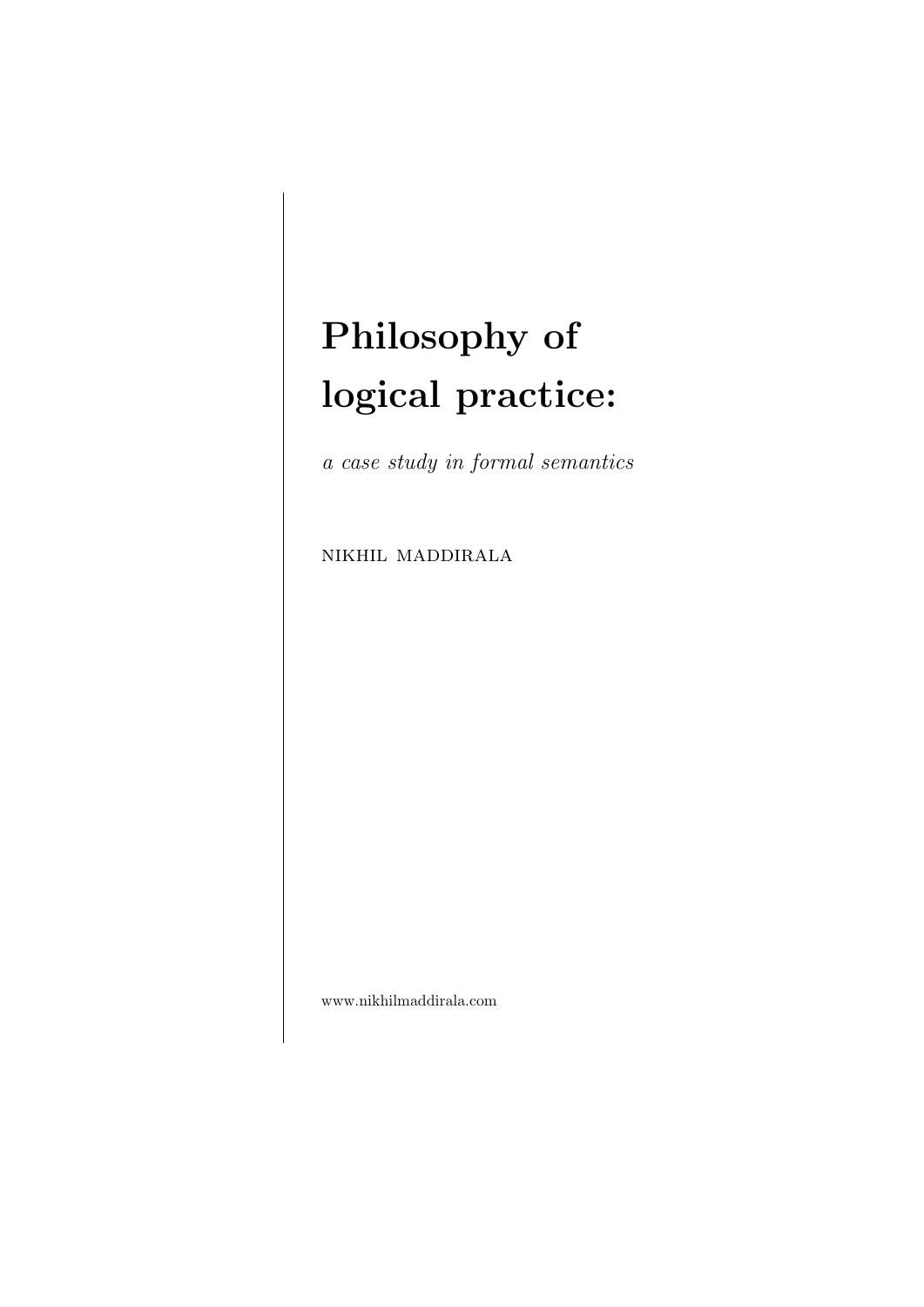### Philosophy of logical practice: a case study in formal semantics

MSc Thesis (Afstudeerscriptie)

written by

Nikhil Maddirala (born February 17th, 1989 in Hyderabad, India)

under the supervision of Benedikt Löwe, and submitted to the Board of Examiners in partial fulfillment of the requirements for the degree of

### MSc in Logic

at the Universiteit van Amsterdam.

|                         | Date of the public defense: Members of the Thesis Committee: |
|-------------------------|--------------------------------------------------------------|
| July $28^{th}$ , $2014$ | Ronald de Wolf                                               |
|                         | Benedikt Löwe                                                |
|                         | $\mathbf{A}$ . $\mathbf{B}$ $\mathbf{B}$                     |

Arianna Betti Michael Franke Gert-Jan Munneke



INSTITUTE FOR LOGIC, LANGUAGE AND COMPUTATION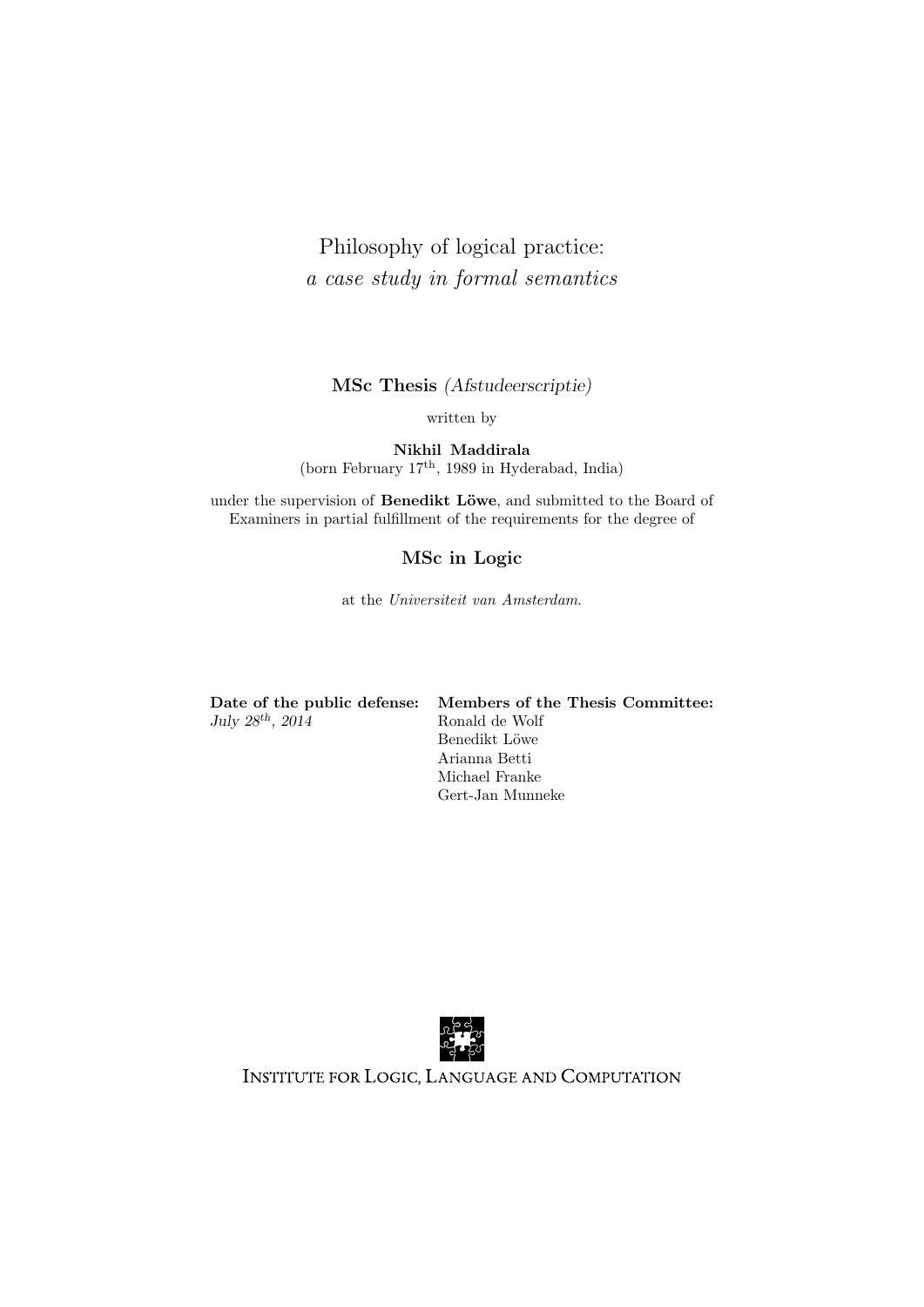## Abstract

<span id="page-2-0"></span>This thesis attempts to delineate the contours of a nascent domain of inquiry which shall be known as "philosophy of logical practice" and to make a modest contribution to this field, by way of a case study in formal semantics. Over the past few decades, logic has spawned a lively scientific community with its own social norms, rules of behavior and procedures for generating new results. Consequently, I believe that an adequate philosophy of logic needs to account for logical practice and provide an explanation for the practices and procedures of the logical community. Philosophy of logical practice seeks to do so by combining historical, philosophical and social scientific studies of logic. In this thesis I demonstrate one possible approach to philosophy of logical practice by way of a case study in formal semantics, which is a particular form of logical practice. The case study seeks to discuss the question "is formal semantics a failed discipline?" by drawing primarily on two methodological frameworks:  $(1)$  qualitative research in the social sciences — in particular, this case study is structured as an interview study featuring interviews with critics, insiders and outsiders of formal semantics — and  $(2)$  Thomas Kuhn's framework for the understanding the history and philosophy of science. Major themes that emerge in the case study are: (1) the tension between the scientific and philosophical aspirations of formal semantics as a discipline, (2) the putative rivalry between formal semantics (based on mathematical logic) and computational linguistics (based on machine learning and stochastic processes), and (3) the trend towards empirical, data-driven research in the larger field of linguistics.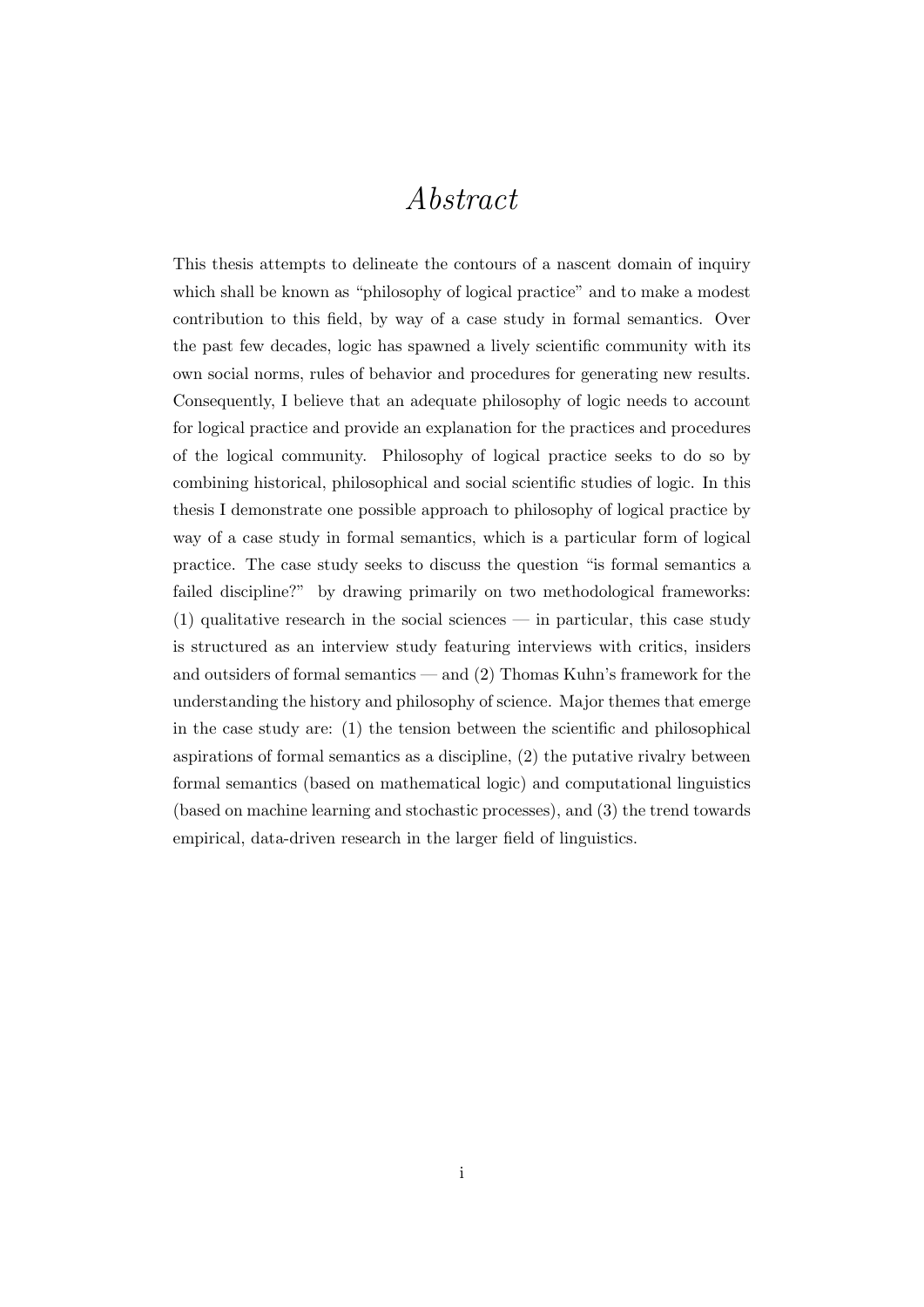## Acknowledgements

<span id="page-3-0"></span>First and foremost, I would like to acknowledge my thesis supervisor and academic mentor, Benedikt Löwe, whose guidance was a *sine qua non* to the conception and production of this thesis. I am greatly indebted to my conversations with him for much of the stimulation of my thoughts relating not only to this thesis, but also to logic, philosophy, mathematics and academia in general. For enthusiastically participating in my research, by allowing me to interview them and permitting me to publish the interview transcripts, I would like to thank the interviewees: Martin Stokhof, Michiel van Lambalgen, Jeroen Groenendijk, Floris Roelofsen, Frank Veltman, Katrin Schulz, Khalil Sima'an, Ivan Titov, Philip Schulz and Remko Scha; needless to say, such a thesis would not have been possible without their cooperation. For carefully reading my thesis and for providing me with valuable feedback, comments and questions, I am grateful to the members of my thesis committee: Ronald de Wolf, Benedikt Löwe, Arianna Betti, Michael Franke and Gert-Jan Munneke.

The two years that I have spent as a Master of Logic student at the Institute for Logic, Language and Computation (ILLC) in Amsterdam have undoubtedly been the most intellectually stimulating and inspiring years of my life. Although I am beholden to the entire ILLC community for this experience, I would like to acknowledge in particular Ulle Endriss, for being the meticulous curator and custodian of the ILLC's Master of Logic program, and Tanja Kassenaar, for the indefatigable administrative services that she provides for this community.

I would also like to acknowledge my undergraduate institution (or in American parlance, my *alma mater*), The University of Chicago, for initiating me into "the life of the mind" and for nurturing in me the intellectual curiosity and scholarly inclination without which I never would have embarked upon this academic trajectory. Lastly (but by no means least), I would like to express the deepest gratitude to my parents — Subrahmanyam Maddirala and Pranathi Reddy — for their unconditional love and support throughout all of my life's endeavors thus far.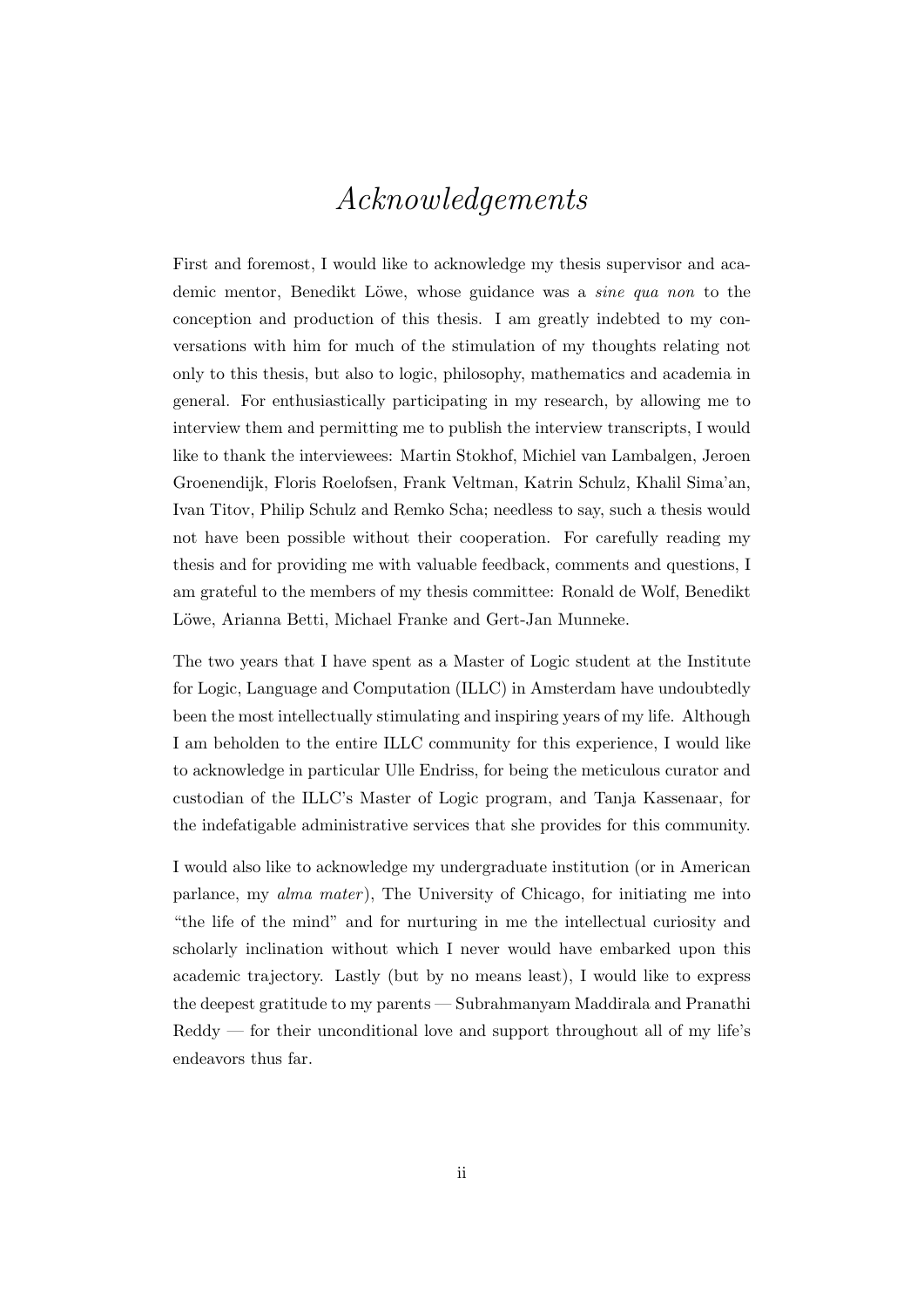"The aim of philosophy, abstractly formulated, is to understand how things in the broadest possible sense of the term hang together in the broadest possible sense of the term."

Wilfrid [Sellars](#page-232-0) [\(1963\)](#page-232-0)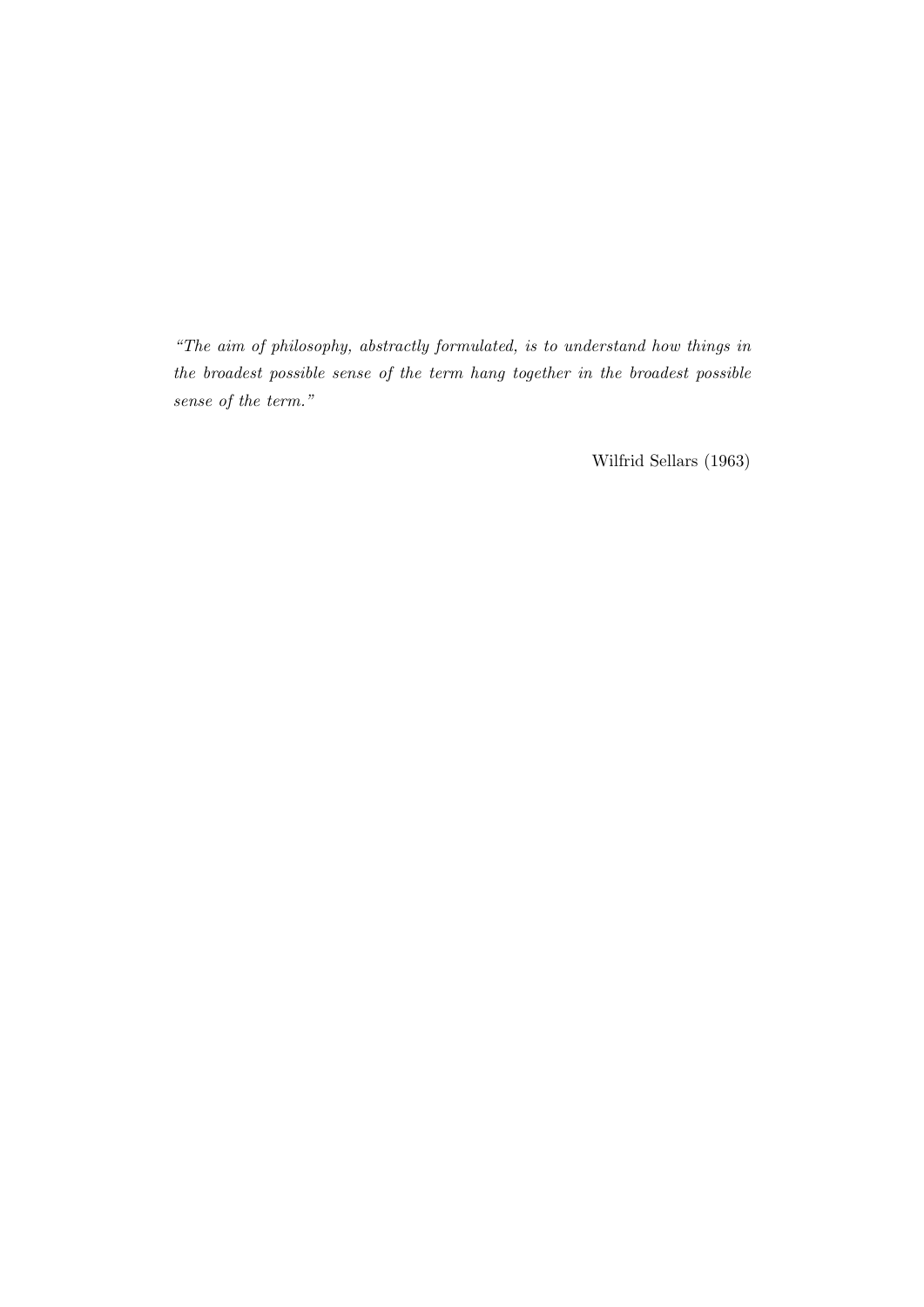## <span id="page-5-0"></span>**Contents**

|          | Abstract |                                                                                   | $\mathbf{i}$ |
|----------|----------|-----------------------------------------------------------------------------------|--------------|
|          |          | Acknowledgements                                                                  | ii           |
|          | Contents |                                                                                   | iv           |
| 1        |          | <b>Executive summary</b>                                                          | $\mathbf 1$  |
| $\bf{2}$ |          | Introducing philosophy of logical practice                                        | 7            |
|          | 2.1      | Philosophy of mathematical practice $\ldots \ldots \ldots \ldots \ldots$          | $8\,$        |
|          | 2.2      | Philosophy of logical practice                                                    | 15           |
| 3        |          | Introducing the case study in formal semantics                                    | 21           |
|          | 3.1      | Setting the context $\dots \dots \dots \dots \dots \dots \dots \dots \dots \dots$ | 22           |
|          |          | Formal semantics as a discipline<br>3.1.1                                         | 22           |
|          |          | 3.1.2<br>A debate in theoretical linguistics                                      | 25           |
|          | 3.2      | Research design and methodology                                                   | 28           |
|          |          | 3.2.1                                                                             | 29           |
|          |          | 3.2.2<br>Qualitative research in the social sciences $\hfill\ldots\ldots\ldots$   | 32           |
|          |          | 3.2.3<br>Implementation and execution                                             | 34           |
|          | 3.3      | Disclaimers                                                                       | 37           |
| 4        |          | The critics: Stokhof and van Lambalgen                                            | 39           |
|          | 4.1      | On the nature and goals of formal semantics $\dots \dots \dots$                   | 40           |
|          | 4.2      | On the role of modeling in formal semantics $\dots \dots \dots$                   | 43           |
|          | 4.3      | On the success or failure of formal semantics $\ldots \ldots \ldots$              | 47           |
|          | 4.4      | Conclusions                                                                       | 49           |
| 5        |          | The insiders: formal semanticists                                                 | 52           |
|          | 5.1      | On the criticism of formal semantics: reaction to the critics $\ldots$            | 53           |
|          | 5.2      | On the role of modeling in formal semantics $\dots \dots \dots$                   | 57           |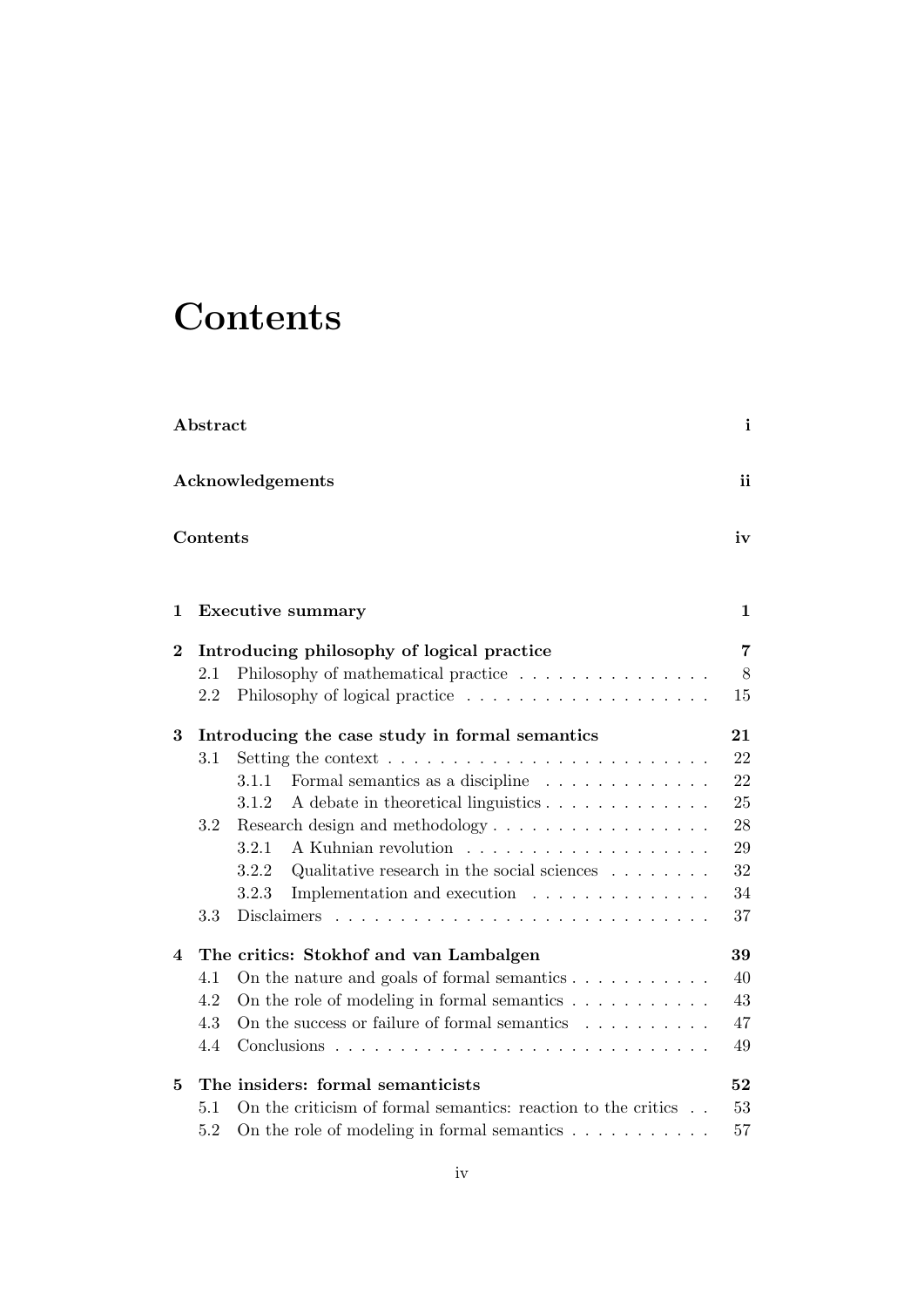|             | 5.3<br>5.4 | On the success or failure of formal semantics $\dots \dots \dots$            | 60<br>65        |
|-------------|------------|------------------------------------------------------------------------------|-----------------|
| 6           |            | The outsiders: computational linguists                                       | 68              |
|             | 6.1        | Computational linguistics vs. formal semantics $\ldots \ldots \ldots$        | 69              |
|             | 6.2        | From the point of view of formal semanticists $\ldots \ldots \ldots$         | 71              |
|             | 6.3        | From the point of view of computational linguists $\ldots \ldots$            | 74              |
|             | 6.4        |                                                                              | 77              |
|             | 6.5        |                                                                              | 79              |
| 7           |            | Conclusion: towards a philosophy of logical practice                         | 81              |
|             | 7.1        | Concluding the case study $\ldots \ldots \ldots \ldots \ldots \ldots \ldots$ | 81              |
|             | 7.2        | Towards a philosophy of logical practice                                     | 83              |
|             |            |                                                                              |                 |
| A           | A.1<br>A.2 | Interviews with the critics: Stokhof and van Lambalgen                       | 85<br>86<br>100 |
| в           |            | Interviews with the insiders: formal semanticists                            | 111             |
|             | B.1        | Interview with a formal semanticist $\ldots \ldots \ldots \ldots \ldots$     | 112             |
|             | B.2        | Interview with a formal semanticist                                          | 128             |
|             | <b>B.3</b> | Interview with a formal semanticist                                          | 140             |
|             | B.4        | Interview with a formal semanticist                                          | 154             |
| $\mathbf C$ |            | Interviews with the outsiders: computational linguists                       | 165             |
|             | C.1        | Interview with a computational linguist<br>.                                 | 166             |
|             | C.2        | Interview with a computational linguist<br>.                                 | 179             |
|             | C.3        | Interview with a computational linguist<br>.                                 | 191             |

### [Bibliography](#page-230-0) 224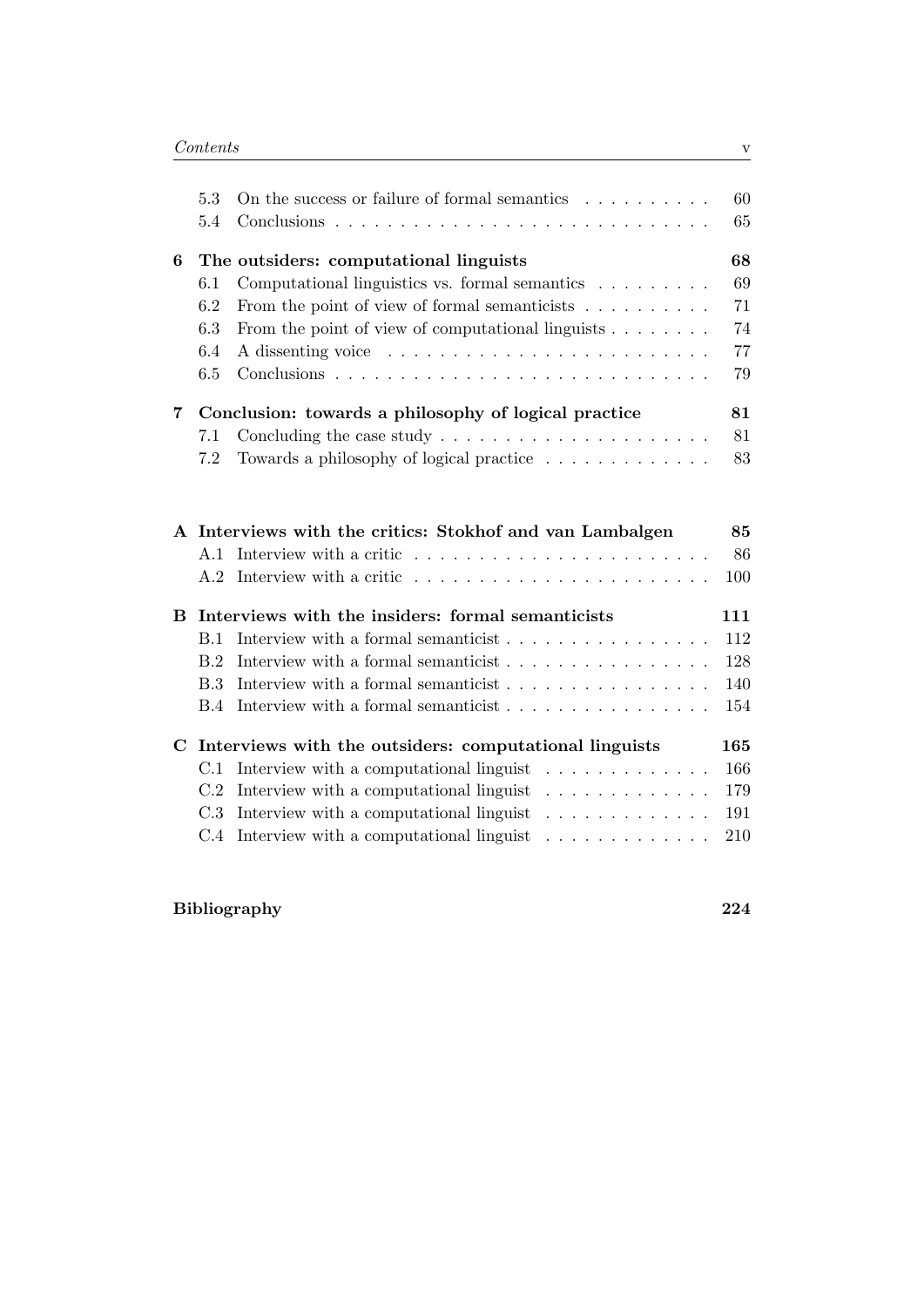## <span id="page-7-0"></span>Chapter 1

## Executive summary

This thesis attempts to broadly delineate the contours of a nascent and almost altogether uncharted domain of inquiry which shall be known as "philosophy of logical practice" (PLP) and to make a modest contribution to this field, by way of a case study in formal semantics, which is a particular form of logical practice.

PLP is fundamentally motivated by the following consideration: over the past few decades, logic has spawned a lively scientific community with its own social norms, rules of behavior and procedures for generating new results; therefore an adequate philosophy of logic needs to account for logical practice and to provide an explanation for the procedures and practices of the logical community. PLP seeks to do so by combining historical, philosophical, and social scientific studies of logic. Although PLP is a nascent and almost altogether uncharted domain of inquiry, there is a closely related and reasonably well charted domain of inquiry known as "philosophy of mathematical practice" (PMP) from which I draw inspiration and guidance. PMP is an interdisciplinary approach to philosophy of mathematics that focuses on mathematical practice, i.e. the scientific practice of mathematics, rather than on abstract philosophical and mathematical models of mathematics that have been the focus of traditional philosophy of mathematics. Similarly PLP is an interdisciplinary approach to philosophy of logic that focuses on logical practice. PLP can be described by the following key characteristics: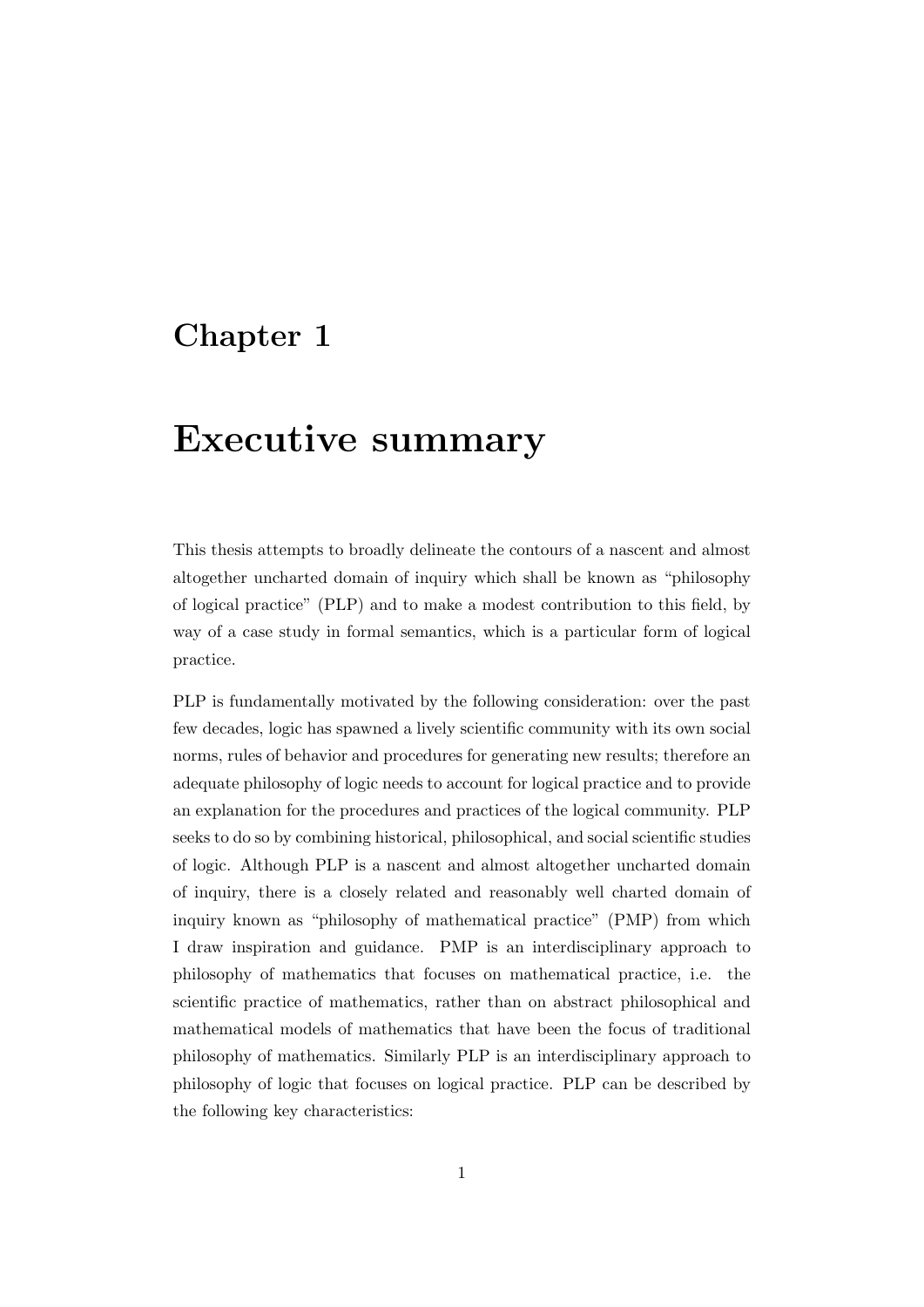- 1. Critical attitude towards logic. Traditional philosophy of logic usually assumes that logic is a special science (and a special human activity) and that logical knowledge enjoys a special kind of objectivity and certainty. PLP maintains a critical attitude towards logic by treating it as an ordinary (as opposed to special) scientific practice and as an ordinary human activity.
- 2. Focus on logical practice. Traditional philosophy of logic is inadequate for modern logical practice, because it typically pays attention to only a few key areas of logic and to the products or results of those areas, but it ignores the actual practice of logic. PLP on the other hand seeks to take into account various forms of logical practice and to provide an explanation for the practices and procedures of the logical community.
- 3. Interdisciplinary perspective. Traditional philosophy of logic is limited by the disciplinary boundaries of philosophy, logic and mathematics. PLP is committed to an interdisciplinary methodology that includes not only philosophical, logical and mathematical perspectives, but also historical, social scientific and other related perspectives.

In this thesis I demonstrate one possible approach to PLP by way of a case study in formal semantics, which is a particular form of logical practice. Formal semantics was chosen as the subject of this case study primarily due to the fact that there was a serious meta discussion about the successes and failures of this discipline within the formal semantics community. In particular, Martin Stokhof and Michiel van Lambalgen (two prominent (former) formal semanticists) initiated a significant debate in the journal Theoretical Linguistics, where they raised the question of whether formal semantics could be an example of a failed discipline. The debate centers around the way in which formal semantics conceptualizes its central objects of study so as to fit a particular methodology. They allege that the central objects of study of formal semantics (i.e. "language", "meaning", etc.) have been deliberately constructed through a process of idealization, which does not meet the standards of a rigorously scientific inquiry — in particular, they allege that formal semantics does not meet the criterion of empirical verifiability / falsifiability.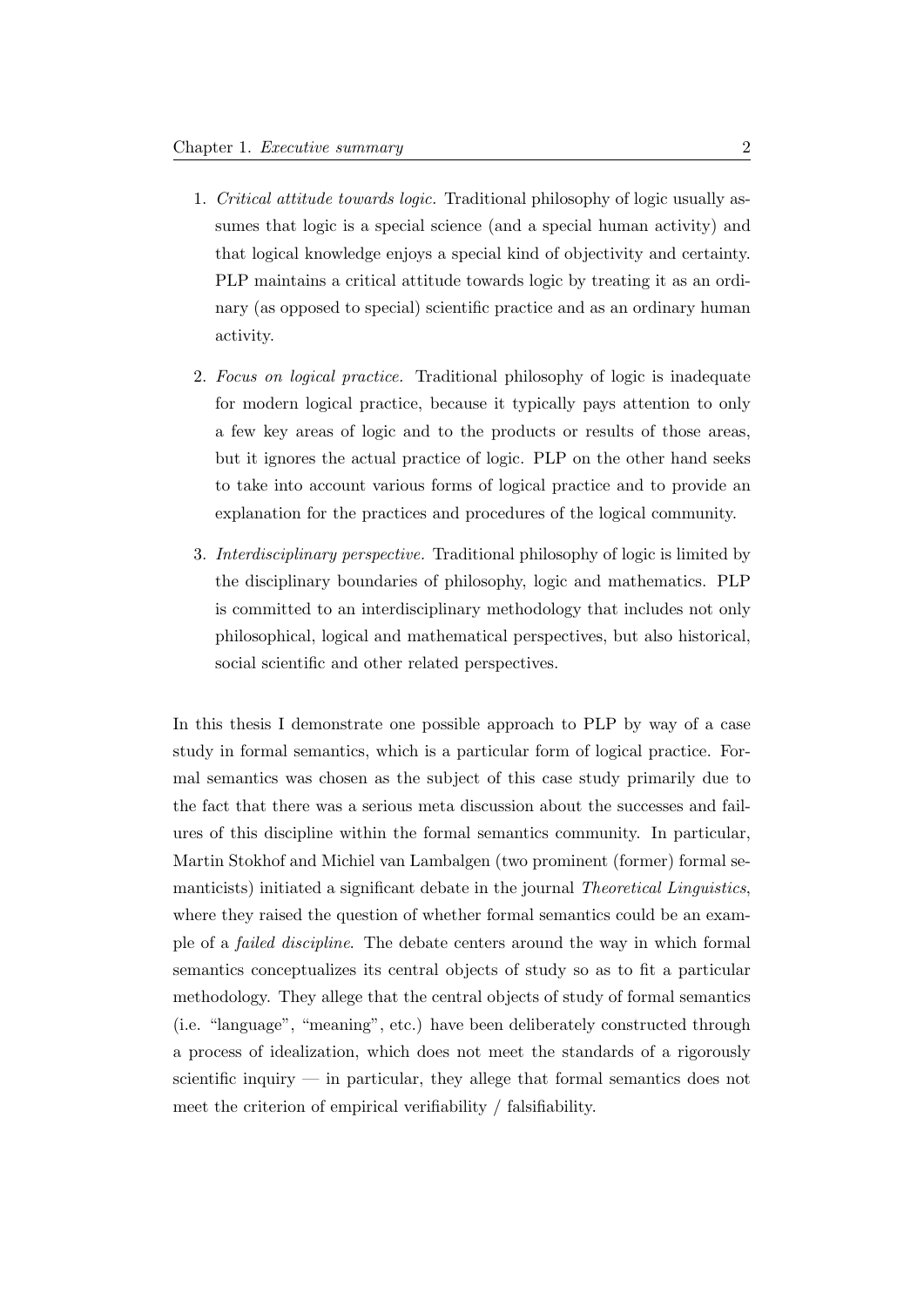Taking this debate as a point of departure, the case study seeks to discuss the question "is formal semantics a failed discipline?" by drawing primarily on two methodological frameworks: (1) qualitative research in the social sciences — in particular, this case study is structured as an interview study featuring interviews with critics, insiders and outsiders of formal semantics — and (2) Thomas Kuhn's framework for the understanding the history and philosophy of science. I take this to be an exercise in PLP as opposed to philosophy of logic, because it adheres to the three characteristic features of PLP described in the previous chapter: (1) The case study adopts a critical attitude towards formal semantics, treating it as an ordinary scientific practice and an ordinary human activity. (2) The case study is focused on the practice of formal semantics as opposed to the formal models that it produces. (3) The case study adopts an interdisciplinary approach by drawing on the Kuhnian perspective in the philosophy of science together with the interview methodology of qualitative research in the social sciences.

Logical practice in general presupposes and depends crucially on the processes of modeling and formalization; in particular, the logician will produce a formal model of some real world phenomenon in order to represent it and to reason about it. Formal semantics, being a particular form of logical practice, is no exception to this general rule of thumb. In this case the relevant real world phenomenon to be modeled is natural language. The formal semanticist will produce a formal model of natural language (or at least a model of some particular region of natural language) in order to represent it and to reason about it. Given that formal semantics is concerned with modeling, and given that modeling is a process that replaces one thing with another  $-$  in particular, it replaces the real world phenomenon of natural language with its formal representation in a formal language — care must be taken to make sure that the model stays close to the modeled object. This requires some external benchmark against which the models can be measured for success or failure. Typically in philosophy and in the humanities expert intuition is used as the benchmark, whereas in the natural sciences experimental data is used as the benchmark. But what about formal semantics? Here formal semantics is torn between its philosophical and its scientific aspirations.

Traditionally formal semantics has been interested in a conceptual analysis of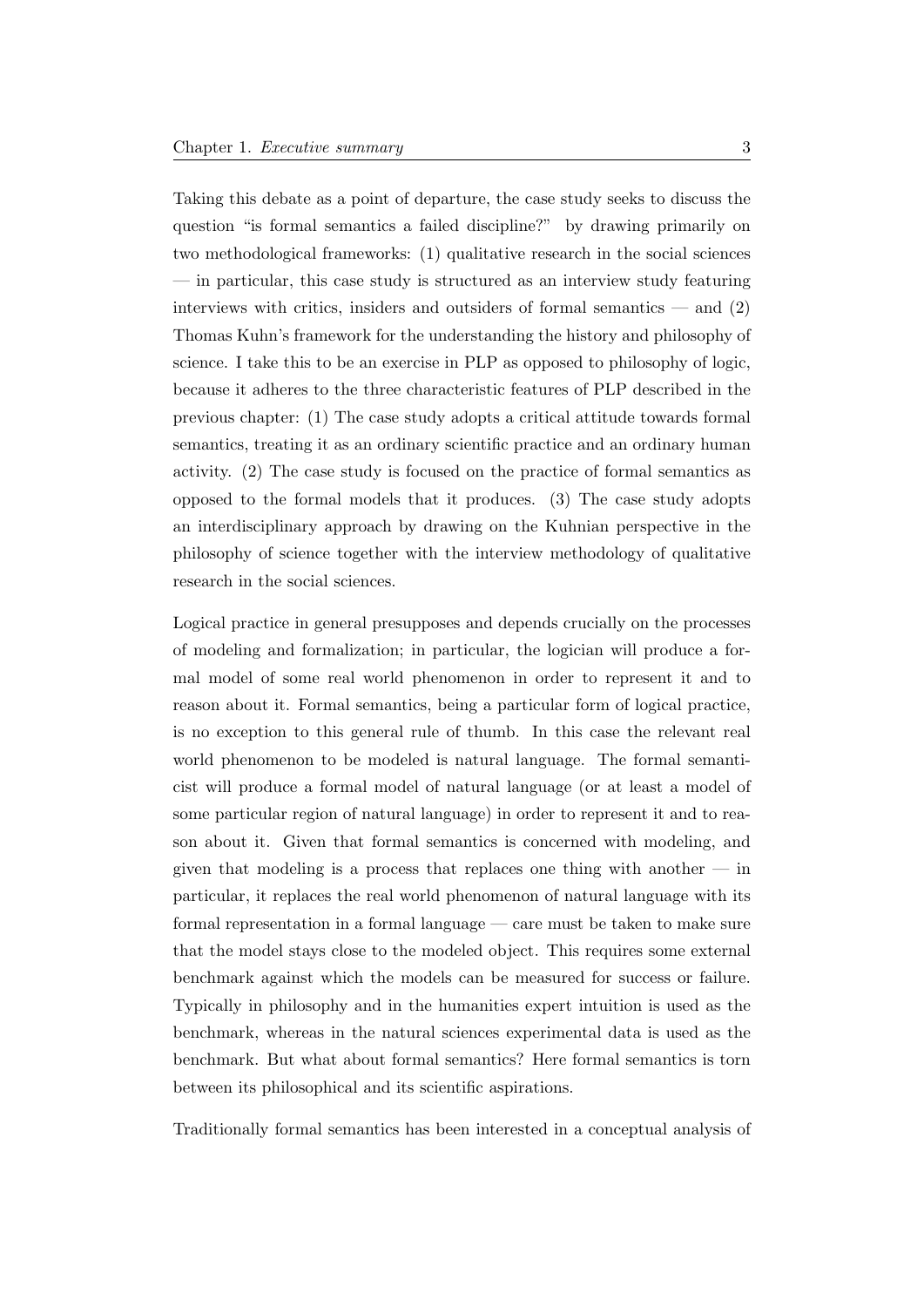abstract, structural features of natural language such as the concept of propositional or semantic meaning. This conceptual analysis is quite detached from any empirical or experimental motivation and is guided primarily by the intuitions of the researchers. The critics criticize such a methodology because it leads the researchers to idealize their object of study in a manner that renders it unsuitable for empirical investigation. Moreover, the use of intuitions and conceptual analysis in this manner is now seen to be in conflict with the discipline's own scientific aspirations, according to which "empirical ratification of analytical work is our main ambition and touchstone for success."[1](#page-10-0) Thus, we are now beginning to see a shift in formal semantics away from intuitions towards empirical data, resulting an identity crisis for the discipline. The critics urge that formal semantics should concretely determine its own identity by choosing between one of its two aspirations: either become rigorously scientific by focusing on observable linguistic behavior, or give up the aspiration to be a rigorously scientific discipline. However, based on my interviews, it seems to me that formal semanticists are unable to decide on an identity, and they seem to suffer from the syndrome of "wanting to have their cake and eat it too."

The formal semanticists interviewed in this study all acknowledge the criticisms made by the critics. They recognize that there is some degree of idealization involved in their process of modeling natural language by means of formal representations, and they further acknowledge that this also poses problems for the empirical validity of their models. Yet they maintain that their discipline is rigorously scientific. Although they recognize that they are lacking an experimental methodology which would allow for empirical verification or falsification of their models, they explain this problem away by delegating the empirical work to some point in future or to some other group of researchers. By the critics' lights, however, this would count merely as an avoidance rather than solution to the problem, because formal semantics has not yet given a clear account of how such an experimental methodology could be developed, or even if it is in principle possible for their theoretical models to be related to empirical work.

Additionally, we see that there are sociological processes at work, and that they are equally important to the future of this debate. It seems clear (to the

<span id="page-10-0"></span><sup>&</sup>lt;sup>1</sup>[Institute for Logic, Language and Computation](#page-231-0) [\(2014a\)](#page-231-0)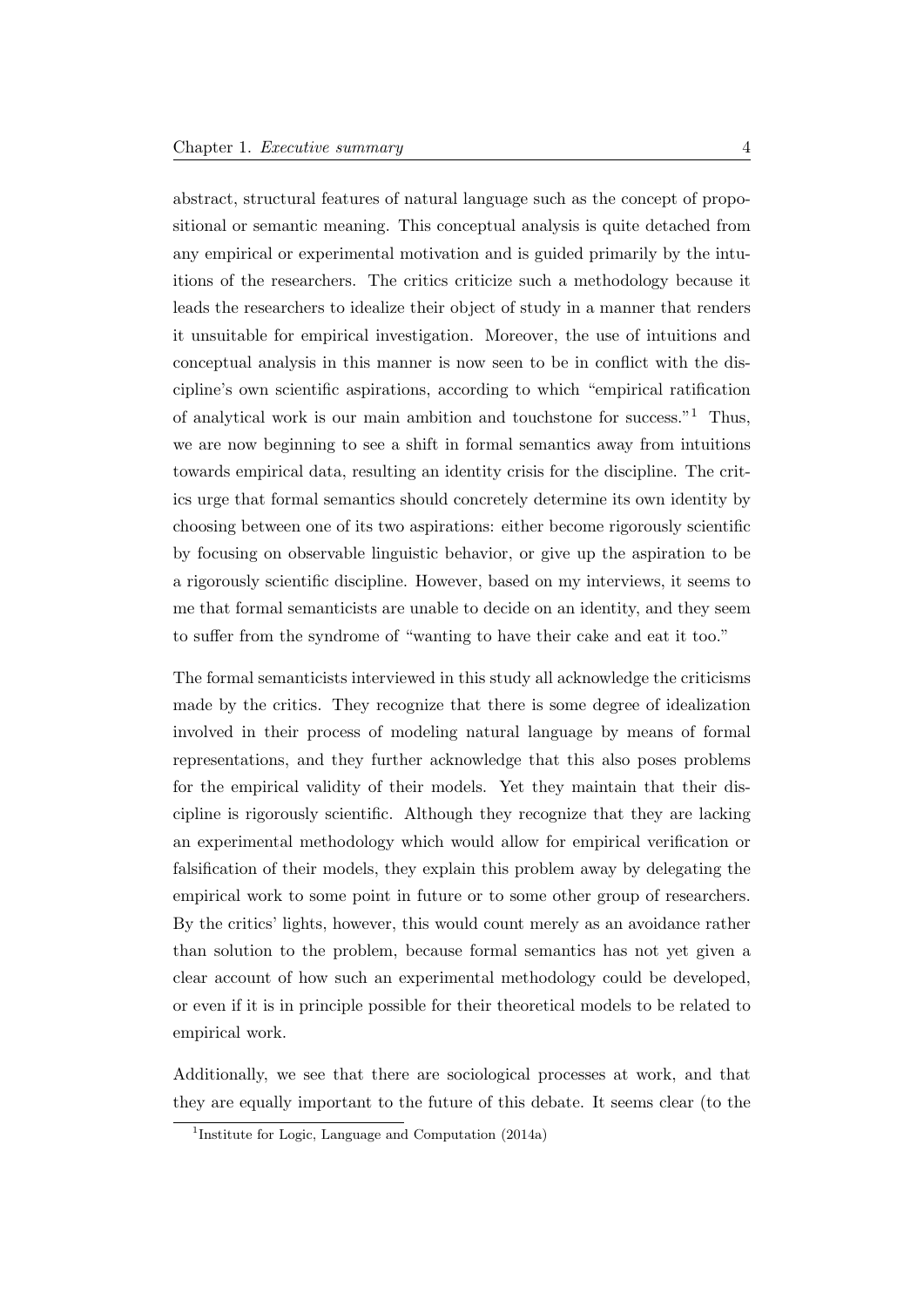critics as well as the formal semanticists) that the success or failure of formal semantics will depend to a large degree on its ability to sustain a thriving community of students and researchers. One of the critics points out that despite some influx of young researchers into the field, it seems to lack the kind of intellectual coherence that is required to sustain the discipline. Moreover, the formal semanticists are themselves quite pessimistic about the future of the discipline. They point out that what was once their home community linguistics — is now reluctant to accept their work, because the linguists want to move away from the stereotype of "armchair linguistics" towards a more rigorously empirical, data-driven approach. Therefore formal semanticists are finding it increasingly difficult to sustain a thriving community in what was once their home.

A related development is that formal semantics is also beginning to feel threatened by the emergence of competing disciplines such as computational linguistics (which is more closely aligned with the empirical demands of the linguistics community). In addition to its scientific and philosophical aspirations, formal semantics also voices some engineering aspirations to be involved in the building of practical applications such as a machine or computer program that understands natural language. With respect to these aspirations, computational linguistics has enjoyed far more success than formal semantics. The critics also point to this as an example of formal semantics' failure, and they note that an important reason for the success of computational linguistics is the fact that their models stay closer to the original phenomenon (of natural language) and hence are more amenable to empirical testing. In response to this, the formal semanticists allege that the models of computational linguists are merely engineering devices and that they do not contribute to a deeper scientific or philosophical understanding of natural language. My interviews with the computational linguists revealed that there is indeed some truth to this response at least in the sense that the overtly theoretical and philosophical aspirations of formal semantics certainly have no place in a discipline such as computational linguistics. In the end, it remains unclear where such questions have a place.

In conclusion, I would like to note that the outcome of these various developments remains very much unclear at this stage, but I would like to suggest that we might look to the careers of the two critics as an example of what the future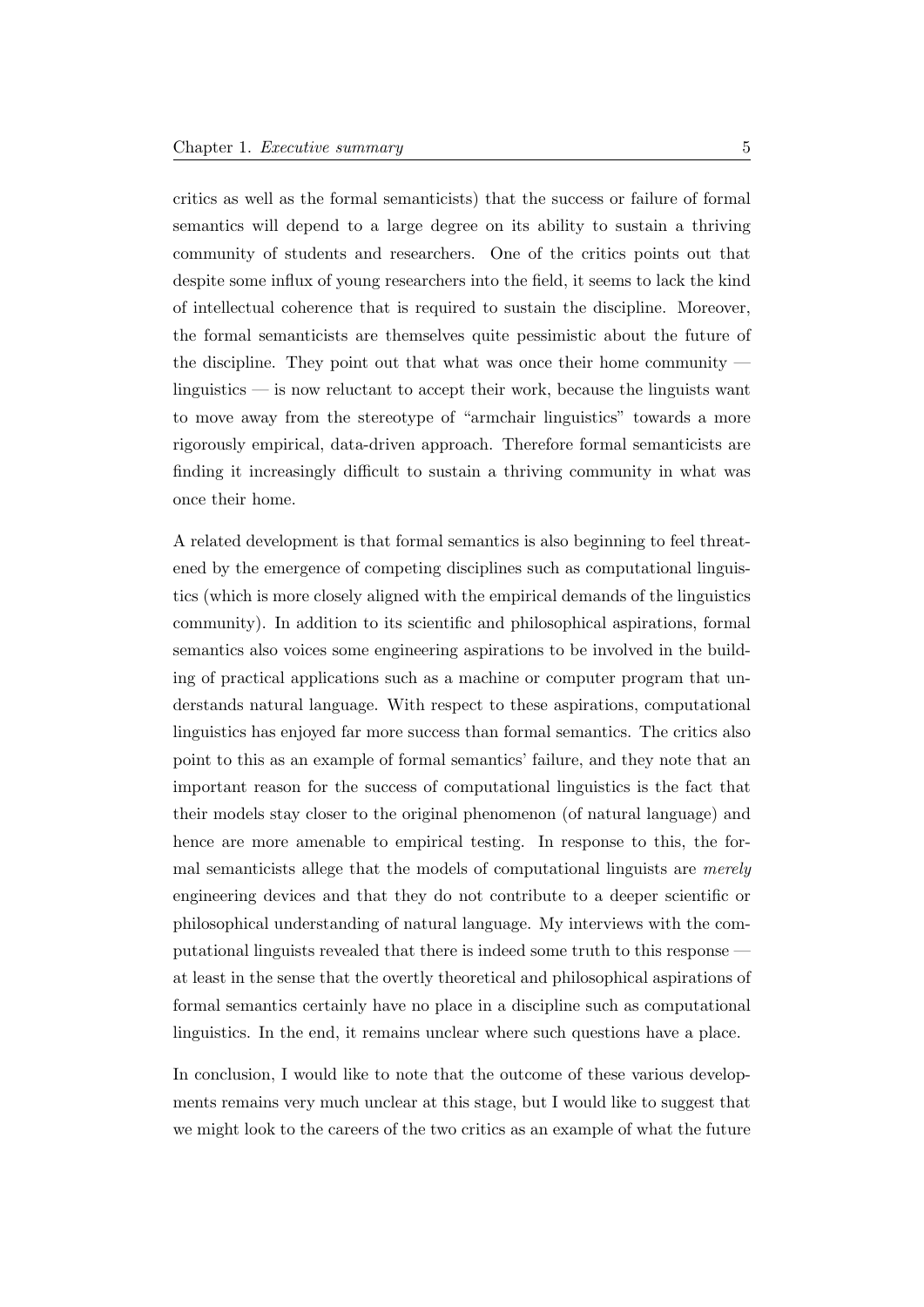might hold. Sharing some fundamental dissatisfactions and criticisms about the discipline, they have both come to believe that formal semantics as it is practiced today is able to live up to neither its philosophical nor its scientific aspirations. This belief has caused them both to give up on formal semantics, but has lead each of them in different directions. One critic has abandoned not only formal semantics, but also his aspiration to study language strictly scientifically. Having abandoned his scientific aspirations, he is now primarily occupied with philosophical and hermeneutical investigations into the nature of language. The other critic, however, retains his scientific aspirations with respect to language. Having abandoned formal semantics, he has gone in the direction of empirical research in cognitive science, by means of which he hopes to better understand the brain processes associated with language. In sum, they either gave up their philosophical aspirations and entered into a more rigorously scientific and empirical discipline, or they gave up their rigorously scientific aspirations and entered into a philosophical discipline. The very same trend is also observed in some of the other (current and former) formal semanticists interviewed for this study.

With this case study I have demonstrated one particular approach to PLP, but with this thesis I also hope to have sparked some interest in in PLP more generally. Besides making a contribution to the debate around formal semantics, I also hope to have encouraged formal semanticists and logicians more generally to engage in some philosophical reflection on the way in which they make use of formal models. Hopefully I have convinced the reader that it is a worthwhile and fruitful academic endeavor with the potential to reveal something new and interesting. It would be a great pleasure for me to see more logicians, philosophers, mathematicians, linguists, historians, social scientists and other researchers engage in such explorations. A good starting point for further exploration would be an expansion of this existing case study into something richer. The material covered in the interviews is far richer than the analysis provided in the main chapters of this thesis. My expertise on this subject matter and my capacity for analysis are limited, but perhaps someone with more expertise, time and other resources will be able to use this material as a data point for further investigation. Beyond this, there is always the possibility of additional case studies and additional methodologies (e.g. quantitative research).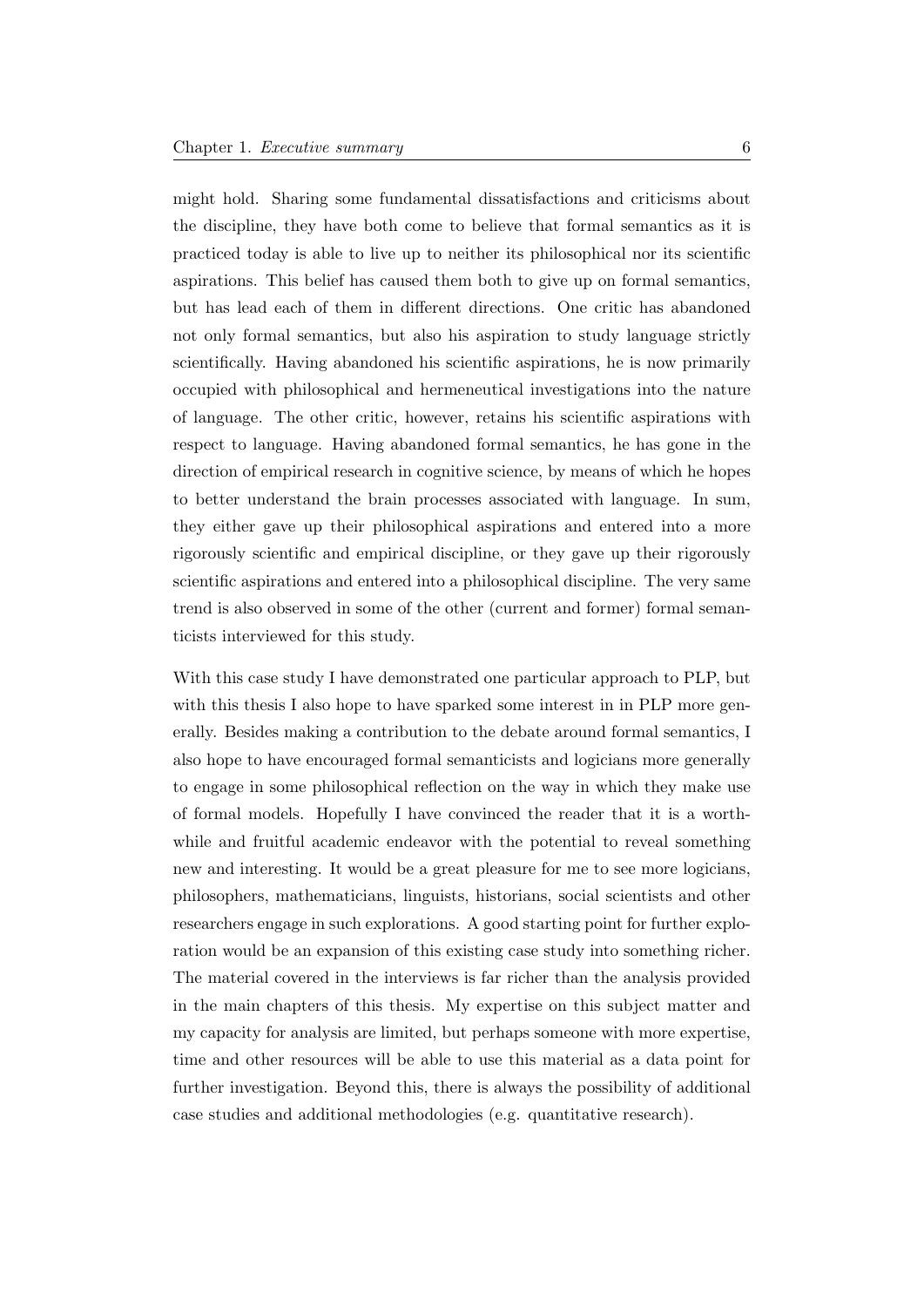## <span id="page-13-0"></span>Chapter 2

# Introducing philosophy of logical practice

This thesis attempts to delineate the contours of a nascent and almost altogether uncharted domain of inquiry which shall be known as "philosophy of logical practice" (PLP) and to make a modest contribution to this field, by way of a case study in formal semantics, which is a determinate form of logical practice. PLP is fundamentally motivated by the following consideration: over the past few decades, logic has spawned a lively scientific community with its own social norms, rules of behavior and procedures for generating new results; therefore an adequate philosophy of logic needs to account for logical practice and to provide an explanation for the procedures and practices of the logical community. PLP seeks to do so by combining historical, philosophical, and social scientific studies of logic.

Although PLP is an almost altogether uncharted domain of inquiry, there is a closely related, partially charted domain of inquiry known as "philosophy of mathematical practice" (PMP) from which I draw inspiration and guidance.<sup>[1](#page-13-1)</sup> In this chapter, I will first (in section 2.1) sketch an overview of the motivation and development of the PMP movement against the background of traditional

<span id="page-13-1"></span><sup>&</sup>lt;sup>1</sup>As far as I know, there has only been one attempt made to chart the domain which I call PLP — by Catarina Dutilh Novaes. That attempt, which is discussed further in section 2.2, also used a different label. Instead, I use the label PLP to signal closer affinity to the PMP movement. At the time of this writing, the search query "philosophy of logical practice" returns zero results on Google Search.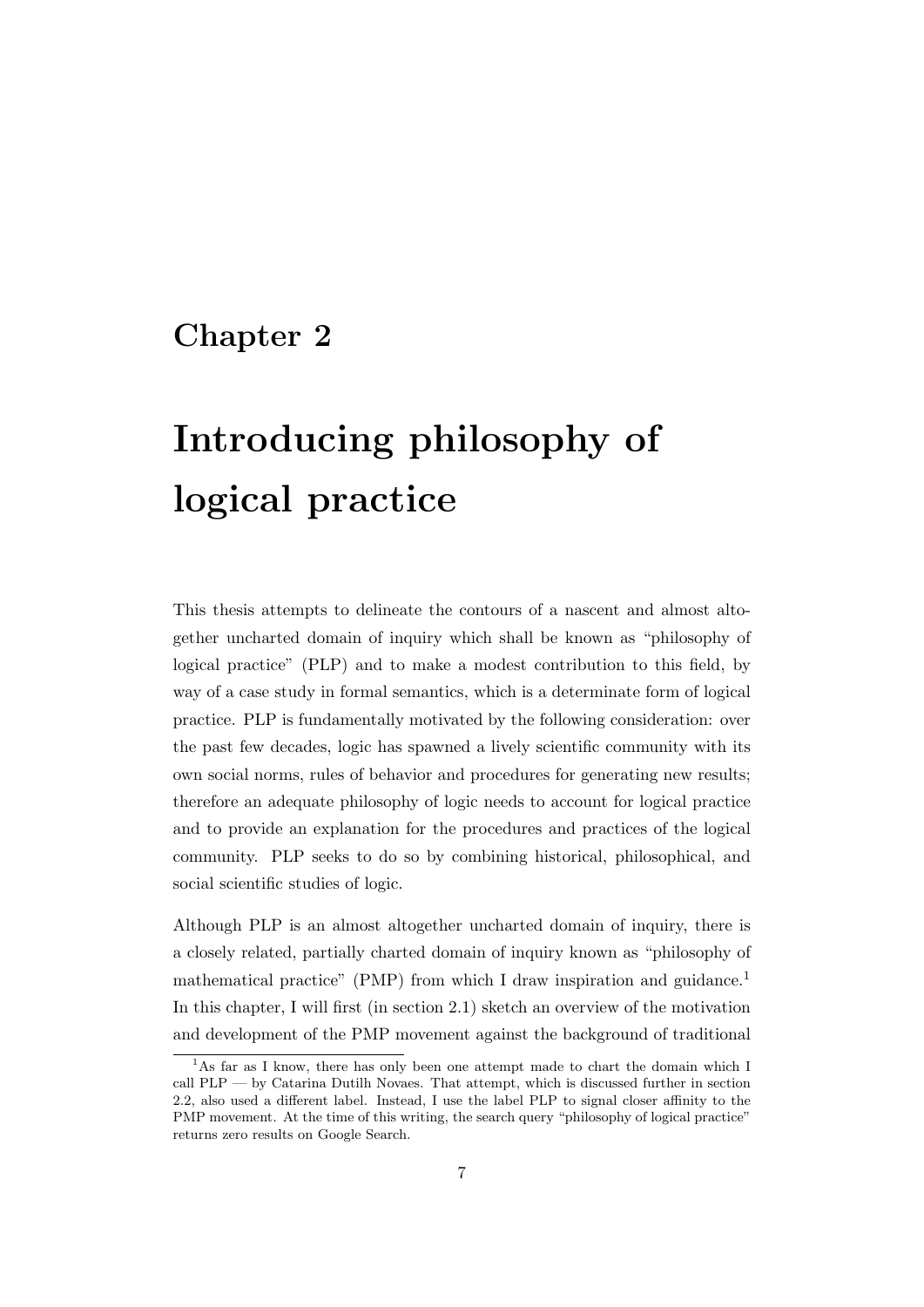philosophy of mathematics, and then (in section 2.2) I will argue that philosophy of logic is in need of an analogous PLP movement.

### <span id="page-14-0"></span>2.1 Philosophy of mathematical practice

Philosophy of mathematical practice (PMP) is an interdisciplinary approach to philosophy of mathematics that focuses on mathematical practice, i.e. the scientific practice of mathematics, rather than on abstract philosophical and mathematical models of mathematics that have been the focus of traditional philosophy of mathematics.

The philosophy of mathematical practice movement arises from a dissatisfaction among philosophers and historians with abstract models of mathematics that make a mystery of its growth and fail to explain how finite, embodied, naturally evolved creatures can understand it.[2](#page-14-1)

Since PMP arises from a dissatisfaction with traditional philosophy of mathematics, it will be useful to begin with some considerations about that tradition and the subsequent dissatisfactions that it gave rise to. Philosophy of mathematics has been traditionally (in traditional departments of philosophy and mathematics) understood to be a special branch of philosophy of science. For instance, the Stanford Encyclopedia of Philosophy (SEP) entry on philosophy of mathematics begins as follows:

If mathematics is regarded as a science, then the philosophy of mathematics can be regarded as a branch of the philosophy of science, next to disciplines such as the philosophy of physics and the philosophy of biology. However, because of its subject matter, the philosophy of mathematics occupies a special place in the philosophy of science.[3](#page-14-2)

<span id="page-14-1"></span> ${}^{2}$ [Larvor](#page-231-1) [\(2014\)](#page-231-1)

<span id="page-14-2"></span> ${}^{3}$ [Horsten](#page-231-2) [\(2014\)](#page-231-2)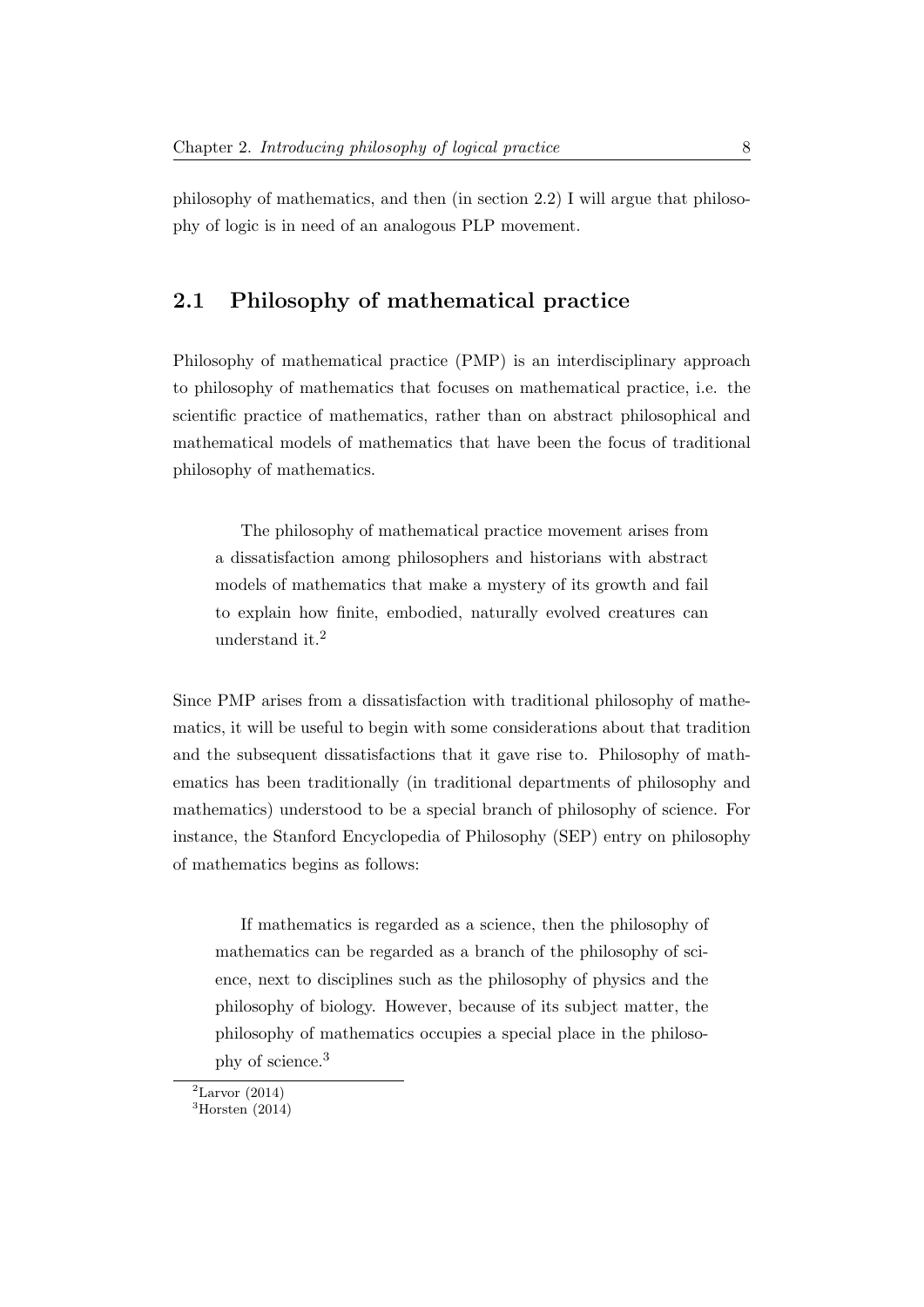Such phraseology suggests that what underlies this traditional approach to philosophy of mathematics is a commitment to the following two propositions:

- (1) Mathematics is a science just as physics and biology are sciences, and therefore philosophy of mathematics is a branch of philosophy of science just as philosophy of physics and philosophy of biology are branches of philosophy of science.
- (2) Mathematics occupies a special place in science that sets it apart from physics and biology, and therefore philosophy of mathematics occupies a special place in the philosophy of science that sets it apart from philosophy of physics and philosophy of biology.

Although these propositions are not mutually contradictory, emphasizing one proposition over the other does result in a correspondingly different picture of philosophy of mathematics. Consider the first proposition, according to which philosophy of mathematics is a branch of philosophy of science. If philosophy of science is "the branch of philosophy that is centered on a critical examination of the sciences: their methods and their results,"[4](#page-15-0) one might conclude that philosophy of mathematics is the branch of philosophy that is centered on a critical examination of the mathematics, its results and its methods. However, philosophy of mathematics has traditionally laid far more emphasis on proposition (2), according to which mathematics occupies a special place in science. For instance, the above quoted passage from the SEP entry on philosophy of mathematics continues as follows:

Whereas the natural sciences investigate entities that are located in space in time, it is not at all obvious that this also the case of the objects that are studied in mathematics. In addition to that, the methods of investigation of mathematics differ markedly from the methods of investigation in the natural sciences. Whereas the latter acquire general knowledge using inductive methods, mathematical knowledge appears to be acquired in a different way: by deduction from basic principles. The status of mathematical knowledge also

<span id="page-15-0"></span><sup>4</sup>[Audi](#page-230-1) [\(1999\)](#page-230-1), p.700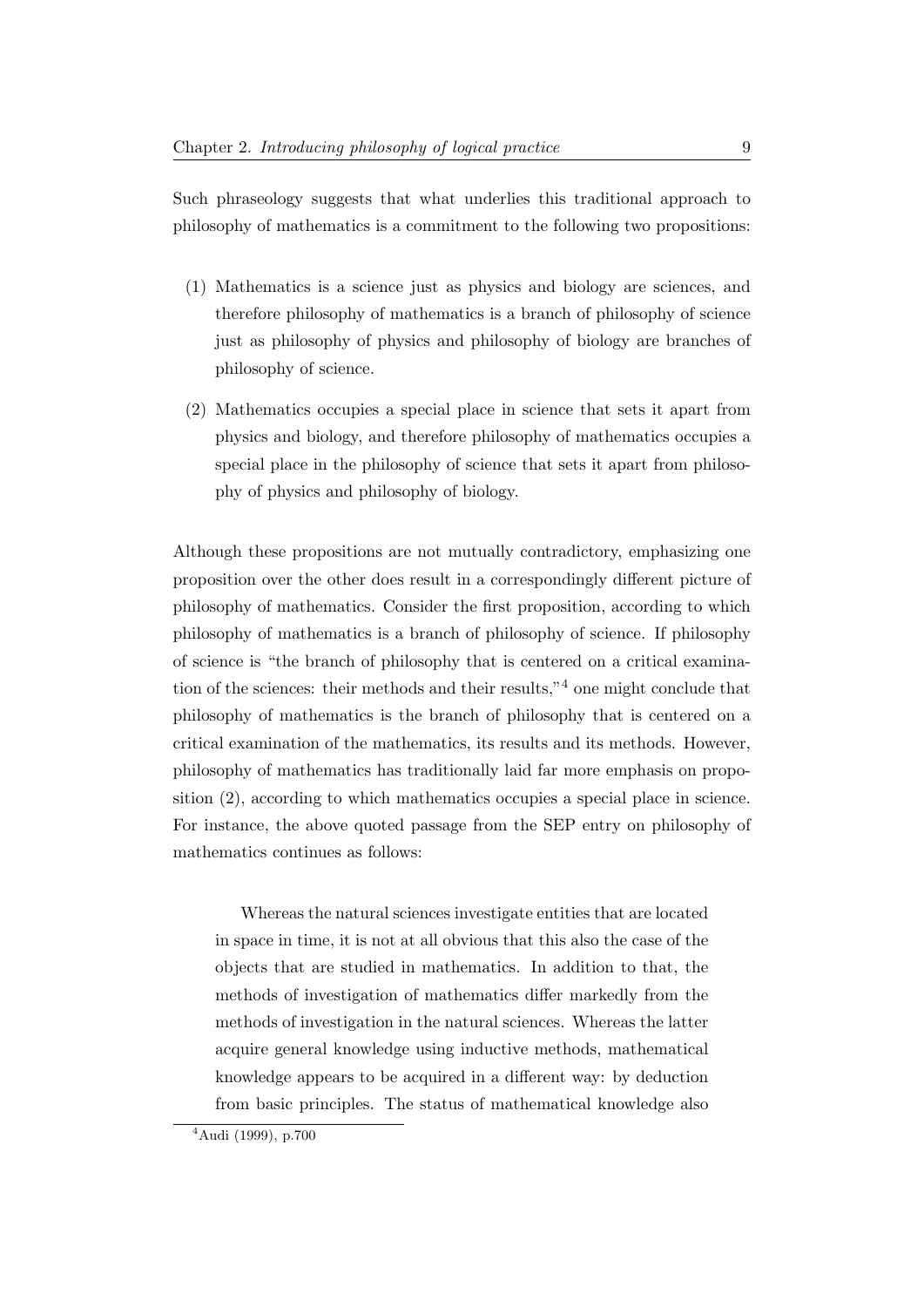appears to differ from the status of knowledge in the natural sciences. The theories of the natural sciences appear to be less certain and more open to revision than mathematical theories. For these reasons mathematics poses problems of a quite distinctive kind for philosophy. Therefore philosophers have accorded special attention to ontological and epistemological questions concerning mathematics.[5](#page-16-0)

Thus typical expositions of traditional philosophy of mathematics begin with the rather uncritical assumptions that mathematics is a special science (and indeed a special human activity) with a special object of investigation, that it has a special methodology and that mathematical knowledge enjoys a special kind of objectivity and certainty. This is PMP's first point of dissatisfaction with traditional philosophy of mathematics: traditional philosophy of mathematics does not adopt a sufficiently critical attitude towards mathematics. PMP on the other hand seeks to maintain a critical attitude towards mathematics by treating mathematics as an ordinary (as opposed to special) scientific practice just like physics or biology, and as an ordinary human activity.

In order to adopt such a critical attitude towards mathematics, Van Kerkhove and Van Bendegem.<sup>[6](#page-16-1)</sup> In doing so, they wish to combat the idea that "mathe-matics is a free creation of the human spirit."<sup>[7](#page-16-2)</sup> According to them, this overused quotation "expresses the cherished beliefs that many share: mathematics stands on its own, free from any societal influence, individualist and immaterial, beyond space and time, in short, it occupies a universe of its own."[8](#page-16-3) . Against this view, PMP calls for mathematics to be treated as an ordinary scientific practice and therefore an ordinary human activity that is embedded within a determinate social and historical context.

Besides the uncritical assumptions regarding the so-called "special" status of mathematics, what truly sets traditional philosophy of mathematics apart from the rest of philosophy of science is the extensive use of mathematical methods and formalisms; as the SEP entry points out: "it has turned out that to some

<span id="page-16-0"></span> ${}^{5}$ [Horsten](#page-231-2) [\(2014\)](#page-231-2)

<span id="page-16-1"></span> $6$ [Van Kerkhove and Van Bendegem](#page-233-0) [\(2007\)](#page-233-0), p. vii

<span id="page-16-2"></span><sup>7</sup>[Van Kerkhove and Van Bendegem](#page-233-0) [\(2007\)](#page-233-0), p. vii

<span id="page-16-3"></span><sup>8</sup>[Van Kerkhove and Van Bendegem](#page-233-0) [\(2007\)](#page-233-0), p.vii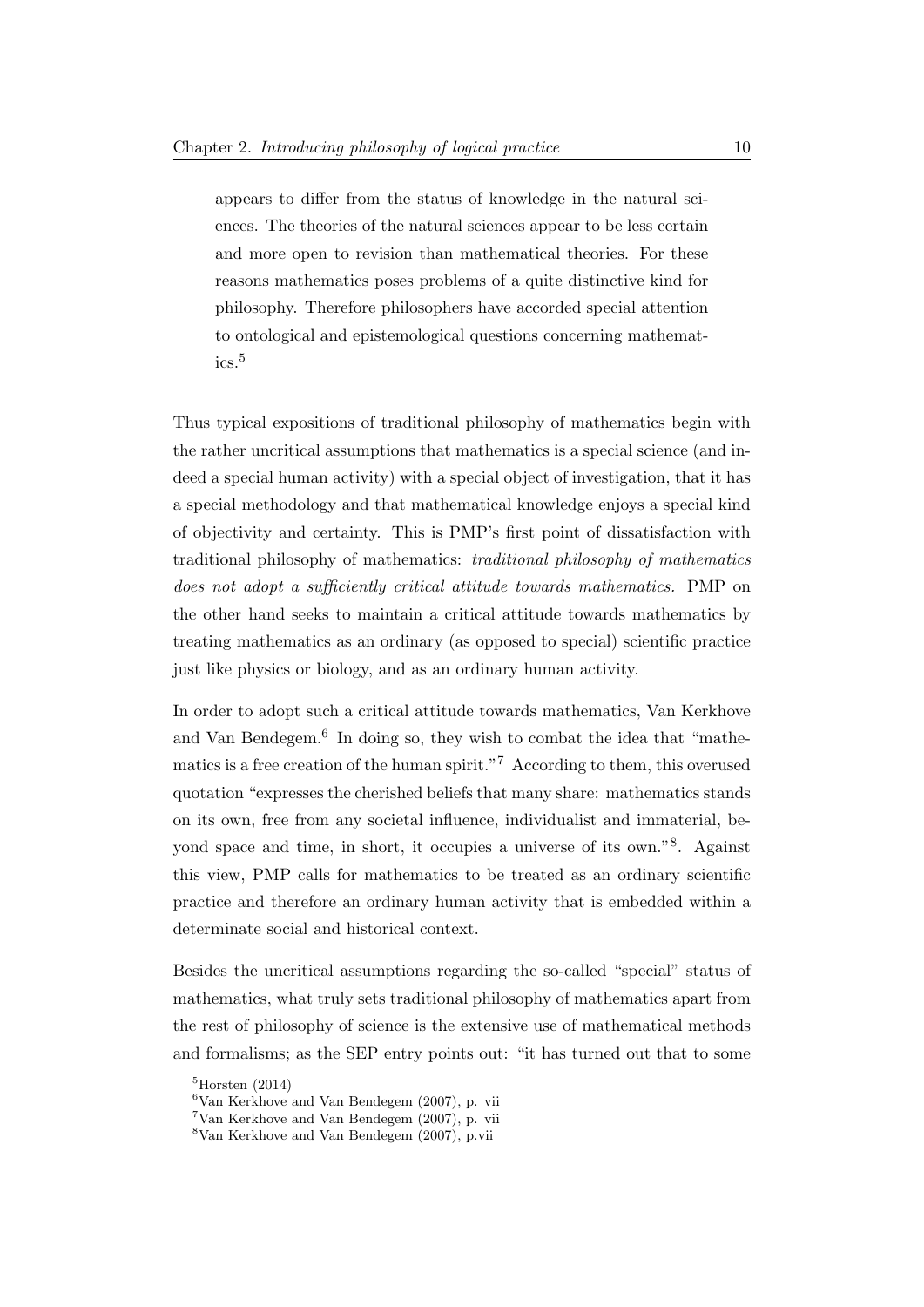extent it is possible to bring mathematical methods to bear on philosophical questions concerning mathematics."[9](#page-17-0) In particular, the development of mathematical logic in the late nineteenth and early twentieth centuries provided a mathematical apparatus that was used by philosophers and mathematicians to systematically investigate the foundations of mathematics (i.e. to investigate the nature of mathematical objects, the laws that govern them and how we acquire knowledge about them). The SEP entry continues:

In the twentieth century, research in the philosophy of mathematics revolved mostly around the nature of mathematical objects, the fundamental laws that govern them, and how we acquire mathematical knowledge about them. These are foundational concerns that are intimately connected with traditional metaphysical and epistemological questions.[10](#page-17-1)

However, an unfortunate consequence of this emphasis on foundations of mathematics and mathematical logic was that philosophy of mathematics became focused almost entirely on these foundational studies to the exclusion of all other areas and aspects of mathematics. Moreover, the focus has always been on the mathematical and formalisms themselves as opposed to the practice of mathematics that produced such formalisms:

Twentieth-century research in philosophy of mathematics was mainly focused on foundational studies. ... All these approaches were mainly, if not exclusively, focused on the outcomes or "products" of mathematical practice . . . however, it has become clear to an increasing number of scholars that a full understanding of mathematics also involves a grip on mathematical activity itself, as a process.<sup>[11](#page-17-2)</sup>

Thus, these developments in philosophy of mathematics systematically alienated the sympathies of the average mathematician. This is PMP's second major

<span id="page-17-0"></span> $9$ [Horsten](#page-231-2) [\(2014\)](#page-231-2)

<span id="page-17-1"></span> $10$ [Horsten](#page-231-2) [\(2014\)](#page-231-2)

<span id="page-17-2"></span> $11$ [Van Kerkhove and Van Bendegem](#page-233-1) [\(2002\)](#page-233-1)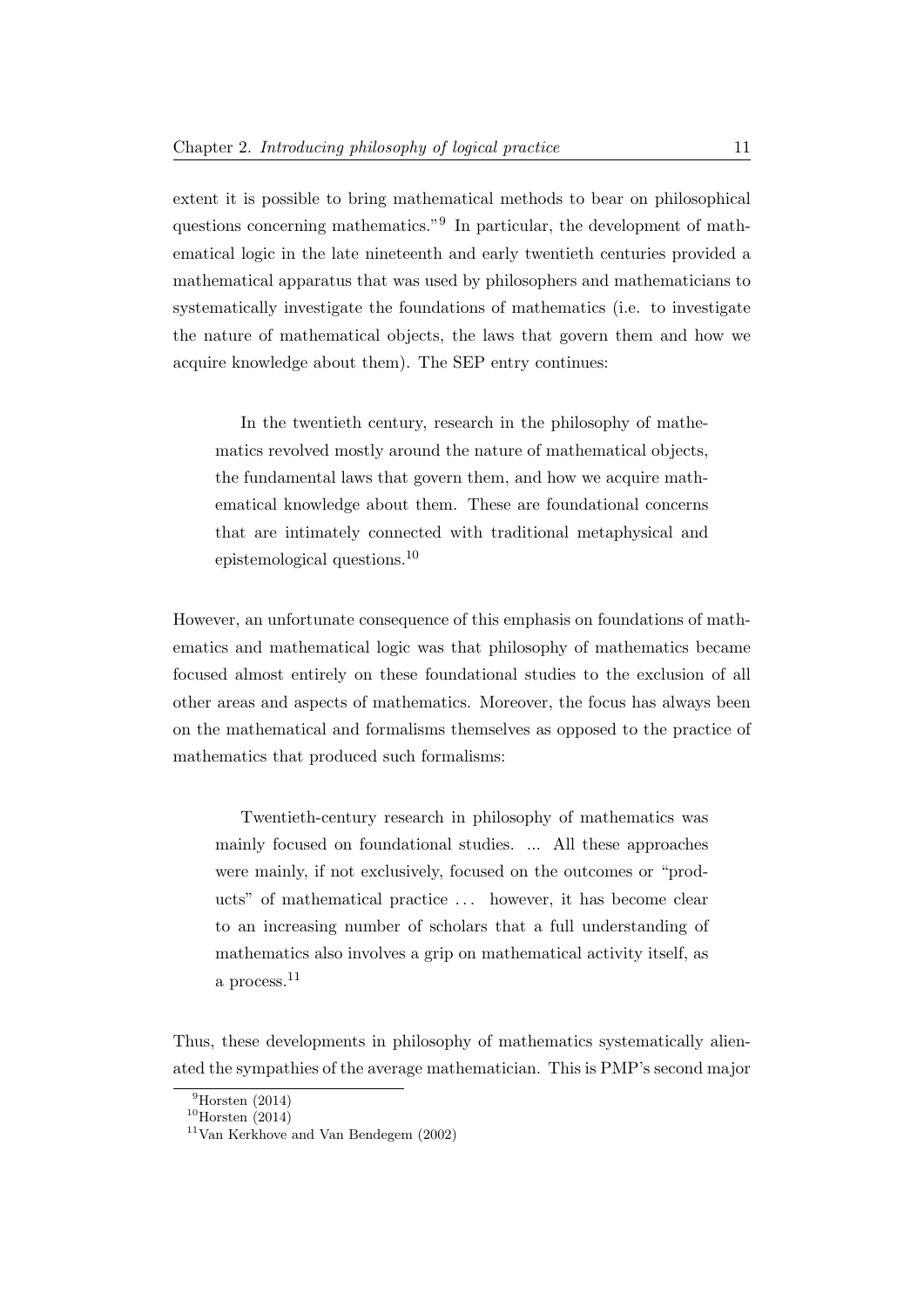point of dissatisfaction: traditional philosophy of mathematics is inadequate for actual mathematical practice, because it pays attention only to a few key areas of logic, and it further assumes that all that is interesting about logic can be captured in a system of formal representations (e.g. mathematical logic, set theory, etc.), but it ignores most of the actual practice of mathematics. PMP on the other hand seeks to take into account various forms of mathematical practice and to provide an explanation for the practices and procedures of the mathematical community.

These philosophical and mathematical investigations into the the foundations of mathematics were bolstered by the implicit assumption that everything that is interesting about mathematics can be reduced to and represented in the foundational framework of mathematical logic (or category theory, or some other such formal symbolism). This idea blinded philosophers of mathematics (among others) to large swaths of mathematical practice.

The idea that all of mathematical activity can in principle be represented by sequences of formal statements in some adequate system of logic obstructed the view towards what mathematicians are really doing. In fact, sociology of science mostly ignored mathematics presumably under the assumption that the human component of mathematical research is negligible.[12](#page-18-0)

This suggests that the philosophical puzzles about mathematics can be solved purely by a mastery of the formalisms themselves, and that therefore there is no place for social scientists, historians and other academicians in addition to philosophers and mathematicians. This leads to PMP's third major dissatisfaction with traditional philosophy of mathematics: traditional philosophy of mathematics is limited by the disciplinary boundaries of philosophy and mathematics. (PMP on the other hand is committed to an interdisciplinary methodology that includes not only mathematical and philosophical perspectives, but also historical, social scientific and other related perspectives.) Löwe and Müller emphatically call attention to this goal of interdisciplinarity in their manifesto:

<span id="page-18-0"></span> $12$ Löwe and Müller [\(2010\)](#page-232-1)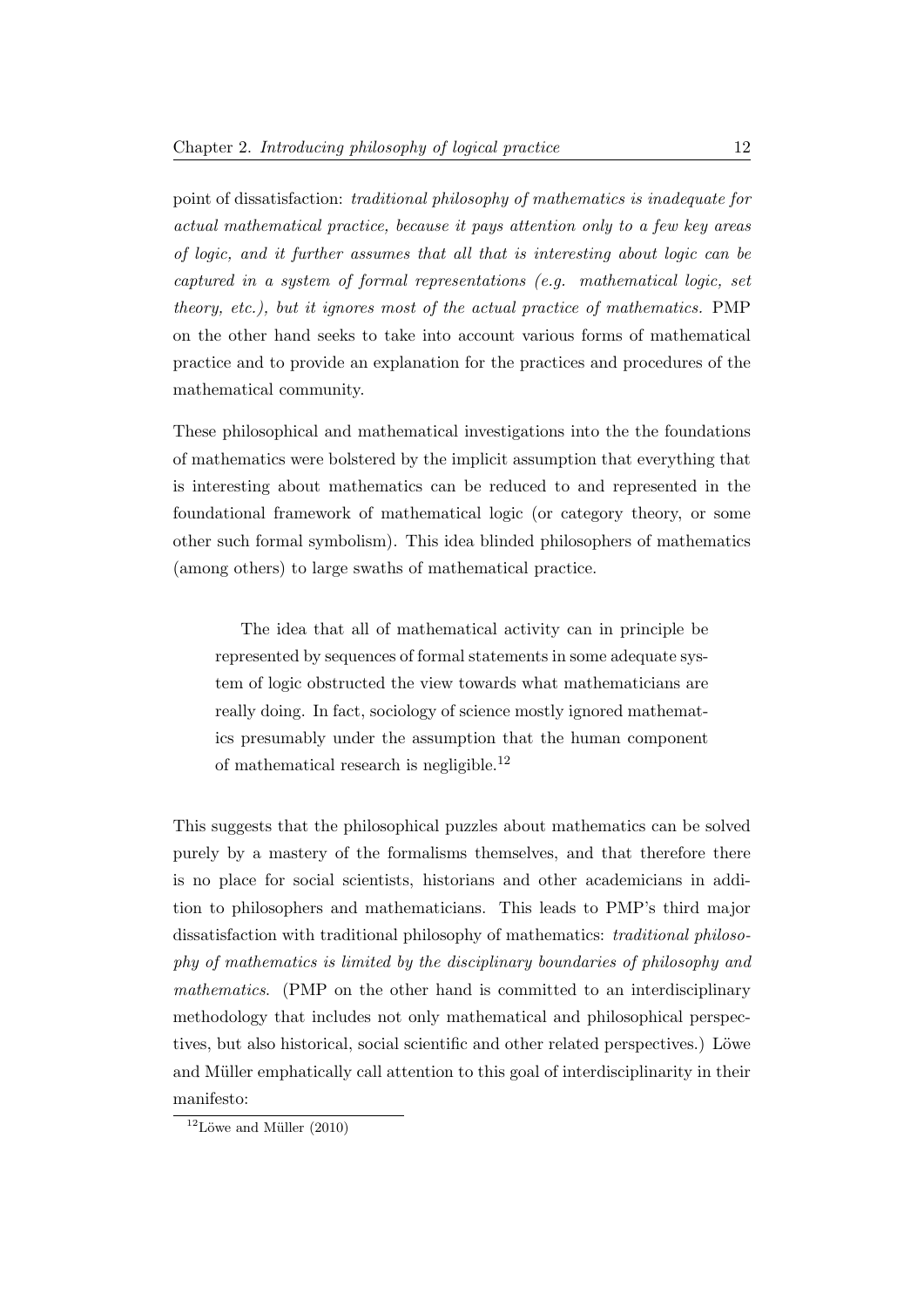But the solution to the puzzle of the objectivity of mathematical knowledge cannot be solved by philosophers alone. Involvement with mathematical practice means that other disciplines, such as the history of science, the fields of science education, sociology of science, cognitive science, and possibly psychology hold parts of the answer to our questions. Interdisciplinary exchange of ideas is a necessity in our attempts to understand the special nature of mathematics. The purpose of the research network PhiMSAMP ("Philosophy of Mathematics: Sociological Aspects and Mathematical Practice") was to catalyze this interdisciplinary exchange and to create a basis for communication between the involved research areas.[13](#page-19-0)

Thus in the twentieth century, philosophers, mathematicians, social scientists and other academics who were dissatisfied with traditional philosophy of mathematics began to address these dissatisfactions by moving away from traditional philosophy of mathematics. The SEP entry on philosophy of mathematics concludes by signaling some important shifts in twentieth century philosophy of mathematics:

In the second half of the twentieth century, research in the philosophy of science to a significant extent moved away from foundational concerns. Instead, philosophical questions relating to the growth of scientific knowledge and of scientific understanding became more central. As early as the 1970s, there were voices that argued that a similar shift of attention should take place in the philosophy of mathematics.

For some decades, such sentiments remained restricted to a somewhat marginal school of thought in the philosophy of mathematics. However, in recent years the opposition between this new movement and mainstream philosophy of mathematics is softening. Philosophical questions relating to mathematical practice, the evolution of mathematical theories, and mathematical explanation and understanding have become more prominent, and have been related

<span id="page-19-0"></span> $13$ Löwe and Müller [\(2010\)](#page-232-1), p.vii - viii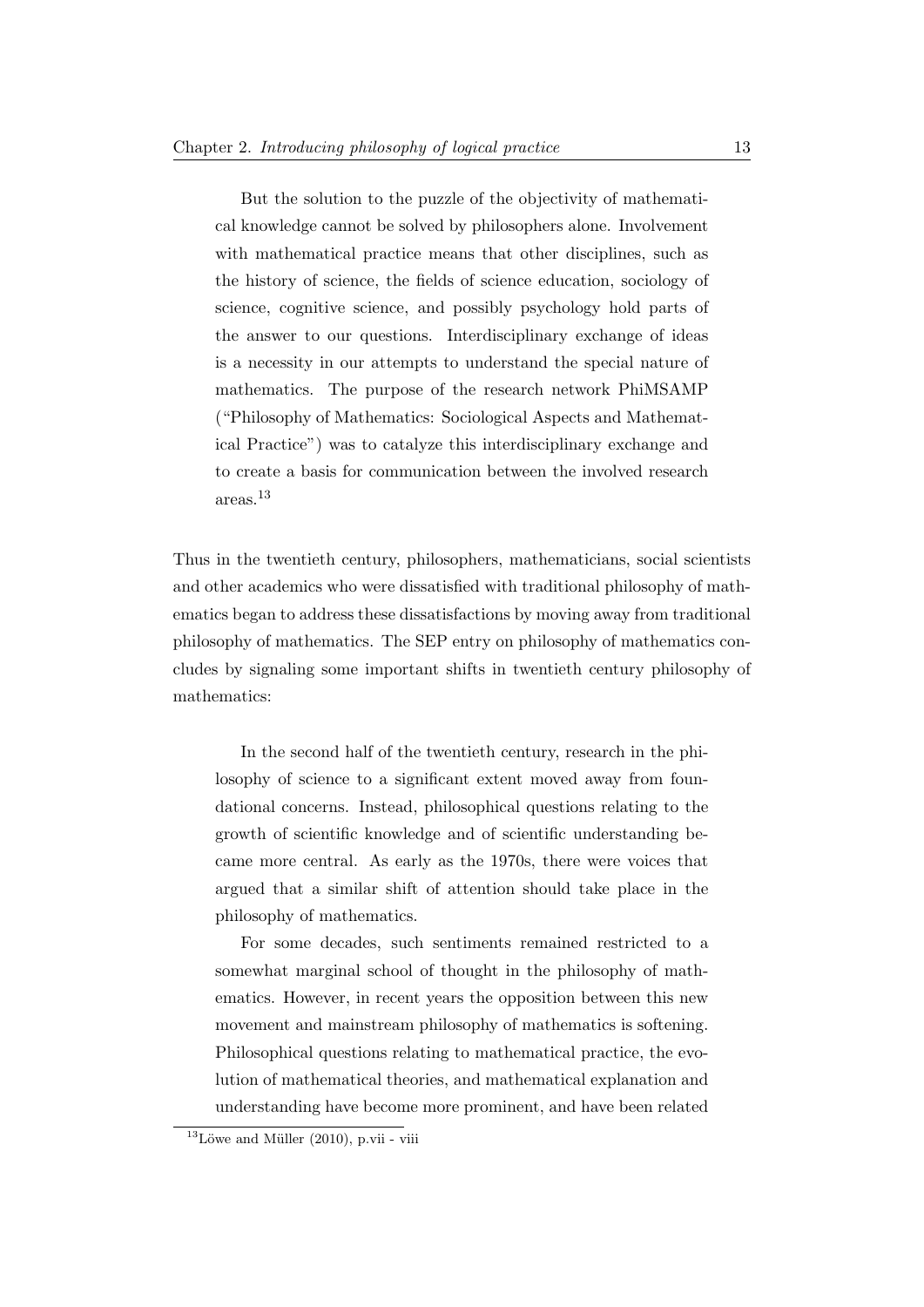to more traditional questions from the philosophy of mathematics (Mancosu 2008) ... This trend will doubtlessly continue in the years to come. $^{14}$  $^{14}$  $^{14}$ 

The work cited in the passage as an exemplar of this shift is a volume edited by Mancosu titled "The philosophy of mathematical practice"<sup>[15](#page-20-1)</sup> which is a collection of essays unified by "the shared belief that attention to mathematical prac-tice is a necessary condition for a renewal of the philosophy of mathematics."<sup>[16](#page-20-2)</sup> <sup>[17](#page-20-3)</sup> Thus PMP began to emerge in the late twentieth century as new movement in the philosophy of mathematics — "opposing with great sensitivity the ahistorical received view in the philosophy of mathematics to a recently emerging trend of studies in contextualized mathematical practices."[18](#page-20-4) Although it is still quite far from achieving mainstream status, the PMP movement has now acquired a formidable scholarly literature<sup>[19](#page-20-5)</sup>, regular conferences<sup>[20](#page-20-6)</sup>, and an international society — the Association for the Philosophy of Mathematical Practice (APMP).<sup>[21](#page-20-7)</sup>

In brief summation, I think that PMP can be defined by three key characteristics:

(1) Critical attitude towards mathematics. Traditional philosophy of mathematics does not adopt a sufficiently critical attitude towards mathematics; instead it begins with the rather uncritical assumptions that mathematics is a special science (and indeed a special human activity) with a special object of investigation, and a special methodology, and that mathematical knowledge enjoys a special kind of objectivity and certainty. PMP on the other hand seeks to maintain a critical attitude towards mathematics by treating mathematics as an ordinary (as opposed to special) scientific practice just like physics or biology, and as an ordinary human activity.

<span id="page-20-0"></span> $14$ [Horsten](#page-231-2) [\(2014\)](#page-231-2)

<span id="page-20-1"></span> $15$ [Mancosu](#page-232-2) [\(2008\)](#page-232-2)

<span id="page-20-3"></span><span id="page-20-2"></span> $16$ [Mancosu](#page-232-2) [\(2008\)](#page-232-2), p. 2

<sup>&</sup>lt;sup>17</sup>It is also worth noting that many in the PMP community do not consider Mancosu's volume to be representative of the field. For example, in Larvor's review of the volume, he says that "Some Philosophy of Mathematical Practice" would have been a better title for this volume, because it is on the conservative end of the literature. See [Larvor](#page-231-3) [\(2010\)](#page-231-3), p. 359

<span id="page-20-4"></span> $18$ [Van Kerkhove](#page-233-2) [\(2008\)](#page-233-2), p. v

<span id="page-20-5"></span> $19$ For a representative list of the scholarly literature, see [Larvor](#page-231-3) [\(2010\)](#page-231-3)

<span id="page-20-6"></span> $^{20}\rm{For}$  a representative list of the conferences, see [Larvor](#page-231-1) [\(2014\)](#page-231-1)

<span id="page-20-7"></span> $21$ [Association for the Philosophy of Mathematical Practice](#page-230-2) [\(2014\)](#page-230-2)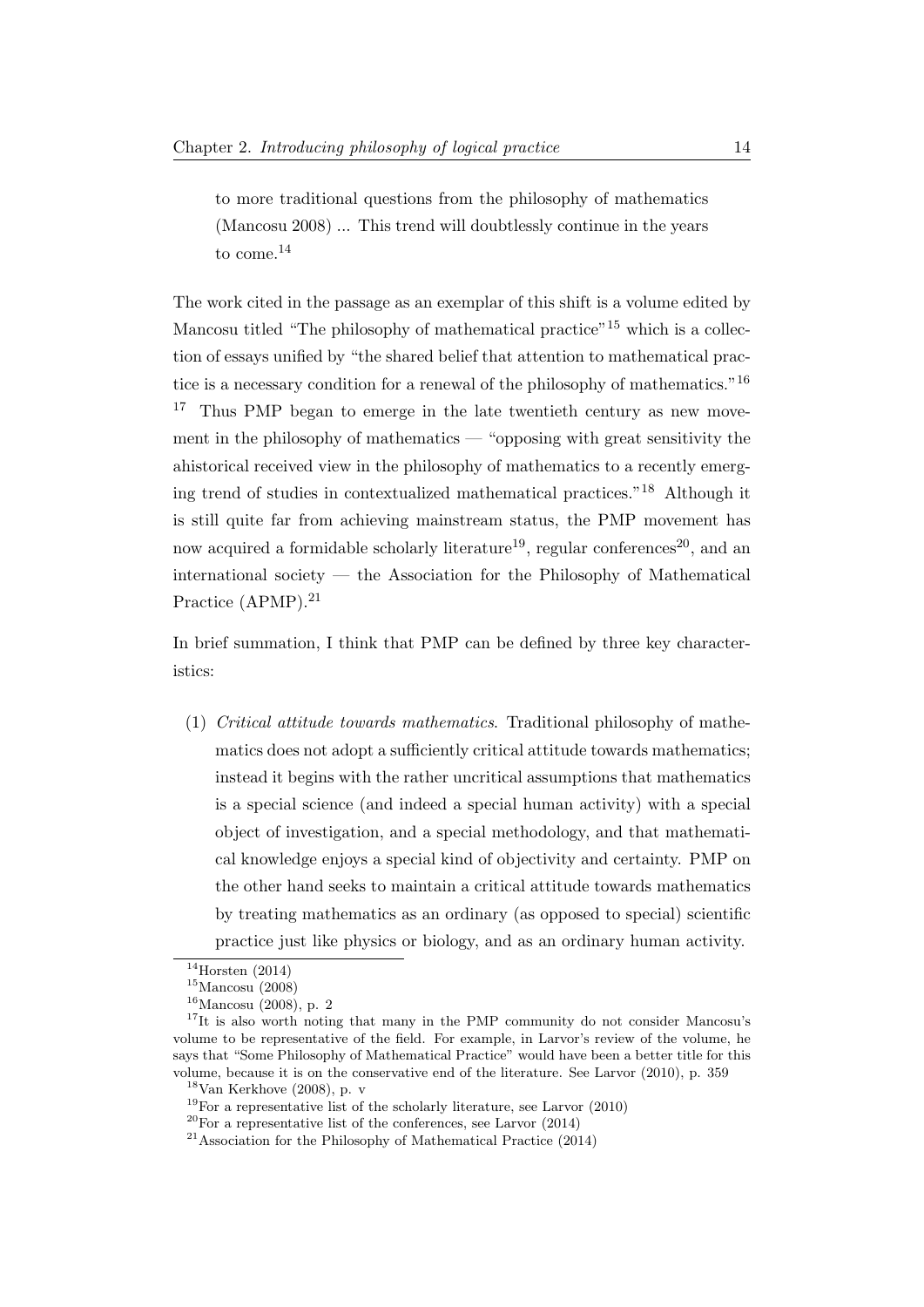- (2) Focus on mathematical practice. Traditional philosophy of mathematics is inadequate for actual mathematical practice, because it pays attention only to a few key areas of logic, and it further assumes that all that is interesting about logic can be captured in a system of formal representations (e.g. mathematical logic, set theory, etc.), but it ignores most of the actual practice of mathematics. PMP on the other hand seeks to take into account various forms of mathematical practice and to provide an explanation for the practices and procedures of the mathematical community.
- (3) Interdisciplinary perspective. Traditional philosophy of mathematics is limited by the disciplinary boundaries of philosophy and mathematics and is thereby limited in its scope and methodology. PMP on the other hand is committed to an interdisciplinary methodology that includes not only philosophical and mathematical perspectives, but also historical, social scientific and other related perspectives.

### <span id="page-21-0"></span>2.2 Philosophy of logical practice

Inspired by the philosophy of mathematical practice (PMP) movement described in the above section  $(2.1)$ , I believe that an analogous movement which should be called "philosophy of logical practice" (PLP) is necessary in the field of logic today.[22](#page-21-1) The reasons for which I advocate such a movement are roughly the same as the reasons for which PMP was advocated: (1) traditional philosophy of logic does not adopt a sufficiently critical attitude towards logic, (2) traditional philosophy of logic is not adequate for actual logical practice, and (3) traditional philosophy of logic is confined by the disciplinary limitations of philosophy, logic and mathematics.

To begin with, consider this passage from the Cambridge Dictionary of Philosophy, which offers the following brief definition of philosophy of logic:

<span id="page-21-1"></span> $^{22}$ As noted in the footnote at the beginning of this chapter, I am not the first to propose such a movement. Catarina Dutilh Noaves' attempt is discussed towards the end of this section.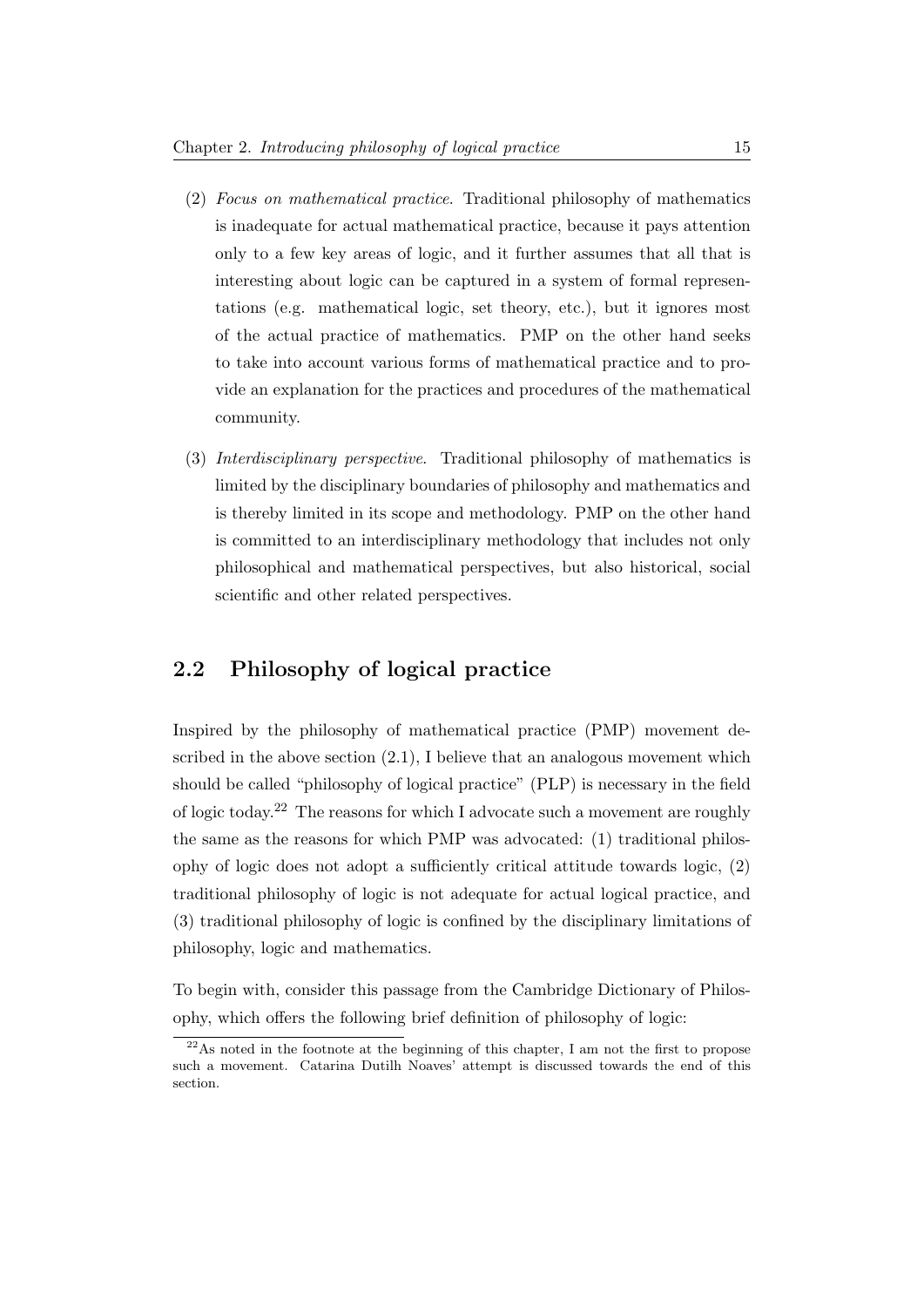[T]he arena of philosophy devoted to examining the scope and nature of logic. Aristotle considered logic an organon, or foundation, of knowledge. Certainly, inference is the source of much human knowledge. Logic judges inferences good or bad and tries to justify those that are good. One need not agree with Aristotle, therefore, to see logic as essential to epistemology. Philosophers such as Wittgenstein, additionally, have held that the structure of language reflects the structure of the world. Because inferences have elements that are themselves linguistic or are at least expressible in language, logic reveals general features of the structure of language. This makes it essential to linguistics, and, on a Wittgensteinian view, to metaphysics. Moreover, many philosophical battles have been fought with logical weaponry. For all these reasons, philosophers have tried to understand what logic is, what justifies it, and what it tells us about reason, language, and the world.<sup>[23](#page-22-0)</sup>

Such a conception of philosophy of logic might have been adequate to the practice of logic in its early days, but it is certainly not adequate to the practice of logic today, and it suffers from many of the same problems that plagued philosophy of mathematics. It is fundamentally inadequate to the practice of logic because it is tied to a very limited conception of logic. To see this contrast, let us compare this limited definition of logic with a modern mission statement for logical practice. Here is the limited definition of logic that the Cambridge Dictionary of Philosophy uses:

Logic might be defined as the science of inference; inference, in turn, as the drawing of a conclusion from premises. A simple argument is a sequence, one element of which, the conclusion, the others are thought to support. A complex argument is a series of simple arguments. Logic, then, is primarily concerned with arguments.  $^{24}$  $^{24}$  $^{24}$ 

According to this narrow conception, logic is simply the science of inference, and therefore research in logic is limited to an analysis of arguments and inferences.

<span id="page-22-0"></span><sup>23</sup>[Audi](#page-230-1) [\(1999\)](#page-230-1), p.679

<span id="page-22-1"></span> $24$ [Audi](#page-230-1) [\(1999\)](#page-230-1), p.679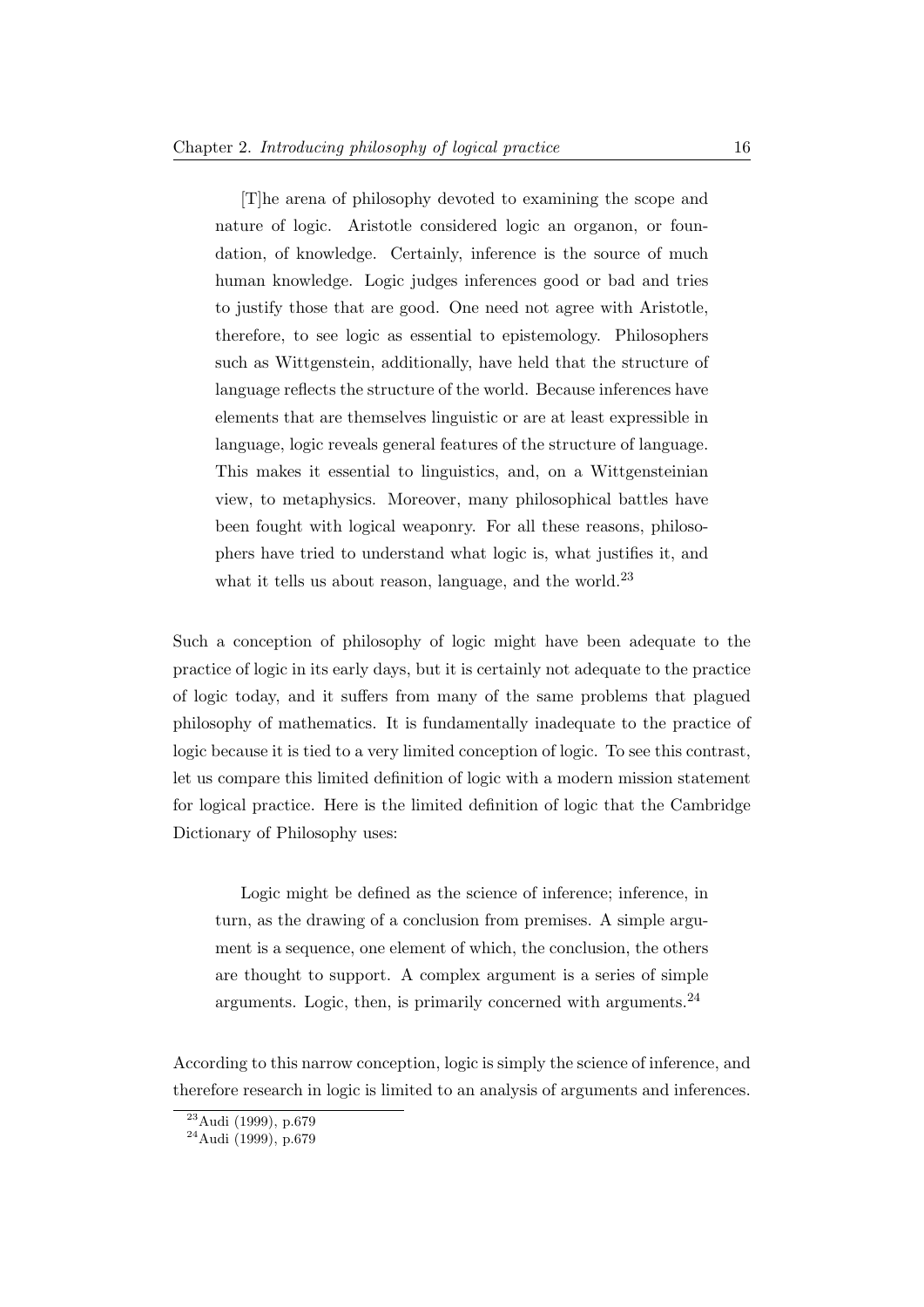It is true that initially (and up until the 19th century) logic was a branch of philosophy that was concerned primarily with the validity of arguments and inferences in philosophical debates. However, already in the late 19th and early 20th centuries logic took on more technical and mathematical motivation, was developed significantly by mathematical methods, and it began to play a central role in the creation of the disciplines of computer science and artificial intelligence. More recently it has also found applications in linguistics, cognitive science. In contrast to the traditional conception quoted above, for a modern conception of logic and its practice, consider the scientific mission statement of the Institute for Logic, Language and Computation (ILLC), one of the world's leading institutions for research in logic:

The scientific mission of the Institute for Logic, Language and Computation (ILLC) is to study formal properties of information, viz. the logical structure and algorithmic properties of processes of encoding, transmitting and comprehending information. Information here is to be viewed in its broadest sense, from the flow of information in natural and formal languages to the information contained in music and graphics. The research aim is to develop logical systems that can handle this rich variety of information, making use of insights across such disciplines as linguistics, computer science, cognitive science, artificial intelligence and philosophy.[25](#page-23-0)

The actual practice of logic today is much wider in scope than the outdated dictionary definition of philosophers suggests. Far from being limited to an analysis of argumentation and inference, modern logic seeks to analyze all forms of information from natural language discourse to music and graphics. Johan van Benthem, one of the architects of the ILLC and its mission, expresses dissatisfaction with the philosophy of logic that is quite similar to PMP's dissatisfaction with philosophy of mathematics:

One of the things that strikes me in the philosophy of logic is its great distance from actual research practice. To give one example, after almost a century of model theory and recursion theory, it is

<span id="page-23-0"></span> $^{25}$ [Institute for Logic, Language and Computation](#page-231-4) [\(2014b\)](#page-231-4)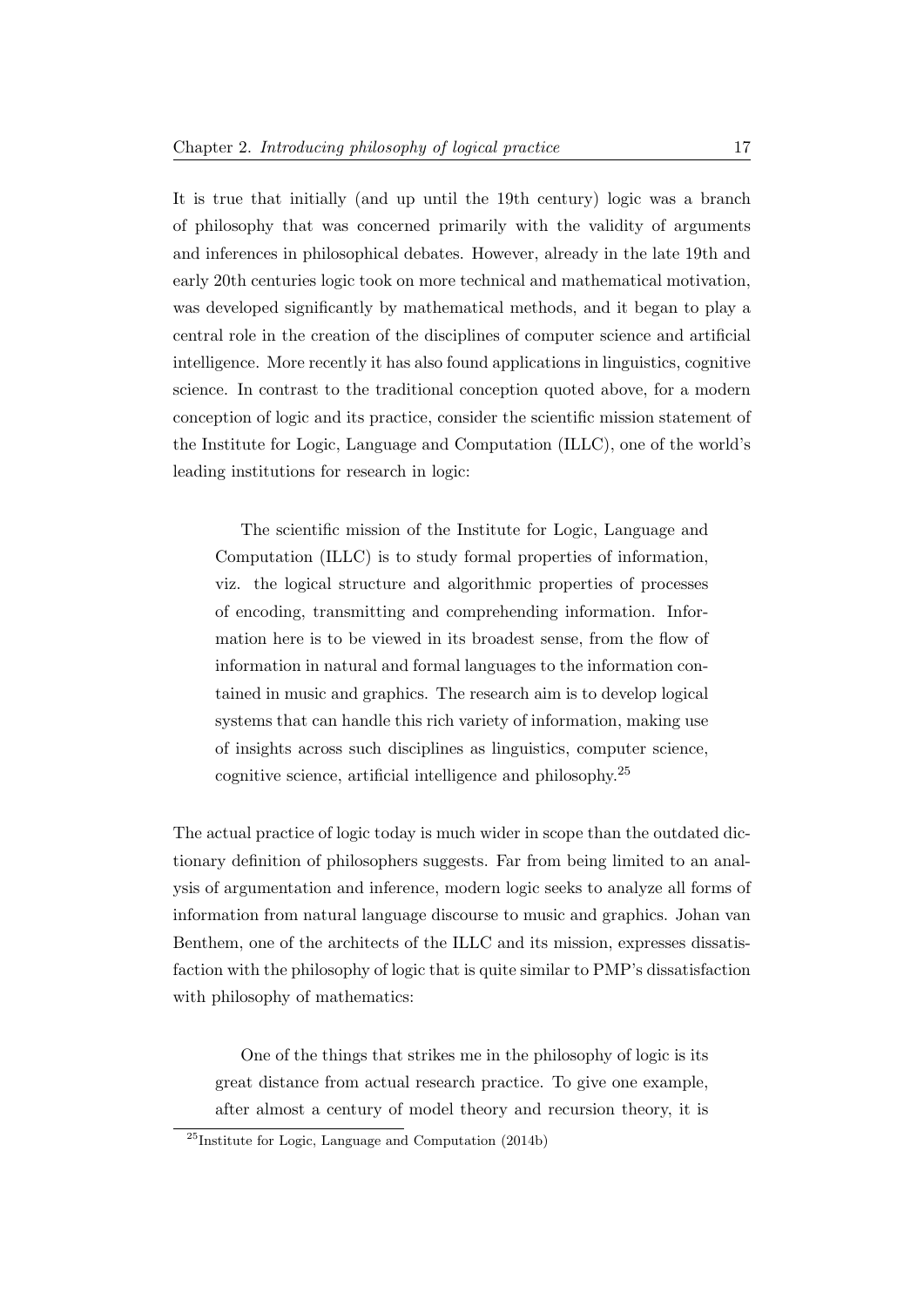still routinely claimed that logic is essentially about consequence and proof, rather than (also) about truth, meaning, and computation. And the gap gets even wider with modern logics of agency and interaction. ... by doing all this, the philosophy of logic 'deepfreezes' an old, traditional image of the field, making the (real?) logician a theorem-proving applied mathematician, — and nostalgia for the grand old age of foundational research in the 1930s the yardstick for the 21st century. [26](#page-24-0)

Thus it seems that logic has expanded in scope beyond its traditional philosophical and mathematical roots, but philosophy of logic has not kept up with these developments. Moreover, there is also a sociological dimension to this issue. Logic was originally treated as a sub-discipline of philosophy or of mathematics, and therefore the logician was treated as a sub-species of mathematician or philosopher. However, it is increasingly developing its own scientific community — rooted in places such as the ILLC. In addition to the ILLC, there are several research institutes, regular conferences, summer schools and graduate programs devoted to research in logic. It is possible to get a master's degree, a PhD degree and a professorship exclusively in the field of logic and dedicate one's entire academic research career to the field (which would include the training of future logicians). The ILLC's critical reflection on its Master of Logic program contains an extensive list of similar departments at other universities that offer degrees in the field of logic.<sup>[27](#page-24-1)</sup>

With these developments, it is also quite clear that over the past few decades logic has spawned a lively scientific community, which naturally comes with its own social norms, rules of behavior, and procedures for generating new results. Consequently, I believe that an adequate philosophy of logic needs to account for logical practice and to provide an explanation for the procedures and practices of the logical community. Therefore I advocate the development of a PLP field that can do so by combining historical, philosophical, and social studies of logic. Much like PMP, the characteristic features of the proposed PLP field would be as follows:

<span id="page-24-0"></span> $26$ [van Benthem](#page-233-3) [\(2009\)](#page-233-3)

<span id="page-24-1"></span><sup>27</sup>[Institute for Logic, Language and Computation](#page-231-5) [\(2013\)](#page-231-5), Appendix A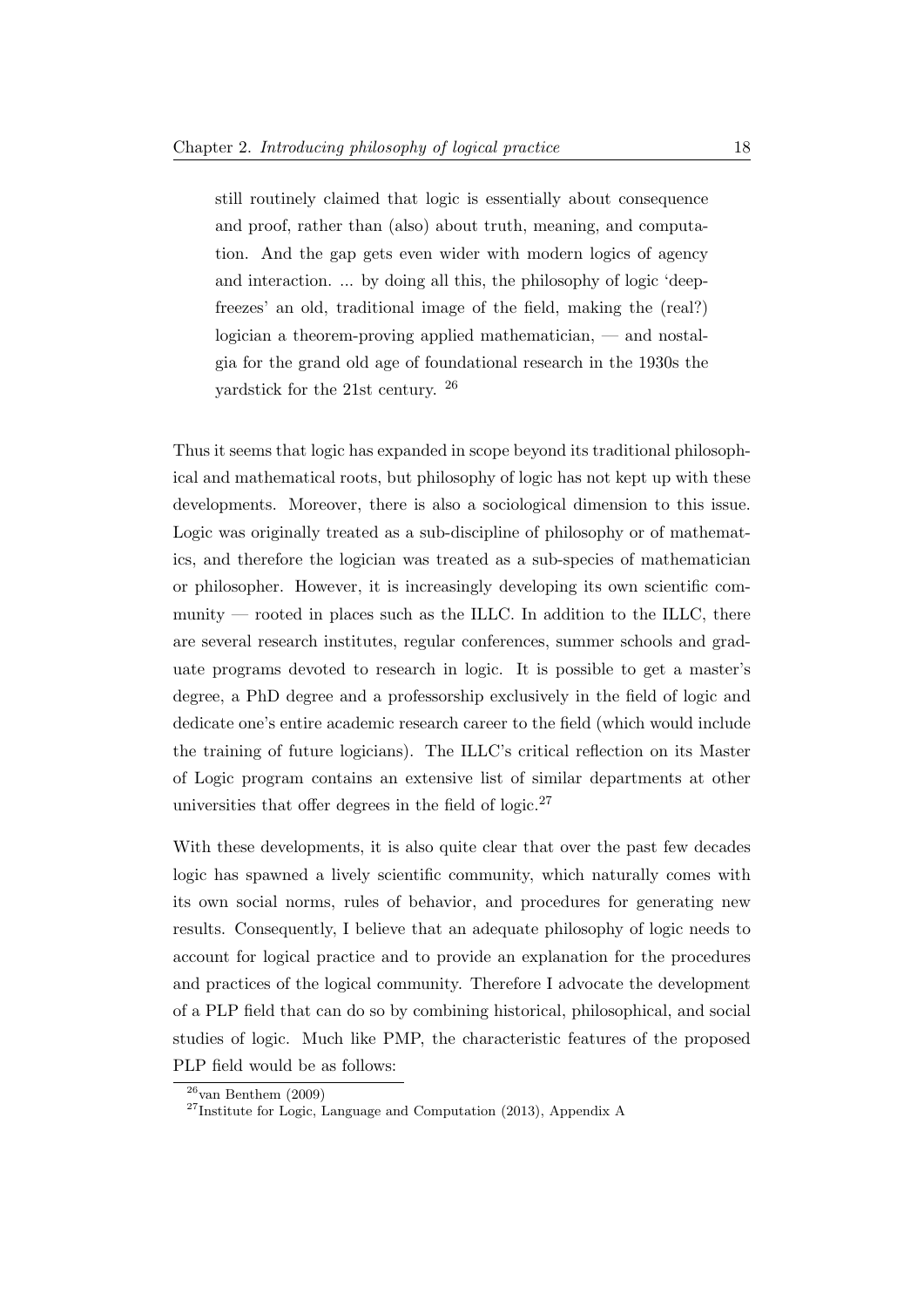- (1) Critical attitude towards logic. Traditional philosophy of logic does not adopt a sufficiently critical attitude towards mathematics; instead it begins with the rather uncritical assumptions that logic is a special science (and indeed a special human activity) with a special object of investigation, and a special methodology, and that logical knowledge enjoys a special kind of objectivity and certainty. PLP on the other hand seeks to maintain a critical attitude towards logic by treating logic as an ordinary (as opposed to special) scientific practice just like physics or biology, and as an ordinary human activity.
- (2) Focus on logical practice. Traditional philosophy of logic is inadequate for actual logical practice, because it pays attention only to a few key areas of logic and the products or results of those areas, but it ignores most of the actual practice of logic. PLP on the other hand seeks to take into account various forms of logical practice and to provide an explanation for the practices and procedures of the logical community.
- (3) Interdisciplinary perspective. Traditional philosophy of logic is limited by the disciplinary boundaries of philosophy, logic and mathematics and is thereby limited in its scope and methodology. PLP on the other hand is committed to an interdisciplinary methodology that includes not only philosophical, logical and mathematical perspectives, but also historical, social scientific and other related perspectives.

Finally, I would like to point out that PLP is an approach to philosophy of logic that is not completely uncharted, and neither is it completely without precedent. In particular there has been one prior attempt to chart this domain of inquiry, and there are two philosophical traditions (precedents) to which such an approach is indebted. The prior attempt to chart this domain of inquiry was an approach to philosophy of logic and philosophy of mathematics pioneered by Catarina Dutilh Novaes called "Practice-based philosophy of logic and mathematics." A few years ago she convened a workshop titled "Practice-based philosophy of logic and mathematics"[28](#page-25-0) and followed this up with a paper in which she advocates an approach that incorporates the study of actual human and scientific practice (of logic) into the philosophical analysis.[29](#page-25-1) Although we

<span id="page-25-0"></span> $^{28}$ [Dutilh Novaes](#page-230-3) [\(2009\)](#page-230-3)

<span id="page-25-1"></span> $^{29}$ [Dutilh Novaes](#page-230-4) [\(2012\)](#page-230-4)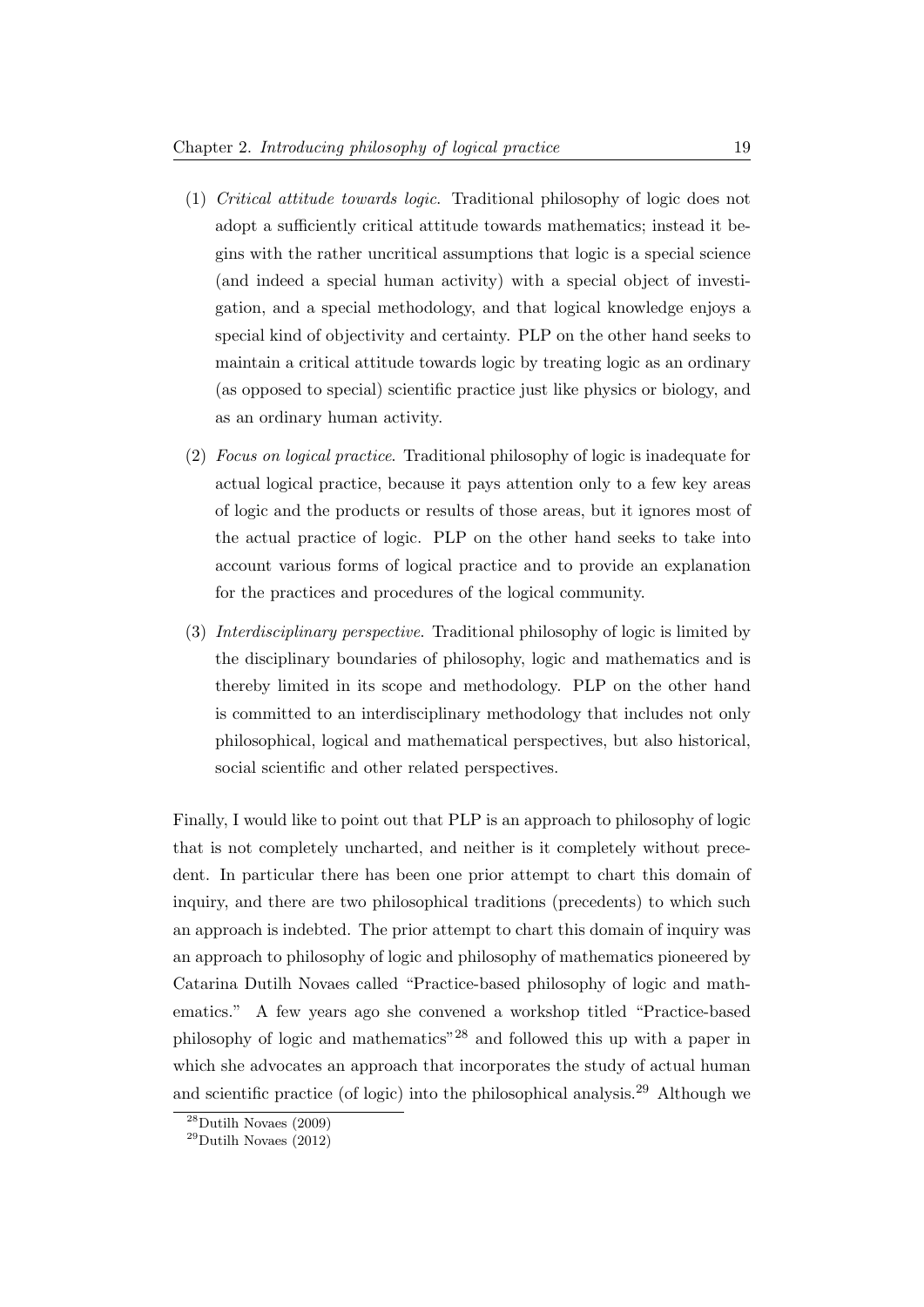use different labels (my choice of label seeks to emphasize the close relationship to the PMP movement), I believe that we are essentially proposing the same kind of movement.[30](#page-26-0)

Then there are two philosophical traditions which serve as precedents or precursors to the PLP movement: (1) The first precursor is the "psychology of reasoning" approach to logic pioneered by Michiel van Lambalgen. In "Human Reasoning and Cognitive Science"[31](#page-26-1), Stenning and van Lambalgen argue that the formal study of logic should be closely related to empirical studies of how human beings actually reason in the wild. PLP certainly wants to follow in this tradition of interdisciplinary inquiry into logic with a focus on empirical studies. (2) Then, in a broader and more general philosophical sense (i.e. not limited to logic) the experimental philosophy movement pioneered by Knobe and Nichols can be considered to be a precursor to PLP. In their "manifesto" for experimental philosophy, they proclaim:

Unlike the philosophers of centuries past, we think that a critical method for figuring out how human beings think is to go out and actually run systematic empirical studies. Hence, experimental philosophers proceed by conducting experimental investigations of the psychological processes underlying people's intuitions about central philosophical issues.[32](#page-26-2)

Following in the same tradition, I believe that this thesis can be loosely considered as an exercise in "experimental philosophy" although the focus of this thesis is more on social and historical processes rather than psychological processes.

<span id="page-26-0"></span><sup>30</sup>Unfortunately I was introduced to the work of Dutilh Novaes only at a very late stage of my thesis writing, and therefore I don't have anything very interesting to say about the relation between her project and mine. Otherwise, I would have liked to comment on this in detail, considering that our goals are nearly identical.

<span id="page-26-1"></span><sup>31</sup>[Stenning and van Lambalgen](#page-232-3) [\(2008\)](#page-232-3)

<span id="page-26-2"></span> $^{32}\rm{K}$ nobe and Nichols [\(2008\)](#page-231-6)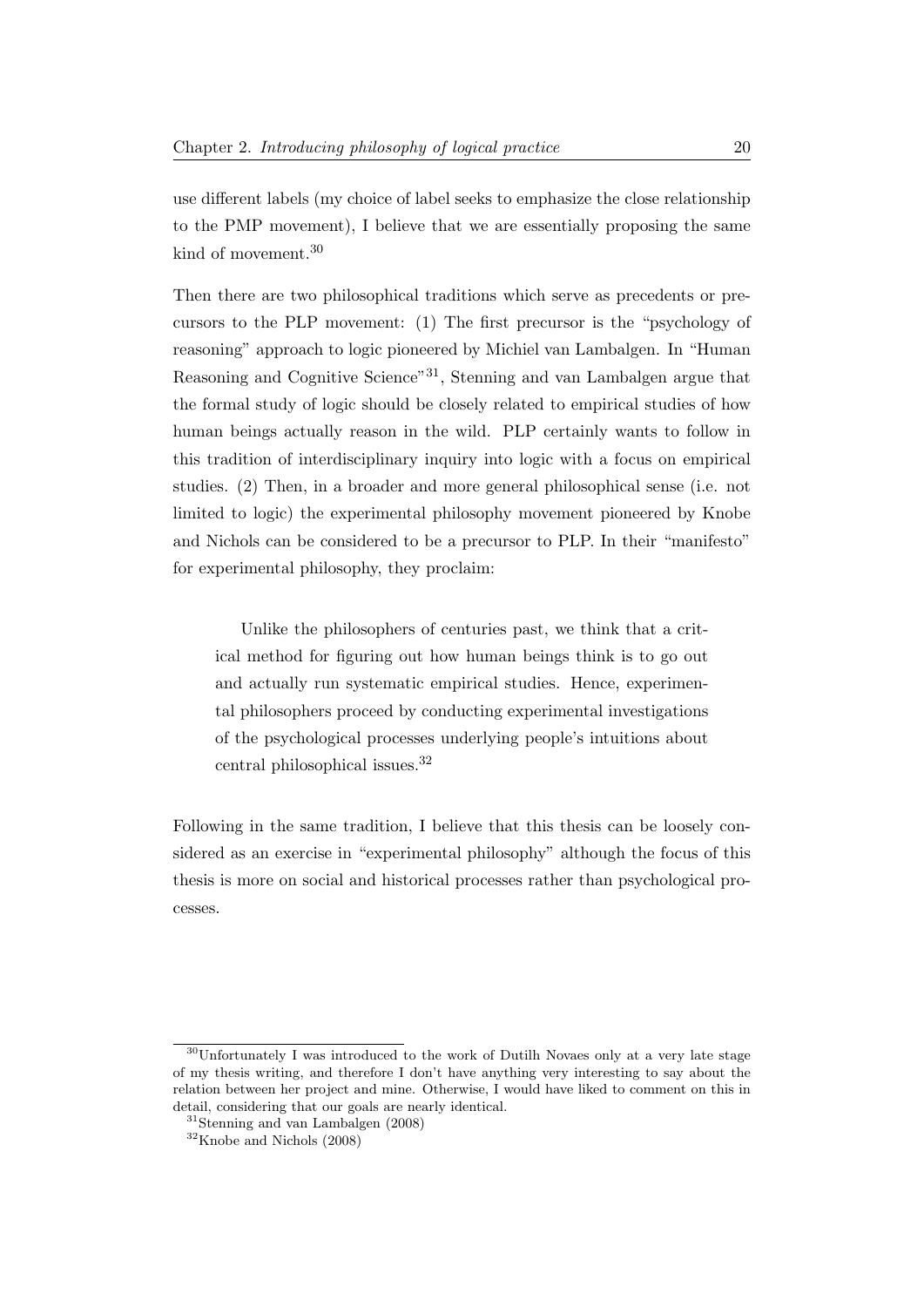### <span id="page-27-0"></span>Chapter 3

## Introducing the case study in formal semantics

In this thesis I demonstrate one possible approach to philosophy of logical practice (PLP) by way of a case study in formal semantics, which is a particular form of logical practice. Formal semantics was chosen as the subject of this case study primarily due to the fact that there was a serious meta discussion about the successes and failures of this discipline within the formal semantics community. In particular, Martin Stokhof and Michiel van Lambalgen (two prominent (former) formal semanticists) initiated a significant debate in the journal Theoretical Linguistics, where they raised the question of whether formal semantics could be an example of a failed discipline. Starting with this debate as a point of departure, the case study seeks to discuss the question "is formal semantics a failed discipline?" by drawing primarily on two methodological frameworks: (1) qualitative research in the social sciences — in particular, this case study is structured as an interview study featuring interviews with critics, insiders and outsiders of formal semantics — and (2) Thomas Kuhn's framework for the understanding the history and philosophy of science. I take this to be an exercise in PLP as opposed to traditional philosophy of logic, because it adheres to the three characteristic features of PLP described in the previous chapter: (1) The case study adopts a critical attitude towards formal semantics, treating it as an ordinary scientific practice and an ordinary human activity. (2) The case study is focused on the practice of formal semantics as opposed to the formal models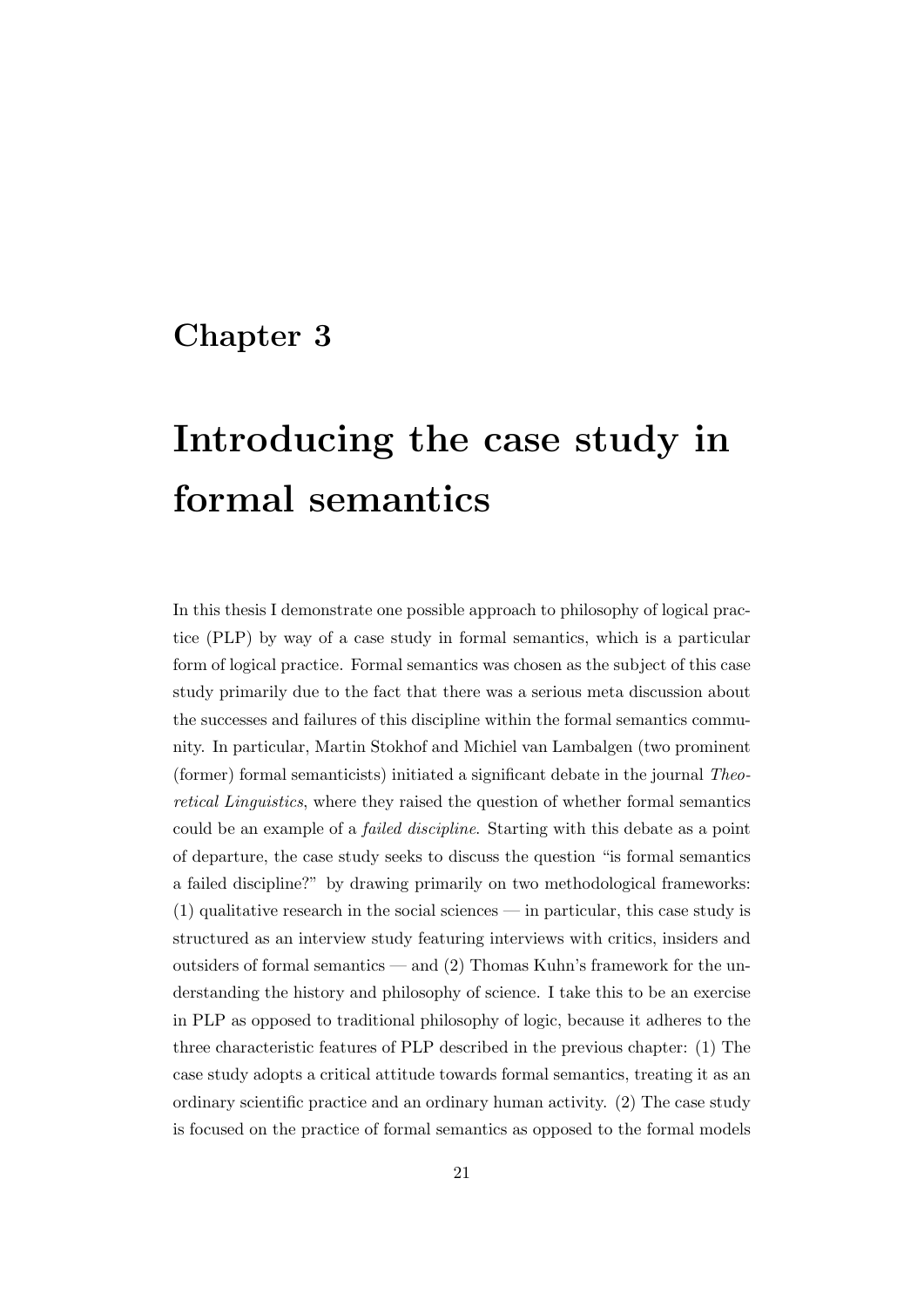that it produces. (3) The case study adopts an interdisciplinary approach by drawing on the Kuhnian perspective in the philosophy of science together with the interview methodology of qualitative research in the social sciences.

In this chapter, I will first (in section 3.1) describe the context and motivation for the case study, and then (in section 3.2) I will describe the methodologies adopted and the research design of the case study. Finally (in section 3.3) I will issue some disclaimers about the limitations of such a case study.

### <span id="page-28-0"></span>3.1 Setting the context

In this section I will describe the context of this case study in formal semantics. In order to do this, I will first (in subsection 3.1.1) give a brief overview of formal semantics as a discipline and as a scientific community, and then (in subsection 3.1.2) I will discuss the debate around its scientific status, which gives rise to the question of its failure (the question that is the subject of my case study).

#### <span id="page-28-1"></span>3.1.1 Formal semantics as a discipline

In this subsection, I would like to give a very brief overview of formal semantics as a discipline and as a scientific community. The major part of this description — in terms of the nature, goals and methodology of the discipline — will emerge from the debate itself and from the analysis of the interviews (i.e. from the following chapters of the thesis), but it is useful to have some context and background in advance.

Formal semantics began as an interdisciplinary approach to the study of language, drawing upon sources from logic, philosophy and linguistics. The most important figure for this development was Richard Montague, who pioneered a formal logical approach to natural language semantics, wherein he specified a logical formalism and a method of translating natural language sentences into that formalism so as to apply a logical calculus to  $it$  — this came to be known as "Montague Grammar:"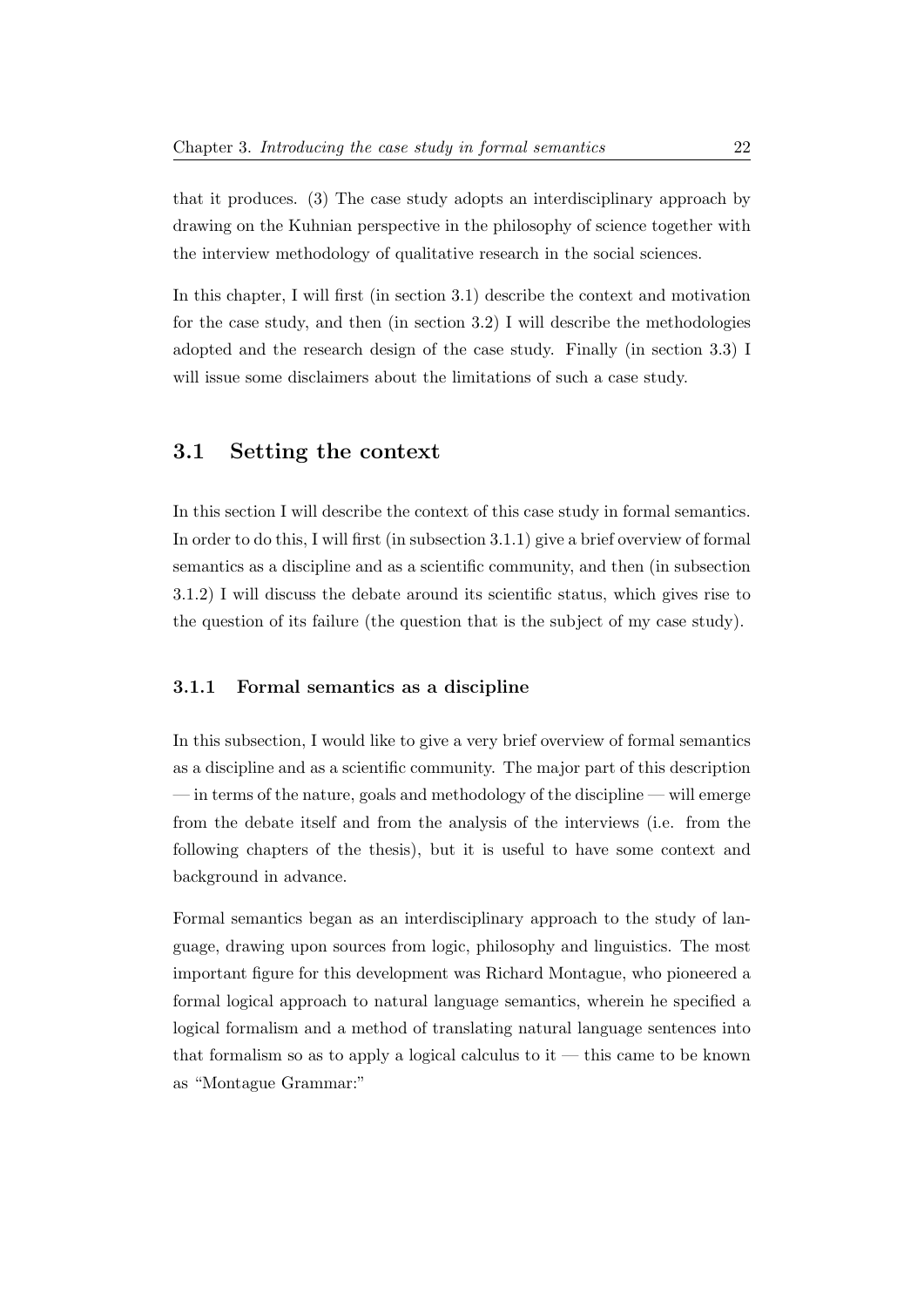There is in my opinion no important theoretical difference between natural languages and the artificial languages of logicians; indeed I consider it possible to comprehend the syntax and semantics of both kinds of languages with a single natural and mathematically precise theory.[1](#page-29-0)

Thus his goal was to construct a mathematically precise language that could be used to analyze the syntax and semantics of natural language. As we shall later see in the interviews (especially section 5.1), most formal semanticists today continue to acknowledge his influence even today, and view their work as a continuation of his project. Montague can be considered as the originator of this paradigm, the goal of which is to analyze natural langauge by means of mathematical - logical frameworks. Barbara Partee, a notable formal semanticist in the United States, writes about the history of formal semantics:

Formal semantics has roots in several disciplines, most importantly logic, philosophy, and linguistics. The most important figure in its history was undoubtedly Richard Montague (1930-1971), whose seminal works in this area date from the late 1960's and the beginning of the 1970's ... The development of formal semantics over the past forty and more years has been a story of fruitful interdisciplinary collaboration among linguists, philosophers, logicians, psychologists, and others, and by now formal semantics can be pursued entirely within linguistics as well as in various interdisciplinary settings, including cognitive science, informatics, and computational linguistics. In the U.S. formal semantics is mostly within linguistics departments now, but in parts of Europe (e.g. Amsterdam) it's strongly embedded in the context of logic and philosophy.[2](#page-29-1)

In this passage, Partee calls attention to the practice of formal semantics in Amsterdam where it is strongly embedded in the context of logic. This reference is owed to the fact that Amsterdam (together with the context of logic) was

<span id="page-29-0"></span> $1$ [Montague](#page-232-4) [\(1970\)](#page-232-4)

<span id="page-29-1"></span> ${}^{2}$ [Partee](#page-232-5) [\(2011\)](#page-232-5), p. 4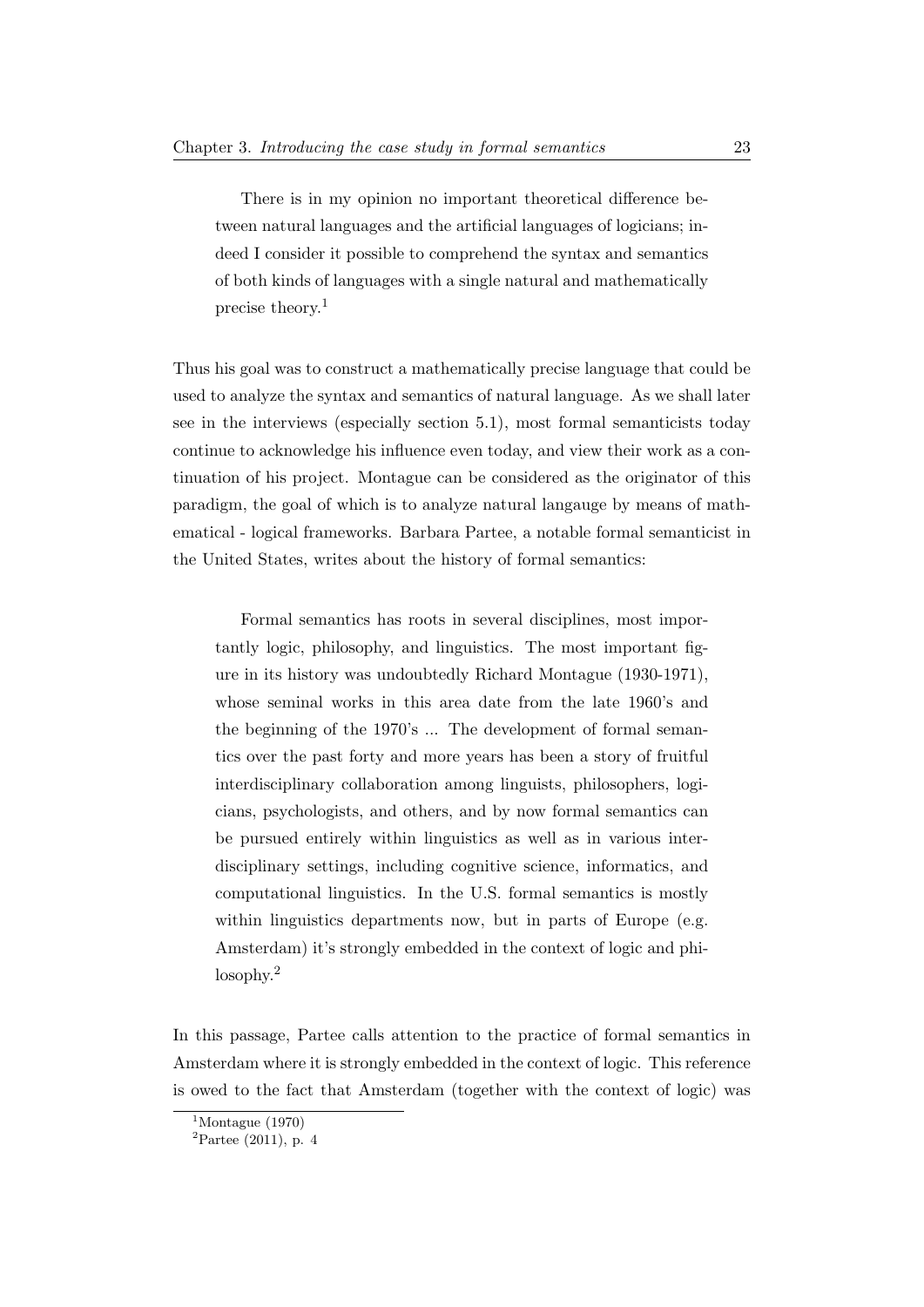of great importance to the development of formal semantics as a discipline. In section 2.2, I discussed the development of logic as a discipline and as a scientific community — beginning as a sub-species of the philosophical and mathematical communities, it slowly established itself as an independent scientific community with its own degrees, journals, conferences and colloquia. The development of formal semantics as a discipline also follows a similar path (although it has not achieved the degree of independence that logic has — one can obtain master's and PhD degrees in logic, but there are no degrees awarded in formal semantics specifically). Moreover, the development of the logic community and the development of the formal semantics community are intimately related to each other — with the ILLC in Amsterdam playing a central role for both developments.

Barbara Partee recently presented a paper as part of a festschrift for Jeroen Groenendijk, Martin Stokhof and Frank Veltman, in which she described the significance of these three figures, and more generally, the significance of the ILLC / Amsterdam community for the development of formal semantics. She writes:

In 1980 the Amsterdam Colloquium became fully international —– that was the first time I attended, and for a decade, that was where I always presented my main new work in formal semantics, because that was where there was the best audience: they could handle formal semantics and they wanted new results and new ideas.[3](#page-30-0)

It was only in Amsterdam that the formal semantics community truly flourished with full fledged international colloquia and an eager audience for the latest developments in formal semantics. Partee goes on to point out that this environment was the only one that could have given rise to a serious textbook in logic and formal semantics:

The Dutch original of the Gamut textbook [a textbook in logic and formal semantics] came out in 1982; that in itself was a very

<span id="page-30-0"></span><sup>3</sup>[Partee](#page-232-6) [\(2012\)](#page-232-6), p. 187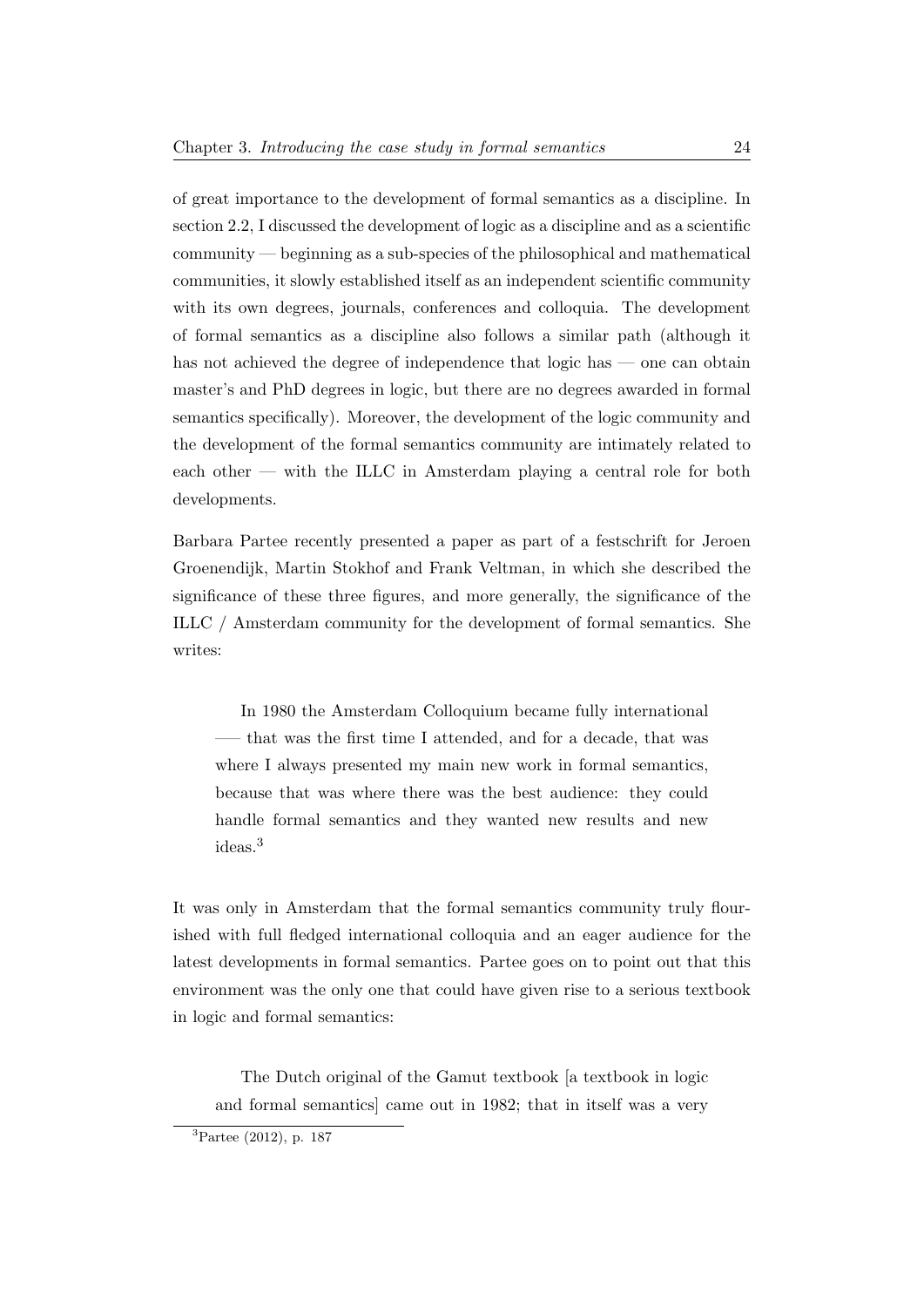special achievement. Only in this environment could one find a textbook that combined logic and formal semantics so thoroughly and beautifully.[4](#page-31-1)

Therefore, it was only in Amsterdam that formal semantics was developed truly as a form of logical practice (as opposed to the United States where it is in some instances a form of linguistics practice). It is partly for these reasons that I have chosen to focus my case study on the formal semantics community at the ILLC specifically. Also due to the fact that the debate I am about to consider (in the next subsection — subsection 3.1.2) originates within this same community. In this sense, it could be considered an internal critique of the discipline.

#### <span id="page-31-0"></span>3.1.2 A debate in theoretical linguistics

The 37th volume (2011) of the journal Theoretical Linguistics features a double issue devoted entirely to a debate initiated by Martin Stokhof and Michiel van Lambalgen regarding the scientific status of modern linguistics (especially formal semantics). The volume opens with an article titled "Abstractions and idealizations: the construction of modern linguistics,"<sup>[5](#page-31-2)</sup> in which Stokhof and van Lambalgen raise the question of whether formal semantics could be an example of a failed discipline: "These observations give rise to a fundamental question with regard to linguistics as such: Could modern linguistics perhaps be an example of a 'failed discipline'?"[6](#page-31-3) The rest of the volume features various responses to this article, and is finally concluded with Stokhof and van Lambalgen's responses to these responses.<sup>[7](#page-31-4)</sup>

Having raised the question of failure, Stokhof and van Lambalgen go on to confirm the suspicion that, for a variety of reasons, formal semantics (and modern linguistics more generally<sup>[8](#page-31-5)</sup>) could indeed be an example of a failed

<span id="page-31-1"></span><sup>4</sup>[Partee](#page-232-6) [\(2012\)](#page-232-6), p. 187

<span id="page-31-2"></span><sup>5</sup>[Stokhof and van Lambalgen](#page-232-7) [\(2011a\)](#page-232-7)

<span id="page-31-3"></span> $6$ [Stokhof and van Lambalgen](#page-232-7) [\(2011a\)](#page-232-7), p. 3

<span id="page-31-5"></span><span id="page-31-4"></span><sup>7</sup>[Stokhof and van Lambalgen](#page-233-4) [\(2011b\)](#page-233-4)

<sup>&</sup>lt;sup>8</sup>It is not sufficiently clear from the article exactly which branches of linguistics are implicated this critique. The authors make it clear that Chomskyan linguistics and formal semantics are implicated, but they also make it clear that computational linguistics is not implicated. For the purposes of this thesis, it is sufficient to note that they think formal semantics in particular is implicated in the critique.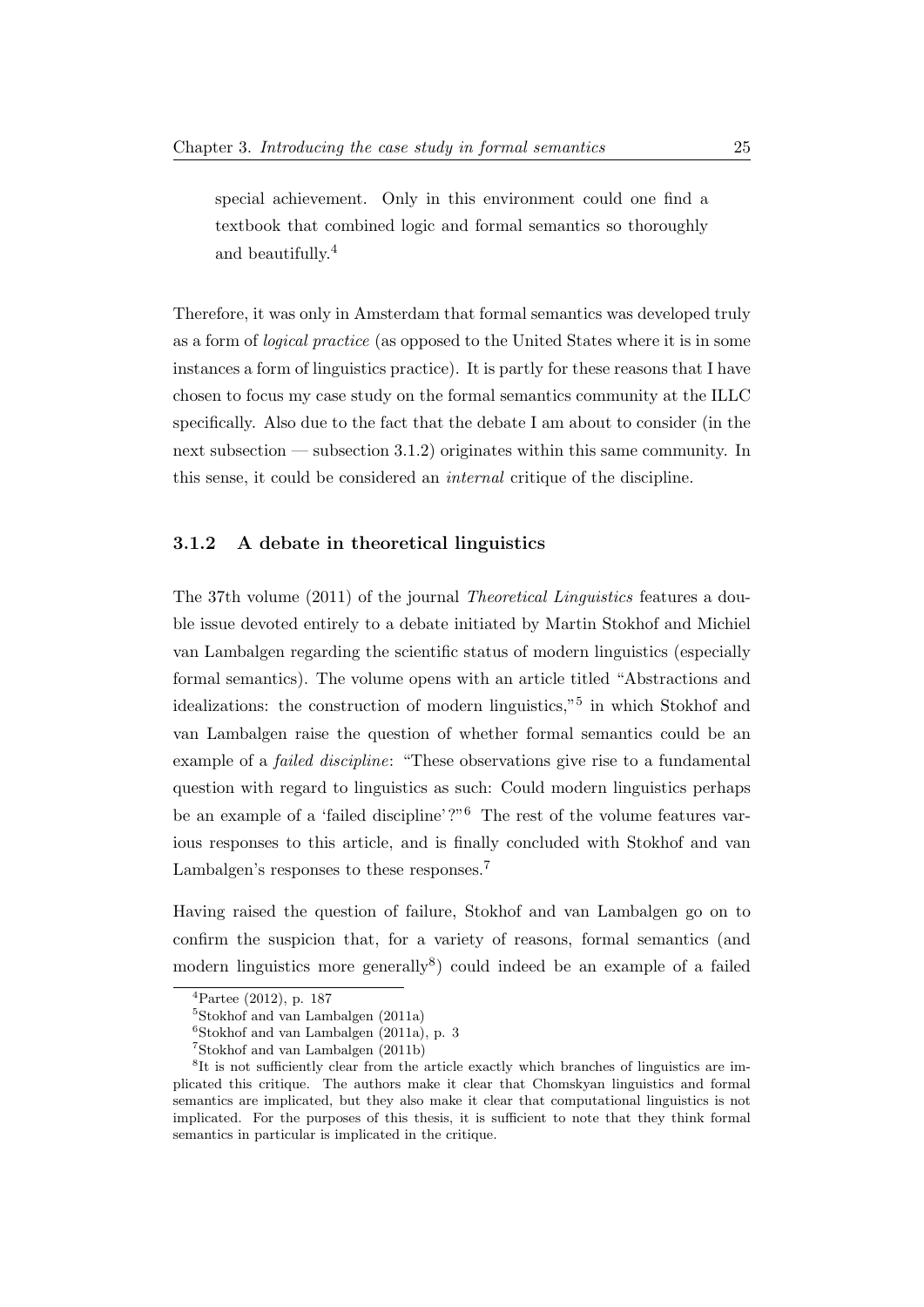discipline. Crucially, they allege that the models used in formal semantics are far too abstract and idealized, and that therefore they cannot be compared to reality for empirical verification or falsification. The debate centers around the way in which modern linguistics "conceptualizes its central objects of study so as to fit a particular methodology."[9](#page-32-0) A major factor that explains the success and prestige of modern linguistics is that it has succeeded to come up with scientific characterizations of its core concepts; this allows researchers to formalize these concepts and embed them into full-fledged models of language. However, Stokhof and van Lambalgen call into question the adequacy of these characterizations. In particular, they allege that the central objects of study of formal semantics (i.e. 'language', 'grammar', 'meaning', etc.) have been deliberately constructed through a process of 'idealization' which does not meet the standards of a rigorous scientific inquiry.

For example, formal semantics replaces the intuitive conception of language (what we encounter in our everyday usage of language) with a mathematicallogical concept of language as "a potentially infinite set of well-formed expressions generated by a finite, or finitely characterisable, set of rules (i.e., a grammar)."[10](#page-32-1) Thus the concept of "language," which is one of the primary objects of study for formal semantics is a deliberate construction (and allegedly an idealization) that does not readily correspond to any phenomenon in reality. It is arrived at by starting with an observable real world phenomenon (what we encounter in our everyday usage of language) and idealizing away (i.e. ignoring) what are considered to be "irrelevant" aspects such as human finitude. Another example is the concept of linguistic "competence," which is another crucial object of study for modern linguistics. The concept of competence is an idealized construction that is arrived at by starting with the observable phenomenon of linguistic performance and then idealizing away (i.e. ignoring) the so-called "grammatically irrelevant" conditions such as speech errors, etc.<sup>[11](#page-32-2)</sup> For a final example, consider what is perhaps the central and most important object of investigation for formal semantics — the concept of "propositional meaning" — is also the result of idealization according to Stokhof and van

<span id="page-32-0"></span> $9$ [Stokhof and van Lambalgen](#page-232-7) [\(2011a\)](#page-232-7), p. 1

<span id="page-32-1"></span> $10$ [Stokhof and van Lambalgen](#page-232-7) [\(2011a\)](#page-232-7), p. 3

<span id="page-32-2"></span> $11$ [Chomsky](#page-230-5) [\(1965\)](#page-230-5), p.3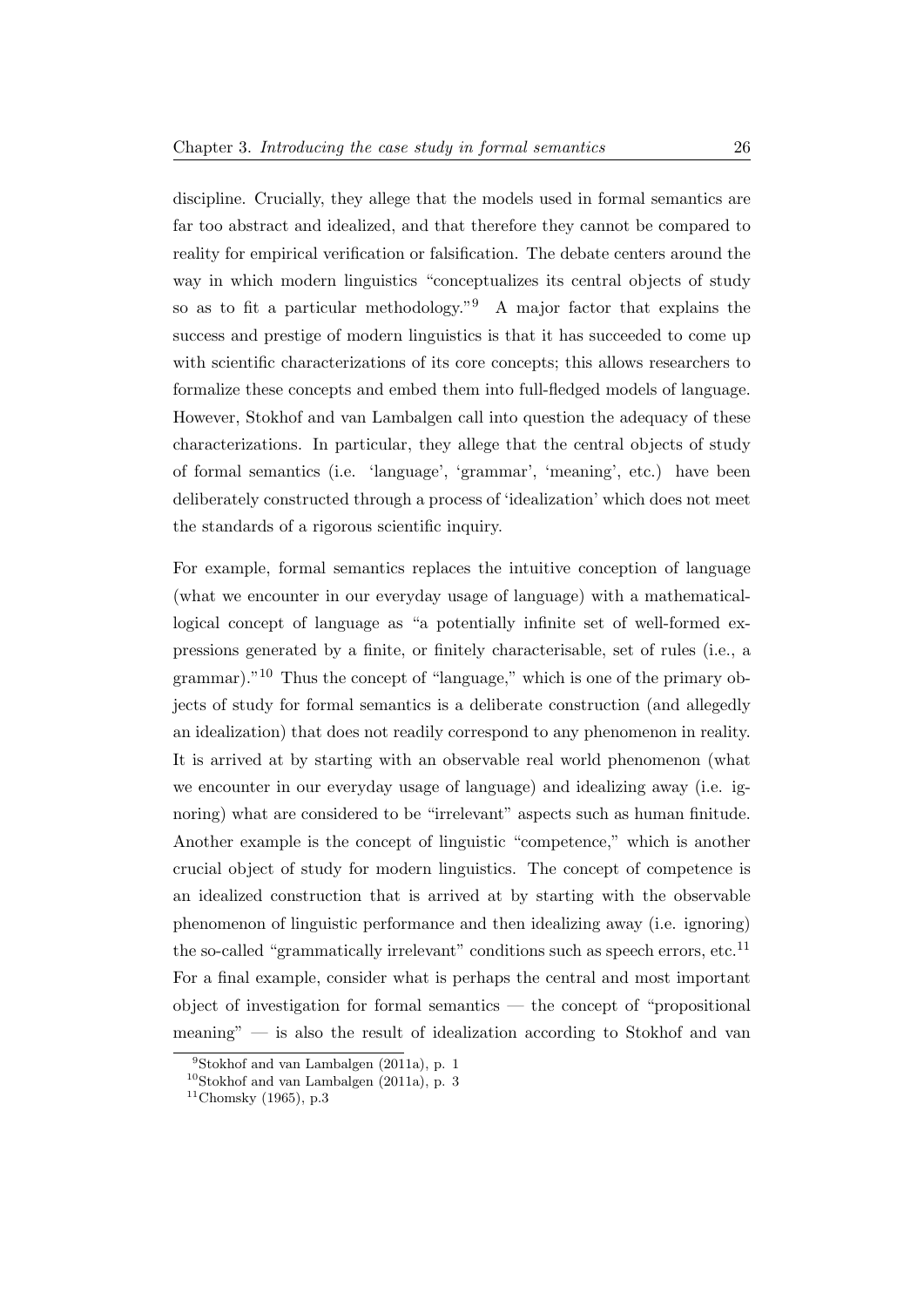Lambalgen: "the concept of propositional meaning as such is yet another ex-ample of a construction that is not so much an abstraction as an idealization."<sup>[12](#page-33-0)</sup> It begins with the concept of natural language meaning as it occurs in ordinary discourse and idealizes away (i.e. ignores) the so-called semantically irrelevant (i.e. pragmatic) conditions such as context.

Stokhof and van Lambalgen allege that these theoretical constructions, although they take some real world phenomena as their point of departure, ignore several qualitative dimensions of the phenomena and end up with an idealized object that is ontologically speaking quite unrelated to the phenomena: "They [idealizations] change the object of study, and one of the consequences of this is that there no longer is an immediate relation between the idealised object and the original, natural phenomenon."[13](#page-33-1) They discuss how these theoretical constructions idealize the object of study by once again citing Chomsky's notion of competence:

What happens here is that competence, regarded as the proper object of study of linguistics, is constructed from what we can observe, i.e., everyday use of language, by stripping it from a number of features, such as memory limitations, mistakes, (communicative) goals, attention shifts, and so on. In other words, Chomsky constructs from observable language use a concept of linguistic competence by simply ignoring a number of its actual, real properties. In that we a new object of study is created, i.e., an object that has an ontological status that differs from that of the original one.[14](#page-33-2)

Therefore, the claims made by a theory based on such idealized objects (such as the claims made by formal semantics) can never be empirically verified or falsified, because these claims cannot "actually be compared with observations and the outcomes of experiments."[15](#page-33-3) This is because there is a fundamental mismatch between the theory and the empirical observations; the theory makes claims about idealized phenomena, while the observations tell us about real

<span id="page-33-0"></span> $12$ [Stokhof and van Lambalgen](#page-232-7) [\(2011a\)](#page-232-7), p. 15

<span id="page-33-1"></span> $13$ [Stokhof and van Lambalgen](#page-232-7) [\(2011a\)](#page-232-7), p. 13

<span id="page-33-2"></span><sup>14</sup>[Stokhof and van Lambalgen](#page-232-7) [\(2011a\)](#page-232-7), p. 11

<span id="page-33-3"></span><sup>15</sup>[Stokhof and van Lambalgen](#page-232-7) [\(2011a\)](#page-232-7), p. 9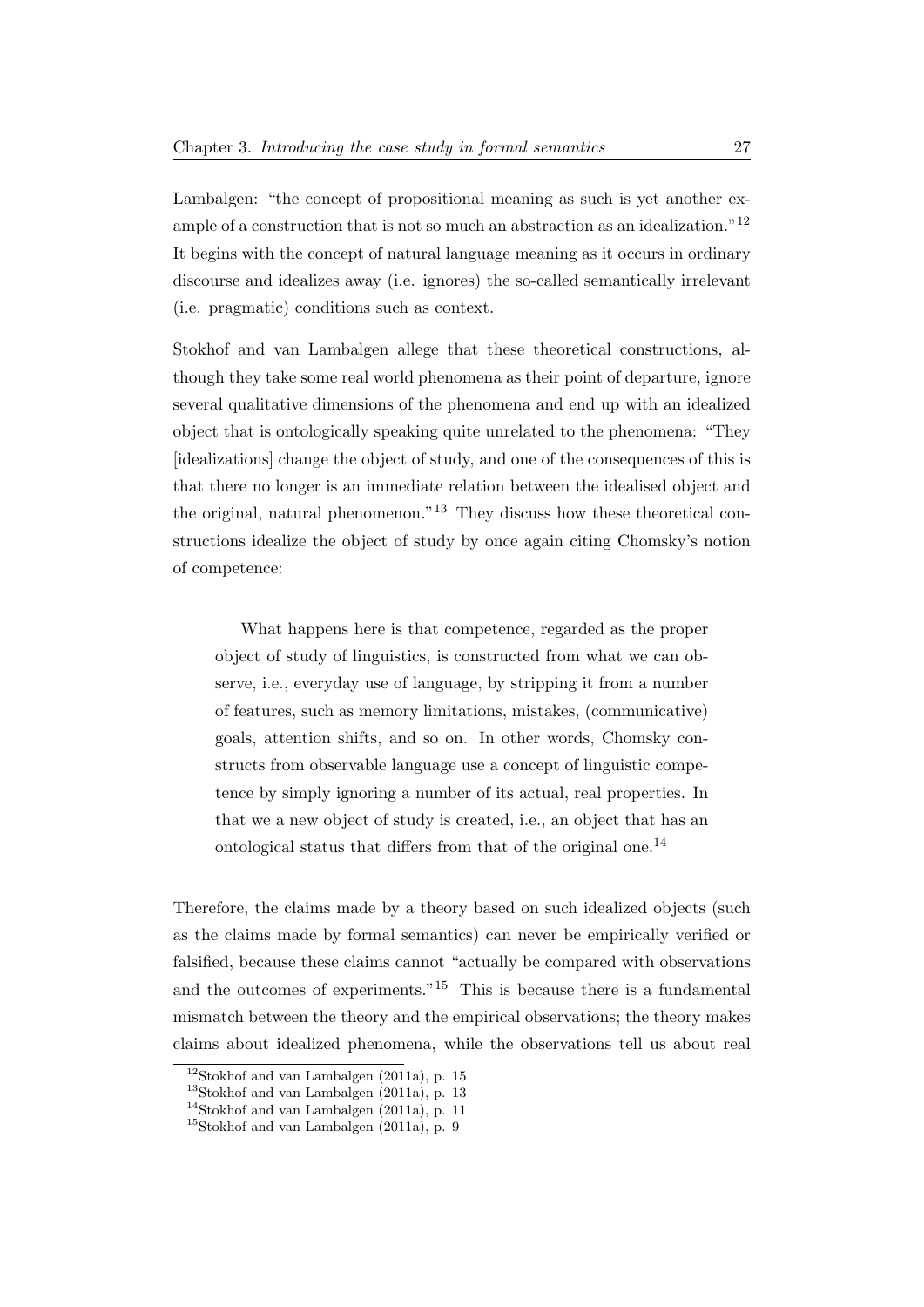observable phenomena, and there is no way to use the observation to verify or falsify the theory:

[T]here is a serious lack of empirical validation of the theory about the idealized object. Apart from the fact in the case of linguistics the original phenomenon is hard to fit into an experimental design, there is the problem that, without an independently verified bridging theory, no theory about the idealized object will lead to predictions that can be tested on the original phenomenon (via observation or any any other means).[16](#page-34-1)

Therefore, according to Stokhof and van Lambalgen, formal semantics could be seen as an example of a failed discipline, because it does not meet the basic criterion for a rigorous scientific inquiry, i.e. empirical verifiability / falsifiability.

### <span id="page-34-0"></span>3.2 Research design and methodology

The goal of this case study in formal semantics is to take the debate from Theoretical Linguistics as a point of departure and to discuss the question "is formal semantics a failed discipline?" In order to discuss this question I draw primarily on two methodological frameworks: The first is the framework of qualitative research in the social sciences; in particular this case study is structured as an interview study featuring interviews with three different groups of people: (1) Stokhof and van Lambalgen (the critics), (2) formal semanticists (the insiders) and (3) computational linguists (the outsiders). The second is Thomas Kuhn's framework for understanding the history and philosophy of science; in particular formal semantics is treated as a paradigm for doing research in linguistics, and the question of the failure of formal semantics becomes the question of a paradigm shift.

Strictly within the context of the debate, the goal should be to investigate the the way in which formal semanticists make use of models, the relation between the models and the real world-phenomena that they seek to model, and

<span id="page-34-1"></span> $16$ [Stokhof and van Lambalgen](#page-232-7) [\(2011a\)](#page-232-7), p. 18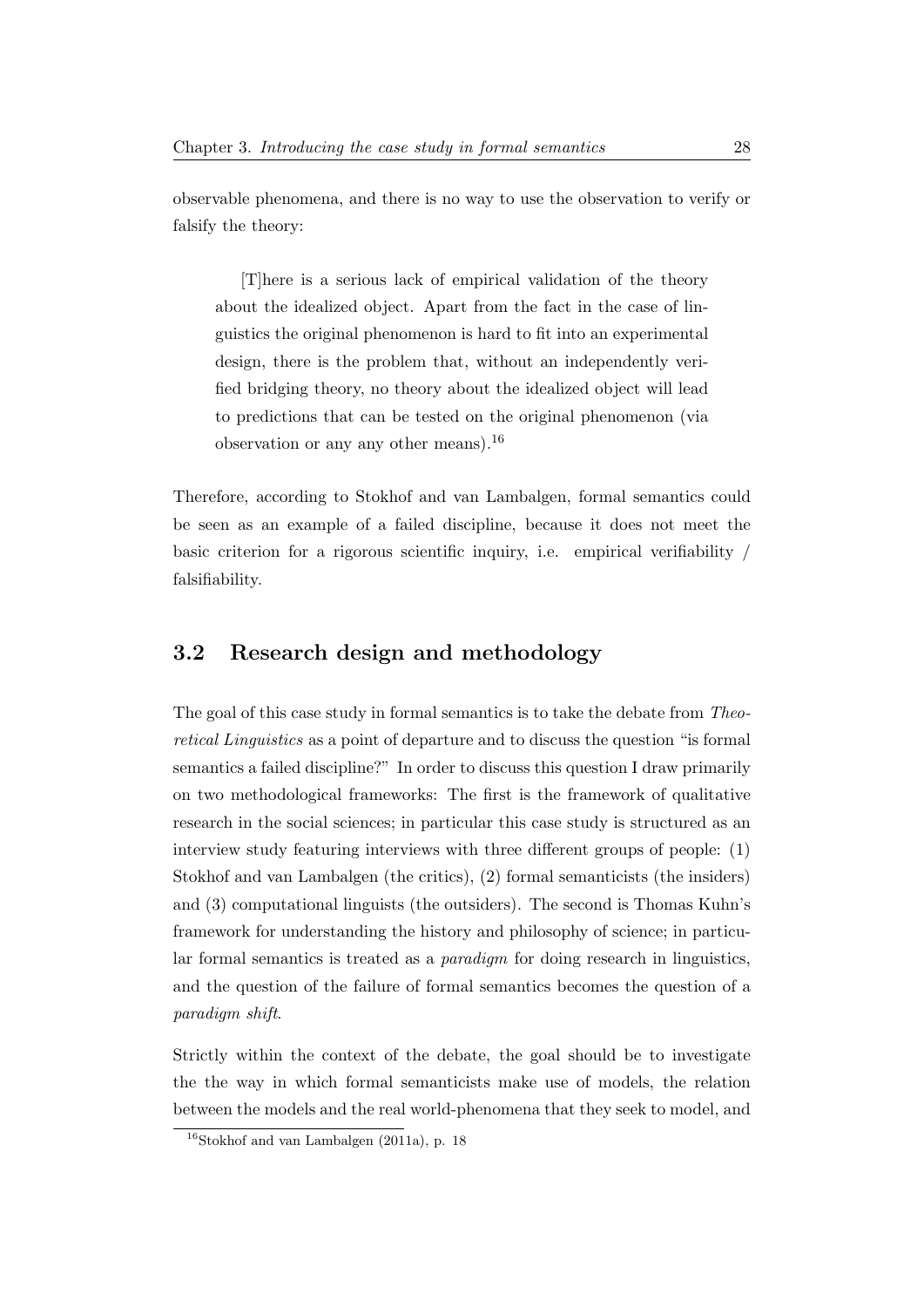to determine if the procedure is empirically verifiable or falsifiable. However, focusing solely on this question would lead to a very narrow view of the debate, and would be based on a Popperian conception of scientific inquiry, according to which the success or failure of a scientific endeavor is determined solely by the criterion of verifiability / falsifiability. Although I suspect that this is indeed the conception of science that is implicit in the way that the critics frame the debate, my commitment to philosophy of logical practice demands that I take a broader Kuhnian view and that also take into account the sociological determinants of this question, by means of qualitative social scientific research.

In this section (3.2), I will first (in subsection 3.2.1) explain the way in which I make use of the Kuhnian framework, then (in subsection 3.2.2) I will explain the way in which I make use of the qualitative research framework and the interview methodology. Finally (in subsection 3.2.3) I will describe how this was actually implemented and executed at the operational level of nuts and bolts.

#### <span id="page-35-0"></span>3.2.1 A Kuhnian revolution

Is mathematics finally going through the Kuhnian revolution that the sciences or, more precisely, the philosophers, historians, sociologists, economists, psychologists of science, ... have been able to deal with ever since the magical year of  $1962$ ?<sup>[17](#page-35-1)</sup>

Just as the proponents of the PMP movement are agitating for a Kuhnian revolution in the philosophy of mathematics, I would like to suggest that philosophy of logic is in need of a similar Kuhnian revolution. In advocating PMP as a new approach to philosophy of mathematics, van Kerkhove and van Bendegem pose the following questiosn: "If it is your ambition, as it is ours, to set the Kuhnian revolution in mathematics on its tracks, what to do (to quote a famous politi-cal philosopher)?"<sup>[18](#page-35-2)</sup> The revolution ushered by Kuhn in philosophy of science was that of viewing science not as an abstract entity (e.g. as the collection of scientific theories that are detached from social and historical influences), but rather as a body of human practices that are embedded in a determinate social

<span id="page-35-1"></span> $17$ [Van Kerkhove and Van Bendegem](#page-233-0) [\(2007\)](#page-233-0), p. vii

<span id="page-35-2"></span> $18$ [Van Kerkhove and Van Bendegem](#page-233-0) [\(2007\)](#page-233-0), p. viii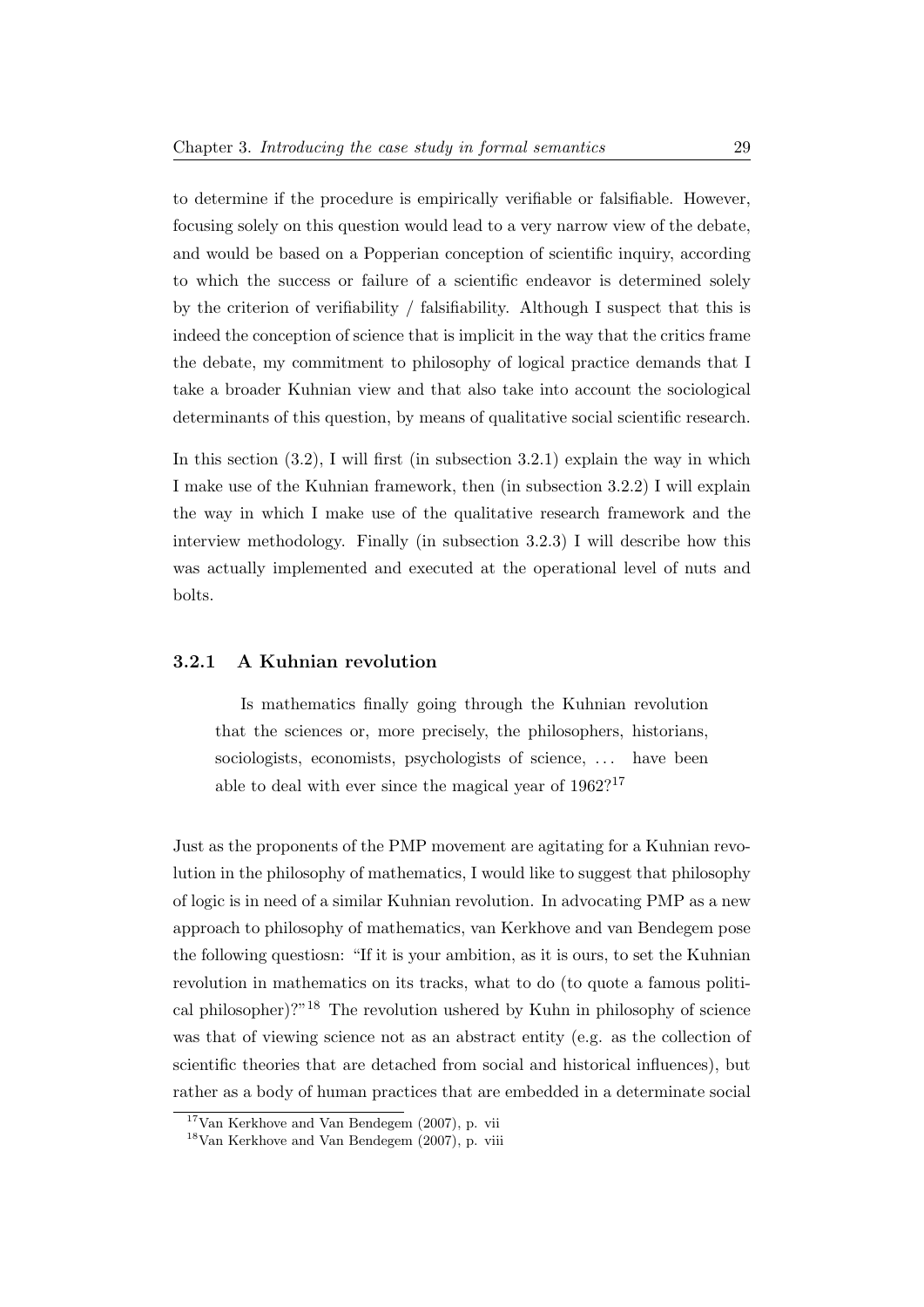and historical context. According to them, PMP is the way to usher a Kuhnian revolution in philosophy of mathematics.<sup>[19](#page-36-0)</sup> Similarly, I would like to suggest that PLP is the way to usher a Kuhnian revolution in philosophy of logic.

The question under discussion in this case study  $-$  "is formal semantics a failed discipline?"  $\overline{\phantom{a}}$  is intimately connected with questions of what it means for something to be a discipline and what it means for a discipline to be a failure? Therefore, Kuhn's framework for understanding the history and philosophy of science in terms of normal science and revolutionary science (i.e. paradigms and paradigm shifts) is exceptionally well suited for this case study. Unfortunately there is very little scholarly precedent for applying these Kuhnian concepts to formal semantics in particular, or to linguistics in general, but I did manage to find one interesting precedent. Writing in 1976, soon after the Chomskyan revolution in linguistics that ushered in the paradigm of generative grammar, Percival questions the applicability of Kuhn's concept of a paradigm to linguistics and concludes negatively:

This paper examines the applicability to the history of linguistics of Thomas Kuhn's conception of the history of science. It concludes that ... the concept [the concept of a paradigm] cannot be applied either to the history or the present state of linguistics.<sup>[20](#page-36-1)</sup>

However, Percival's reasons for the negative conclusion are disputable. "In the 1970 version of Kuhn's theory, a paradigm is said to have four components: symbolic generalizations, models, values, and exemplars.<sup>"[21](#page-36-2)</sup> Percival grants that generative grammar does in fact have all of these four components, but he concludes that it fails to meet the sociological criterion for a paradigm:

What causes trouble, however, is the sociological dimension of paradigms. Generative grammar does not command uniform assent

<span id="page-36-0"></span><sup>&</sup>lt;sup>19</sup>Actually, their precise choice of words indicates that they are after a Kuhnian revolution in mathematics, but the context in which they make this point suggests that they are after a Kuhnian revolution in the philosophy of mathematics. I have chosen to adopt the latter interpretation, because I cannot make sense of the former.

<span id="page-36-1"></span> $20$ [Percival](#page-232-0) [\(1976\)](#page-232-0), p. 285

<span id="page-36-2"></span> $^{21}$ [Percival](#page-232-0) [\(1976\)](#page-232-0), p. 286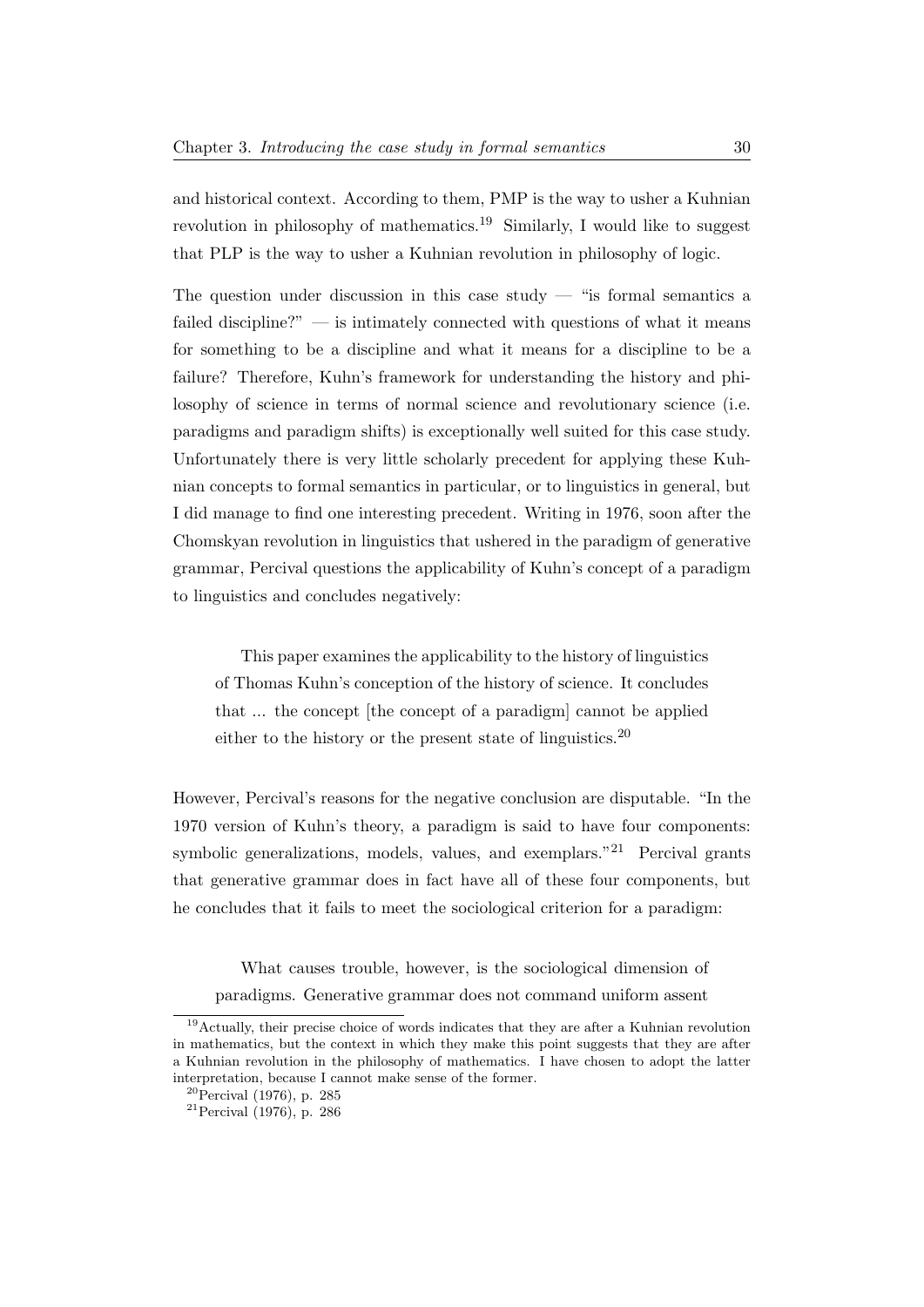among linguists all over the world: it is not a conceptual framework shared by all the members of the profession. $^{22}$  $^{22}$  $^{22}$ 

This leads him to make some radically counter-intuitive claims. As a consolation to linguists, he notes that "if linguistics falls outside the purview of Kuhn's theory, so do some fields [such as evolutionary biology] which are commonly regarded as legitimately scientific "[23](#page-37-1) Therefore, I feel that it is not necessary to impose such a strict requirement of uniform worldwide assent for something to count as a paradigm. If we drop this strict requirement, generative grammar could indeed be considered a paradigm, and for similar reasons, so too can formal semantics.

Once we accept that formal semantics can be treated as a paradigm, the question of whether or not it is a failed discipline becomes the question of whether we are at the cusp of a paradigm shift or scientific revolution. According to Kuhn's theory, the development of sciences proceeds in two distinct stages: normal science (wherein researchers are working towards solving puzzles within a paradigm, without calling the paradigm itself into question), and revolutionary science (wherein a paradigm dies and is replaced by a rival paradigm). If formal semantics is a paradigm, then the activity of formal semantics researchers should be seen as an exercise in what Kuhn calls "normal science" and the critics should be seen as attempting to incite some kind of scientific revolution by calling this paradigm into question. In line with this Kuhnian framework, the case study has three main chapters: In the chapter "the critics" I interview researchers who are calling the paradigm of formal semantics into question. In the chapter "the insiders" I interview researchers engaged in the activity of "normal science" within the paradigm of formal semantics. Finally, in the chapter "the outsiders" I interview researchers engaged in the rival paradigm of computational linguistics, and consider the possibility that this rival paradigm may displace formal semantics and usher a paradigm shift.

<span id="page-37-0"></span> $22$ [Percival](#page-232-0) [\(1976\)](#page-232-0), p. 289

<span id="page-37-1"></span> $23$ [Percival](#page-232-0) [\(1976\)](#page-232-0), p. 291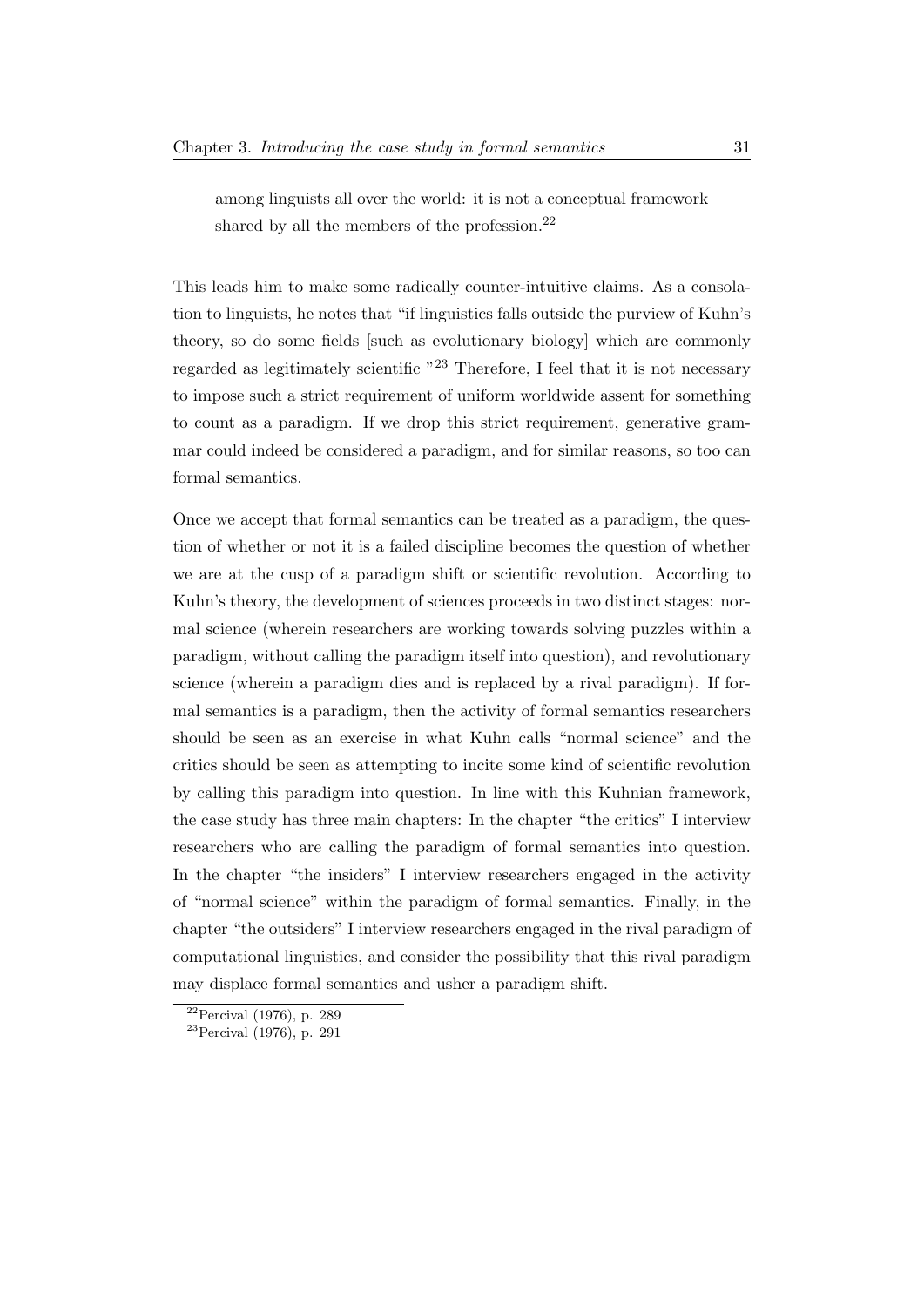#### 3.2.2 Qualitative research in the social sciences

This case study draws on the framework of qualitative research in the social sciences; in particular the case study is structured as an interview study featuring interviews with three different groups of people: (1) Stokhof and van Lambalgen (the critics), (2) formal semanticists (the insiders) and (3) computational linguists (the outsiders). Qualitative research is a particular research methodology within the social sciences, and the interview study is one particular form of qualitative research: "In the social sciences today, qualitative interviews are increasingly employed as a research method in their own right, with an expanding methodological literature on how to carry out interview research."[24](#page-38-0)

Originally qualitative research in the social sciences was purely a negative research program, in the sense that it was defined as "research that is *not* quantitative research." However, over time, qualitative research developed its own research profile and positive characteristics such as the use of text as empirical data, an interest in the qualitative perspectives of participants, etc. Quantitative research on the other hand is primarily concerned with numbers as empirical data and seeks to make statistical and probabilistic generalizations based on large data sets. Uwe Flick, the editor of the Qualitative Research Kit<sup>[25](#page-38-1)</sup> (which is, together with Silverman's textbook<sup>[26](#page-38-2)</sup>, the primary reference manual for this study), describes it as follows:

The term 'qualitative research' was for a long time used in a distinctive way to describe an alternative to 'quantitative' research ... However, qualitative research has a long history in many disciplines, where social research in general began with approaches that would now be summarized under qualitative research. The longer the development proceeded, the more a profile of what was meant by this term became clear. This profile is no longer defined ex negativo qualitative research is not quantitative or not standardized or the like — but it is characterized by several features. Thus, qualitative

<span id="page-38-0"></span> $24$ [Kvale](#page-231-0) [\(2009\)](#page-231-0), p. 6

<span id="page-38-1"></span> $^{25}$ [Flick](#page-230-0) [\(2009b\)](#page-230-0)

<span id="page-38-2"></span><sup>26</sup>[Silverman and Marvasti](#page-232-1) [\(2009\)](#page-232-1)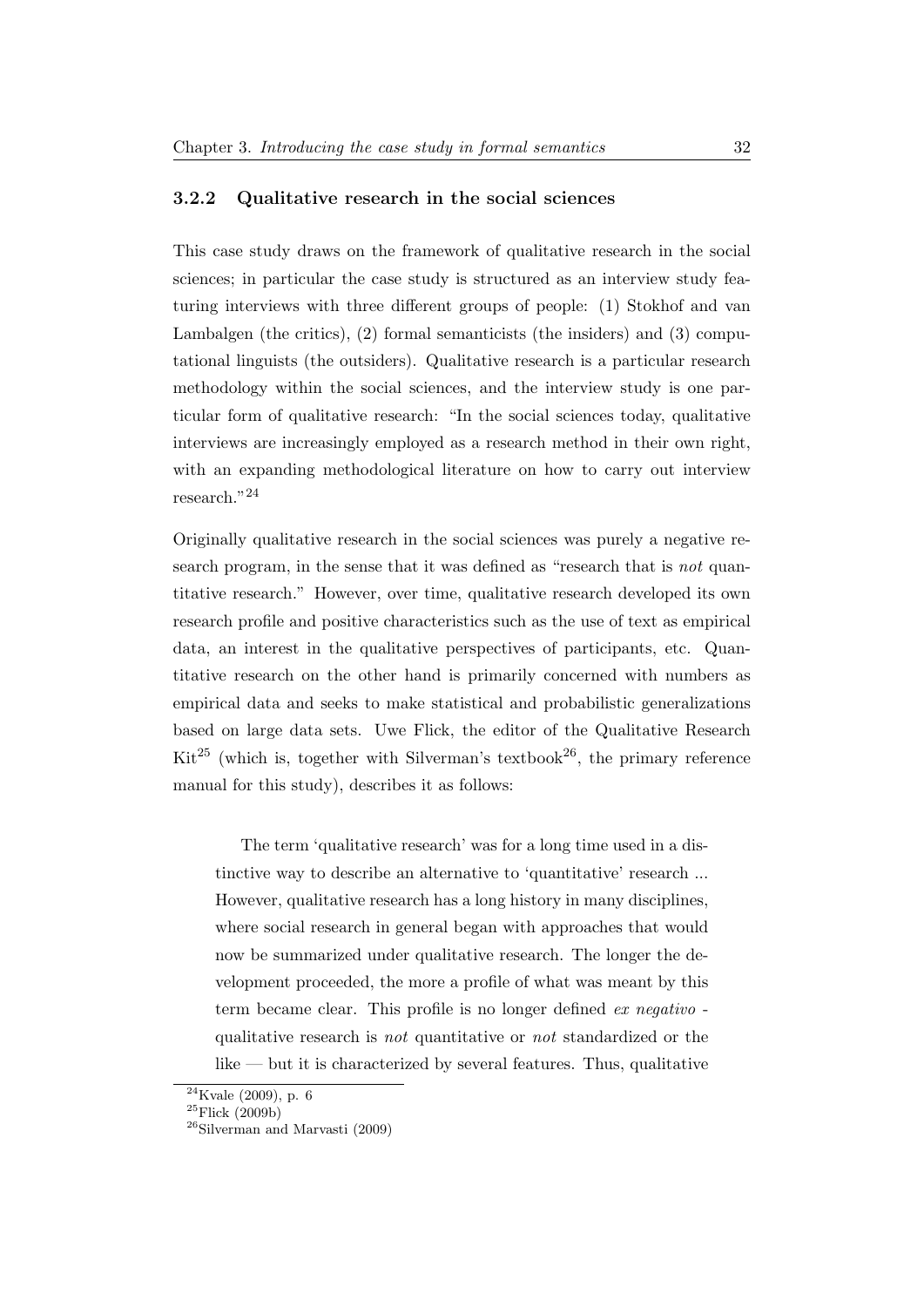research uses text as empirical material (instead of numbers), starts from the notion of the social construction of realities under study, is interested in the perspectives of participants, in everyday practices and everyday knowledge referring to the issue under study.<sup>[27](#page-39-0)</sup>

Given these goals — especially the interest in the perspectives of participants with respect to everyday practices and everyday knowledge — the interview study seems particularly well suited to meet these goals. The interview study by default is a versatile format for research and it may be used for qualitative as well as quantitative research. The primary difference between qualitative and quantitative research interviews is the format of questions: "Questions may be either closed or open ended. With closed ended questions, a limited number of response alternatives are given; with open ended questions, respon-dents are free to answer in any way they like."<sup>[28](#page-39-1)</sup> Closed ended questions are suited towards quantitative research (because the responses can be quantified over large data sets) while open ended questions are suited towards qualitative research, because they allow for deeper insight into the perspectives of the subjects. Moreover, there are many interesting things to be learned about a person's world-view that are not always amenable to quantification or to being pigeonholed into closed-ended questions.

The qualitative interview is a key venue for exploring the ways in which subjects experience and understand their world. It provides a unique access to the lived world of the subjects, who in their own words describe their activities, experiences and opinions.<sup>[29](#page-39-2)</sup>

In this case study, I followed the qualitative interview format with open-ended questions. Researchers were asked to give their perspective on a variety of open-ended questions pertaining to the debate about formal semantics. These interviews were then transcribed, analyzed and reported in accordance with the standards of qualitative research. The implementation and execution of the research design is elaborated in the following section (3.2.3).

<span id="page-39-0"></span> $27$ [Flick](#page-230-1) [\(2009a\)](#page-230-1), p. 1 - 2

<span id="page-39-1"></span> $28$ [Cozby and Bates](#page-230-2) [\(2011\)](#page-230-2), p. 134

<span id="page-39-2"></span> $29$ [Kvale](#page-231-0) [\(2009\)](#page-231-0), p. 9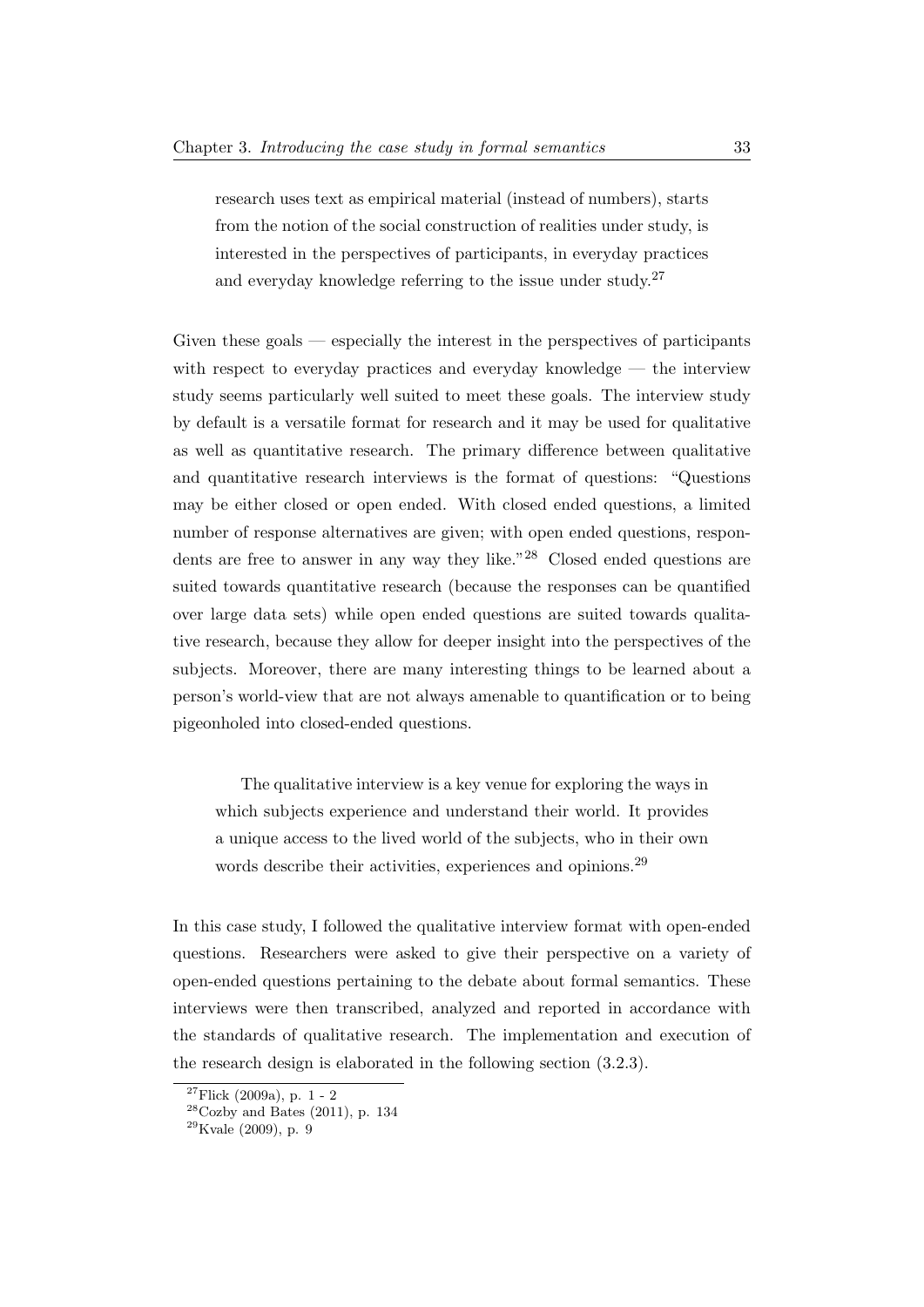#### 3.2.3 Implementation and execution

In this section I will explain the implementation and execution of this qualitative interview study in five steps: (1) Planning the research project. (2) Considering the ethical issues involved. (3) Conducting the interviews. (4) Transcribing the interviews. (5) Analyzing and reporting the interviews.

(1) Planning. Having decided upon the context, goals and methodology, the next step was to select interview subjects and design an interview script that would further this agenda. The selection of interview subjects was rather straightforward. Martin Stokhof and Michiel van Lambalgen were selected as the critics because they are the originators of the theoretical linguistics debate. Jeroen Groenendijk, Floris Roelofsen, Frank Veltman and Katrin Schultz were selected as representative members of the formal semantics community at the ILLC. Khalil Sima'an, Ivan Titov, Philip Schulz and Remko Scha were chosen as representative members of the computational linguistics community at the ILLC. All of the interview subjects (with one exception) are senior staff members at the ILLC in their respective fields.

I then prepared an interview script, featuring a sequence of themes to be covered: Introduction, professional background and motivation, the nature and goal of formal semantics, the role of modeling in formal semantics, the success or failure of formal semantics, conclusion. The interview script also contained many pre-prepared questions for each theme. Some examples: "What is formal semantics? How would you describe it to a university student who has never heard of the field?", "What are the kinds of problems that researchers try to solve in formal semantics?", "What are the standards for success and failure in modeling?", "Do you think that formal semantics as a discipline has been successful thus far in achieving its goals?", "Are you familiar with the criticisms made by Martin Stokhof and Michiel van Lambalgen? If so, how would you react to that?"

 $(2)$  Ethical concerns. The next step was to address the fact that such a study raises some important ethical and epistemological concerns:

Ethical guidelines for social science research emphasize the need to obtain the subjects' informed consent to participate in the study,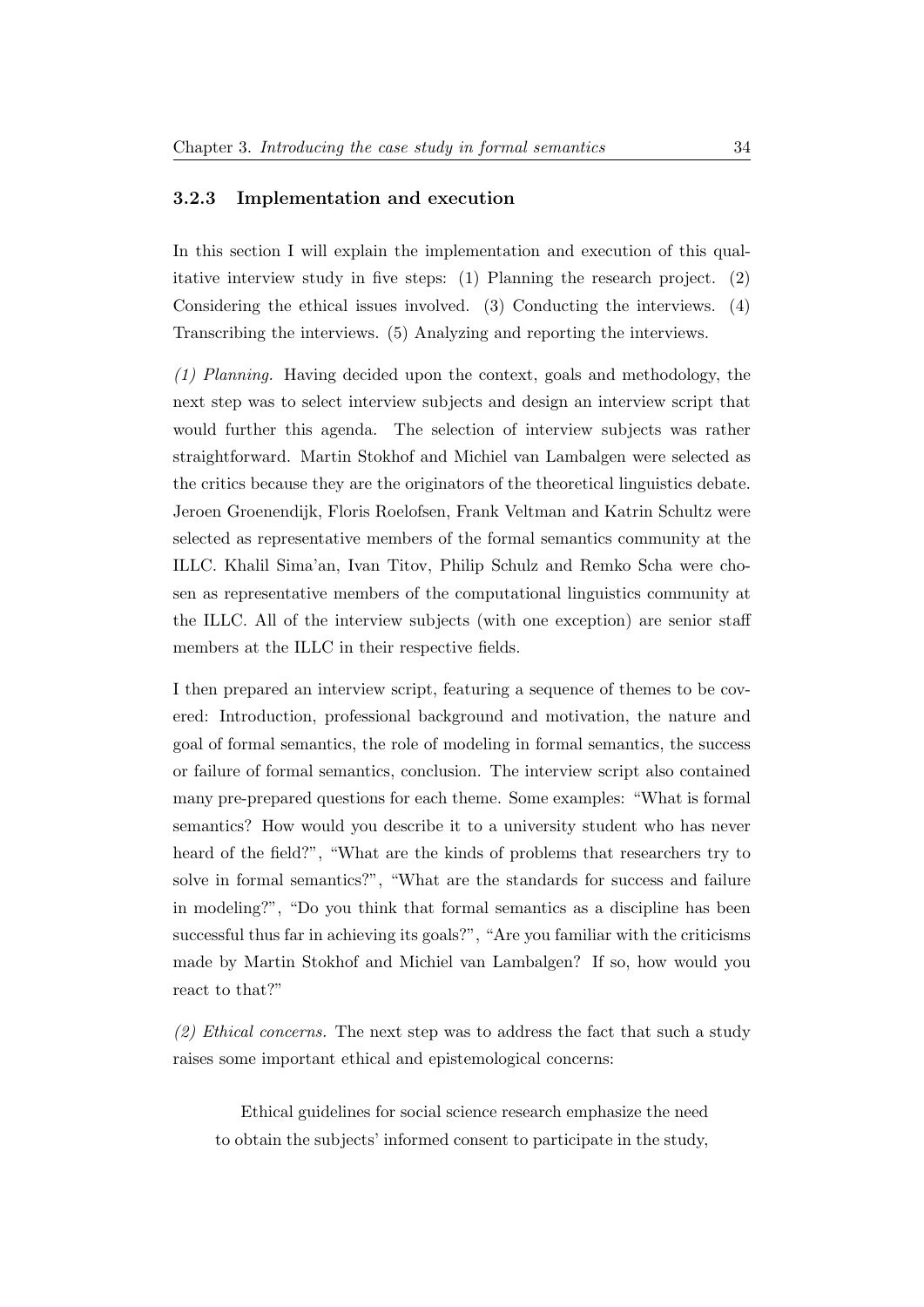to secure the confidentiality of the subjects, to consider the consequences for the subjects of participation in the research project and to be attentive to the researcher's role in the study.[30](#page-41-0)

In order to address these ethical concerns, I sent a detailed email to each potential interview subject explaining the nature of my research and requesting their consent to be interviewed and recorded for the purposes of my thesis research. Then, after I conducted and transcribed the interviews, I emailed the transcriptions back to the interview subjects to request consent for me to publish them as an appendix to my thesis. With the consent of the interviewees, the interviews are appended to this thesis semi-anonymously  $-$  in the sense that it is not possible to identify any particular interview with any particular interview (furthermore, everywhere in the thesis I have used the pronoun "he" as a gender-neutral pronoun for referring to any particular interviewee).

(3) Conducting the interviews. Before conducting the interviews, I conducted a few test interviews with master's and PhD students in formal semantics at the ILLC, in order to test the interview script to see whether some questions resulted in confusion and needed to be reworded, and also to get a feeling for the length of the interview following the script. Then, during the months of March, April and May 2014, I met each interview subject (typically in their office, but sometimes at a public venue such as a cafe) and conducted the interviews in person with the use of an audio recording device.

A qualitative interview is usually semi-structured; it has a sequence of themes to be covered, as well as some prepared questions. Yet at the same time there is openness to changes of sequence and question forms in order to follow up the answers given and the stories told by the interviewees.[31](#page-41-1)

Subjects were briefed and debriefed before and after the interviews. During the interviews, I followed the interview script  $- I$  went through each of the themes, asking the list of prepared questions, while also following up on the particularities of individual responses to the questions.

<span id="page-41-0"></span> $30$ [Kvale](#page-231-0) [\(2009\)](#page-231-0), p. 31

<span id="page-41-1"></span> $31$ [Kvale](#page-231-0) [\(2009\)](#page-231-0), p. 65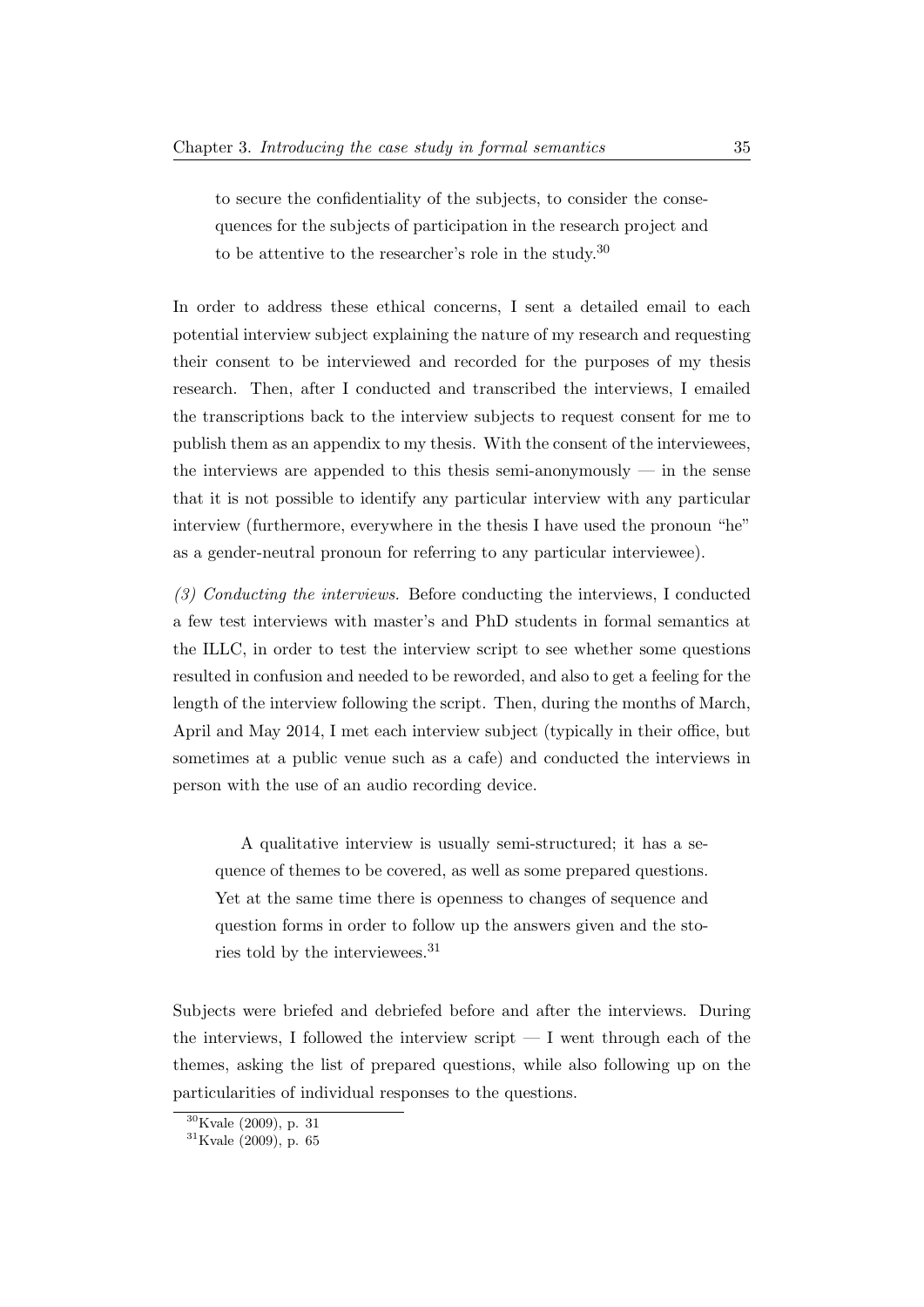$(4)$  Transcribing the interviews. After conducting the interviews, the next step was to transcribe the interviews from the audio files. I did this manually by listening to the audio files and typing up the text, but there are many procedural questions that such an exercise gives rise to:

Should the statements be transcribed verbatim and word by word, retaining frequent repetitions, noting 'mh'-s and the like, or should the interview be transformed into a more formal, written style? ... There are no correct, standard answers to such questions; the answers will depend on the intended use of the transcript, for example, whether for a detailed linguistic conversational analysis or for reporting the subject's accounts in a readable public story.[32](#page-42-0)

Since detailed linguistic conversational analysis was not the intended use of these transcripts, I chose the latter option of transcribing the interviews in a manner that results in a readable text. I have not retained frequent repetitions, 'mh'-s, pauses, and sentence fragments and phrases that don't lead anywhere. The grammar and syntax has also been cleaned up with the addition of punctuation such as commas, dashes  $(-)$ , parentheses, etc. to make the text more readable.

(5) Analyzing and reporting the interviews. The final step was to analyze and report the interviews: "Analysis as bricolage and as theoretical reflection goes beyond following specific techniques or approaches to interview analysis and draws in a variety of techniques and theoretical concepts."[33](#page-42-1) Given the goals of my research, I structured my analysis as individual chapters discussing the question "is formal semantics a failed discipline" from the point of view of critics, insiders and outsiders, while drawing upon a broadly Kuhnian perspective.

In terms of reporting, the standard practice is to render the interview quotes in a contextualized and readable style to the degree possible.<sup>[34](#page-42-2)</sup> I decided to publish the interviews in full — with consent from the subjects — as an appendix to the thesis (for maximum contextualization), and then to use some relevant quotes in the main chapters to make a readable argument. Such a

<span id="page-42-0"></span><sup>32</sup>[Kvale](#page-231-0) [\(2009\)](#page-231-0), p. 95

<span id="page-42-1"></span><sup>33</sup>[Kvale](#page-231-0) [\(2009\)](#page-231-0), p. 119

<span id="page-42-2"></span><sup>34</sup>[Kvale](#page-231-0) [\(2009\)](#page-231-0), pp. 129 - 135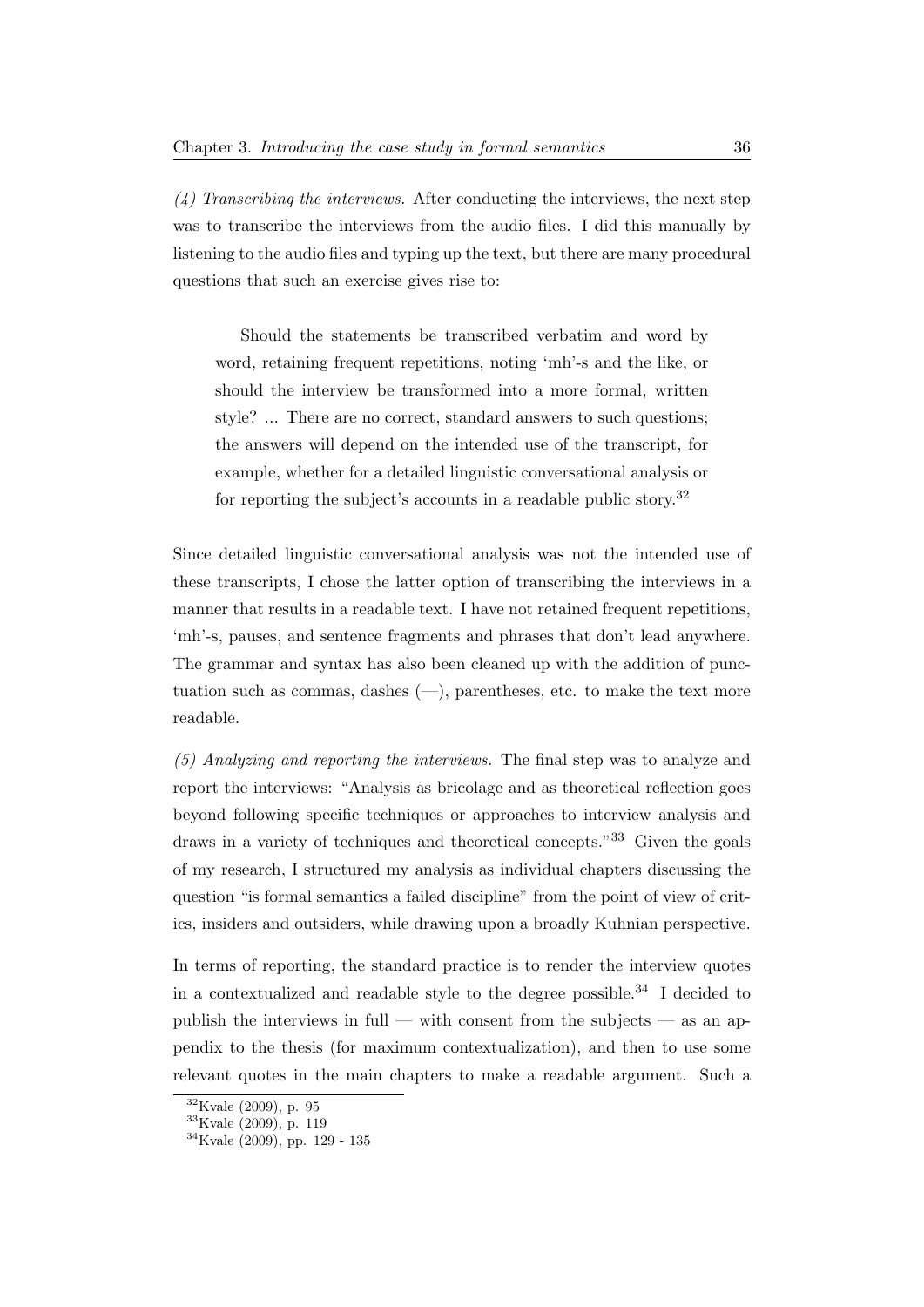style of reporting also has the added benefit that the appendices can serve as data for future studies of the same or related subjects.

### 3.3 Disclaimers

In this section I issue some disclaimers about the research design and methodology of this thesis. In particular, this section is structured as a list of some salient (hypothetical) objections that might be raised about the research design and methodology of my thesis, together with my responses to these objections

1. Objection. The case study is too narrow in scope. First of all it is limited to one particular form of logical practice (formal semantics) at one particular institute (Institute for Logic, Language and Computation). Therefore it is not possible on the basis of such a case study to make any interesting generalizations about logical practice. Moreover, the case study is quantitatively limited to ten interview subjects (all of whom are from the same institute), therefore it is not even possible to make generalizations that extend to the field of formal semantics in general.

Reply. This is the nature of qualitative research. The methodology of qualitative research allows us to take a delve deeply into one particular community and its corresponding world-view (as opposed to quantitative research, which seeks to cover a lot more ground with less depth). Moreover, this particular community is of central significance to the development of logic and of formal semantics as scientific disciplines over the past few decades. Not only did it champion the cause of logic as a discipline with it's own research program, conferences and schools, but it was also responsible for some of the most significant advances in formal semantics since Montague. See section 2.2 and section 3.1.1 for more details.

2. Objection. The Kuhnian framework is not being used in the way that Thomas Kuhn intended it to be used. Kuhn himself did not consider the concept of paradigm as appropriate for the social sciences or any other discipline that is not a natural science. He explains in his preface to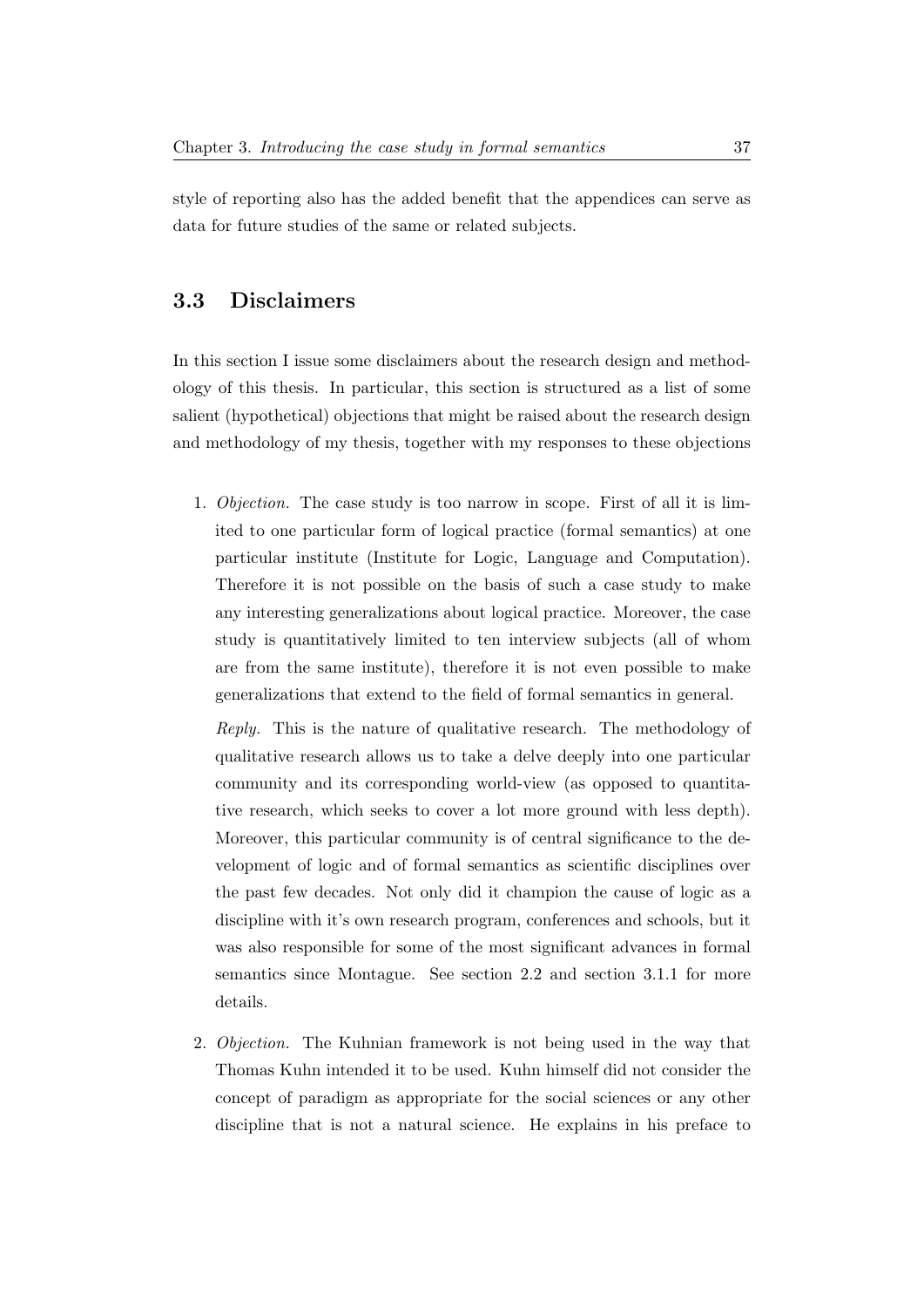The Structure of Scientific Revolutions that he concocted the concept of paradigm precisely in order to distinguish the social from the natural sciences [35](#page-44-0). In Kuhn's view, the existence of a single reigning paradigm is characteristic of the natural sciences, while philosophy and much of social science were characterized by a "tradition of claims, counterclaims, and debates over fundamentals."[36](#page-44-1) Therefore it is inappropriate to apply Kuhn's framework to linguistics.

Reply. I believe it is not necessary to adhere to the overly strict use of the framework that Kuhn prescribes. The Kuhnian framework of analysis has taken on a life of its own (beyond what Kuhn intended), and indeed there are many instances where scholars have relaxed these requirements to make use of the Kuhnian framework to analyze disciplines other than the natural sciences.[37](#page-44-2)

3. Objection. The analysis of verbal interviews does not yield philosophically interesting results. For instance, it is entirely possible that the considered and reflective views of the interview subjects would be different than the answers given in a verbal interview.

Reply. Once again (like the first disclaimer) this is not a problem, because it is part of the goal of qualitative research. It aims to get insight into the perspectives of the subjects in terms of "everyday practices and everyday knowledge referring to the issue under study."[38](#page-44-3) In terms of this goal, interviewing is a valid strategy, since it directly reveals the everyday knowledge and everyday practices as opposed to the kind of response one might get if the subjects were given time to prepare their response in advance.

<span id="page-44-0"></span><sup>35</sup>[Kuhn](#page-231-1) [\(1970b\)](#page-231-1), p. x

<span id="page-44-1"></span> $36 \,$ [Kuhn](#page-231-2) [\(1970a\)](#page-231-2), p. 6

<span id="page-44-2"></span><sup>37</sup>For a fairly comprehensive review, refer to [Heyl](#page-230-3) [\(1975\)](#page-230-3)

<span id="page-44-3"></span><sup>38</sup>[Flick](#page-230-1) [\(2009a\)](#page-230-1), p. 1 - 2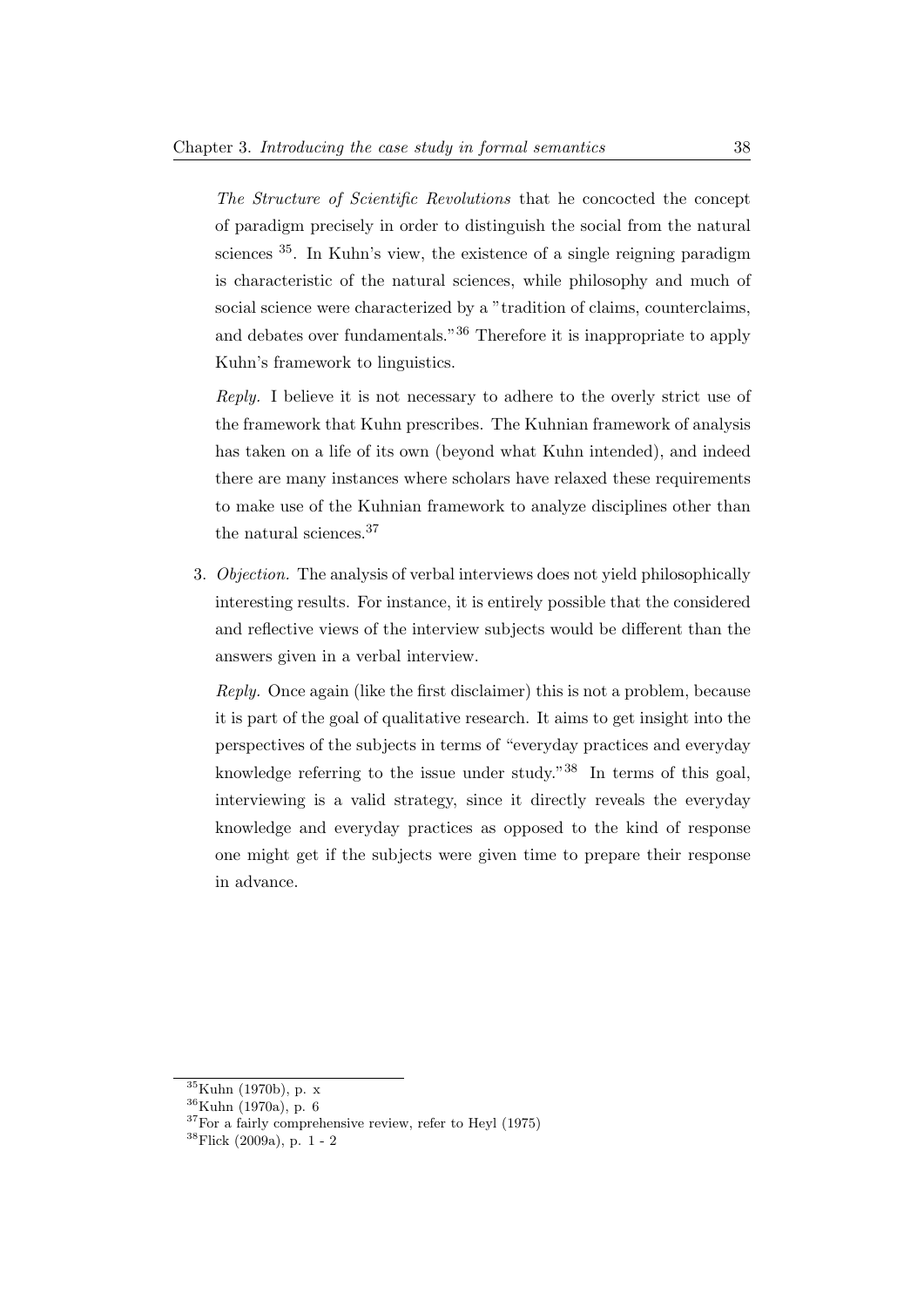## Chapter 4

# The critics: Stokhof and van Lambalgen

The collaboration between Stokhof and van Lambalgen (henceforth "the critics"), at first glance, seems rather unlikely. One is a classically trained formal semanticist with a background in philosophy, logic, linguistics and the philosophy of language. Motivated primarily by a deep fascination with language, he sought to use the formal methods of mathematical logic for a philosophical and scientific analysis of the phenomena of language and linguistic behavior. The other critic has, as he puts it, a rather "checkered"[1](#page-45-0) academic background. He found his way into formal semantics by way of working in the fields of probability theory, mathematical logic and artificial intelligence. As an artificial intelligence researcher, he was studying mathematical theories of vision, and he was "trying to link up these theories with the semantics of perception reports."[2](#page-45-1) His primary motivation was not philosophy or linguistics, but rather it was to better understand how the brain works; in particular, he wanted to understand the cognitive and neural processes associated with language processing. Yet, despite these differences, they shared a common interest in formal semantics for a long time, and now they have come to share some fundamental criticisms of the discipline. For various reasons, they both believe that formal semantics as it is practiced today is able to live up to neither its scientific nor

<span id="page-45-0"></span><sup>1</sup> Interview A2, Appendix A

<span id="page-45-1"></span><sup>2</sup> Interview A2, Appendix A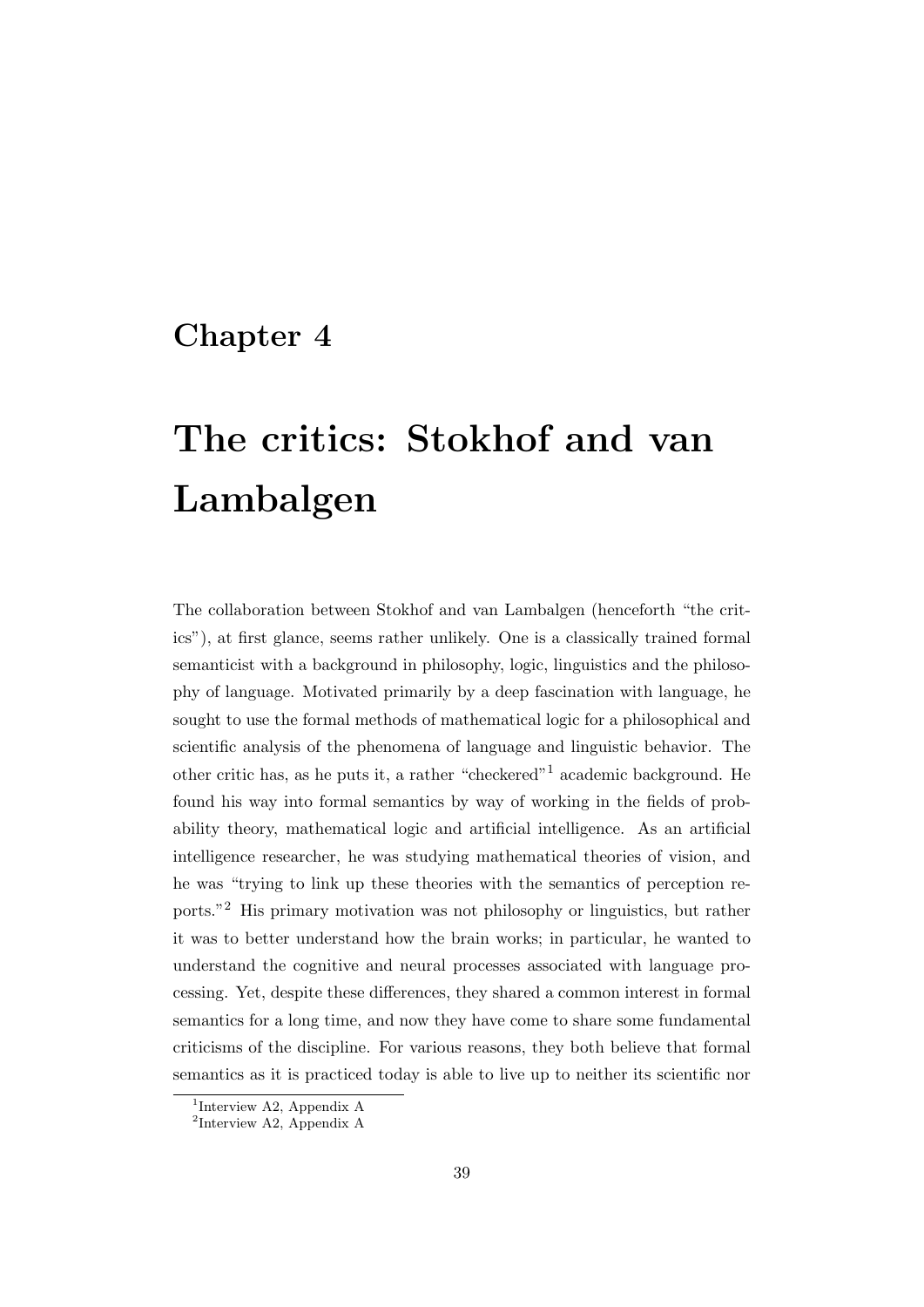its philosophical aspirations. Their dissatisfaction with formal semantics has led each of them in different directions. One has largely given up his scientific aspirations in linguistics and is now a philosopher, while the other has gone in the direction of more empirical research in the cognitive sciences.

In this chapter, I will first (in section 4.1) discuss the nature and the goals of formal semantics as a discipline as it is understood by the critics, then (in section 4.2) I will explain their conception of role of modeling in formal semantics and the problems that it gives rise to, and then (in section 4.3) I will clarify their stance on the successes and failures of formal semantics from a scientific as well as a sociological point of view.

#### 4.1 On the nature and goals of formal semantics

Formal semantics is a form of logical practice that seeks to apply logical techniques (or broadly speaking — formal methods) to the analysis of natural language. At this broad level of description both of the critics as well as the formal semanticists themselves are all in agreement, but as usual the devil is in the detail, and in particular there is disagreement among all parties regarding what is (or should be) meant by the term "natural language." According to the critics, natural language is simply what one encounters in ordinary, everyday uses of language in the observable form of conversations, texts, recordings, etc. (in the jargon of modern linguistics, this is what is known as "linguistic performance" or "linguistic behavior"). Therefore, according to one critic, observable linguistic behavior is precisely what formal semantics should be trying to analyze. According to the other critic, formal semantics should also be trying to analyze what goes on in one's brain when one is engaged in linguistic behavior (i.e. the observable cognitive and neural processes associated with language processing).

However, the formal semanticists have a rather different idea of what formal semantics should be about. In reality (as demonstrated below) formal semantics is concerned neither with actual linguistic behavior nor with its cognitive / neural counterpart, but it is instead concerned with natural language meaning, which is an abstract, structural feature of natural language. This notion of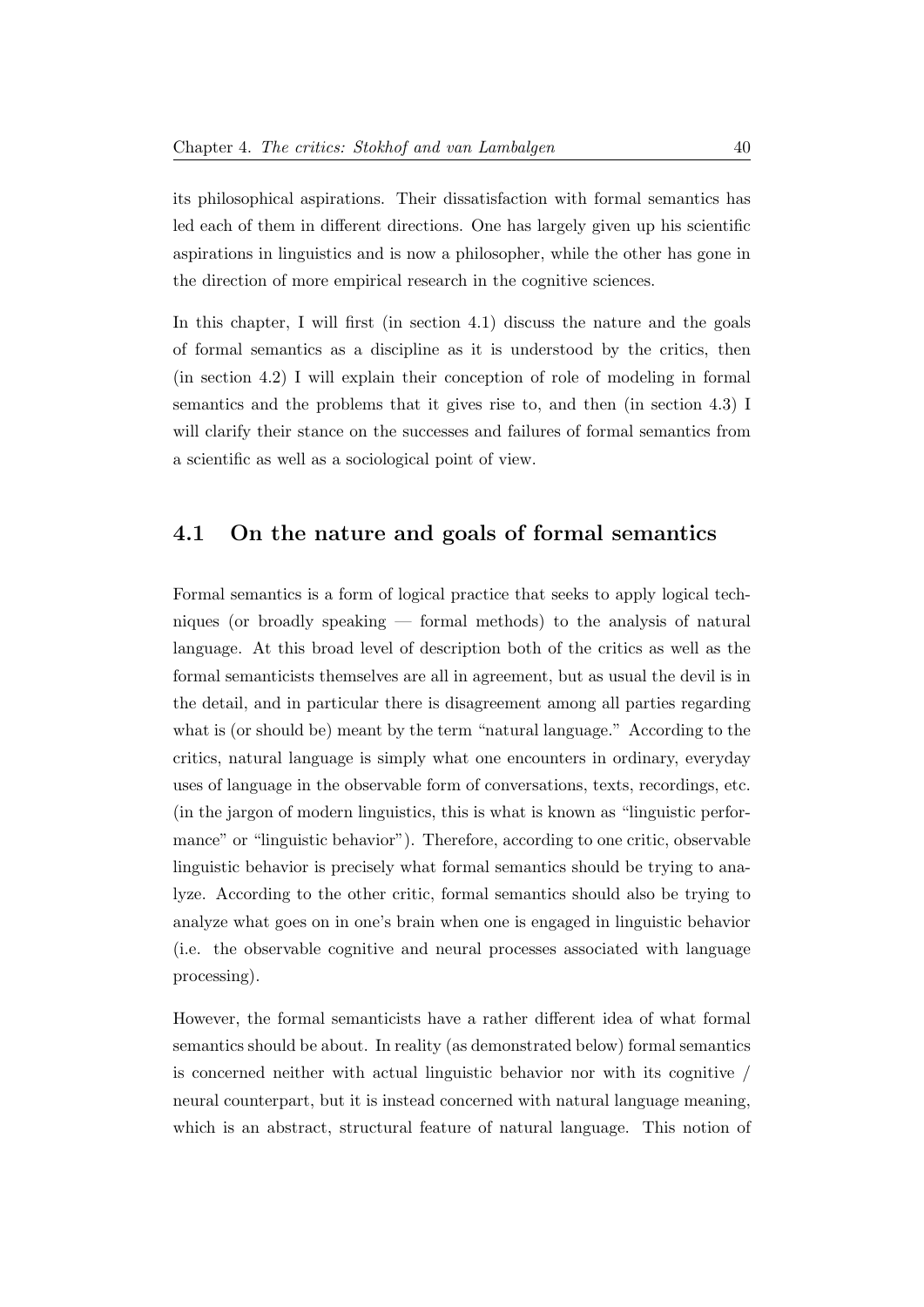meaning is closely related to a conception of natural language as "linguistic competence," which is an unobservable abstraction that is constructed from observable linguistic behavior. The critics allege that this abstraction is not really an abstraction, but in fact an idealization which has no basis in reality. When asked about the nature and goals of the enterprise of formal semantics, every single one of the formal semanticists that were interviewed cast their response in terms of meaning (as opposed to linguistic behavior or its cognitive / neural counterpart). Here I cite four different excerpts from the four different interviews in which the formal semanticists clarify the nature and goals of their enterprise (emphasis added):

I would say it's a theory or an approach to meaning where you use the tools from logic (and build logical tools  $-$  it's not only using tools, but also building new logical tools if you need them) to get a detailed and formal explanation of the workings of *meaning*.<sup>[3](#page-47-0)</sup>

Formal semantics is concerned with meaning of expressions in natural languages in general ... the focus in this field is about how the meaning of complex expressions —– like sentences or parts of sentences, but expressions that contain multiple words in some complex configuration —– how the meaning of those complex expressions can be computed from the meaning of the simpler atoms.[4](#page-47-1)

[The goal of formal semantics is] to understand how meaning arises –— how expressions of language get their meaning. It's a kind of a miracle in a sense how meaning is built up, for instance, of larger parts by combining in some way the meanings of smaller parts and how that goes.<sup>[5](#page-47-2)</sup>

For me it's a lot about interpretation ... it's about meaning – — how we understand things and how we code our intentions in language.<sup>[6](#page-47-3)</sup>

<span id="page-47-0"></span><sup>3</sup> Interview B1, Appendix B

<span id="page-47-1"></span><sup>4</sup> Interview B2, Appendix B

<span id="page-47-2"></span><sup>5</sup> Interview B3, Appendix B

<span id="page-47-3"></span><sup>6</sup> Interview B4, Appendix B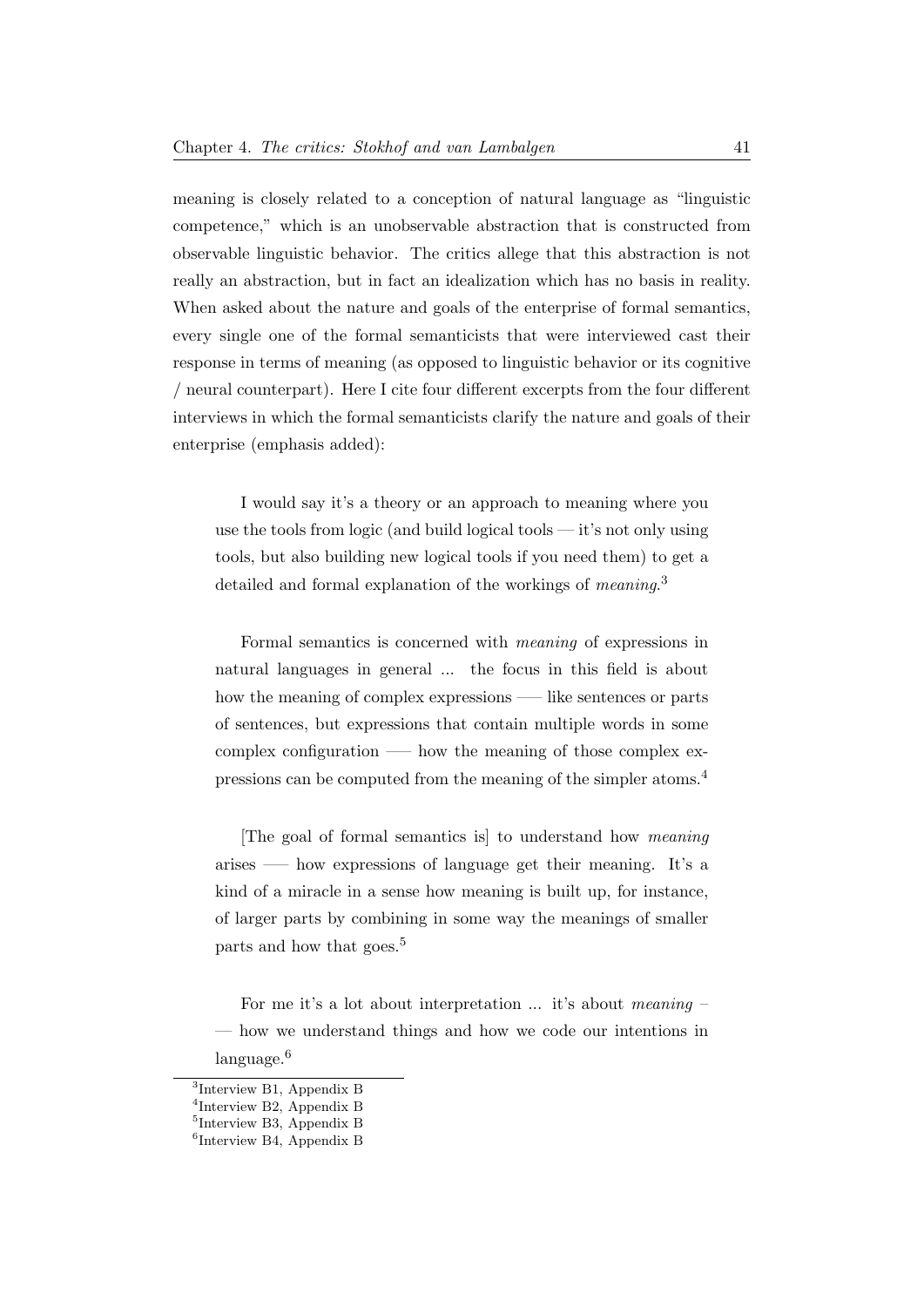Although the critics agree that this is a good characterization of what formal semantics actually is, the critics do not agree that this is a good characterization of what it should be or what it could be. As noted, one of the critics asserts strongly that formal semantics should be linked to cognitive science:

For me formal semantics is strongly linked to cognitive science, and ultimately the most interesting work done in that area is the work that gives some insight into language processing (both producing and comprehension).[7](#page-48-0)

The other critic asserts that formal semantics should be about observable linguistic behavior (linguistic performance) rather than the notions of meaning or linguistic competence:

[L]inguistics should be about linguistic behavior; actually I think it should, but it [modern linguistics] is actually not about that —– it's doing something else.[8](#page-48-1)

What is that "something else" that formal semantics is doing? The critic goes on to point out that formal semantics is constructing natural language as an idealization:

Natural language [according to formal semantics] is then a somewhat idealized concept. The question of what natural language is is actually philosophically a very interesting question, because what we observe is linguistic behavior and the products of that behavior — e.g. what we are recording now and what is written down. That is what natural language is, but from the point of view of modern linguistics it's a more abstract type of object. That nevertheless has an important cognitive counterpart — namely the ability that is characteristic of competent language users [linguistic competence]. I think most formal semanticists are still knowingly or unknowingly subscribing to that conception of what it is that they are modeling.<sup>[9](#page-48-2)</sup>

<span id="page-48-0"></span><sup>7</sup> Interview A2, Appendix A

<span id="page-48-1"></span><sup>8</sup> Interview A1, Appendix A

<span id="page-48-2"></span><sup>&</sup>lt;sup>9</sup>Interview A1, Appendix A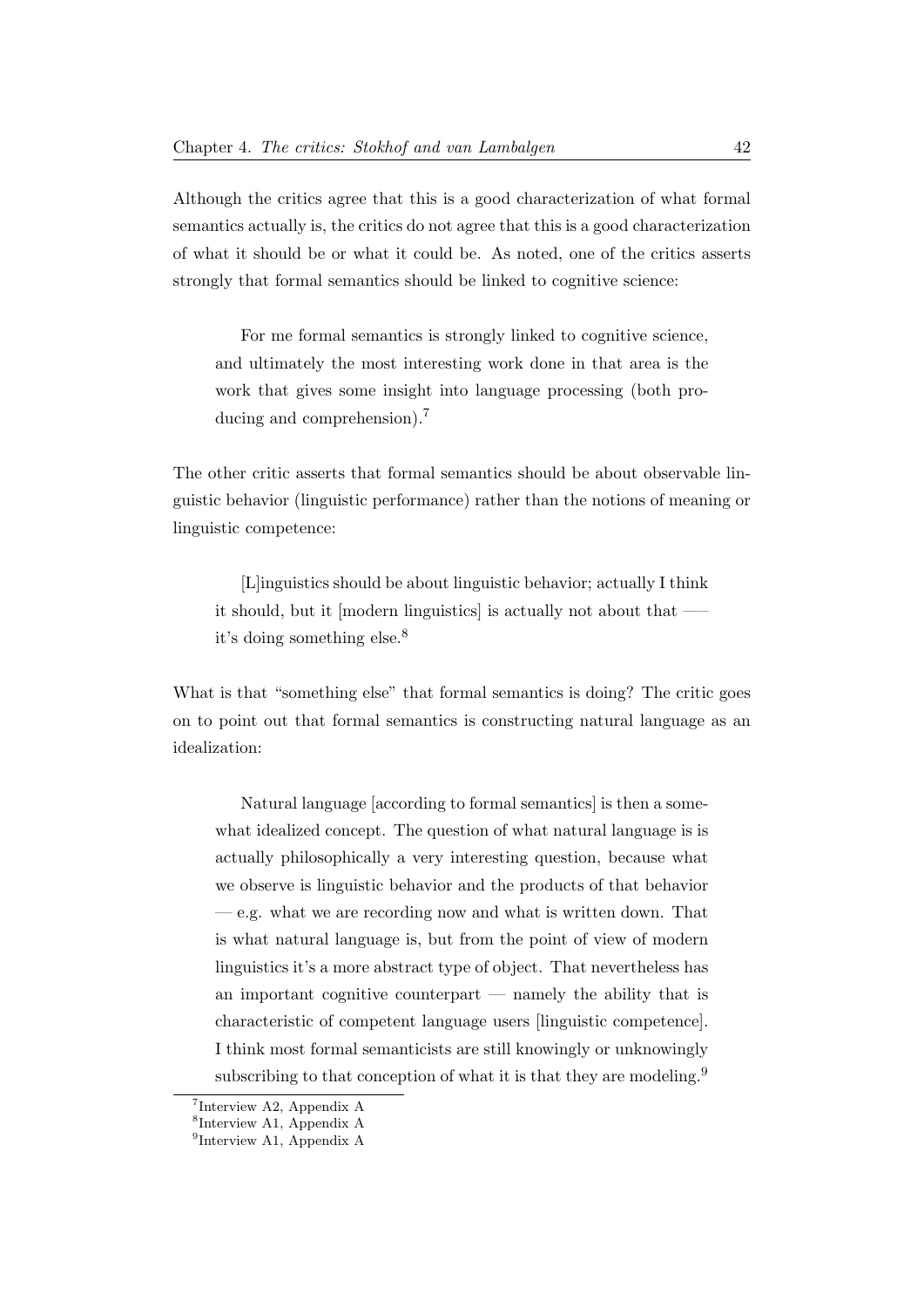Already we see that the dispute is of a fundamental nature, because it even extends to something as basic as the nature and goals of this discipline. Formal semantics as it is practiced is about abstract, structural features of natural language (such as meaning). The critics allege that these so-called abstractions are in fact idealizations that cannot tell us anything interesting about the realworld phenomenon of natural language, and they insist that formal semantics should be concerned with the observable phenomenon of linguistic behavior. Yet formal semanticists do maintain that the abstraction they wish to study is very useful, and that it does tell us something about the real-world phenomenon of natural language<sup>[10](#page-49-0)</sup>.

#### 4.2 On the role of modeling in formal semantics

Logical practice in general presupposes and depends crucially on the processes of modeling and formalization; in particular, the logician will produce a formal model of some real world phenomenon in order to represent it and to reason about it. "This transformation of the real world data into formal representations — modeling — gives us a representation of the phenomena we want to understand in a formal language that we can manipulate and apply the de-ductive method to."<sup>[11](#page-49-1)</sup> Formal semantics, being a particular form of logical practice, is no exception to this general rule of thumb. In this case the relevant real world phenomenon to be modeled is natural language. The formal semanticist will produce a formal model of natural language (or at least a model of some particular region of natural language) in order to represent it and to reason about it by using the deductive method and other logical calculi. Already in the above section (section 4.1), we saw that the goals of formal semantics were characterized in terms of "modeling natural language meaning"<sup>[12](#page-49-2)</sup>. In fact, this quest for modeling is built into the very heart of the formal semantics enterprise. As one critic points out:

There are many ways of describing what semantics does (especially the role of formal languages in the enterprise) where the

<span id="page-49-1"></span><span id="page-49-0"></span> $^{10}\mathrm{The}$  last point is discussed in more detail in chapter 5, especially section 5.1  $11$ Löwe [\(2012\)](#page-232-2)

<span id="page-49-2"></span><sup>12</sup>Interview A1, Appendix A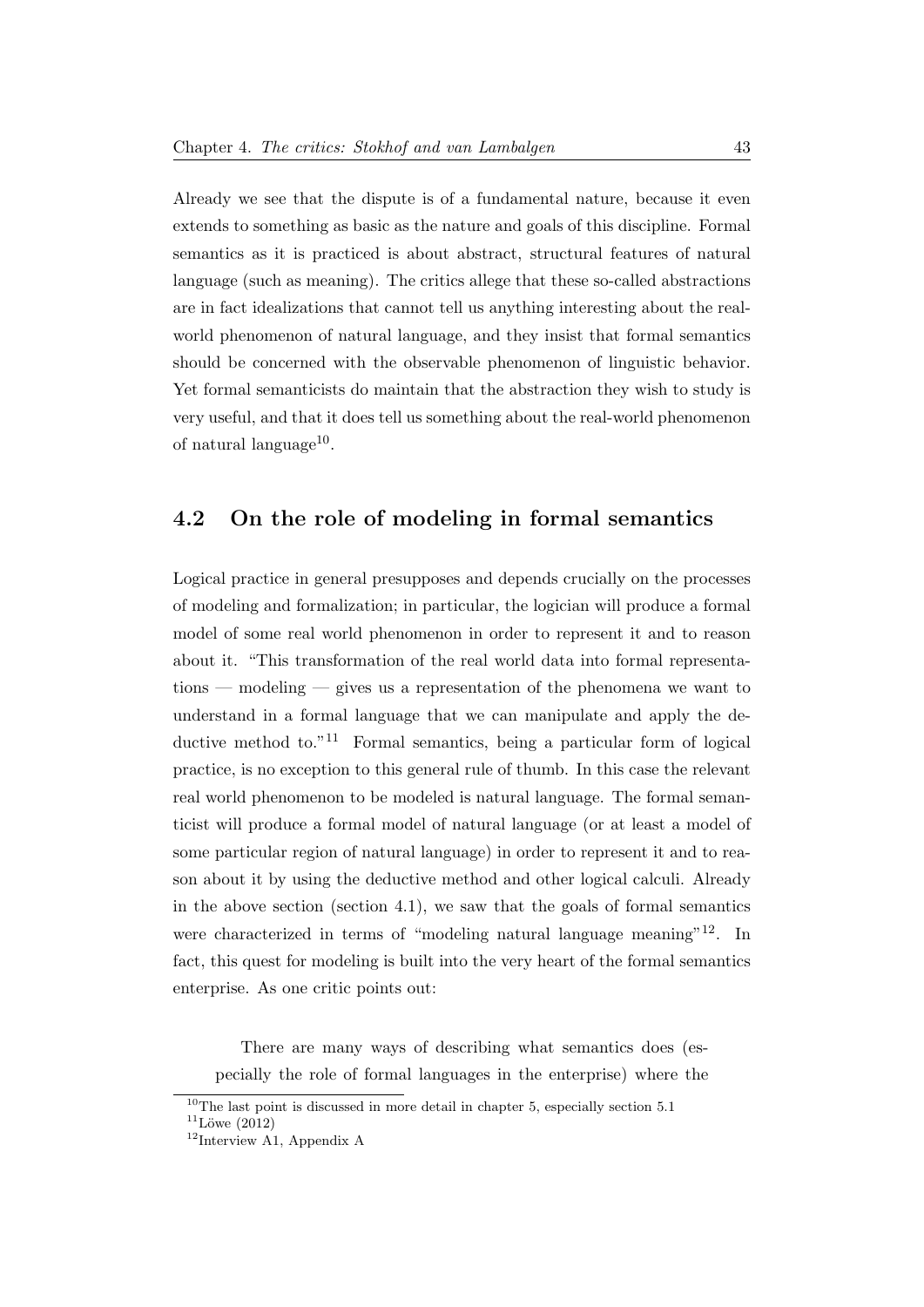formal languages themselves are described as models, and I think that that's certainly inherent in the Montague paradigm. ... Basically you look at the formal language with its interpretation as modeling the properties of the natural language expressions in the relevant respects. So I think in that sense much of formal semantics is actually modeling...<sup>[13](#page-50-0)</sup>

This goal is agreed upon by not only the critics, but also the formal semanticists themselves (this is discussed in more detail in the following chapter — especially section 5.2). Given that formal semantics is concerned with modeling, and given that modeling is a process that replaces one thing with another  $-$  in particular, it replaces the real world phenomenon of natural language with its formal representation in a formal language — we must take care to make sure that the model stays close to the modeled object. $^{14}$  $^{14}$  $^{14}$ 

But how do we make sure that our model is actually a good model for the thing we are trying to model? There must be some external benchmark against which we can test our formal representations. So what are the standards for success and failure in this enterprise of modeling? Traditionally in the humanities, the answer to this question has been that intuition (specifically *expert intuition*) is the benchmark against which models and theories are to be measured, whereas in scientific disciplines empirical data serves as the benchmark.[15](#page-50-2)

Does formal semantics follow in the footsteps of the humanities and set intuition as its benchmark? Or does it follow in the footsteps of the natural sciences and set empirical data as its benchmark? As we shall see, there is in fact no definitive answer to this question, and it seems like at some level formal semanticists want to have their cake and eat it too — in the sense that they want it to be a simultaneously philosophical as well as a scientific inquiry. I would like to suggest that this is the root cause of some fundamental tensions in the discipline. This point will be discussed in further detail in the next chapter. For now, suffice it to say that it is not uncommon for empirical verification to be cited as the benchmark:

<span id="page-50-0"></span><sup>&</sup>lt;sup>13</sup>Interview A1, Appendix A

<span id="page-50-1"></span> $14$ Löwe [\(2012\)](#page-232-2)

<span id="page-50-2"></span> $15$ Löwe [\(2012\)](#page-232-2)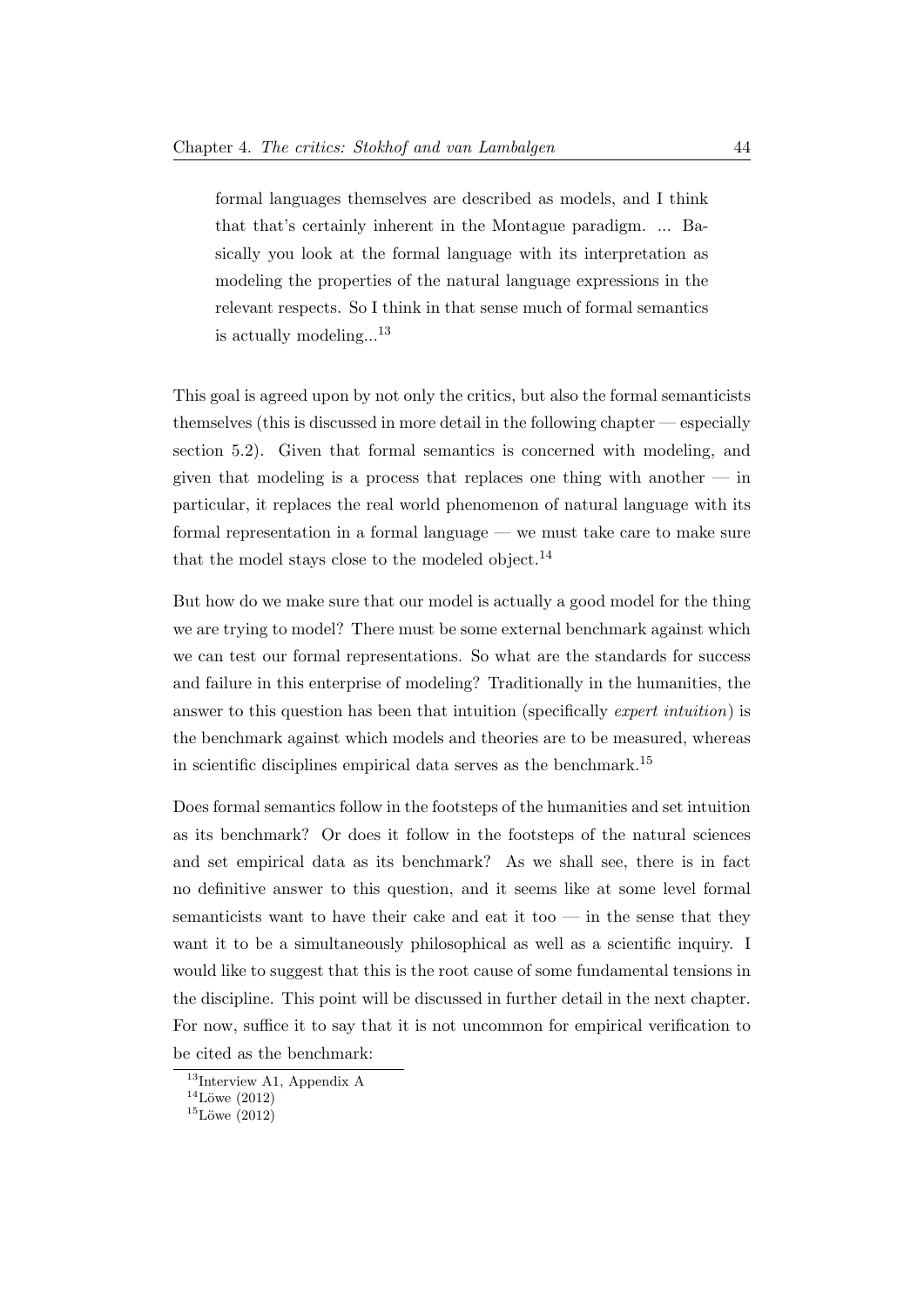It should get the facts right that it wants to account for. ... If it gets all those facts right (whatever those facts are taken to be) then it is considered successful.<sup>[16](#page-51-0)</sup>

The models should agree with what is known about the process it is modeling, and with other aspects of cognition, and it should give predictions about as wide a range of data types as is appropriate. By this I mean not just the so-called appeals to intuition, but also corpus research or neural imaging data.[17](#page-51-1)

If the benchmark for success or failure in modeling is that the models should agree with the facts and the data, this immediately leads to the question of what are the data? According to one critic, there are a wide range of data types that should be taken into consideration:

let's run through the variety of data that you have when you study language comprehension. (1) There's eye tracking which traces the movement of the eyes while reading, and that can give information in case backtracking occurs. (2) Then there are ERP data which is a kind of average form of EEGs taken when a subject is processing linguistic material. (3) Then there is what is properly behavioral data —– namely people's answers to verbal questions. I haven't exhausted all the data types...<sup>[18](#page-51-2)</sup>

The data types mentioned here pertain to linguistic behavior and to the brain processes associated with linguistic behavior. But the critics allege that it is quite impossible for such data to serve as a benchmark for the theories of formal semantics, because there is a categorical mismatch between the kind of data we have and what the theory or model wants to talk about. Since the data are about observable features of linguistic behavior — while the models and theories of formal semantics are about abstract, structural features of language — it is unclear what the relation is between the two.

<span id="page-51-0"></span> $16$ Interview A1, Appendix A

<span id="page-51-1"></span><sup>17</sup>Interview A2, Appendix A

<span id="page-51-2"></span> $^{18}{\rm Interview}$  A2, Appendix A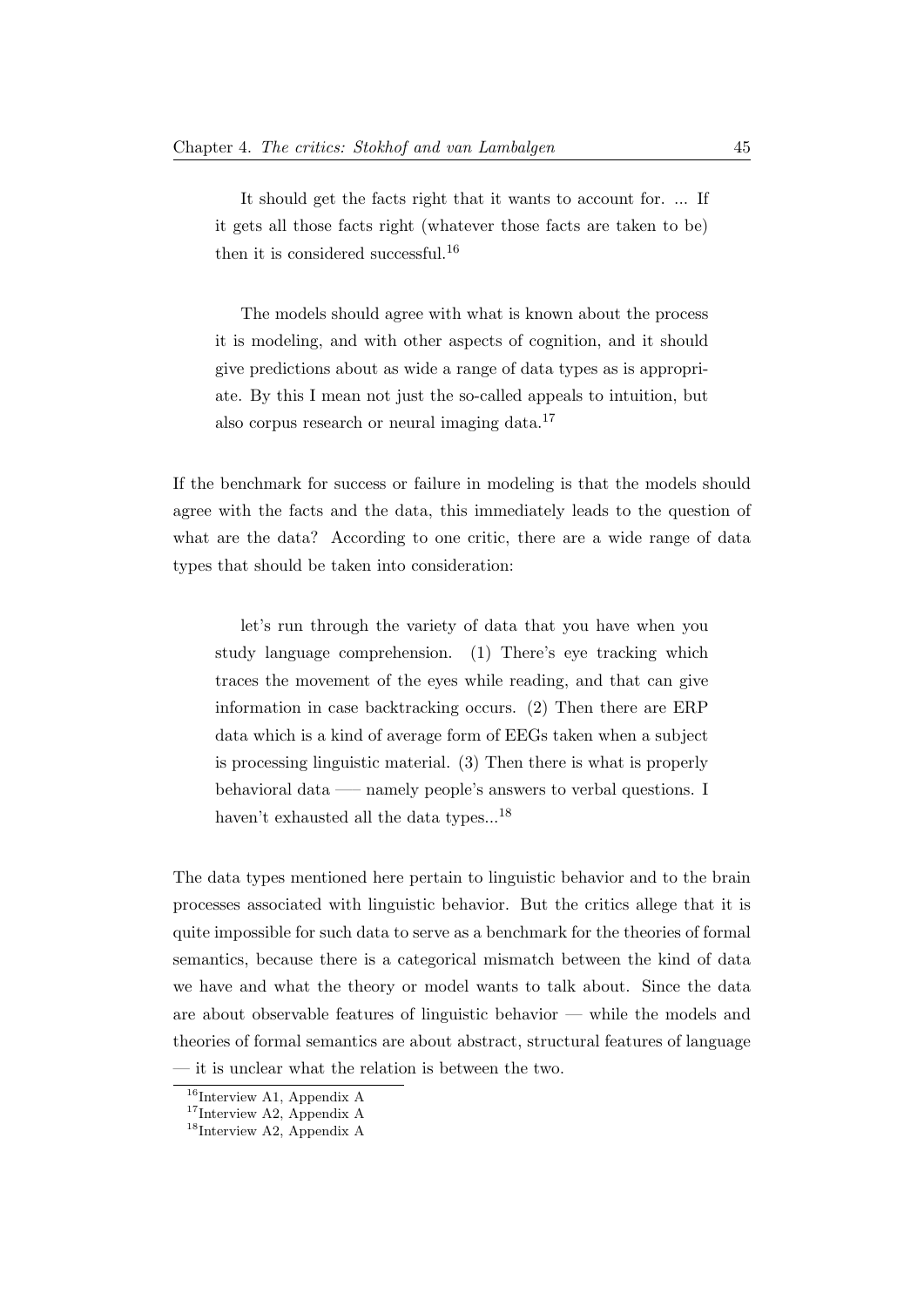What adds a final intriguing twist to this narrative is that formal semantics is — according to the critics, but also according to the formal semanticists (as we shall see in the next chapter in section  $5.2$ ) — currently going through some kind of identity crisis with respect to the questions of modeling and data:

It used to be simply intuitions and then people started to incorporate data that they got from corpora and data that they got from doing experiments (asking people about judgments and stuff like that), so now it's very much mixed.<sup>[19](#page-52-0)</sup>

Since they are increasingly using that [data from linguistic behavior] as their data — the move away from intuitions to more behavioral data creates a tension between these two conceptions, and that is something that is very much happening now. The outcomes of that are still sort of undecided.[20](#page-52-1)

I would like to suggest that this is one of the fundamental tensions that lies at the heart of formal semantics. Is formal semantics about observable linguistic behavior (linguistic performance) or is formal semantics about some hypothetical ideal form of linguistic behavior (linguistic competence)? The critics' point is that if it is about linguistic performance, then it should discard it's idealizations and instead adopt a rigorously scientific methodology. Whereas if it is about linguistic competence, then it should acknowledge that this is a philosophical question and it should give up its rigorously scientific aspirations. Should formal semantics try to emulate philosophy and use intuition as the benchmark for success and failure, or should formal semantics try to emulate the natural sciences and use empirical data as the benchmark? As we shall see in the following chapter, these tensions remain very much unresolved and they have a polarizing effect on the discipline.

<span id="page-52-0"></span><sup>19</sup>Interview A1, Appendix A

<span id="page-52-1"></span> $^{20}$ Interview A1, Appendix A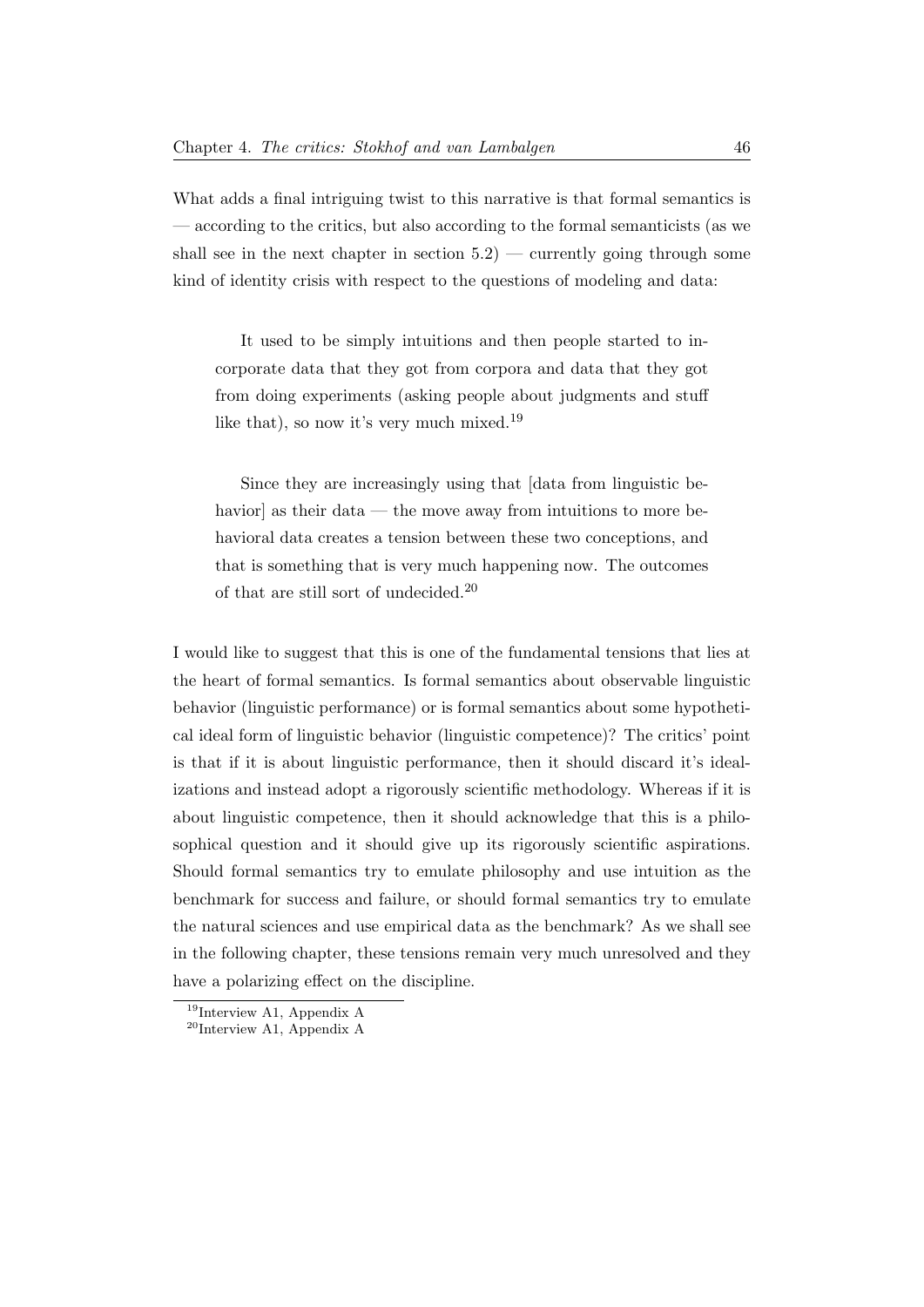#### 4.3 On the success or failure of formal semantics

If formal semantics is alleged to be a failed discipline, the allegation must rest on some particular notion of "failure" (as in "failed discipline"). This requires a goal or a definition of success together with the observation that this goal was not met. In this case, what is the notion of success or failure that is in play? The allegation of failure would be frivolous if it depended on some arbitrary goal. For example, I might argue that formal semantics is a failure because no formal semanticist has ever won a Nobel Prize. Such an argument would not be interesting, because it depends on an arbitrary goal or standard of success (winning a Nobel Prize) that I have stipulated. What makes the critics' argument interesting is that the allege formal semantics to be a failure by it's own standards.

In this sense, there are two standards of success or failure that are worth considering. One is a scientific standard — given that formal semantics would like to satisfy the standard criterion for being a scientific discipline, the critics attribute to it the implicit goal of 'being scientific' which involves the possibility of empirical validation / falsification. The other is a sociological standard given that formal semantics would like to satisfy the standard criterion for being a discipline (scientific or not), the critics attribute to it the implicit goal of 'being a discipline' which involves having a thriving community of students and researchers. Although their paper only focuses on the first goal (the scientific goal), it is clear from the interviews that they allege formal semantics to be a failure with respect to both goals (scientific and sociological).

Firstly, the critics allege that since the central objects of study of formal semantics are idealizations, it does not meet the scientific criterion of empirical verifiability / falsifiability:

[Formal semantics] is not able to provide a good account of how what it does deal with is connected to what it should be dealing with ... In an idealization you simply forget about that [various] empirical features], and that means that you need something else to translate your results back into results that are relevant for what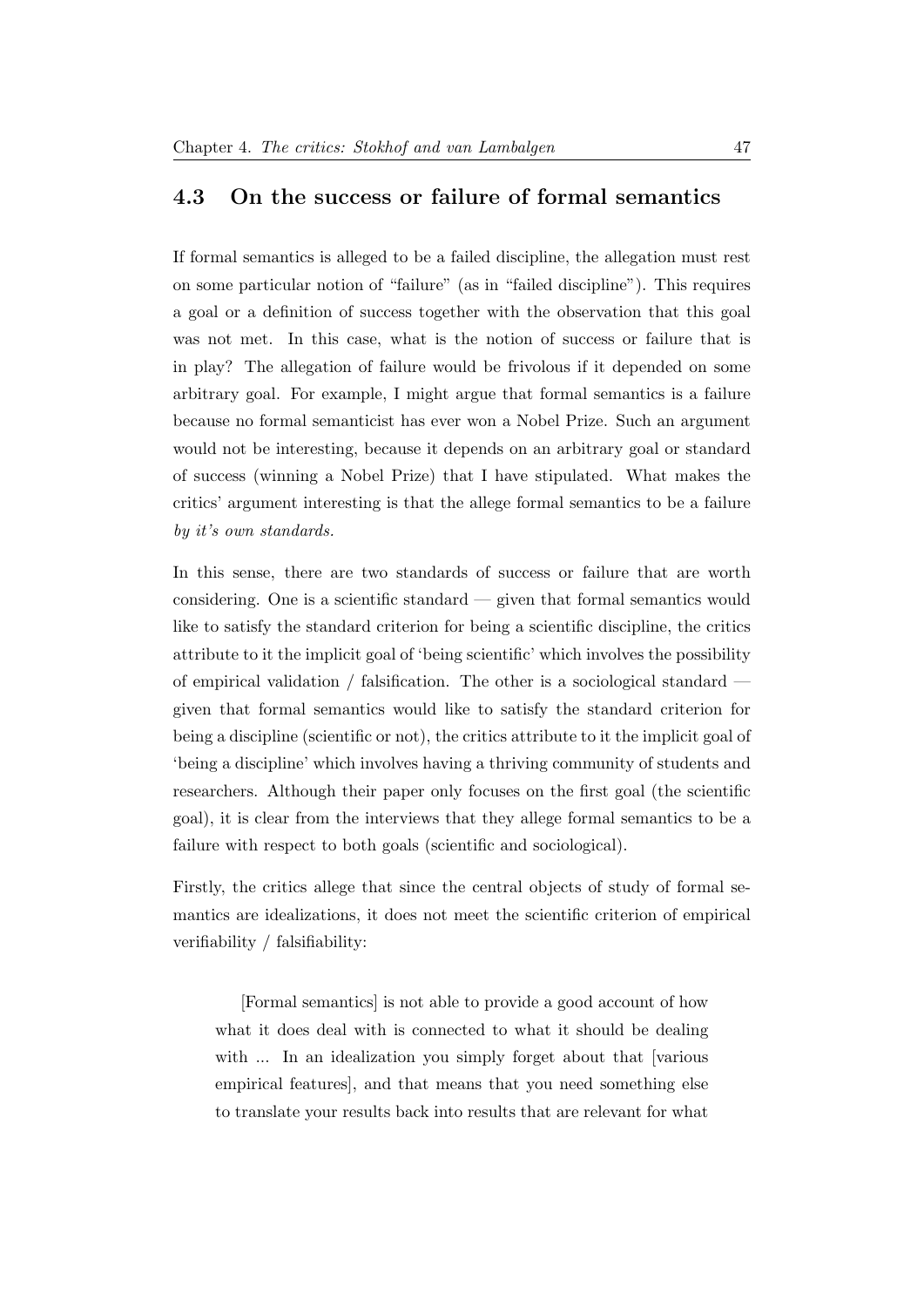you idealized away from, but linguistics doesn't contain its own bridging theory. In that sense, yeah, it's a failed discipline.<sup>[21](#page-54-0)</sup>

Here the critic argues that formal semantics has been a failure by it's own standards of being scientific (because the critic attributes to formal semantics the goal of being scientific). We will see what the formal semanticists themselves have to say about this point in the following chapter (in section 5.2). Besides the scientific standard, since this is an exercise in philosophy of logical practice, it is equally important for us to pay attention to the sociological dimensions of the success and failure of this logical practice. Interestingly, one of the critics brings up this discussion in a rather off-hand manner:

I think there is no uniform set of goals for formal semantics, so it's very hard to speak of success or failure. You may have attended the discussion meeting at the Amsterdam colloquium, where Angelika Kratzer said that the success of formal semantics can be measured by the amount of young researchers that work in the area. That is not exactly an intellectual criterion (to put it mildly). I think that the goals of formal semantics are unclear, and as far as I can see, too narrow in scope. There is some testing of the model against data, but it is usually all of the intuitive kind.[22](#page-54-1)

The same critic then goes on to say that he thinks most formal semanticsts would disagree with the assessment that formal sematnics is failed discipline by these standards: "I think they would mostly disagree and take Angelika Kratzer's side. ... that as long as formal semantics keeps attracting intelligent and enthusiastic young people the subject is thriving.<sup>[23](#page-54-2)</sup> Here the critic is attributes to formal semantics the goal of having a thriving community of researchers and students. Although the formal semanticists think that they have been successful with respect to this sociological goal (according to this critic), the critic goes on to point out that this may not actually be the case:

<span id="page-54-0"></span><sup>21</sup>Interview A1, Appendix A

<span id="page-54-1"></span> $^{22}\rm{Interview}$  A2, Appendix A

<span id="page-54-2"></span><sup>23</sup>Interview A2, Appendix A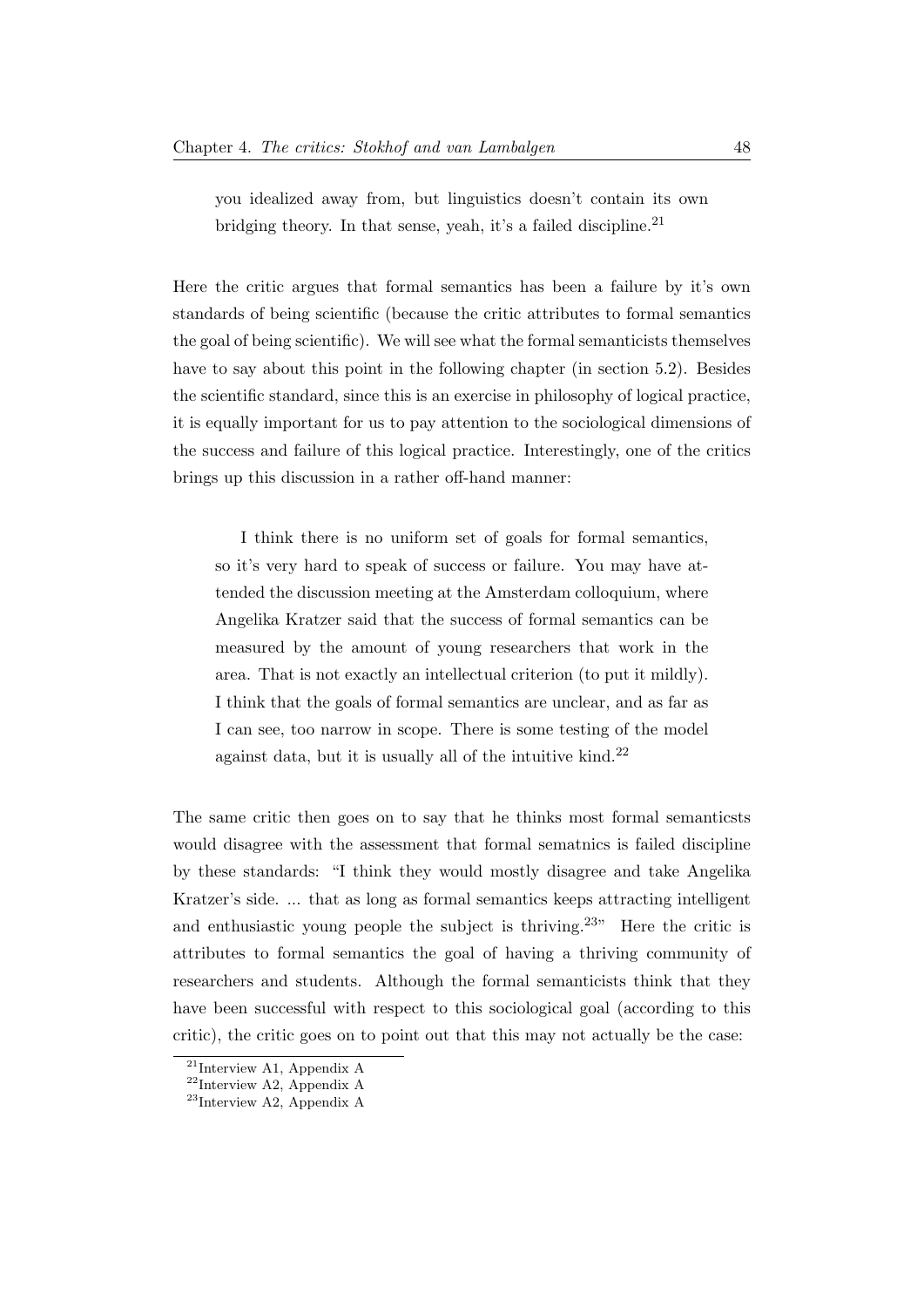There are I think sociological processes at work. The subject started out in the 1960s in a rather passionate manner where the clear goal was defined by Montague grammar. As time wore on more goals appeared and disagreements arose, but subjects very seldom simply die out. Just to give you an example of how we filled vacancies here — you know that Martin [Stokhof], Jeroen [Groenendijk] and Frank [Veltman] retire. Frank has already retired and Martin will follow a year from now. It could have been decided to reallocate the open positions to some different fields, but it was felt that the tradition of formal semantics in Amsterdam was so important that the positions need to be allocated to formal semanticists. And it's those type of decisions that keep a subject going, but it doesn't necessarily lead to intellectual coherence.<sup>[24](#page-55-0)</sup>

Part of his point is essentially that formal semantics is able to sustain a thriving community of students and researchers, but that it is only able to do so in an artificial (as opposed to organic) manner. He argues that this will eventually threaten the intellectual coherence of the discipline, at which point it will no longer be able to meet its sociological standard for success. Thus the critics argue that formal semantics has been a failure by its own standards. Formal semantics wants to be a scientific discipline — it wants to be scientific and it wants to have a thriving community of students and researchers — but it is failing (or will fail) at both of these goals.

#### 4.4 Conclusions

Logical practice in general presupposes and depends crucially on the processes of modeling and formalization; in particular, the logician will produce a formal model of some real world phenomenon in order to represent it and to reason about it. Formal semantics, being a particular form of logical practice, is no exception to this general rule of thumb. In this case the relevant real world phenomenon to be modeled is natural language. The formal semanticist will

<span id="page-55-0"></span> $24$ Interview A2, Appendix A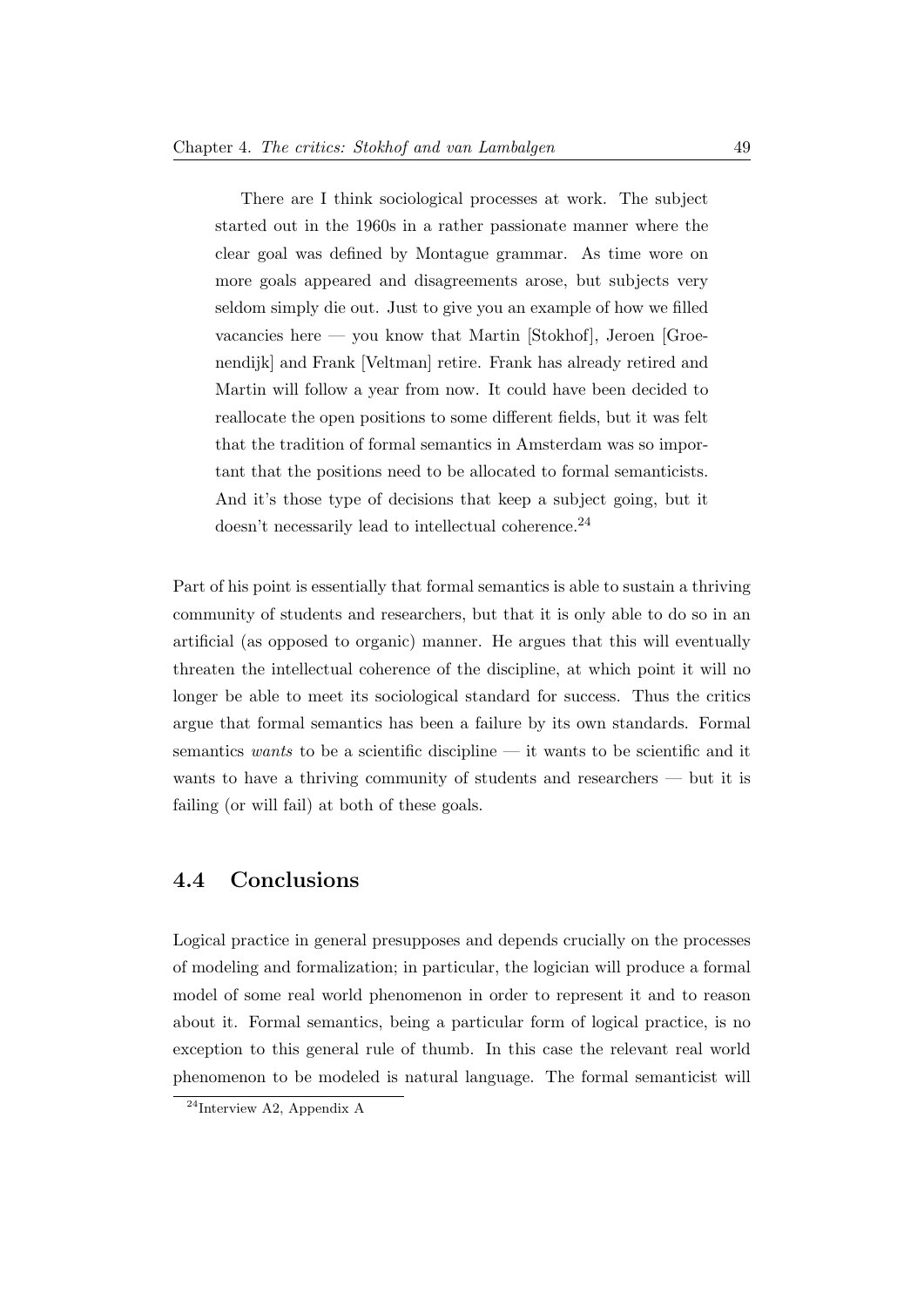produce a formal model of natural language (or at least a model of some particular region of natural language) in order to represent it and to reason about it. However, there is a dispute concerning what is meant by "natural language." Formal semanticists seem to be interested primarily in abstract, structural features of language such as the concept of propositional meaning. The critics on the other hand question the usefulness of such abstractions, urging instead that they focus on the observable phenomena associated with linguistic behavior.

Given that formal semantics is concerned with modeling, and given that modeling is a process that replaces one thing with another — in particular, it replaces the real world phenomenon of natural language with its formal representation in a formal language — care must be taken to make sure that the model stays close to the modeled object. This requires some external benchmark against which the models can be measured. Typically in the humanities expert intuition is used as the benchmark, whereas in the natural sciences empirical data is used as the benchmark. What about formal semantics? Here formal semantics seems torn between its philosophical and scientific aspirations: Traditionally formal semantics was not very interested in linguistic performance or real-world linguistic behavior, therefore it was happy to rely on intuition rather than any empirical data; however, this "armchair" methodology is of late seen to be in conflict with its scientific aspirations, and we are now beginning to see a shift in formal semantics away from intuitions towards empirical data. This is creating an identity crisis for the discipline and results in some tension between the philosophical aspirations of the discipline (which may be judged by intuition) and the rigorously scientific aspirations of the discipline (which demands empirical data for judgment). What about the question of failure? Given that formal semantics would like to satisfy the standard criterion for being a scientific discipline, the critics attribute to it the implicit goal of 'being scientific' which involves the possibility of empirical validation / falsification.

Additionally, we see that there are sociological processes at work, and that they are equally important to the future of this debate. Given that formal semantics would like to satisfy the standard criterion for being a discipline (scientific or not), the critics attribute to it the implicit goal of 'being a discipline' which involves having a thriving community of students and researchers. On the one hand we see that some people (e.g. Angelika Kratzer) think that formal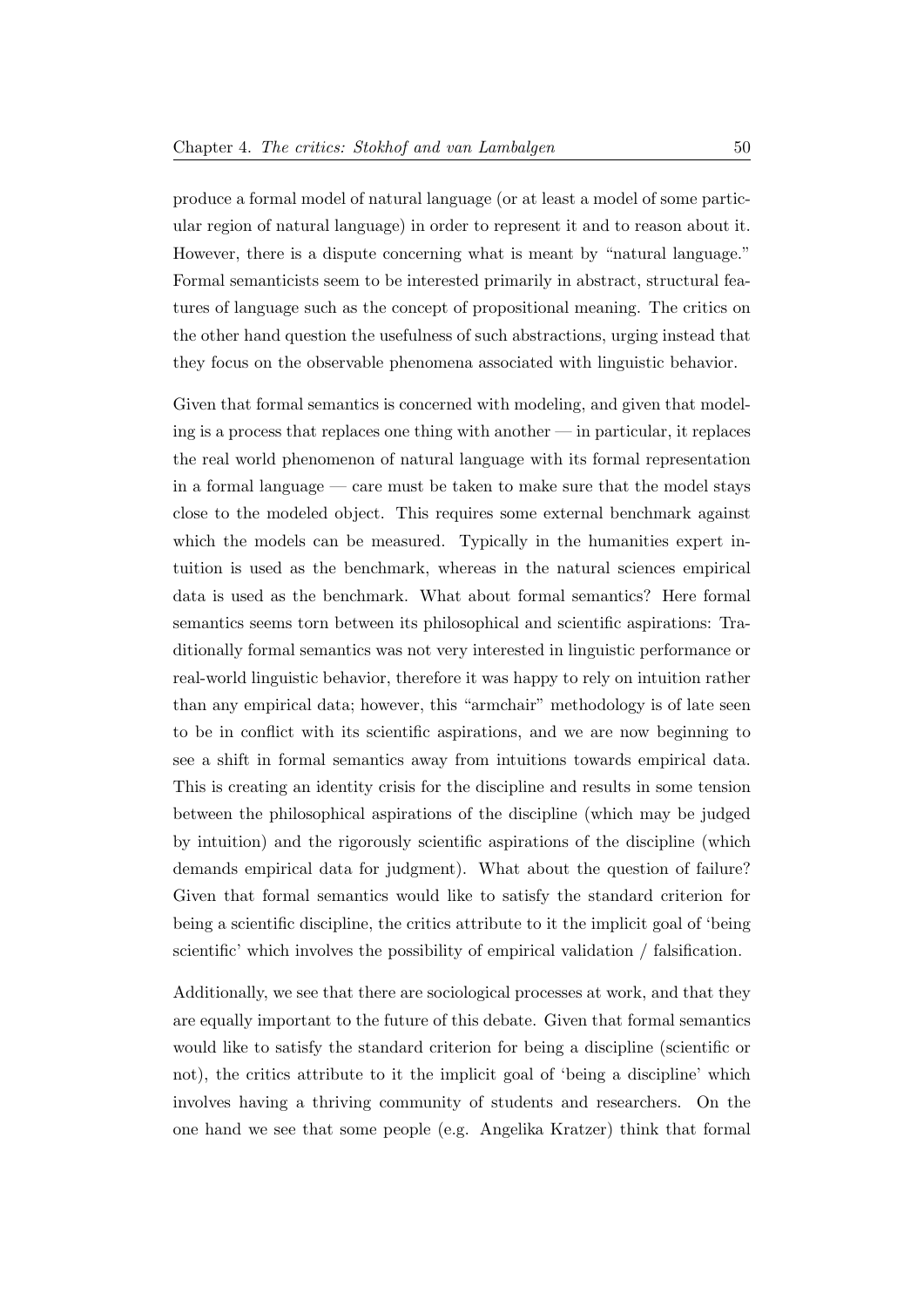semantics continues to be successful in this regard, but we also see (as one critic pointed out) that this might be an artificial (as opposed to organic) phenomenon which might threaten the intellectual coherence of the field. While this all leaves the future of formal semantics very much uncertain, I think that we can look to the careers of the two critics as an example of what the future might hold. One critic notes:

[We] are engaged in a foundational critique [of formal semantics] which also affects the way I used to do formal semantics, but that critique has not sufficiently crystallized into a new set of practices ... we have not yet hit upon the proper way to study this scientifically ... until then I keep to the set of goals that I had.<sup>[25](#page-57-0)</sup>

This critic has retreated from formal semantics back to his previous research agenda, which is a rigorously scientific and empirical investigation of the brain processes involved with linguistic behavior (one might locate such a research project in the field of cognitive linguistics). The other critic however, has gone in an entirely different direction. He has retreated from formal semantics not to any other rigorously scientific inquiry, but to philosophy proper — he now spends his time researching the philosophical musings of Wittgenstein and Heidegger (among others) on the phenomenon of language.

I would like to suggest that this is the critics' solution to the identity crisis of formal semantics — between its philosophical and its scientific aspirations — the way to solve the problem is for the formal semanticist to abandon his philosophical aspirations and enter into a rigorously scientific discipline (as one critic has done) or to abandon his scientific aspirations and enter into philosophy proper (as another critic has done). In the following chapters, we also see some evidence a similar trend among the other (former and current) formal semanticists.

<span id="page-57-0"></span><sup>25</sup>Interview A2, Appendix A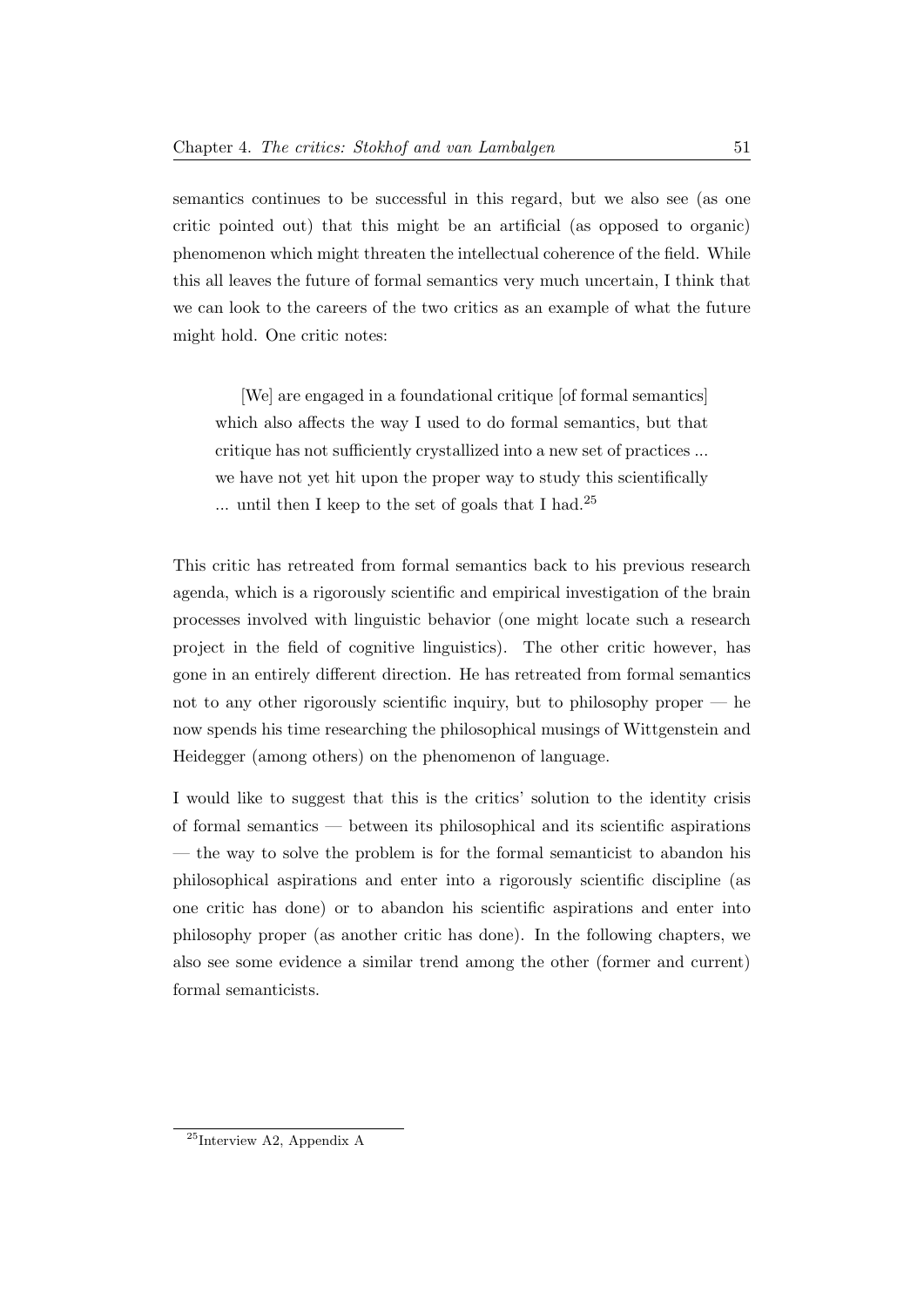## Chapter 5

# The insiders: formal semanticists

In so far as he is engaged in normal science, the research worker is a solver of puzzles, not a tester of paradigms. Though he may, during the search for a particular puzzle's solution, try out a number of alternative approaches, rejecting those that fail to yield the desired result, he is not testing the paradigm when he does so.  $<sup>1</sup>$  $<sup>1</sup>$  $<sup>1</sup>$ </sup>

The formal semanticists interviewed in this study all acknowledge the criticisms made by the critics, yet their responses to the criticism are surprisingly dismissive of it. As this chapter reveals, the concerns raised by the critics — especially regarding the idealism of the models and the tension between the philosophical and scientific aspirations of the discipline remain unresolved. The formal semanticists maintain that their discipline is as rigorously scientific as it gets. Although they recognize that there are serious problems with respect to the empirical validation of their models, they explain this problem away by delegating this empirical work to some point in future or to some other group of researchers. They remain optimistic about meeting the goal of being a scientifically valid discipline; however, some of them are quite pessimistic about meeting the goal of sustaining a thriving scientific community for the discipline (especially within the larger community of linguists).

<span id="page-58-0"></span> $1$ [Kuhn](#page-231-1) [\(1970b\)](#page-231-1), p. 144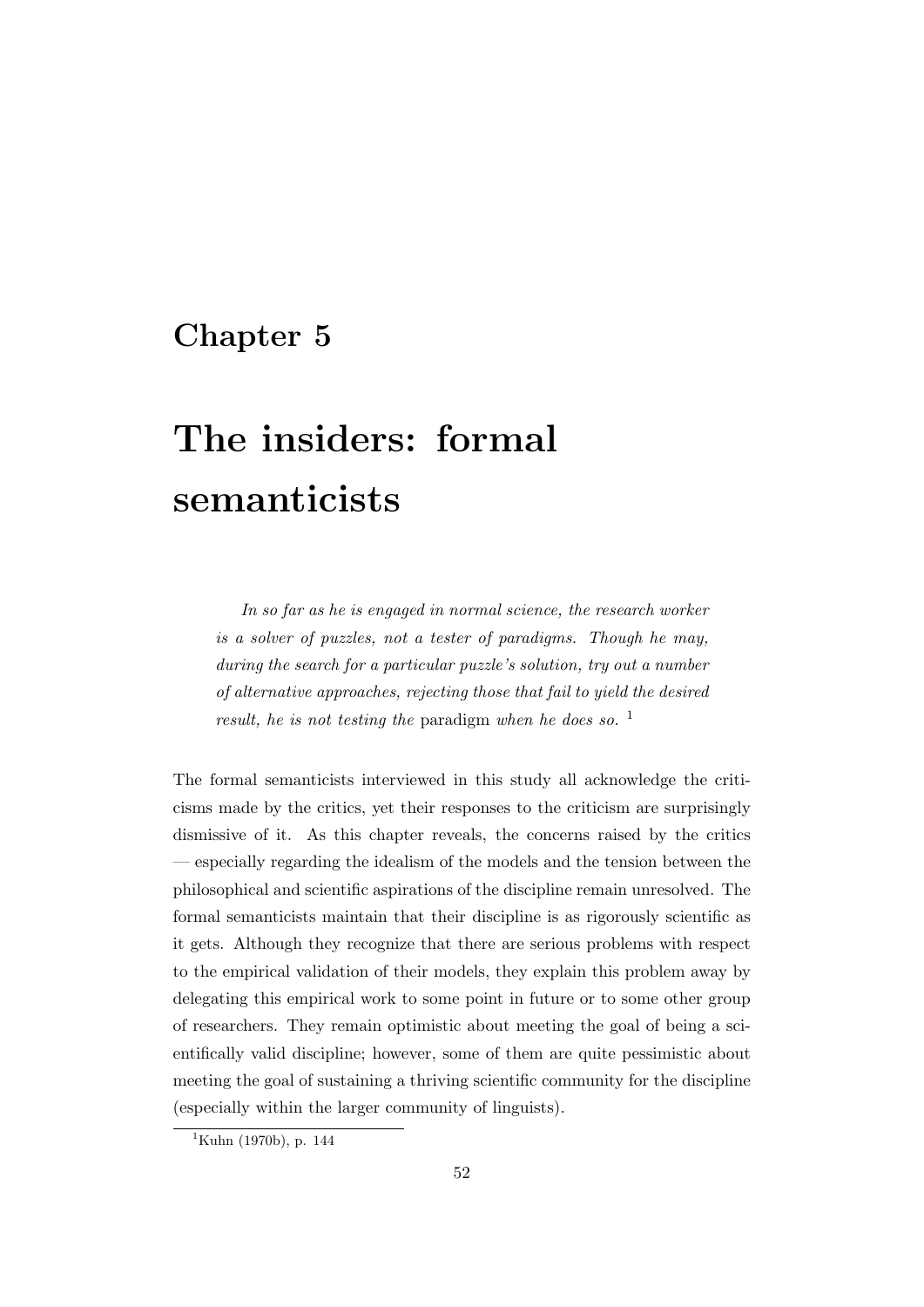In this chapter I first (in section 5.1) present the direct responses given by formal semanticists to the criticism of the critics, and I make an attempt at a roughly Kuhnian explanation for this puzzling response. Then (in section 5.2) I explore their view of the problems relating to modeling and data in formal semantics, revealing some fundamental tensions between the philosophical and scientific aspirations of the discipline. Then (in section 5.3) I discuss the success or failure of formal semantics in the scientific dimension as well as the sociological dimension.

## 5.1 On the criticism of formal semantics: reaction to the critics

Having explored the criticism of formal semantics in the previous chapter, I would like to begin this chapter by allowing the formal semanticists themselves to directly respond / react to that criticism. In my interviews with the formal semanticists, towards the end of each interview I brought up the subject of the criticism of formal semantics made by Stokhof and van Lambalgen. I asked each subject if they were familiar with the criticism, and if so how they would react to it. In each case the answer was almost the same: they were familiar with the criticism, but it didn't seem to bother them. Each subject agreed that there was some truth to the criticism, but then went on to say that it didn't have any impact on their practice of formal semantics. The following excerpt from interview B1 is in fact paradigmatic of the general response.

I: Are you familiar with this criticism?

S: Yes, yes, I'm familiar with that.

- I: And how would you react to that?
- S: To be honest, I don't care very much.
- I: Why not?

S: Well ... I mean, of course, it's true. You are idealizing, and maybe you are idealizing in a way that's not good. That can always happen, but . . . I think it's just a matter of obvious fact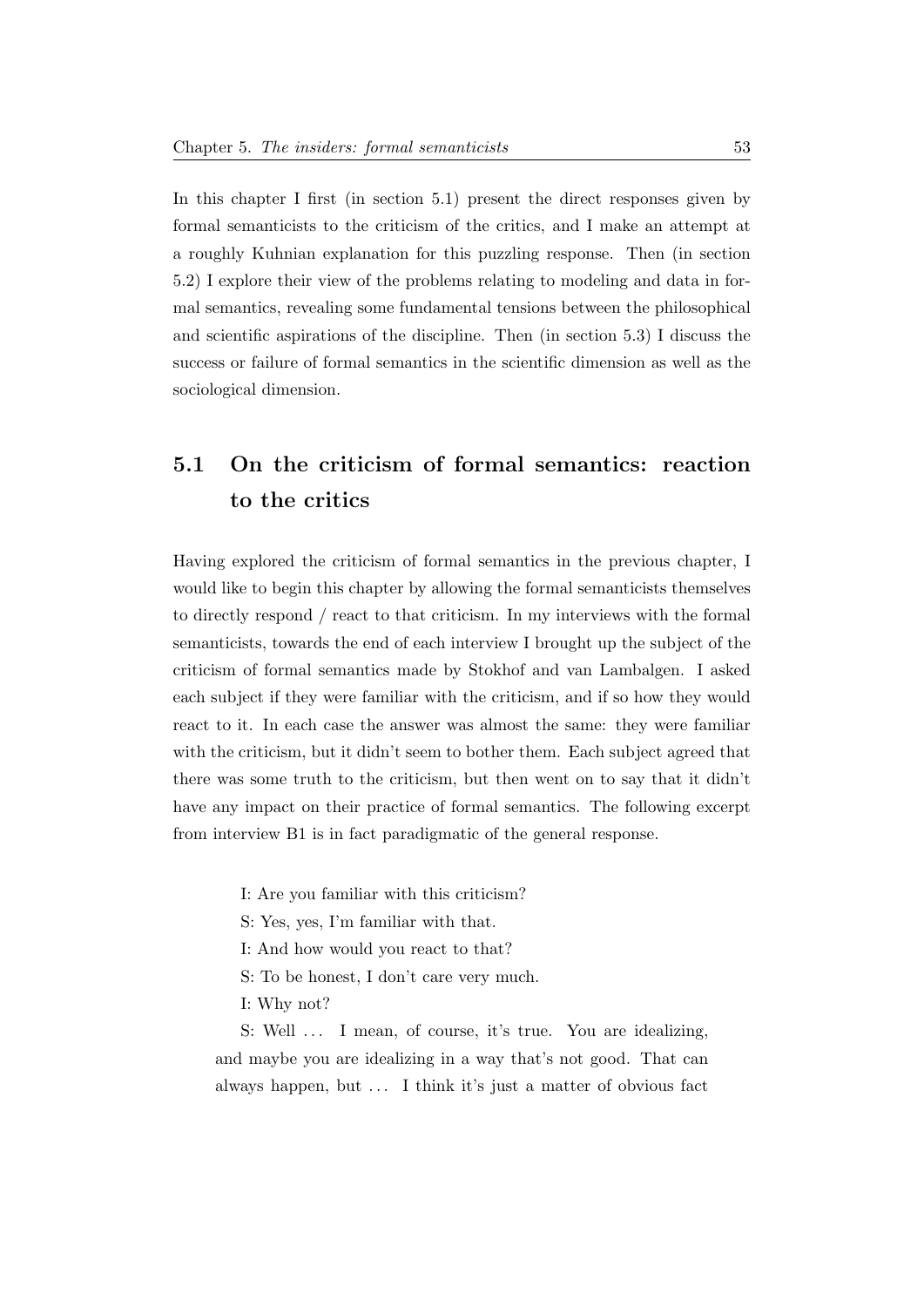that we have learned interesting things about language by these logical tools, and that's all I want — to learn more.<sup>[2](#page-60-0)</sup>

The other formal semanticists interviewed also gave very similar responses. Here is one that is almost identical:

I: Are you familiar with this criticism?

S: I'm certainly familiar.

I: And how would you react to it?

S: I disagree.

I: Could you elaborate?

S: It's such a scholastic kind of criticism. So yes, I think that formal semantics uses idealizations the same way that mechanics uses idealizations and that doesn't matter. ... So there's nothing wrong with it from a methodological point of view ... I disagree [with the critics] ... I certainly think that the theories as we have them do have some cognitive value...<sup>[3](#page-60-1)</sup>

And here is a third response, following in a very similar vein:

I: I'm wondering if you are familiar with this criticism, and if so how you would react to it?

S: Yes, but I don't have something very sensible to say about that I think. Somehow it just doesn't seem to affect the way that I see myself working.

I: Ok. Why do you think that is?

S: It just doesn't  $\dots$  I think they make good and helpful distinctions at a meta-level looking at what's happening in the field, but I don't necessarily see it as a criticism, but just as a reflection.<sup>[4](#page-60-2)</sup>

In each case we see that the formal semanticist acknowledges the criticism, and acknowledges the critics' point about idealization, but then they refuse to

<span id="page-60-0"></span><sup>2</sup> Interview B1, Appendix B

<span id="page-60-1"></span><sup>3</sup> Interview B3, Appendix B

<span id="page-60-2"></span><sup>4</sup> Interview B2, Appendix B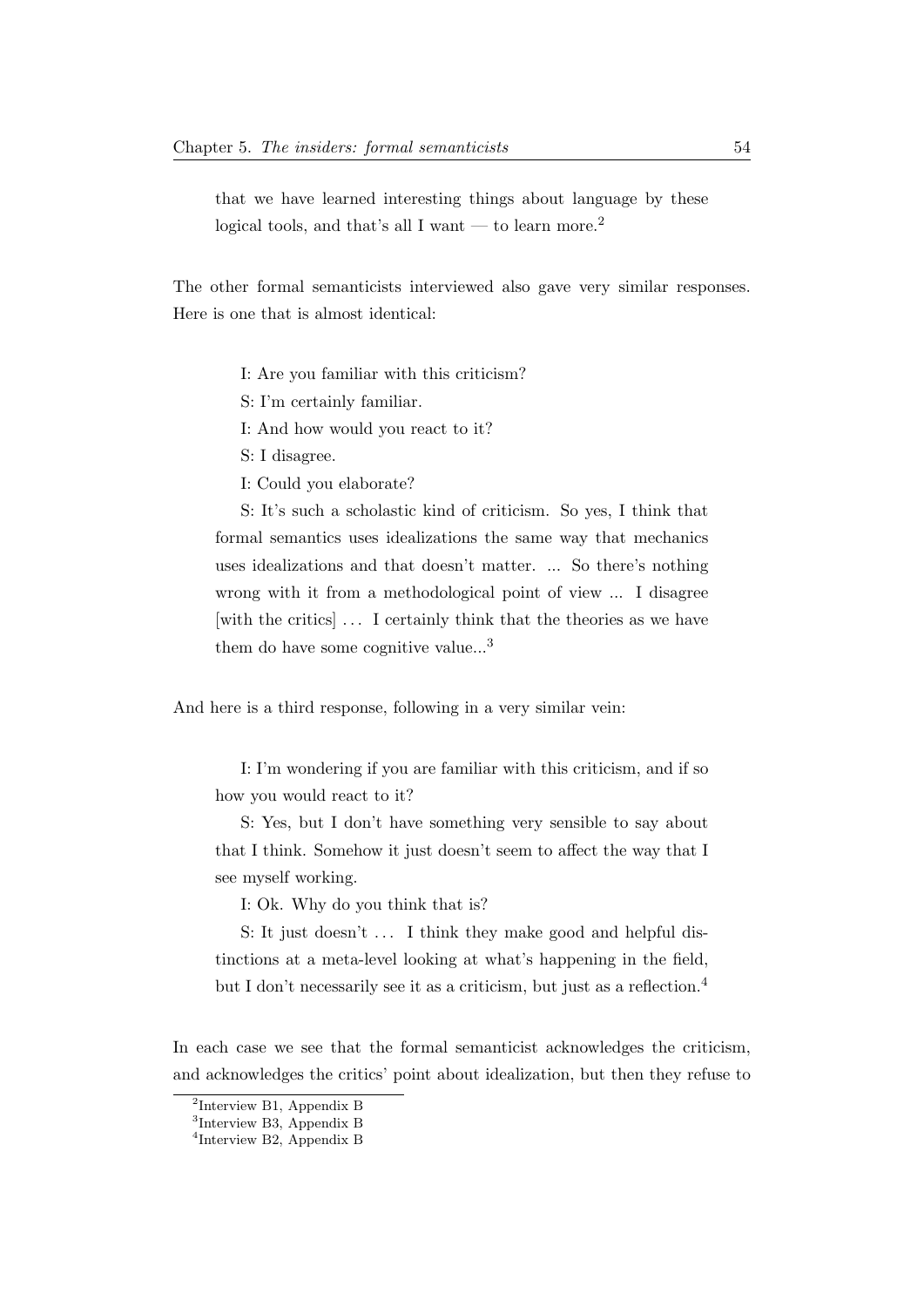accept that this should have any impact on their research. It's rather puzzling at first that the formal semanticists don't seem to care so much about a criticism that claims to invalidate the enterprise of formal semantics. However, this fact becomes less puzzling when we recall Kuhn's point (quoted at the beginning of this chapter) that these researchers are engaged in the activity of normal science within the paradigm of formal semantics  $-$  in this capacity, they are what Kuhn calls "solvers of puzzles" and not "testers of paradigms." What the critics are doing is calling the entire paradigm into question. What we learn from Kuhn is that this only happens during times of crisis, when we are at the cusp of a scientific revolution — it does not happen during the course of normal science. "Popper famously complained that psychoanalysis could not be scientific because it resists falsification. Kuhn's account argues that resisting falsification is precisely what every disciplinary matrix  $[disciplinary matrix =$ paradigm] in science does."[5](#page-61-0) Testing the paradigm, by comparison to reality or by any other means, is usually not part of the activity of normal science, and is actively resisted by normal science: "As we shall shortly see, when I turn from the experimental to the theoretical problems of normal science, there are seldom many areas in which a scientific theory, particularly if it is cast in a predominantly mathematical form, can be directly compared with nature."[6](#page-61-1)

Kuhn tells us that normal science means "research firmly based upon one or more past scientific achievements, achievements that some particular scientific community acknowledges for a time as supplying the foundation for its further practice"[7](#page-61-2) It is precisely these achievements that Kuhn calls paradigms:

Their achievement was sufficiently unprecedented to attract an enduring group of adherents away from competing modes of scientific activity. Simultaneously, it was sufficiently open ended to leave all sorts of problems for the redefined group of practitioners to solve. Achievements that share tees two characteristics I shall henceforth refer to as paradigms.<sup>[8](#page-61-3)</sup>

<span id="page-61-0"></span> ${}^{5}$ [Bird](#page-230-4) [\(2013\)](#page-230-4)

<span id="page-61-1"></span> ${}^{6}$ [Kuhn](#page-231-1) [\(1970b\)](#page-231-1), p. 27

<span id="page-61-2"></span><sup>7</sup>[Kuhn](#page-231-1) [\(1970b\)](#page-231-1), p. 10

<span id="page-61-3"></span><sup>8</sup>[Kuhn](#page-231-1) [\(1970b\)](#page-231-1), p. 10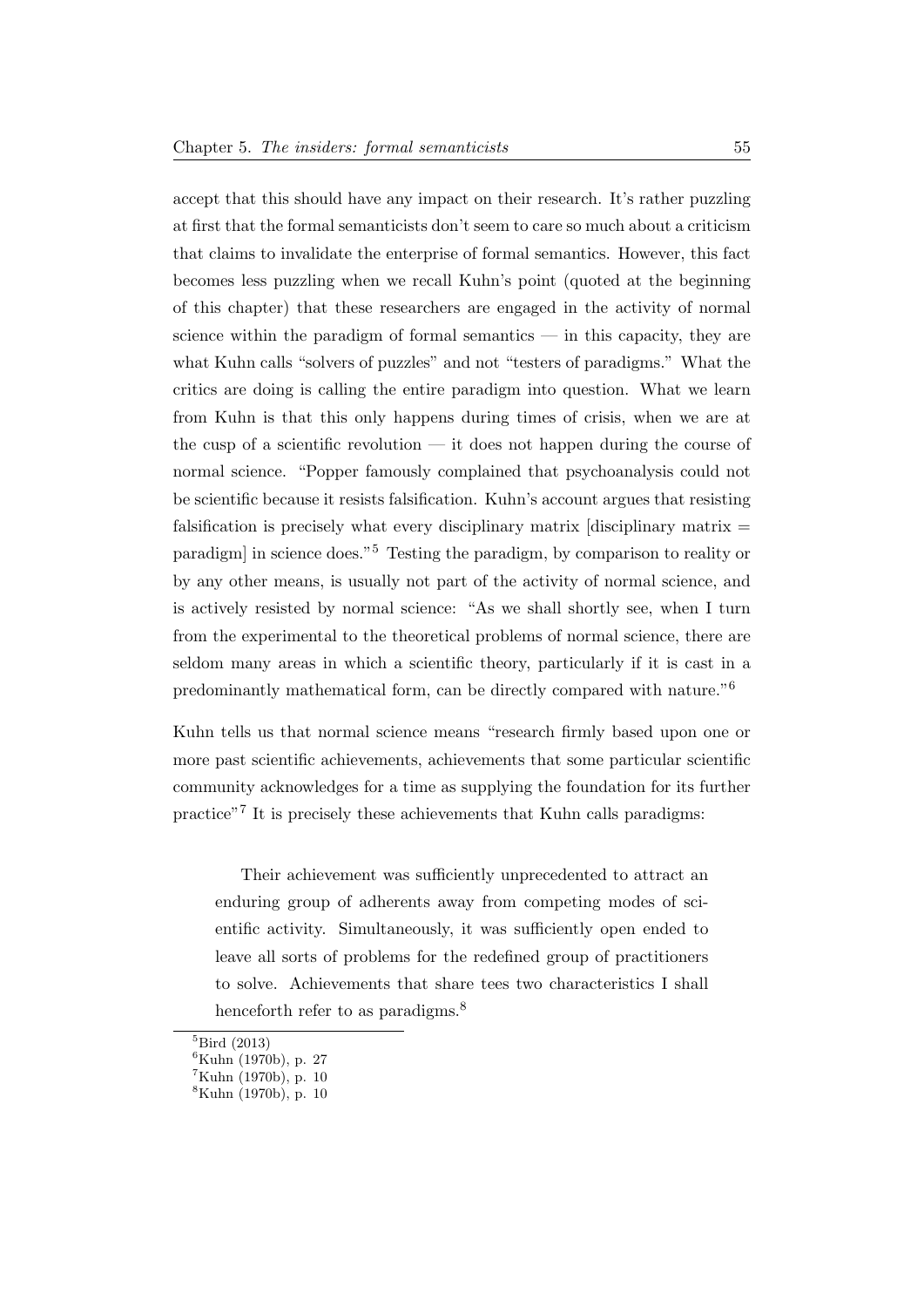In this sense formal semantics is certainly a paradigm that originates with the work of Montague. Just as Chomsky can be considered the originator of the generative grammar paradigm (discussed in section 3.2.2), Montague is the originator of the formal semantics paradigm (discussed in section 3.1.1) This is evident in the interviews with the formal semanticists, who continue to acknowledge his influence and continue to cite Montague's work as exemplary for the field. Here are some excerpts:

The big issues are "what is the right framework?" and then the normal science is to develop theories within one of these framework. For a long time Montague grammar was the framework.<sup>[9](#page-62-0)</sup>

Montague's work in the early 1970s —– using typed lambda calculi to provide a framework in which the meaning of sentences can really be derived compositionally from the meaning of the words all the way up to the meaning of complex sentences. That's probably seen as the major breakthrough in the field.<sup>[10](#page-62-1)</sup>

The subject started out in the 1960s in a rather passionate man-ner where the clear goal was defined by Montague grammar.<sup>[11](#page-62-2)</sup>

Based on this analysis I would like to suggest that formal semantics researchers can be seen as continuing to work on normal science within a particular paradigm in a scientific community that acknowledges Montague grammar and its goals as supplying the foundations for the discipline. They do not question the paradigm, because they do not believe that the discipline is going through a crisis. What this ultimately reveals is that the critics have not managed to convince them that the discipline is going through a crisis, and therefore the formal semanticists are reluctant to call the paradigm into question. Of course, we also learn from Kuhn that in the history of science it is very rare for critics to convince mainstream practitioners of a discipline to challenge their paradigm — For Kuhn, such a crisis or revolution is almost always driven by a competing paradigm (rather than mere criticism).

<span id="page-62-0"></span><sup>&</sup>lt;sup>9</sup>Interview B3, Appendix B

<span id="page-62-1"></span> $^{10}$  Interview B2, Appendix B

<span id="page-62-2"></span><sup>&</sup>lt;sup>11</sup>Interview A2, Appendix A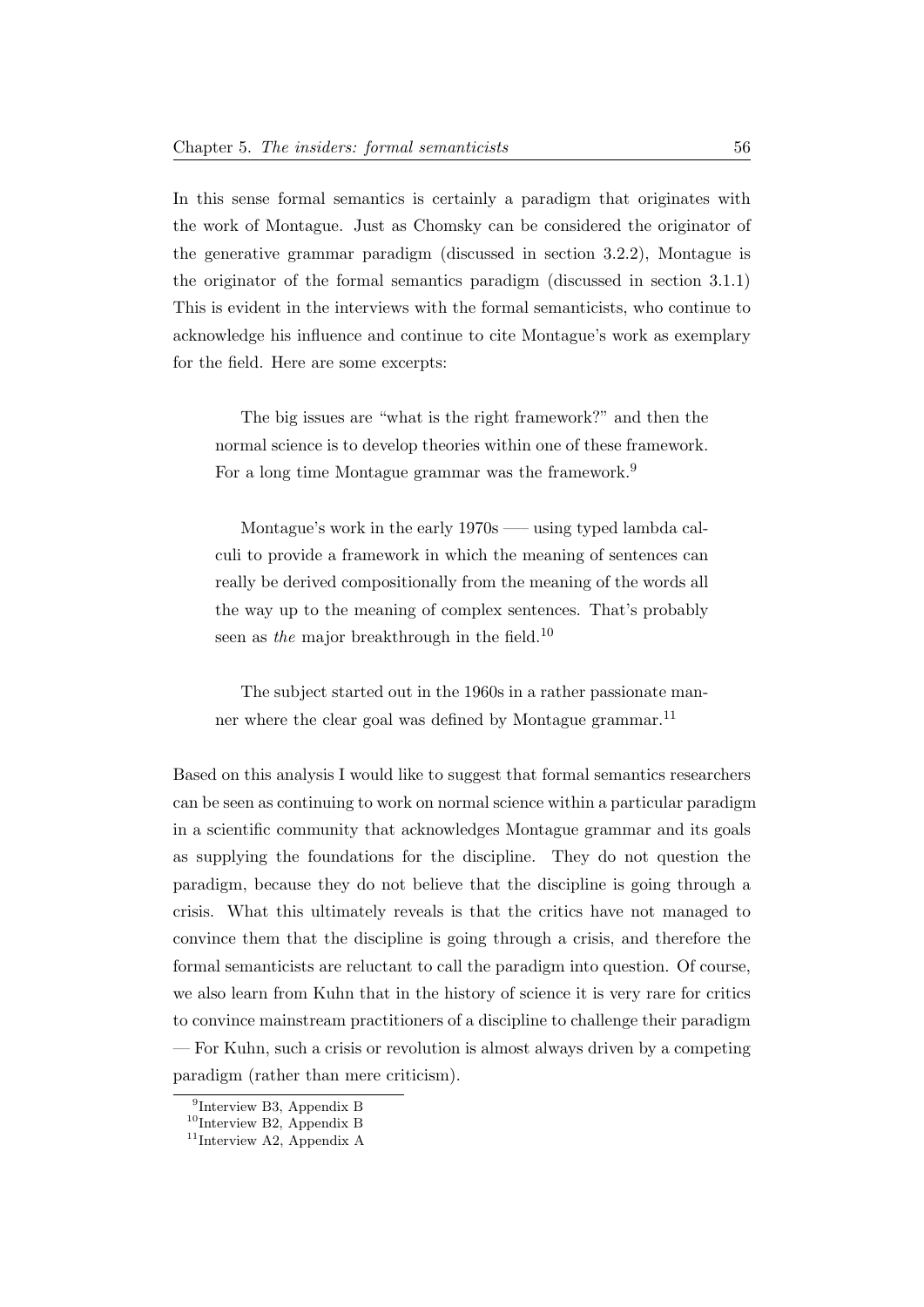### 5.2 On the role of modeling in formal semantics

In the previous chapter we noted that the criticism of the critics is due in large measure to the the idealism of the models in formal semantics. Moreover, there were concerns regarding the standards (or lack thereof) for success and failure of the models — in particular, it was pointed out that there seemed to be an unresolved tension between the philosophical and the scientific aspirations of the discipline. Originally the discipline was more closely aligned with its philosophical aspirations, and intuition was used as the benchmark. But now the discipline wants to become more closely aligned with its scientific aspirations, and therefore seeks to use empirical data as the benchmark, although there is no obvious relation between the models and the data. In the above section, I quoted three out of four responses to the critics. The fourth response (quoted here) touches upon the issue that we are now discussing:

I: Are you familiar with this criticism?

S: A little bit. I haven't read these papers.

I: Then I was going to ask if you have any reaction to it?

S: I think there is something right . . . [in] their idea of the idealism of the data. That's true, but this is also linked to the general development of the field —– to getting closer to the data and really doing serious data studies before you start modeling.<sup>[12](#page-63-0)</sup>

Here the subject agrees (provisionally) with the criticism, but suggests that the criticism will become more and more irrelevant with the "development of the field" as it gets "closer to the data." Thus we see this idea of development as getting closer to the data. This suggests that the contrast is between an earlier point in time and the present. However, it turns out that even in the present day the contradiction persists. First of all, we see that formal semanticists distinguish themselves from linguists by the criteria that the linguists are primarily interested in empirical data about linguistic behavior, but formal semanticsts are less interested in the data and more interested in the conceptual work of building formal frameworks. Here are two excerpts from semanticists:

<span id="page-63-0"></span> $12$ Interview B4, Appendix B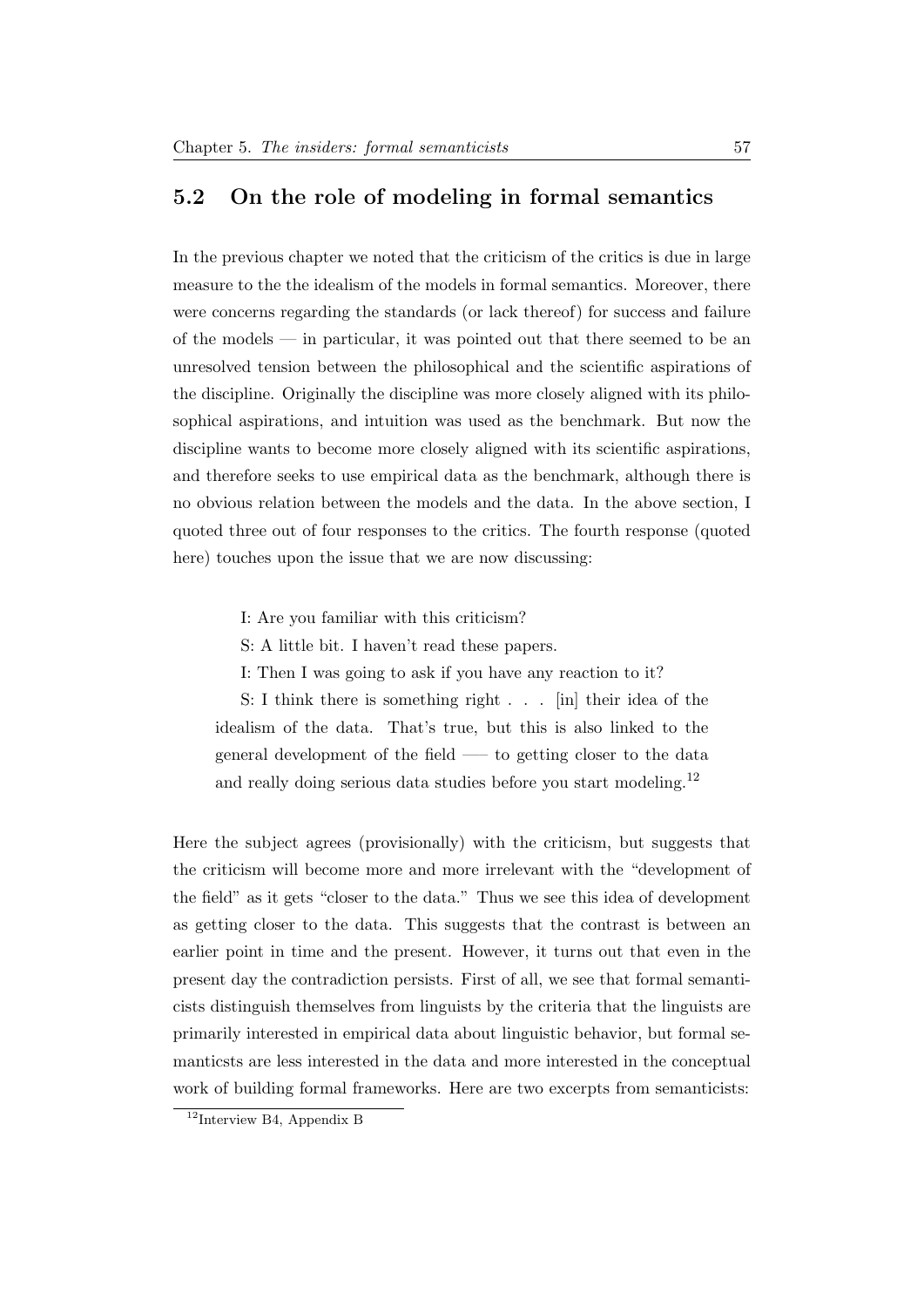[I would describe myself] as a semanticist, and I think that's something in between being a logician and being a linguist. If I would be a full blown logician I would also do things like making interesting proofs concerning systems, and if I were a linguist I would be very much interested in empirical data, but neither the proofs nor the empirical data concern me very much. I see myself as building conceptual frameworks —– logical frameworks —– which are of course stimulated by certain issues that are there in the empirical field, but the data you need for that are usually just some small, very basic, characteristic things that you want to have a model for ... You will typically have just two sentences: "every farmer who owns a donkey beats it," and "a man is walking in the park, and he is wearing a hat." You don't have an enormous database of examples there. That's enough to motivate what you are after — what your formal framework is going to do...<sup>[13](#page-64-0)</sup>

I think the difference is that linguists are primarily interested in the data (in the data themselves), and I am not. I am primarily interested in the theory — in formalizing the data.<sup>[14](#page-64-1)</sup>

So we see that formal semanticists are typically not motivated by the real world data of linguistic behavior in the same way that the linguistis are motivated by that data. Instead formal semanticists are motivated by certain puzzling sentences drawn typically from their own intuition. Then they proceed to build conceptual frameworks with in order to solve those puzzles. Not only is it the case that they are not motivated by the empirical data directly, but what is more troublesome is that the models and frameworks that they go on to build might not have anything to do with the data at all. Some semanticists see the models as having no relation to the observable phenomena of linguistic behavior or its counterpart in the brain. In response to the question of what the models are about, one semanticist responds as follows:

I: What are these models actually about? What is the natural phenomenon that we are trying to model?

<span id="page-64-0"></span><sup>13</sup>Interview B1, Appendix B

<span id="page-64-1"></span><sup>&</sup>lt;sup>14</sup>Interview B4, Appendix B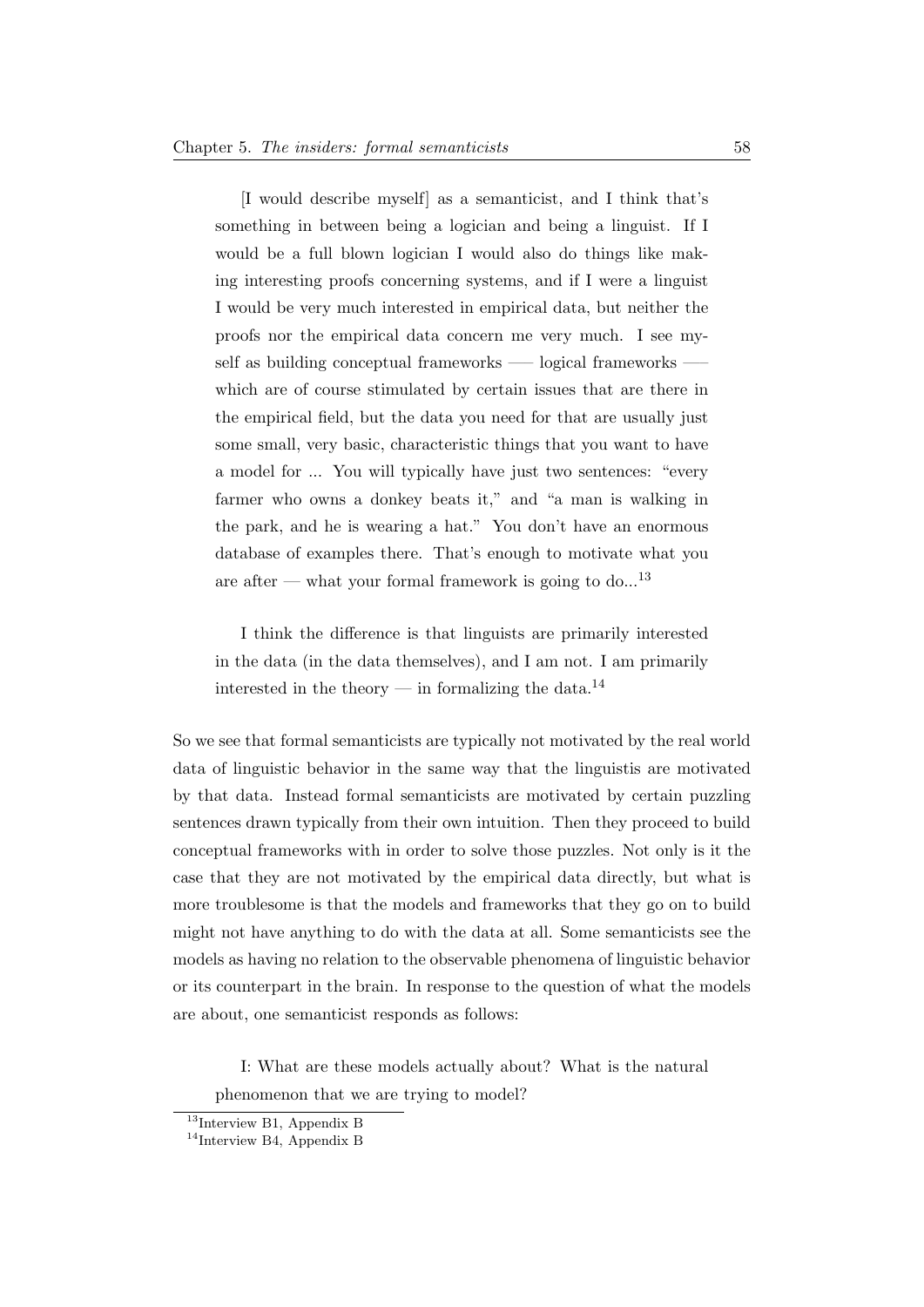S: Well, let me say what it is not. It's not a model of the mind or something like that. It's also not a model of the real world. It's not that either. What I think formal models always do — they just have a good framework that has a conceptual motivation, and they can explain certain phenomena. What are the phenomena? I'm afraid that for me the phenomena are basically my intuitions.[15](#page-65-0)

As the critics point out, this lack of interest in observable phenomena of linguistic behavior stands in a stark contrast to the scientific aspirations of the discipline, according to which the field is getting closer to the data as it develops. "Things are changing there, because people now do lots of more extended tests — on the internet, by corpuses, and so forth."<sup>[16](#page-65-1)</sup> The research manifesto of the ILLC's Logic and Language program, which is the research program housing the formal semanticists interviewed explicitly notes that empirical ratification of analytical work is their main ambition (emphasis added by me):

The research program of the group encompasses a broad range of topics at the intersection of philosophical logic, philosophy of language, linguistics, and cognitive science. Major themes are human reasoning and interpretation of natural language, and the methods we use for investigation are mostly based on logical and philosophical analysis. Empirical ratification of analytical work is our main ambition and touchstone for success. Our research strategy is non-monolithic, allowing for different approaches, but demanding philosophical reflection and internal and external debate.[17](#page-65-2)

Thus we see once again that there is a tension or a contradiction between the analytical or philosophical aspirations or the discipline and its empirical and scientific aspirations. This tension or contradiction cannot be explained away as a contradiction between the past and the future of the field. Neither can it be explained away as a contradiction between two different factions within the field. There are instances where the contradiction lives within the same individual. For example, in one of my interviews<sup>[18](#page-65-3)</sup>, the formal semanticist

<span id="page-65-0"></span><sup>&</sup>lt;sup>15</sup>Interview B1, Appendix B

<span id="page-65-1"></span><sup>&</sup>lt;sup>16</sup>Interview B3, Appendix B

<span id="page-65-2"></span><sup>&</sup>lt;sup>17</sup>[Institute for Logic, Language and Computation](#page-231-3) [\(2014a\)](#page-231-3)

<span id="page-65-3"></span><sup>18</sup>Interview B4, Appendix B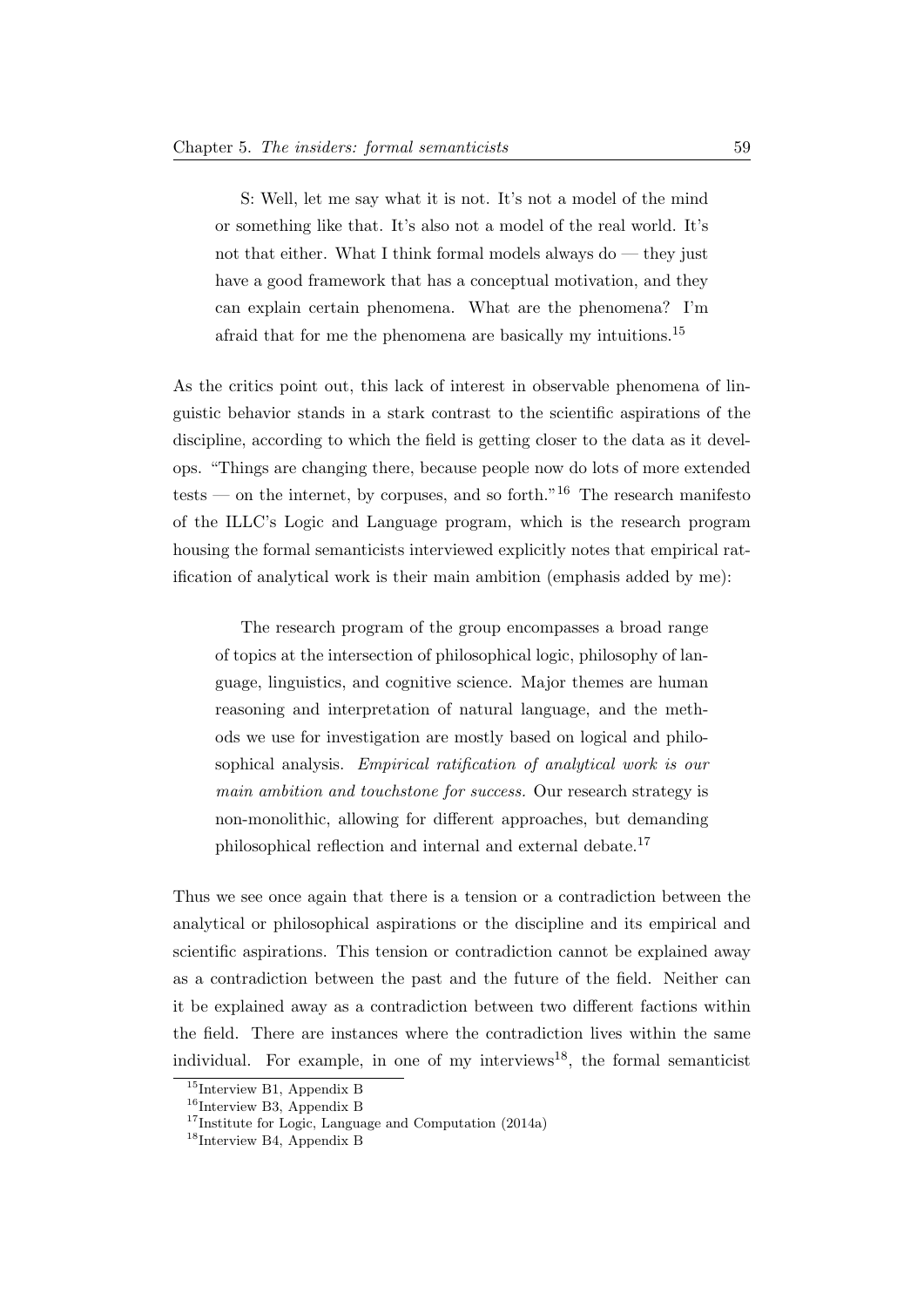began by describing himself as a logician rather than a linguist, because he is not so much concerned with the data. Then, when the discussion turned to the topic of modeling, and the standards for success and failure in modeling, he began to stress the importance of data and empirical studies:

I: I'm curious about the fact that at the beginning of this interview when I was asking you if you would describe yourself as a logician or as a linguist, you said that you would describe yourself as a logician rather than as a linguist, because you are not so concerned with the data, but now it seems that this is also of fundamental importance to your work. How do you reconcile that?

S: Yes, it is very important. I'm aware that it's very important, but I don't want . . . it's not . . . I'm not interested enough in the data to invest a lot of work in getting the data, and I think that's the big difference between me and the typical linguist...<sup>[19](#page-66-0)</sup>

The same formal semanticist goes went on to say that for this reason he is moving away from the field of formal semantics into philosophy proper. So the tension that was alluded to in the previous chapter between the scientific and philosophical aspirations of formal semantics remains unresolved. As a result, the proper role of philosophical intuitions on the one hand and empirical data on the other hand, and how these relate to the formal models remains unclear.

### 5.3 On the success or failure of formal semantics

In the previous chapter we discussed the success or failure of formal semantics in the scientific as well as the sociological sense. The critics alleged that it was a failure from a scientific point of view, because it did not meet the criterion of empirical verifiability / falsifiability. They further alleged that it might also be a failure from a sociological point of view due to a lack of intellectual coherence. In this section I will discuss success or failure of formal semantics first from a scientific point of view, and then from a sociological point of view.

<span id="page-66-0"></span> $19$ Interview B4, Appendix B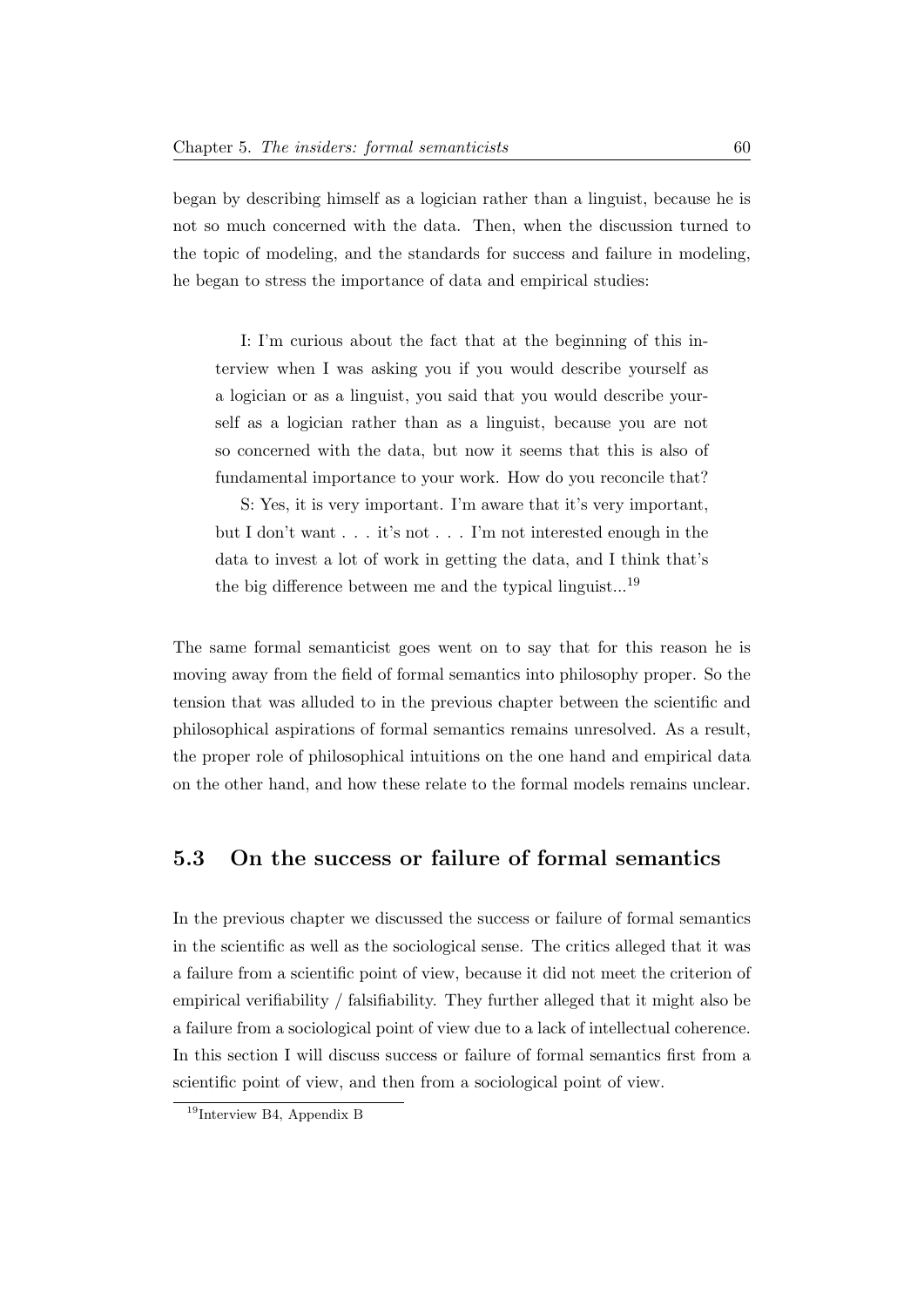"Is formal semantics a rigorously scientific discipline?" This was one of the questions that I asked in my interviews with the formal semanticists. None of the interviewees answered in the negative. All of them affirmed, to some degree, that it was a rigorously scientific discipline. Although they did also acknowledge that as it currently stands, there is a problem with respect to empirical verification / falsification of the models, this problem was explained away either by claiming that it will be solved in the future (as the field gets closer to the data), or by claiming that it will be solved by a different set of people (it is not the job of formal semanticists, but of empirical linguists). The first response argues that the problem of empirical verification / falsification will be solved as the field develops and gets closer to the data:

I: Do you think that formal semantics is a rigorously scientific discipline?

S: I think it's on the way. It's still very young. For instance, the data ... how to check our predictions and how to check our models using data . . . this is something that really just developed during the last twenty years. At the beginning it was possible to write a whole PhD thesis about the intuitions of the writer and his sister about presuppositions, and that was fine, but now it is no longer acceptable. So you really have to underpin all of your models using serious studies of the data.<sup>[20](#page-67-0)</sup>

Another variant of the same response was to claim that the theory is ahead of the experimental corroboration. In other words, that the experimental corroboration would occur in due time.

I: Would you say that formal semantics is a rigorously scientific discipline?

S: Yes. I would say yes. I think that I would say it's as scientific as it gets. I do feel that sometimes people get the impression, from outside or from people peeking over the shed from the neighbors', that they might get the impression that it's not as scientific as other disciplines may seem. That maybe because, as I said, the theory is

<span id="page-67-0"></span> $^{20}$ Interview B4, Appendix B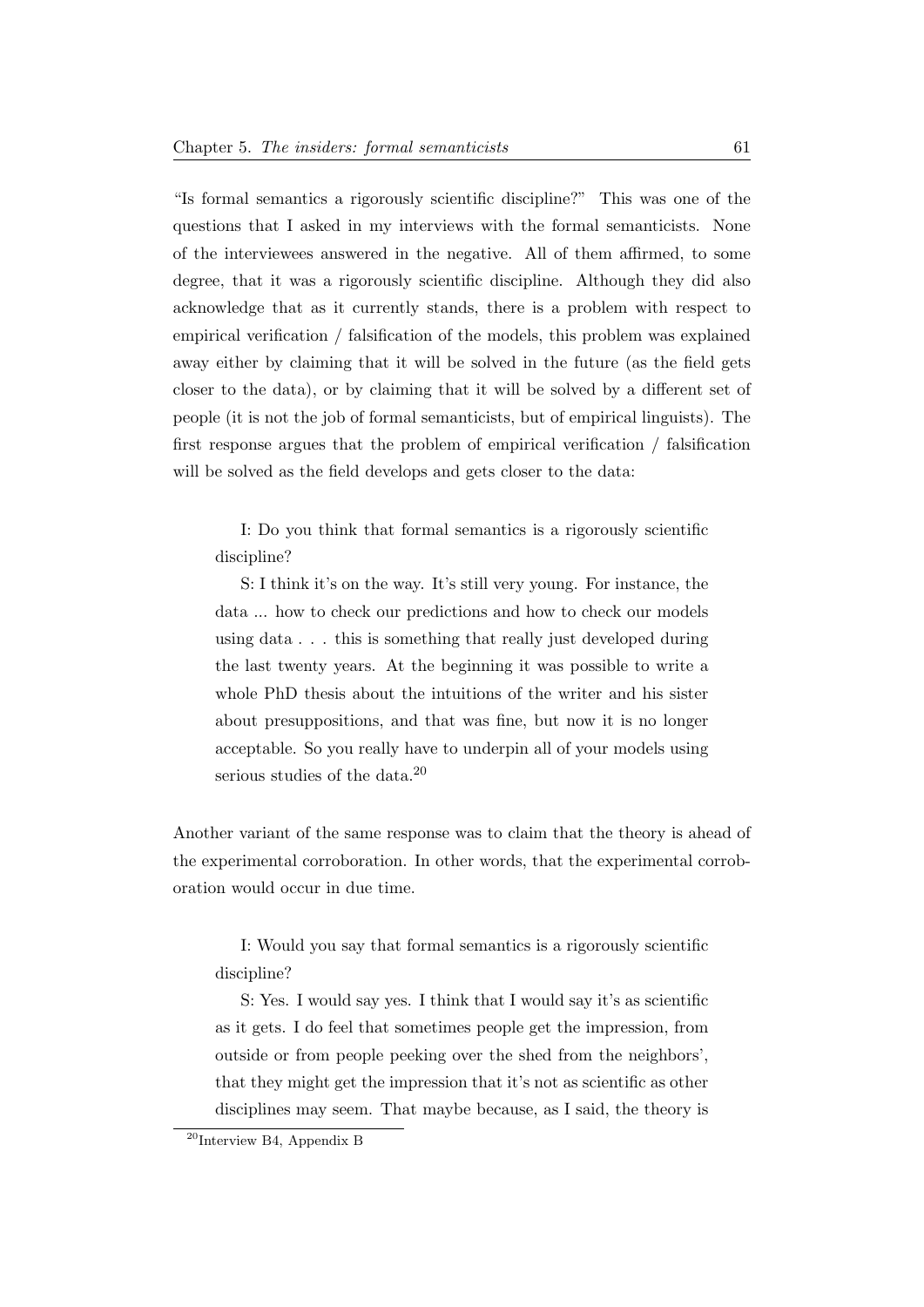often ahead of the experimental corroboration of all the predictions that those theories make.<sup>[21](#page-68-0)</sup>

Yet another idea, that is closely related to the above suggestions is that there should be a separation of theoretical and empirical work in semantics. One semanticist made an analogy with physics — which is divided into the subdisciplines of theoretical and experimental physics — arguing in effect that formal semantics should be seen as the theoretical branch of linguistics, while the experimental branch should be left to others:

In natural science you have the experimental people  $-$  they are doing experiments in big laboratories, etc. And then you have the theoretical physicists —– they are just sitting behind the desk ... they have a computer, and what they do is type and scribble on paper, and they build concepts. ... They are not doing the empirical research, they are doing the formal stuff, and then they hand it over to the empirical people. ... So in semantics you need the same stuff. There is the work that is being done by logicians ... purely analytical work that is of course motivated a bit by data, but it is not data description, it is really conceptual work, making a new system and then hand it off to the linguist who can play with it, and the linguist can (and should) then try and get all sorts of empirical testing and corpus or whatever, but that's not the job of the [formal semanticist].[22](#page-68-1)

However, it is not at all clear that delegating the empirical work to some future point in time or to some other group of researchers is actually a solution to the problem rather than an avoidance of the problem. Such a proposal does not address the fact that there is no established methodology for measuring the success and failure of theories and models in formal semantics. Currently the field is lacking a proper understanding of how empirical work should relate to the theoretical models. As one semanticist points out, it is currently not possible for empirical work to verify or falsify theoretical models:

<span id="page-68-0"></span><sup>21</sup>Interview B2, Appendix B

<span id="page-68-1"></span> $22$ Interview B1, Appendix B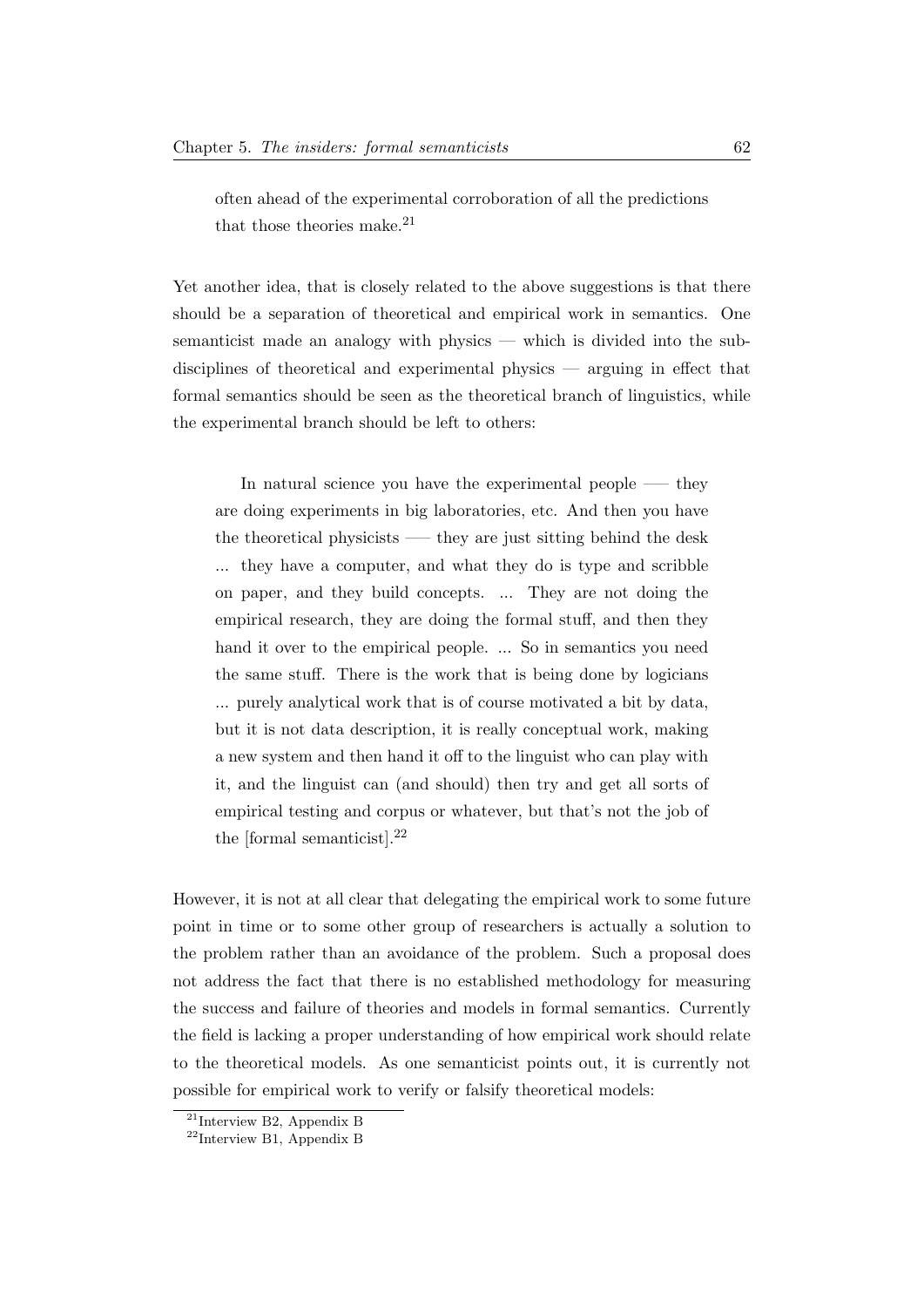So it's not that somebody did an experiment and said "These are the data, so this theory is correct." No, it's one experiment, and then other people have done another experiment with different results and a slightly different methodology. So the field is still finding out how to better combine empirical and theoretical methods. That's fair to say, but I would say it's as scientific as it gets.<sup>[23](#page-69-0)</sup>

Thus it is not at all clear that the optimism of the semanticists is warranted when they claim that "it's as scientific as it gets"<sup>[24](#page-69-1)</sup> or that "it's on the way to becoming rigorously scientific."[25](#page-69-2) The critics would argue that it is neither scientific nor is it on the way to becoming scientific, so long as it is unable to provide a bridging theory of how the idealizations are related to the real world:

In an idealization you simply forget about that [various empirical features of language], and that means that you need something else to translate your results back into results that are relevant for what you idealized away from, but linguistics doesn't contain its own bridging theory. In that sense, yeah, it's a failed discipline.<sup>[26](#page-69-3)</sup>

So, although the formal semanticists have an optimistic outlook regarding the scientific status of their discipline, there remain some fundamental tensions between their theoretical models and possible empirical work that remain unresolved. Until these tensions have been resolved, it seems premature to claim that the discipline is rigorously scientific or that it is on the way to becoming rigorously scientific.

Next we come to the sociological dimension of the issue. In this dimension, the formal semanticists describe their situation far more pessimistically. The crucial problem seems to be that formal semantics, according to its traditional conception, is having a very hard time fitting into the linguistics community. One semanticist describes this difficulty in quite some detail:

<span id="page-69-0"></span><sup>23</sup>Interview B2, Appendix B

<span id="page-69-1"></span><sup>24</sup>Interview B2, Appendix B

<span id="page-69-2"></span><sup>25</sup>Interview B4, Appendix B

<span id="page-69-3"></span><sup>&</sup>lt;sup>26</sup>Interview A1, Appendix A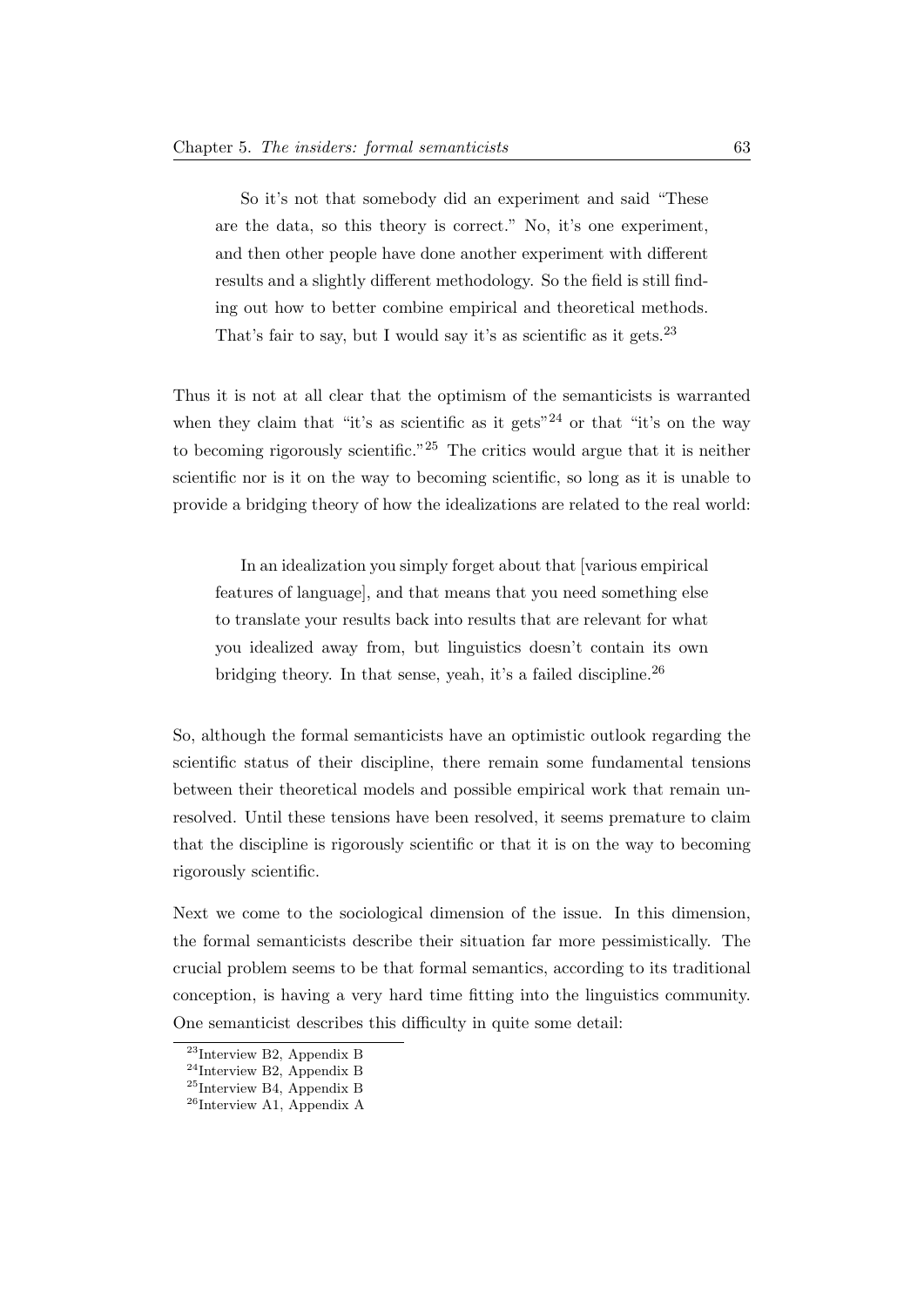I am maybe not even very optimistic about how things go. First of all, what I have noticed over the last couple of years ... because when I and people like me (the other formal semanticists here and around me . . . at the ILLC, and maybe in Holland . . . we have this sort of community of logical semanticists), when we go, we mainly go to conferences that have linguists ... I notice that it gets harder and harder for us —– when we write abstracts that you want to get accepted —– to get accepted. What it means to me is that the real logical conceptual work is apparently no longer that much appreciated, and you can also see this by the sort of commentaries that you get when a thing is not accepted. What very often plays a role is empirical motivation. If you don't start your abstract with a concrete empirical problem that you want to solve, and then give the machinery, and then show how you've solved it, then you are in trouble. ... That's the linguist's typical procedure, and he is not going to accept it if you do it in the other direction. And for me, if I do it in the other direction then I am cheating, because I did not start with these empirical issues ... empirical methods in semantics are sort of rising, and if your story is not built upon hardcore empirical stuff, then you are not doing something that's relevant. And I think that's very very wrong. $27$ 

This pessimistic expression touches upon many of the themes that we have been discussing so far such as the criticism of the critics, the tension between its philosophical and scientific aspirations and the possibility of its failure. According to the traditional conception of formal semantics, it is not so much concerned with empirical data, and it's main focus is instead conceptual or philosophical analysis. Linguists on the other hand are keen to move away from the "armchair linguistics" stereotype towards a more empirical and rigorously scientific methodology. The upshot of all this is that formal semanticists are beginning to feel displaced from what was once their home community (linguistics). As a result of this some people are beginning to abandon the field of formal semantics. Already we saw that the critics have done so, but so are some formal semanticists:

<span id="page-70-0"></span><sup>27</sup>Interview B1, Appendix B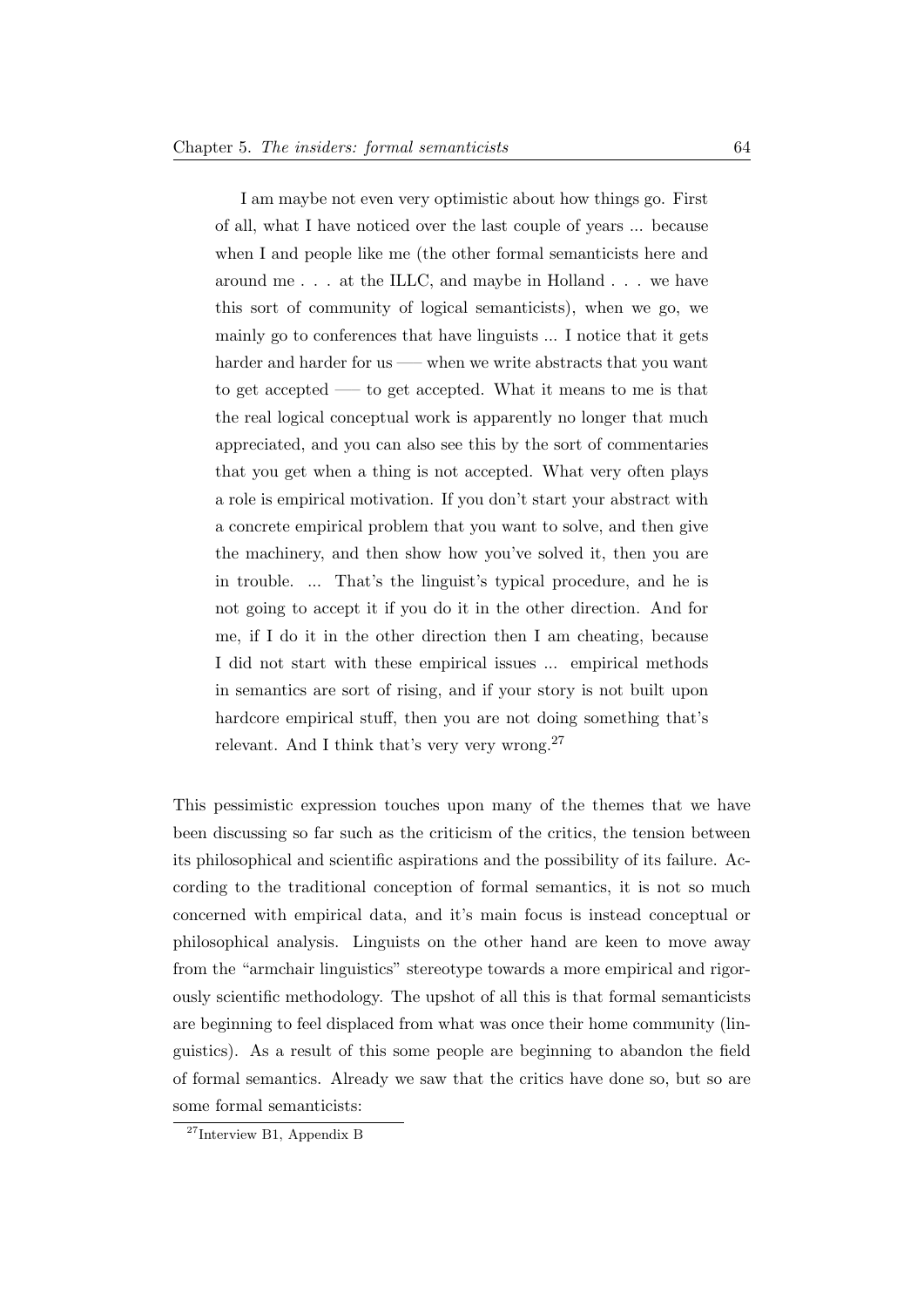I'm on the way [to] leaving the field. So why is that? Basically because I really . . . I'm not interested enough . . . on the one hand I'm not interested enough in the data I think as what is necessary right now in the field. So if you now want to do serious formal semantics you really should get into systematically studying data, and that's just not what drives me. That's one of the things, and the other thing is that I'm still not satisfied with the  $\ldots$ . how to describe it? . . . with the level of reflection on the theory building and on the methodology that is done in the field. So I want to get deeper than just focus on the data and just building a system that covers these data . . . I want to get deeper. So that's why I'm moving to philosophy more and more I think.<sup>[28](#page-71-0)</sup>

Formal semantics as a field is attempting to set more rigorously scientific and empirical standards for itself as part of an attempt to adapt to the standards of the larger linguistics community. In some cases, those who are unable or unwilling to adapt in this manner are abandoning the field altogether. This also raises some interesting questions about logical practice in general. If logic is an independent discipline, why do some of its practitioners (such as formal semanticists) need to seek validation from other communities such as the linguistics community at large? What is it about logic that makes its practitioners seek validation by showing that their work is relevant to other academic disciplines? It would be interesting to see how this compares to the state of other disciplines such as mathematics. Do mathematicians need to seek validation by showing that their work is relevant to other academic disciplines? Although interesting, such a discussion is beyond the scope of this thesis.

#### 5.4 Conclusions

The formal semanticists interviewed in this study all acknowledge the criticisms made by the critics. They recognize that there is some degree of idealization involved in their process of modeling natural language by means of formal representations, and they further acknowledge that this also poses problems for the

<span id="page-71-0"></span><sup>28</sup>Interview B4, Appendix B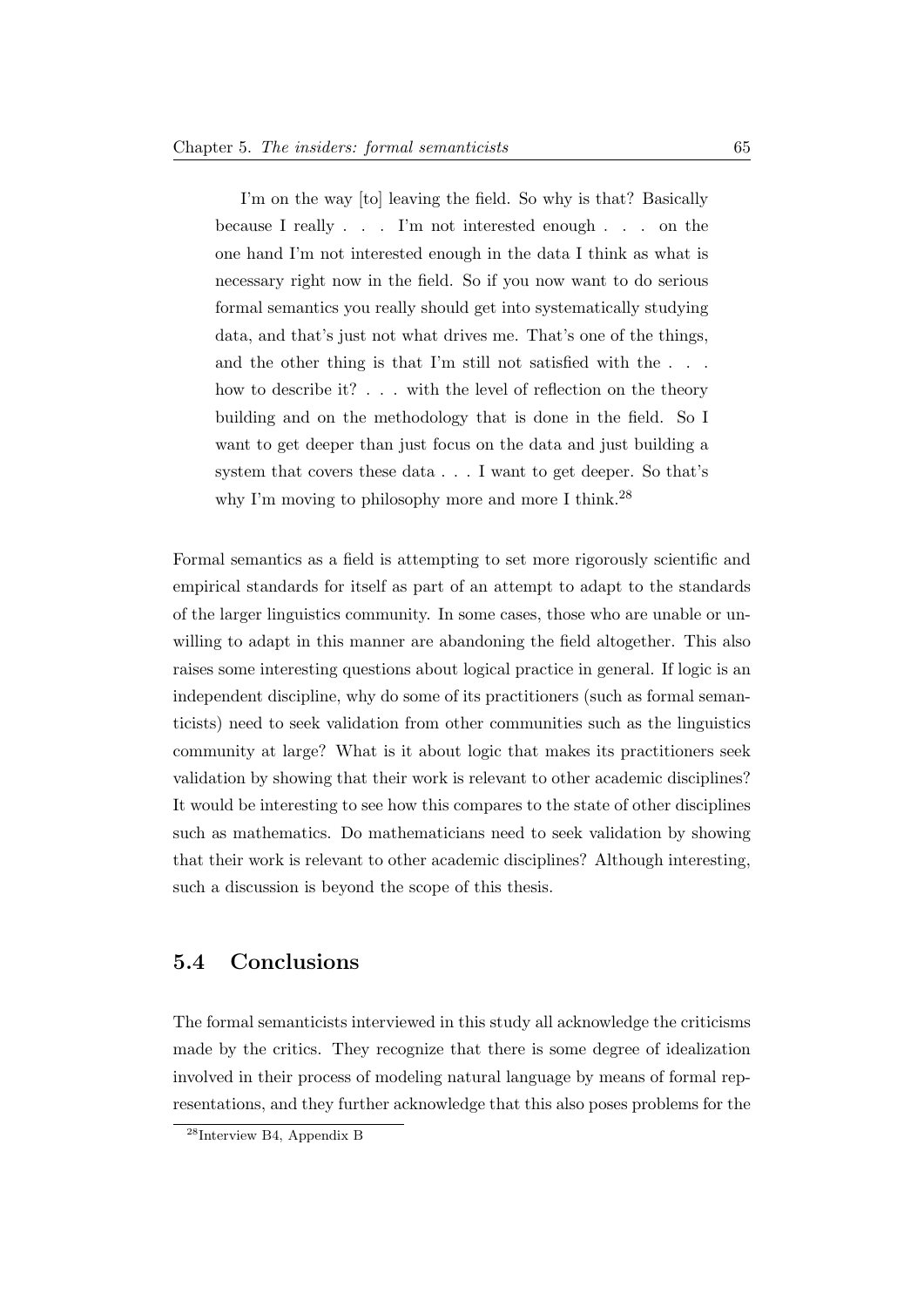scientific validity of their models. However, they are reluctant to acknowledge that these criticisms pose an existential threat to their academic discipline. They continue to assert that despite acknowledging these criticisms, formal semantics remains to be a legitimate academic and scientific endeavor.

This might seem puzzling at first, but it begins to become less puzzling when we invoke the Kuhnian framework, according to which the development of sciences proceeds in two distinct stages: normal science (wherein researchers are working towards solving puzzles within a paradigm, without calling the paradigm itself into question), and revolutionary science (wherein a paradigm dies and is replaced by a rival paradigm). "In so far as he is engaged in normal science, the research worker is a solver of puzzles, not a tester of paradigms." Thus it is not surprising that the research worker in formal semantics, being a solver of puzzles in this paradigm, is not inclined to test or call into question the paradigm itself.

Nevertheless, the concerns raised by the critics remain valid, and there seems to be no satisfactory response from the formal semanticists. The tension that was identified between the philosophical and the scientific aspirations of formal semantics — giving rise to a so-called "identity crisis" — remains unresolved. The critics urged that formal semantics should concretely determine their own identity by choosing between one of their two aspirations: either become rigorously scientific by focusing on observable linguistic behavior, or give up the aspiration to be a rigorously scientific discipline. The formal semanticists are unable to decide on an identity, and seem to suffer from the syndrome of "wanting to have their cake and eat it too." Some formal semanticists explicitly deny that their models should be about anything observable, and continue to insist that it is sufficient to be guided by intuition. This is in stark contrast to the scientific aspirations of the discipline, according to which "empirical ratification of analytical work is our main ambition and touchstone for success."[29](#page-72-0)

What does this say about the question of failure? In the scientific dimension, formal semanticists maintain that their discipline is rigorously scientific. Although they recognize that they are lacking an experimental methodology which would allow for empirical verification or falsification of their models, they

<span id="page-72-0"></span><sup>29</sup>[Institute for Logic, Language and Computation](#page-231-0) [\(2014a\)](#page-231-0)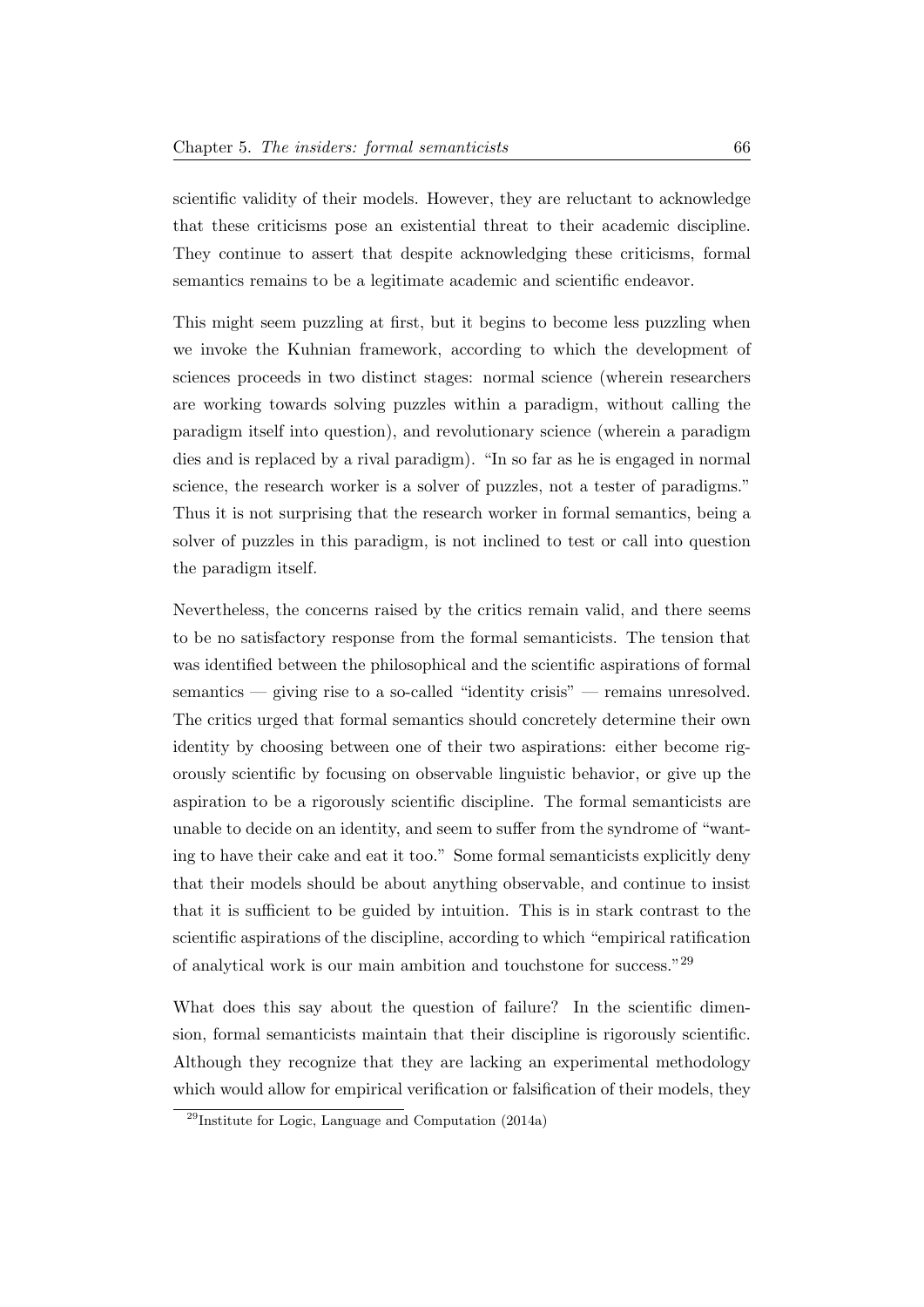explain this problem away by delegating this task to some point in future or to some other group of researchers. By the critics' lights, this would count as an avoidance rather than solution to the problem, because formal semantics is not able to give a clear account of how such an experimental methodology could be developed, or even if it is possible to do so in principle.

Moreover, in the sociological dimension, some of the formal semanticists are themselves quite pessimistic about the future of the discipline. It is pointed out that what was once their home community — linguistics — is now reluctant to accept the work of formal semanticists, because the linguists want to move away from the stereotype of "armchair linguistics" towards a more rigorously empirical, data-driven approach. Therefore it seems that formal semanticists are finding it increasingly difficult to fit into this community, and as a result some people are abandoning the field altogether. As a consequence, the goal of sustaining a thriving community of students and researchers is becoming increasingly difficult to live up to.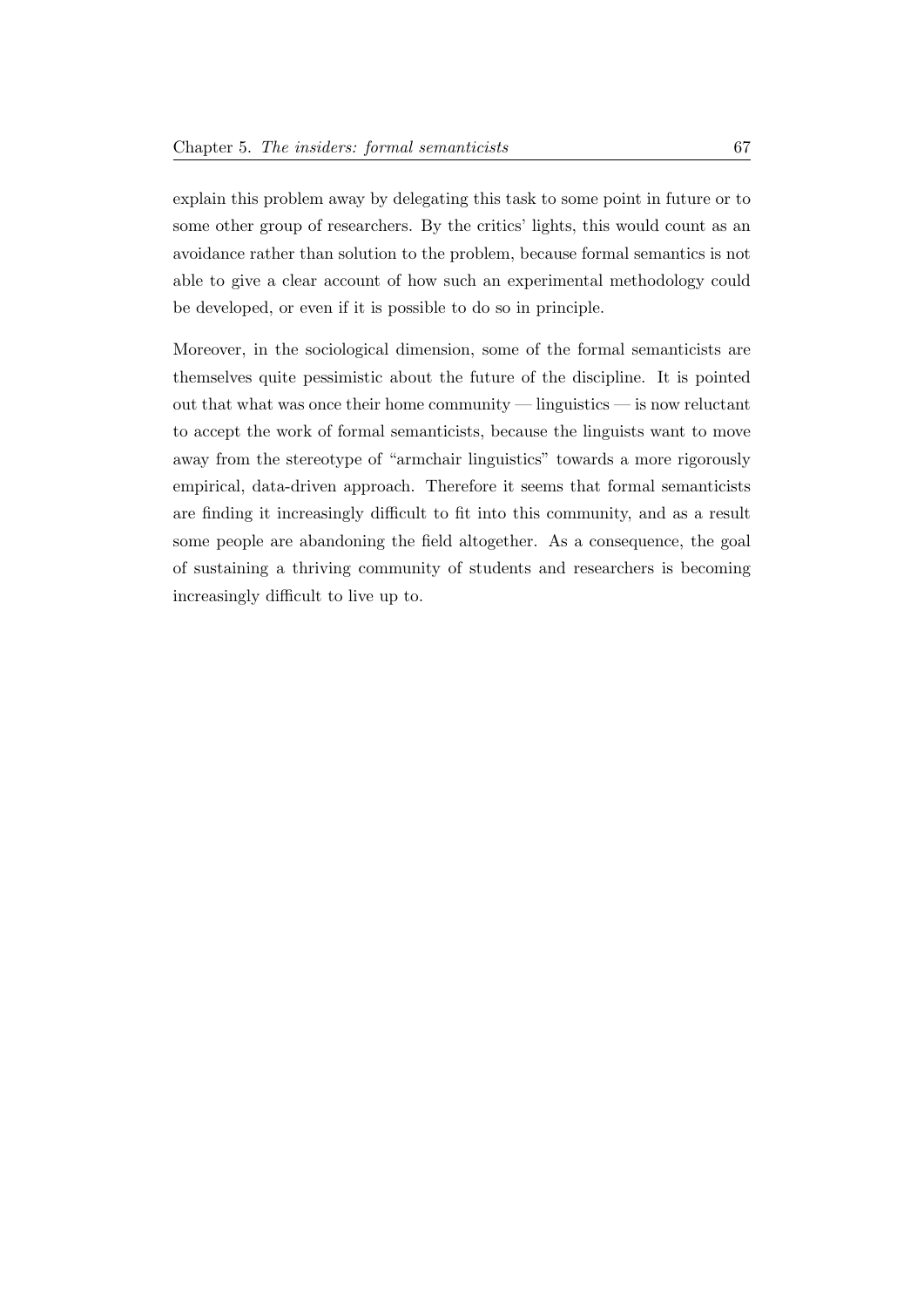# Chapter 6

# The outsiders: computational linguists

Competition between segments of the scientific community is the only historical process that ever actually results in the rejection of one previously accepted theory or in the adoption of another.<sup>[1](#page-74-0)</sup>

As we see in this chapter, part of the criticism (made by the critics) of formal semantics concerned its failure to deliver on any of the practical applications that it implicitly promised — such as a machine or computer program that can understand natural language. They point out that the discipline of computational linguistics on the other hand has enjoyed tremendous success with respect to such applications. The computational linguists also claim that in addition to practical applications, their models also have far greater explanatory and predictive power in a scientific sense. Within the framework of a Kuhnian analysis, this naturally raises the question of whether computational linguistics might be a competing paradigm?

In this chapter I first (in section 6.1) argue that computational linguistics and formal semantics can be considered — in the Kuhnian sense — competing segments of the scientific community. In the following section (in section 6.2) I present the competition from the point of view of formal semanticists who argue

<span id="page-74-0"></span> $1$ [Kuhn](#page-231-1) [\(1970b\)](#page-231-1), p. 8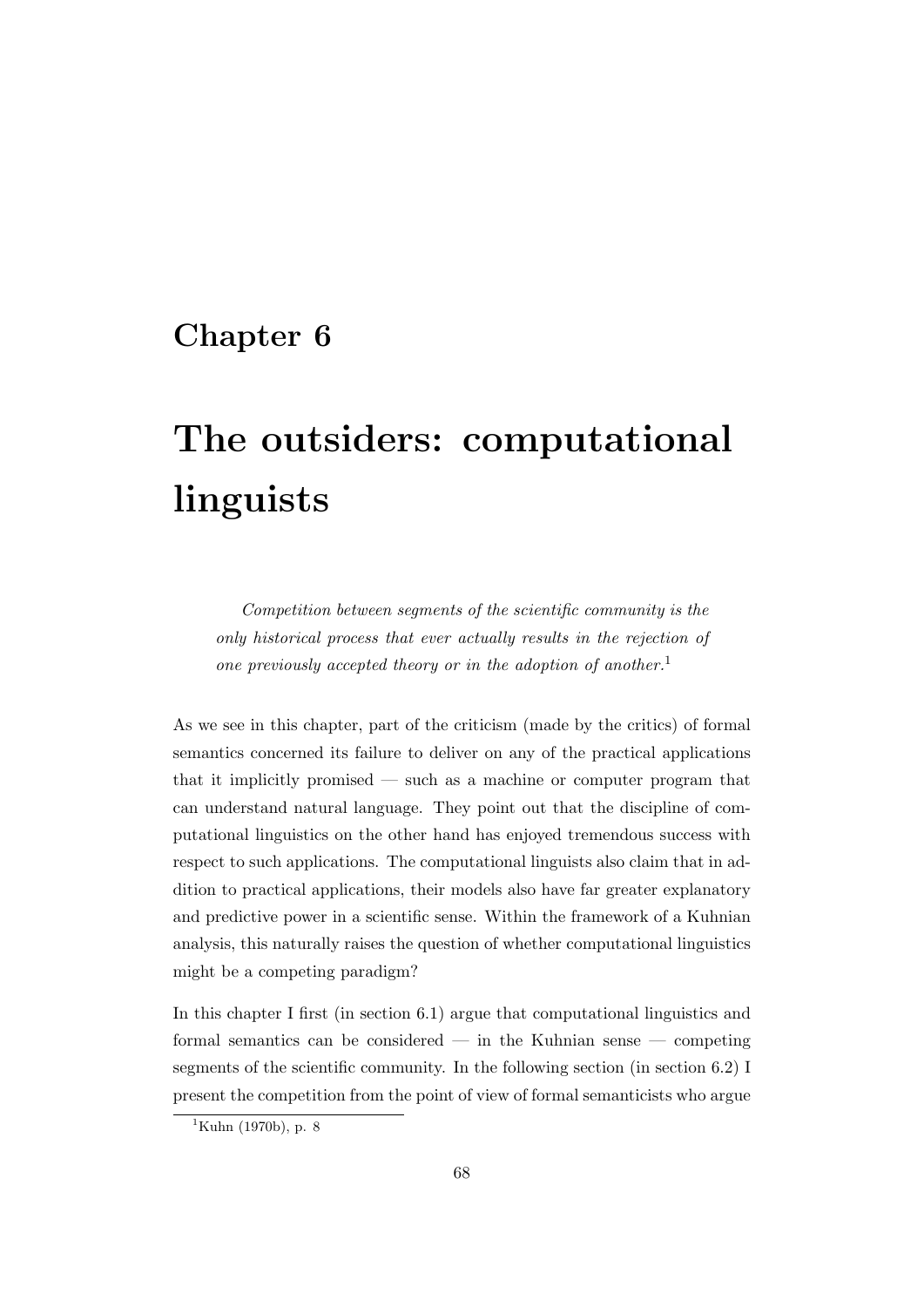that computational linguistics is a mere engineering tool, and then (in section 6.3) from the point of view of computational linguists who argue that it is in fact a rigorously scientific discipline. Finally (in section 6.4) I present a dissenting voice from within the computational linguistics community who argues that computational linguistics cannot fulfill the more theoretical aspirations behind formal semantics.

### 6.1 Computational linguistics vs. formal semantics

Kuhn tells us that competition between segments of the scientific community is the only process by which scientific revolutions (i.e. the death of one paradigm and its replacement by another paradigm) occur. In this chapter, I wish to explore the possibility that computational linguistics and formal semantics are two such competing segments of the scientific community, and what potential this competition has (if any) for displacing the paradigm of formal semantics. First we acknowledge that computational linguistics and formal semantics are in fact competing paradigms. As one computational linguist (and former formal semanticist) points out:

Certainly they [computational linguistics and formal semantics] do fit the definition of what one calls a paradigm. They're just different ways of operating and different ways of looking at the problem to begin with.[2](#page-75-0)

Although this point may not be obvious, and although there is very little scholarly discussion of such developments in the literature, the interviewees of this study seemed to be in agreement with this suggestion. For instance:

I: Do you view these two disciplines as sort of competing ways of analyzing the same phenomenon?

S: Yes. Mostly people just view them [formal semantics and computational linguistics] as completely distinct and not having anything to do with each other, but actually my advisor would

<span id="page-75-0"></span><sup>2</sup> Interview C4, Appendix C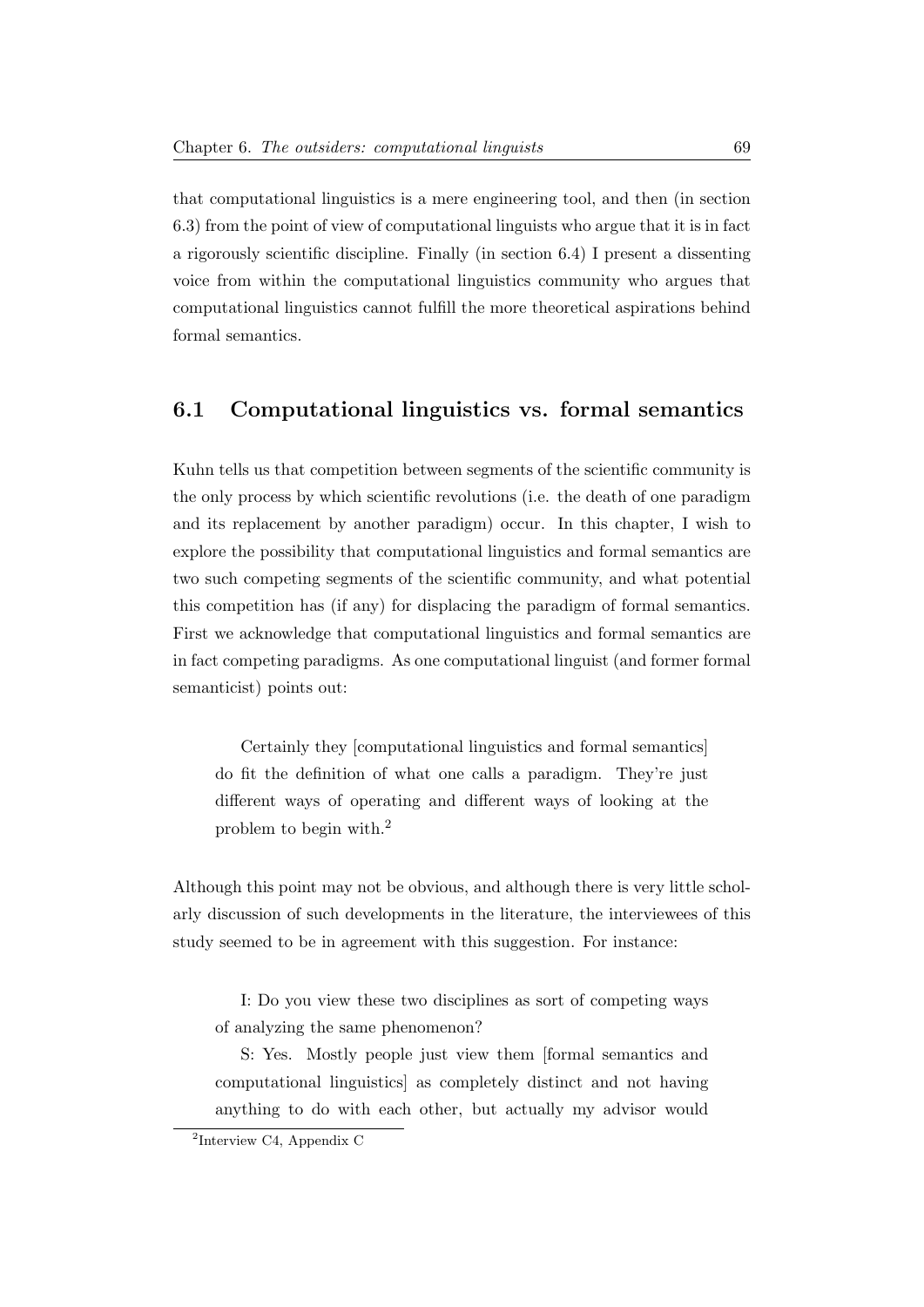always say that we are in competition for explanatory power. Just because we are using different formalism — on the one side logic and on the other side statistics — doesn't mean we are doing different things. We are doing the same thing and we are in competition for explanatory power. It's basically up to your standard of evaluation to say that one is better than the other, but they are in competition definitely.[3](#page-76-0)

Here the subject begins by pointing out that mostly people view the two disciplines as completely distinct and not having anything to do with each other. This is also corroborated by the fact that there is very little scholarly literature on this topic. There is however one volume on the subject, which was the result of a workshop called "Computational Linguistics and Formal Semantics."[4](#page-76-1) The volume contains an epilogue on the relation between computational linguistics and formal semantics which surprisingly (surprising given the title of the workshop and the volume) concludes that there is no intimate connection between the two fields:

[C]alling a workshop "Computational Linguistics and Formal Semantics" assumes that these two areas of academic endeavor have something to say to each other; may, even, be inextricably related. Superficially, of course, this seems likely to be true: an investigation of language and its use could be seen as the core interest of both disciplines. But, on looking a little more closely, the intimate connection tends to evaporate.[5](#page-76-2)

The main reason cited in support of this surprising claim was that computational linguistics is concerned primarily with computer applications, while formal semantics is concerned primarily with the formalisms themselves. However, whether or not they have something to say to each other is a separate question than the question of competition. My interviewees certainly gave me the impression that they are in some sense considered to be in competition

<span id="page-76-0"></span><sup>3</sup> Interview C3, Appendix C

<span id="page-76-1"></span> $4$ [Rosner and Johnson](#page-232-0) [\(1992\)](#page-232-0)

<span id="page-76-2"></span> ${}^{5}$ [King](#page-231-2) [\(1992\)](#page-231-2), p. 283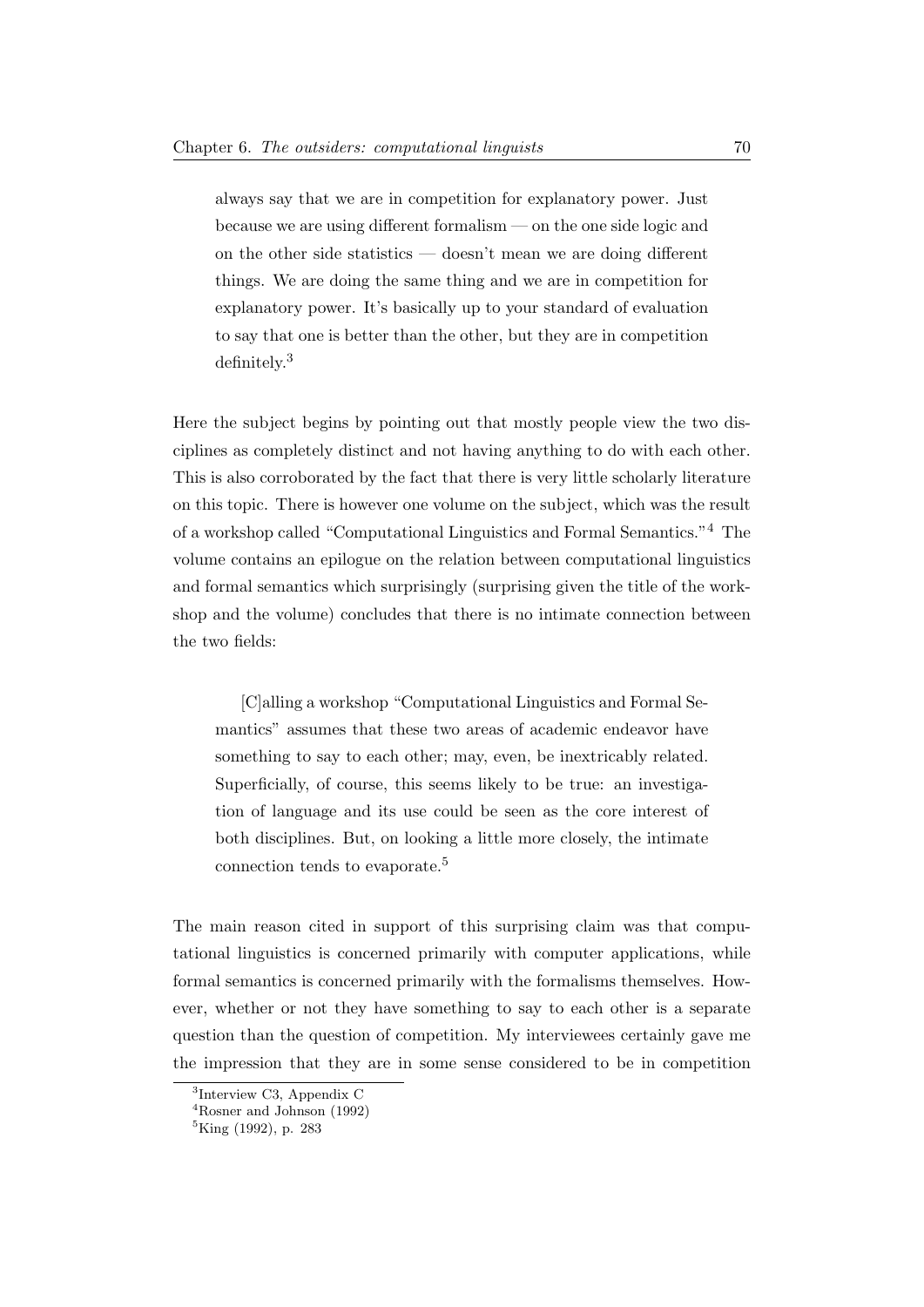with each other, with the computational linguists winning (at least in terms of practical applications). "In terms of practical applications, certainly [they are competing], with the statistical ones winning."[6](#page-77-0) The "statistical ones" here refers to the statistical methods of computational linguistics. One computational linguist jokingly dismisses the question of competition, by saying: "at the moment there is no competition — we basically won!"<sup>[7](#page-77-1)</sup> Although this was intended as a joke, such comments suggest quite strongly that the notion of competition is not completely out of place in this discussion.

## 6.2 From the point of view of formal semanticists

In our discussion thus far, we have focused only on the philosophical and scientific aspirations of formal semantics. However, it is worth noting that formal semantics does also have some practical / engineering oriented aspirations. Part of the criticism of the critics was that formal semantics has been a failure with respect to these aspirations while disciplines like computational linguistics have had great success with their stochastic methods:

As the theoretical models of the generative tradition [including formal semantics], based as they are on the notion of a grammar as an system of explicit rules, failed to deliver in applications such as machine translation, question-answer systems, and the like, people started to use other constructions of central concept such as 'language', 'meaning', and so on. Often these new constructions were based on stochastic properties and patterns derived from large corpora of actual text (and, later, speech). These constructions were based on other, often less far-reaching idealizations, i.e., they stayed closer to the original phenomenon and hence were more amenable to empirical testing.<sup>[8](#page-77-2)</sup>

One might object (against the critics) that formal semantics perhaps does not have any such engineering oriented aspirations, and it is therefore unfair to

<span id="page-77-0"></span><sup>6</sup> Interview C4, Appendix C

<span id="page-77-1"></span><sup>7</sup> Interview C1, Appendix C

<span id="page-77-2"></span> $8$ [Stokhof and van Lambalgen](#page-232-1) [\(2011a\)](#page-232-1), p. 18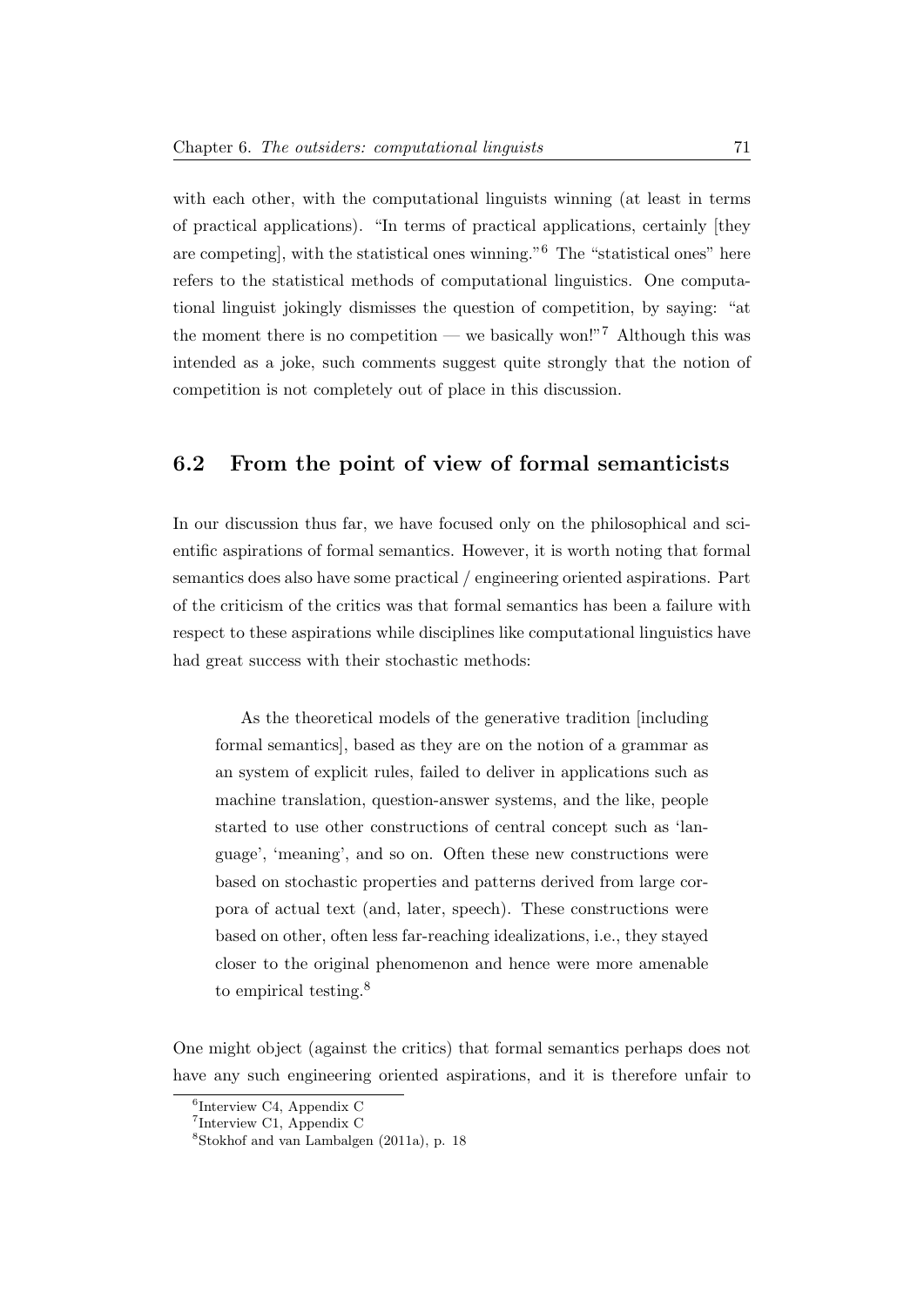criticize them for failure on these grounds. But the fact that formal semantics does have these engineering oriented aspirations is quite clear even from their own descriptions of their work. One semanticist notes that the engineering aspiration is always (to some degree) in the back of his mind when he is doing research in formal semantics:

When I make something it has to be of the nature that in principle it can be used, say, in building computer systems that can understand language and that can do some technical things, but I am not working on that (that's not what I'm doing), but I do want to do things in a fairly explicit way such that in principle that is possible. I'm not really steered by those issues . . . I have my own agenda  $\dots$  whether they can really use it or not —– that's not my business, but I do want to do it in a way such that in principle that is possible.[9](#page-78-0)

Another semanticist notes that the engineering aspiration of building a machine that can understand natural language is part of the goal of formal semantics in the sense that it would be the ultimate test of the success or failure of formal semantics:

Well, if you really understand it, of course, you could build a machine that understands natural language for instance. Because you could then implement in the machine what it is to know the meaning of the expressions of the language. So that would be the ultimate test I think.[10](#page-78-1)

But then he goes on to say that he would not have any interest in actually building such a machine:

The goal is just giving a description of how meaning arises, but you can test whether you've reached the goal if you can build a machine. I would never build the machine myself, and I would probably think it's a waste of time  $\dots$  <sup>[11](#page-78-2)</sup>

<span id="page-78-0"></span><sup>9</sup> Interview B1, Appendix B

<span id="page-78-1"></span> $^{10}\rm{Interview}$  B3, Appendix B

<span id="page-78-2"></span><sup>11</sup>Interview B3, Appendix B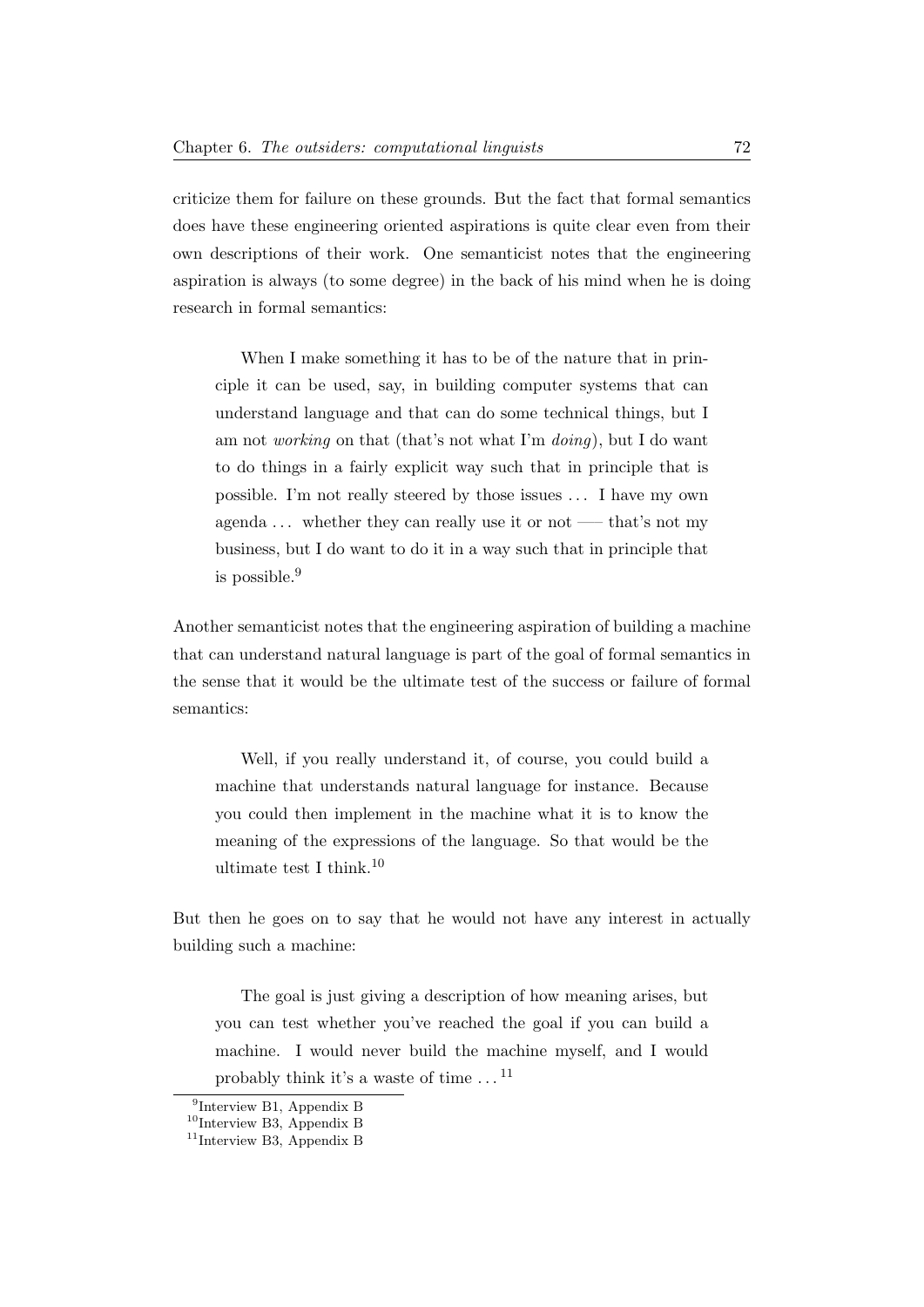Then he follows this up with a claim that formal semantics will play an important role in the construction of such a machine (despite the fact that he has no interest in building such a machine, and despite the fact that we are quite far off from realizing such a machine):

We are actually very far from what I said [earlier] that we can build a machine that understands natural language, but I am sure that what formal semantics has to say will play an important role there.<sup>[12](#page-79-0)</sup>

Thus it is apparent that formal semanticists are at some implicit or explicit level motivated by engineering oriented practical applications for which they believe formal semantics is relevant (despite the fact that formal semanticists try to distance themselves from such aspirations at a personal level).<sup>[13](#page-79-1)</sup> At any rate, even the formal semanticists don't dispute the fact that computational linguistics has had far more success in this arena than formal semantics. In my interviews with the formal semanticists, I asked the interview subjects for their reaction to this fact. The usual reaction was for the formal semanticists to be mostly dismissive of the successes of computational linguistics. The gist is that although these are successful in engineering oriented applications, they are not successful in the scientific or philosophical sense of achieving "understanding" (of language presumably):

They [computational linguists] have far more success, but the machine doesn't understand anything, so I don't believe in that approach at all ... when it comes to the idea of "let's build a machine that understands natural language."<sup>[14](#page-79-2)</sup>

Yes, that's interesting, because that approach [computational linguistics] doesn't focus so much on understanding, and it focuses completely on coverage of data. In this respect it's much more

<span id="page-79-1"></span><span id="page-79-0"></span> $12$ Interview B3, Appendix B

<sup>&</sup>lt;sup>13</sup>This simultaneous interest and lack of interest in building a machine or program that can understand natural language, would make for an interesting sociological study in it's own right, but is beyond the scope of this thesis.

<span id="page-79-2"></span><sup>&</sup>lt;sup>14</sup>Interview B3, Appendix B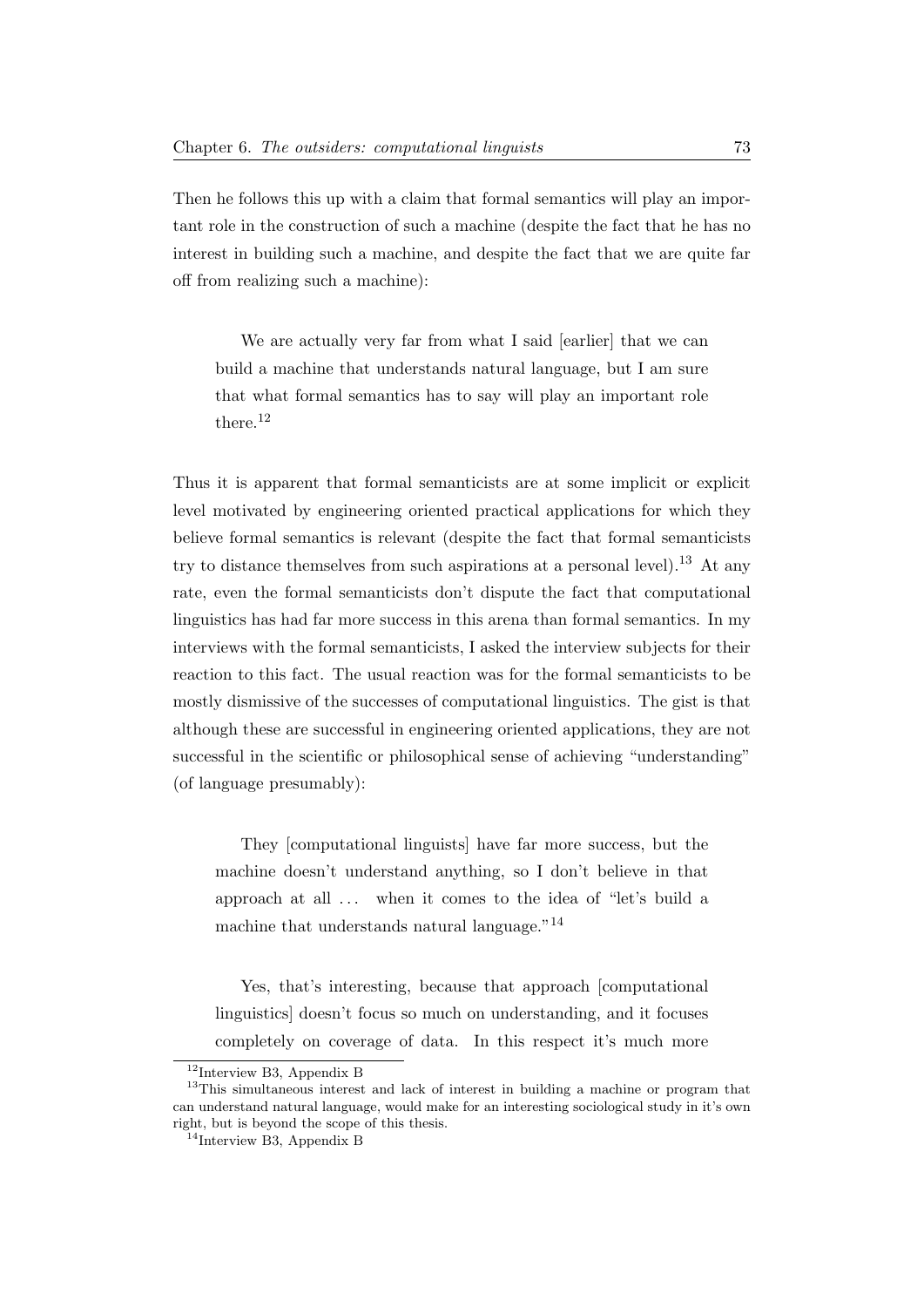successful than we are. While we say the benefit of doing formal modeling is to gain a deeper understanding of the problem, but our coverage is extremely less strong than what stochastics offers. What can I say? I mean ... I see the benefits of the stochastic approach, but there are limits, and I think that sometimes now they even reach these limits. There are limits that they just can't pass because they just don't understand what they are modeling. I hope that maybe this is going to be even more pressing in the future, and then it will be more important again to have models that really understand the phenomena that you try to model.<sup>[15](#page-80-0)</sup>

The allegation is that computational linguistics is exclusively application oriented, and that it does not contribute to a deeper philosophical or scientific understanding of language. The nature and tone of the reaction also suggest to me that formal semanticists are a bit defensive in their reaction to the success of computational linguistics. Such a reaction supports the hypothesis that they are in fact competing disciplines.

# 6.3 From the point of view of computational linguists

In my interviews with the computational linguists, I asked them to comment on the relation between computational linguistics and formal semantics in general, but I also asked them to comment in particular on some of the claims made by the formal semanticists — for example, the claim that stochastic models used in computational linguistics are mere engineering devices which don't contribute to a deeper understanding of natural language. Predictably, computational linguistics did not agree with this assessment:

The claim that stochastic models haven't contributed to our understanding of natural language is just plain false, because basically all modern research that is being done in psycholinguistics or

<span id="page-80-0"></span> $15$ Interview B4, Appendix B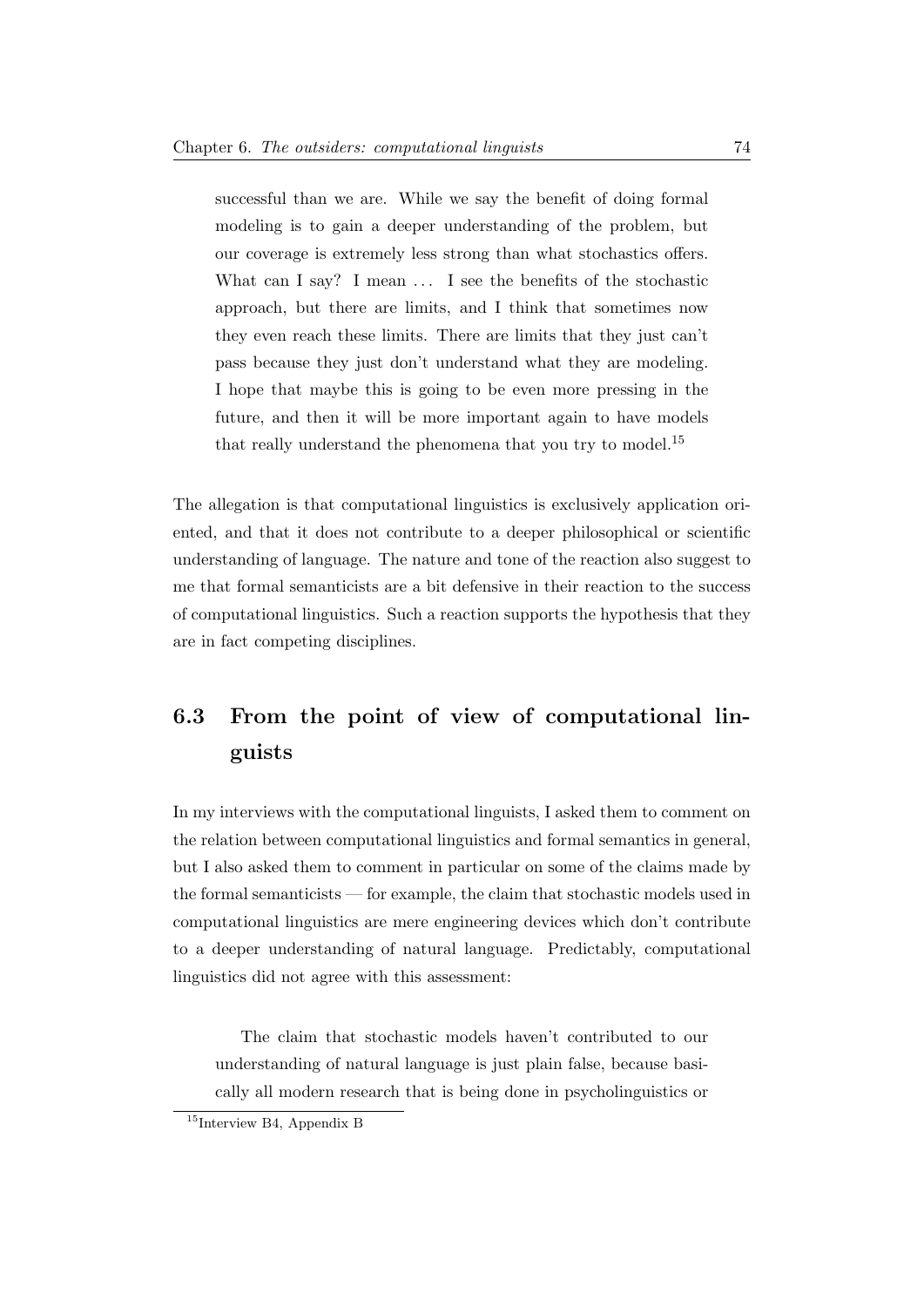any kind of behavioral linguistics where you examine people, where you conduct experiments, where you gather data . . . is done in some sort of statistical evaluation, and statistical evaluation includes building stochastic models.[16](#page-81-0)

I would just say the same thing that a physicist would answer: Look, you don't know what it means to understand what's going on. When you understand a phenomenon, you actually can predict what's going to happen. Understanding demands from you to predict human behavior, because that's the gold standard. ... if you're talking about [formal] semantics, I dare claim that none of the algebraic [logical] representations that we've been occupied with over the last 40 or 50 years in semantics are actually any kind of evidence for understanding the phenomenon of human language processing...[17](#page-81-1)

The computational linguists dispute the claim that they are only focused on engineering. They claim that their enterprise is legitimately scientific in the sense that physics is legitimately scientific, insisting that their models should be judged by the gold standard of human behavior, as measured with experiments and data. This evidences one of the major differences between the two fields: computational linguistics evaluates itself by means of a clearly testable empirical methodology. As the critics noted: "they [computational linguists] stayed closer to the original phenomenon and hence were more amenable to empirical testing."[18](#page-81-2) The stochastic models give predictions (a prediction for how to translate a sentence for example), and the model is considered to be successful if the predictions are in agreement with human judgment, and there are clear guidelines on how to measure this agreement.

It [computational linguistics] has a clear methodology and it has certain research standards that you can follow, so it's much easier to evaluate your results in computational linguistics (just as

<span id="page-81-0"></span> $16$ Interview C3, Appendix C

<span id="page-81-1"></span><sup>&</sup>lt;sup>17</sup>Interview C1, Appendix C

<span id="page-81-2"></span><sup>18</sup>[Stokhof and van Lambalgen](#page-232-1) [\(2011a\)](#page-232-1), p. 18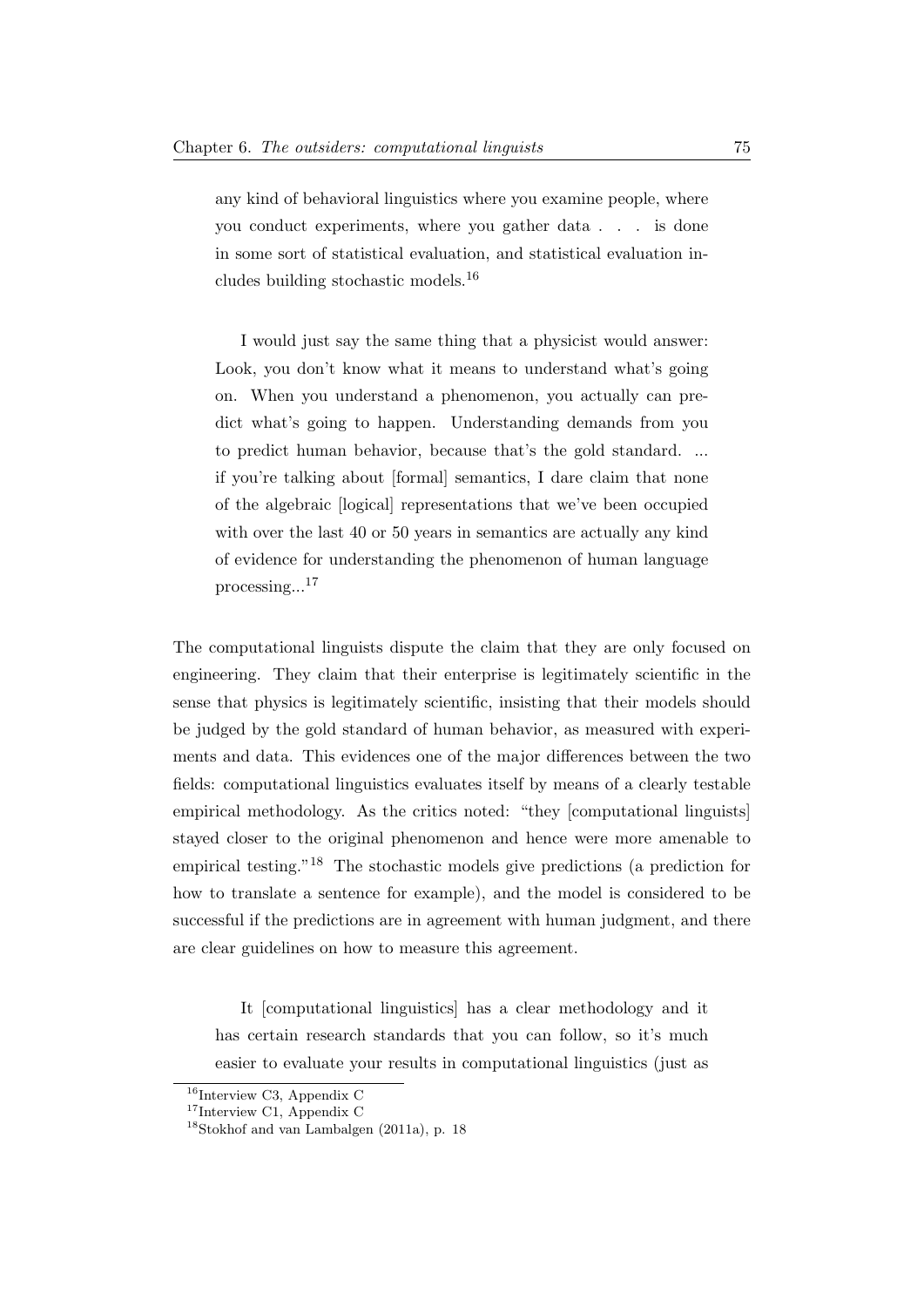any kind of empirically driven science) against what other people are doing, against what has been found out before ... maybe also to falsify findings that other people have claimed. There is this expression "armchair linguistics"  $-$  it's where people just sit on their armchairs and think about stuff, and that makes it really hard to falsify them.<sup>[19](#page-82-0)</sup>

Thus computational linguists define themselves directly in opposition to socalled "armchair linguistics" (in which formal semantics would certainly be included). "Generally you are not supposed to choose examples with a phenomenon you like, and then show that you are doing something reasonable on that. Generally you start with the data set."<sup>[20](#page-82-1)</sup> It seems that the field has also developed a rigorous methodology to use these data sets for testing its models: "The field has developed over the last 20 years a methodology of testing where you're standing in terms of modeling ... So there are benchmarks for exper-iments and for testing where your model is."<sup>[21](#page-82-2)</sup> In this sense, there are some clear advantages over formal semantics where such standards do not exist.

There are clear evaluation standards in computational linguistics. Those standards just don't exist in formal semantics. Usually there are no standard data sets that everybody agrees upon. So, basically every author is picking his own example sentences. Sometimes they are the same, but mostly it's just random sentences that the authors themselves made up. ... In computational linguistics, people are really investing their whole research time into developing metrics for evaluation. Such an effort is not even being made in formal semantics.[22](#page-82-3)

Thus computational linguistics claims to model the phenomenon of natural language in a way that has not only produced many engineering successes, but also in a way that addresses many of the concerns raised by the critics of formal semantics.

<span id="page-82-0"></span><sup>19</sup>Interview C3, Appendix C

<span id="page-82-1"></span> $^{20}$ Interview C2, Appendix C

<span id="page-82-2"></span> $21$ Interview C1, Appendix C

<span id="page-82-3"></span> $22$ Interview C3, Appendix C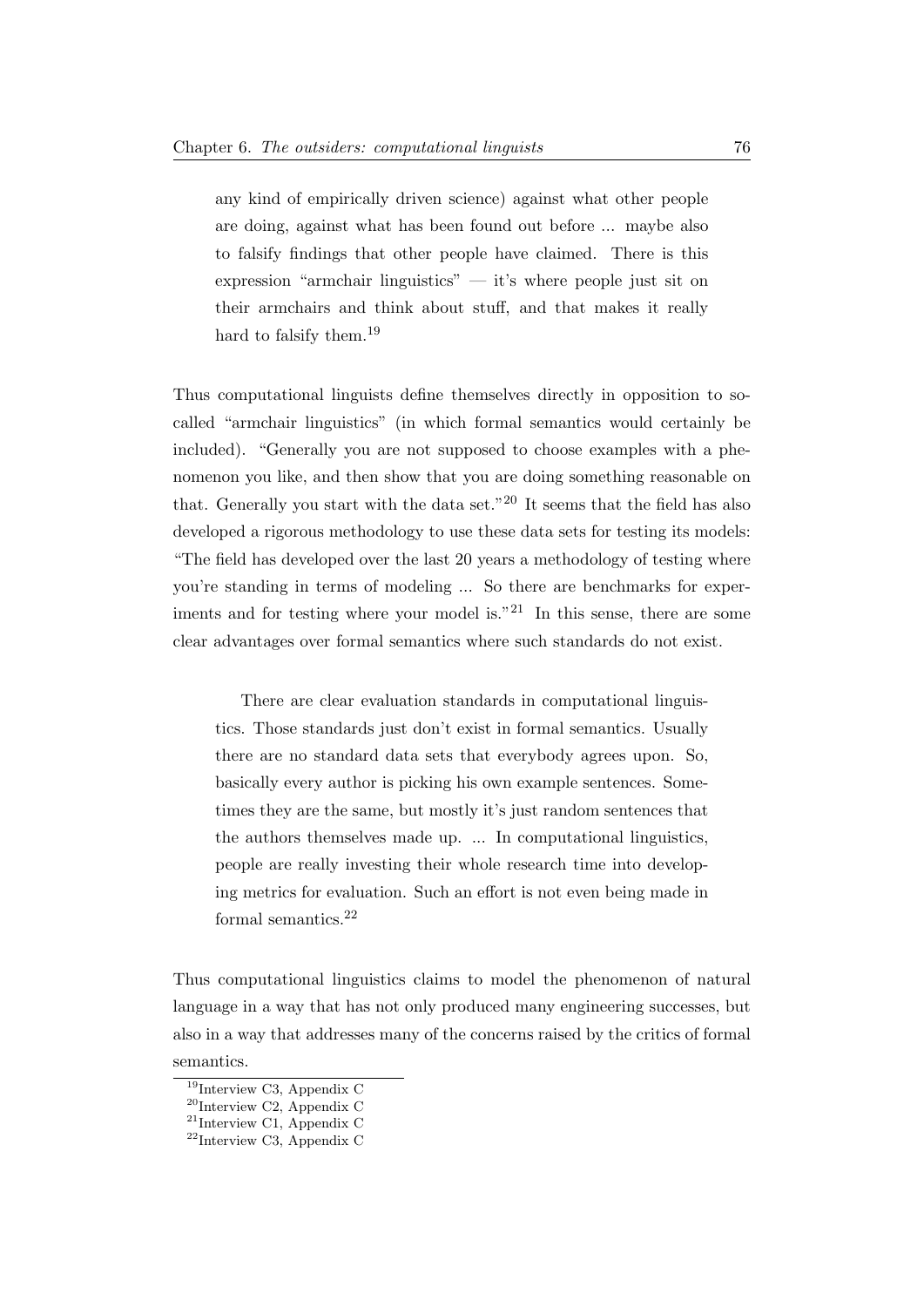### 6.4 A dissenting voice

As a counter-point to the views represented in the previous section, which argued that computational linguistics is in fact a rigorously scientific discipline, I would like to present a dissenting voice in this section which argues that computational linguistics is severely limited by its engineering goals and that it cannot be properly construed as a scientific discipline. Although this interviewee was one of the pioneers of the field of computational linguistics and an early advocate for the use of statistical methods in linguistics, he is now more sympathetic to formal semantics than to modern day computational linguistics. He is dissatisfied with the fact that computational linguistics has become an independent paradigm, rather than a tool for enhancing existing paradigms:

I've been actively involved in launching the statistics stuff, and I've only been disappointed in that it became this independent paradigm which didn't have any connection with the [formal] modeling anymore. That was never my intention, but I believe in the importance of the statistics.[23](#page-83-0)

Due to the fact that computational linguistics has severed its connection with the aspirations of formal modeling, he argues that it can no longer be considered to be a scientific discipline, and should instead be seen as a mere tool for practical / engineering purposes:

I: Do you think that computational linguistics is a rigorously scientific discipline?

S: No . . . because . . . certain versions of it are more practical where the goal isn't even scientific. You just try to make something that works, and if it works it works.<sup>[24](#page-83-1)</sup>

He is particularly worried that the means by which computational linguistics has achieved its significant engineering successes — especially the rigorous testing and evaluation criteria — might have turned in to a kind of intellectual straitjacket:

<span id="page-83-0"></span> $23$ Interview C4, Appendix C

<span id="page-83-1"></span><sup>24</sup>Interview C4, Appendix C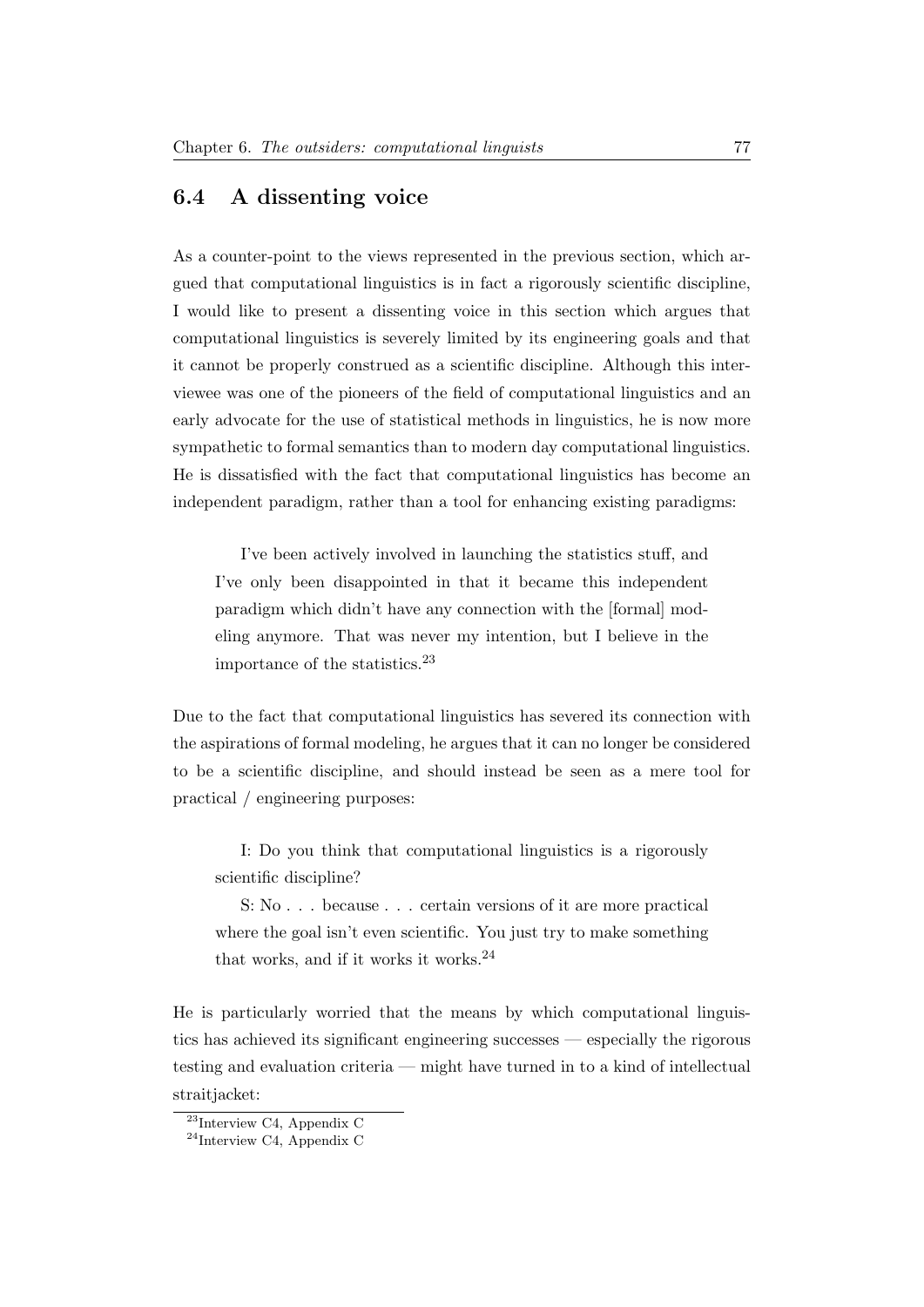The thing is people tend to focus very much on just the performance on the test set. It's very difficult to publish a paper which contains new ideas if it doesn't give better performance on the standard test sets. I don't think that that's a very good situation ... because it sort of makes the test set as a goal in and of itself, as if there are no other intellectual goals anymore. The questions of whether something makes sense from a cognitive point of view, or a linguistic point of view, or even from a practical point of view —– those questions aren't on the table anymore if you focus completely narrowly on the test set behavior.[25](#page-84-0)

Computational linguistics has severed connections with some of the intellectual goals that motivated formal semantics. Thus certain questions and intellectual aspirations of formal semantics are no longer on the table. Being dissatisfied with the direction in which computational linguistics is developing and with the fact that it has severed its connection to the questions that motivated formal semantics, the subject expresses a desire that these two paradigms should come together collaboratively rather than competitively:

Then perhaps the most interesting question is whether they are competing approaches if we talk about possible future theories of cognition. There it seems obvious that we need some kind of synthesis ... that we do need both approaches, but in a way where they are not competitive, but where they are integrated.[26](#page-84-1)

Although some of the other interviewees did also pay lip service to this collaborative goal, there is very little concrete work being done towards addressing this goal.

I think in general you should talk more to formal semanticists about the fact that they don't often come to our conferences, etc.

<span id="page-84-0"></span><sup>25</sup>Interview C4, Appendix C

<span id="page-84-1"></span> $^{26}$  Interview C4, Appendix C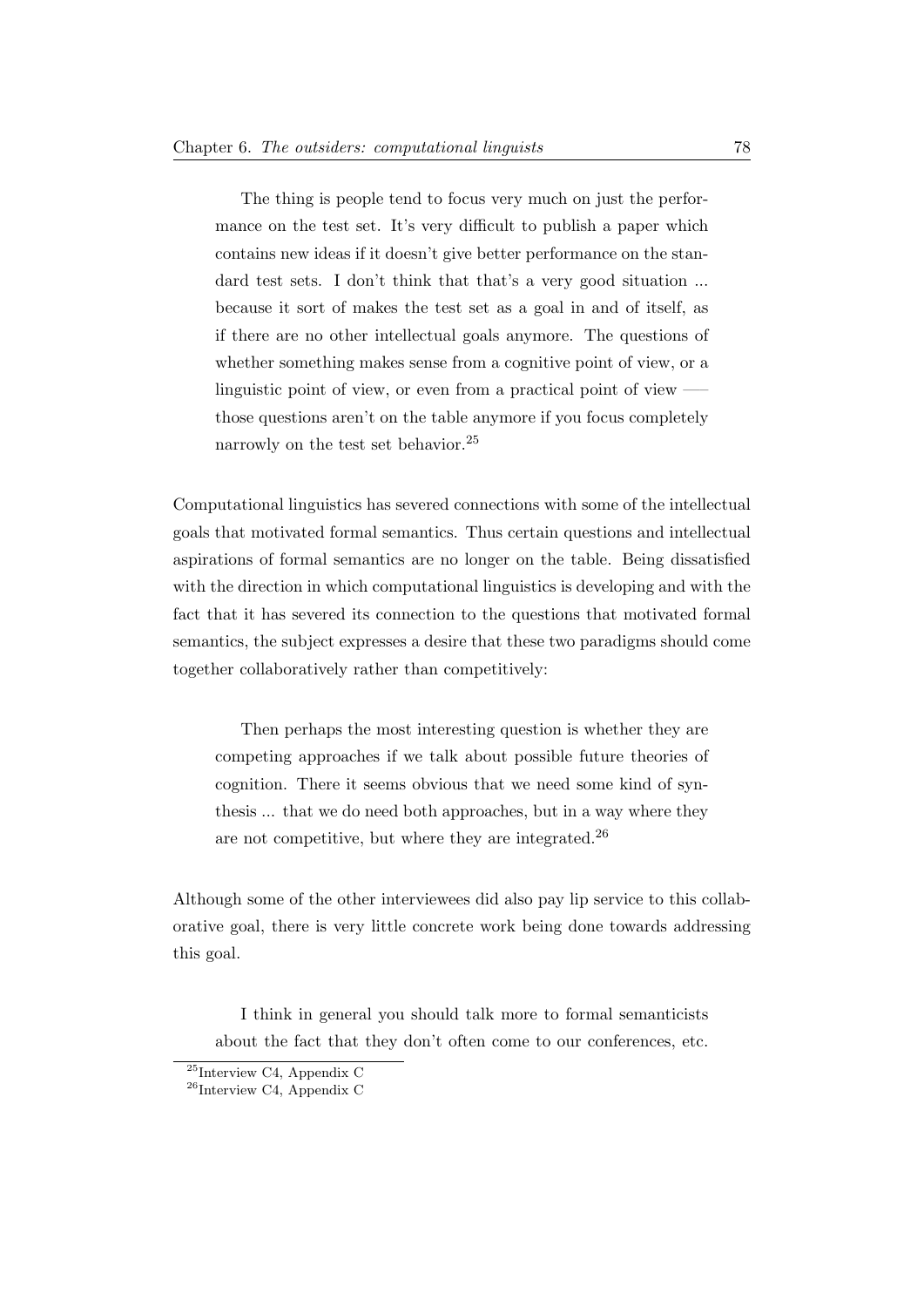Maybe that's not right, but maybe you can blame us for not learning enough formal semantics to be able to meaningfully speak to them.[27](#page-85-0)

As things stand, there is very little meaningful dialogue between the two disciplines. One could argue that this is in fact typical for competing paradigms, and that this might also related to Kuhn's controversial incommensurability thesis, according to which "science guided by one paradigm would be 'incommensurable' with science developed under a different paradigm, by which is meant that there is no common measure for assessing the different scientific theories<sup> $28$ </sup> — at least there is no common measure that both parties can agree upon.

## 6.5 Conclusions

We have so far been discussing formal semantics only in terms of its scientific and philosophical aspirations (and the conflict between them), but it turns out that the field also has some engineering oriented aspirations for building practical applications. Although these goals are not really emphasized, they are implicit in the project of formal semantics, and some of the interviewees have even called attention to them explicitly. In particular, the goal of building a machine that can process natural language is espoused by formal semanticists as a practical use case of formal semantics. In terms of such applications however, the stochastic models of computational linguistics have been extremely successful (not only in academia, but also in industry), while formal semantics has had almost no success (neither in academia nor in industry).

This raises the question of whether computational linguistics can be seen as a competing paradigm and a potential threat to formal semantics. Many of the computational linguists and formal semanticists interviewed do certainly give the impression that these two can be seen as competing paradigms (with the computational side winning — at least in terms of engineering and practical applications). The critics also point to this as an example of formal semantics'

<span id="page-85-0"></span> $27$ Interview C2, Appendix C

<span id="page-85-1"></span> $^{28}$ [Bird](#page-230-0) [\(2013\)](#page-230-0)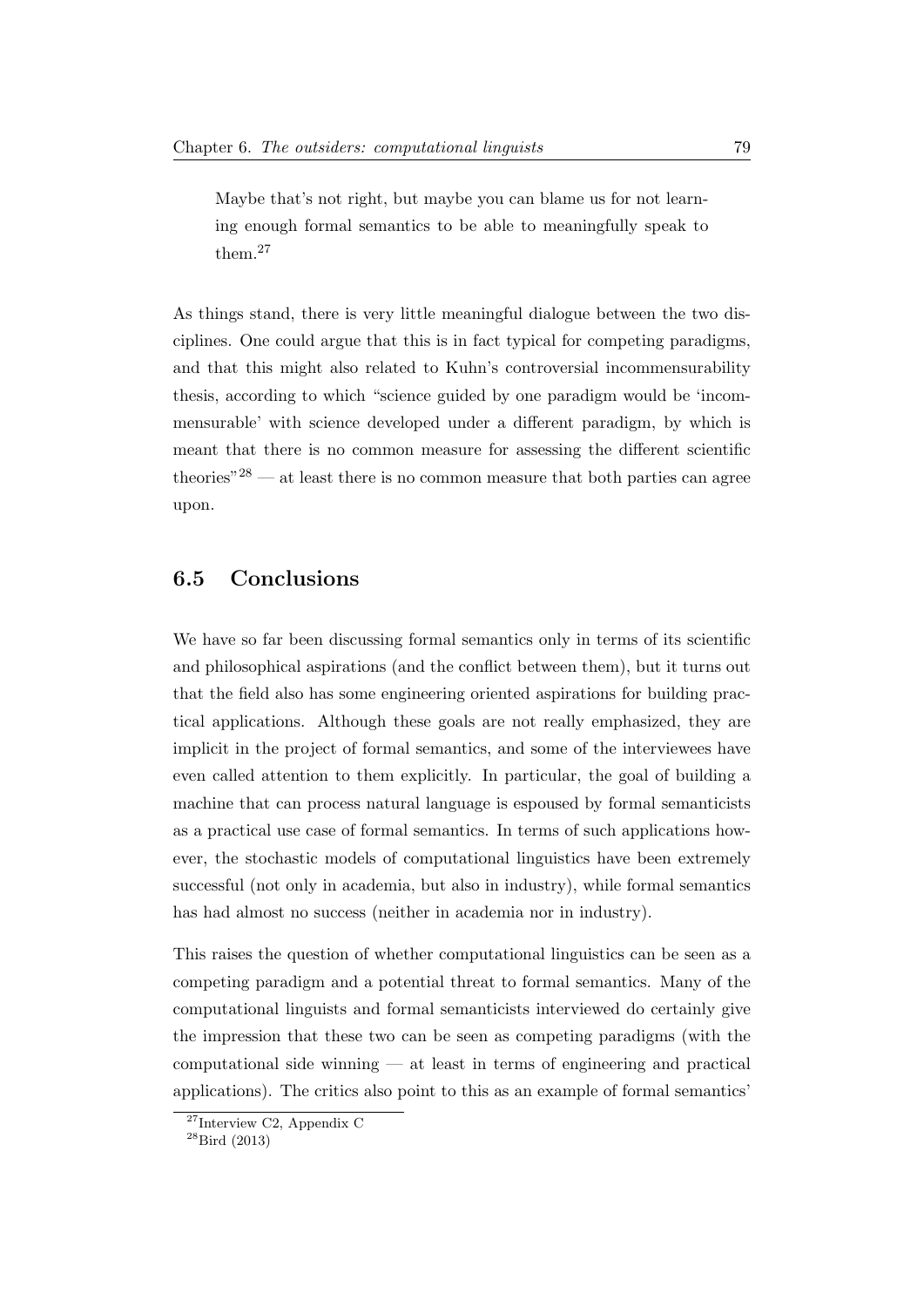failure, and they note that an important reason for the success of computational linguistics is the fact that their models stay closer to the original phenomenon (of natural language) and hence are more amenable to empirical testing. In response to this, the formal semanticists allege that these stochastic models of computational linguists are merely engineering devices and that they do not contribute to a deeper scientific or philosophical understanding of natural language.

The computational linguists on the other hand do not agree that their discipline is a mere engineering discipline. Although it emerged as an engineering discipline, they now view it as a rigorously scientific discipline. The especially emphasize the fact that computational linguistics has a clear methodology and clear metrics for evaluation in the form of standardly agreed upon benchmarks and experimental methods for empirical verification or falsification their models. They oppose this (much like the critics) to formal semantics, which lacks clear standards for evaluation and model testing. They also criticize formal semantics for the fact that it is not motivated by empirical data (it is instead motivated primarily by the intuitions of the researchers), and is thus associated with the negative connotations of "armchair linguistics." Thus computational linguistics claims to model the phenomenon of natural language in a way that has not only produced many engineering successes, but also in a way that addresses many of the concerns raised by the critics of formal semantics.

There are, however, some dissenting voices from within the computational linguistics community. In particular, one of the interviewees who was a former formal semanticist and early pioneer of statistical and computational linguistics finds himself more sympathetic to formal semanticists. He points out that the features of computational linguistics that made it successful with respect to the engineering goals — in particular the rigorous evaluation and testing procedures — have become a kind of intellectual straitjacket for the discipline. Therefore it is unable to take on all of the intellectual aspirations of formal semantics (especially the more theoretical aspirations). Therefore, although computational linguistics could be a replacement for some aspects of formal semantics, some of the crucial intellectual ambitions of formal semantics are not shared by computational linguistics — especially in terms of its philosophical aspirations, these have no place in computational linguistics.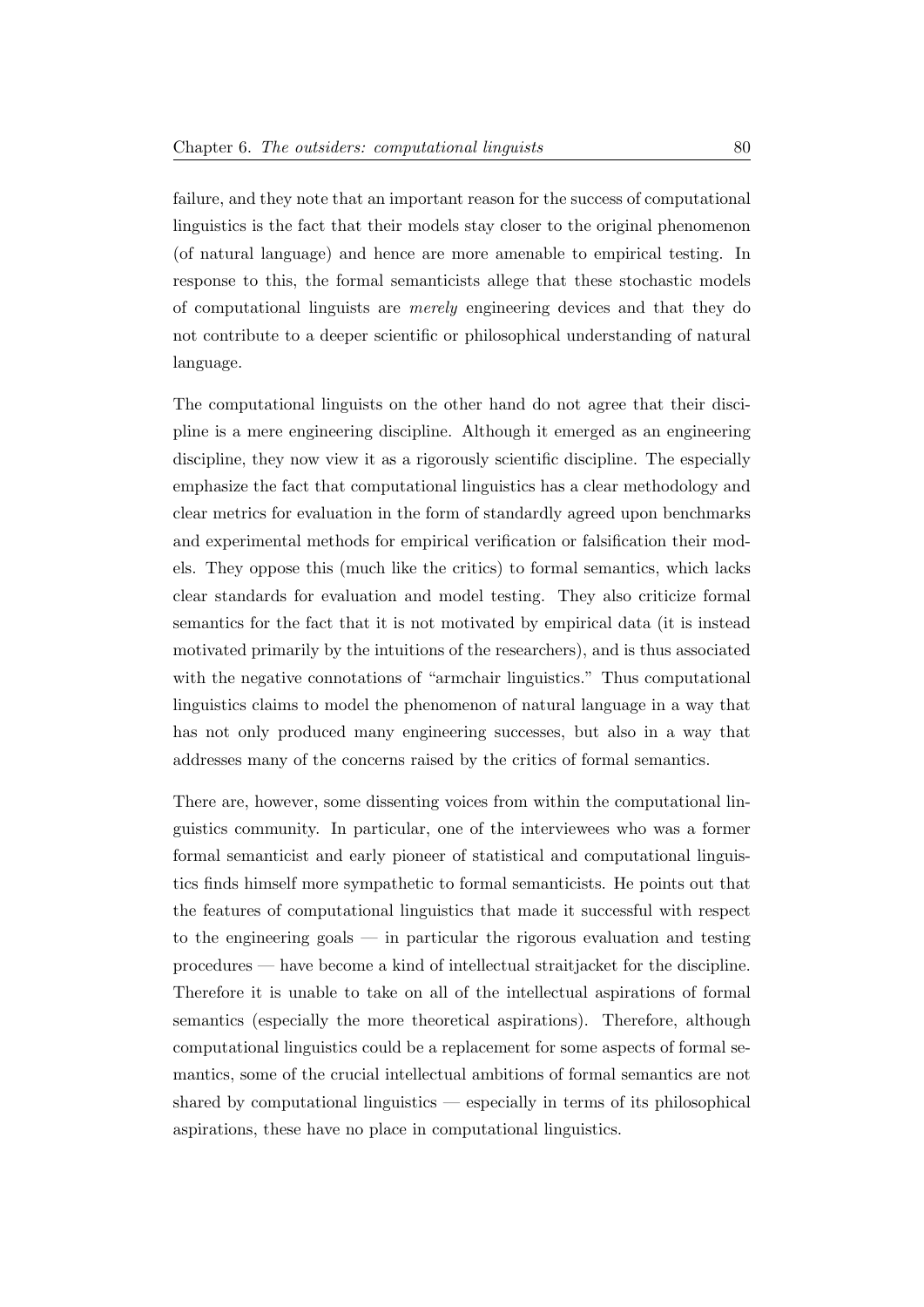# Chapter 7

# Conclusion: towards a philosophy of logical practice

In this chapter I first (in section 7.1) conclude the case study in formal semantics, and then (in section 7.2) I indicate some possible directions for future work towards a philosophy of logical practice more generally.

## 7.1 Concluding the case study

I began this case study with the context of the development of formal semantics as a scientific and philosophical discipline, and its subsequent criticism by a couple of its prominent practitioners. The goal of the case study was to shed new light on this debate, by allowing all parties to voice their concerns, criticisms and responses in their own words.

In the first chapter of this case study (chapter 4: the critics), I presented the criticisms of the critics in terms of a conflict between the philosophical and scientific aspirations of formal semantics — in particular, I analyzed the conflict between the idealizations involved in the models of formal semantics (which demands intuitive and conceptual analysis of linguistic competence) and the scientific aspirations of the discipline (which demands an empirical analysis of data from actual linguistic behavior).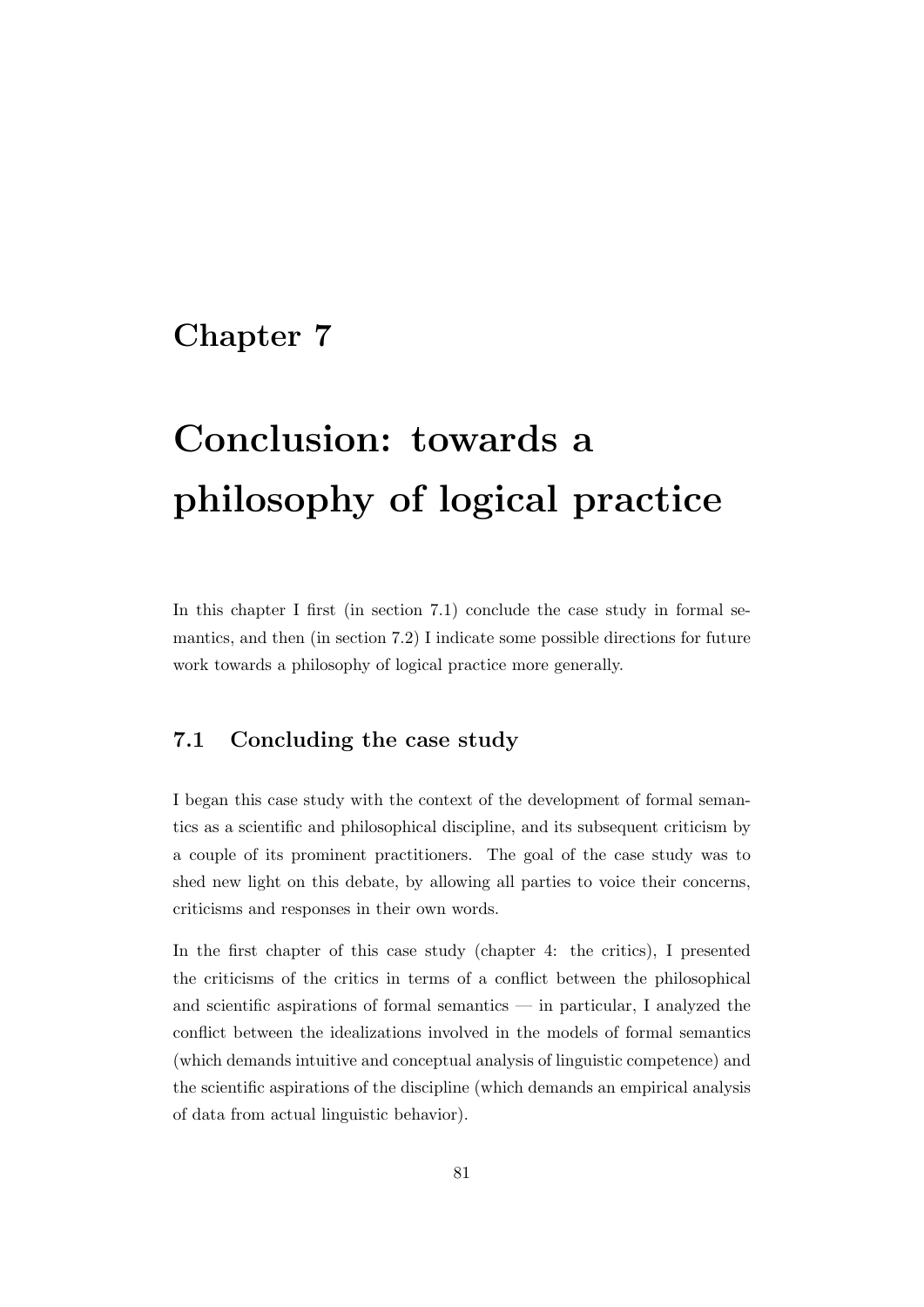In the second chapter of this case study (chapter 5: the insiders), I probed the responses of the formal semanticists to this criticism  $-1$  discovered that although they are confident that the discipline is a scientifically and philosophically valid endeavor, they expressed some pessimism with respect to the goal of sustaining a thriving community of students and researchers — especially in the context of the external climate of the larger linguistics community, which is presently reluctant to accept work that is not data-driven.

In the third chapter of this case study (chapter 6: the outsiders), I explored another dimension of the criticism of formal semantics — namely, its failure to deliver any practical applications, and I considered the possibility that computational linguistics is a competing paradigm. Here I discovered that although it meets the criteria of bringing a data-driven and empirically rigorous approach to the study of natural language, computational linguistics has no place for some of the more overtly theoretical and philosophical motivations behind formal semantics.

Finally, I concluded that the outcome of these developments is still very much unclear at this point, but I speculated that we might look to the critics' own careers as an example of what the future might hold — one has given up formal semantics in order to pursue rigorously scientific research, while the other has given up his scientific aspirations to pursue philosophy proper. It is possible that others will follow a similar trend (some already have done so), but it is also unlikely that any major crisis will occur until some alternative paradigm gains momentum (at the moment, there is also no obvious candidate).

Besides making a contribution to the debate around formal semantics, I also hope to have shed some light on questions of general interest to philosophers of logical practice — concerning the relationship between formal models and the real world phenomena they claim to be modeling and concerning the basis for verifying the accuracy of such models. Hopefully this encourages formal semanticists and logicians more generally to engage in some philosophical reflection on the way in which they make use of formal models.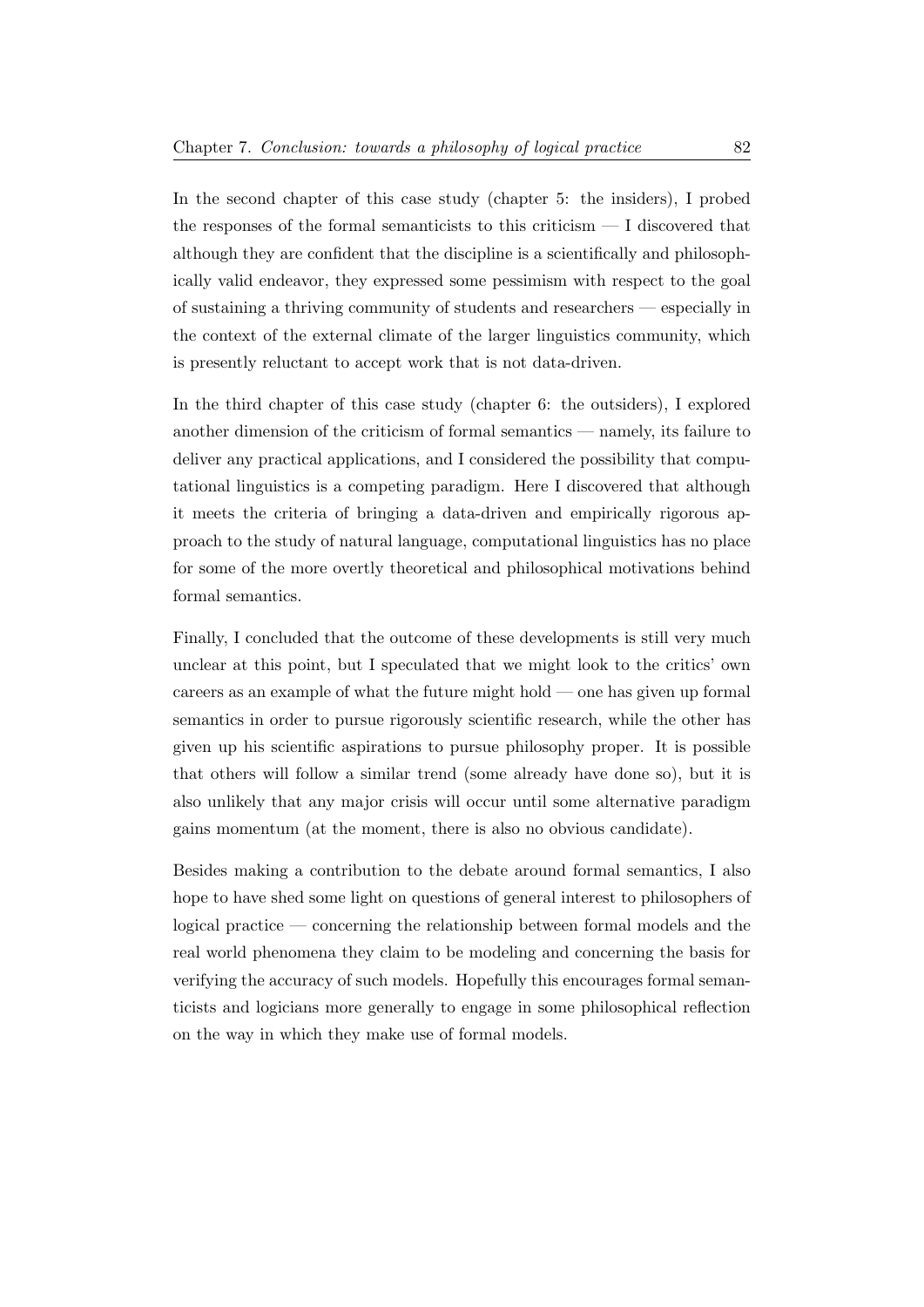## 7.2 Towards a philosophy of logical practice

Having concluded the case study, I would like to conclude this thesis with some broader considerations about the philosophy of logical practice (PLP). With this case study I hope to have demonstrated one particular approach to PLP, but with this thesis I also hope to have sparked some general interest in the PLP field, by convincing the reader that it is a worthwhile and fruitful academic endeavor. In this final section I would like to indicate some potential directions for future research in the PLP field:

- 1. Additional exploration of this case study. As noted earlier, the interview material contained in the appendices is far richer than my analysis in the main chapters of this thesis. A full analysis of the interview material would have been beyond the scope of a master's thesis (not to mention, beyond my level of expertise and capacity for analysis), but I believe that the interview material can serve as a useful data point for further analysis of this case study (perhaps even with an expanded scope that goes beyond the question of failure that was discussed here).
- 2. Additional case studies. Formal semantics is only one particular form of logical practice. Similar case study could be conducted with a focus on some other forms of logical practice (e.g. formal epistemology).
- 3. Additional methodologies. This case study implemented the methodology of qualitative research in the social sciences. However, it is also possible to make use of quantitative social science research, historical research, psychological research, and various other research methodologies. Each of these methodologies (among others) has some place in PLP and would be interesting in its own right.
- 4. Additional engagement. At the moment, Catarina Dutilh Novaes is the only other researcher I am aware of who is attempting to engage with this kind of research. It would be a great pleasure for me to see more logicians, philosophers, mathematicians, linguists, historians, social scientists and other researchers engage in such investigations.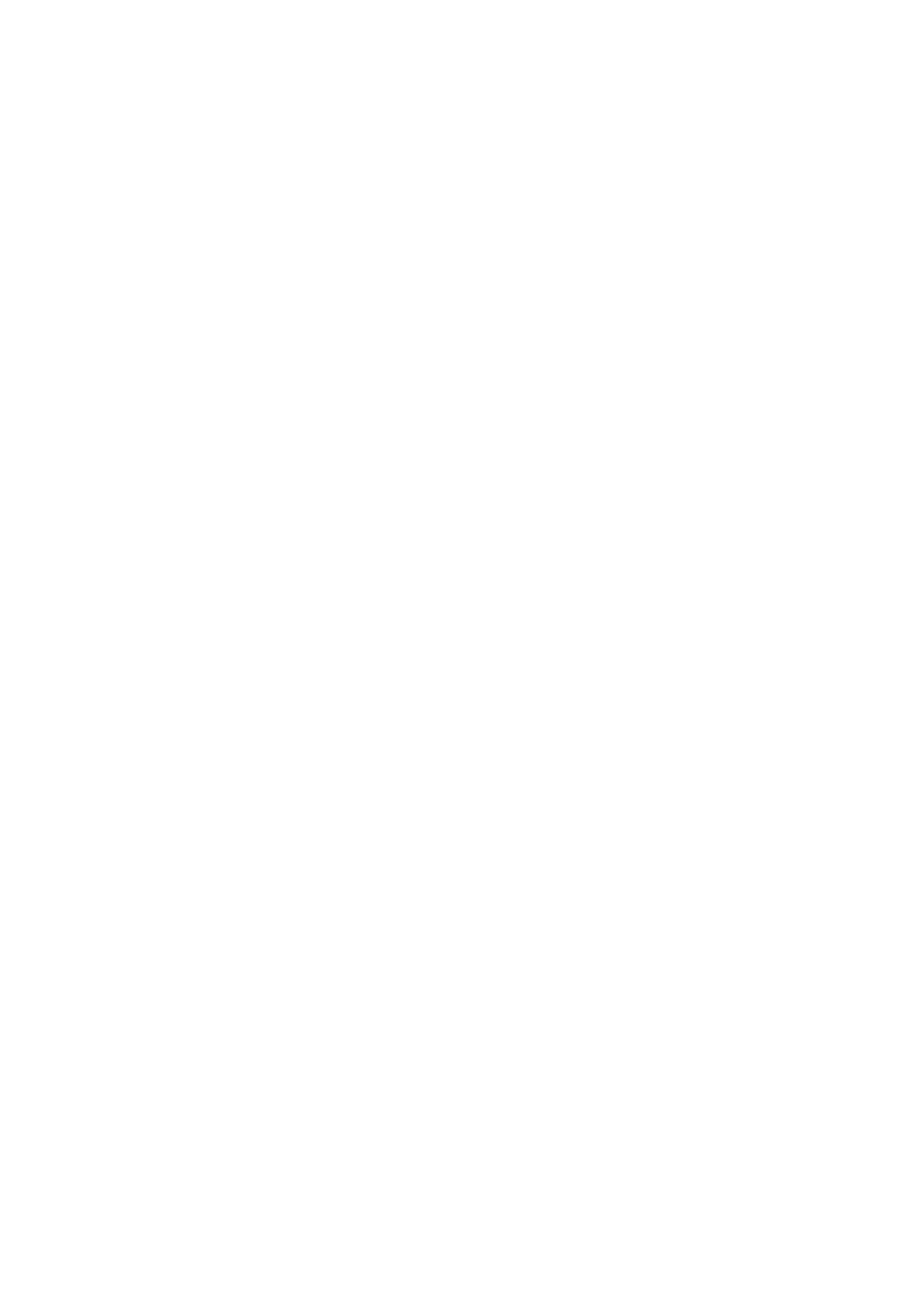# Appendix A

# Interviews with the critics: Stokhof and van Lambalgen

This appendix (Appendix A) contains transcriptions of the interviews conducted with the critics: Martin Stokhof and Michiel van Lambalgen. The interviews have been transcribed using the following schema:

I: Lorem ipsum dolor sit amet, consectetur adipiscing elit. Aliquam ultricies lacinia euismod.

S: Nam tempus risus in dolor rhoncus in interdum enim tincidunt. Donec vel nunc neque.

"I" denotes the interviewer, and "S" denotes the interview subject, i.e., the person who is being interviewed. The interviewer ("I") is in all cases the author of this thesis, while the subject ("S") denotes an anonymous member of the set {Martin Stokhof, Michiel van Lambalgen}.

NB: These interviews are semi-anonymous in the sense that the individual subject of each interview remains undisclosed. Therefore the reader is requested not to identify any particular interview with any particular individual in any future citations of this work.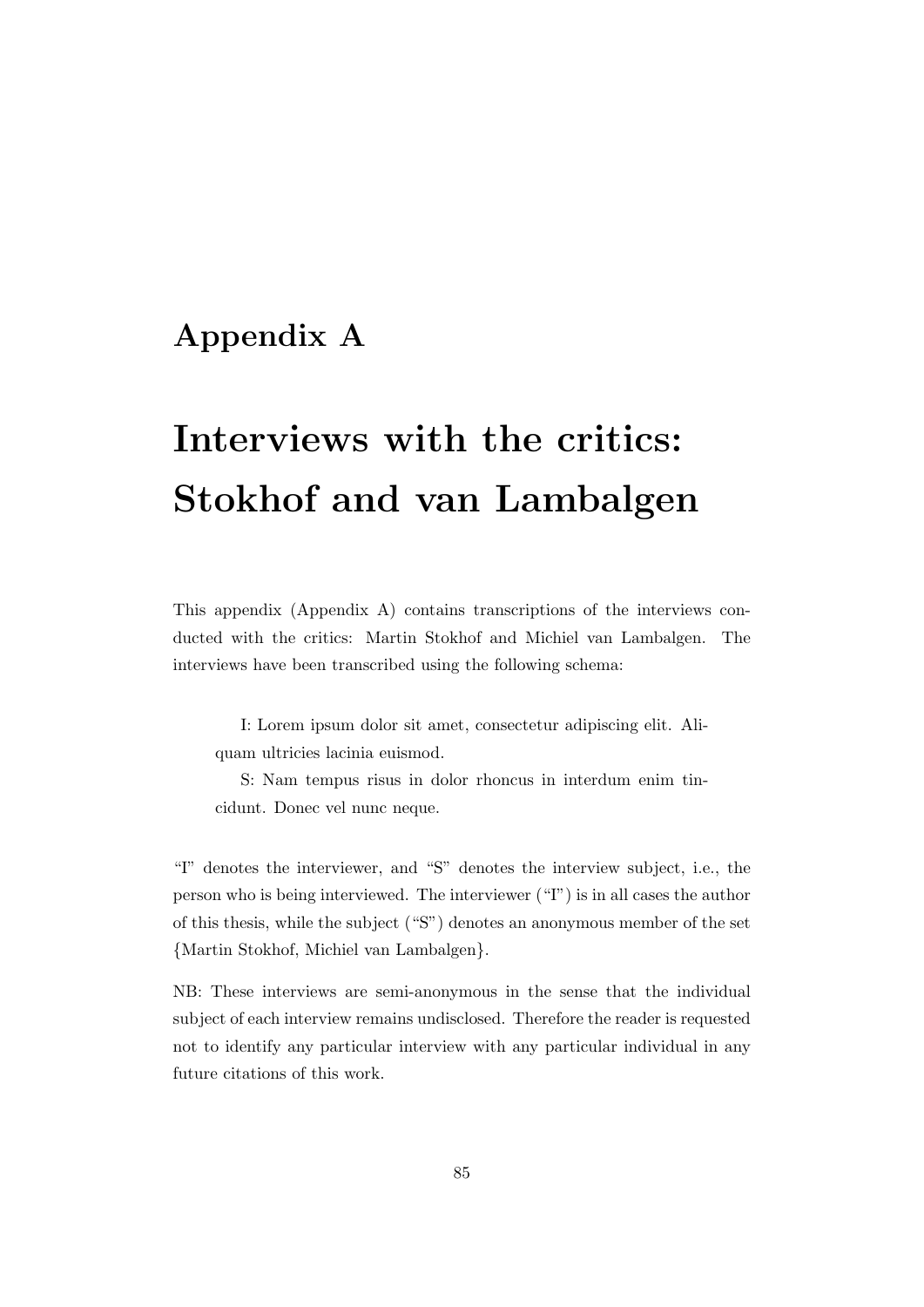#### A.1 Interview with a critic

I: I would like to begin with a bit of an introduction from you. Can you briefly describe your academic and professional background, and how you got interested in the field of formal semantics?

S: Yes, I'll try to keep that short. I studied philosophy and linguistics in the early 1970s, and at the time I got interested (I was always interested) in language. Then I got introduced to logic at the very start of the philosophy curriculum and that also caught my fascination . . . the idea that you could use logic to represent things in and about language was immediately something that Jeroen Groenendijk and I were fascinated by — we studied together. Then an independent interest in the developments of linguistics started to form, which was mainly at that time generative grammar in the Chomskyan style. But we also did a lot of typological research. At some point someone showed us a mimeograph of a paper by Richard Montague who had been visiting the department of philosophy a couple of years before that. That was a mimeograph of "Proper Treatment of Quantification in Ordinary English." Johan van Benthem was then a newly appointed assistant professor in logic. So we asked him to read that material with us, and to explain things that we did not understand. So that's what got us first interested  $-$  a combination of an interest in logic as a representational tool, and linguistics, and all the philosophy of language that is in between.

I: Which of these would you say was your primary motivation? Or were they both equally important?

S: I think while the fascination of language goes back even further, so that must have been the deeper motivation.

I: Would you describe yourself primarily as a linguist or as a logician or something else?

S: Well, the convenient aspect of having this kind of double background is that you can say to the logicians that you're not a logician but a linguist or a philosopher and you can say to the philosophers that you're a logician or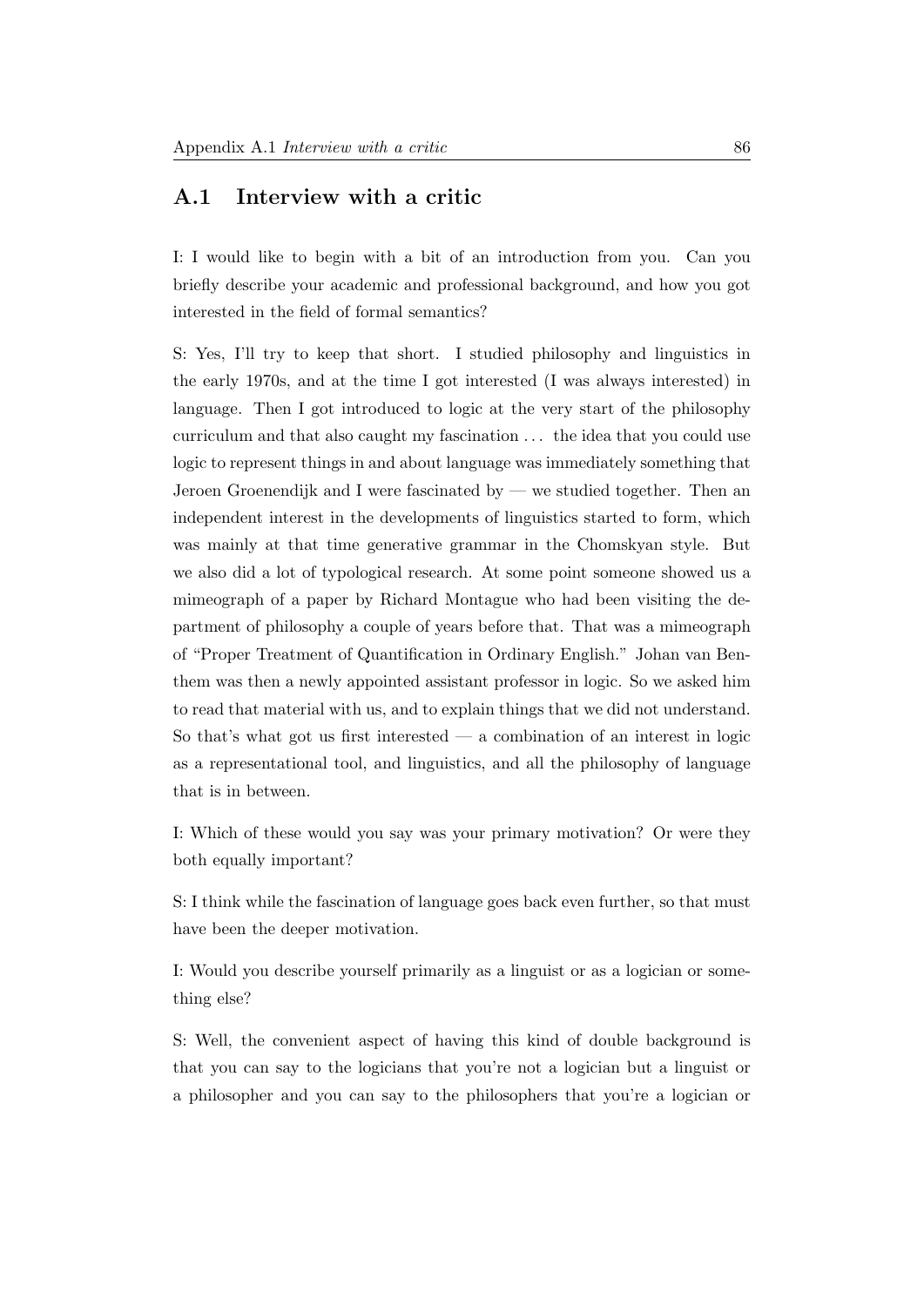a linguist, so that's really very convenient. But in reality I would say that certainly now, I'm basically a philosopher.

I: I now have a few questions for you about the nature of formal semantics. To start with: how would you answer the question "what is formal semantics?" How would you describe it to a university student who has never heard of the field?

S: I would say it's the application of logical techniques (or in a broad sense, the application of formal methods) to model natural language meaning. That would be my short characterization.

I: And if you were to give a slightly more descriptive characterization. . .

S: It's the use of logic, and maybe some techniques that are developed elsewhere that use logic in a broad sense, to model intuitions (and other kinds of data that we have) about core semantic properties like entailment, synonymy, analyticity and so on — the things that characterize natural language meaning from a truth conditional point of view. That would be my characterization of what formal semantics actually is, but not necessarily what it should be or what it can or cannot be. That's sort of the nature of the enterprise . . . take an interesting range of phenomena from natural language (like tense and aspect / mass vs. count / quantifiers / anaphora), make an inventory of how basic semantic properties (like entailment, synonymy and so on) play out in that particular domain, and then come up with a logical theory that accounts for those phenomena.

I: Now that you've introduced this distinction between what formal semantics is and what you think it should be, maybe you also want to briefly say something about the latter?

S: Well, I think that that is actually very fine, and that is what formal semantics does best, but I don't think (unlike maybe I used to think) that thereby it is a straightforward empirical discipline — something like a science that not only describes but also explains. I think it's more complicated . . . in the sense of what it contributes to our overall understanding of what language is and how language functions. It's not that it simply describes and explains a particular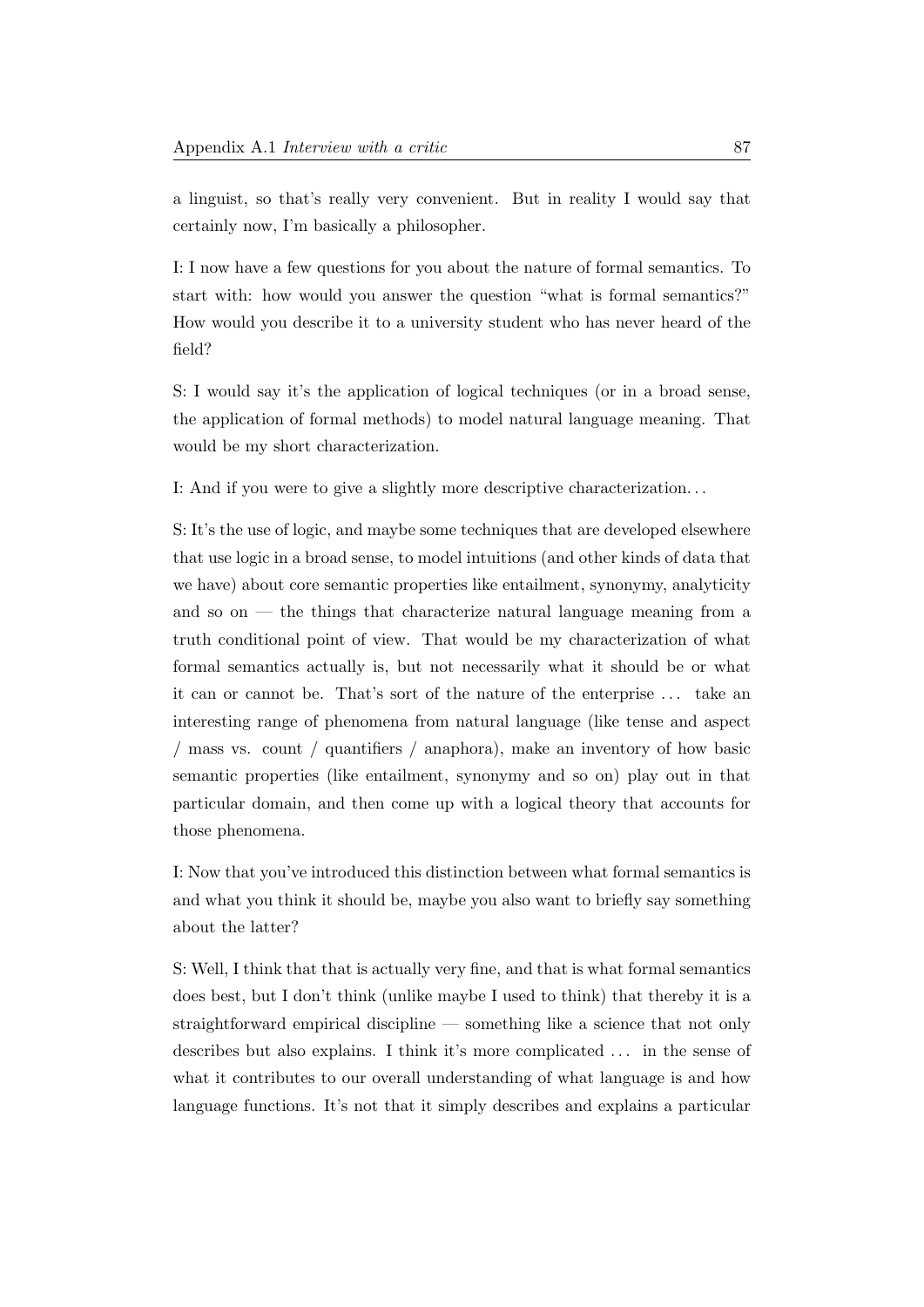aspect of that . . . the kinds of descriptions that it makes are more higher level kind of accounts of certain aspects of what is involved in language.

I: So I will return to this point later in this interview. Could you describe what you think the goals of formal semantics as a discipline are?

S: Again as a discipline I think that the ultimate goal is to come up with an explanatory theory of core features of natural language meaning. I just was at a workshop this weekend which was about bridging the gap between formal semantics and conceptual semantics. Conceptual semantics is (at least there was understood as being) primarily concerned with lexical meaning and the internal structure of lexical meanings. That's something that formal semanticists don't have much to say about — and maybe even don't want to say anything about — because the toolkit that they apply simply doesn't seem to be geared towards describing and explaining what goes on inside the meanings of lexical items. So its core features are usually understood in terms of the more structural semantic properties of a natural language (like as I mentioned quantification / tense and aspect / stuff like that).

I: So what do you think are the main kinds of problems that researchers in formal semantics are trying to solve?

S: About 80% of the work (that's a rough estimate) or the bulk of the work goes into describing interesting and puzzling phenomena. "What is the distinction between mass nouns and count nouns from a semantic point of view?", or "How do we come up with a good theory of temporal expressions?", "How to deal with indexicality?" and stuff like that. That's descriptive. Then there's some stuff on the interface between syntax and semantics (that's particularly strong in the U.S. based work) where people say that semantics is part of the grammar and there are other parts of the grammar (like syntax and morphology) so how does it [semantics] interact with that [the other parts of the grammar]? Are these completely independent modules that you could click together? Presumably not, so there are all sorts of interface effects. On the other side there's the interface with pragmatics. How much of natural language meaning in a broad intuitive sense can be accounted for (or should be accounted for) in terms of the truth conditional semantics that formal semantics deals with, and what should be relegated to the pragmatic aspects (things that have to do with the use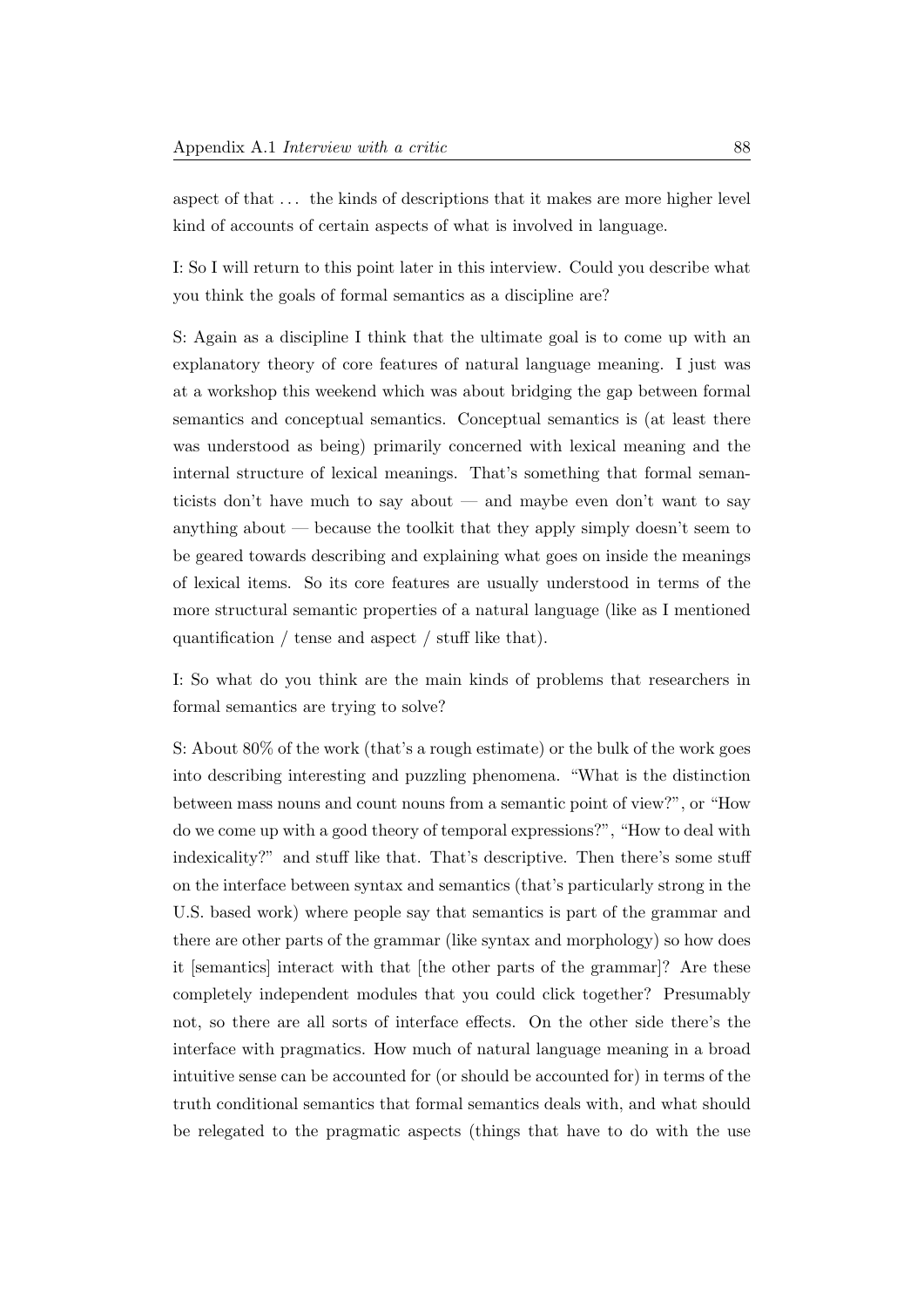of expressions in context for certain purposes, etc.)? Again there too there's lots of research that explores what belongs where and people will argue about where to draw the line exactly.

I: So when are these problems considered to be solved? For example, you were talking about giving a description of some interesting phenomena. When would the researchers think that they have solved this problem?

S: That's a good question. If you look at the facts then I think that hardly ever does it occur that the problem is solved, because usually solutions just create more questions. So in that sense I don't think there is [any] part of what formal semanticists have been studying that is considered [solved] (as in: "OK, we've done that; you can look up the results there; you don't need to bother about it"). That's because, of course, if you solve a particular problem in a particular way that will have repercussions (if only because of the assumptions of how you solved it) for what you can or cannot say about other things. If we give a description of, say, temporal expressions in a particular way and then we say "OK, I've done that, now let's turn to modalities", and then you observe that of course modalities and tense interact, and what looked like a good description of the temporal aspect actually turns out to have negative implications for how you can deal with modality and then you have to go back again.

I: So it sounds like somehow the overall goal would be to have a unified description or model that can account for all of these features [of language]? Or is that not the goal?

S: Well that used to be very much and very explicitly the goal in the early days, especially in the Montague tradition where people wrote very explicit fragments — a syntax that generated a set of expressions and a semantics that assigned meaning to those expressions, and then if you wanted to do something else you were supposed to do that on top of what was already there. The idea was that you could actually extend the fragment. That turned out to be not very practical. If you think about it, it was a bit of an impractical goal, but I think that certainly those formal semanticists who subscribed to the claim that they are not only giving nice formal models that account for a bunch of data but that they are describing something that has a cognitive reality — they must be committed actually to this "one big coherent picture" thing. Unless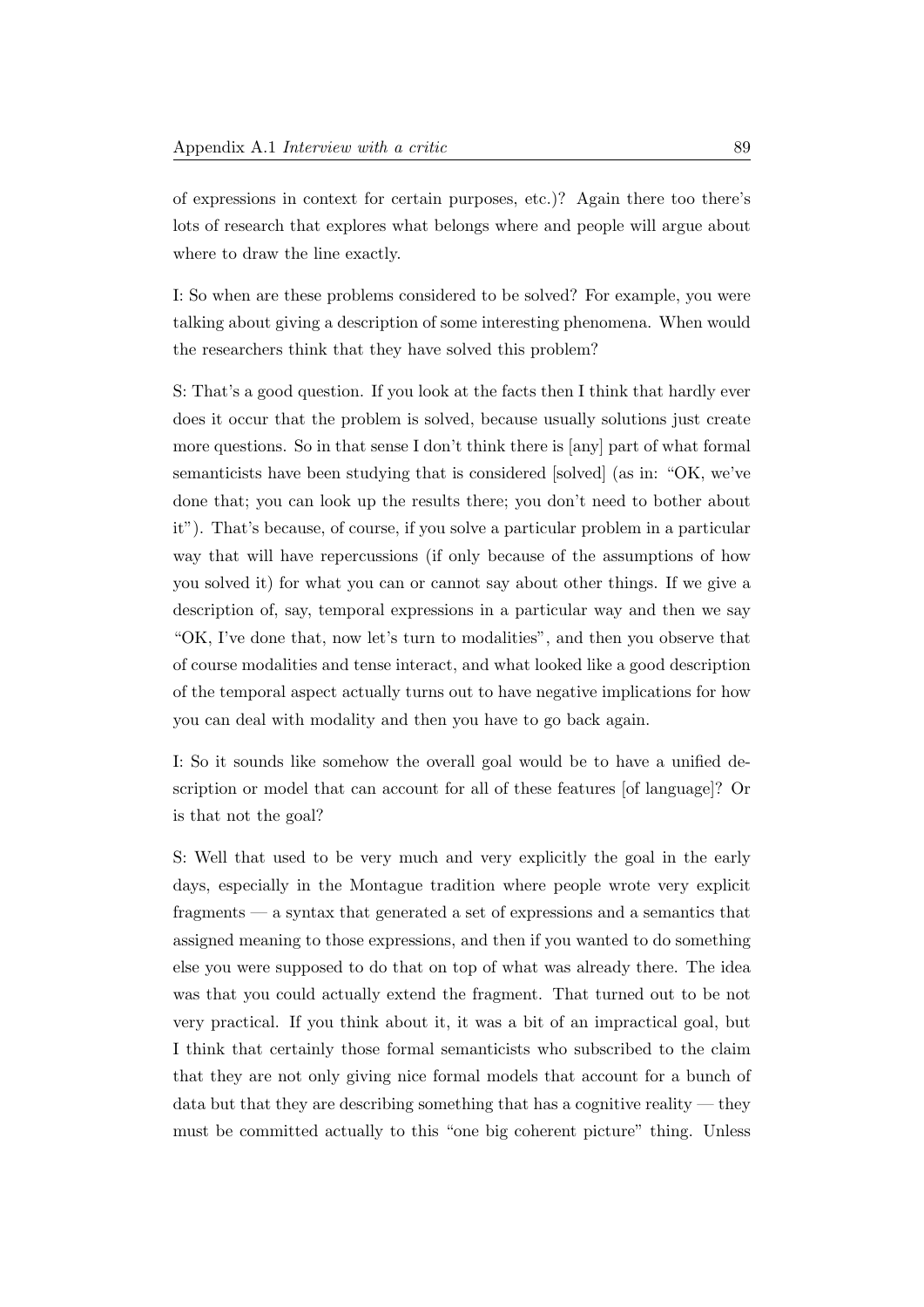you go for a highly modularized view on cognition — but even then, there must be chunks in the way that humans deal with language that are more comprehensive than a particular aspect like tense or anaphora. These things interact, and if we humans are able to do that in a more or less coherent and consistent way then there better be a theory that models that as a coherent and consistent set of principles and procedures. So I think that in that sense formal semantics is committed to that, but actually if you look at the practice then that is something that takes a back seat.

I: I'm moving on to some specific questions about what role modeling plays in formal semantics. Logicians are often concerned with modeling — in the sense that they try to create formal representations or models of some real world phenomena in order to represent them and to reason about them. Can you describe what role this notion of modeling plays in formal semantics?

S: I find that a very difficult question. First of all there isn't much discussion actually about this, and what discussion there is (what explicit statements you can find about this) is of course not in the actual work that's being done, but you find that in textbooks and in notes of lecture courses where people start to introduce students into the view — then of course they have to say what it is that they're actually doing. So I looked at that on a number of occasions to try to find out what semanticists themselves think that semantics is. There are many ways of describing what semantics does (especially the role of formal languages in the enterprise) where the formal languages themselves are described as models, and I think that that's certainly inherent in the Montague paradigm. Doing semantics is translating sentences generated by a particular grammar into formalisms / formulae of some formal language, and then interpreting them in that formal language. Given that the translation is a homomorphic function, we can look at the meanings assigned to the formulae as meanings of the expressions that were translated into those formulae. Basically you look at the formal language with its interpretation as modeling the properties of the natural language expressions in the relevant respects. So I think in that sense much of formal semantics is actually modeling, but in reality (and certainly if you look at the plurality of logical tools that is increasingly being used to describe and analyze natural language phenomena) the practice looks more like that of using formal methods as a toolbox to get something done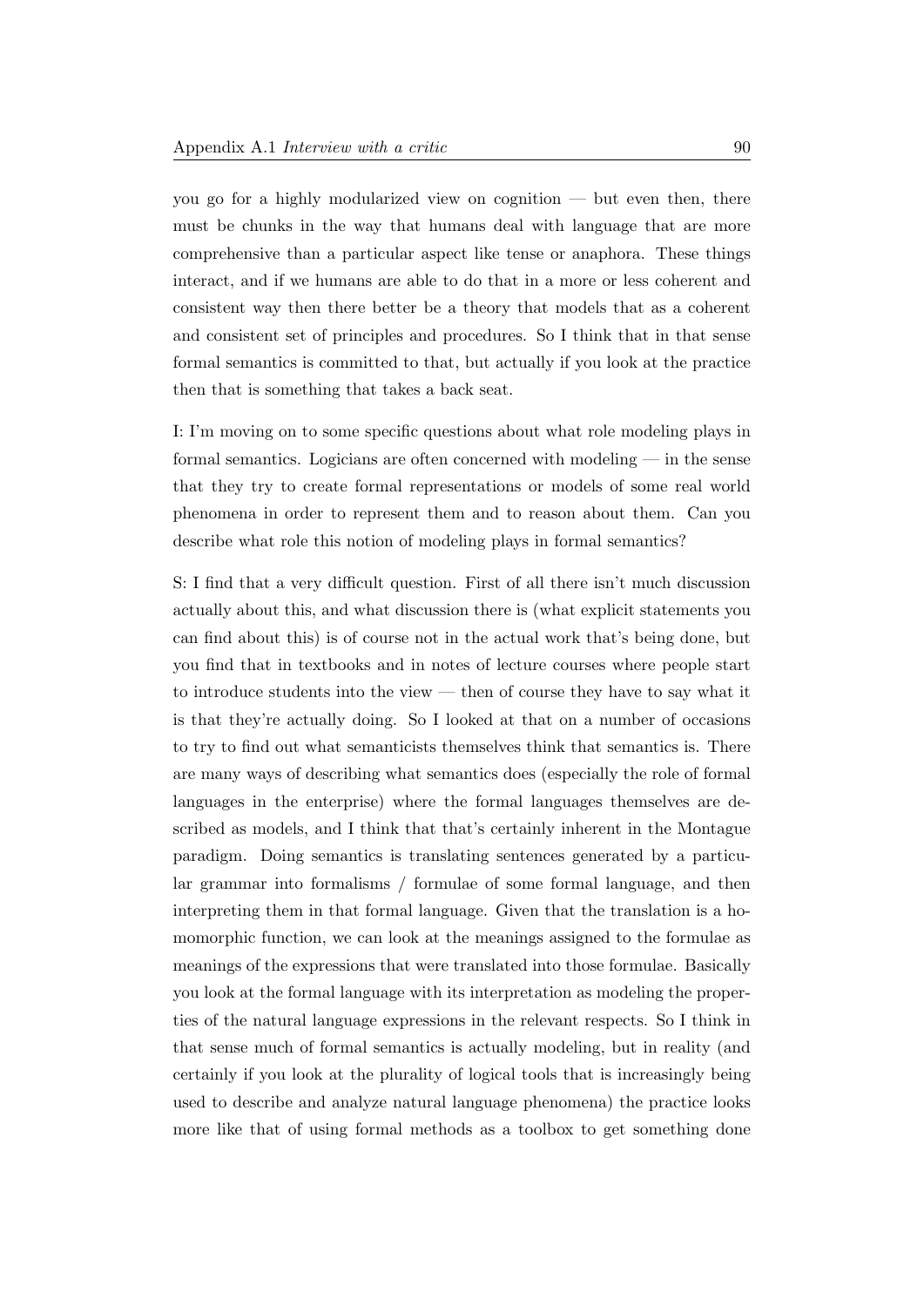without thereby considering the tool as itself a model. So it's still modeling, but in a difference sense. The formal language is itself no longer a model but it is something that is used to describe a particular range of phenomena. To what extent that models something becomes unclear, unless of course you take the thing one step further and say that basically what I'm modeling is cognitive structures and procedures.

I: That actually leads me to my next question. What exactly is the natural phenomenon that formal semantics seeks to model?

S: Yeah, that's the question "what are the data?" It used to be like in linguistics that people mainly used intuitions as their data points. You look at a bunch of sentences and you ask yourself "does one imply the other?" or "do they exclude each other?" etc. Then you talk with other people about it and they say OK. So the data are your own intuitions sort of verified by checking with intuitions of other.

I: Sorry, I think my question was slightly different. It's not about how they're checking it, but what exactly is the goal? What exactly is the formal semanticist trying to model? Is it cognitive processes? Or language? (Even if we say language, how do we disambiguate that)?

S: I think in fact people are modeling these data — either intuitions or corpus data or experimental data and stuff like that. The idea is that these data reflect properties of natural language. Natural language is then a somewhat idealized concept. The question of what natural language is is actually philosophically a very interesting question, because what we observe is linguistic behavior and the products of that behavior  $-$  e.g. what we are recording now and what is written down. That is what natural language is, but from the point of view of modern linguistics it's a more abstract type of object. That nevertheless has an important cognitive counterpart — namely the ability that is characteristic of competent language users. I think most formal semanticists are still knowingly or unknowingly subscribing to that conception of what it is that they are modeling.

I: The second conception?

S: Yeah. Natural language or linguistic competence in this more abstract sense.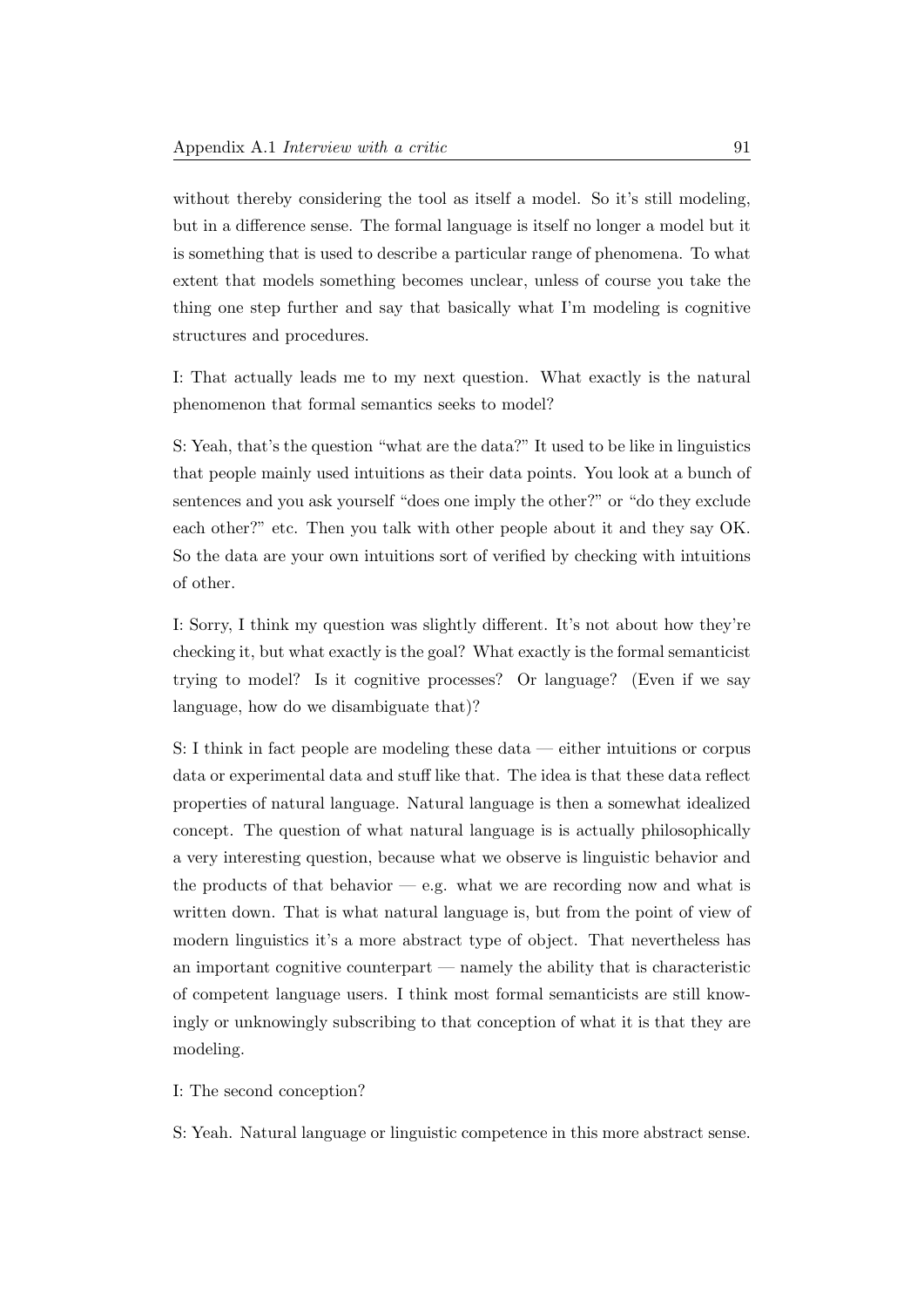I: Not in the sense of what we are recording now or actual linguistic behavior?

S: No. But since they are increasingly using that [recordings / actual linguistic behavior] as their data — the move away from intuitions to more behavioral data creates a tension between these two conceptions, and that is something that is very much happening now. The outcomes of that are still sort of undecided.

I: I guess we've already been talking about this, but typically in formal semantics how do we check whether the model is actually a good model for the thing that we're trying to model? And how do we check the accuracy of the models?

S: It used to be simply intuitions and then people started to incorporate data that they got from corpora and data that they got from doing experiments (asking people about judgments and stuff like that), so now it's very much mixed. One of the interesting questions also with regard to what it is that we are modeling is, of course  $\sim$  can we simply combine these data that you get from running a very controlled experiment and what you get from looking at language in the wild (what you get from these large corpora studies) and your intuitions. To what extent are these data comparable? An intuition based description always aims for consensus, whereas if you go out and ask people you never get 100% scores. There are always people who think it means something else, etc.

I: What exactly are the standards for success and failure in this enterprise of modeling? What distinguishes a successful model from a failed model?

S: It should get the facts right that it wants to account for. Say somebody describes the interaction between tense and modals in a certain way, but cannot account for the fact that in a certain setting there is a scope ambiguity apparently regarding the intuitions — if they don't get that then that shows that the analysis is not completely successful. If it gets all those facts right (whatever those facts are taken to be) then it is considered successful. Then, of course, there are additional considerations — can you combine it with other successful models? This "larger whole" thing that it should fit into does play a role, although it is never really systematically checked, and is just left to the readers so to speak to come up with those kinds of objections. And there maybe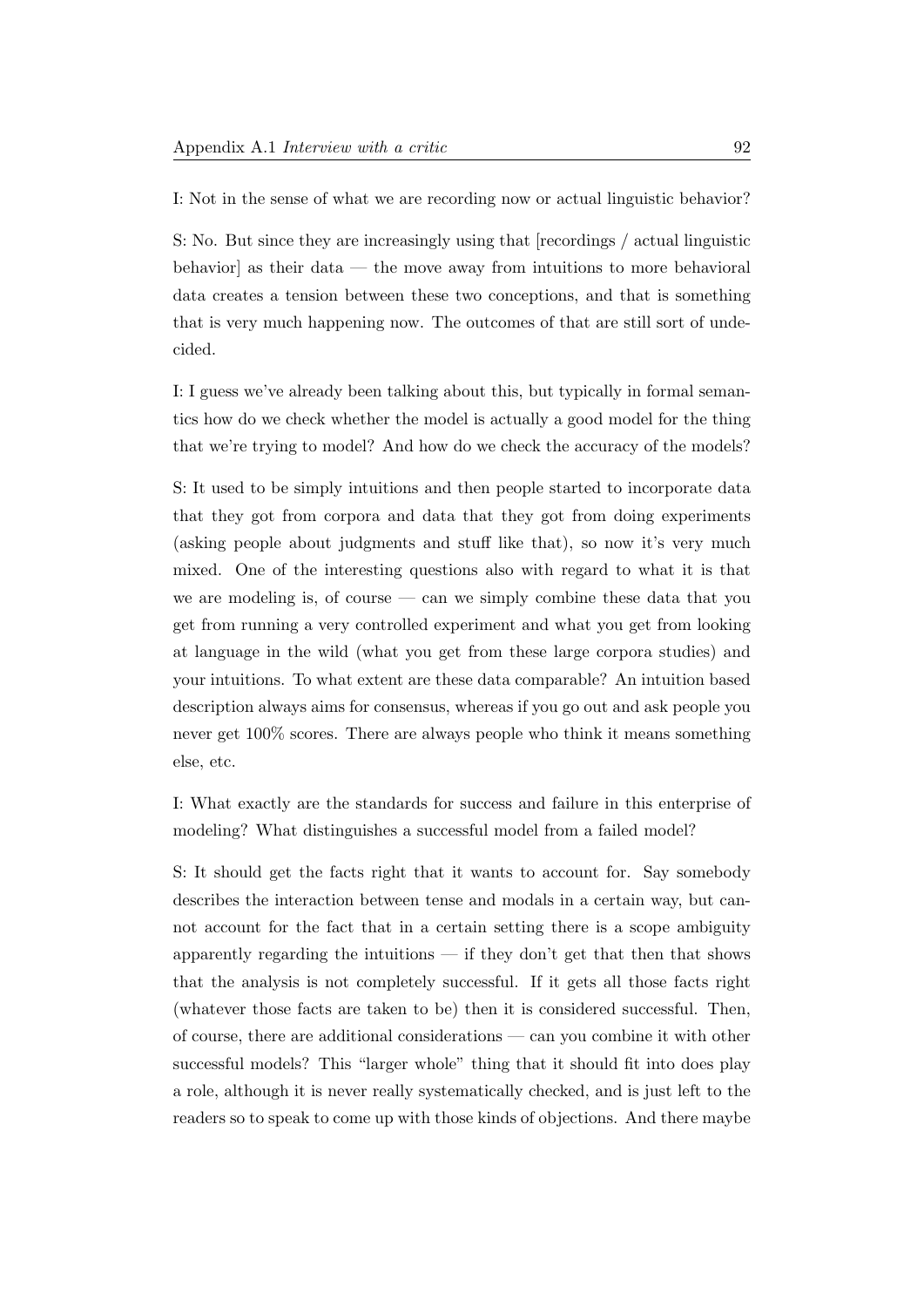questions of elegance — some people are very much concerned with, say, the algorithmic complexity of the tools that you use and a lot of people don't care. Some people might object to, say, the use of possible worlds because they say "philosophically I don't know what a possible world is" and then the average formal semanticist would say "Whatever; if it gets the job done, we'll use it. After all it's just a tool." There you see the modeling and the tool perspective being a convenient space to wiggle.

I: What role, if any, does empirical evidence play in this process?

S: Well, the empirical evidence is the intuitions. The intuitions are taken to be empirical evidence. If a competent speaker of English says that A implies B, then your description better make sure of that.

I: By intuition you mean the intuition of the researcher himself?

S: Well, officially it's the intuition of competent speakers. As a researcher if you are not a competent speaker (a native speaker) of that language then you should check with native speakers, and sometimes you do that, because the distinctions can often be very subtle. You can use informants and their intuitions are the relevant empirical data, or you can look at what you find in a corpus and what you get from experiments.

I: Then I have some questions about the state of formal semantics. Do you think that formal semantics as a discipline has been successful thus far in achieving its goals? Why or why not?

S: I would say yes and no. Yes if you take the goal to be to come up with descriptively adequate  $\ldots$  [[interruption]]  $\ldots$  Successful in the sense that it gives you very interesting and rich descriptions that reveal interesting aspects of ranges of phenomena, but I don't think that it has been successful (this depends on what you take linguistics to be about) if you take formal semantics (or linguistics in general) to be an explanatory theory about linguistic behavior — then I think it's much less successful. Because it really doesn't have very strong links with what we know goes on in the cognitive dimension and it really lacks any connection with what else is involved in linguistic behavior — namely the social and physical environment. Language is an extremely complex phenomenon, and you can argue that you can't even expect there to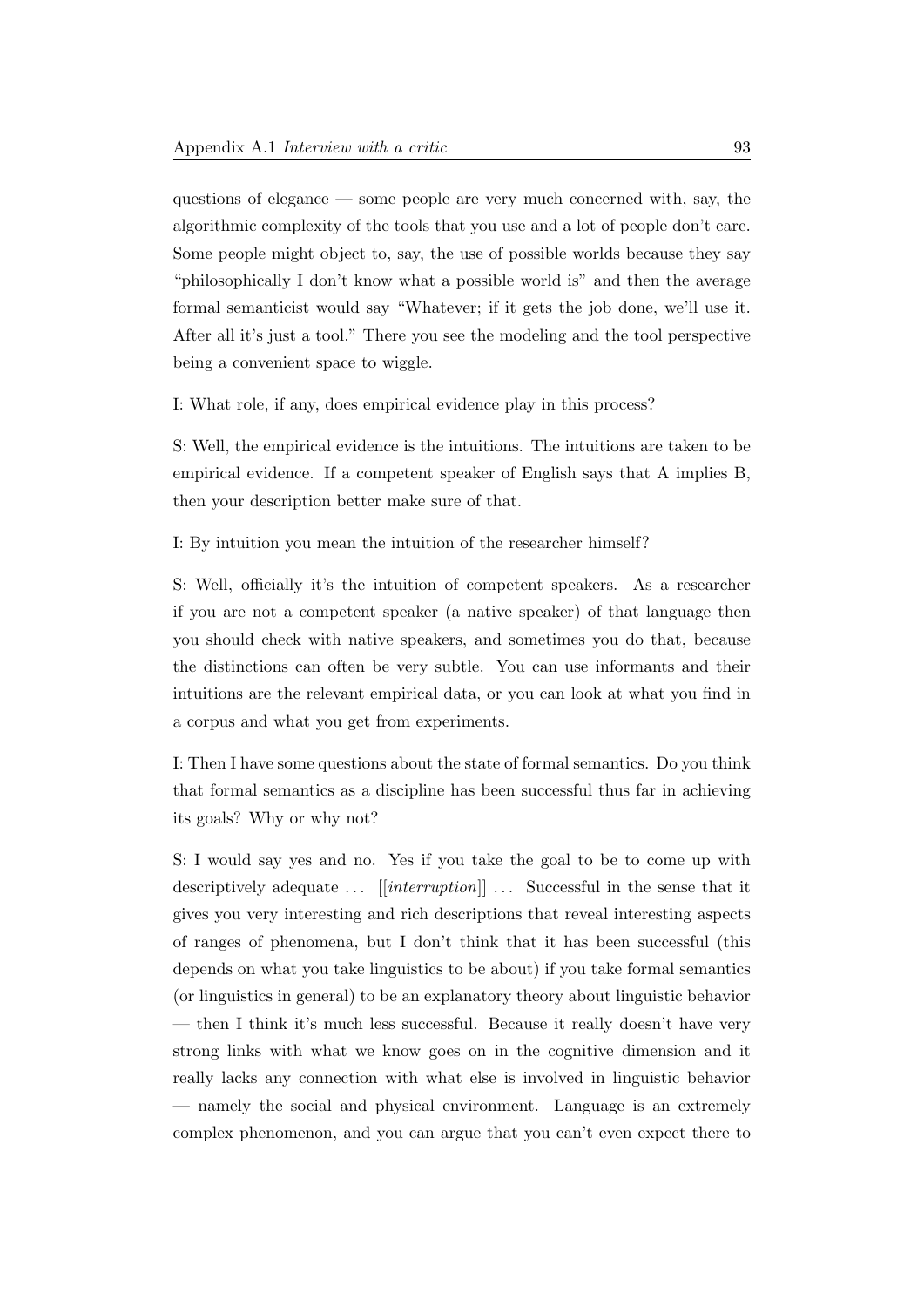be an explanatorily adequate theory of language because it's simply so multidimensional, and there are so many different aspects that need to be described and explained in different ways that you can't have an overall theory. Formal semantics is sort of contributing to that, but it is not an explanation of what natural language meaning is in that broad behavioral sense.

I: However, in the paper "Abstractions and idealizations" you and Michiel have invited the reader to consider the possibility that formal semantics (and modern linguistics more generally) could be an example of a failed discipline. What is the notion of failure that you had in mind there?

S: Yeah, that was maybe a little too provocative, but. . . Well, the notion of failure that we had in mind there was this: if you take linguistics on it's own word — linguistics is descriptively adequate and explanatorily successful account of natural language — then it hasn't been successful, and it hasn't been successful because, as I just mentioned, it doesn't provide straightforward hypotheses about, for example, the underlying cognitive or even neural functions; there you see that the connection is actually quite weak. It also has not been very successful in computational applications. The best theories out there that deal with say translation, search, and other forms of natural language interfaces are by and large based on stochastic methods and not on the kind of rule based methods [of formal semantics]. Of course you can try to incorporate them into hybrid approaches, but linguistics according to it's own self image hasn't been very successful there. Of course there are lots of sciences that are still progressing — that doesn't mean that they are failures. The failure is that a lot of these limitations are sort of self-imposed and very difficult to get away from. That's why this notion of an idealization is relevant in that argument.

I: My understanding of your argument in this paper was that you were criticizing formal semantics as potentially a failed discipline because it does not meet the scientific standards for empirical verifiability or falsifiability because according to you the claims that formal semantics makes are about these idealizations and therefore they cannot be compared to any real world data, because the data we have are about the actual phenomenon (and not about the idealization).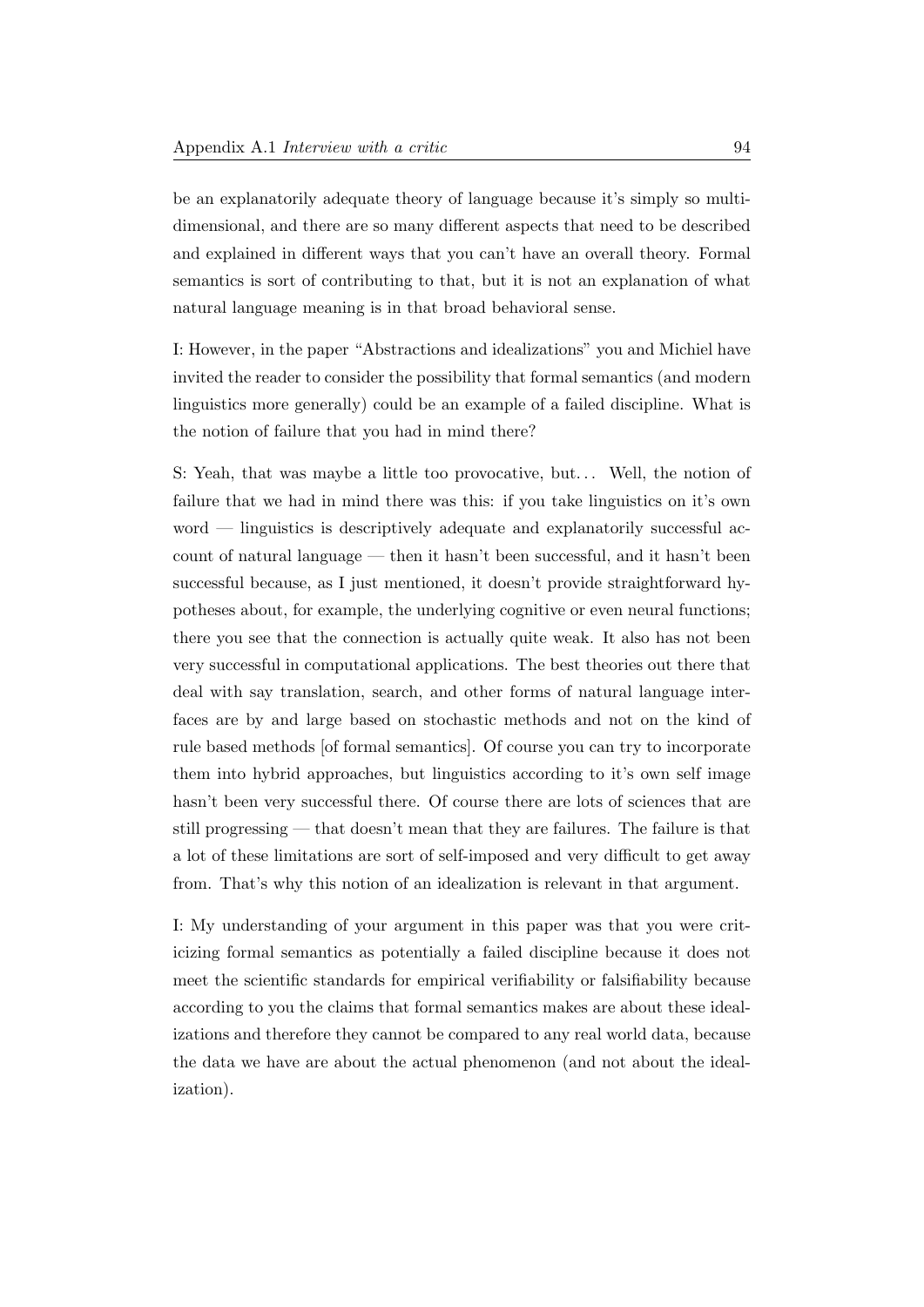S: Yeah, that's true to a certain extent, but if you formulate it like that then you say that linguistics should be about linguistic behavior; actually I think it should, but it [modern linguistics] is actually not about that — it's doing something else. The something else that it is doing is not something completely arbitrary with no connections to empirical reality  $-$  it has, but it is not able to provide a good account of how what it does deal with is connected to what it should be dealing with according to us. In that sense it's a failure. The most important distinction between an abstraction and an idealization according to us is that if you do an abstraction you still retain the thing that you abstract away — you say "Let's forget about it for the moment, but not for good." So you always in principle know what you should be doing in order to no longer make that abstraction. In an idealization you simply forget about that, and that means that you need something else to translate your results back into results that are relevant for what you idealized away from, but linguistics doesn't contain its own bridging theory. In that sense, yeah, it's a failed discipline. And then there's lots of ideology also involved. Many of these idealizations are driven by a very specific conception of what it is to be scientific. This is basically modeled on the natural sciences. You can argue (and many people have argued) that what linguistics deals with — human being — cannot be treated in that way. Maybe aspects of it can be treated in that way, but not as such. In that sense it's also a failure, because it simply starts from the wrong model of what it is to be a science.

I: Can you maybe expand on this a little bit? What do you think it takes to be a science? And why does formal semantics not meet that standard?

S: This is something that is ingrained already in people doing linguistics right from the start  $-$  it's the idea that linguistics should follow the lead of the natural sciences and provide law like generalizations, and what are often called hypothetical-structural explanations (explanations in terms of postulated structural features), and is concerned with language and linguistic ability basically as they are exemplified and manifested in individuals. So it is committed to individualism in a very strict sense, and it is committed to a particular form of explanation which works fine (actually not completely) in the natural sciences, but it is very doubtful whether that actually is a fruitful way of looking at what linguistics should do with its object. Physics for example deals with physical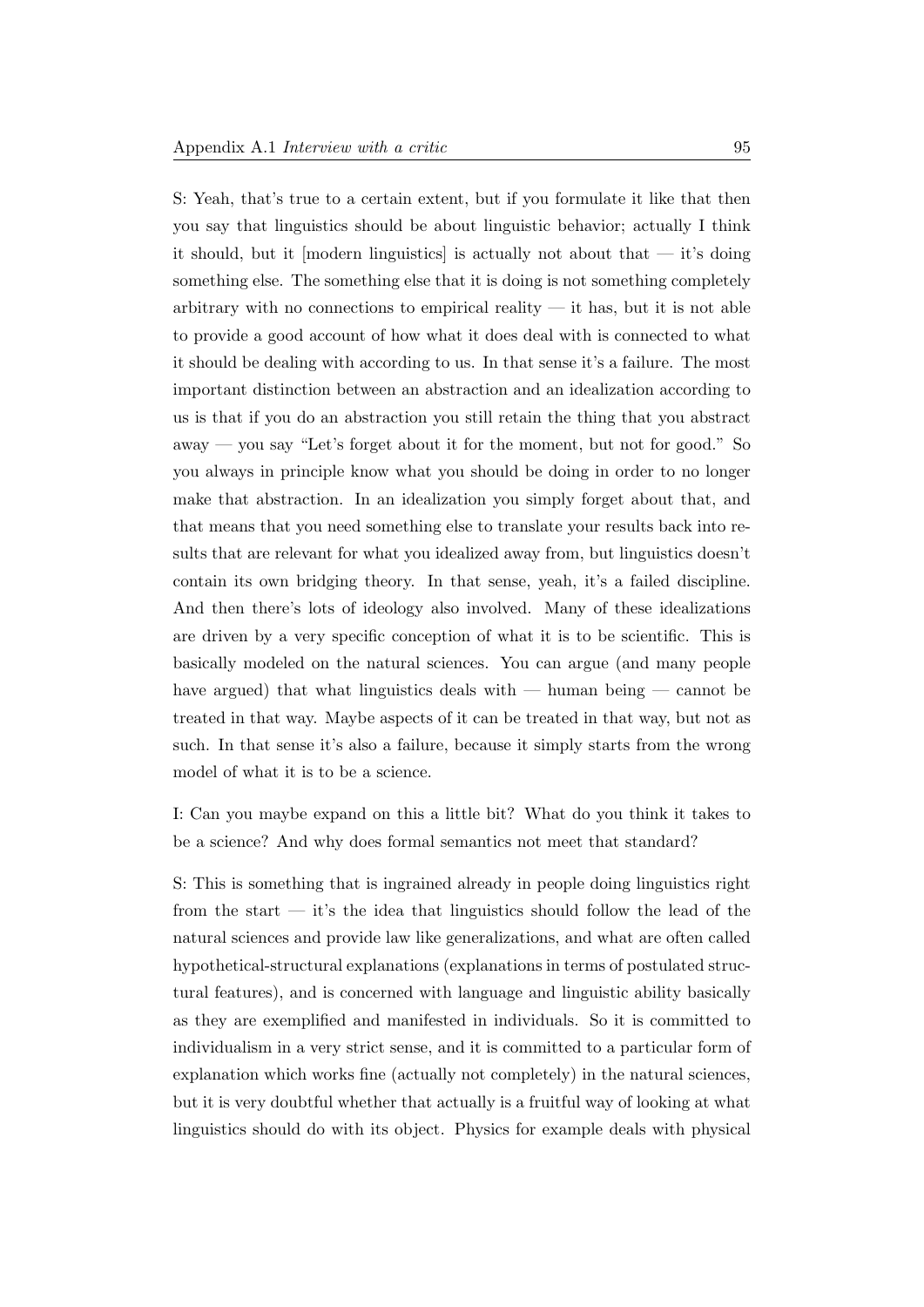reality (which is complex enough), but minimally it has the advantage of being a more or less homogenous domain where reductions of complex to more basic stuff actually makes good sense, but the domain of linguistics is much more varied and is very heterogenous. It is of course concerned with properties that reside in the individual (we have certain basic cognitive structures that are conducive to the development of language — that's true), but it also has a social dimension. We have language obviously for the purposes of (broadly) communication and interaction, and to establish and maintain social cohesion. The way we use language is subject to broadly societal forces and so on and so forth. What things mean is not something that can be ascribed to an individual (division of linguistic labor, etc.). So, it's really a very complex and heterogenous phenomenon (or field of phenomena). To think that you could get that all into the mould of one explanatory model is really a misconception.

I: If a scientific discipline like physics is a wrong role model for formal semanticists, could you suggest perhaps what would be a better role model?

S: David Marr famously made this distinction between three levels of explanation, but he also made (and that's maybe less famous, but nevertheless very interesting) a distinction between what he calls type 1 and type 2 theories. That really has to do with this issue of the heterogeneity or homogeneity of the phenomena that a theory is trying to capture. He says that although some theories deal with very complex phenomena, as long as all the various aspects or dimensions that are involved are relevant for all the manifestations that the theory wants to capture, it is in principle possible to come up with one comprehensive theory. It will be complex, and we may never get there, but it is in principle possible. But if you are dealing with a range of phenomena which has a similar kind of complexity but not every element is relevant for every dimension then you are basically dealing with something that defies the possibility of coming up with one comprehensive theory. You have a field of phenomena where you say "this part of it is explained in this way and that part of it is explained in that way, and there is no way that these two kinds of explanations can somehow be unified." That seems to be the reality of areas like economics, linguistic behavior, and some people have argued that even in biology you are confronted with that kind of predicament. So if that's true, to go back to your question, then formal semantics shouldn't try to be that one big theory that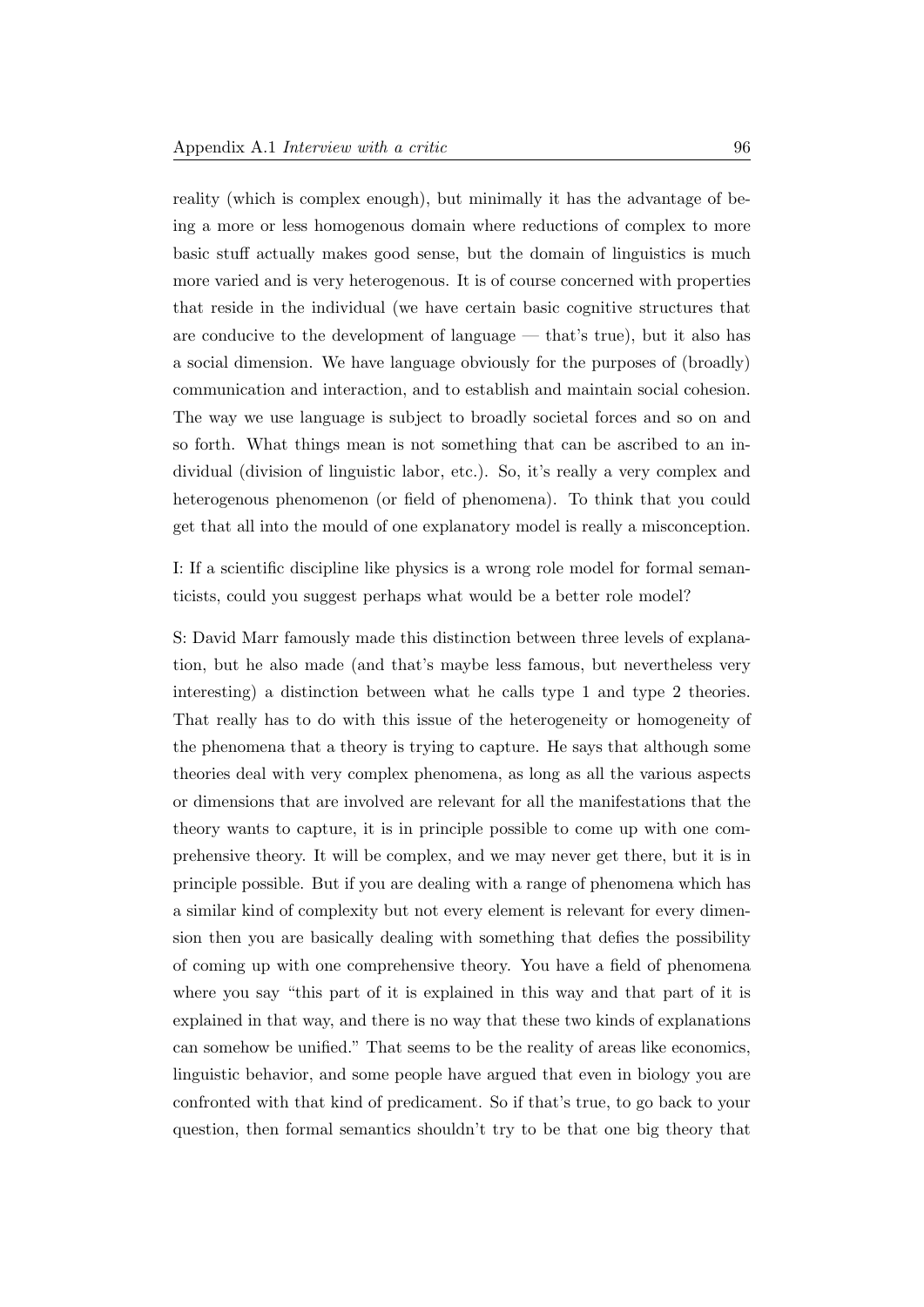arguably doesn't exist. It should be satisfied with doing what it does best namely, coming up with these nice, consistent, interesting descriptions — and say "This is what we have to contribute broadly to the understanding of the phenomenon; so we drop the pretense of coming up with something that is the most fundamental or completely explanatory. If we abstract away from lots and lots of things, then this is what we're left with, and that we can explain in this particular way." Then the measures of success and failure can be viewed from the proper perspective.

I: I was going to ask you what, if anything, could cause you to change your mind about your criticism of formal semantics, but it seems like if they were to change their expression of the goals of this discipline, that would address a large part of your criticisms?

S: When I talk about these things, my perspective here is basically Wittgensteinian. In the Philosophical Investigations Wittgenstein says "Whatever philosophy is, it's not something that interferes with actual practice." He makes that very explicit in his remarks on the philosophy of mathematics, and says that we're not going to try to change the practices of mathematicians, because they're perfectly alright as they are. Logicians and philosophers shouldn't be trying to meddle with that [with the practice of mathematicians]. Then he generalizes that to philosophy — basically it doesn't produce anything new or doesn't want to change things, but it just wants to come up with a better picture of what it is that things are and how things are. That's also characteristic of my way of trying to answer these questions. I don't want to change formal semantics — formal semantics is perfectly fine. Of course there can be internal criticisms, and I think that for example this issue of comparability of data that comes from different sources is something that formal semanticists really should think about — that's an internal matter. But apart from that, I just want to know and to understand better what it is that they are doing. If they find that interesting, then so much the better, but if I'm the only one who finds it interesting then...

I: My final question to you is: do you think that formal semanticists themselves would agree or disagree with the views you have expressed in this interview?

S: Well, I know for a fact that many of them don't agree.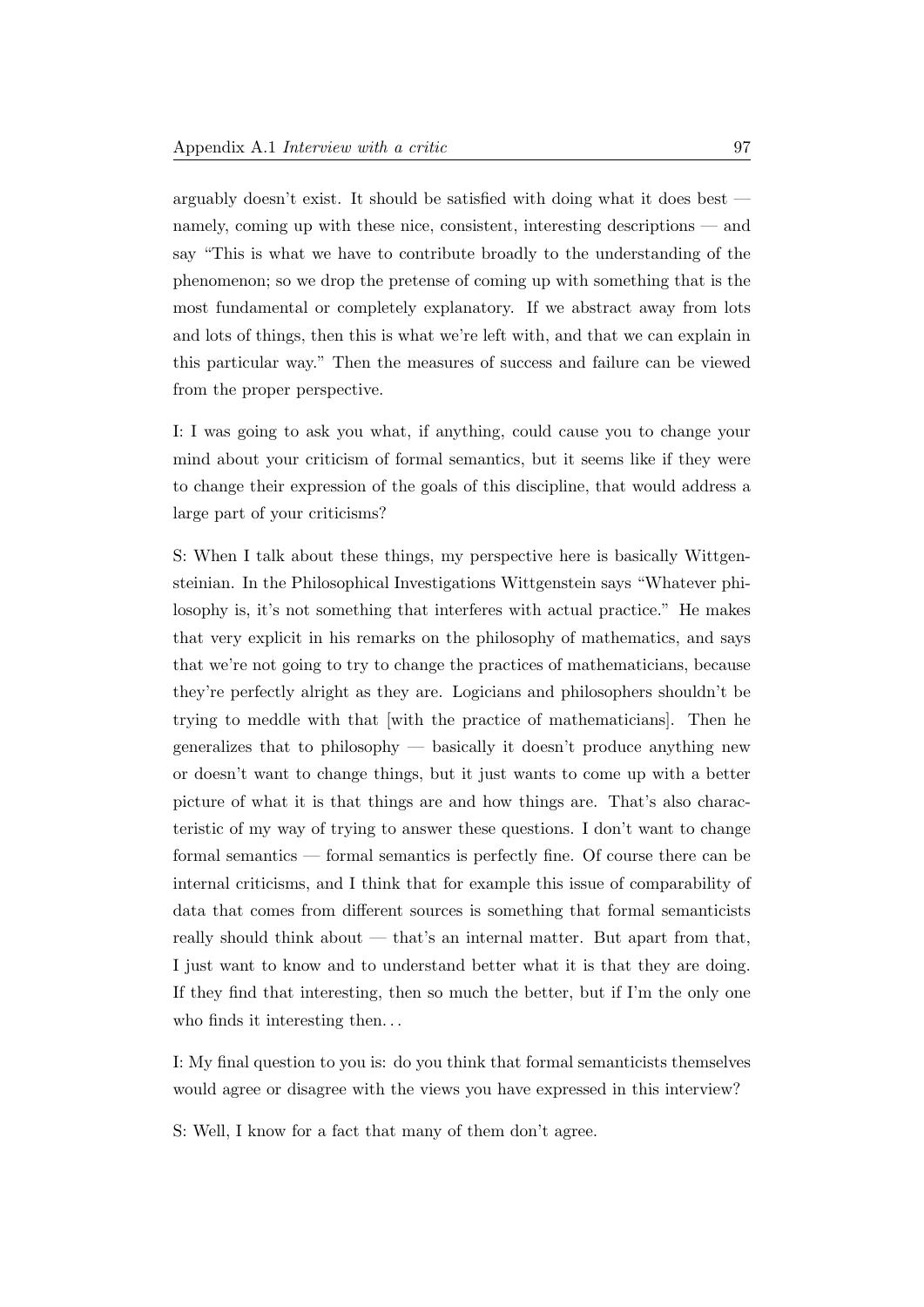I: What do you think are the main points of agreement or disagreement?

S: I think that the main points of the disagreement . . . this is an ongoing process . . . as I said, I was at this workshop where I gave a presentation on Saturday, and I said that this hypothetical-structural model of explanation may not be the best one (it's actually also not the one that plays a role at the very fundamental level of quantum theory). Maybe we should step back and look at language and the ability to use language more from a dispositional point of view. Then people started to react to that saying "There must be underlying structural properties." I said "Of course there are underlying structural properties that play a role in any disposition, but can the disposition be reduced to that?" Then people said "Of course, it must be like that!" I said "Well, why? Why must it be like that?" Then you run into these very basic, almost unaware, views that people hold that define for themselves what it is that they're doing. Then you get these references "But that's how it is in science." My first question: "And why should it be the same here?" Second observation: "That's actually not how it is in science; but forget about that  $-$  the first question is the most important one." So I think many of the objections come from a certain unwillingness . . . well, it's hard to reflect on your own presuppositions, and it's not always a very comfortable thing to do, and it's not obvious why you should do it, and when somebody comes along and starts to nag you with these questions you get irritated: "Go away! Let me do my thing!" And I think that's a perfectly fine reaction.

I: And what are the key presuppositions in question here?

S: That explanation should be in terms of structural properties, for example. I think that's due also to the way in which people have been trained — you get your philosophy of science 101 where we say "Of course we have dispositional properties of physical objects like fragility, but these are explained ultimately in terms of structural properties like surface tension, etc." "If they get rid of dispositional properties in physics, then we should get rid of dispositional properties in linguistics." This holds for many humanities disciplines and even for some of the social sciences. That's so very much ingrained, that people feel uncomfortable with it being questioned.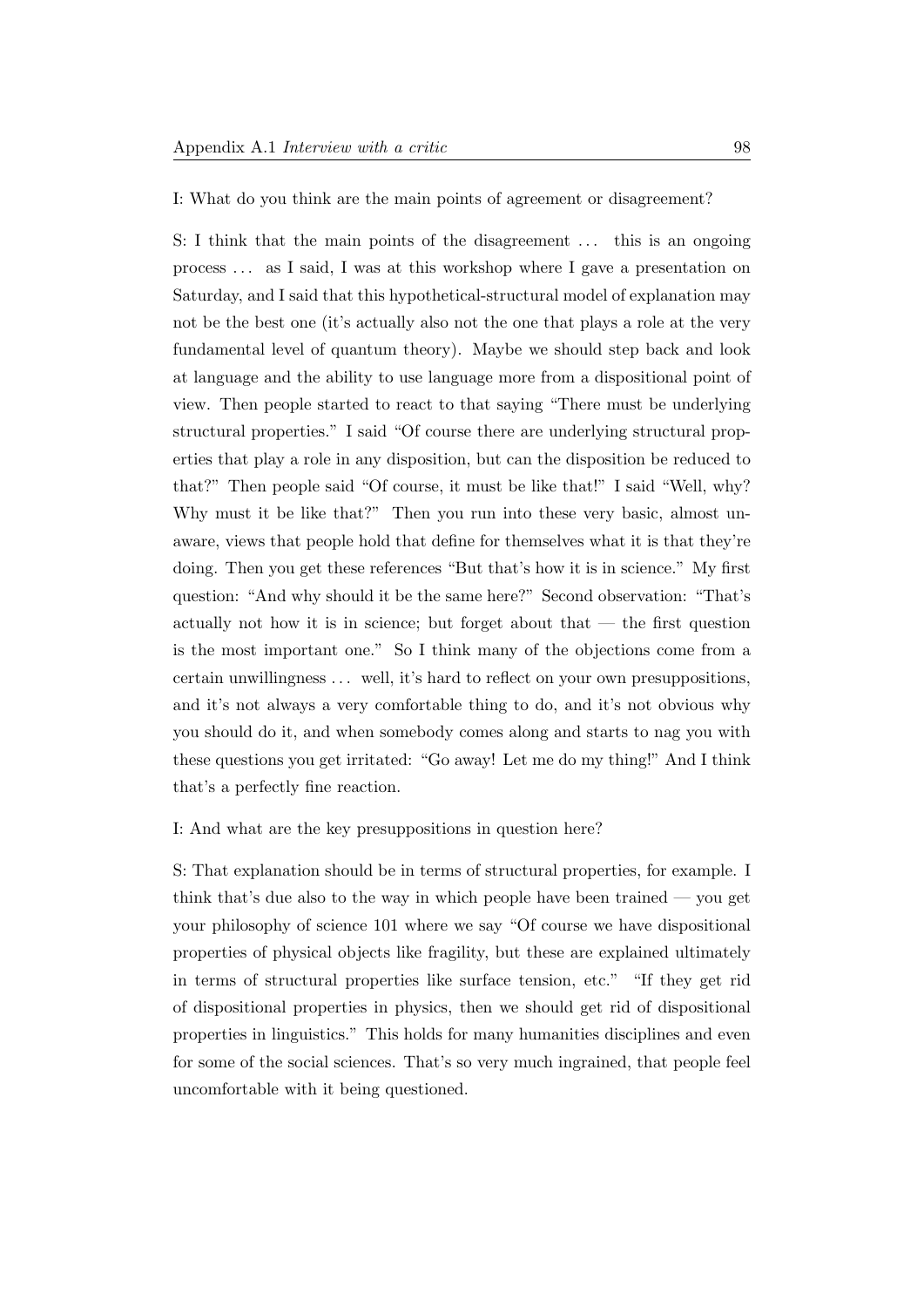I: Do you think there are any other underlying reasons for which this disagreement exists?

S: Like what?

I: Perhaps a different philosophical outlook on the world, or a different view of language, or something like that?

S: Yes, that's certainly true. Most formal semanticists nowadays are trained as linguists, and they are trained to look at the object of linguistics in this fairly idealized way. So again, if someone comes and questions that, then people think "Isn't that obvious?" Of course there is a lot of critical discussion of linguistics from a philosophical point of view, but people say that that's just philosophy and we don't need to bother with that. I happen to be also a formal semanticist — at least I used to be one. Maybe that's also what irritates people, but I don't know about that — I can't answer that question really.

I: Those are all the questions that I wanted to ask you. Is there anything else that you would like to add before we end the interview?

S: [[long pause]] No, I think we covered the various dimensions and aspects of what you are concerned with. I think (but this is just a thought for maybe a possible future) doing an ethnographic study of formal semanticists at work could be very interesting. How do people actually do their research and discuss their research amongst themselves?

I: Yes, I hope to provoke some interest at least in this direction.

S: I think this is a very interesting project, and I'm very happy that you're doing it.

I: Thank you very much.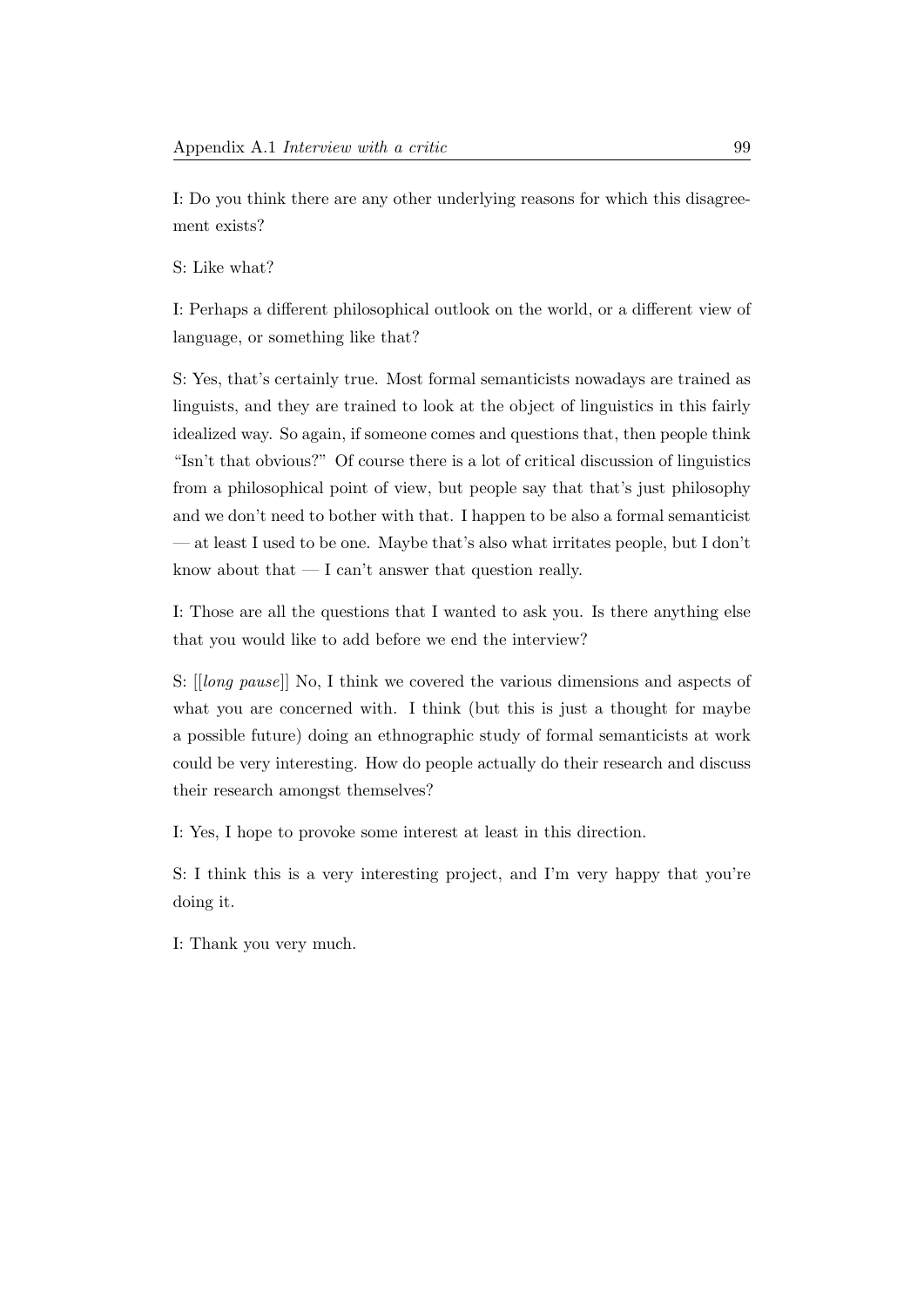### A.2 Interview with a critic

I: To begin with, I would like you to briefly introduce yourself. Can you please describe your academic and professional background and how you got interested in the field of formal semantics?

S: I have a rather checkered history, and I've worked on many topics — originally on a topic related to probability theory and mathematical logic; I worked on this until 1993. Then I worked in artificial intelligence for some seven years, and that is actually what got me interested in formal semantics, because I was studying mathematical theories of vision and I was trying to link up these theories with the semantics of perception reports. That first aroused my interest in applying sophisticated mathematical models to do semantics, so the result ultimately was a book together with Fritz Hamm — "The proper treatment of events" — which applied logic programming to tense and aspect. Later, the psychologist Keith Stenning and I wrote a book applying non-monotonic reasoning as a model for human reasoning behavior.

I: What was your primary motivation for studying formals semantics? Was it part of your attempt to understand human reasoning behavior? Or something else?

S: No, it was very different. It was a case of "I have the tools; now can I find a problem to solve?"

I: Would you describe yourself primarily as a linguist, or as a logician, or as something else?

S: I'm definitely not a linguist; I'm more the formal person, but I've been lucky in collaborating with people who have all the linguistic details at their fingertips. That holds both for Fritz Hamm, and later  $-$  my student and ultimately collaborator — Giosue Baggio. with whom I did experiments with EEGs based on predictions by the formal model.

I: OK. So that's about your background and motivation for studying formal semantics. Next I have a few questions about what the nature of formal semantics is according to you. To begin with I want to ask: What, according to you,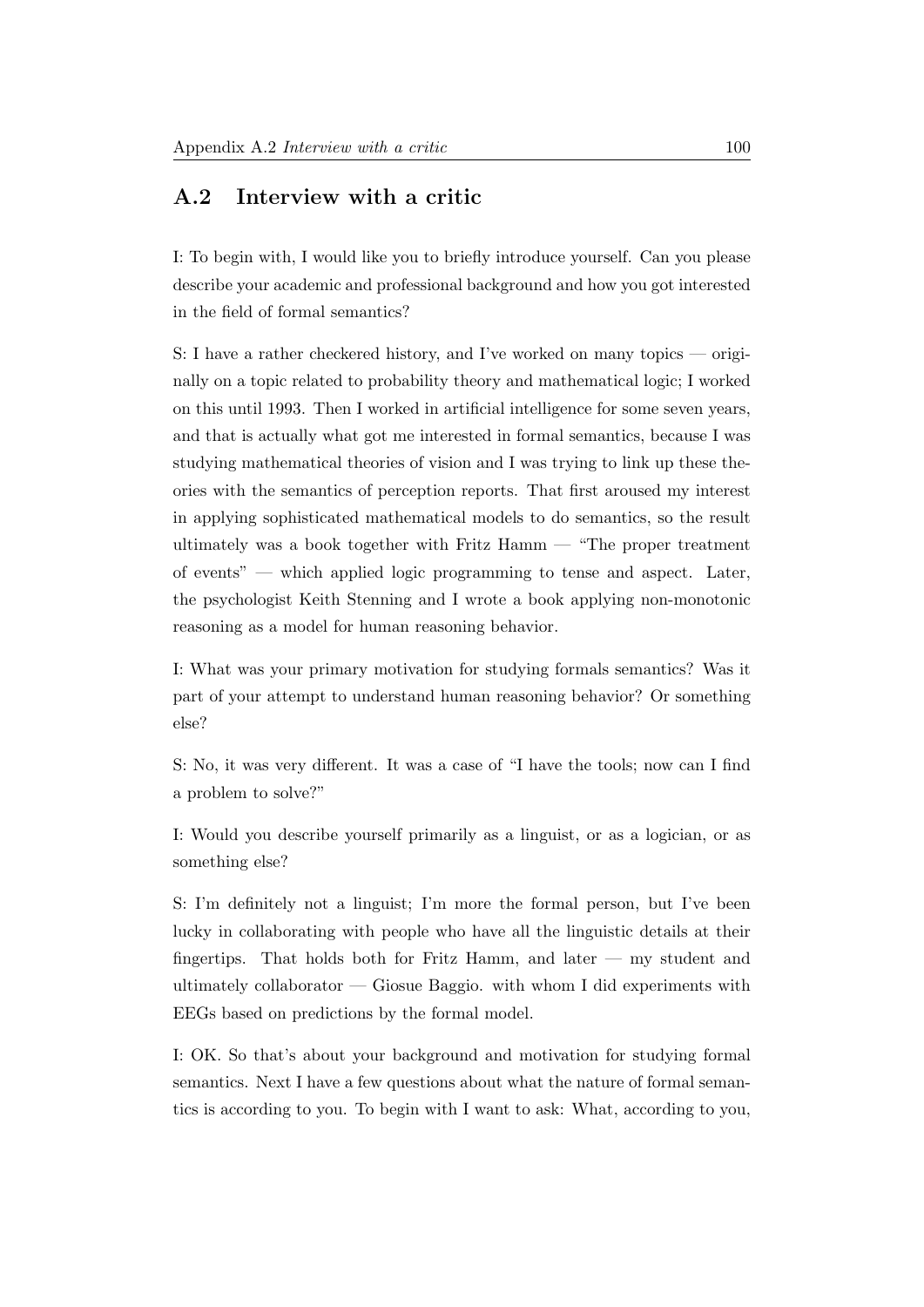is formal semantics? For example, how would you describe it to a university student who has never heard of this field?

S: You mean, you want to hear my own idiosyncratic definition?

I: Sure. Like, if there is a university student who is interested in exploring a new field, and he finds about formal semantics, and he asks "What is this field?" — what would you say to him?

S: For me formal semantics is strongly linked to cognitive science, and ultimately the most interesting work done in that area is the work that gives some insight into language processing (both producing and comprehension).

I: What do you think are the goals of this enterprise of formal semantics?

S: I already announced that goal — in the sense that I said I would like to have some insight into language processing. So, the deeper level indicated by your question is "What is this insight?"

I: Right. Or "What kind of insight?"

S: I would say that one has achieved insight when one has a formal model that predicts a variety of behavioral data.

I: You originally said that the goal was to understand language processing, which suggests that the goal is to understand the cognitive process, but in terms of the predictions of the model you are saying that they should be predictive of behavior?

S: Sorry, I'm using the lingo of the field. I should say just  $data - so$ , let's run through the variety of data that you have when you study language comprehension. (1) There's eye tracking which traces the movement of the eyes while reading, and that can give information in case backtracking occurs. (2) Then there are ERP data which is a kind of average form of EEGs taken when a subject is processing linguistic material. (3) Then there is what is properly behavioral data — namely people's answers to verbal questions. I haven't exhausted all the data types, because there is also fMRI data (which personally I find less interesting because it gives you less information about the time course or events). To come back to your question of what is the goal — the goal is to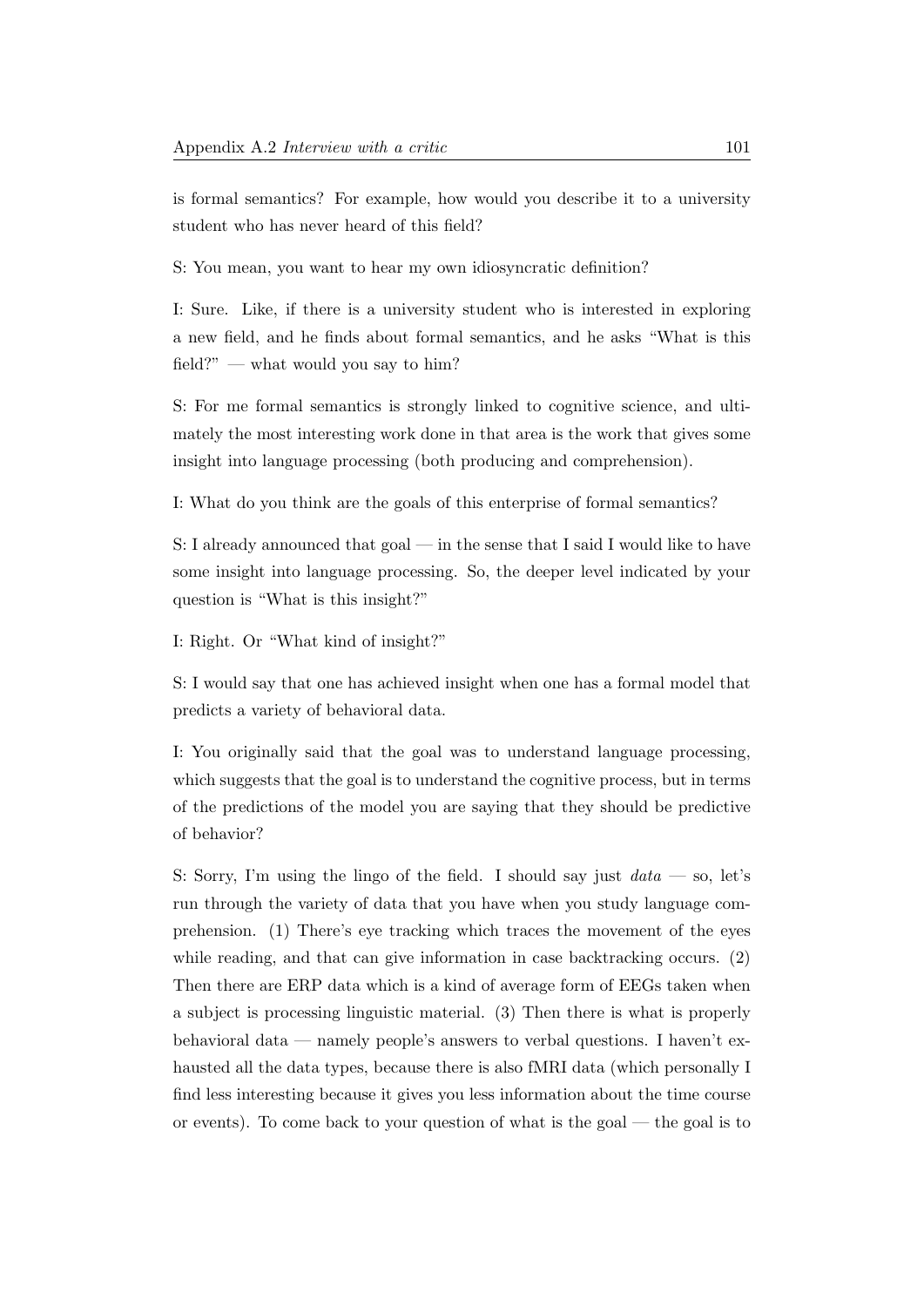collect a whole raft of data of these very diverse types, and to devise a model that has something to say about all these data types, which is such that it predicts what is observed.

I: Can you be a little more specific? Could you give some examples of the kind of problems you try to solve using these models, or the kind of research questions that you would try to answer?

S: Yes, let me give two examples. One example is a border line case because it has to do with psychiatry. We were interested in the reasoning patterns of people with autism. So, answers to reasoning problems were counted as behavioral data, and we had a hypothesis based on a certain formal analogy between a reasoning task called the suppression task and a non-verbal task having to do with flexibility of behavior. The formal analogy was such that we could predict that people with autism will behave very differently on the suppression task than neurotypical people. We did this experiment, and the hypothesis was confirmed, and the formal model that we used had some ramifications because it could also be viewed as a neural network and as such could be linked up with research on neural abnormalities in the brains of people with autism. So the goal here was to come up with a model that has many ramifications — not just a model that explains one isolated phenomenon.

I: OK. I would like to ask you some more questions about how exactly this process of modeling works in formal semantics. Let me tell you what I mean by modeling (or how I understand it) — logicians are often concerned with modeling in the sense that they try to create formal representations (i.e. models) of some real world phenomena in order to represent them and to reason about them. Do you think that this notion of modeling plays some role in formal semantics?

S: I'm not sure; somehow I seem to miss the idea of prediction in your description. Have I misheard?

I: No, my notion [of modeling] was to represent and to reason about some real world phenomena.

S: Yes, I would think that that's definitely not enough.

I: OK. So maybe you can say what your notion of modeling is?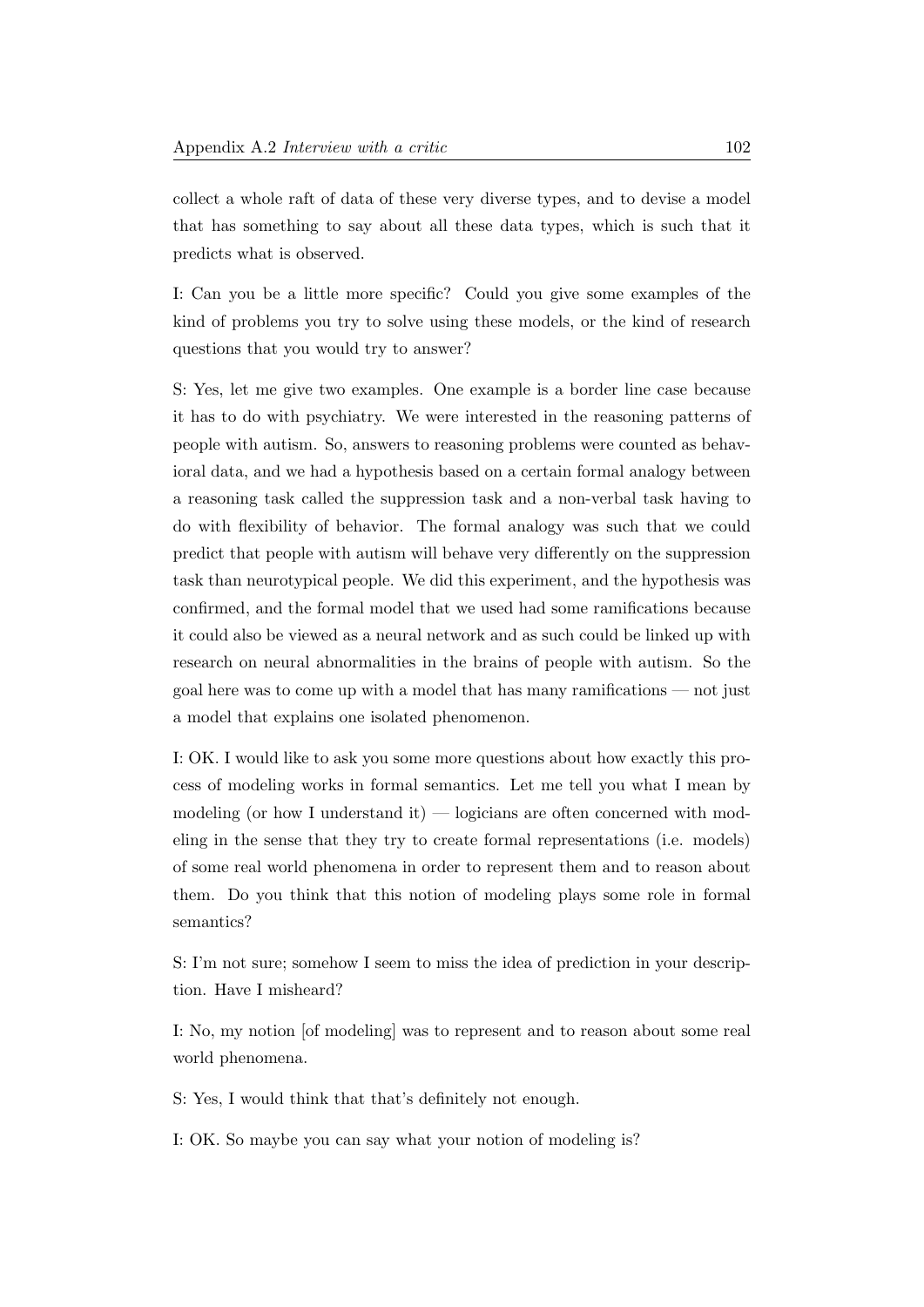S: The models should agree with what is known about the process it is modeling, and with other aspects of cognition, and it should give predictions about as wide a range of data types as is appropriate. By this I mean not just the so-called appeals to intuition, but also corpus research or neural imaging data.

I: What exactly are the phenomena that these models are trying to model?

S: Here I have to take a stance on what happens when language is processed. I believe in an account of language comprehension which is the psychological form of discourse comprehension (it's called situation models), which says that we always have a model of the discourse encountered so far, but the model is much richer than the verbal material. Meaning that causal relation will be encoded (even though they are not overtly present in the material), expectations for future events will be encoded, and in general all the information that the semantic memory has available will be stored in the situation model. So, what a formal model has to do is to give a description of the computations that are going on in that situation model.

I: The computations that are going on in the brain?

S: Yes.

I: So, according to you then, what the model is actually trying to model is the brain processes that are involved in language processing?

S: Yes. You can situate this question at different levels: (1) You can talk about the function that has to be computed when you consider the process leading from a discourse to a situation model. (2) You can ask about the algorithm that executes this function. (3) You can ask about a neural implementation of this algorithm. Ideally a formal model should address all these layers, but in practice you are often happy when it addresses only the first of these levels.

I: What is the first level?

S: That you specify a function which tells you how discourse is mapped onto a situation model.

I: And the deeper levels would be. . .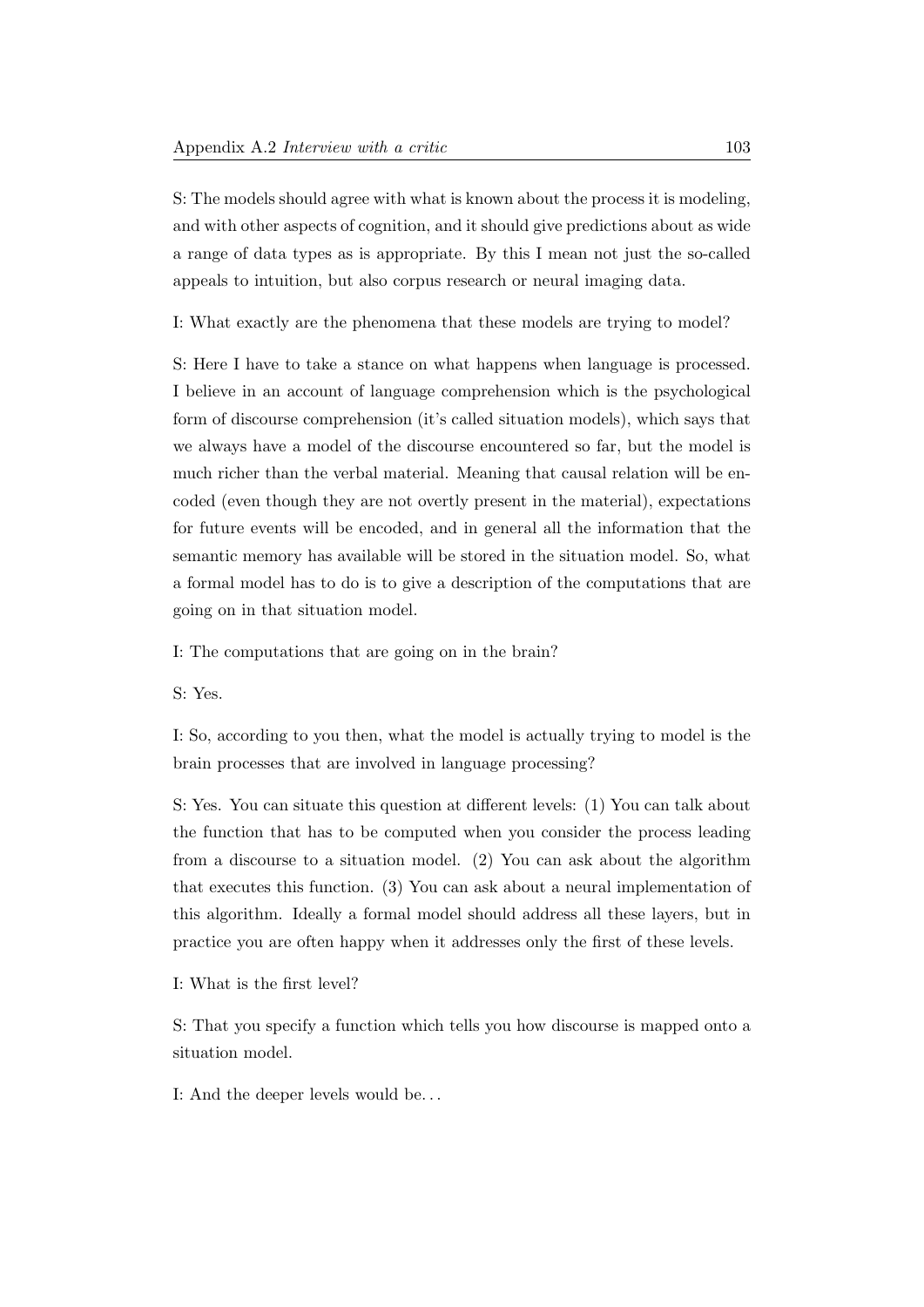S: The algorithmic level — when you write down the algorithm where you write down all the steps that have to be taken to actually do the computation to implement the function. Then the last step is to associate the algorithmic steps with neural computations.

I: OK. So, given this notion of modeling, how do we define success and failure in modeling? What distinguishes a successful model from a failed model?

S: That's a thorny issue. A straightforward answer would be that a failed model is one which leads to a failed prediction. Now it doesn't always go like this, and falsification in the sense of Popper is dead. You don't often falsify a theory completely; it's often possible to make ad-hoc changes.

I: Are you using the word theory as interchangeable with model?

S: Yes, good point, so far I do. Yes.

I: OK.

S: I'm trying to think of an example from my own research where something definitely failed ... In the autism research ... I told you a while back about the experiment with the suppression task (which is a kind of pragmatic inference task) — people realized that no information may make a previously endorsed inference invalid. We concluded from this that there might be a general pragmatic impairment in people with autism, which should show in their incomprehension of Gricean maxims. So for example, you have a sentence like "a tree has branches or leaves" and that should be considered nonsense, and we thought that people with autism would behave differently from neurotypicals in that they wouldn't call this sentence nonsense. There the prediction failed dramatically — the people with autism behaved exactly as the neurotypicals.

I: So, the reason your model was considered a failure was because your data (of the behavior of the subjects) did not match the predictions of the model?

S: Yes.

I: At some basic level then, success or failure of the model depends on whether the predictions made by the model are confirmed by the data or not?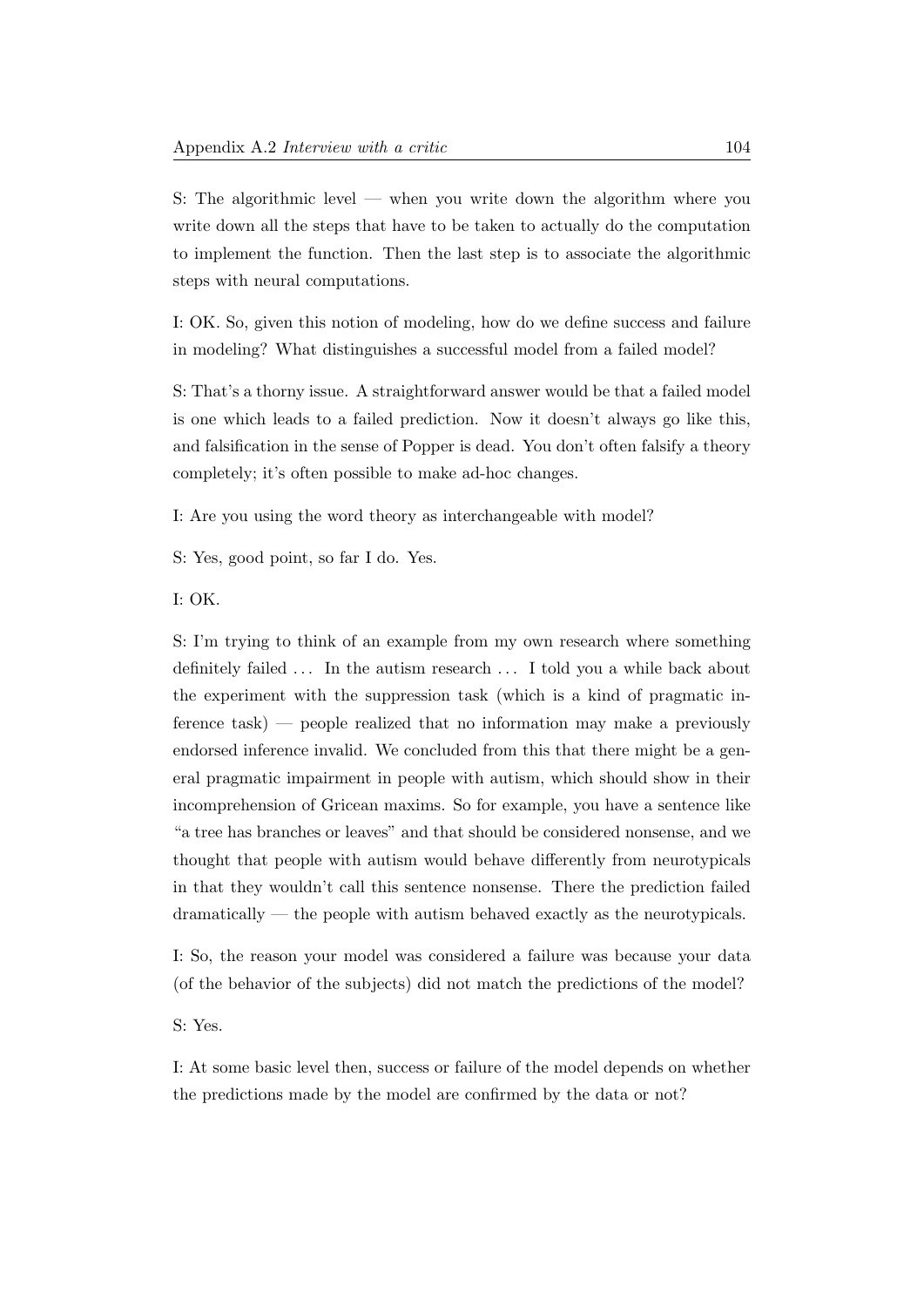S: Yes, that's one reason to abandon a model or a theory. Another reason may be that the theory proposed is too distant from neural reality, so there's no way you can envisage an implementation.

I: What role does (1) empirical evidence and (2) intuition play in this process of modeling?

S: Good question. Let me think for half a minute . . . I would say it is neither. What drives me personally is the conviction that mental processing can be described by and large by mathematical models. When it comes to finding the right models we look in slightly greater detail at how cognition operates, and for instance the models that we used to predict neural imaging data or the behavior in the suppression task — these models derive from the hypothesis that language is ultimately an outgrowth of the human planning faculty, and there are some biological reasons supporting this; that is the empirical component. But there is another component — the a priori component — which is neither empirical nor intuition, but is just the conviction that there must be mathematics behind it.

I: But how can this conviction be tested against reality?

S: If a model is any good it makes predictions, and nature is generally unkind, so predictions get falsified. That's one way, and next to the neural implementability issue there's always the issue of scope. It doesn't make sense to devise a mathematical model which does what it should do on the suppression task (say) and is useless anywhere else.

I: So, in some sense, the model that we are seeking should be a unified model? In the sense that it explains not only discrete phenomena, but it explains various phenomena in a unified manner?

S: Yes, and that will happen automatically when the model has its roots in some known biological properties of the brain, which in this case was the observation that important language areas of the brain appear to have migrated in the course of human evolution from an original position in the planning center.

I: OK. Then I would like to move on to some questions about formal semantics as a discipline. We talked a bit about the goals and the methods of formal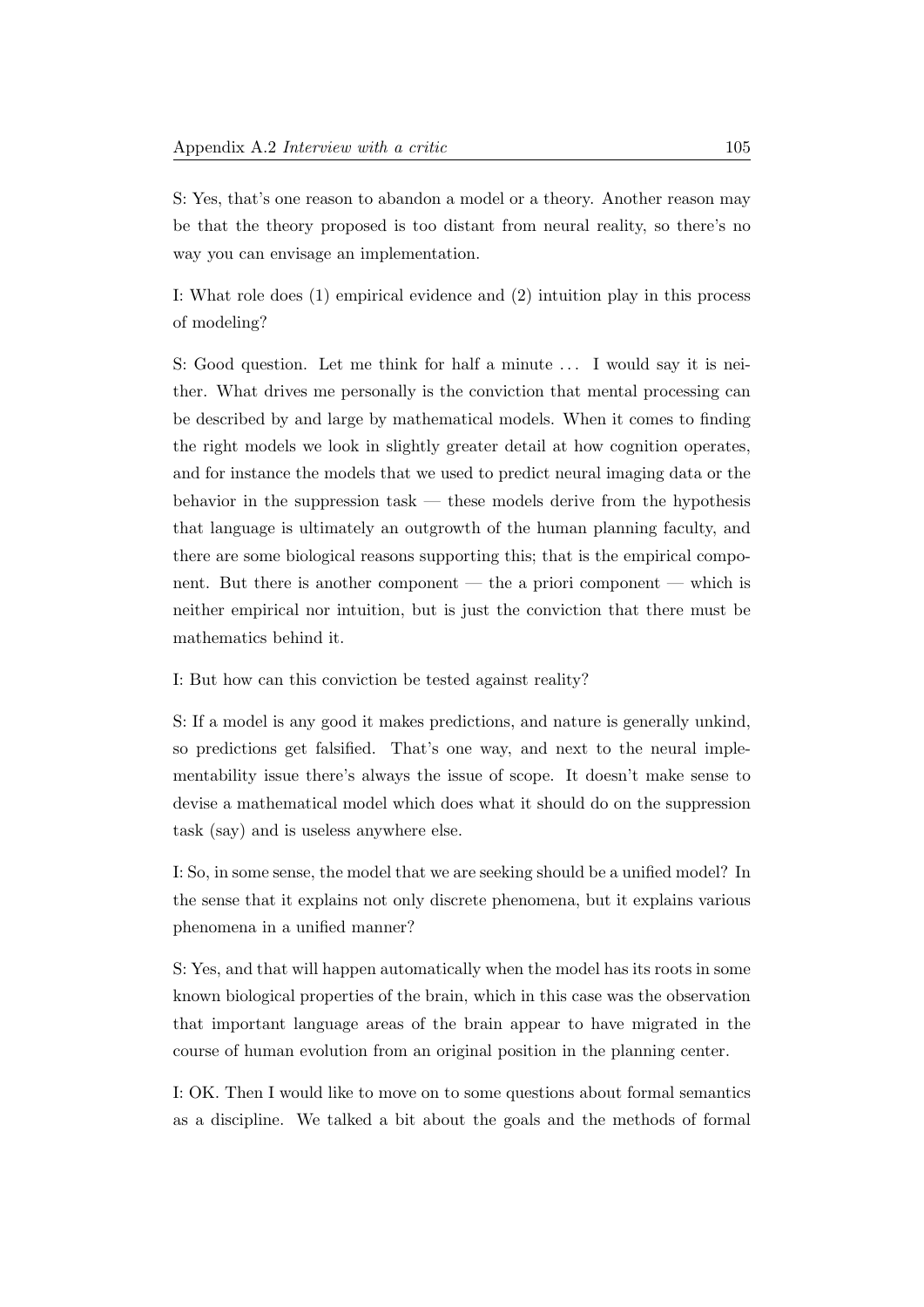semantics. Now I would like to ask you if you think formal semantics as a discipline has been successful thus far in achieving its goals? Why or why not?

S: The presupposition of this question is buried in the phrase "its goals". I think there is no uniform set of goals for formal semantics, so it's very hard to speak of success or failure. You may have attended the discussion meeting at the Amsterdam colloquium, where Angelika Kratzer said that the success of formal semantics can be measure by the amount of young researchers that work in the area. That is not exactly an intellectual criterion (to put it mildly). I think that the goals of formal semantics are unclear, and as far as I can see, too narrow in scope. There is some testing of the model against data, but it is usually all of the intuitive kind.

I: What do you mean by "the intuitive kind?"

S: The data come from peoples' intuition.

I: In your paper "Abstactions and idealizations... ", you and Martin have invited the reader to consider the possibility that formal semantics (and modern linguistics more generally) might be an example of a failed discipline. What is the notion of failure that you had in mind there?

S: Various notions. One of the most striking failures I find is Chomskyan linguistics, which every couple of years seems to take on a different form. That is not a good sign. I also think that it lacks a set of central research questions as you have for instance in physics — everybody wants to unify the basic forces of nature, and everybody wants to know what happened in the first few seconds after the big bang. I cannot see that the identity of formal semantics is defined by a common set of research questions, and as such I find the discipline a bit incoherent.

I: Do you think that it is a rigorously scientific discipline?

S: No, because for me rigorously scientific means that there are agreed criteria for when to abandon a theory, and I don't see this anywhere.

I: What do you mean by "theory" here? A particular model?

S: Say, a proposal from the Chomskyan school for a particular grammatical analysis.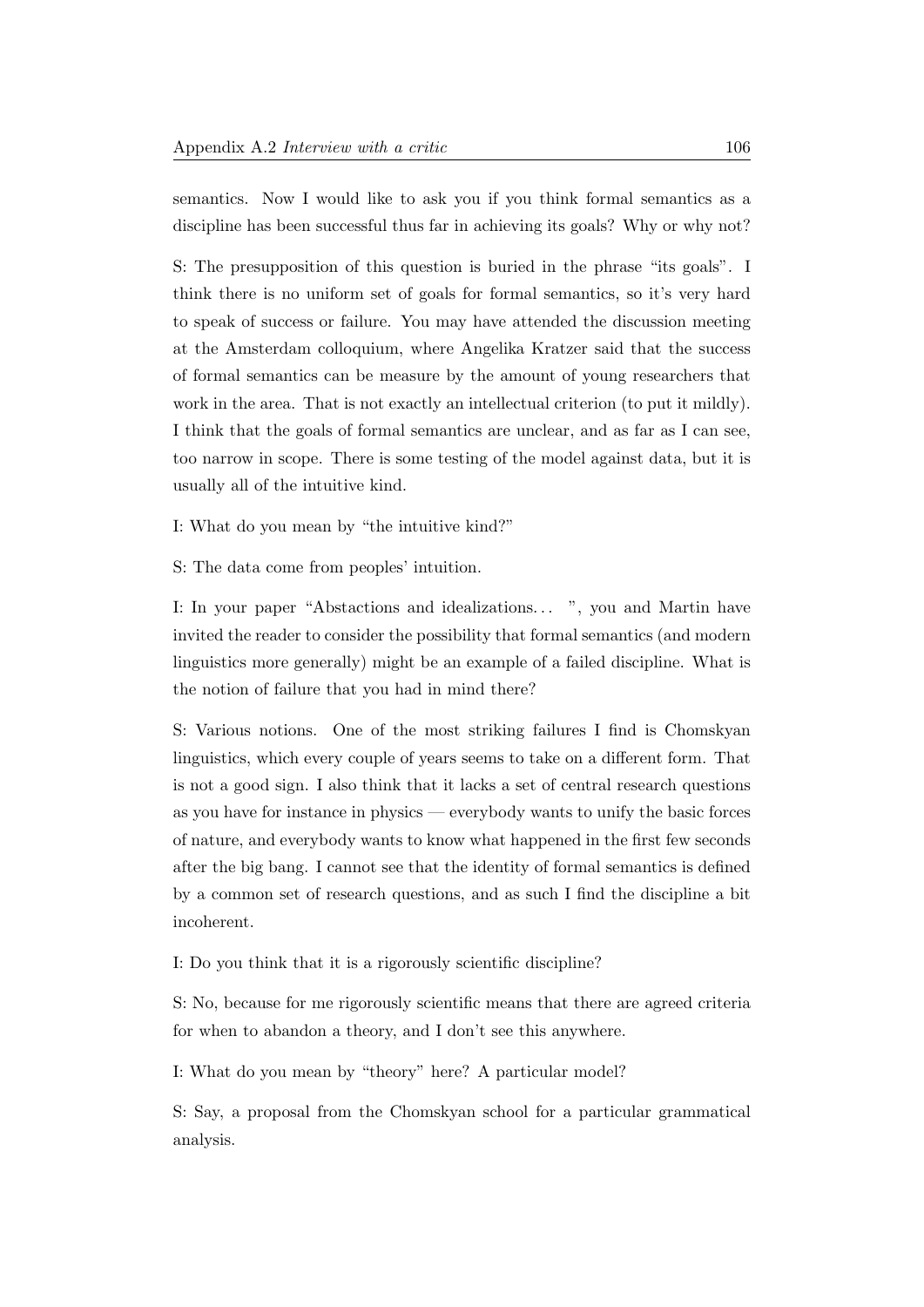I: But when I asked this question earlier, we seemed to agree that one criteria for discarding a model or a theory is when we have some data that refute the predictions of this theory or model.

S: Yes, but I thought you were asking me a general question. What I doubt is whether that criterion is at all operative in formal semantics.

I: OK. Generally when there is a claim that "x has failed", this requires a postulation that x had some goal and an observation that x did not meet this goal. But this is not the way you would look at formal semantics?

S: No. Maybe it's even the proliferation of goals that make it a failed discipline.

I: The proliferation of goals?

S: Yes. When I go to a semantics conference, I'm always struck by how many different topics are treated with so many different techniques, and how each speaker seems to work in isolation and not as part of a program trying to achieve some universally recognized goals. That is a very odd situation. If you go to other fields like, say, developmental psychology, then it's very clear what people want to achieve, and there is much mutual comprehension and mutual criticism because of the shared goals. At these semantics conferences there is some polite interaction after a lecture, but there's no evidence of a passion for something you want to achieve.

I: So you think it's very fragmented, and there is no unified manifesto or statement of goals for formal semantics?

S: Yes, that's a fair summary.

I: I would like to then ask you if you think that practitioners of formal semantics would agree or disagree with the views that you have expressed in this interview? And what do you think would be the main points of agreement or disagreement?

S: I think they would mostly disagree and take Angelika Kratzer's side.

I: Which is?

S: That as long as formal semantics keeps attracting intelligent and enthusiastic young people the subject is thriving.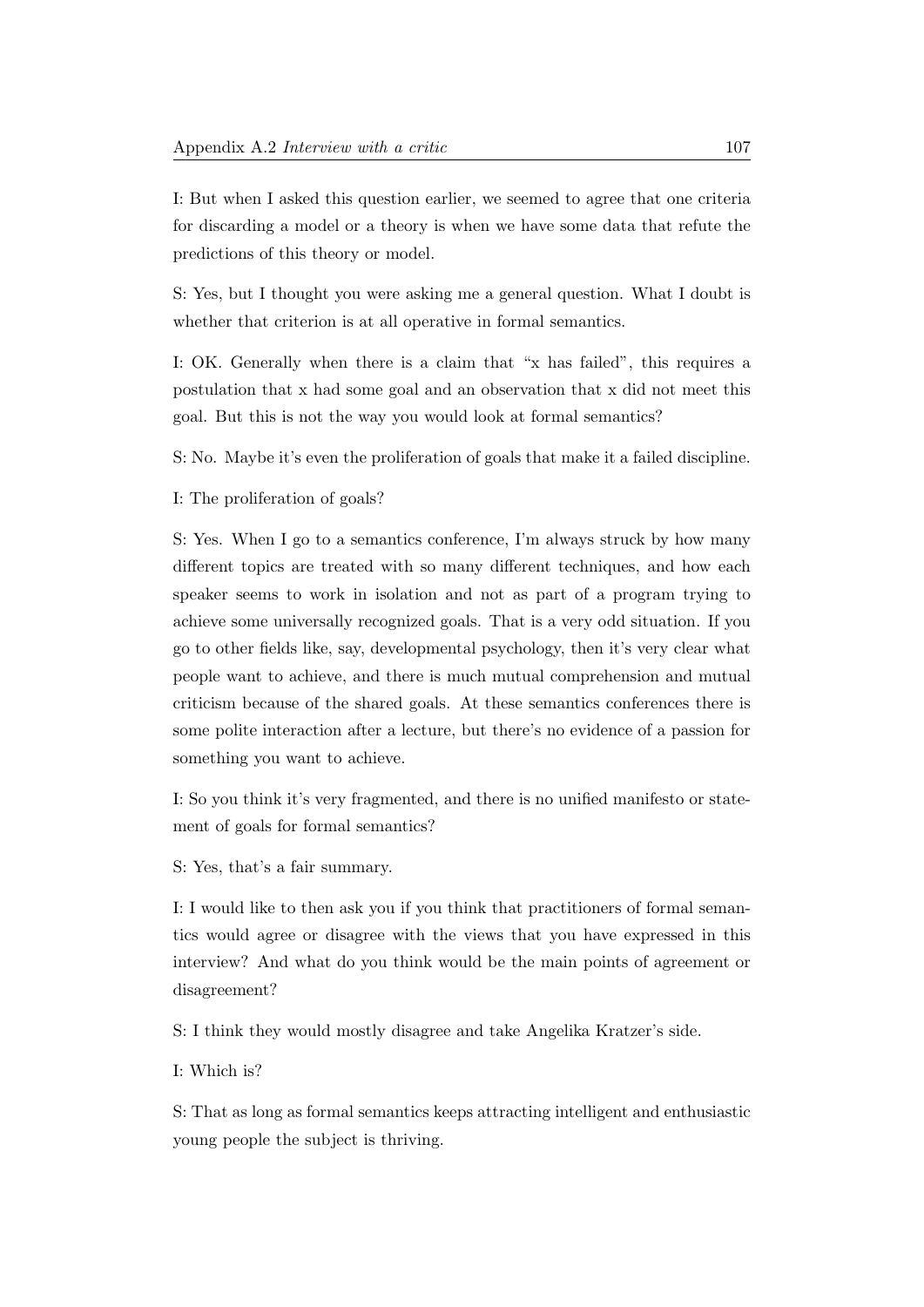I: OK, but what about your notion of what it is that formal semantics should be modeling? You have this idea that it should be about modeling cognitive processes in the brain — that's not a view that is very common I think among practitioners of formal semantics.

S: No, it's extremely rare, and it's a very personal view. Personally I can't see what insights other approaches to semantics give. But I must conclude from what I see and hear that most practitioners of formal semantics must have an idea of insight which is beyond my comprehension.

I: OK. Do you have any idea what could be the underlying reasons for this disagreement about the discipline?

S: Yes. There are I think sociological processes at work. The subject started out in the 1960s in a rather passionate manner where the clear goal was defined by Montague grammar. As time wore on more goals appeared and disagreements arose, but subjects very seldom simply die out. Just to give you an example of how we filled vacancies here — you know that Martin, Jeroen and Frank retire. Frank has already retired and Martin will follow a year from now. It could have been decided to reallocate the open positions to some different fields, but it was felt that the tradition of formal semantics in Amsterdam was so important that the positions need to be allocated to formal semanticists. And it's those type of decisions that keep a subject going, but it doesn't necessarily lead to intellectual coherence.

I: OK. The last question I would like to ask you is: what, if anything, could cause you to give up your criticism of formal semantics? For example, what kind of change could happen within formal semantics that would lead you to retract your criticism?

S: That's a very difficult question. My immediate inclination is to say if it is shown after all that the structures that they use bear some relation to how the brain operates. Most of the formalisms in use were set up with no idea of a connection to cognitive processing, but it's not impossible that these formalisms turn out to have some relevance (as has been claimed for generalized quantifier theory for example). So, if it turns out that with these formalisms, you can after all do the cognitive investigations that I would most like to see, then I change my view and think it will be successful after all.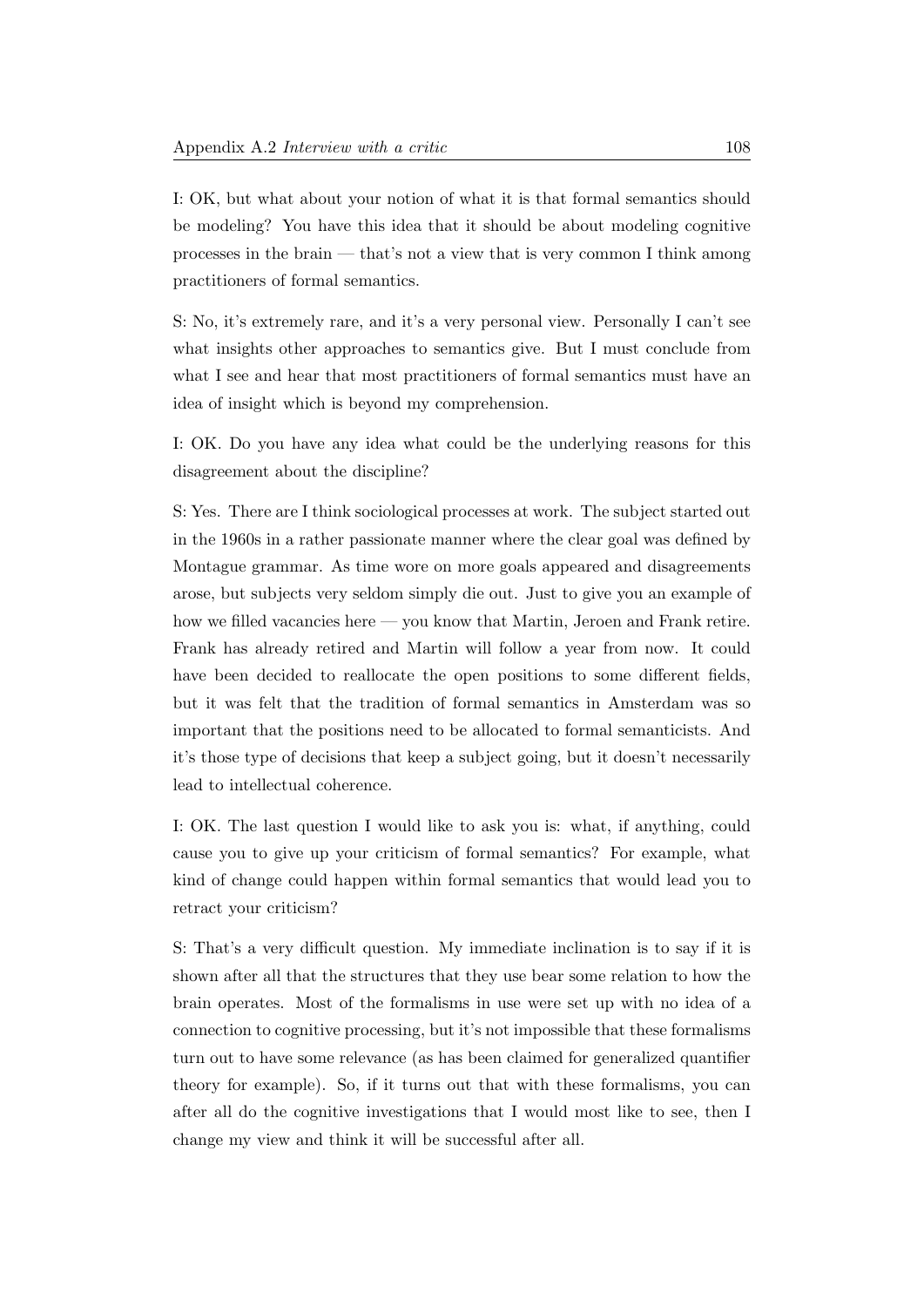I: Those are all the questions that I wanted to ask you. Is there anything else that you would like to say before we end this interview?

S: I may come back to you. During this interview there were some half-baked thoughts that interfered with my other answers, and they may gestate later.

I: Thank you very much.

[[After switching off the recording device, we chat for a couple of minutes about Michiel's collaboration with Martin. When I remarked that I found their collaboration to be rather unexpected, he asked me to switch on the recording device.]]

S: Well, it's more complicated. Martin and I do have different views as regards practice. What I've been telling you about is the set of ideas that motivated me to do semantic work. At the same time, Martin and I are engaged in a foundational critique which also affects the way I used to do formal semantics, but that critique has not sufficiently crystallized into a new set of practices. Until then I keep to the set of goals that I had. It might well be that after talking for another year, we will be able to transform our ideas of what language is into a different set of research questions — different from what we think now and different from what other people are doing. So it may sound a bit schizophrenic, but I have a set of research goals which makes me operate fairly efficiently in research, but these research goals are motivated more by wanting to learn something about the brain than learning about language. The foundational work is Martin's — specifically directed towards learning something about language. There the research goal may differ.

I: You're saying that although your motivation is more about [understanding] the brain and cognition as opposed to language, this has no impact on the foundational critique of formal semantics? Because that [critique] was conceding the methodology and foundations of the discipline.

S: Yes. Where Martin and I agree is that the set of research goals that I have tell you very little about language as a social phenomenon, and we agree that that is one of the most important determinants of language. Only we have not yet hit upon the proper way to study this scientifically.

I: But you think that this is probably not the proper way to study it scientifically?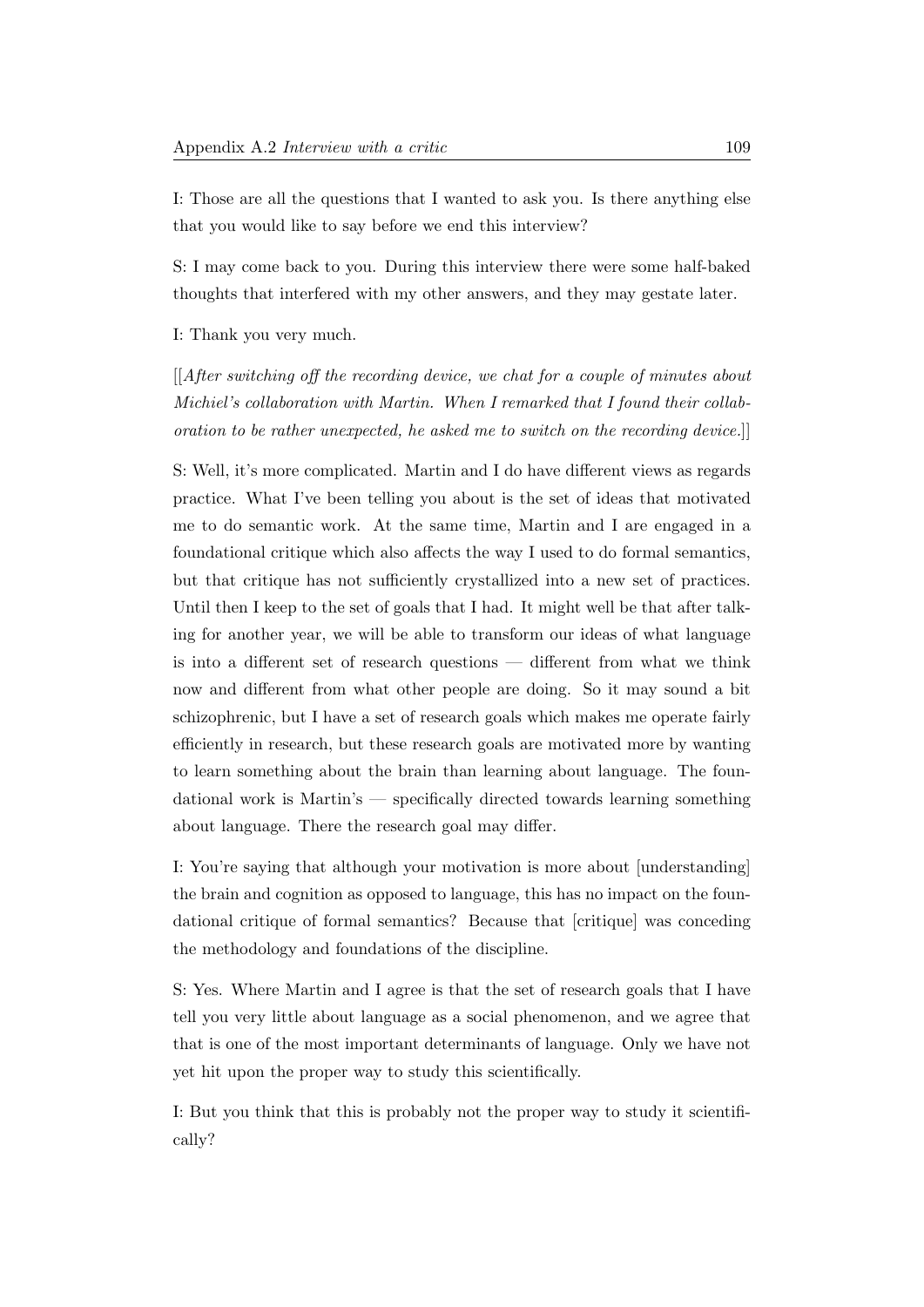- S: What do you mean by "this?"
- I: Formal semantics as it is being practiced today.
- S: That's definitely not the right way.
- I: OK. I don't have any more questions.
- S: This was helpful this last bit.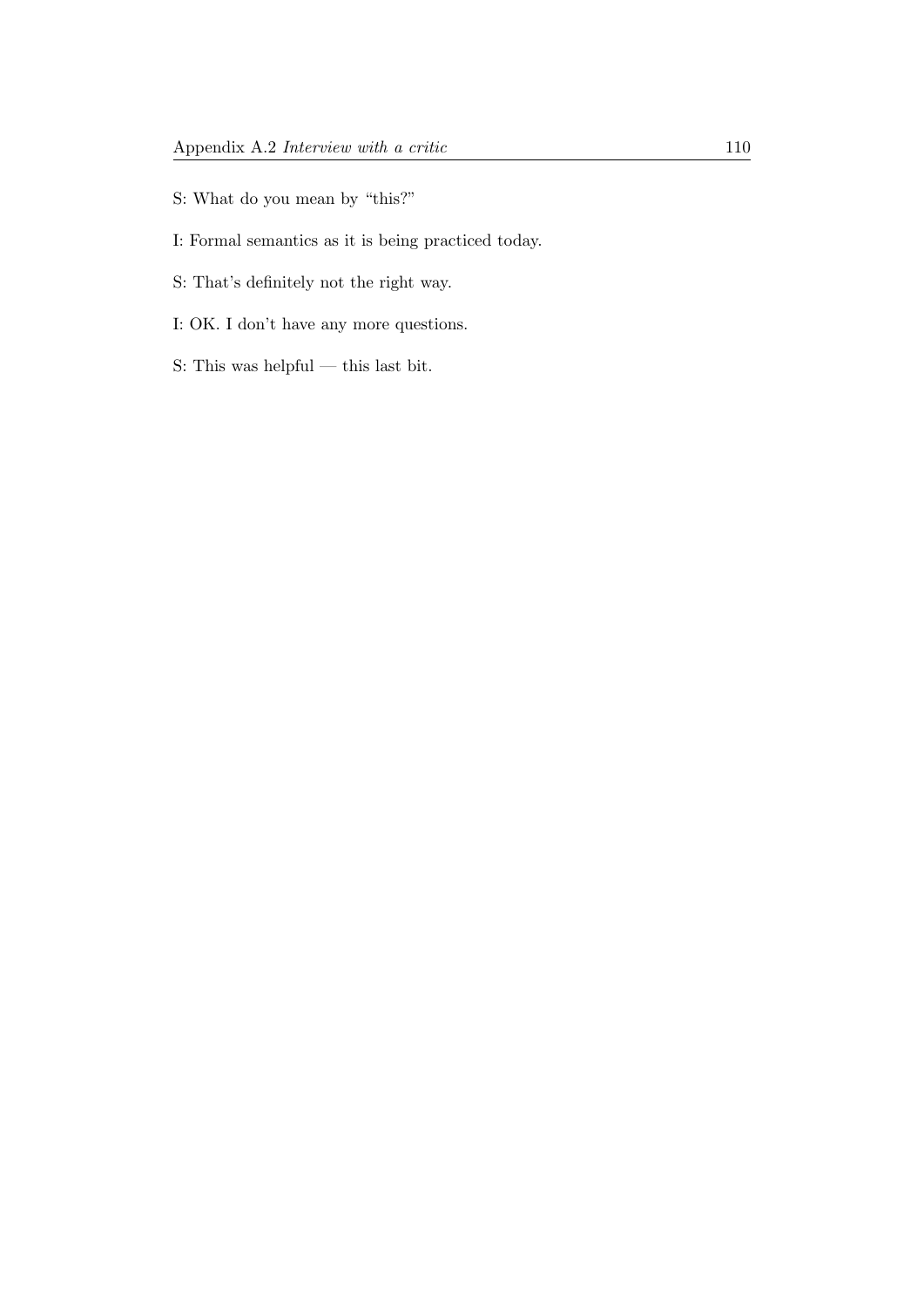# Appendix B

# Interviews with the insiders: formal semanticists

This appendix (Appendix B) contains transcriptions of the interviews conducted with the formal semanticists: Jeroen Groenendijk, Floris Roelofsen, Frank Veltman and Katrin Schulz. The interviews have been transcribed using the following schema:

I: Lorem ipsum dolor sit amet, consectetur adipiscing elit. Aliquam ultricies lacinia euismod.

S: Nam tempus risus in dolor rhoncus in interdum enim tincidunt. Donec vel nunc neque.

"I" denotes the interviewer, and "S" denotes the interview subject, i.e., the person who is being interviewed. The interviewer ("I") is in all cases the author of this thesis, while the subject ("S") is an anonymous member of the set {Jeroen Groenendijk, Floris Roelofsen, Frank Veltman, Katrin Schulz}.

NB: These interviews are semi-anonymous in the sense that the individual subject of each interview remains undisclosed. Therefore the reader is requested not to identify any particular interview with any particular individual in any future citations of this work.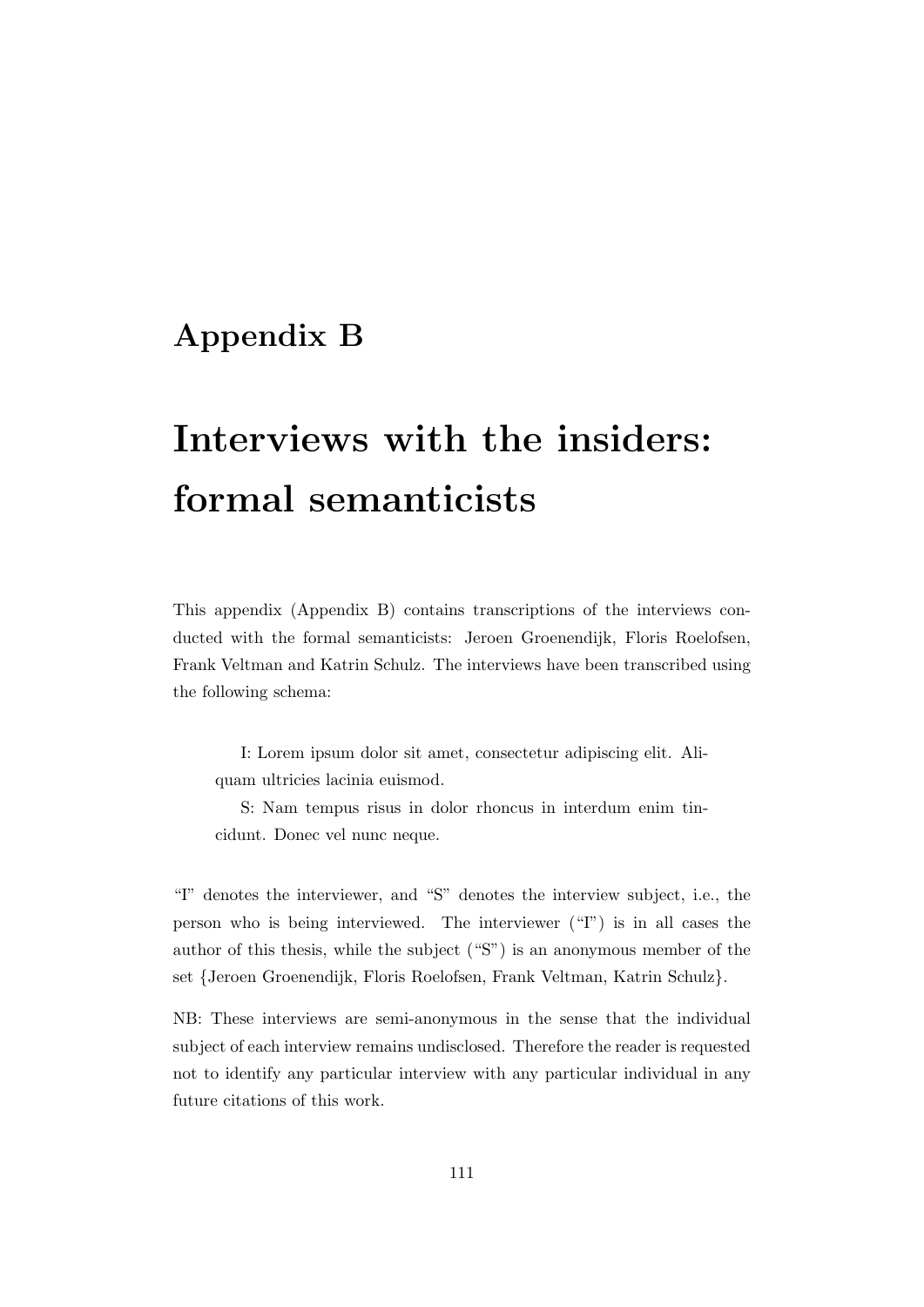### B.1 Interview with a formal semanticist

I: To begin with let's start with a brief introduction of yourself. Can you please describe your academic and professional background, and how you got into formal semantics?

S: How I got into formal semantics  $\dots$  that's a long time ago, so I don't remember anymore! I just was interested in the more formal aspects of philosophy from the moment I started studying philosophy (which is a long time ago), and philosophy of language and linguistics was my main interest and my main topic. We (when I say we it's usually me and Martin Stokhof, because we cooperated for a very long time, wrote a dissertation together, etc.) . . . when we were studying, Montague grammar started to arise, and it was very new . . . applying logical methods in the semantics of natural language. We studied that from the very start, when it began, and also later on we had courses about it, and we started to do work ourselves in that framework. In our thesis work — that was about formal pragmatics actually from the start — the idea was that Montague had formalized semantics and that we should do something similar for formal pragmatics (i.e. Gricean pragmatics). So we looked at the Gricean maxims, and we tried to formalize those; the things that have to do with informativity, etc. are not so difficult (that's basically entailment), but the hard part was what to do with relevance? Then the idea was to formulate the relevance of an utterance in terms of answering a question — it was relevant if the utterance was an answer to the question that was sort of the question in the discourse at that moment. So then we had to model questions, which is also important for philosophical reasons, because the Montague grammar is basically about assertions, but natural language also obviously has questions as at least a second major category. The whole logical semantics [of Montague] is in terms of truth conditions and entailment, and obviously questions are not true or false. So you can get the idea that formal semantics will not be applicable to natural language, because it [formal semantics] is only dealing with truth conditions, and there are very many other uses of language, and it [formal semantics] has nothing to say about that. So then the idea was to show that with the standard methods of logic you can just as well talk about questions and what they denote, and question-answer relationships, and that there are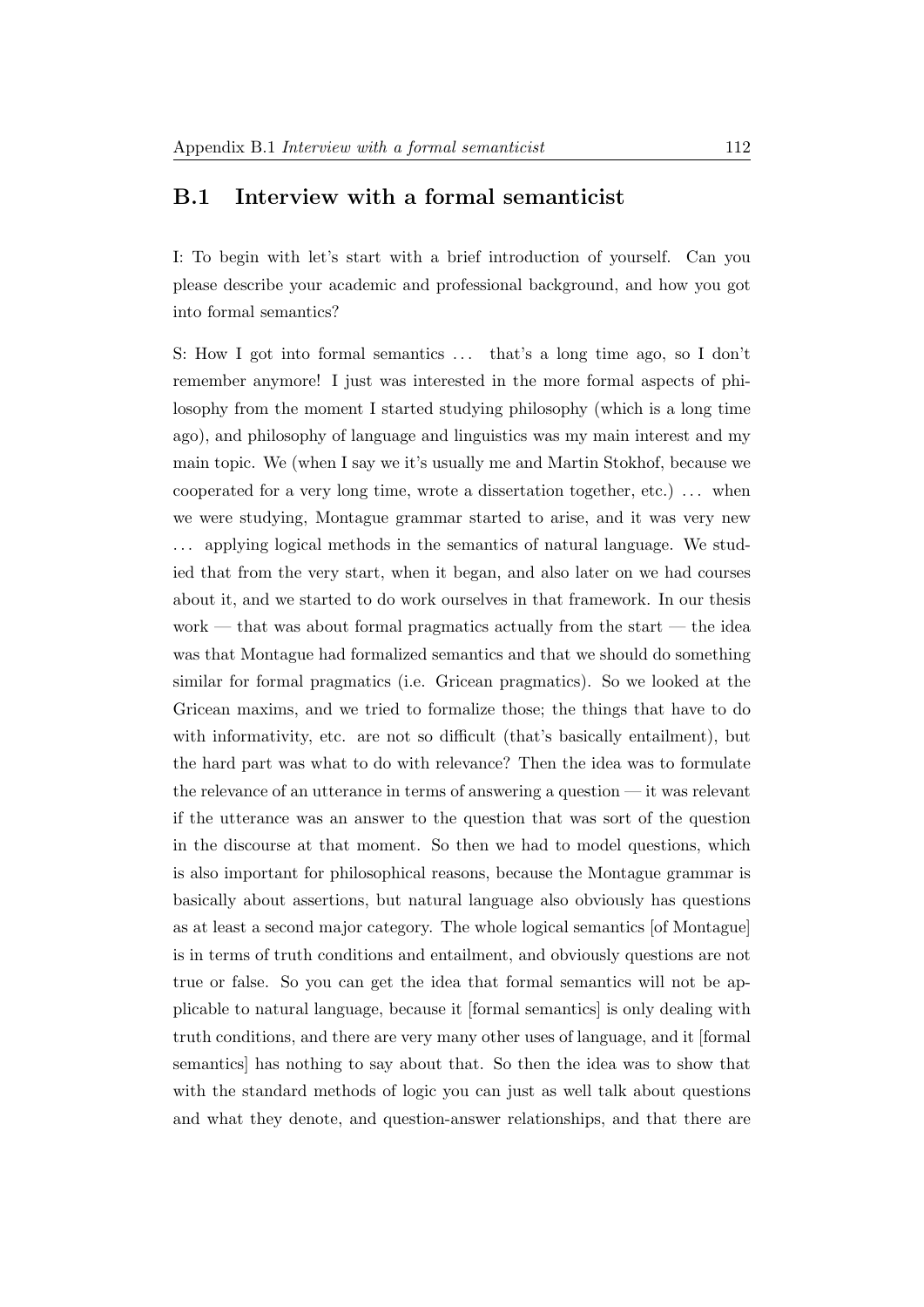also entailment relations between questions, and that you can do formal things (in the same formal way) as with declaratives . . . So the whole thesis was about having a new model for questions in a logical grammar.

I: What was your primary motivation for studying formal semantics?

S: That's difficult  $\ldots$  The main motivation  $\ldots$  My primary interest was in language and how it works (even before I started studying philosophy). What you see is that these logical tools — they give insight into what's happening there, and that you can actually formalize and calculate with meaning and with language. That just sort of interested me.

I: Would you describe yourself primarily as a logician, or as a linguist, or as something else?

S: [I would describe myself] as a semanticist, and I think that's something in between being a logician and being a linguist. If I would be a full blown logician I would also do things like making interesting proofs concerning systems, and if I were a linguist I would be very much interested in empirical data, but neither the proofs nor the empirical data concern me very much. I see myself as building conceptual frameworks — logical frameworks — which are of course stimulated by certain issues that are there in the empirical field, but the data you need for that are usually just some small, very basic, characteristic things that you want to have a model for. That's a real step away from the existing stuff — you have to design something new. Of course it has to be logically OK (so you do have to study the logical features of it), but the real logical work is done by logicians, and I'm not doing that myself. You have to set up the semantics in a way that the logician will be interested in looking at it and making a proof system for it, and, of course, you try to put it in a way that the linguists can understand what you are doing, and that they can further apply that logical work to more detailed stuff than what you've done yourself in your framework building. Questions is one big example in my own history. The other big thing (that I also did together with Martin) is dynamic predicate logic. To sketch how this works: Montague grammar is very much a compositional theory of meaning, but then in the early 1980s there came alternative theories concretely that was Hans Kamp's "Discourse Representation Theory" (DRT). There were some empirical things there too — stuff like the donkey sentences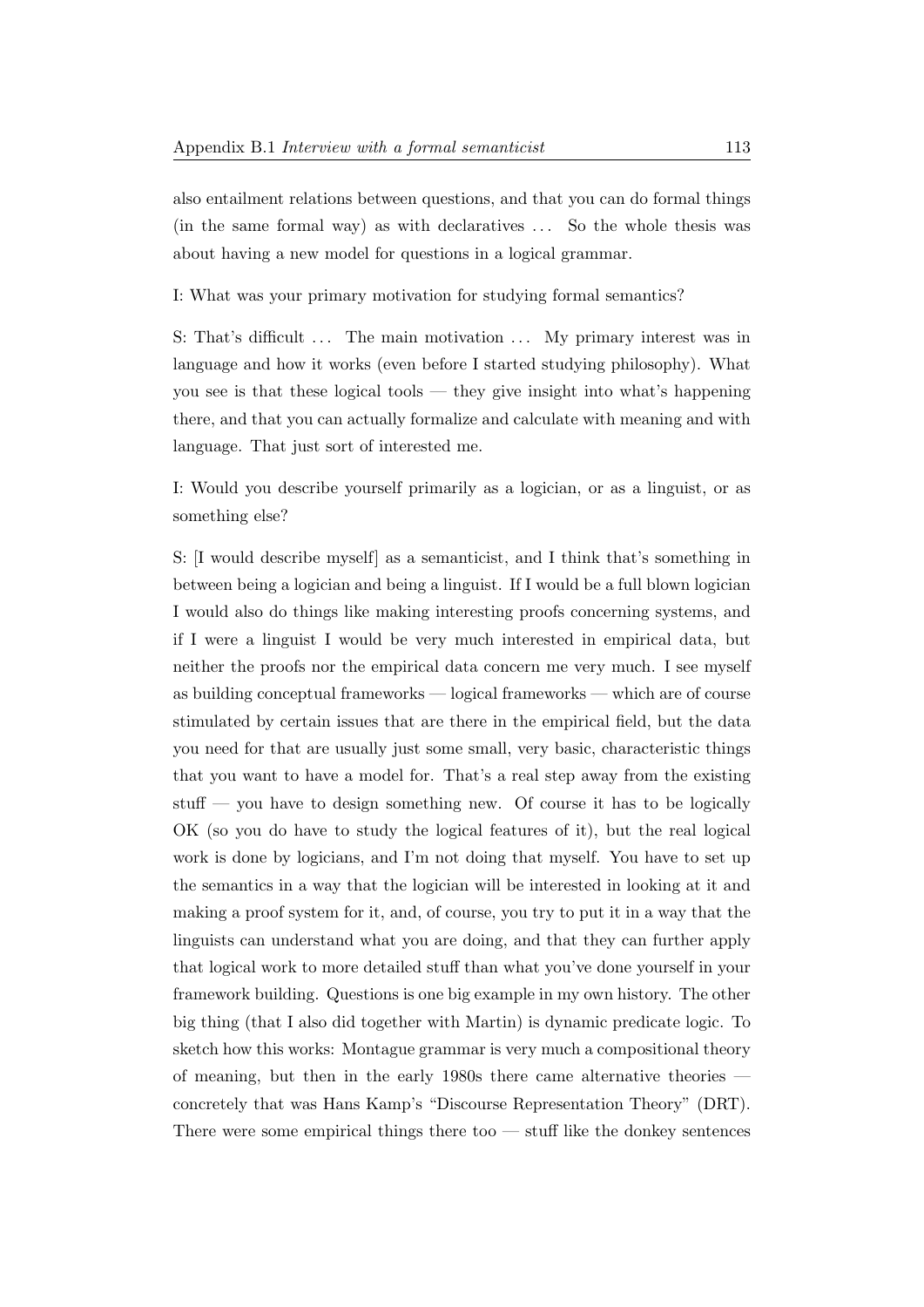and how to get anaphoric relations right there, or just anaphoric relations across sentence boundaries. So the DRT gave a framework to deal with those things, but it very clearly said of itself that it was not a compositional semantics — it was essentially representational. So what motivated Martin and me was that we didn't like the fact that it wasn't compositional, and we had a feeling that there must be a compositional treatment of these phenomena, and so we should stay in this methodology of Montague grammar (of which compositionally is the core methodological principle). So, try to get a new framework — a logical framework that can deal with the same stuff that DRT can deal with, but in a compositional way. So that's sort of how it works. Partly it's philosophy it's a methodological thing, and then you have to get the right idea of getting a formal system that is compositional and that can deal with the phenomena, and then you're done (well, it took a couple of years to get it really done!). This sketches how I look at my task in the whole business. You will typically have just two sentences: "every farmer who owns a donkey beats it," and "a man is walking in the park, and he is wearing a hat." You don't have an enormous database of examples there. That's enough to motivate what you are after what your formal framework is going to do, and then after you have made it you can look at other things and then see what predictions it makes.

I: That was about your background and motivation, then I have some questions about formal semantics as a discipline. To begin with, how would you answer the question: "What is formal semantics?" Suppose you had to explain it to a university student who has never heard of this discipline.

S: Then I would say it's a theory or an approach to meaning where you use the tools from logic (and build logical tools — it's not only using tools, but also building new logical tools if you need them) to get a detailed and formal explanation of the workings of meaning.

I: I guess you already said this, but more explicitly, what are the goals of formal semantics?

S: Developing a formal analysis of aspects of meaning. I don't have a big whole [picture] like "there should be a complete grammar of those and those languages and dealing with those and those constructions that can be used in applications for blah blah blah." Of course, you have these things roughly in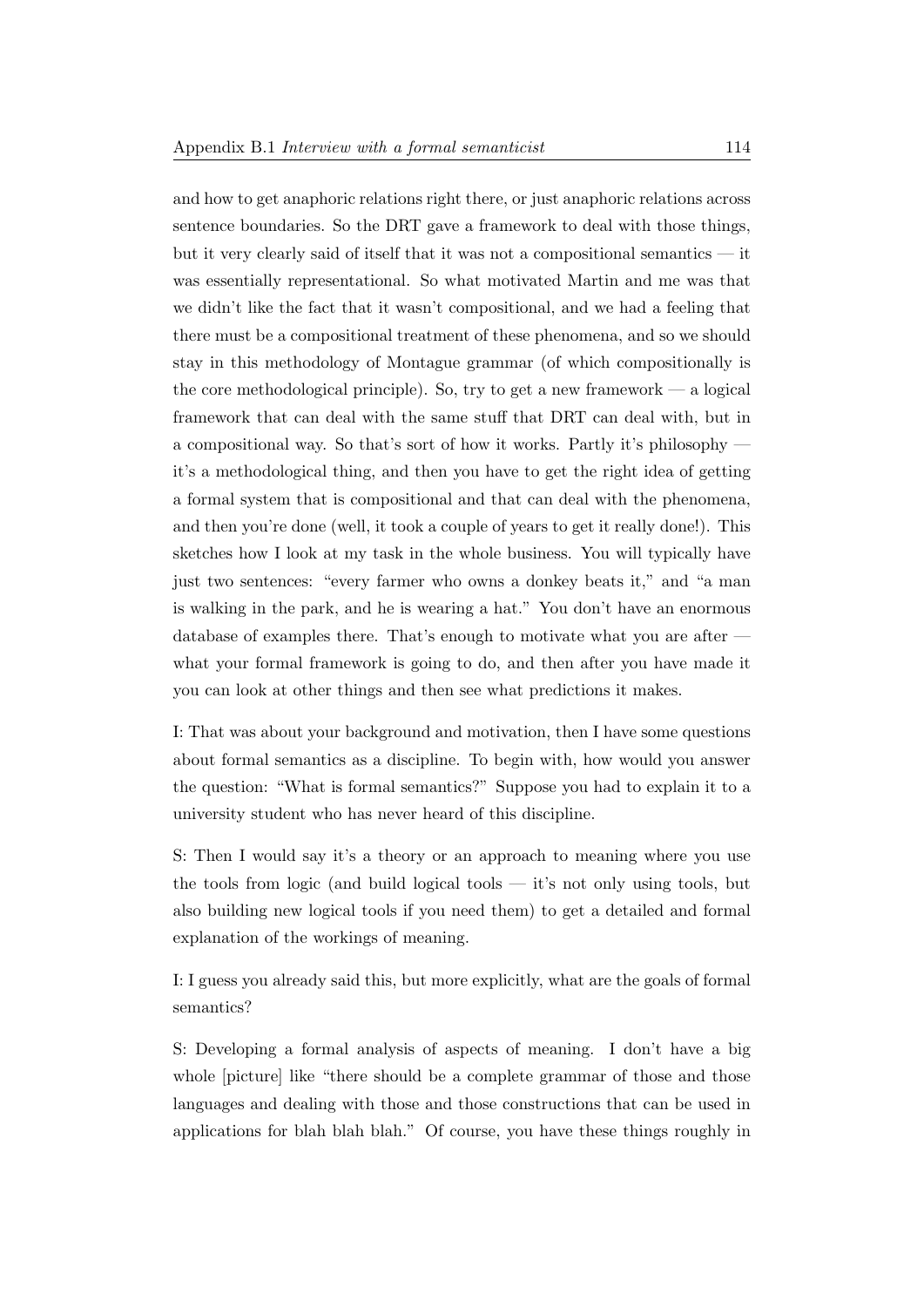your mind; when I make something it has to be of the nature that in principle it can be used, say, in building computer systems that can understand language and that can do some technical things, but I am not working on that (that's not what I'm *doing*), but I do want to do things in a fairly explicit way such that in principle that is possible. I'm not really steered by those issues . . . I have my own agenda  $\dots$  whether they can really use it or not — that's not my business, but I do want to do it in a way such that in principle that is possible. It's just my experience that I myself — when I do it — I have the idea that I have achieved something, that I have got new insight into how language works. Of course, you could do it in thousands of other ways, and that's also fine, but you shed light on questions that have to do with meaning, and that's all — I just like it.

I: What are some examples of the kinds of problems that researchers try to solve in formal semantics? What are some of the research questions that they try to answer?

S: I mentioned them already a little bit. For example, I'm still very busy looking at questions (the inquisitive semantics project). What is steering me there? At a very basic level we are using logical tools and logical frameworks. Logical frameworks are designed traditionally for something very specific for validity, argumentation reasoning, proof, etc. Then the observation is that argumentation may be a function of natural language, but it's not the primary function of natural language — the primary function of natural language is communication, is information exchange. Then the rough idea is that your notion of meaning should not be steered immediately from argumentation, but it should be steered from information exchange. Try to develop a notion of meaning  $-$  it has to be formal, logical  $-$  that is directly motivated from this function of natural language i.e. the communicative function rather than the argumentative function. Then see what new questions for logic you get, etc. It's a very big question, and of course you will need details . . . you will typically start with the simplest thing that you can think of, so you are not immediately looking at natural language — you are looking at propositional logic  $\dots$  If you have researched that, then you do first order logic, then if you research that you can try to generalize it to a full blown type-language that has some resemblance to natural language . . . that's how it goes. So, you first get your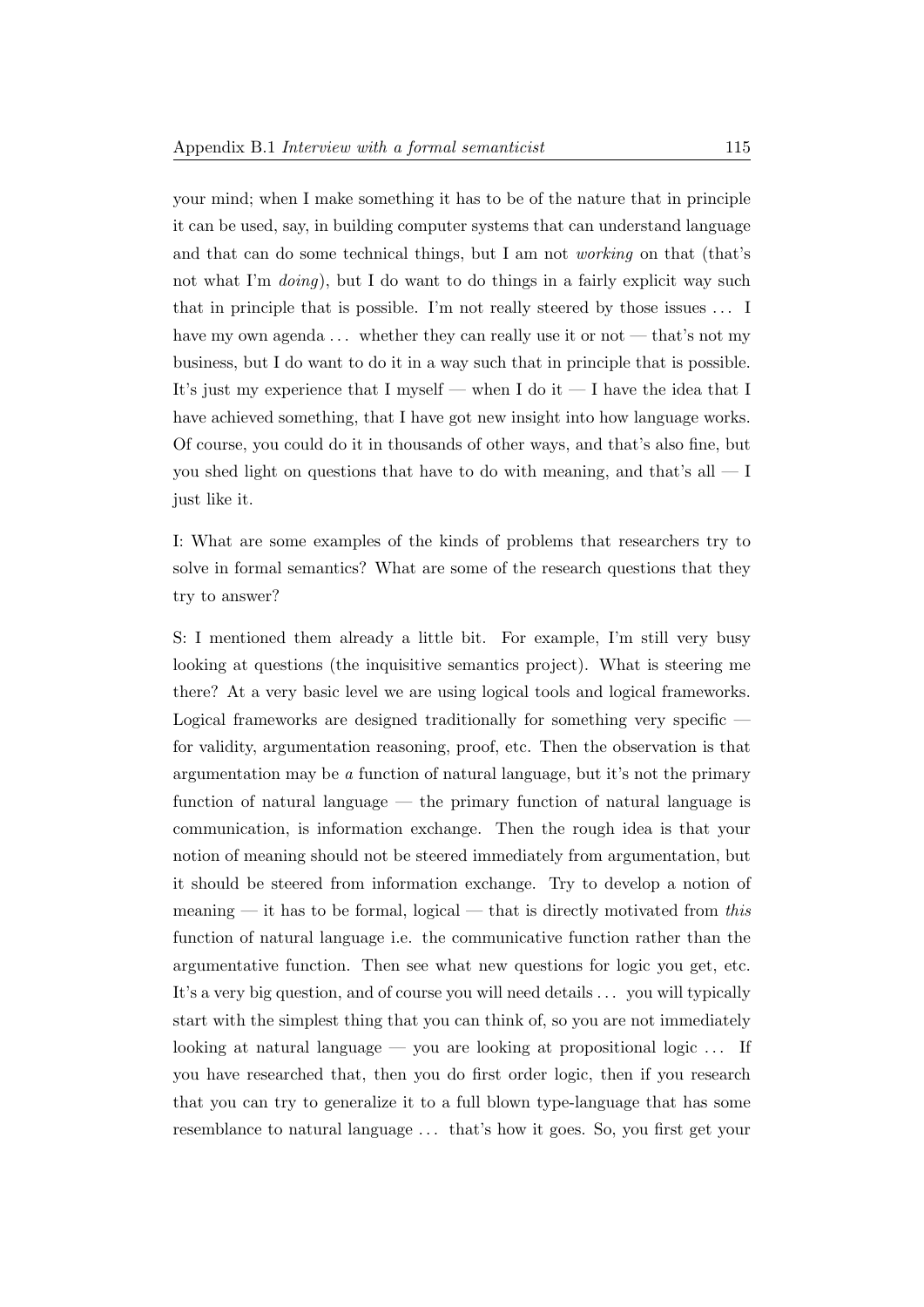basic ideas for the semantics, and then you get an interpretation for this simple logical language, and then you start logical work on it — you study the logical properties of the system, and then you try to derive a proof system based on this, etc.

I: Are there any kind of "big problems" that everybody in the field is interested in solving, or some kind of major research questions that are shared by everyone in the field? Or is it just these separate projects?

S: There are many many things that are happening over the past decades in semantics for which I find this [inquisitive semantics] to be crucial and central. There are many things in pragmatics and in semantics that turn around this discussion of questions. All sorts of phenomena are being studied where this notion plays a role. Another is called "alternative semantics" — that's partly about disjunction, also about existential quantification, where people argue that it has to be analyzed in a slightly different way, etc. There are all sorts of small problems that are hanging around, so there's a lot of research that's done around these things — like focus, intonation, etc. What I then see is that what is lacking here is a formal system that is basically tuned towards these issues. People start making sort of small amendments to the standard systems — changing things a little bit — but there is not something that in principle starts from this idea of questions . . . that that has to be modeled, and that that has to be a really hardcore element of your semantics . . . that has to be at the core — not something that's built on top of it [your existing system], but it has to be in the center of things. You try to provide — at a very central, basic, logical level — new tools which all these theories can use to get a better formal representation of what they are doing, and to make everything more uniform.

I: When is a problem considered to be solved? Or when is a project completed?

S: This type of theory is, like any theory, never really complete. If I look at the past, then it's easier to see "When did I stop? When did I think that I have done my job?" If you look at dynamic predicate logic — well, actually, basically when the semantics for the first-order system was there, then I didn't stop, because that's just a first-order language. You also want to show that you can generalize this thing to a full blown type system. So then we wrote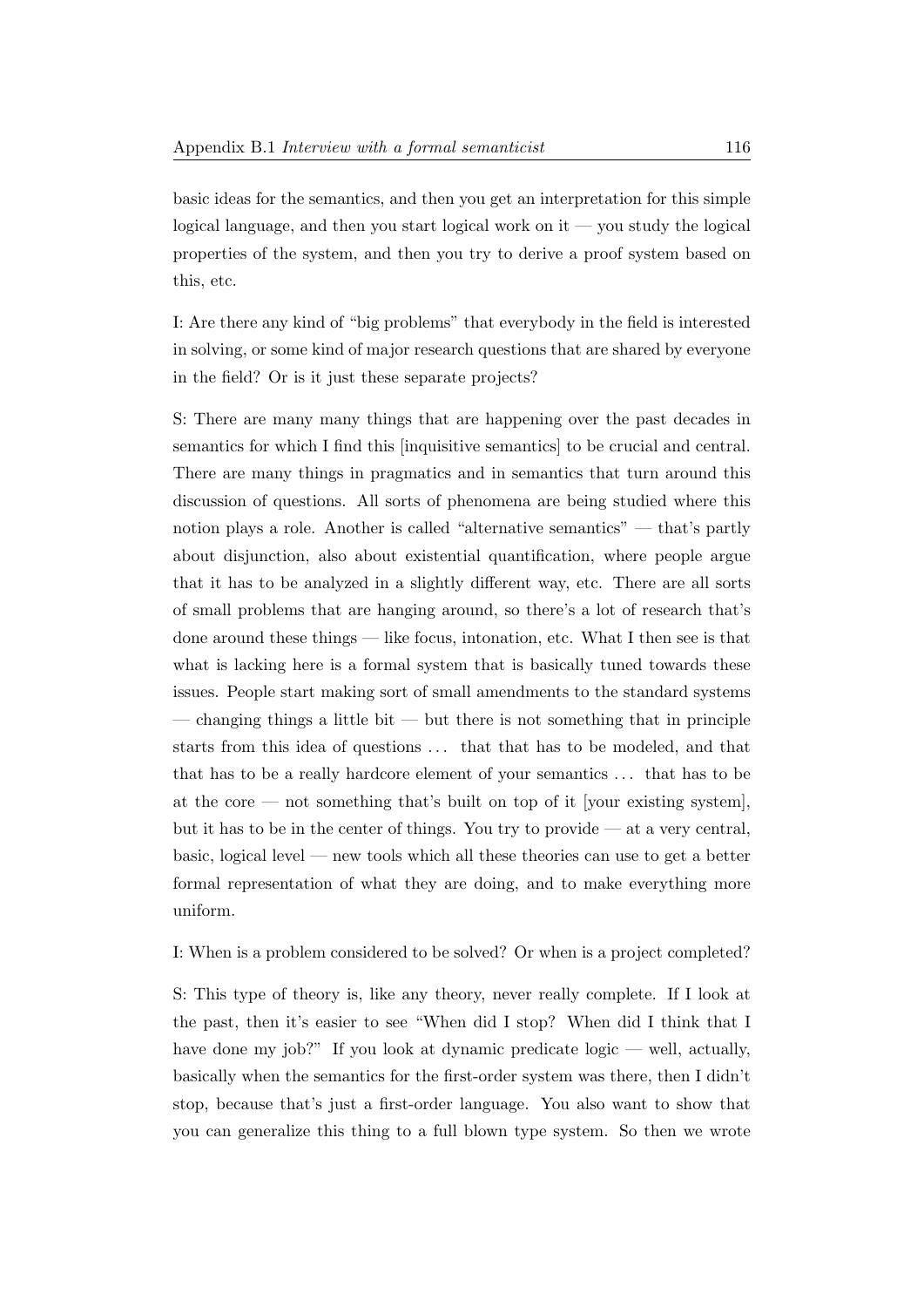a paper on dynamic Montague grammar showing how to generalize to a full blown type language. Then I didn't stop completely with it, but that was more or less what I did ... after that I lost my interest so to speak ... other people should do the details . . . we just want to show the way. That was not really the full end of it (I am still back again at dynamic semantics), and it will never really stop (until I die). There was this other big issue: Frank Veltman was working on update semantics, and there was dynamic semantics, and these two things are conceptually very much alike. They both go from the idea that meaning is not really covered by truth conditions, but meaning is information change potential. In the most basic version of update semantics, the thing that shows its specific properties is the epistemic "might" operator. The conceptual idea behind dynamic predicate logic, and this might-system were completely the same, but both these things used completely different features of dynamic properties. They each had a particular property — that if you wanted to deal with, you need dynamics — but they were different properties. The might system was sort of classical where dynamic predicate logic was dynamic and [vice-versa]. The three of us worked together for a couple of years to develop a system where you can deal with both at the same time. It was pretty hard to do that, but in the end we succeeded such that it all worked together. You can have things like "There was a man walking in the park. It might be anyone." So you get the "might" and the quantifiers hanging together. So, for me it stops when this general thing is worked out. What you always end up with is that you can do certain things, and certain things that seem related you cannot do. You don't have a story for that. A big problem is always to decide if this is something really different or if it is something tied up. I don't have to deal with that in my basic story — the basic story can be restricted to those things, because for the additional stuff you need something extra at one level higher.

#### I: Like what?

S: Well for example, what you have in dynamic predicate logic is that the existential quantifier has this dynamic feature, and not the universal quantifier. So if you have universal quantification, then it doesn't leave you with something you can use for further reference. Negation also very much blocks it — for example you have a sentence like "No man is walking in the park." but you cannot call him "him." But there are certain examples where you do seem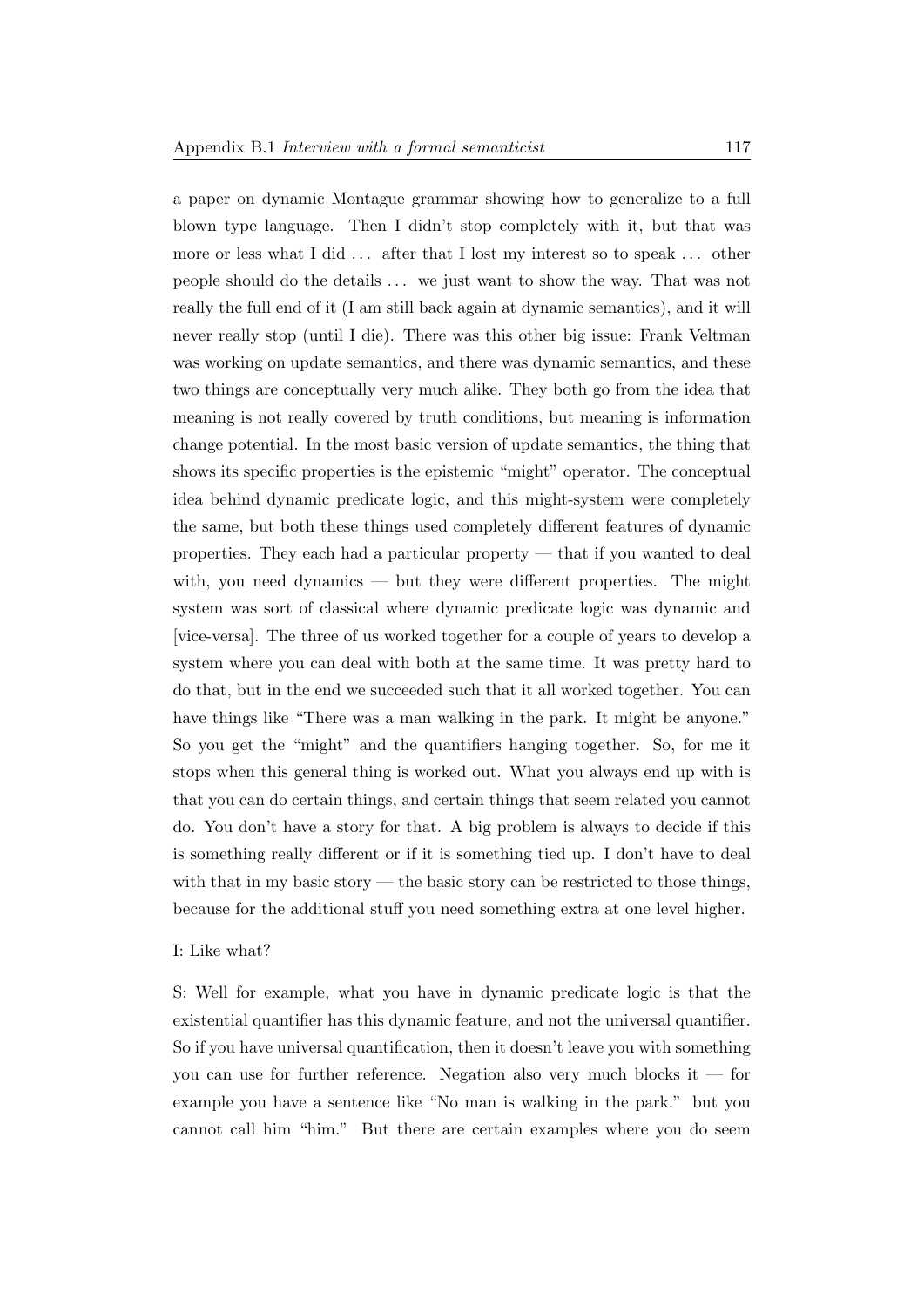to get that type of possibility, like "Everyone chooses a pawn. He puts it on square one." What you typically find in describing the rules of a game. Here you have the "every" and the "he". The basic system doesn't do that, because it doesn't deal with universal quantification. So this is one of the phenomena that you have on the table as you are looking at pronominal stuff, and the system that we have doesn't account for it. Does that mean that it is wrong? Do we need something bigger than what we have? Or is this a different phenomenon? That's a decision that you have to make. The real decision to say that this is the basic system is when you actually know what you need on top of that simple system to get that out also. If you know in principle how to do it (but then it might be really different  $-$  it's another layer). The reason of proceeding in this way is that you want to get at a simple thing (as simple as possible) if only because you want to study the logical properties of it. If you make it tremendously complicated from the very start, then you are making life very hard from the logical side. So you want to try and extract the minimal thing from what you are studying and an important motivation for that is because you want to have the logic right. If you put in all the complications immediately, that's not going to work. The linguist will typically work in another way, because he will have this [say] 175 examples ... a corpus of related stuff ... and he wants to build a machinery that can deal with all of that. Whether that machinery is still logically very simple and basic and whether you can prove things about it is not going to interest the linguist. He wants to have a descriptive coverage over a big range, and he is not so much interested in making this conceptual thing that is doing the basic trick. I think that's the big difference, and I think you need people from all these directions to do the job together. Of course, you need the people who collect this interesting data, and you need the people who do the conceptual work, and you need the people who do the logical work, and they should all cooperate.

I: Then I would like to ask you some questions specifically about how modeling plays a role in formal semantics. Logicians are often concerned with modeling in the sense that they try to create some formal representations (i.e. models) of some real world phenomenon in order to represent them and to reason about them. Can you describe what role this notion of modeling plays in formal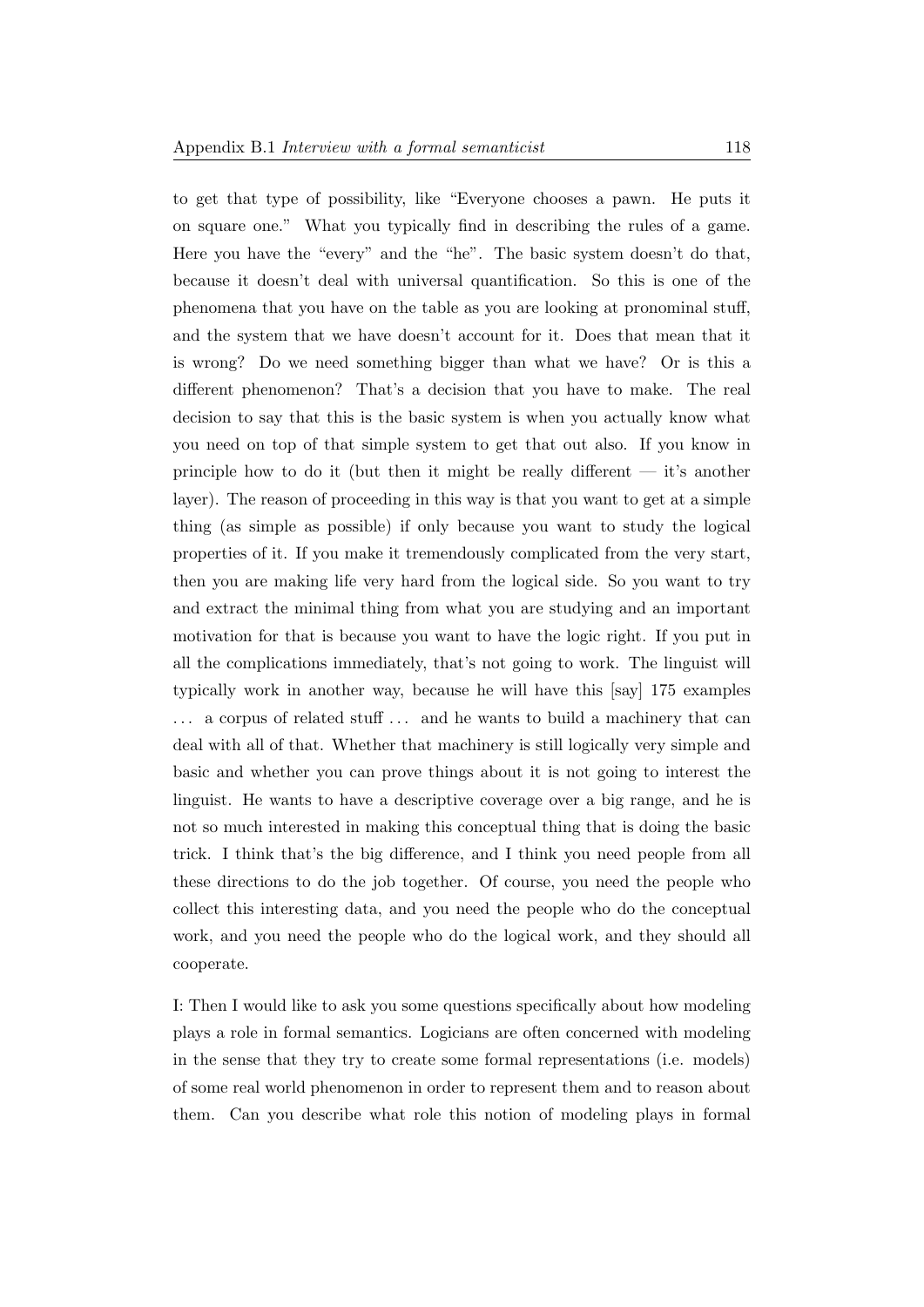semantics? Are you trying to build [these kinds of] models?

S: Yes. There I'm doing what the logician is doing. Yes, precisely that.

I: Are your models also supposed to make any predictions?

S: I find that difficult to answer. Yes, I mean in a way, of course you hope to see new things that you didn't see before.

I: What would the predictions be about?

S: I'm trying to think of . . . You are not building the model to make predictions. You just have a conceptual idea, and you motivate the conceptual idea about modeling something. Let's take questions [for instance], because I sketched the questions . . . or more generally, you want to have a logical model that can deal with information and with issues in a uniform way — that's what you want to make. The way you get there  $\dots$  of course, you also have examples that steer you, but basically you have a specific idea about what it would look like. So in this particular field . . . in the work that Martin and I did in the late 1970s and 1980s, we also came up with a particular concept of what a question is. A question is a partition of logical space, and the parts in the partition are the complete exhaustive answers to the question. So later in this inquisitive semantics work we came up with a different story of what questions are. That's not something that we saw in the beginning, but we see that more and more sharply now. It's the relation between the question as a partition and the notion we have now. And it just turns out that this notion is more general than the other one, and that you can point out very precisely at the formal level what determines the restrictions of the partition semantics in relation to this new doctrine. Then in terms of predictions (I smile a little bit, because is it a prediction?), you get  $\dots$  to give the crucial example, what we never looked at in the partition semantics was conditional questions — things like "If John comes to the party, will Mary come as well?" It's a very simple structure at the propositional level (you could do it in propositional logic with something like  $p \rightarrow ?q$  or something like that), and you don't even meet that example in the earlier work that we did, or even not in linguistic work on questions in general. You do not find conditional questions as a topic. Apparently everyone thought it goes roughly the same . . . "we will do that later, but it should not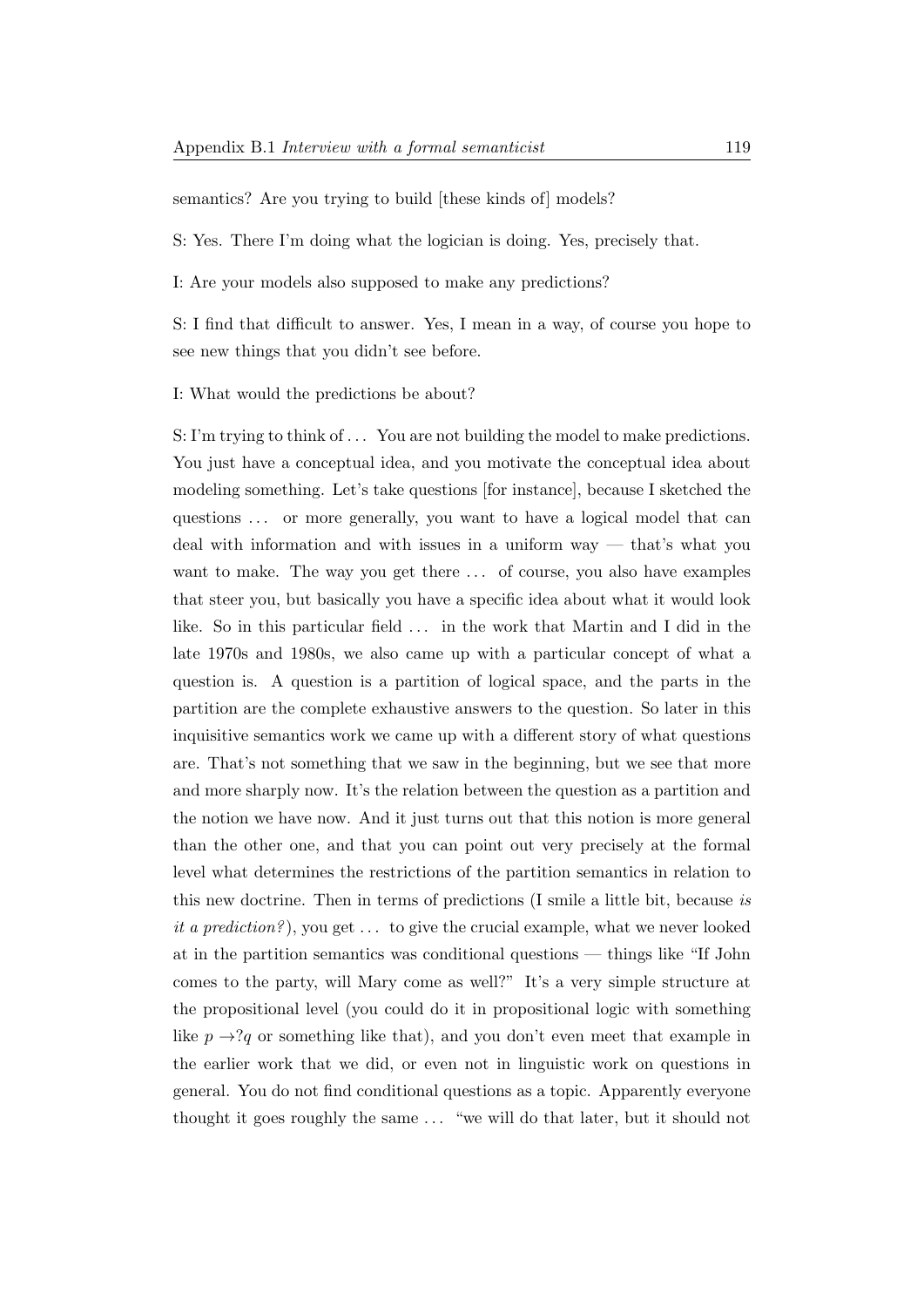be different whatsoever." But in the new system it's just a very basic thing — these conditional questions ... also the way implication is interpreted, it doesn't care whether it has a question in the consequent or whether it has an indicative in the consequent . . . it's just one rule for implication, and it will just give you the right thing for conditional questions . . . no difficulty there. But in terms of partitions, they are really a problem, because conditional questions (if p then  $?q$ ) gives two answers: yes (if p then q) or no (if p then not-q). Those two propositions are not mutually exclusive, but they overlap. So you do not get partitions, but in the partition semantics the whole conception is that the question is a partition, and these conditional questions just do not fit. They don't fit in it. So in terms of predictions, the prediction is now that under this more general picture (I haven't given this more general picture, but it's not so important and is not much more complicated than the partition view — just a slightly different conceptualization) you get conditional questions for free. So you are not bound to partitions. Partitions are also questions under this new view, but they are just a special case. So the prediction is that you get a wider range of questions that you can deal with — you have conditional questions, you have disjunctive questions (in the partition view you just cannot deal with them).

I: So more broadly, would you say that it's predictive of the way in which people use questions in language?

S: Yes, it just has a better coverage of all the types of questions that are actually being asked. Yes, and I would also say of the function.

I: More generally, beyond this project of questions, in general if we are building models in formal semantics, what are these models actually about? What is the natural phenomenon that we are trying to model?

S: I would say it's the ... Well, let me say what it is not. It's not a model of the mind or something like that. It's also not a model of the real world. It's not that either. What I think formal models always do — they just have a good framework that has a conceptual motivation, and they can explain certain phenomena. What are the phenomena? I'm afraid that for me the phenomena are basically my intuitions. About relations for instance  $-$  so "this implies that" or "these two things do not match" and stuff like that. Of course, that's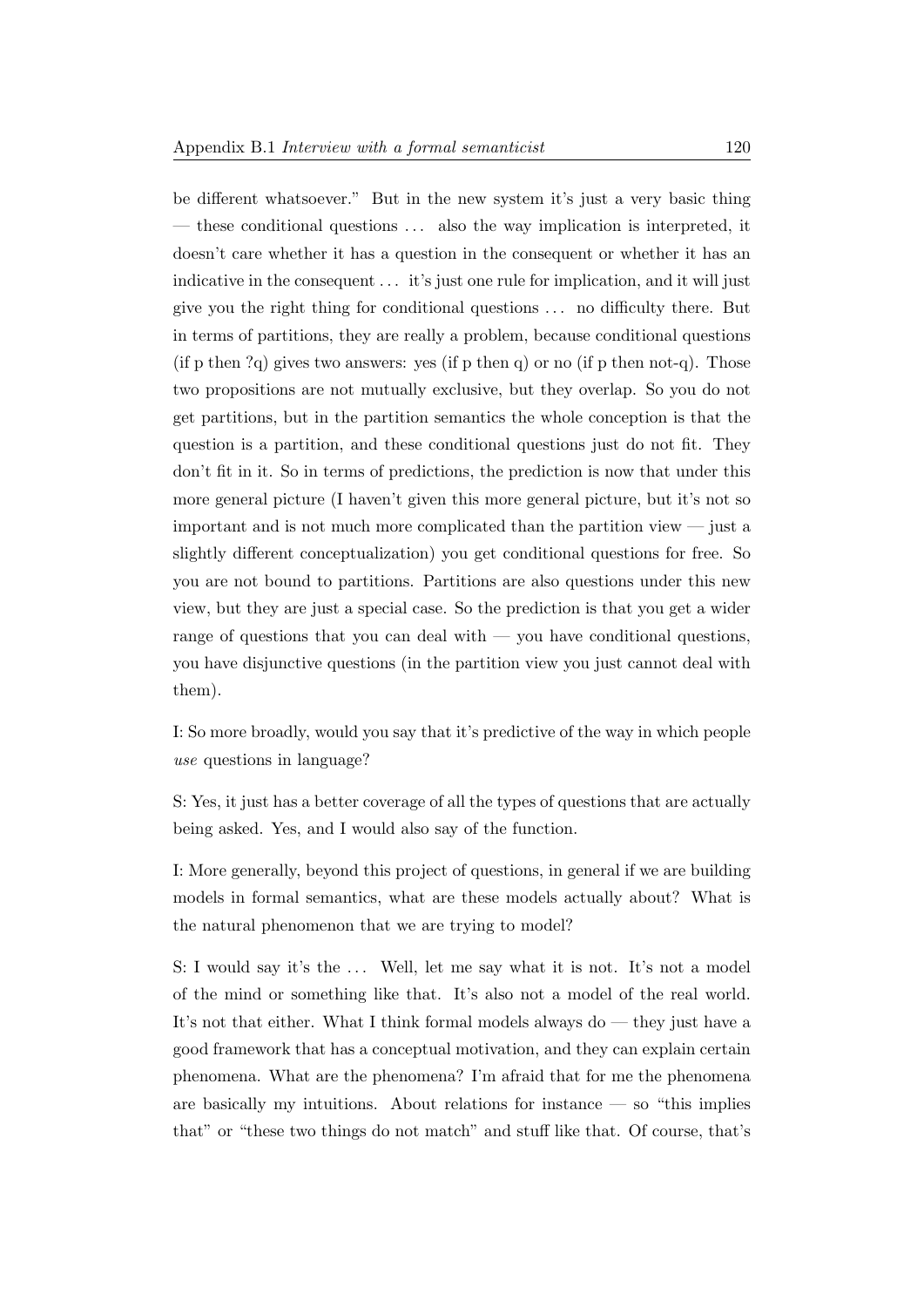not the end of the story, because my intuitions are not everything that count, but in the sort of work that I am doing, I need these intuitions that I start from and that I try to account for. Then of course, the rest of the story is to see more broadly how this squares with how people actually behave linguistically. That's of course another story, and then you have to test it there as well, but that's not my work.

I: What do you think are the standards for success and failure in modeling? What distinguishes a successful model from a model that's a failed model?

S: Something fails if you can come up with a phenomenon or example that you typically would expect the thing to do given its set-up, and where it clearly goes wrong.

I: Sorry, I didn't follow . . .

S: I've actually just in the past couple of weeks written a big review on a paper for a journal, where this sort of thing happens. That was again about questions (embedded questions), so there are certain rules, and of course a certain basic idea of what questions are (it's about all the words that embed questions . . . ). What you see at a certain point ... if you just apply the stuff as they described it  $\dots$  and there are certain cases that clearly fall under the scope of the theory . . . I mean you can always find things that are not under the scope of the theory and that it doesn't do; that's not nice. You have to find things that are clearly in the scope of the theory and that come out wrong under the analysis that is provided  $\ldots$  and then you try to repair it.

#### I: So, basically counterexamples?

S: Yes, counterexamples. The basic counterexamples are not things that are not dealt with by the story, but that you would expect to be dealt with by the story but don't work. In this particular case for example, what came out was that if you just take something simple like "John knows who is walking" and then if John had no idea about who was walking, and in fact nobody was walking, then the theory predicted that then he knew who was walking. That I think is clearly wrong. I think you want to say in that situation "he doesn't know who is walking" and not that "he knows who is walking." So there was a mistake somewhere in the system.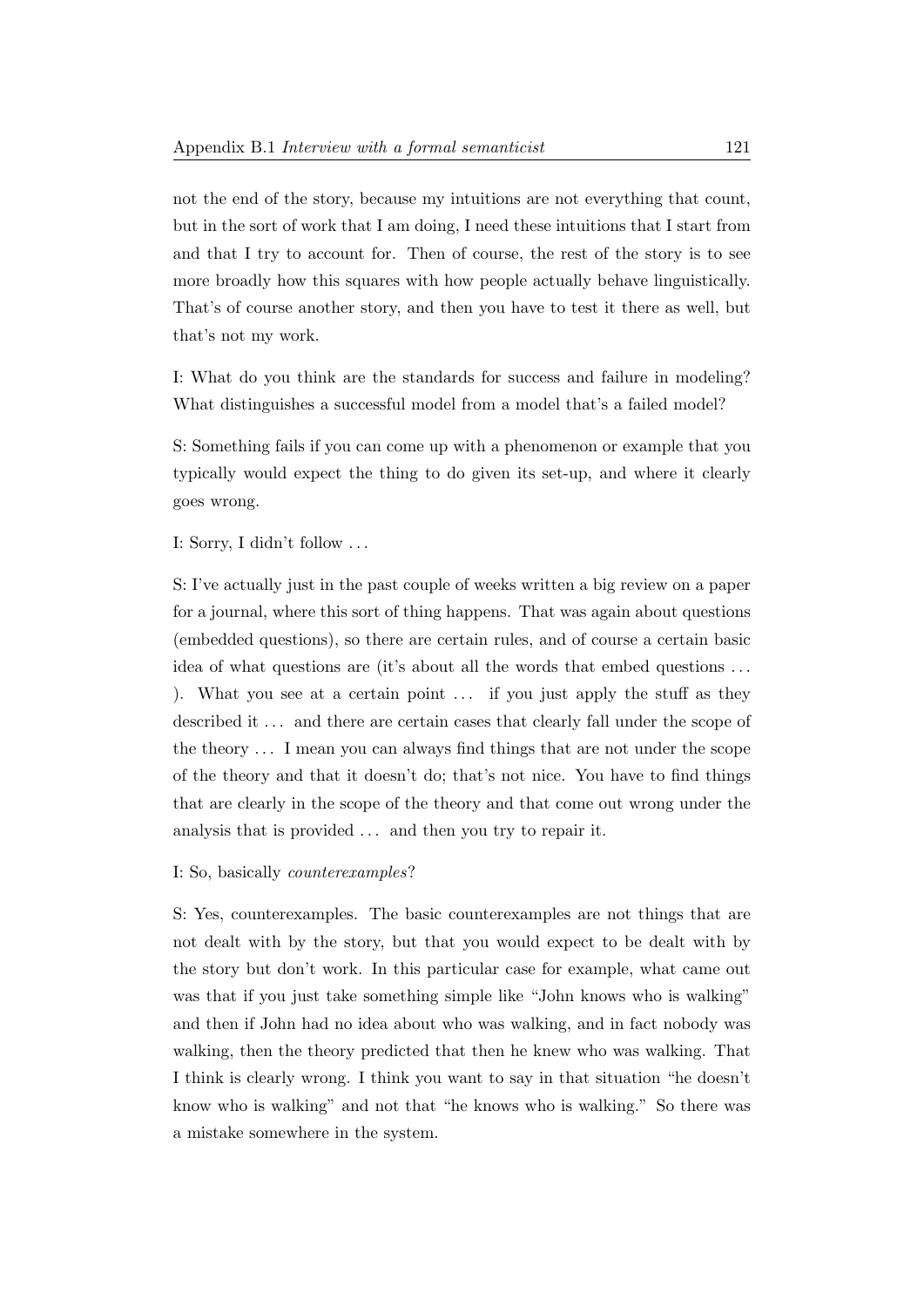I: But these counterexamples — are they drawn from intuition typically?

S: Yes. Yes, I don't have to ask a language user what he would say in a situation like "If no one is walking and John has no idea about who is walking, is it then true that he knows who is walking?" Everyone would say [no]; I'm not going to ask that to a language user. There are other cases where it is not so clear, so maybe I should talk a bit about that so you can see what sort of things for me are the empirical stuff. Where I can decide that in this [case] I'm not going to say what is right and what is wrong, because I don't know, so maybe we should ask the language users and see what is happening. So a clear case is surprise  $\ldots$  no, not surprise  $\ldots$  the particular example I was thinking of is predict — "Mary predicted who would be at the party" or something like that. Say that Mary has only said "John will be at the party and Bill will be at the party" and for the rest she doesn't dare to make any predictions. She's not saying that they will be the only people at the party. Now, if it later turns out that indeed John and Bill were at the party, and they were the only ones at the party, no one else turned up. Are we going to say in this situation that Mary predicted who were at the party, and she was right? Or are we going to say that it is not true that Mary predicted who was at the party? It's weak vs. strong exhaustiveness — that's sort of the name of the phenomenon. For years and years, there's an argument in the literature about whether such sentences have this [property]. So, they really require that Mary has said something to the effect that "those and those, and no one else will be at the party" or whether it is sufficient for her to have given a list of positive instances and not saying about the list "that's all". If it turns out that the list was completely correct, everyone she mentioned was there, it was not the case that someone she didn't mention was there, but she didn't say "that's all". What I would like to have there is that the analysis that I have allows in principle for both of these possibilities — so that I can in principle account for the ambiguity, and then we can see what the language users say. So, we can try to set up experiments that sort of decide whether indeed both readings are possible in different situations ... maybe find out what triggers it. But for the system as such I would say leave it open. Of course you should really be able to see when you arrive here and when you arrive there, so there should be something in it that gives you these two possibilities, but what is most likely actually is that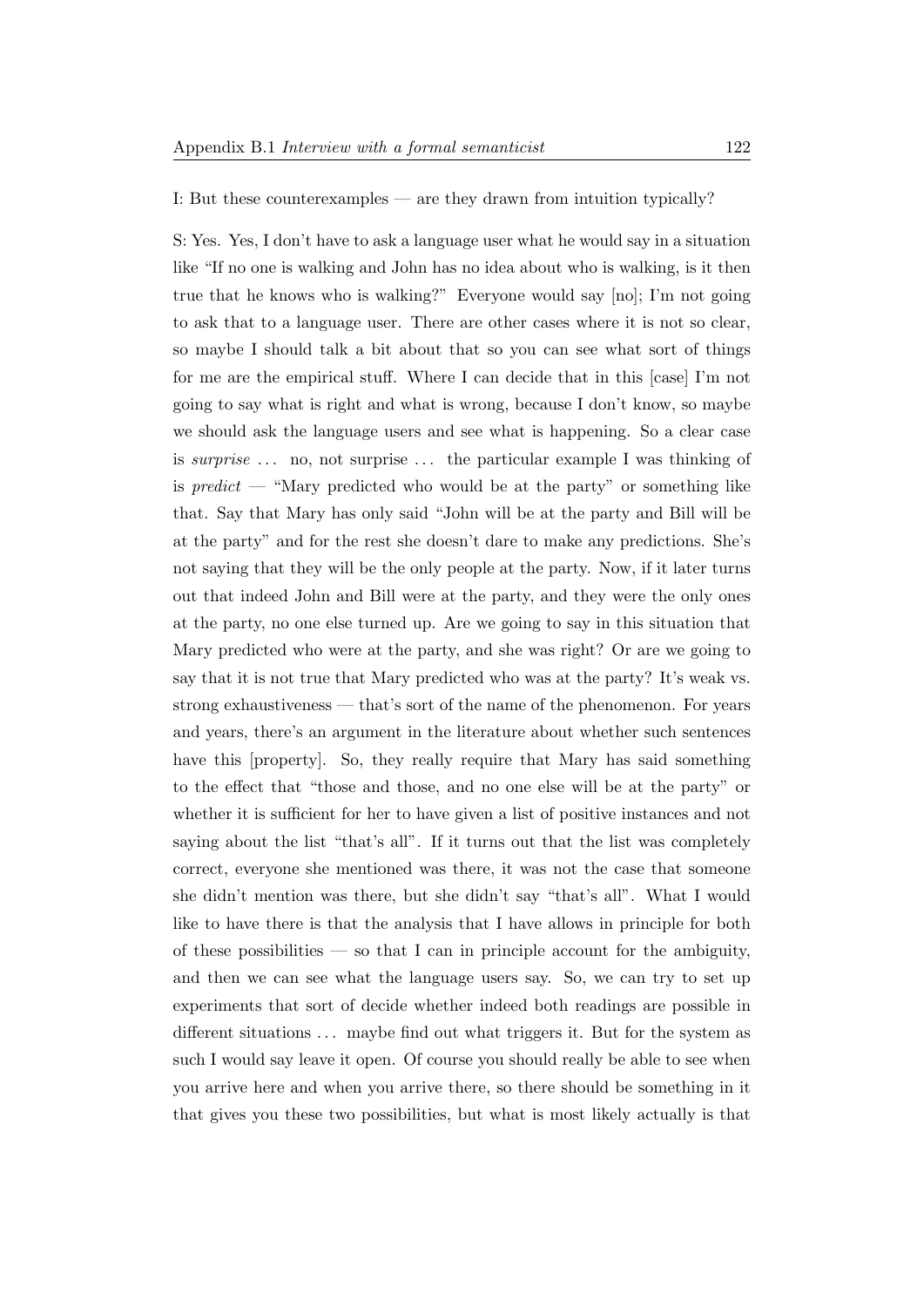it depends on the verb ... maybe for *predict* it's this, but maybe for another verb it's something else . . . so that it would be small features in the lexical meanings of these verbs that determine it.

I: So these are some cases in which you would not rely just on intuition, but you would ask . . .

S: Yes, there I really don't know. So I personally always think to go for the strong version, but then you just notice (amongst linguists for sure) that many many have the idea that there are these weak readings as well, so then I will just believe them and try to model it in such a way that it can go either way. So here again on the background is the partition theory, because the partition theory is only going to account for the strong case and not the weak one, because to have a partition you have to have something like "those and those people were walking and no one else". That's sort of in the answer; even if you don't explicitly say it, that's in the answer.

I: Lastly I have a couple of questions about how successful you think formal semantics has been so far. Broadly do you think that formal semantics has been successful so far in achieving its goals? Why or why not?

S: Yes, I think that a lot of things have been achieved. Yes. Then of course you are going to ask me to list the big successes  $\ldots$  [[laughs]]  $\ldots$  I also have my criticisms. I am maybe not even very optimistic about how things go. First of all, what I have noticed over the last couple of years . . . because when I and people like me (the other formal semanticists here and around me . . . at the ILLC, and maybe in Holland . . . we have this sort of community of logical semanticists), when we go, we mainly go to conferences that have linguists, and . . .

I: Sorry, you're saying it's only linguists?

S: No, it's a mix, but maybe the linguists are in the majority. I notice that it gets harder and harder for us — when we write abstracts that you want to get accepted — to get accepted. What it means to me is that the real logical conceptual work is apparently no longer that much appreciated, and you can also see this by the sort of commentaries that you get when a thing is not accepted. What very often plays a role is empirical motivation. If you don't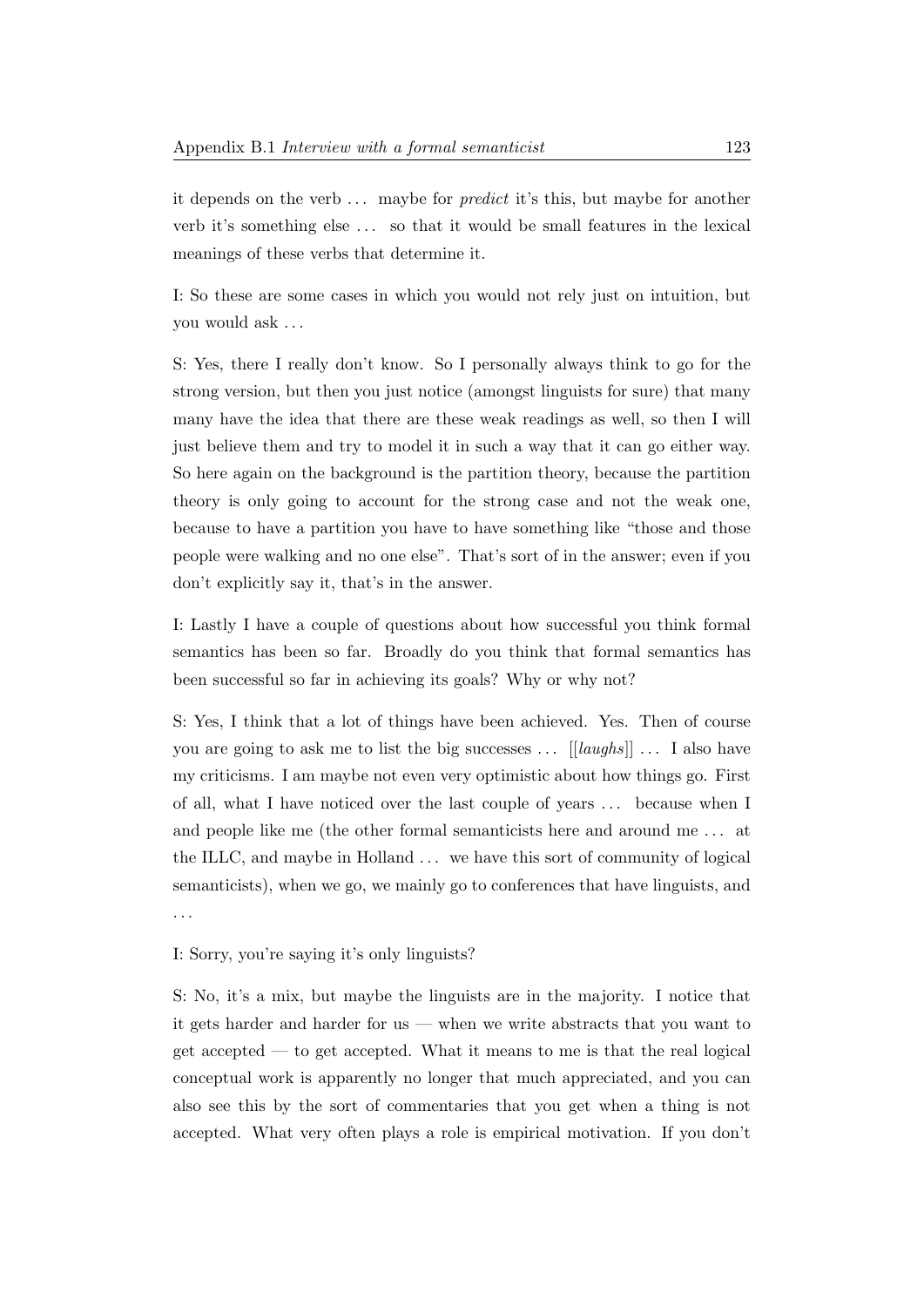start your abstract with a concrete empirical problem that you want to solve, and then give the machinery, and then show how you've solved it, then you are in trouble. If you just present the thing as what it is (a conceptual idea or a logical system)  $\ldots$  when I write a paper like that I will start with the conceptual ideas, and motivate them, and then I will have at the end something that's called an illustration. And the illustration will give examples and apply the stuff to deal with the examples. So I do not do it in the other way, I do not start with the examples, and then say these are the examples I want to explain, and then come up with a story.

I: So the latter is the linguist's typical procedure you think?

S: Yes. That's the linguist's typical procedure, and he is not going to accept it if you do it in the other direction. And for me, if I do it in the other direction then I am cheating, because I did not start with these empirical issues — sometimes you do, of course, but I'm talking about papers where that's not the case — it's really a conceptual idea, and then you show that it can be fruitfully applied, but you are not going to suggest (because it's not the case) that you started with the phenomenon and that then you made up this formal machinery to get that right. That's not what you do. So there is more and more of this ... empirical methods in semantics are sort of rising, and if your story is not built upon hardcore empirical stuff, then you are not doing something that's relevant. And I think that's very very wrong.

#### I: Why?

S: Because there are two things that you are doing . . . and that's not typical for linguistics, you have exactly the same for natural science . . . in natural science you have the experimental people — they are doing experiments in big laboratories, etc. And then you have the theoretical physicists — they are just sitting behind the desk . . . they have a computer, and what they do is type and scribble on paper, and they build concepts. Of course, they know about what the relevant empirical issues are, and they are trying to think of new models that are related to that, but you are not going to judge their work by [the criteria] that they should describe or have motivation for what they are doing that is given by empirical research. They are not doing the empirical research, they are doing the formal stuff, and then they hand it over to the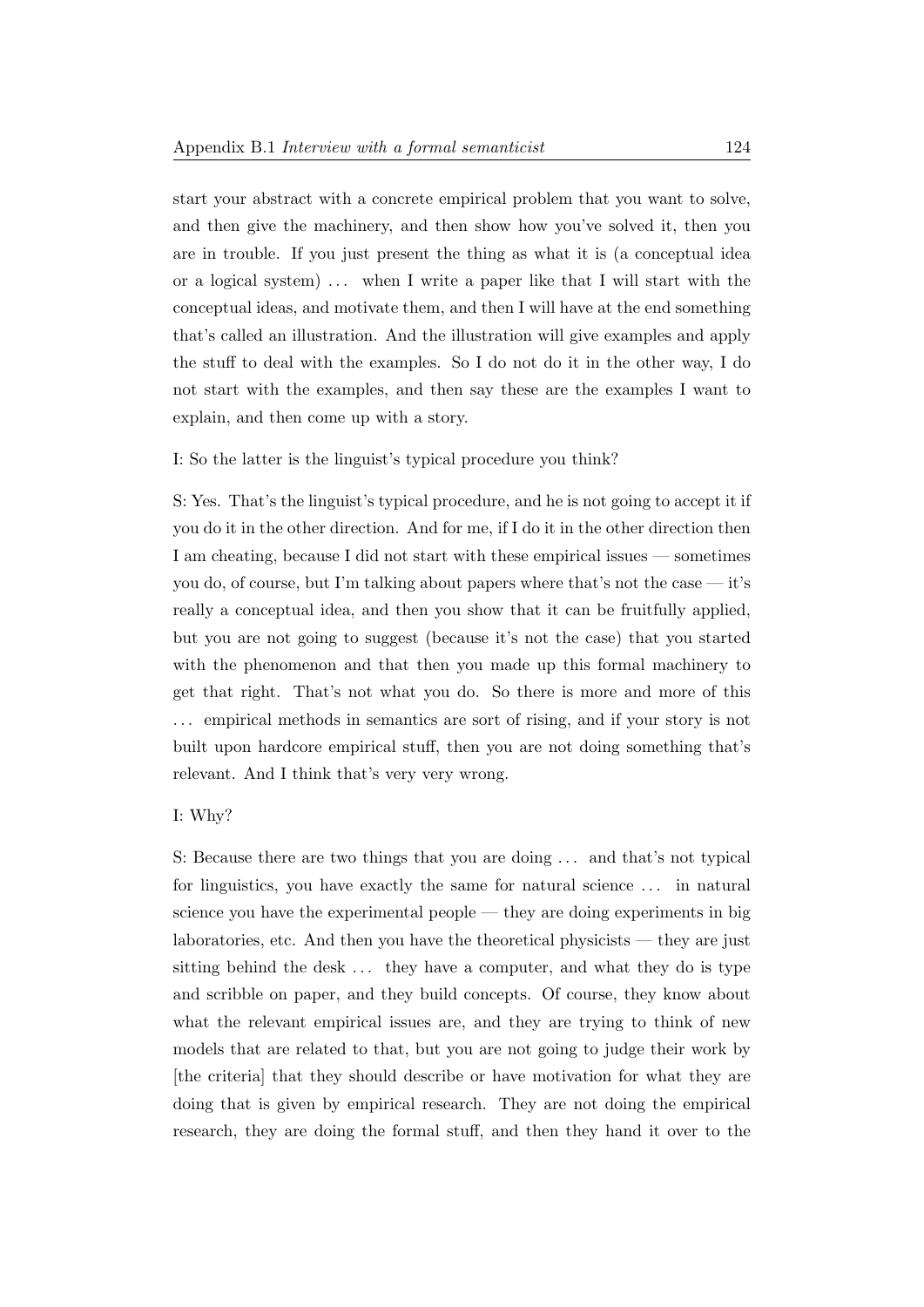empirical people. We recently had this (I don't remember precisely what it was) ... something that has been thought up in physics in the Einsteinian period about ideas, and we don't know whether it is right, because we didn't have the experimental tools to check it, but now thirty years later (or whatever) there is empirical evidence that the theory that was cooked up then, that it is correct. So in semantics you need the same stuff. There is the work that is being done by logicians ... that's philosophical logic ... purely analytical work that is of course motivated a bit by data, but it is not data description, it is really conceptual work, making a new system and then hand it off to the linguist who can play with it, and the linguist can (should) then try and get all sorts of empirical testing and corpus or whatever, but that's not the job of the [semanticist]. But the linguist should see that that's also an element of linguistics (of formal semantics at least) that is important for their work. And also, if they design systems themselves, then they should try to make it up in such a way that also the logician is interested in it. So it should be cooked up in a principled enough way for a logician to be interested in the formal properties of the system that is made. So the linguist . . . also to get money for stuff, you have to do experiments, and data . . . and I find it all very important ... and maybe even the brain stuff, etc. ... but I don't think it gets only interesting when you can do this (also very costly) purely empirical work. I think the theoretical work is also important, and that they should feed each other. So there I am worried about the current situation. You could say that it goes too much in the empirical direction, and it doesn't see anymore what the importance of the real logical, analytical stuff is. The analytical component is equally as important as the empirical component is.

I: I was going to ask you if you think that formal semantics is a rigorously scientific discipline, but I guess you would say that it's scientific, but in a theoretical sense? You were comparing it to theoretical physics just now.

S: Yes.

I: How would you react to the fact that in terms of building models, that the stochastic models favored by computational linguists have generally had far more success than formal models?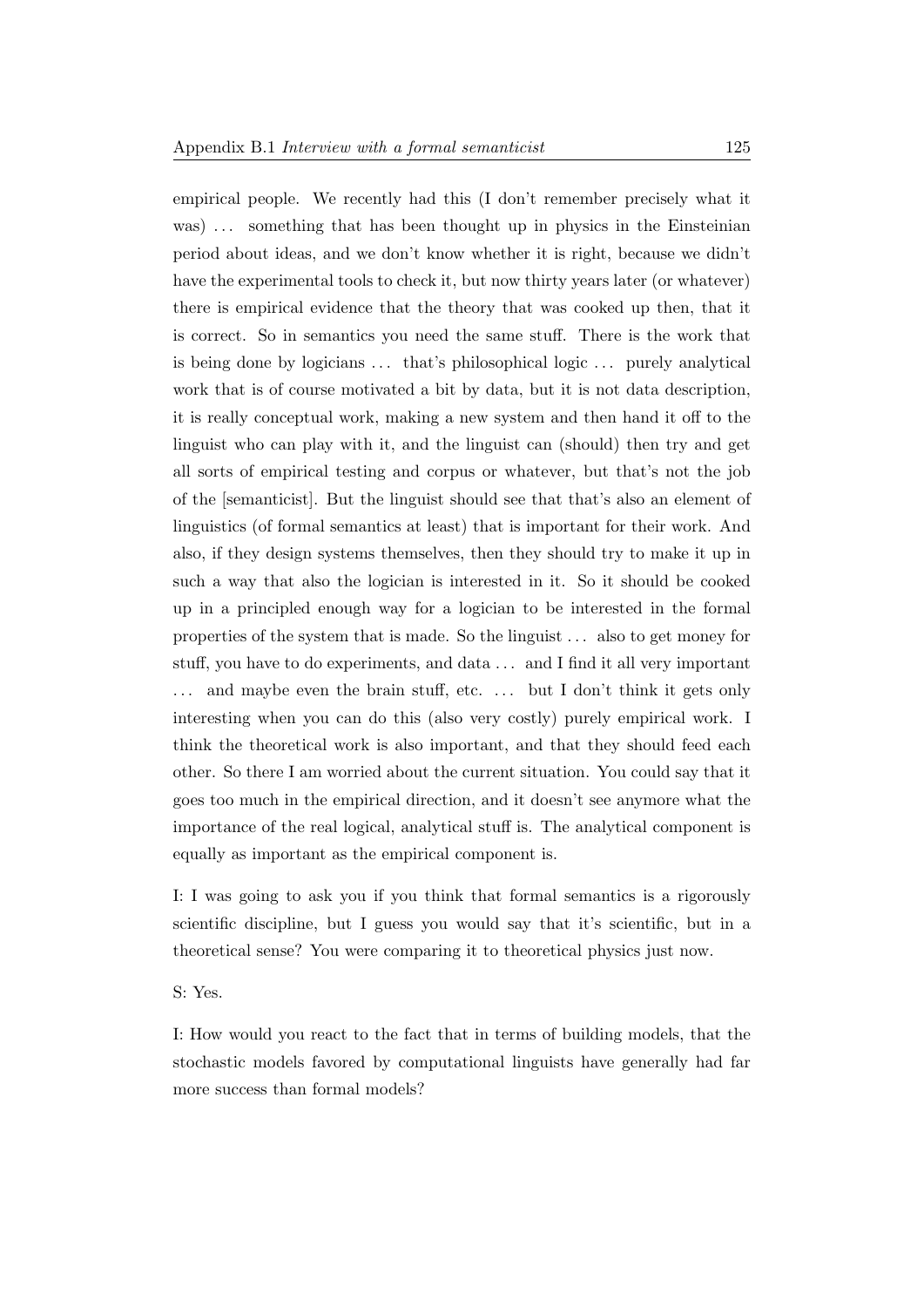S: This is a long time ago, and I forgot the names of the people involved, but this was about (what do you call it?) people who were building computer systems that you can talk to, and then it will understand . . . not understand but give a transcription  $\dots$ 

I: Speech recognition?

S: Yes, speech recognition, that's what I mean. So there was a big guy in those days in speech recognition. Really in the stochastic business of course, and he made a small conference (quite a while ago), but where he got people from the more theoretical side (like myself) to go there. And his reasons were as follows: "We are doing better and better all the time. So we move from 70% success to 80%, to 90%, but even 98% is very bad, because you can do very little with it. That's still a lot of mistakes. Of course you can still use it if the user knows what makes it easier for the system to understand him. So like doctors for example, if they want to talk while they are operating and that it gets it in the right way, they can learn for example to use big words rather than small words. In specialized applications it can work quite alright, but not completely generally. And his idea was that to get it from what you can optimally achieve by stochastic means to something that can really be used, you need input from the theoretical approaches as well. So stochastics works quite alright, but it never reaches more than success in 95% maybe 98% of the cases, but the last 2%, to get it right, you cannot do it purely by stochastic means.

I: Then you need these formal methods?

S: Yes.

I: Ok. One more question. There have also been some recent criticisms made by Martin Stokhof and Michiel van Lambalgen about formal semantics — that it deals with idealizations, etc. Are you familiar with this criticism?

S: Yes, yes, I'm familiar with that.

I: And how would you react to that?

S: To be honest, I don't care very much.

I: Why not?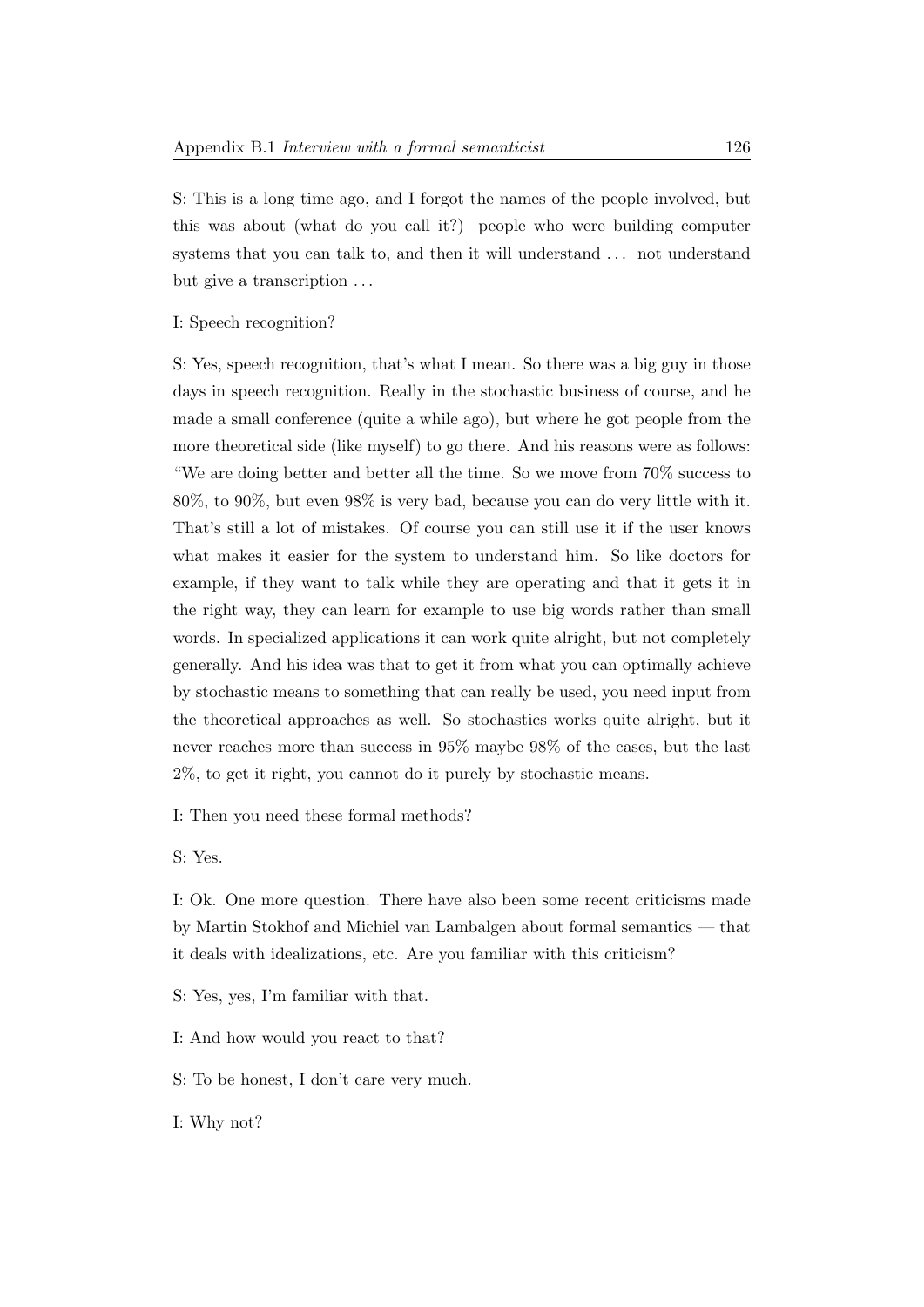S: Well ... I mean, of course, it's true. You are idealizing, and maybe you are idealizing in a way that's not good. That can always happen, but the idealizations . . . I know that they think about it in a way that the idealizations as they are made in linguistics or formal semantics are not of the same type as what in the other sciences happens . . . I'm not so sure about that. I think if that's not a proper approach, then the whole idea that you can do anything in understanding things about language using logical tools sort of evaporates. And thats ... I mean ... even sort of something like the partitions view of questions or generalized quantifier theory . . . at least things that on the one hand they have to obviously with linguistic stuff  $\dots$  they have insights on it that are of a mathematical nature, and I think the mathematical stuff tells you something about the linguistic stuff . . . so I don't see why we should not follow those lines anymore. I think it's just to be a matter of obvious fact that we have learned interesting things about language by these logical tools, and that's all I want — to learn more.

I: My final question to you is: what, if anything, could cause you to give up your commitment to formal semantics?

S: Death! [[laughs]]

I: Alright. Those are all the questions that I wanted to ask you. Thank you very much for your time.

- S: It was a pleasure.
- I: Before we end this interview, is there anything else you would like to add?
- S: No, I think I've said enough. I wish you success.
- I: Thank you very much.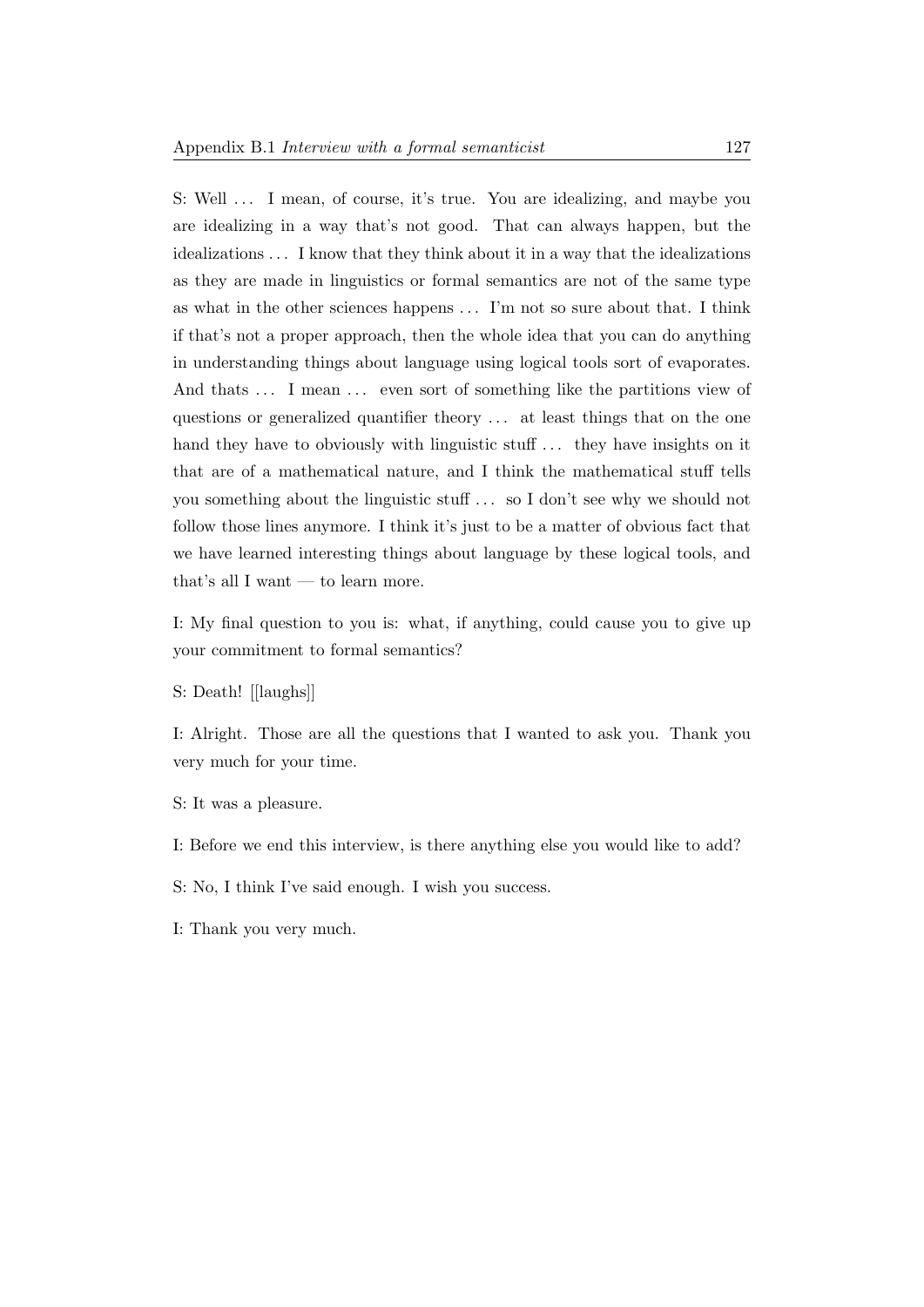## B.2 Interview with a formal semanticist

I: To begin with I'm just going to ask you to introduce yourself. Can you describe your academic and professional background, and how you got interested in the field of formal semantics?

S: My bachelor's degree is in mathematics, and I love mathematics, but I wanted to try and find a specific area where there would be some grounding — so, not just abstract theorizing but also some empirical grounding. Then first I did a masters in artificial intelligence, and at least the way I was trained was a bit too practical (too application oriented), then I came to Amsterdam to do the master of logic here, and then I started a PhD. At that point it seemed like I would be doing more logic proper — not so much language related. But then actually during my PhD I became more and more interested specifically in applying logical methods in linguistic research like formal semantics. What was important in particular was finding this nice balance (between abstract theorizing on the one hand and empirical grounding on the other hand) in something that is so tangible and so ubiquitous as language.

I: What would you say was your primary motivation for studying formal semantics?

S: I think really the mix of these two elements and my fascination for both. Language itself and the structure and patterns that you find there; even at first sight if you don't see them, when you look closely, all of a sudden there are all these patterns and regularities that you then start wondering about how they might be captured (in one language, but also across languages). Then on the other hand the structure of the logical theories, and just the mathematical beauty of those theories and frameworks in themselves that are used in this particular field. So both sides fascinated me. Within the field typically people focus on either one of these sides, but for me it's really about both, and often even about bringing them together in new ways.

I: Would you describe yourself primarily as a logician, or as a linguist, or as something else?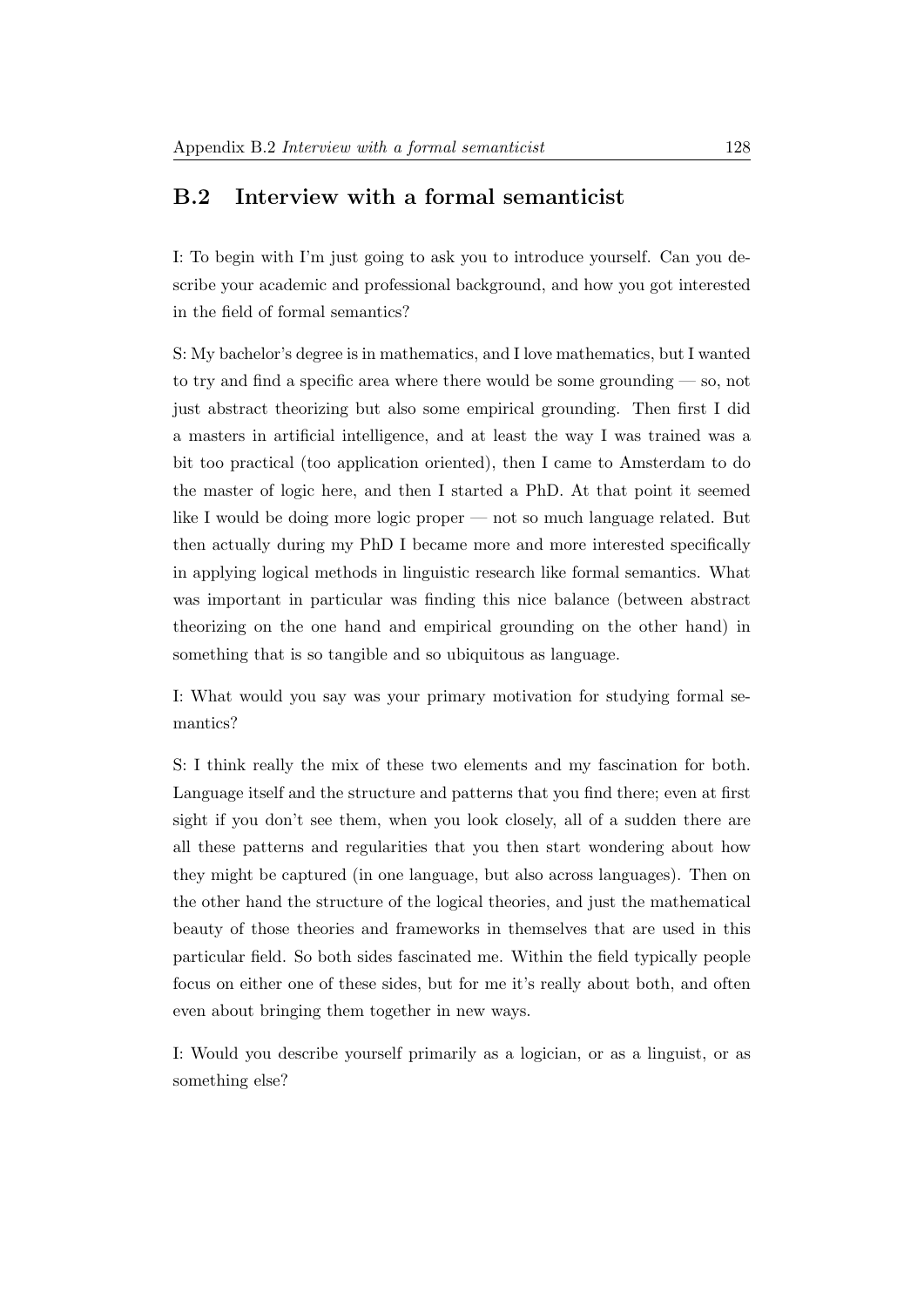S: Neither. I wouldn't see any of the two as primary. Of course, my background is more in logic, and my linguistics background is much more recent, and also I'm much more self trained in linguistics; in logic I've really had a proper training. But still I think it's more or less even.

I: Ok, so that's about your background and motivation. Now I'm going to move on to some questions about formal semantics. Just to begin with, how would you answer the question "What is formal semantics?" Suppose you had to explain it to a university student who has never heard of the discipline.

S: Formal semantics is concerned with meaning of expressions in natural languages in general. Often one focuses on one particular language, but it's really about natural languages in general. The focus in the field is not so much on the details of the meaning of each word in every language (that's a different field - I would say it's a related but a different field), but the focus in this field is more about how the meaning of complex expressions — like sentences or parts of sentences, but expressions that contain multiple words in some complex configuration — how the meaning of those complex expressions can be computed from the meaning of the simpler atoms. In that sense it's a bit like physics where you want to be able to predict the behavior of a certain object from the properties of the basic elements that it consists of — like the atoms, and the way that these atoms are put together in molecules and larger structures. That is also the main focus in formal semantics. So that's the topic. Then the method (or the conceptual and mathematical toolbox) that we use is a variety of logical systems that have mostly been developed independently in logic. Not necessarily (or not only) with this particular application in mind of studying language. We use — this would depend on the background of the student that I'm talking to  $-$  but we use (maybe the student has heard of) propositional logic and first order predicate logic. So those are the very basic logical systems that we use, but we also use extensions of these systems. For instance, ones that make it possible to analyze how meanings are composed at the sub-sentential level. As you can imagine, with predicate logic, there is only so much that you can do in that regard.

I: What would you say are the goals of formal semantics as a discipline?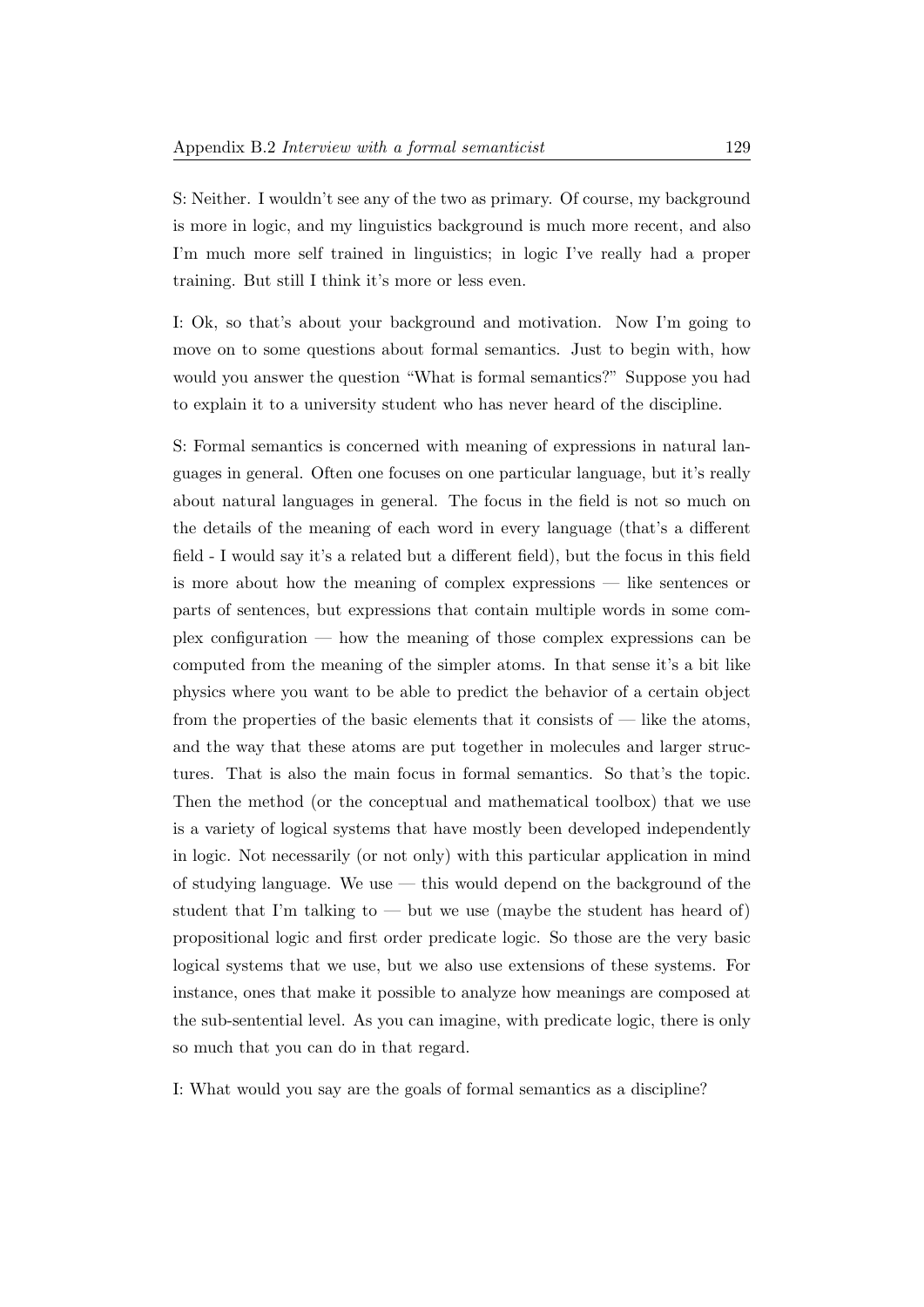S: I think that's actually a question to which I have an answer, but I should also say that people in the field might not all have the same view on. To me the goal is to understand the process of interpretation of natural language — not only interpretation, but just the concept of meaning, the nature of human language, and the many ways in which it can be used to express certain meanings, and also the constraints (how this variation across languages is ultimately constrained). We want to understand that, but at a rather abstract level. I think that many people (that holds for me personally) are not so much interested in the details of, say, the cognitive processing of language - to some extent [yes], but it's quite superficial. So I do look at cognitive experiments, and sometimes I'm even collaborating with people doing such experiments, because they can shed light on certain questions that we're concerned with, but I would say that it's still rather superficial. If it gets too detailed, then it's just too much detail to handle at the abstract conceptual level at which we tend to work.

I: Can I ask you to try and say a bit more concretely what you mean by "we try to understand . . . "?

S: The sense in which we try to understand, or the way in which we seek deeper understanding, is to construct a mathematical model of the interpretation process, and the idea is that this model is very specified in enough detail for it to make very concrete predictions. These predictions are tested against data that sometimes come from controlled experiments and sometimes just come from introspective thought experiments about language. "Does one sentence entail another?" or "Is this particular way of putting words together grammatical or felicitous?" The theories make predictions about these kinds of things, and they are tested. And then are made more and more adequate in two ways: they try to approximate the actual data as much as possible, and at the same time we try to make them more and more simple in the sense that we try to minimize the number of independent assumptions that need to be made in setting up these models — when looking at a particular phenomenon, but especially when considering several phenomena. Typically when we look at a certain phenomenon, we try to construct a theory (a model) that makes predictions about this phenomenon, but in constructing this model, in motivating the pieces that we use we typically seek motivation from analyses that have been given of other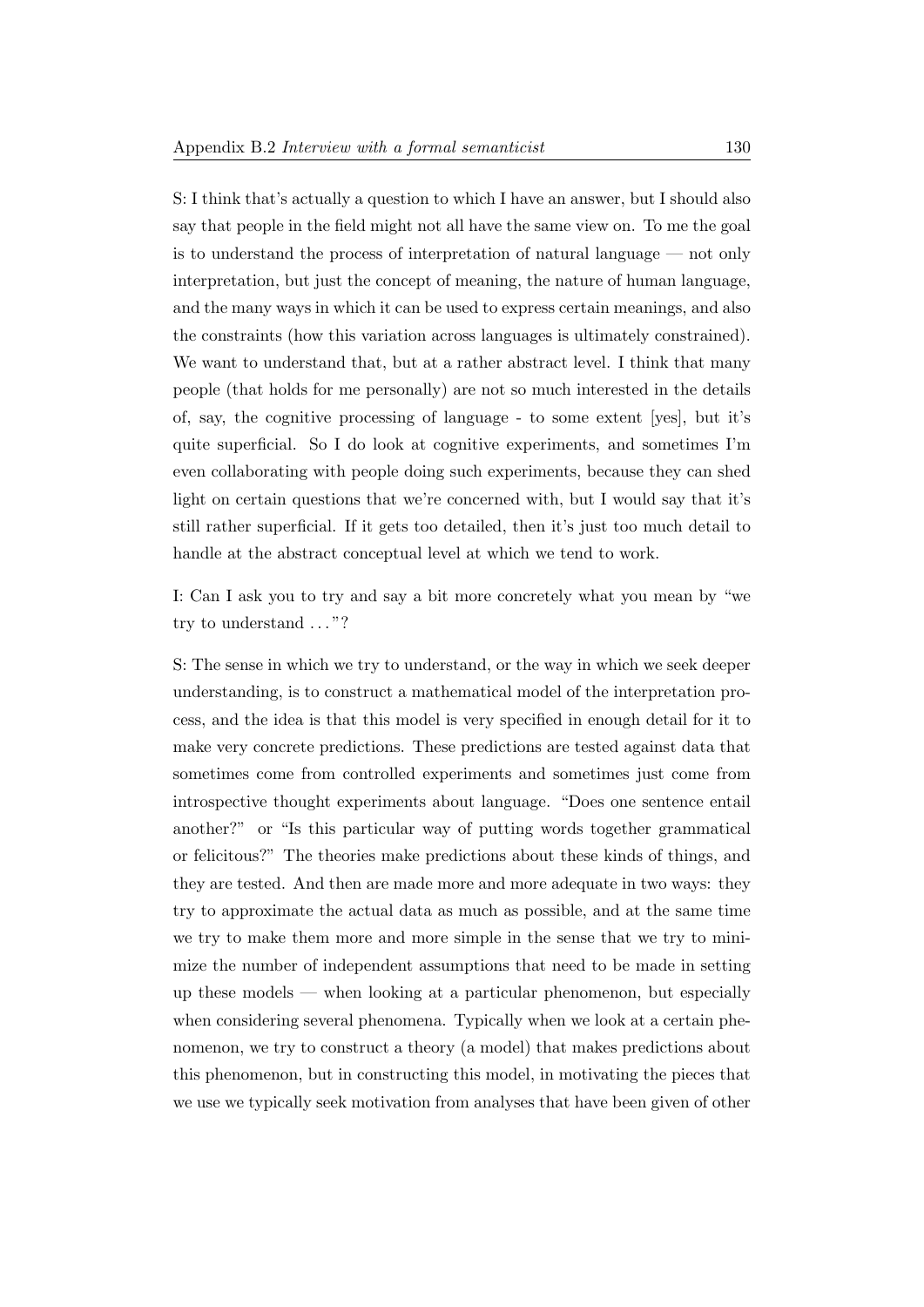phenomena. A very simple example: One thing that I'm studying is the interpretation of words like yes and no. At first sight the most simple and basic kind of words that there are and used all the time. Also, any language that I know has some form of expressing what yes and no express in English, but of course, it turns out to be more complicated than you would think at first sight (the interpretation of these words). Then in developing a theory of how the interpretation of these words works you seek to connect them to other types of expressions in natural language. The broader the class of words that you can connect them to (or that you can assimilate them to) the better. One broad class of expressions or constructions that exist in any natural language that I know of are so-called anaphoric expressions — expressions whose meaning is determined by some antecedent. So you can think of pronouns like "he" and "she". "Peter is going to the store. He will bring some food." Then this word "he" is interpreted as Peter, but in another sentence it might have another interpretation, so it is anaphoric in that sense. You can think of "yes" and "no" as being anaphoric in the same sense, because if the question is "Is Peter going to the store?" and the answer is "yes" then it means that Peter is going to the store. If the question is "Is Peter getting some food?" and the answer is "yes" then it means something else. But you can think of it as operating in the same way as picking up this antecedent. Pronouns like he and she have been studied a lot, and people have found out all sorts of things about how they work and don't work. If some of these ideas could be used in the domain of words like "yes" and "no" (and it seems to some extent that that is indeed the case) then a formal semanticists says that we've gained some insight. If we've not just developed an ad-hoc theory for these constructions, but if we've actually connected two classes of constructions, and if we've seen that the same mechanism governs (or at least affects) the interpretation of both (or multiple). That's when (at least for me) we have the feeling that some important insight has been gained.

I: Going back to what you were saying about predictions. Is it fair to say that formal semantics is trying to make predictions not about cognitive processes, but about how people use language?

S: There are (I would say) some predictions about cognitive processes, but not it much detail, because the theories are not stated in those terms and they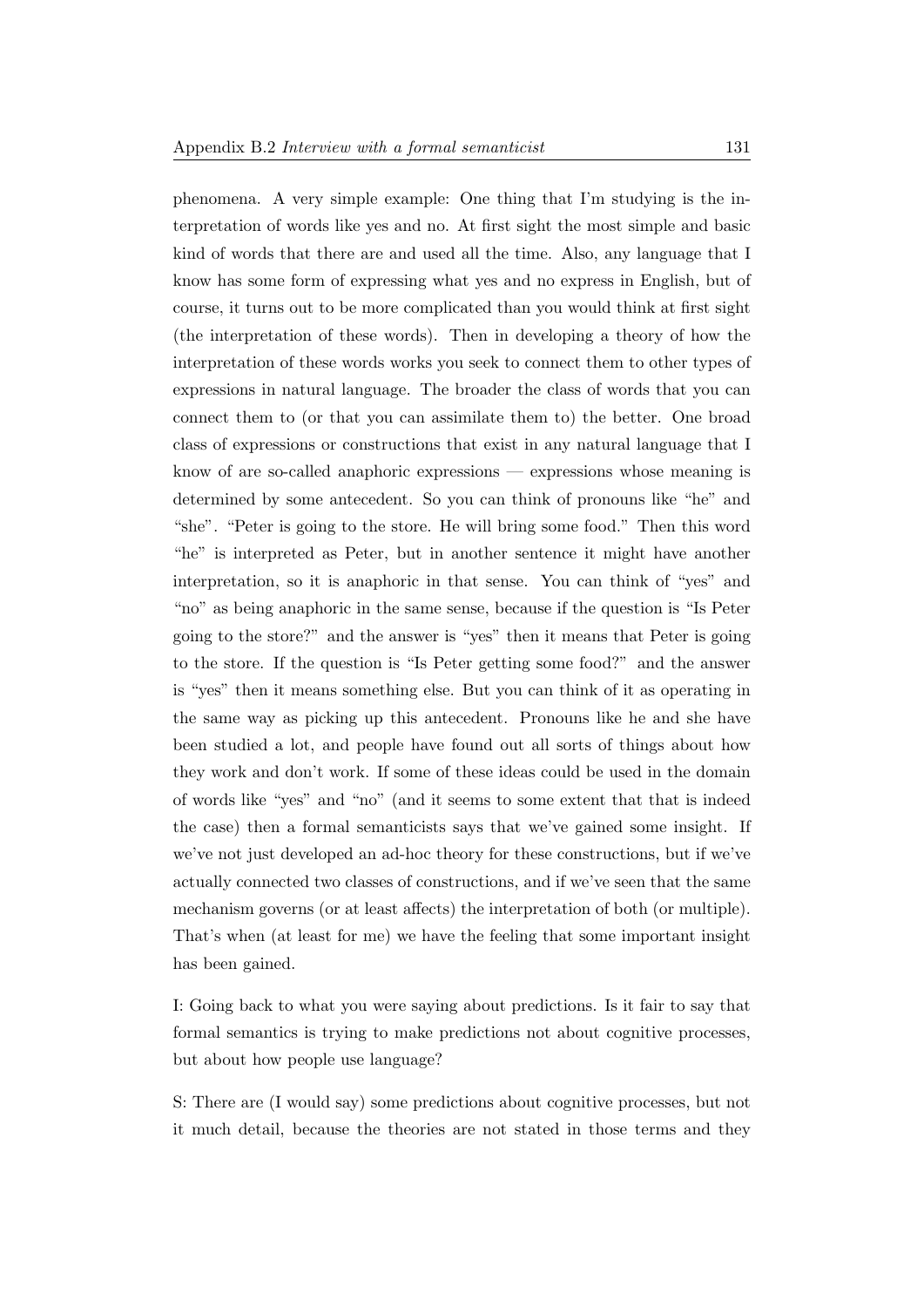just don't make reference to very detailed aspects of the cognitive process. But there are predictions in the sense that some semantic theories for instance assume that in the interpretation procedure certain options are compared or certain preferences are weighed, and the interpreted sentence may be compared to something else that may have been said instead and the interpretation of what was actually said depends also on the interpretation of what could have been said instead. So this would be a reasoning process involving some additional . . . it wouldn't be a direct interpretation procedure, but one that would involve some additional effort. So you just predict that there would be some additional effort involved in interpreting that particular type of sentence, and that can be tested, and that is tested. But from a cognitive point of view you get very simple predictions and very simple experiments (just maybe reading time experiments). This is also where people have different views ... [some] people actually try to make semantic theories or derive more complex and more detailed predictions about the cognitive process from semantic theories and also test them — that happens (more and more), but then you're already at the interface of formal semantics proper with psycholoinguistics. In formal semantics proper, the predictions that are made at the cognitive level are quite shallow. But then you asked ...

I: I said that the predictions are not so much about cognitive processes, and you said that to some extent they are, but mostly they're about how people use language?

S: Yes, they're definitely about how people use language. How they use and interpret language.

I: So, I guess we've already talked about some of the kinds of problems that researchers are trying to solve in formal semantics, but I'm wondering if there are any kind of big problems that everybody is interested in solving? Or some major questions that everyone in the field is interested in solving? Is there anything like that in formal semantics? In physics for example, everyone is interested in figuring out what happened after the big bang, etc. Are there any big questions like this in formal semantics?

S: I would say yes, there are big questions, but I would also say that not everyone is interested in the big questions, which I find strange actually. For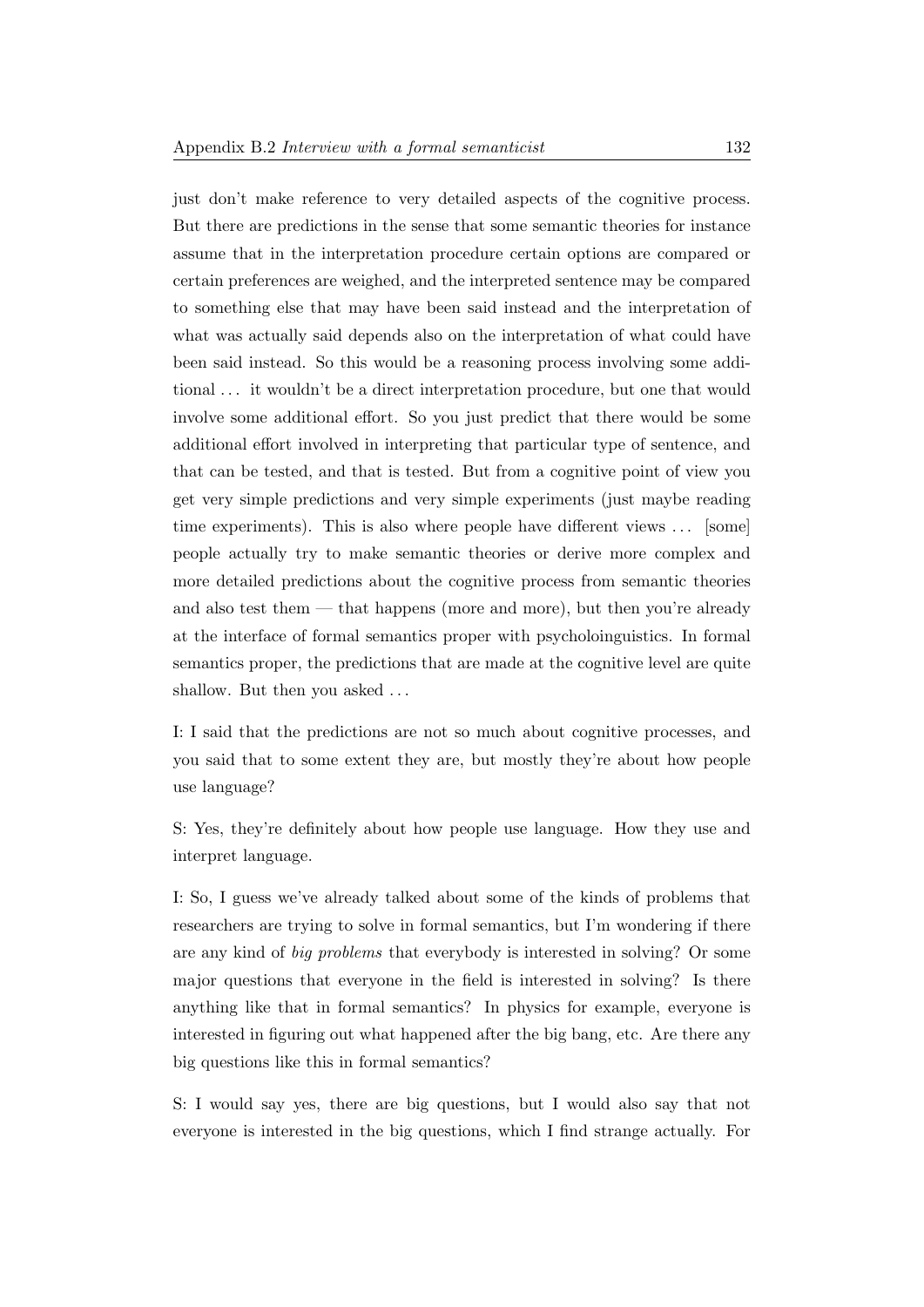me the big questions are at the foundational level. Maybe I should give a little bit more background here to show where those questions come from. As I see it formal semantics started with the work of Frege, but the logical framework that Frege developed — classical predicate logic (or he even went a bit further but still...) — the logical framework that he developed is not rich enough for the purposes that formal semantics has now (and has had for a long time). The big question has been at the foundational level how to enrich the logical framework (the formal apparatus) to fit the purposes of the field better. There have been some very big breakthroughs in that regard, but there is also still a lot to do. One huge breakthrough (the first breakthrough) was intentional logic . . . the firm establishment of especially semantics . . . so the work of Kripke, that has had a huge influence. Then especially Montague's work in the early  $1970s$  using typed lambda calculi to provide a framework in which the meaning of sentences can really be derived compositionally from the meaning of the words all the way up to the meaning of complex sentences. That's probably seen as the major breakthrough in the field. Then there was dynamic semantics in the 1980s and 1990s moving from the classical notion in Frege of meaning as truth conditions to meaning as context change potential; so knowing the meaning of a sentence is knowing how it may change the context in which it is uttered These two developments . . . in principle they are just independent — compositionally a la Montague and the dynamic perspective on meaning but they've also been integrated in the 1990s and 2000s (this is quite recent, but at the same time quite established). But then there are other ways in which this framework is still very limited for the purposes of analyzing natural language. One way in which it is limited is that it is very much focused on informative content, and that results in the fact that it is suitable mostly for the analysis of declarative sentences — sentences whose main function is to provide information — but then there's all kinds of other functions that sentences may have and all kinds of other sentence types like interrogatives that are used to ask questions, or imperatives that are used to give orders, or exclamatives that are used to express some feeling or judgment about some experience, and more. That whole area — further developing the logical framework that we have in such a way that it allows us to analyze that much wider spectrum of types of sentences in language and the multiple functions that they have that is I think very wide open, and that I would say is the big issue, the big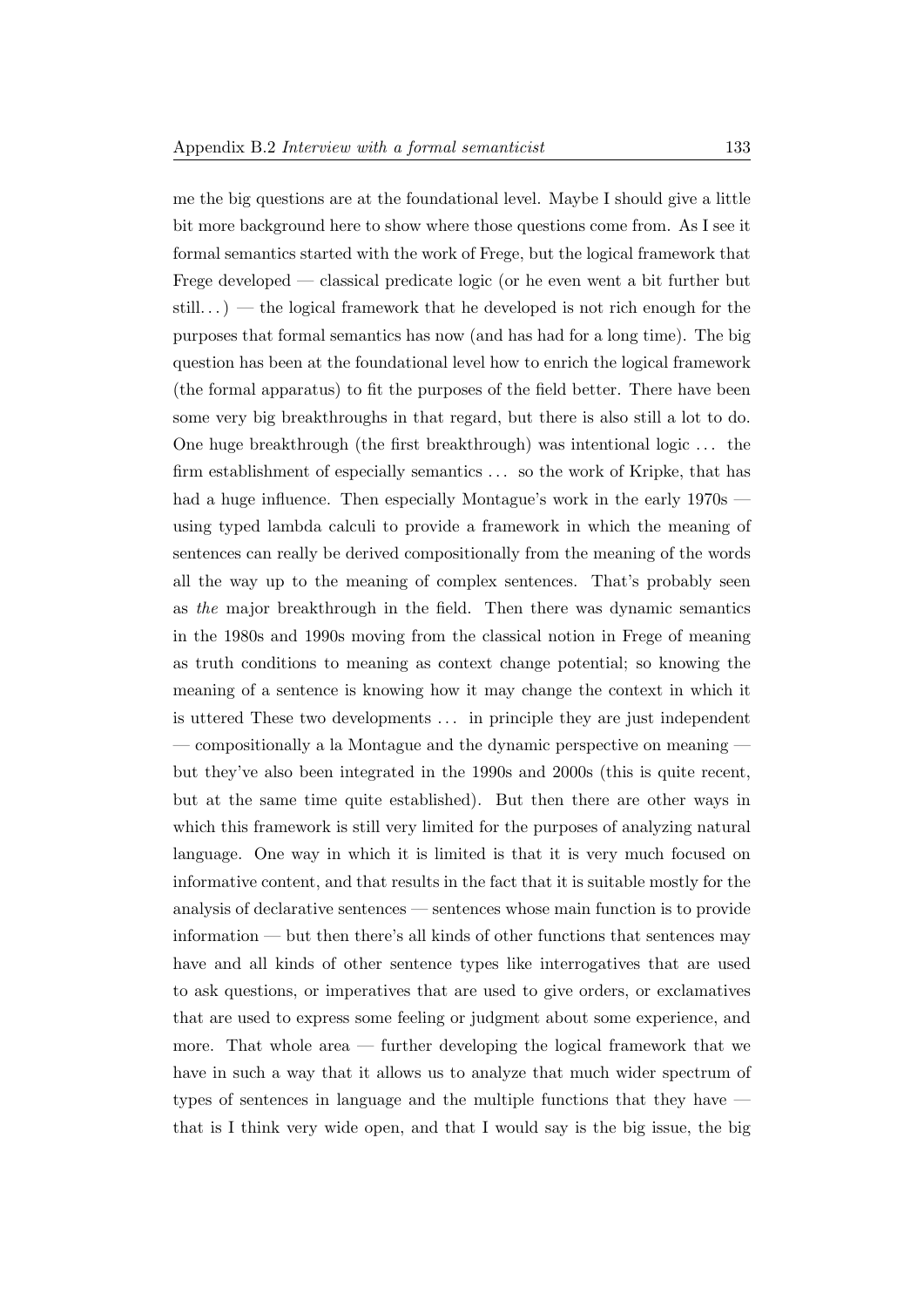question at the foundational level. But in everyday practice I would say that most formal semanticists are not focusing that much on this area. The focus is much more on working within the framework that we have and looking at particular phenomena and giving an analysis of the phenomenon in question in the particular framework ... maybe adding here and there little tweaks ... a little patch here and there, but not a fundamental change. You see that also if you look at conferences; I'm quite astonished actually that what you see at conferences is mostly that type of work. Of course, that also needs to be done, because it doesn't make sense to just work on the framework itself. The image that I have at least is that in the 1970s and the 1980s there was much more emphasis on developing solid logical foundations, and now we're in a period where the focus of the field as a whole is much more on concrete linguistic analysis in the framework that we have. My own interests are at least as much at the foundational level . . . I do work on both, but I see the work that I do at the foundational level as having much more significance for the field in the long term. I see the other work more as an illustration of the foundational work that I do, i.e., how that work can be put to use.

I: Then I want to move on to ask some specific questions about how modeling works in formal semantics. Logicians are often concerned with modeling in the sense that they try to create formal representations (i.e. models) of some real world phenomena in order to represent them and to reason about them. Can you say what role this notion of modeling plays, if any, in formal semantics?

S: Yes, this is also very much true in formal semantics. I would say that the theories that we build can be seen as models. We construct a model and then reason about the phenomenon via the model.

I: What exactly is the phenomenon then that you are trying to reason about?

S: The phenomenon would be the interpretation or certain entailment patterns or felicity conditions on certain classes of expressions. Those would be the phenomena. Then the model would be a theory of the interpretation of these expressions, etc.

I: To probe a little more on what the phenomenon is . . . you say that the phenomenon would be something like entailment patterns, but that's clearly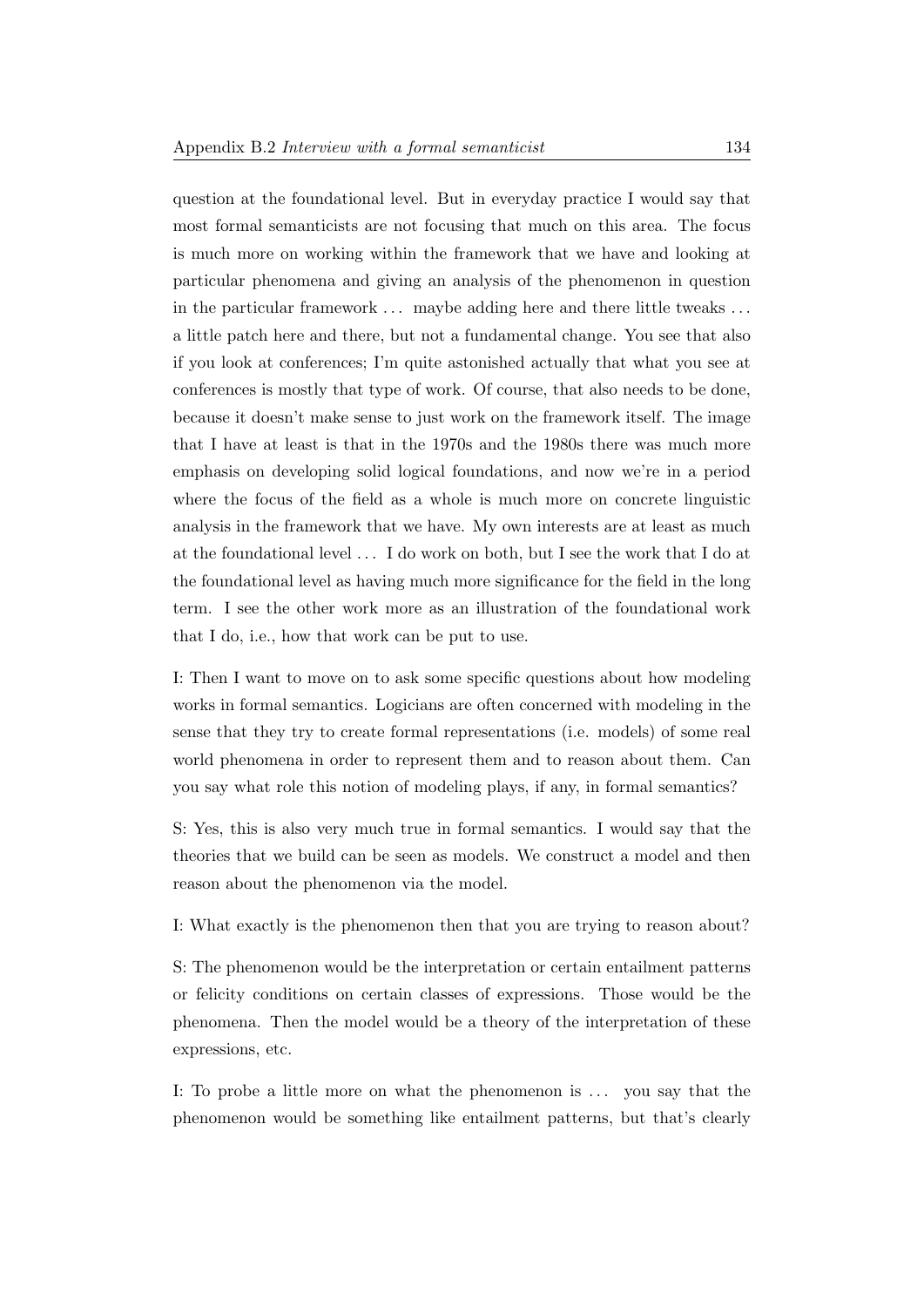not something in the world that you can point to and say "here's the thing that we're trying to model." How would you describe it? In some sense the physicist can say "my models are about the physical world," and the economist can say "my models are about transactions in the marketplace", but it just seems a bit more difficult to say exactly what it is that these models are about.

S: So it's about the interpretation (or certain aspects of the interpretation) of expressions by people using the language that these expressions are part of, and you can't really point at them, but you can measure them in the sense that you can ask those people whether they draw a particular conclusion . . . if they hear sentence X whether they draw this conclusion or that conclusion ... or whether they find sentence X felicitous in a particular context.

I: So maybe one way of putting it is that you're trying to model peoples' intuitions about language?

S: Yes.

I: Also that you're trying to model the way in which they're actually making use of language?

S: Yes. Not only the meta-intuitions, but also the way they really . . . in an experiment you could ask "do you think that this entails that", but you could also just test it without asking whether they think it does, but test it in a more direct way.

I: This leads to my next question. How do you check that the model you're constructing is actually a good model for the thing that you're trying to model?

S: So that happens either by means of these controlled experiments, which can be of various types, but the simplest experiments are truth-value judgements. So, you give someone a certain context, you give them a certain sentence, and you ask whether the sentence is true in the given context. Notice that this is also very much an experiment that fits within this truth-conditional semantics that is about declarative statements that are true or false, but not about interrogatives or imperatives or exclamatives (it just doesn't make sense to do truth value judgments about those). So that's one of the main experimental paradigms. And another is felicity judgments; so you give a certain context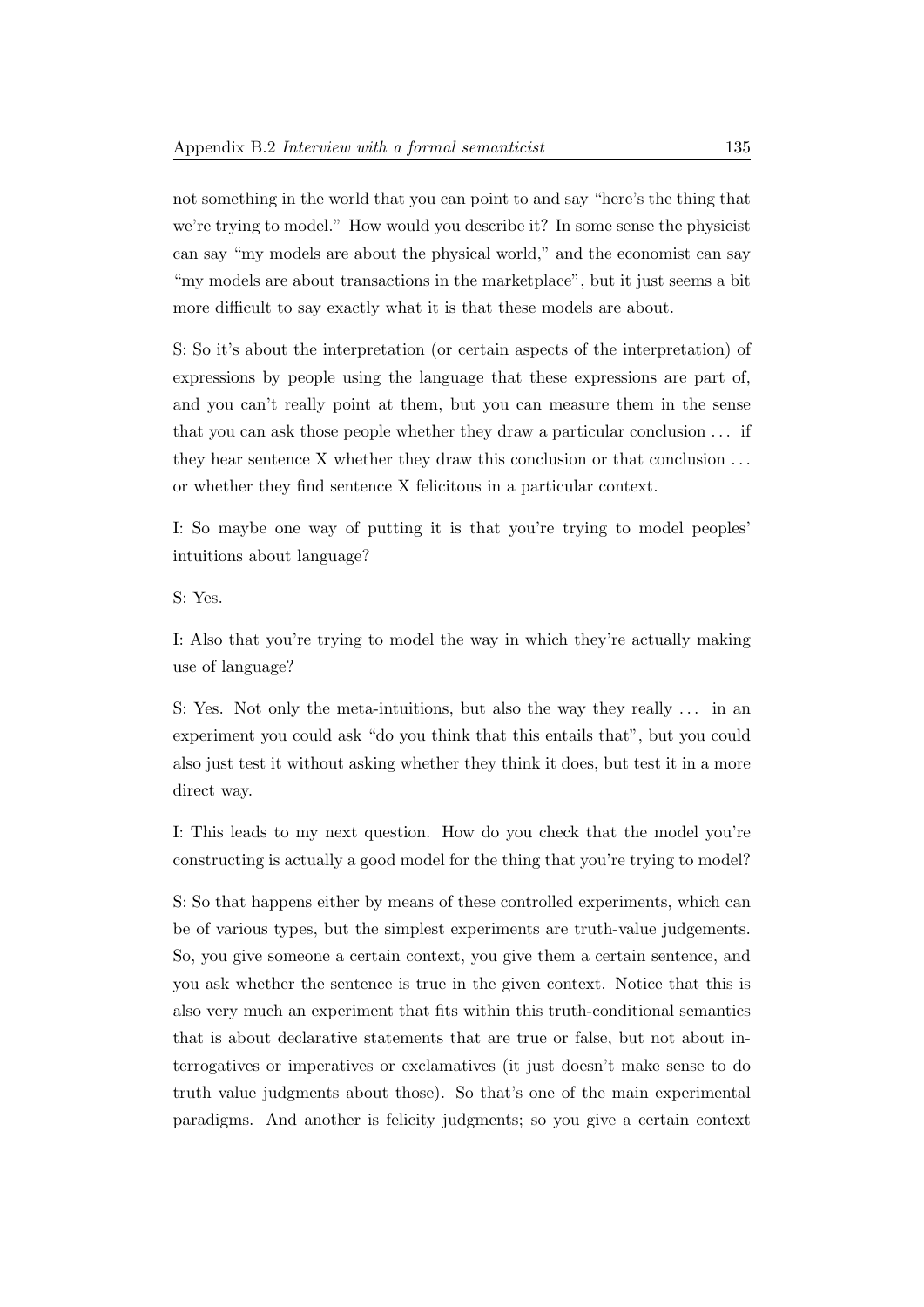(sometimes you don't even give a context), and then you ask if this sentence is felicitous (either in the given context or per se). Then there are other types of experiments that you could do. You could make people choose between two options . . . there is a question and then they get two possible answers . . . they choose . . . or there is reading time experiments to test predictions that are more about processing speed ... and there are more complicated paradigms, but those are the basic paradigms that are used to test the basic predictions of semantic theories. That said, these experiments are being done more and more, but many predictions are also just tested introspectively, or maybe with a small number of consultants just informally; so, not in a formal experimental setting, but just with four or five people that you ask whether they agree with your own intuitions (they are often called judgments, haha, but yeah, intuitions). That's how theories evolve. Also sometimes you see in a published paper — "This is a prediction and it accords with our own intuitions; we've consulted like five people and they've all agreed (or maybe they didn't all agree - because it's often the case that people have diverging intuitions)" — and then the experimental work is left for another time. So the theories that are constructed usually make lots of predictions, and sometimes those are tested to some extent, but to test them all would be the project of a lifetime, so it's a field in which the theory moves ahead of the experiments. Whereas in other fields, and I've seen to some extent that experiments move ahead of the theory.

I: What are the standards for success or failure in modeling? What distinguishes a successful model from a failed one? So, I guess you've already said that in one sense you could consider a model to be somehow a failure if it doesn't agree with either your intuitions or the experimental data. But are these the only criteria [for success / failure]?

S: No. This is a subtle thing if you think about it deeply, but roughly there is what people call empirical adequacy (which is this — making the right predictions), and there's explanatory adequacy (that's the subtle part actually). I think what's generally understood in the field as being explanatory adequacy is what I mentioned in the beginning about connecting things. So, a theory is more explanatorily adequate the more it connects one phenomenon to another, and it doesn't just explain one isolated phenomenon.

I: So these are the two main criteria for a successful model?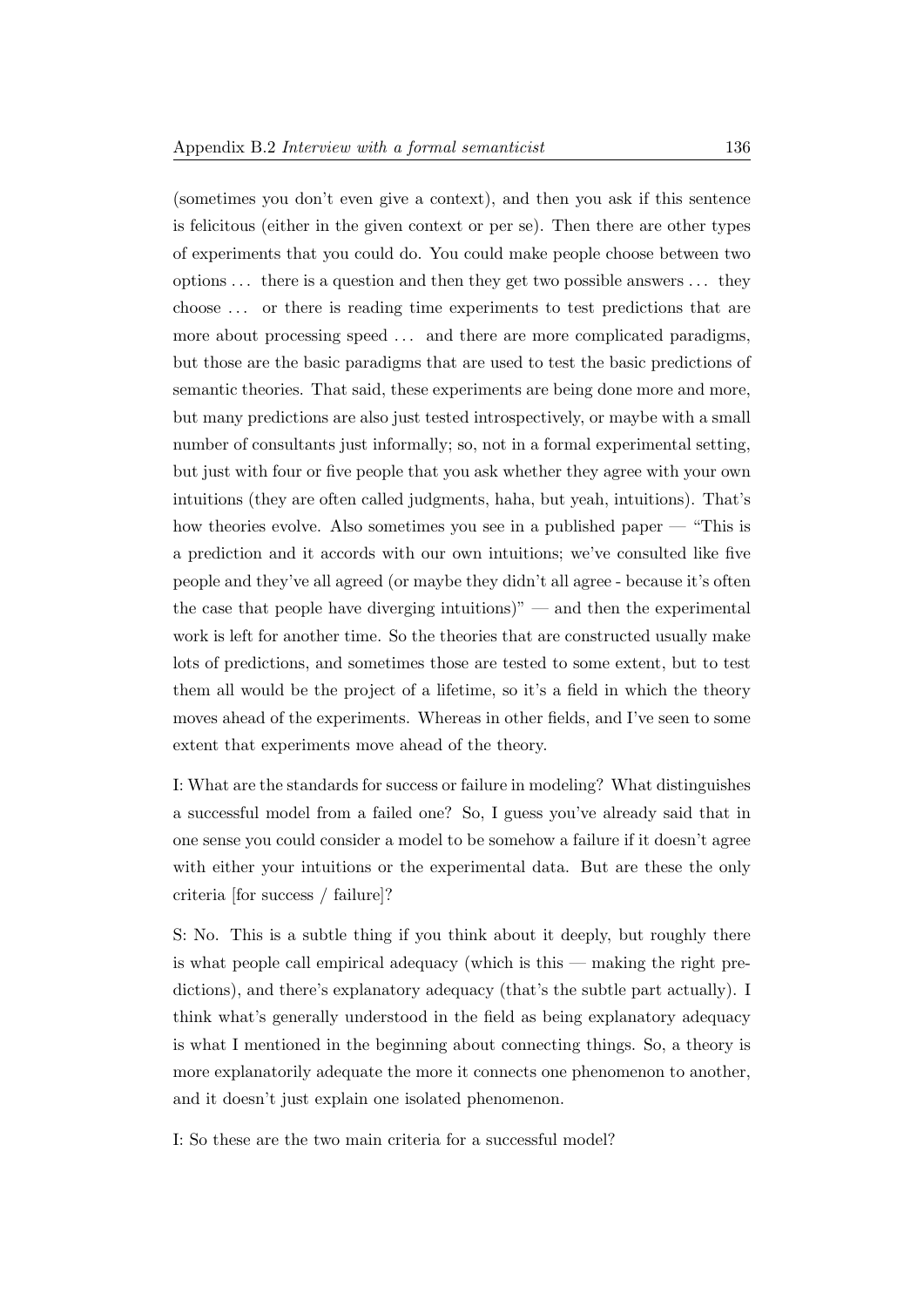S: Yes.

I: Would you say that formal semantics is a rigorously scientific discipline?

S: Yes. I would say yes. I think that I would say it's as scientific as it gets. I do feel that sometimes people get the impression, from outside or from people peeking over the shed from the neighbors', that they might get the impression that it's not as scientific as other disciplines may seem. That maybe because, as I said, the theory is often ahead of the experimental corroboration of all the predictions that those theories make. As long as those experiments are not done, there is often disagreement about the data; I mean there aren't any data, so that's difficult. Everybody has intuitions about language, and in particular the researchers themselves, so as long as there hasn't been a controlled experiment on some construction, it's everyone against all the others, and there's lots of conflicting intuitions. It can happen that for some time there are theoretical debates that have no empirical grounding, and then at some point an experiment is done to figure out at least who makes the right predictions for those cases. Even then . . . with an experiment you only test just a little area . . . also there are methodological arguments that could be made against a particular experiment, the way it's been carried out. There is one big debate at the moment about something that people have been arguing back and forth at a theoretical level, and they have had lots of conflicting intuitions, and now people start to do experiments, and you would think that it would all clear up, but now the debate has become to a large extent about the methodology of these experiments. So it's not that somebody did an experiment and said "These are the data, so this theory is correct." No, it's one experiment, and then other people have done another experiment with different results and a slightly different methodology. So the field is still finding out how to better combine empirical and theoretical methods. That's fair to say, but I would say it's as scientific as it gets.

I: Lastly I have a few questions for you about how successful you think formal semantics has been as a discipline. Broadly do you think that, as a discipline, formal semantics so far has been successful in achieving it's goals?

S: Yes, I think in a relatively short period of time and also relatively short manpower (compared to fields like physics it's a small field), I think we've had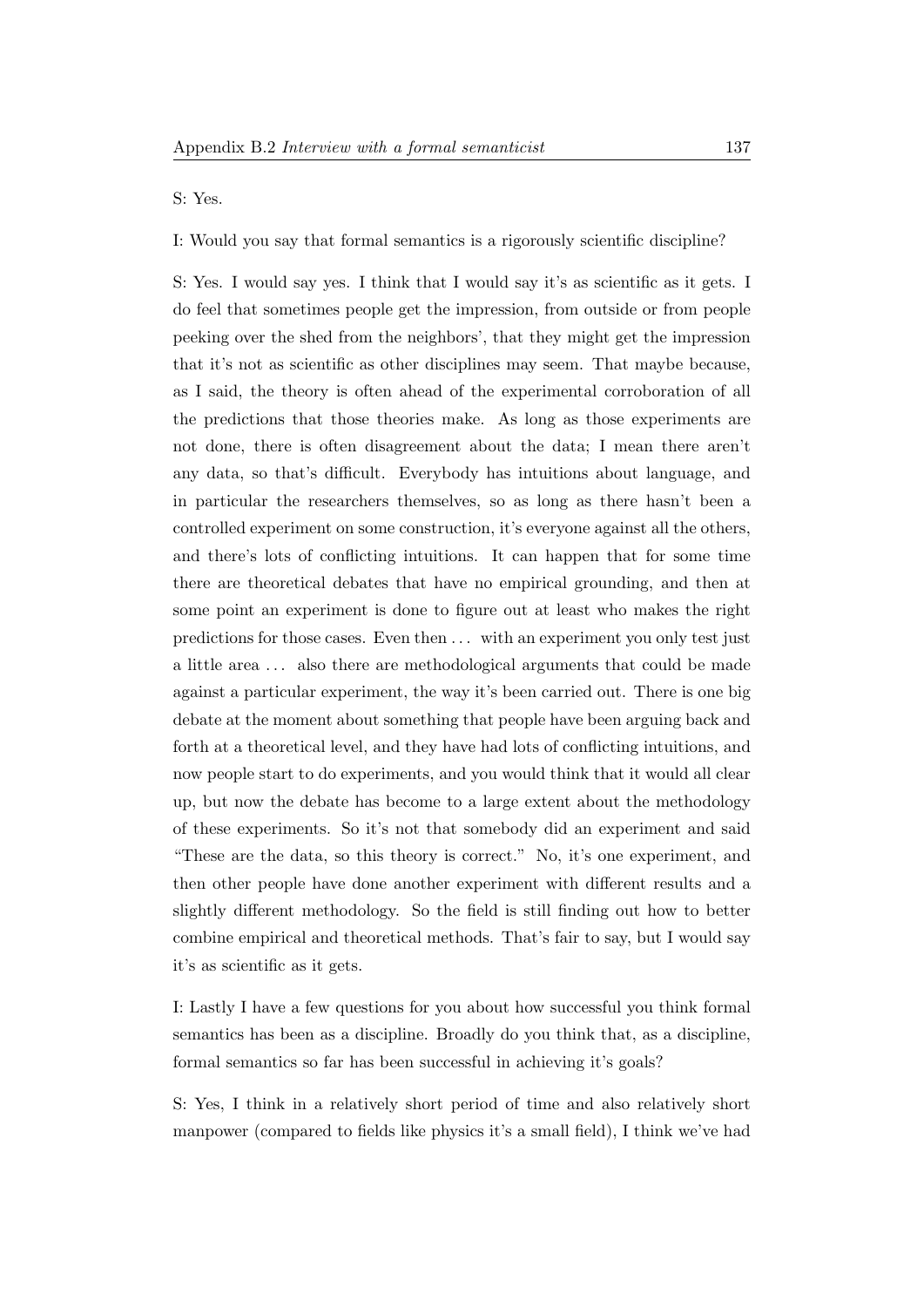some important breakthroughs at the foundational level. We've made a good start at combining theoretical and empirical methods. There are fascinating insights about how things work across languages. So I think a lot of impressive progress has been made, but at the same time I also feel that the field is very much in its infancy and there is a lot to be done.

I: What do you think about the fact that when it comes to applications, the stochastic approaches favored by computational linguists have enjoyed a lot more success generally than formal models?

S: Yes, so I think that's a natural consequence of the fact that formal semantics as such is a longer term project. We're not ready to provide, we can't provide yet, what stochastic methods can provide for technical applications. But I'm confident that at some point formal semantics will be able to provide . . . at least it will be able to provide certain insights that stochastic methods cannot provide. Actually at this point there is already in computational linguistics a trend towards at least combining insights from both sides. For instance there is compositional distributed semantics. There are a couple of big projects in Europe . . . they happen mostly in computational linguistics labs, so it's computational linguists looking to import insights from formal semantics at this point. I haven't really seen much traffic going the other way — like formal semanticists trying to import ideas from computational linguistics, but I think I see it as a good development that both are making progress. And at this point it's just more practical to use stochastic methods for actual applications, but I foresee that in future as formal semantics makes more progress, the insights that are gained there will also be beneficial for the applications.

I: What do you think is the fundamental difference between these two approaches?

S: Hmm  $\ldots$  [[long pause]]  $\ldots$  What's the fundamental difference?

I: Or we can remove the word "fundamental" . . .

S: Ok .. What's the difference? So, in stochastic approaches it's not that much about the underlying structure, so it's about learning a grammar or about learning a translation from one language to another from data (so texts) ... you just look at the texts at the surface  $\ldots$  [[pause]]  $\ldots$  that's not true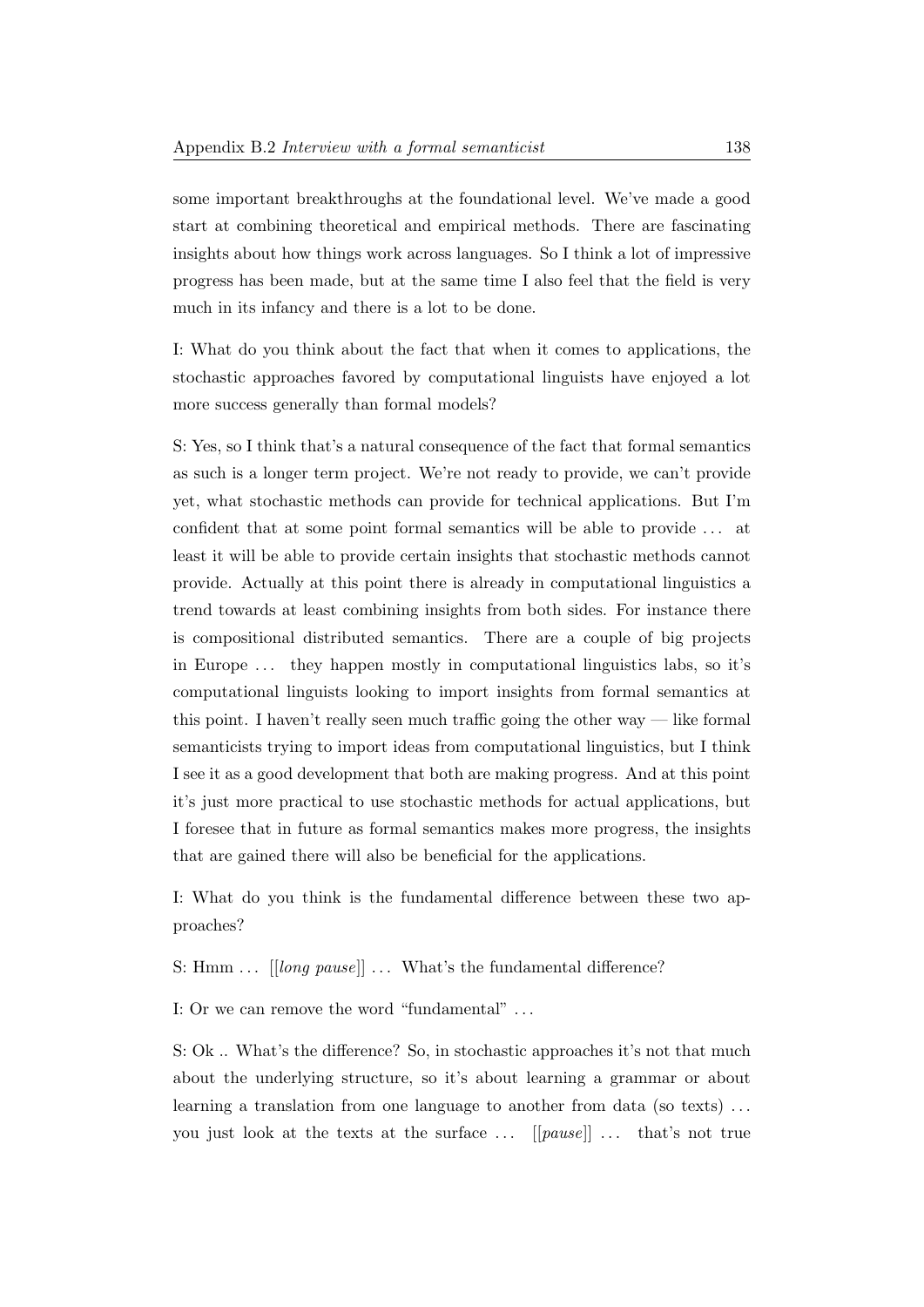. . . there are also methods in computational linguistics that are exactly about finding out the structure, so I'm not sure that that's it  $\ldots$  [[pause]]  $\ldots$  It's hard to say; I don't have a very good answer.

I: That's fine. One more thing I wanted to ask. There has recently been some criticisms about formal semantics made by Martin Stokhof and Michiel van Lambalgen. I'm wondering if you are familiar with this criticism, and if so how you would react to it?

S: Yes, but I don't have something very sensible to say about that I think. Somehow it just doesn't seem to affect the way that I see myself working.

I: Ok. Why do you think that is?

S: It just doesn't  $\dots$  I think they make good and helpful distinctions at a meta-level looking at what's happening in the field, but I don't necessarily see it as a criticism, but just as a reflection.

[[Interruption]]

I: What, if anything, could cause you to give up your commitment to formal semantics?

S: Nothing as far as I can see. I don't see something as potentially invalidating the whole enterprise. Because of this modeling nature of it, I see it as a practice that can give us more insight and that gives us more insight . . . maybe in an extensional way ... so, the inner workings of language are not necessarily unraveled, but that's not the ambition for doing that. So, if you are not too ambitious then I think that the enterprise is one that is coherent, and I can't see how it could be objected to on principled grounds.

I: Ok. Those are actually all the questions that I wanted to ask you. Is there anything you would like to say before we end the interview?

S: No.

I: Thank you.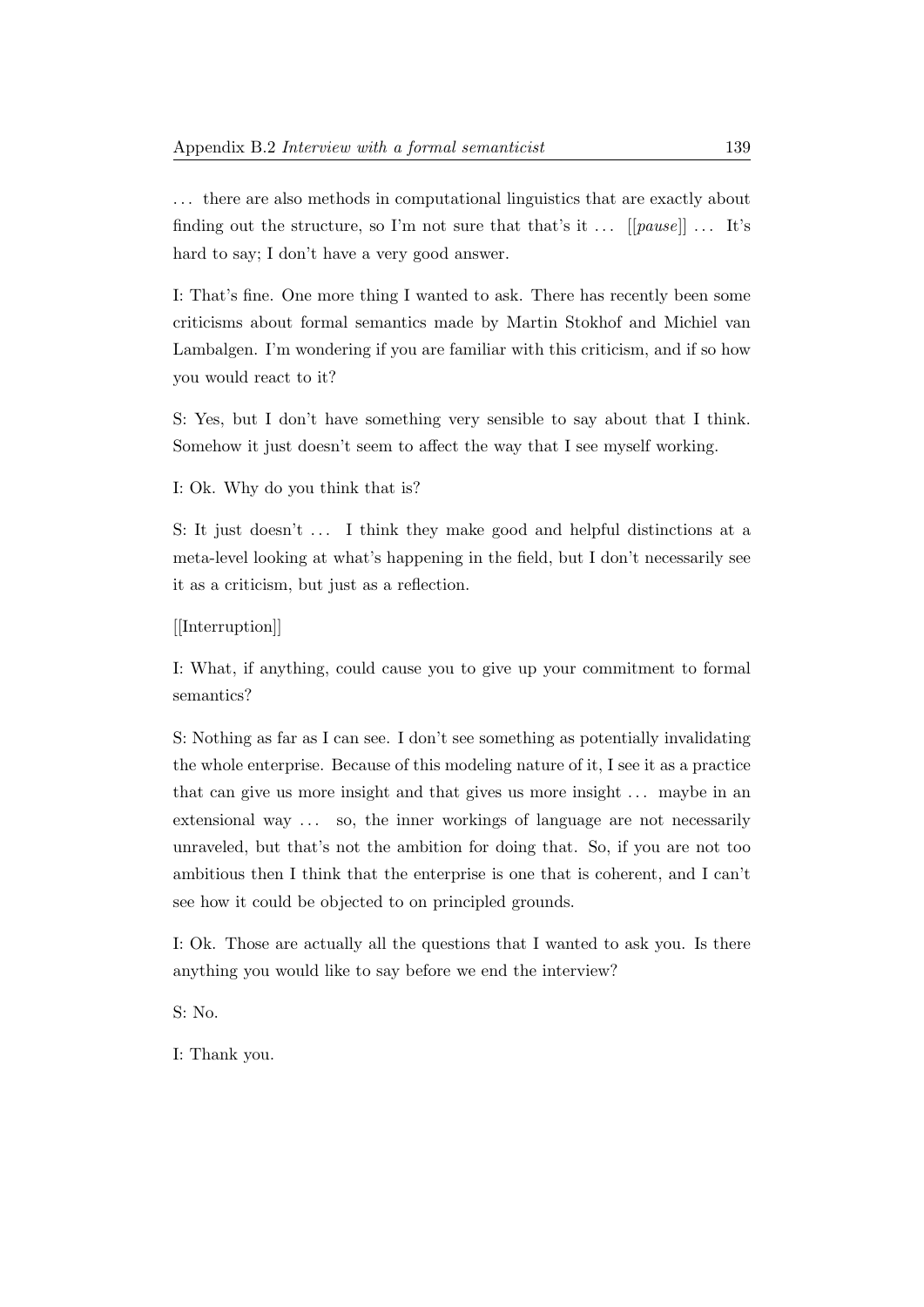# B.3 Interview with a formal semanticist

I: Let's start with a brief introduction of yourself. Can you please describe your academic and professional background, and how you got into formal semantics?

S: I started off as a physics student. Then after (what is now called) my bachelor, I did both a masters in mathematics and in philosophy, and actually in the beginning of the master's I discovered that logic was what I wanted to do. Both in the mathematics track and in the philosophy track I did as much logic as I could. But I've always been attracted to the logical analysis of natural language — that started right in the beginning already with an interest in generic statements (I gave my valedictory speech about that). Logical analysis of natural language — that has been my main concern since, but I have a broad interest, so every now and then I did things outside that field. I have done some work in the foundations of mathematics, on interpretability logic — I developed models for that. Some of my work has been more technical, that I think semanticists would never do . . . in conditional logic I've done very technical things also . . . But roughly it's philosophical logic focussed on the logical analysis of natural language — that's my branch.

I: What would you say was your primary motivation for studying formal semantics?

S: I sort of got there. My primary motivation was logic. But then it turned out that to get a hold of logic you have to do formal semantics! I discovered that . . . I didn't like developing logical systems just up in the air . . . I did do some intentional logic (technical) without any care for applications or whatever, so I can see that there is just a mathematical study of modal logics, etc. . . . but I was always attracted to the use of logic in daily practice and to how people reason and stuff like that. In the beginning I also did a lot of argumentation theory, but that at some point I found boring, so I gave up on that. My real love is really in developing new ways of modeling. So at some point things became very philosophical, because we (so it's not just me, but the group here in Amsterdam) thought at some point that looking for truth conditions is not the right way to go . . . that you had to do different things if you want to get hold of meaning, and I certainly think that in natural language and in reasoning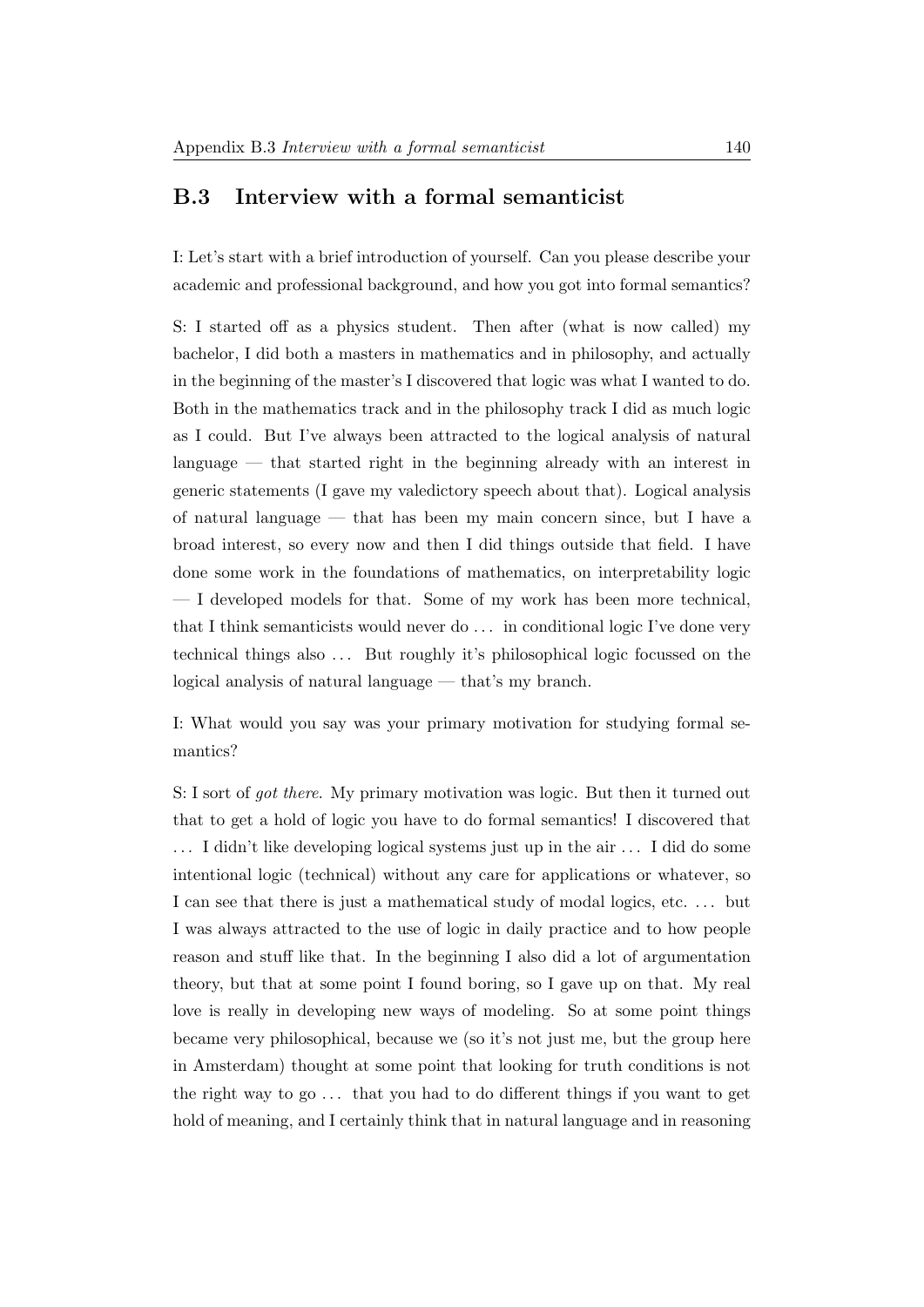a different notion of validity plays a role than, say, the classical standard notion in terms of truth. That led to some more general philosophical (project is a big word, but) papers.

I: Would you describe yourself primarily as a logician or as a linguist or as something else?

S: As a logician ... Last Thursday I said that I think of myself as doing things that are interesting for both linguists, philosophers and people working in artificial intelligence, and that the only thing I have to do is change . . . for philosophers you have to use "subject" and for A.I. people "agent" and for linguists you talk about "speaker and hearer" . . . so with these changes I can adapt my talks to the audience!

I: OK. So that was about your background and motivation. Now I have a few questions about the field of formal semantics. To begin with, how would you answer the question: what is formal semantics? Suppose you had to describe it to a university student who has never heard of the field?

S: Well I would start by answering the question "what is semantics?" In semantics you try to get hold of how expressions of languages get their meaning ... that's one thing ... well that's enough as a definition for semantics ... of course the answer raises more questions than it answers, but that's the answer! And then *formal* means that you are not ... that you are really ... when you do formal semantics you use mathematical models to do that, and not just . . . I see the formal more as a heuristic or as a method — something you do to get hold of the meaning. It's part of the methodology and it's not the goal in itself.

I: What are the goals of formal semantics then?

S: Eventually to understand how meaning arises — how expressions of language get their meaning. It's a kind of a miracle in a sense how meaning is built up, for instance, of larger parts by combining in some way the meanings of smaller parts and how that goes.

I: Could you maybe be a little more concrete about what you mean by "to understand?" Because many disciplines share this same goal.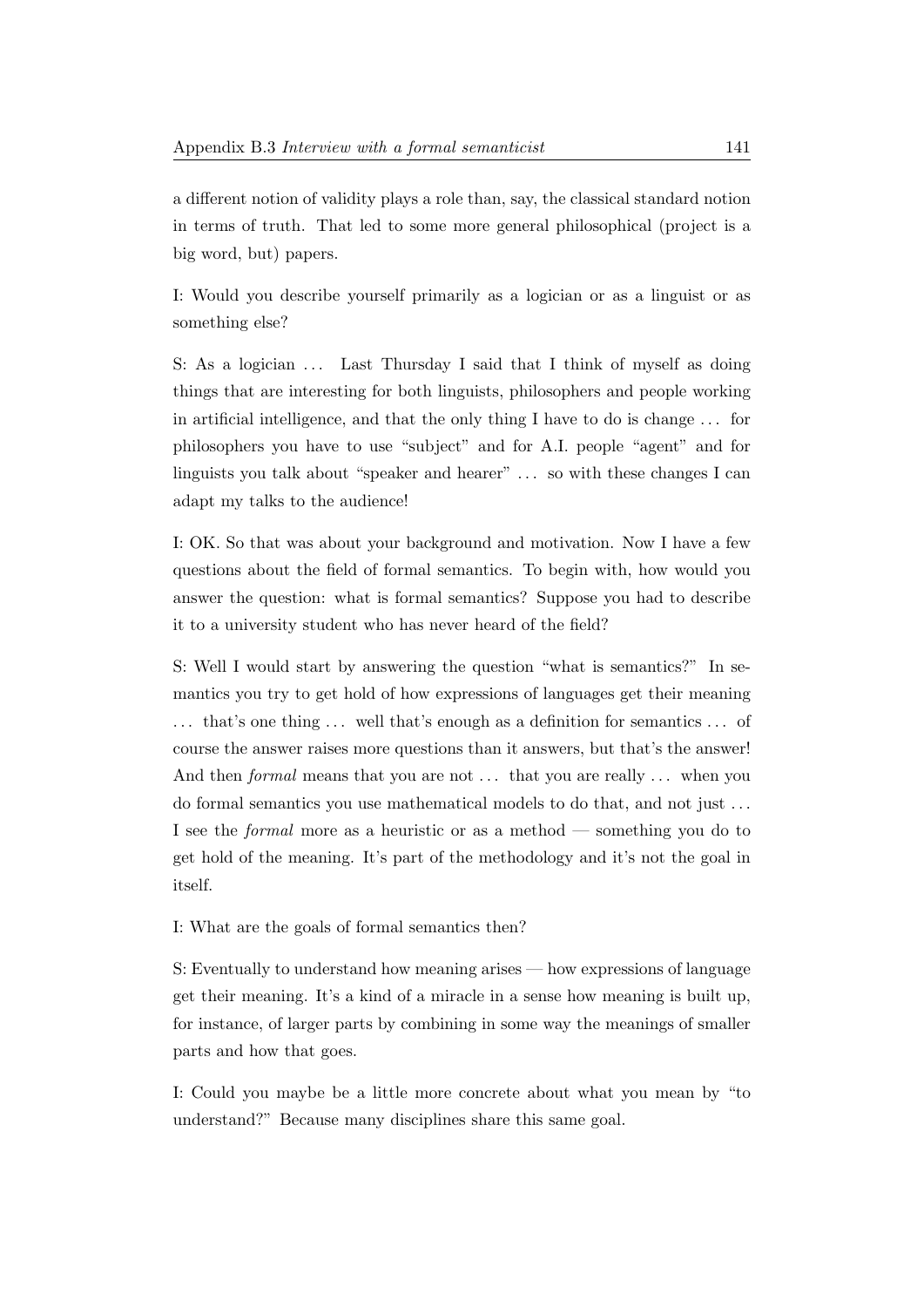### S: To understand the meaning?

I: Yes.

S: Well, if you really understand it, of course, you could build a machine that understands natural language for instance. Because you could then implement in the machine what it is to know the meaning of the expressions of the language. So that would be the ultimate test I think. One of the byproducts . . . once you know the meaning . . . (actually it's not so much that you want to know that meaning ... you want to know how meaning is built ... it's more a how question than a what question) . . . but once you know the meaning you also know the logic. Actually that's what I'm after; I'm not so much interested in meaning. And certainly formal semantics is not the only thing that matters if you're after meaning, because then all kinds of pragmatic things also come in, so you have to do pragmatics too. But for logical purposes semantics should suffice.

I: I was just struck by the fact that previously when you mentioned the goals of formal semantics as perhaps building a machine . . .

S: No, that's not the goal. The goal is just giving a description of how meaning arises, but you can test whether you've reached the goal if you can build a machine. I would never build the machine myself, and I would probably think it's a waste of time ... but how do you know ...

I: What are some of the kinds of problems that researchers try to solve in formal semantics? Or what are some of the research questions that they try to answers?

S: If you look at semantics journals and you look at how things grow, then you see that at some point people are interested in, say, anaphoric chaining. Now, for instance, people are very interested in epistemic modalities or in adjectives or in . . . In a way you can look at that as people trying to describe certain parts of natural language and how meaning works there, so they go from one topic to the other. But that's not really what's happening you see, because the reason that a certain topic gets interesting is because the framework (that is at some point the main framework or the theoretical framework in which people are expressing their theories) doesn't work anymore. For instance, dynamic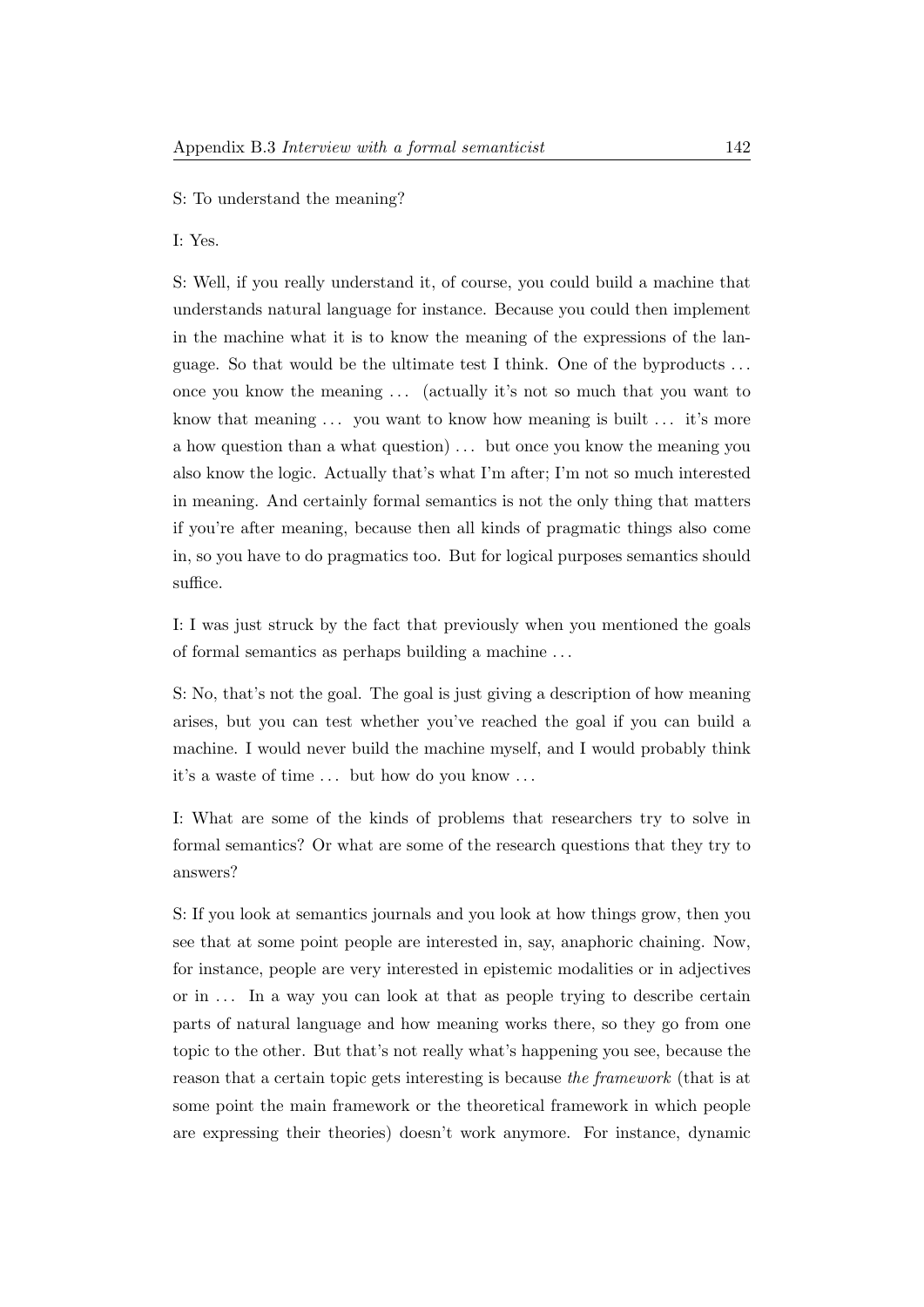semantics was developed because in a static framework you cannot handle anaphors in the right way. That was one of the mistakes I made certainly . . . I couldn't care less when this started . . . my promoter Hans Kamp who started this discussion, he is a logician too  $\dots$  and I would think "Hans, what are you doing? Who cares about anaphors? That's for accountants. It's not for us." The thing is ... there you see that some things don't work, some ideas that you have about the building blocks and the mechanisms that play a role, and then a certain topic becomes important. So the rise of dynamic semantics started with anaphors, and then epistemic modalities became important there (to show that you really needed to go dynamic) ... that's just an example (that's just because that happened here) . . .

I: So if I understand correctly, you're saying that there are two kinds of problems that researchers try to deal with: (1) one is trying to give an analysis of some puzzling linguistic phenomena, and (2) the other is to build up the framework that we use for this analysis.

S: Yes. So those things go hand in hand. Yes, but the big issues are "what is the right framework?" and then the normal science is to develop theories within one of these framework. For a long time Montague grammar was the framework, and lots of good work has been done there. Nowadays it's not so much that there is one framework; people are willing to work in several frameworks and sort things out and see how things go.

I: Are there any big problems that everybody in the field is interested in solving? Like central questions? For example, maybe in physics one might argue that one of the big questions is to figure out what happened immediately after the big bang, and almost everyone is interested in this question. Would there be anything comparable in formal semantics?

S: I think there is certainly a problem (but that's not so much among the linguistically motivated semanticists, but certainly among the philosophically motivated semanticists like me and most people here)  $-$  it's of course propositional attitudes, but nobody dares to touch it. Everybody knows that the possible worlds framework doesn't work for that kind of topic, and people have been trying different things . . . but I think that's . . . actually even if a student wants to work on that even for a dissertation, I forbid it, because it's way too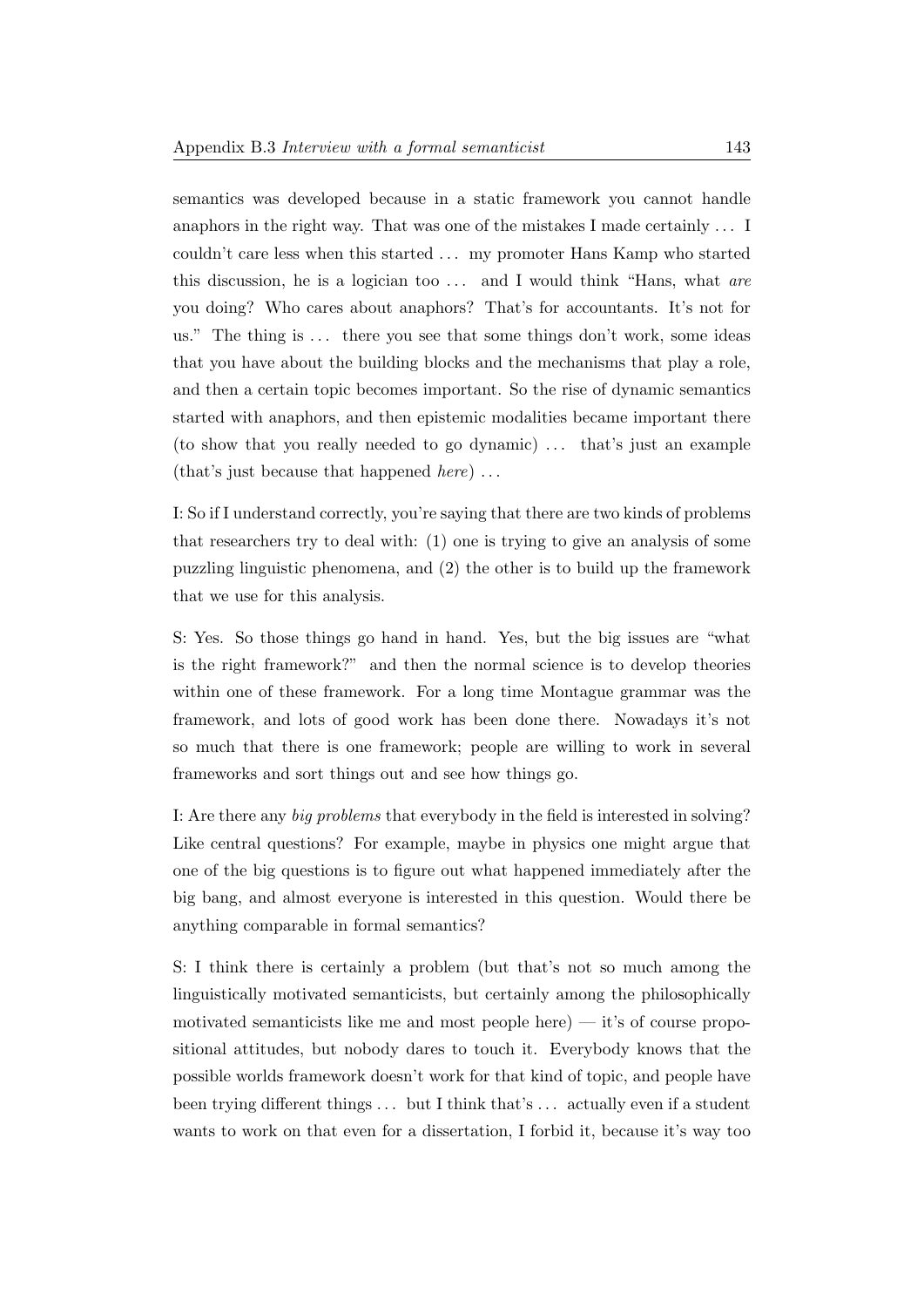difficult! In a sense you cannot say "Oh, that's a very nice problem; let's work on this, and then in four years we'll know how to do it." It's too risky, unless you come in and say "I know how to do it; here's the idea" then you can work on that topic. But I'm certain that everybody wants to solve propositional attitudes, because that's really where all frameworks go wrong.

I: So when would this problem be considered to be solved? Or in general when is a problem considered to be solved?

S: Well here ... well, if it get's the facts right ... but here it's also a question "what are the facts?" But the big problem there is that in all approaches if an agent believes something or wishes something (maybe for wish it's not so bad, but for belief it's bad), a certain proposition, then he believes everything that expresses that proposition. That means that if you say "I believe that A" then you believe that B for every B logically equivalent with A. Then you can weaken the logic there (what logically equivalent means), but however you weaken it, it's still the case that you believe everything that's logically equivalent, and that seems to be wrong. On the other hand, you cannot just make . . . you could solve that problem by making a believer relation between an agent and something syntactic a sentence, but then you cannot explain how people can quantify in belief contexts and how I can translate when you say in French "Je crois que  $\dots$ "  $\dots$  and I can report that to my friends by translating what you say into English — that works fine and there's nothing wrong if I say "Nikhil believes ... " in English. So there are puzzles there that make a mess of the topic. Also a problem that is now just fashionable . . . I like it, I love that problem but I think it's not so deep as the propositional attitudes — it's the personal taste problem. You can say "that's beautiful" and I can say "that's beautiful" and there's a kind of a subjectivity there which is very difficult to explain. If you work in a truth conditional framework it looks like we have what people call a "faultless disagreement" ... it's so difficult to explain what's going on, because you are almost forced to say that we give a different meaning to the word "beautiful" and you don't want to say that, but the way things are built, you should say that we could just as well use two different words. Because "beautiful according to me" and "beautiful according to you" are like two different words, but that's not what you want. That's also certainly something that concerns the framework . . . to solve that problem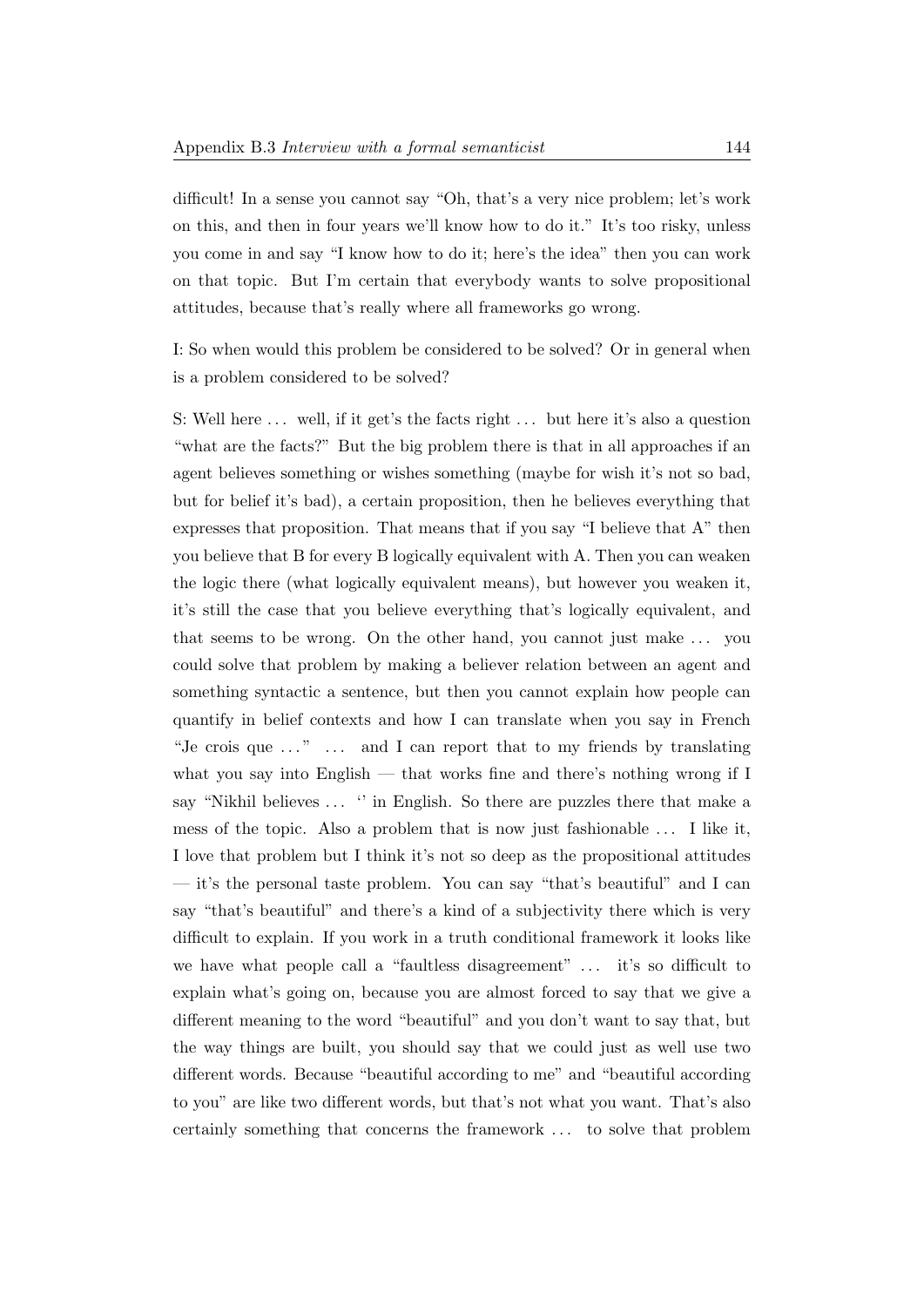will definitely lead to changes in the framework. Now it's a big fight between contextualists and relativists . . . those are the two schools there ...

I: To go back to the question ... under what conditions would people agree that the problem has been solved? Is there any such criterion?

S: Well, theories do predictions. Specifically, semantic theories predict which arguments are valid and the conditions under which people will agree with a certain statement and things like that. So these predictions should be right. That's difficult to test by the way, because people also make mistakes.

I: How do you mean?

S: Things that they are prepared to say "oh no, I was wrong." If I make a theory that from if A then B it follows that if B then A, and I go test this, many people make that mistake. They would say "yes, that's fine." But it's wrong! So at first they will agree, and then you sort of have to convince them that they made a mistake. So it's not that you can easily test these theories. The standard, pretty naive idea is that "we set up a theory; this theory does predictions; it tells you for instance which arguments are valid; then you go and ask people 'do you think these arguments are valid?' and then people have an intuition; their intuition then is the ultimate test." Well, that I find pretty naive, because I don't know what intuitions are here.

I: This actually leads me to some questions specifically about how modeling works in formal semantics. What I mean by that is: logicians are often concerned with modeling, in the sense that they try to create formal representations or models of real world phenomena in order to represent them and to reason about them. Can you describe what role this notion of modeling plays in formal semantics?

S: The way I look at modeling it's like drawing a cartoon. You leave out lots and lots of things and you exaggerate a few other things and you end up with something that strikingly looks like what you want to describe . . . that's how you draw a cartoon ... that's how it works. In the mathematical models you leave out lots of things, you make lots of idealizations, but what you want to describe is really something that you could just as well try to describe in ordinary language ... depending on the framework, but let's say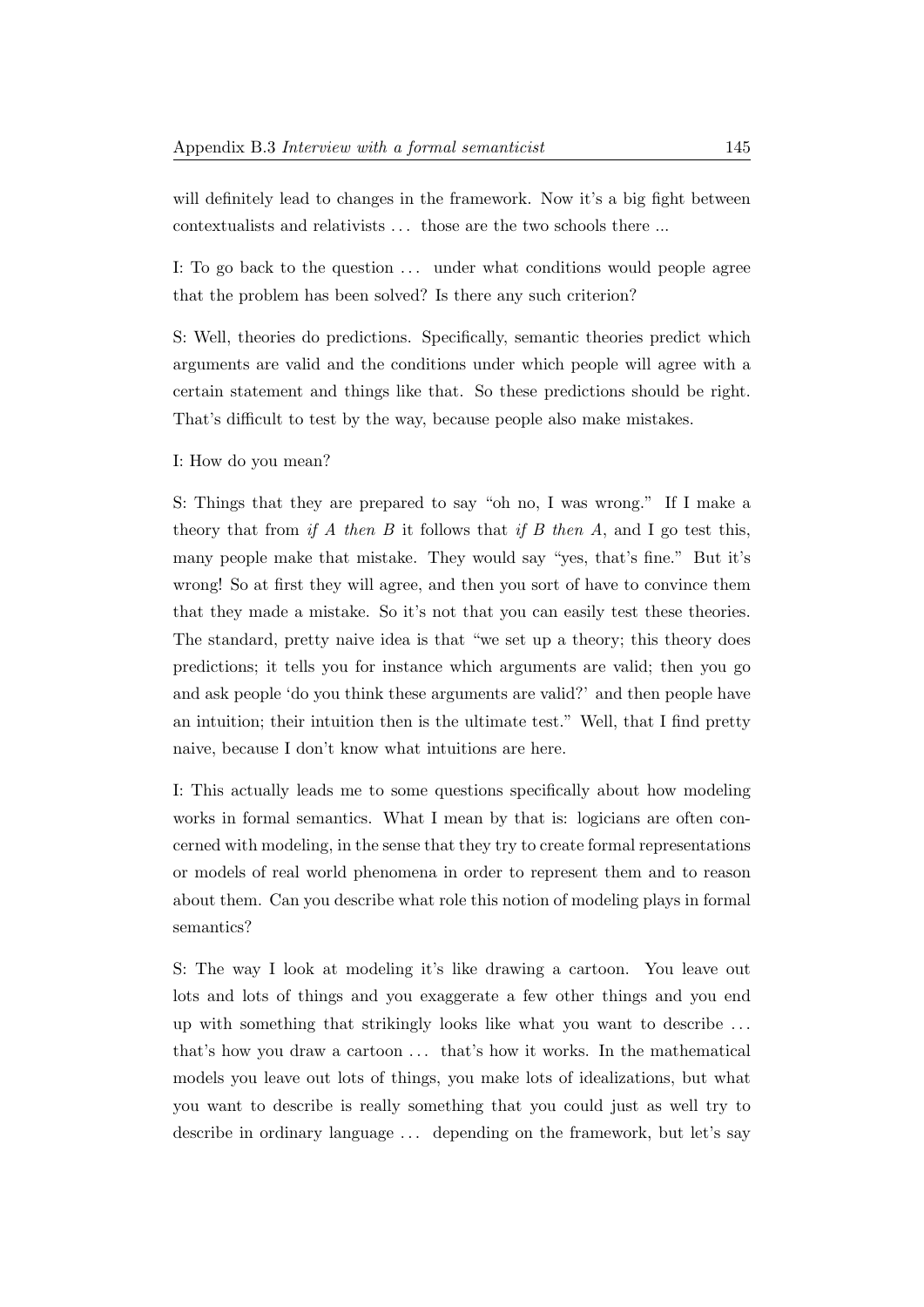in the standard framework . . . what you then try to describe is the conditions under which sentences are true, in general. It depends of course what you are modeling  $\dots$  that can be quite complex, because the context of utterance may affect the meaning . . . of course, you can refer to different situations that will affect whether it's true or false, and so forth.

I: Despite this cartoon like nature of it, we still want to say that this model is actually a representation of the phenomenon, and that we can reason about it, and thereby infer things about the phenomenon, etc.

S: Yes, definitely.

I: Typically what is the phenomenon that we're trying to model in formal semantics?

S: Well here's something that's typical. If you say that you want a theory of meaning, then that's way too wide if you look at the practice. Because in practice in formal semantics you don't do what is called lexical meaning (meaning of ordinary words like chair and table); actually it turns out that what we do is we are interested in more structural things like connectives, like tense operators, like modal operators  $\dots$  like things that we call logical constants . . . it's difficult to explain from scratch, without any theory in the background, what a logical constant is ... but I certainly think that formal semantics only works and is only useful for getting hold of the meaning of structural things (what I call structural operations in language). It has no use for lexical semantics.

I: So the thing that you're trying to model fundamentally is meaning and structural aspect of meaning?

S: Yes, structural aspects of meaning. That's right.

I: The predictions that are made by these models, they are also about meaning?

S: Well ... yes ... well, the meaning of some of what I call logical constants is explicitly described in the theory, and the predictions then are about arguments in which these logical constants are used — whether they are valid or not valid, or which sentences will be equivalent, or things like that.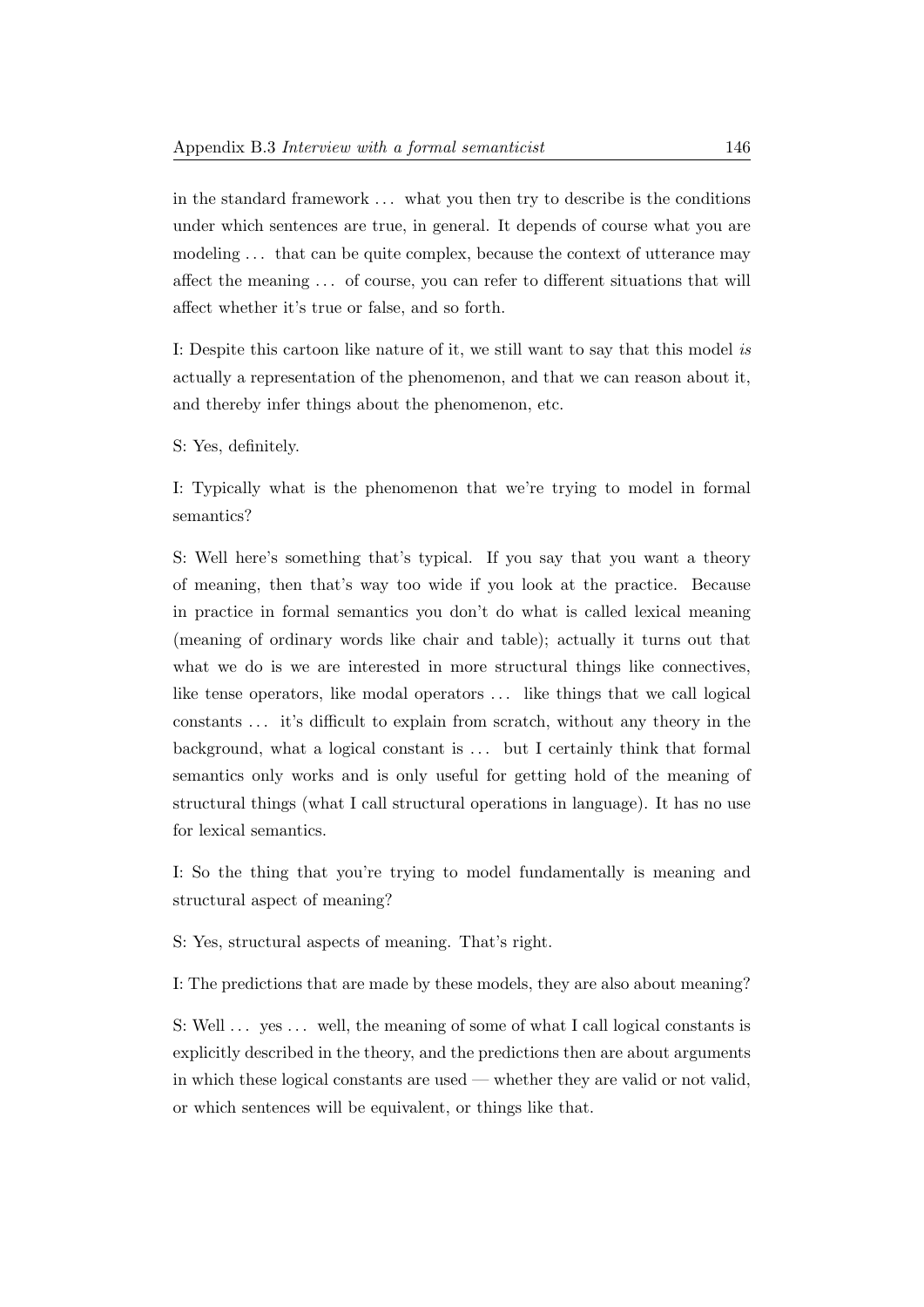I: So could we say that the predictions are about the use of language and about linguistic behavior?

S: Well, for that you need much more than just this, but it's a natural ingredient for that, it's a basic ingredient for that. But additionally you need lexical semantics (I suppose) and you need pragmatics, and that's really also very important. To understand a dialogue . . . truth is not the only thing that matters.

I: Once you have some sort of model of the phenomenon (together with some predictions, etc.), how do you check that the model you have is actually a good model for the thing that you're trying to model?

S: I already said that it's usually checked very naively by looking whether it matches the intuitions of the native speakers. This is actually the easy case (when people at least agree), but there is a more difficult case, because often — but now I'm talking more about philosophical logic than maybe about semantics — often it starts with a problem where intuitions leave us groping. Like a paradox — like the Sorites paradox for instance is a paradox that arises with vague adjectives. As soon as you want to do semantics for adjectives, you have to solve that problem somehow, or think that it shouldn't be solved (that it's fine that it's there), but you have to take a position there. So in that case you can think of the following: that people solve the paradox, but they do this by giving a sort of meaning to adjectives (1) that doesn't fit the meaning they have in ordinary discourse (which you can show) and (2) which makes that totally useless for ordinary discourse. In this particular case, I myself for instance think that gradable adjectives give rise to a paradox, but who cares? It only shows that gradable adjectives only work well in certain contexts, and there are contexts where you should not use them, because they are not the right tools for those contexts and we develop other means and measures to work with [those contexts]. When you have to compare thousands and thousands of things on color, what can you do with your primary color words? Things are bound to go wrong, but that's not bad. So there I would never solve the  $p^2$  paradox in that way — by giving a meaning to these color words in such a way that the paradox would not arise. Then you would force the language user to be so precise that they cannot use the words in an ordinary way. Because in mosts contexts there are only a few colors that matter.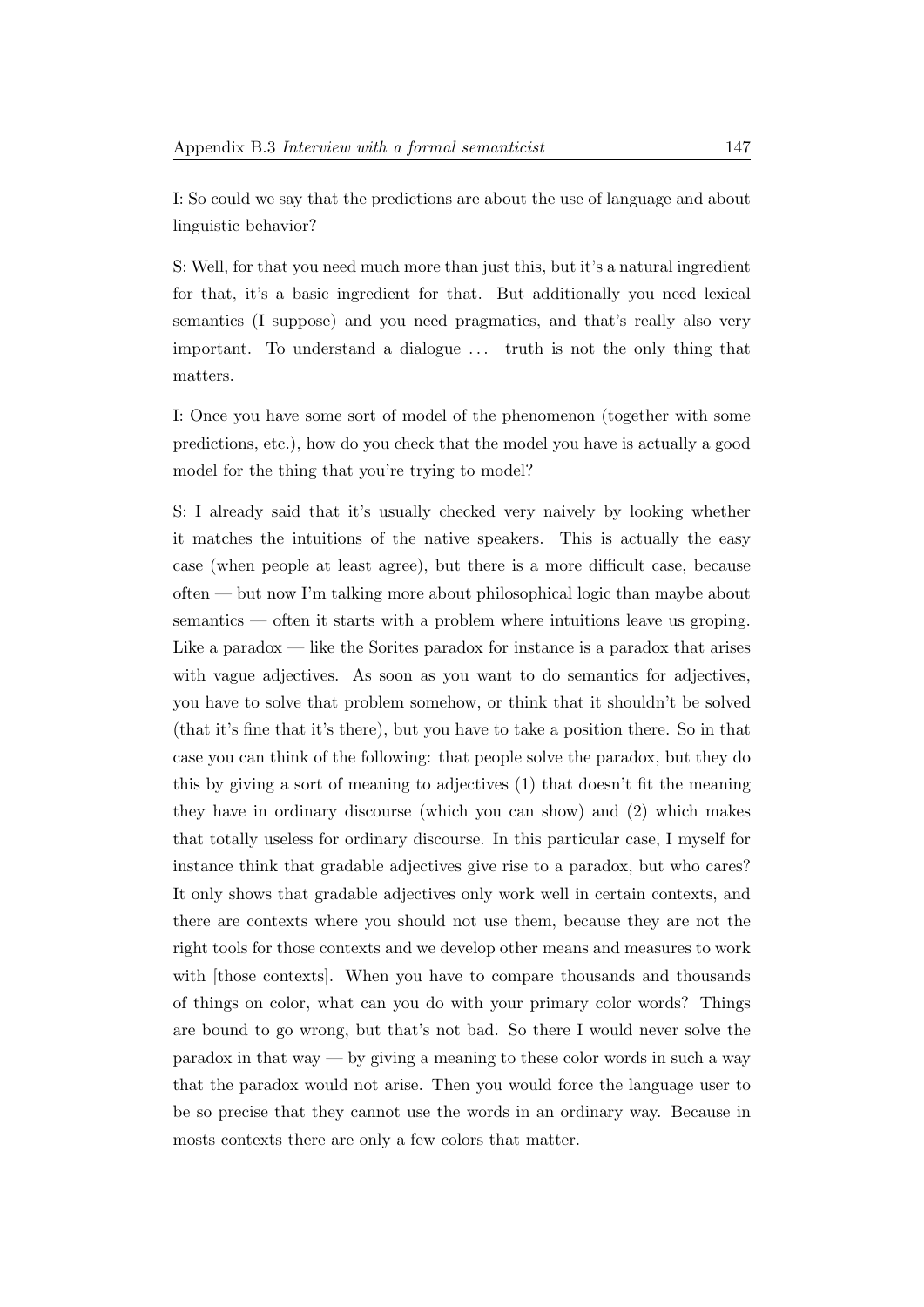I: OK. So I'm still not clear on what are the standards for success and failure on modeling . . .

S: If our natural language were a finished thing, then I would say the standard is . . . if you think of natural language as a system of conventions . . . then you're finished if you've described the conventions that are there correctly. The normativity of a semantic system of logic comes from the conventionality (the fact that language is a system of conventions), but you describe the conventions, so in that sense semantics would be descriptive. It is the description of a prescriptive thing. The thing is that that's not a good answer, because it presupposes that language is a nice system of conventions, but it's actually not — it's a lot of systems, and some are only half built and others  $\dots$  it's a mess. In that sense logicians can also do proposals to sort of help building and expanding language. There's also stuff in natural language that shouldn't be there because it's totally useless. I think of language as something that has been developed by human beings during the course of evolution by trial and error, and so there's parts in it that work well and parts that do not work well, and parts that are very easy to describe and parts that are difficult to describe, and so forth. So it's hard to say when is a theory successful.

I: What role, if any, does empirical testing play in this process of checking whether the theory is successful?

S: Things are changing there, because people now do lots of more extended tests — on the internet, by corpuses, and so forth (I also use the internet, but more for finding problems than for testing). So, I don't know ... empirical ... I think ultimately ... OK, here's the ultimate empirical criterion whether a theory is good (I won't say right): if people are prepared to use their language according to the conventions that the theory describes, and to have themselves corrected by the theory. Yes, I think that's the best I can say. If the theory does predictions about validity ... people reason, but they make mistakes, and then if they are prepared to say "sorry, I was wrong" because the theory says they're wrong and the theory explains why they're wrong . . . that's a good test for the theory. So, it's not just testing peoples' intuitions — no, it's the explanatory power of the theory which matters, and the theory should help convince people. So it's not just the predictive power but the explanatory power that matters.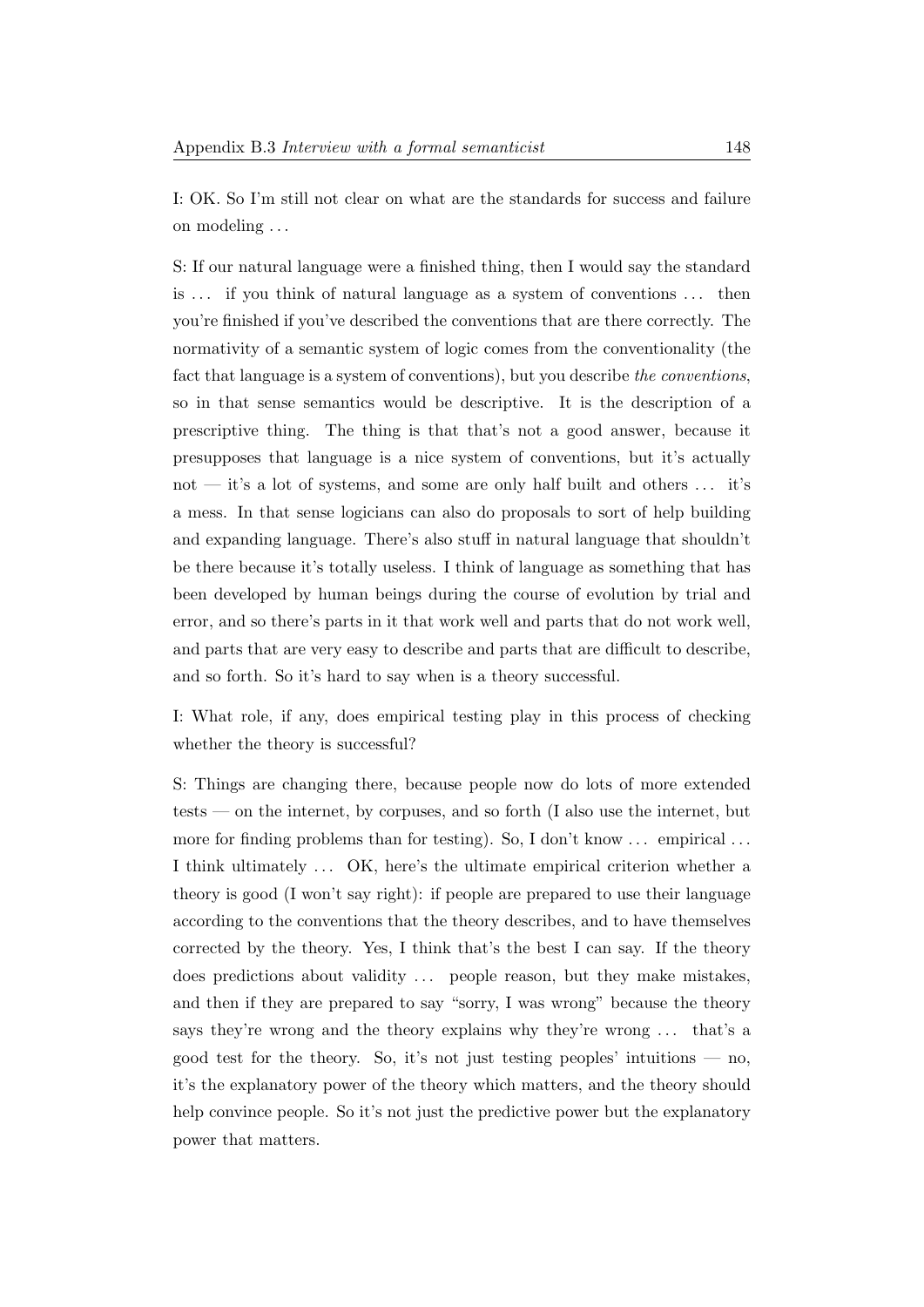I: Do you think that formal semantics is a rigorously scientific discipline then?

S: Sure.

I: Even though it depends not on testing predictions, but on this explanatory dimension ...

S: Oh, you mean if it's empirical ... well what do you think [about engineering]? If people are prepared to buy something that you as an engineer develop, would you say in that case that it's rigorously scientific? In some cases there is no . . . sorry, forget this. Let's put it this way: it's certainly rigorous, and whether it's scientific is something else  $\dots$  because it's not purely descriptive. But I think you have the same thing in more scientific contexts — as I said with engineering where you develop instruments and stuff. Then of course there is also the case that what we are describing is already a perfect instrument, so in that sense it is a rigorous science.

I: Finally I have a couple of questions about formal semantics as a discipline and how successful it's been so far. Broadly do you think that formal semantics as a discipline has been successful thus far in achieving its goals?

S: Yes, I think so. Although I think the ambitions in the beginning and the optimism in the beginning were too high. First the ambitions as to what formal semantics might accomplish, and second that it would be easy to do so. Actually it turns out that it has given us a way to discover how incredibly complicated natural language is, and how rich and so forth. But I think certainly it has given us more insight into how language works, definitely. I wouldn't know what the *ultimate goal* of people were  $\dots$  we are actually very far from what I said [earlier] that we can build a machine that understands natural language, but I am sure that what formal semantics has to say will play an important role there.

I: So in this context, what do you think about the fact that when it comes to these kinds of applications, the stochastic approaches favored by the computational linguists have enjoyed far more success than these formal approaches.

S: Yes, I know. They have far more success, but the machine doesn't understand anything, so I don't believe in that approach at all . . . as it comes to the idea of "let's build a machine that understands natural language."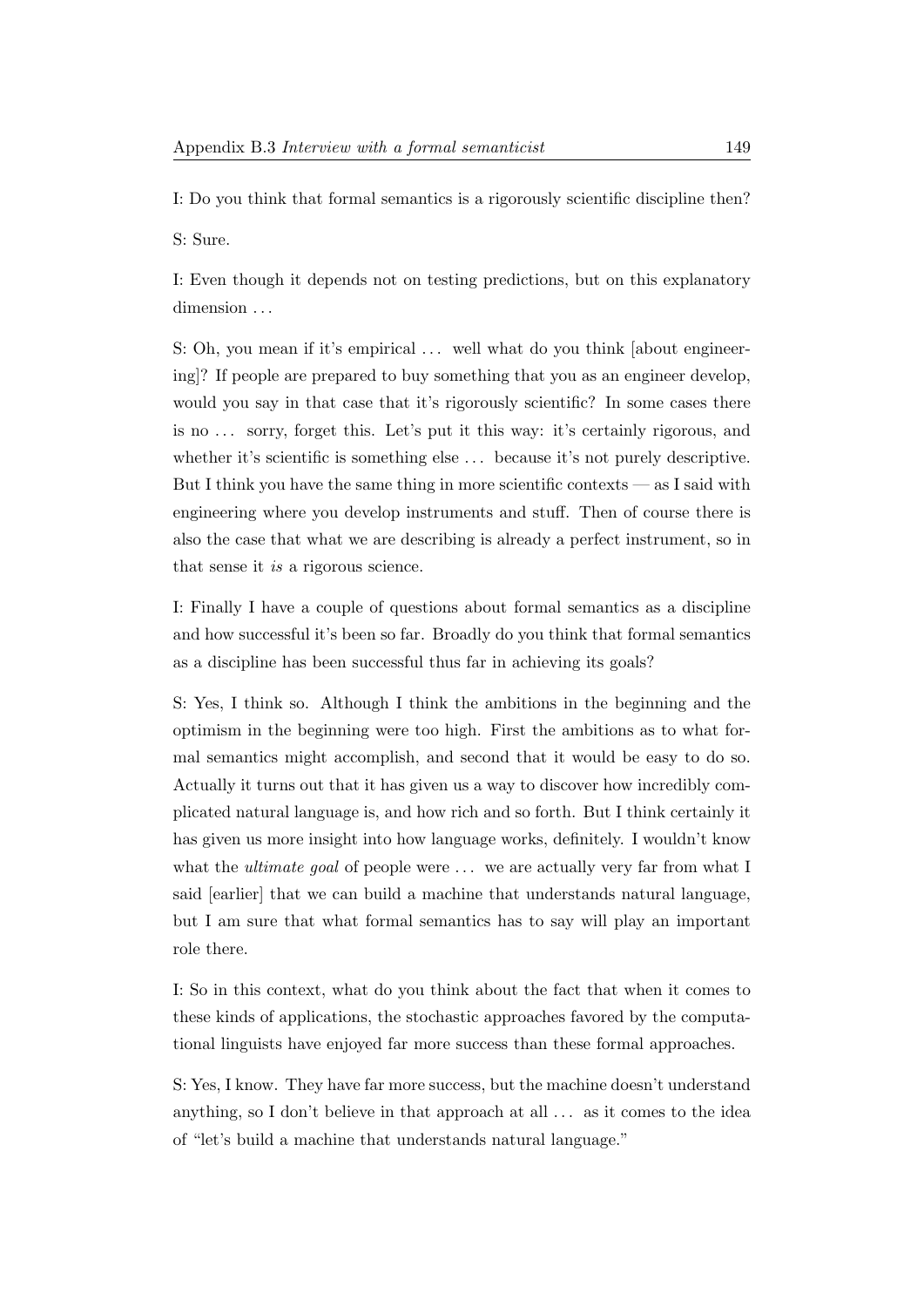#### I: Why  $\dots$

S: Because they don't understand it! They might go till, say, 80% and then get stuck . . . But it's not so much the reason that it's statistics vs. formal the reason that these machines do not understand anything is because they don't have an intentional relation with the world, and that's absolutely necessary. You cannot know what the meaning is of something without having some intentional relation to what you're talking about. It's just symbols ... it's just a Chinese room . . .

I: But wouldn't this be true of the models in formal semantics also . . . ?

S: Sure. Definitely. If you make a machine that doesn't use stochastic models, but that takes a sentence of natural language and translates it into some logical formalism and then operates on that formalism, it's also wrong. So, that's what I said. To build a machine that understands natural language, the machine should have an intentional relation to the world. But then I think having that, the other things that would [need to] be built into that machine is that it would know the meaning of logical constants and stuff like that, and there I think you couldn't do without the theories that formal semantics has given. I'm not saying that the machine would speak or use or know the logical formalisms that are used in those theories  $\dots$  that's something from outside — that's a very abstract specification of what the machine should be able to do. How the machine does it in the end I don't know, but that's a different matter . . . but I'm certain that it will not be statistics.

I: There have also been some criticisms of formal semantics recently made by Martin Stokhof and Michiel van Lambalgen — that it deals with idealizations, etc. Are you familiar with this criticism?

- S: I'm certainly familiar.
- I: And how would you react to it?
- S: I disagree.
- I: Could you elaborate?

S: It's such a scholastic kind of criticism. So yes, I think that formal semantics uses idealizations the same way that mechanics uses idealizations and that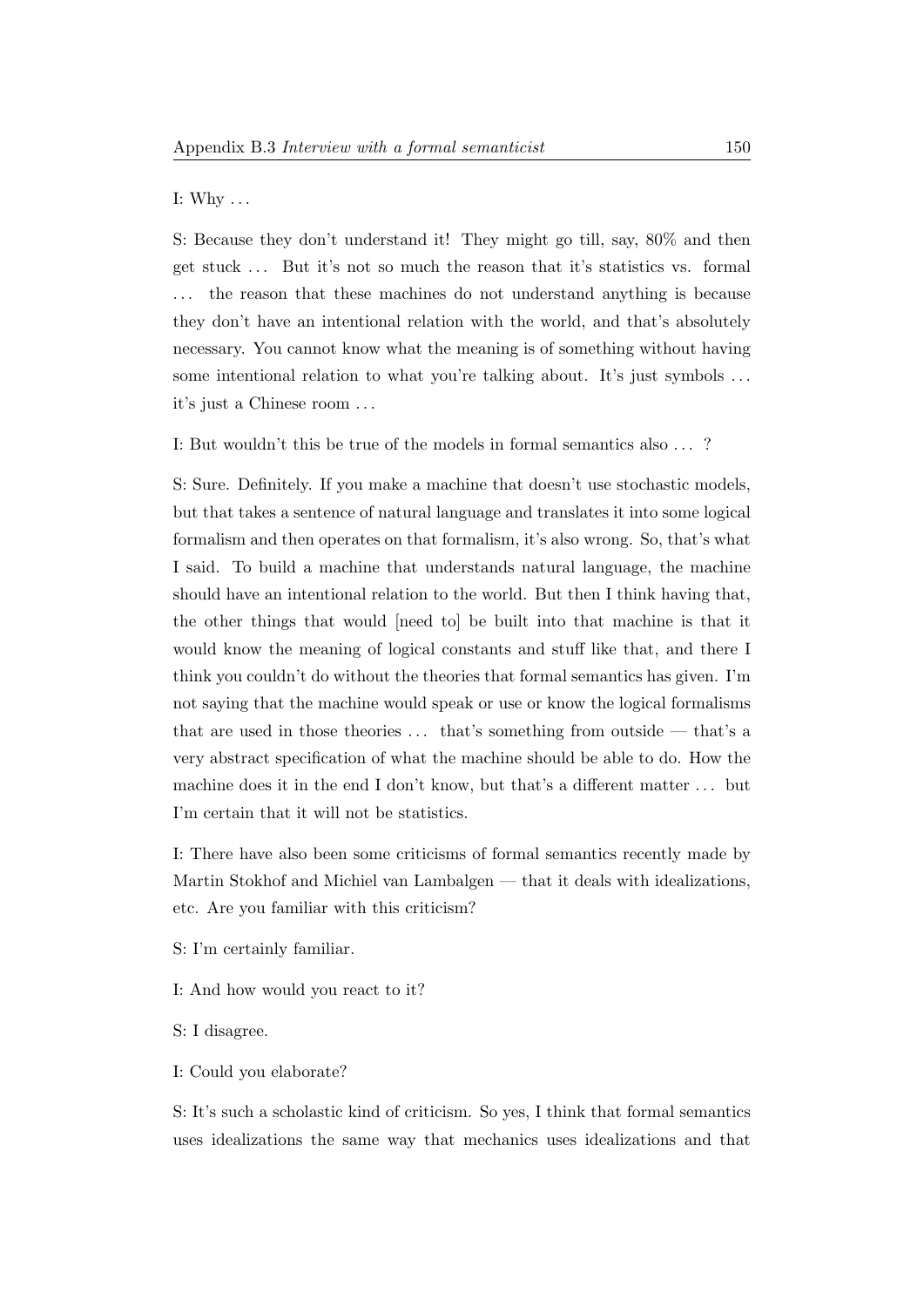doesn't matter. Think of mechanics where you have point masses and you have this and that ... that's fine. For instance, take the notion of possible worlds — I think that methodologically it's a perfectly fine notion. So there's nothing wrong with it from a methodological point of view, and that's probably what Martin and Michiel would say, but on the other hand I'm certain that in the end the theories will not have possible worlds in them anymore. That's because it's picking the wrong thing . . . whereas for point masses . . . maybe for some cases you can still use possible worlds just like for some cases you can still use point masses in predicting how billiard balls will roll over and so forth. No, I disagree [with Martin and Michiel] . . . I certainly think that the theories as we have them do have some cognitive value (maybe not as much as they will have in the end, but they do have some cognitive value), and I also think that they give a very abstract specification of what's going on . . .

I: I think part of the problem they're identifying is that since these models and theories in semantics are about these idealizations, there is no straightforward way to verify or falsify any of the claims made by them, because the data that we have are about actual linguistic use and behavior (not about the idealizations).

S: Yes, sure.

I: Is it not a problem then that there is no straightforward way of verifying or falsifying the claims of semantic models and theories?

S: No ... then they behave as if they come from Mars and look at natural language as Martians would do, but they don't come from Mars and they know natural language themselves. I really disagree. Actually I've had many discussions with them [afterthought: I have had many discussions with Martin only, not with Michiel], so we agree to disagree there. But on the other hand if I see how, for instance, Michiel does semantics, I don't see any difference basically with the way I do it.

I: But I think their criticism was supposed to apply even to their own past work.

S: Yes, but he still does ... I mean ... OK.

I: OK. My final question to you is: what, if anything, could potentially cause you to give up your commitment to formal semantics?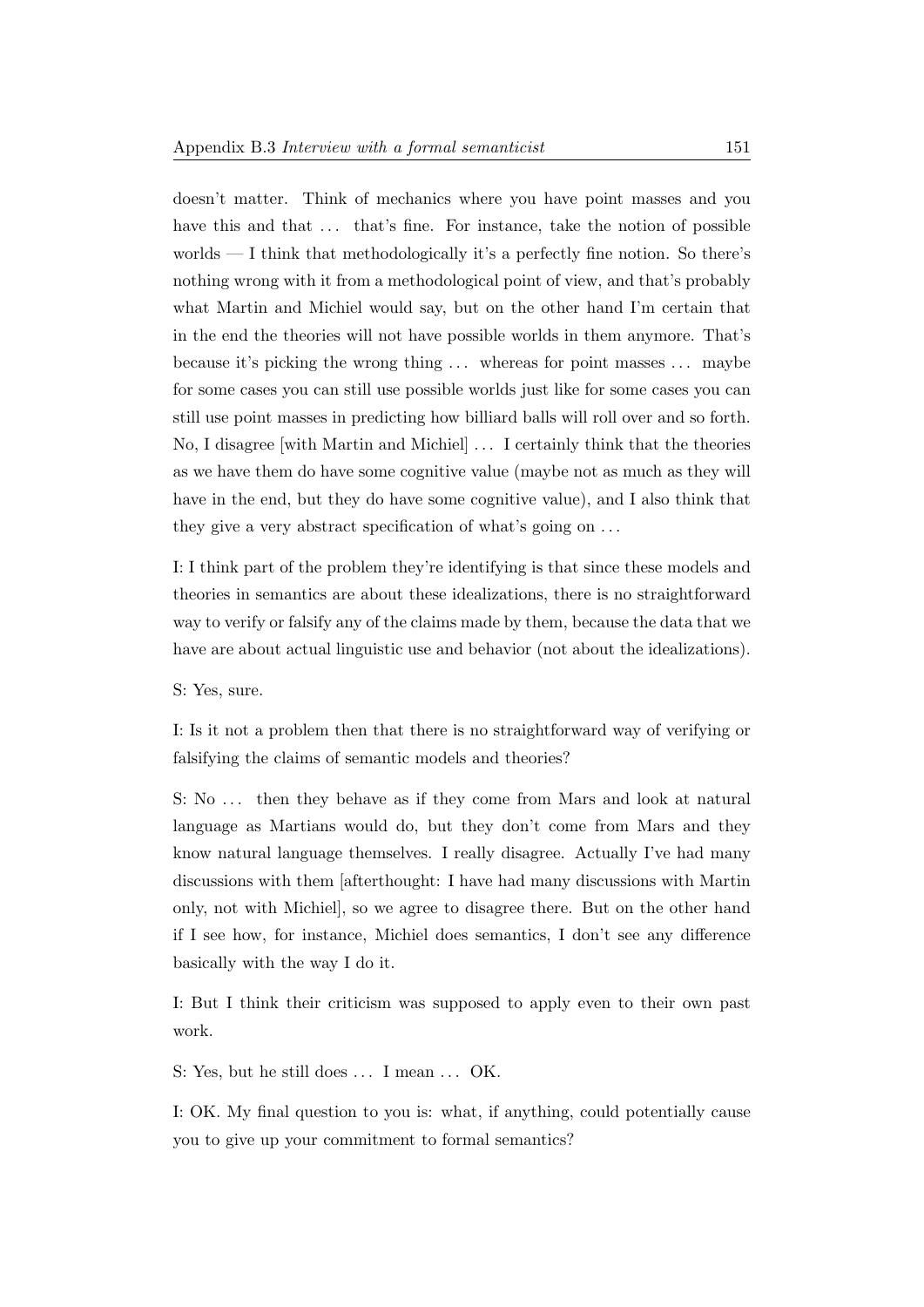S: There should be something of course ... What are the presuppositions? ... If one of the presuppositions that I am building my theories on ... no, it's not so much the presuppositions of the theories, but the presuppositions of the trade . . . I would be prepared to give up a lot . . . if people tell me truth conditions do not matter . . . I think at the basis of any formal semantic theory . . . Let me put it this way: For me semantics starts with the notion of validity, and then it works as follows — if you explain validity in terms of truth, then you're bound to give in your semantics truth conditions. If your validity works in terms of intentional attitudes, then you have to describe how peoples' attitudes change. Semantics starts with the notion of validity . . . there are two things on which my trade is built: (1) a notion of validity and (2) the conviction that I can use mathematics to describe what's going on, to describe this notion, or to get a hold of this notion. So I would be prepared to give it up if you can convince me that there is no notion of validity (of logical validity) at all — that's one thing. Then the other thing is that (maybe that's the line of criticism that Martin and Michiel think would follow, but I'm certain that Michiel doesn't think so) if you can convince me that you cannot get hold of this notion of validity by using formal or mathematical means. I think these are the two presuppositions [of my trade].

I: But what about maybe a third presupposition — that this formal notion of validity is in fact operative in natural language?

S: Yes, sure, of course ... I forgot ... that's the way it *should* be put. It should be operative in natural language, definitely (maybe given that I'm retired, I would play with it anyway [[laughs]], but no). For the trade it's very important that it should be operative, it should be there, really there in natural language. That's actually one of the reasons why I gave up the idea that it should be truth conditions — that validity should be defined in terms of truth — because I think that's not the notion that is operative in natural language.

I: OK. These are all the questions that I wanted to ask you. Is there anything else you would like to say before we end this interview?

S: No. They were good questions I think. I'm curious to see the end result, and I'm curious to see what the other people say!

I: OK. Thank you!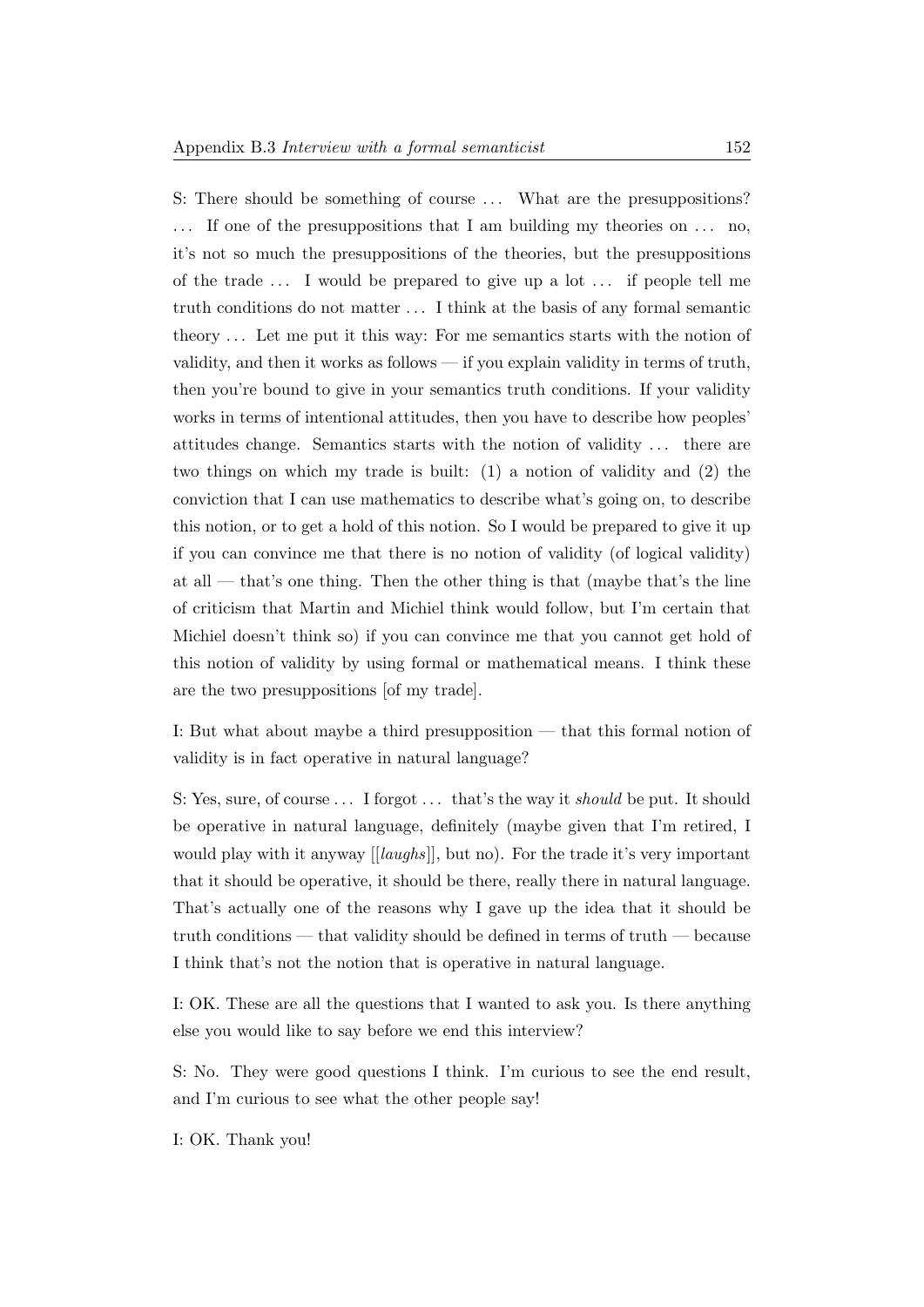[[After the interview was over, the subject remarked that they were not too happy with the statements they made about Michiel and Martin's criticism of formal semantics.]]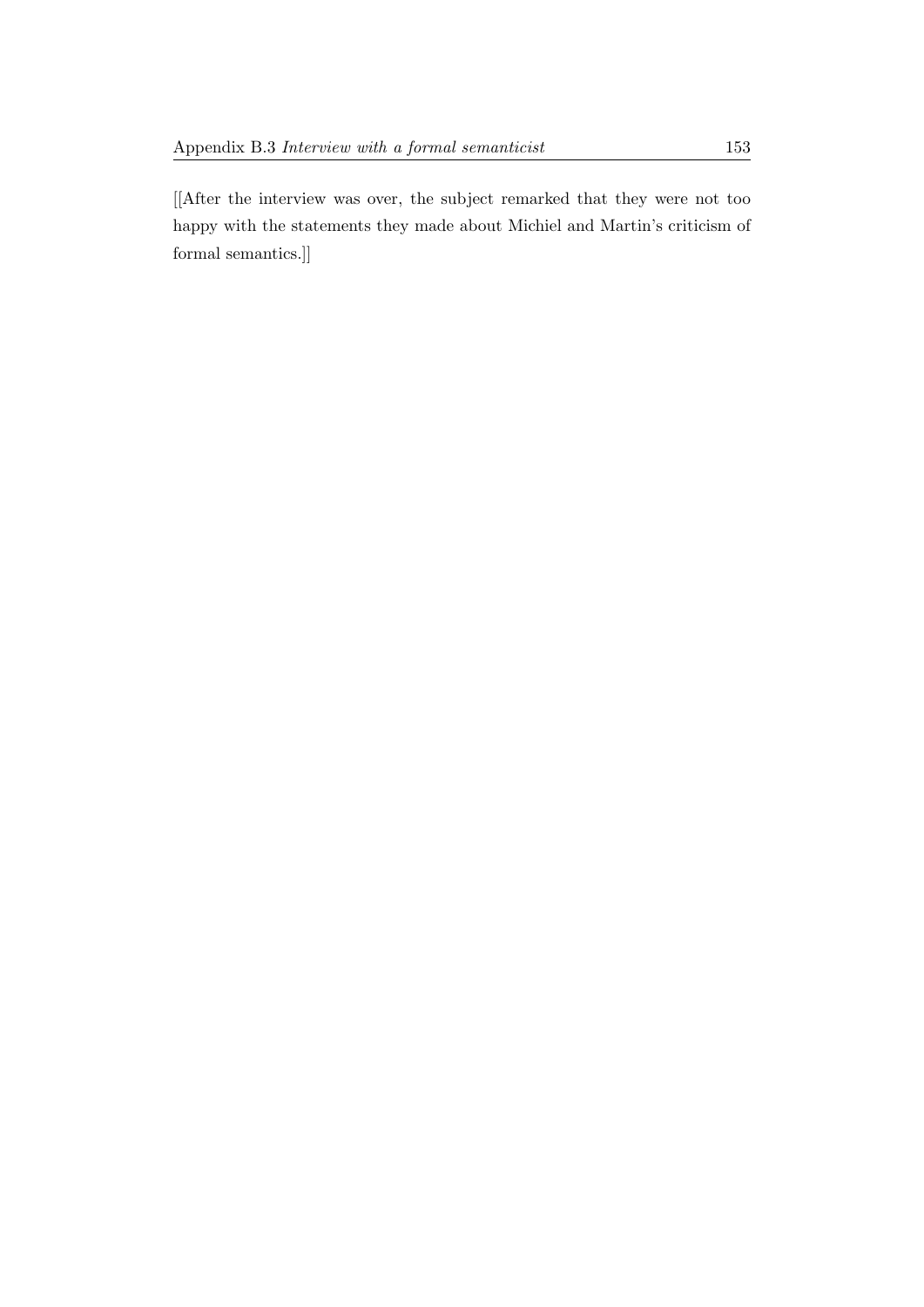## B.4 Interview with a formal semanticist

I: Let's begin with a brief introduction of yourself. Can you please describe your academic and professional background, and how you got into formal semantics?

S: When I started my studies I started first with communication science (something like this  $-$  it was an engineer kind of topic), but then right in the first semester I became interested on the one hand in the mathematics and on the other hand in formal linguistics, so I started these two fields. These were my undergraduate studies (mathematics and formal linguistics) and then in my graduate studies I focused on logic, in particular on the application of logic to linguistics, to semantics. That's basically how I came into this field. Then in my PhD I really specialized in the application of logical tools to certain phenomena in semantics and pragmatics. On the one hand in pragmatics I tried to formalize conversational implicatures, and then in the second part I tried to use non-monotonic reasoning to describe the semantics of conditional sentences. So that's basically my background, and now I'm actually moving on even further — so now I'm shifting into philosophy and to metaphysics more and more. Is this answering your questions?

I: Yes!

S: Good!

I: What would you say was your primary motivation for doing research in formal semantics?

S: I think there were two. One thing was that I was very unhappy with the limited depth of the formalization used in engineering, so I wanted to go deeper and I wanted to ask further "why is this?", "what is the motivation?", "why these formalizations?" ... I really wanted to understand why certain formalisms were used. That was one thing (this was particular for mathematics), and the other thing was linguistics . . . I think it started just because it was a lot of fun to do. Formalizing linguistic phenomena was just so much fun it was like gaming, playing games. That's what got me interested in formal linguistics.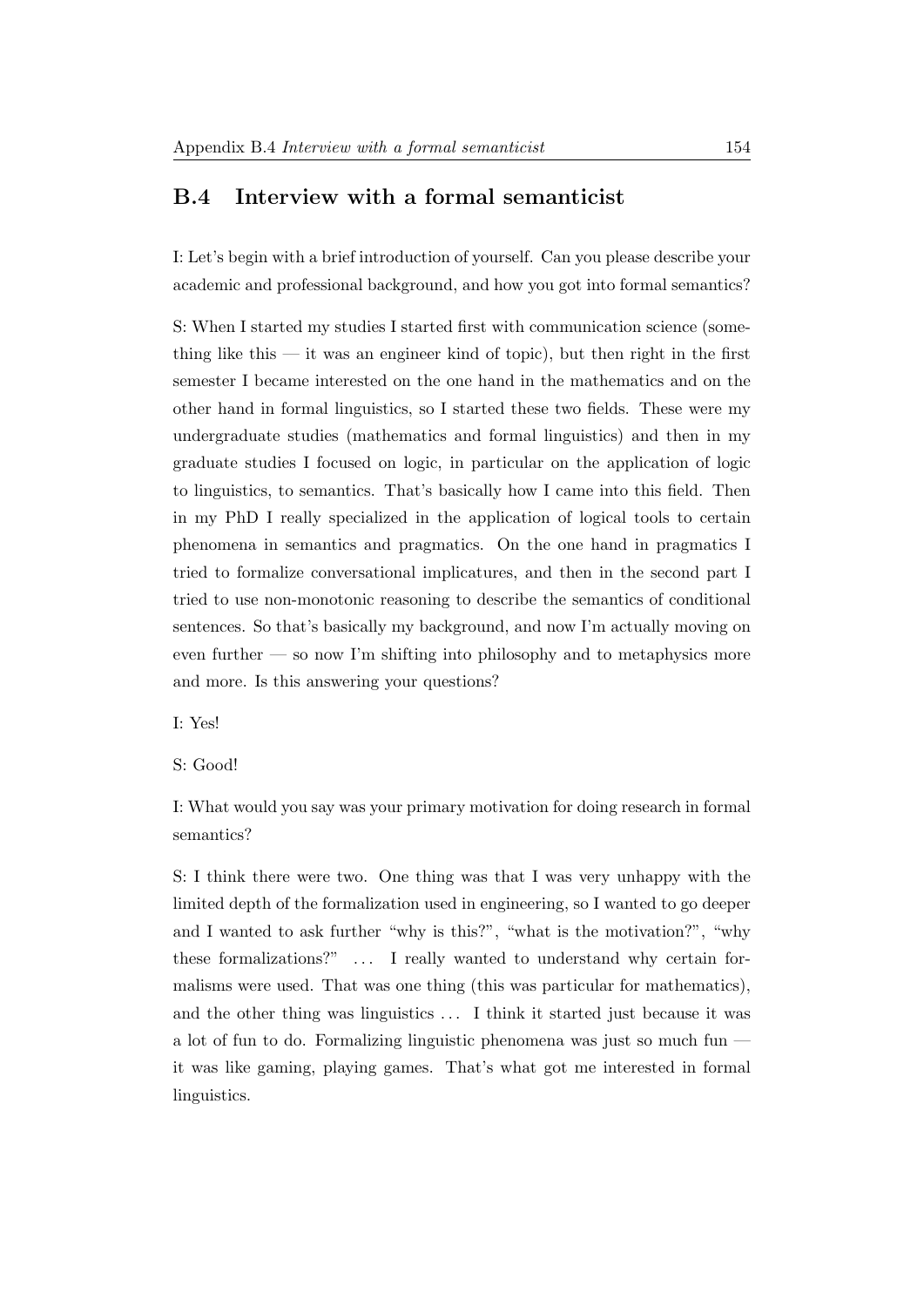I: Would you describe yourself primarily as a logician or as a linguist or as something else?

S: Logician I think. Not a linguist.

I: Why?

S: Why is that? I think the difference is that linguists are primarily interested in the data (in the data themselves), and I am not. I am primarily interested in the theory — in formalizing the data.

I: Alright. So that's about your background and your motivation. Then I have some questions about the field of formal semantics in general. To begin with, how would you answer the question "what is formal semantics?" Suppose you had to describe it to a university student who has never heard of the discipline?

S: In formal semantics you try to use certain tools to generalize the observations you make in linguistics. In linguistics you have a lot of data (all kinds of data — different languages, different speakers . . . ), and you try to find a system that underlies these data. In formal semantics you use formal tools to describe these systems, to make them concrete, and to be able to study the underlying system.

I: And what are the kinds of tools that are used for this?

S: All kinds of formal systems that there are . . . basically everything . . . every framework you have that you can use to build systems and to model stuff, you could basically use [in formal semantics]. There are some that we know that work for certain kinds of phenomena — we know that logic works, we know that game theory works, decision theory is useful — but there might be other tools that we can use for new phenomena that we want to describe. We are just not aware of that connection right now, but basically everything — every formal tool, every formal framework you can model things with — might be useful for formal semantics and formal linguistics.

I: What are the goals of formal semantics as a discipline?

S: I think basically it's a tool. You want to understand the language and you want to understand the system (you think there is a system underlying it), and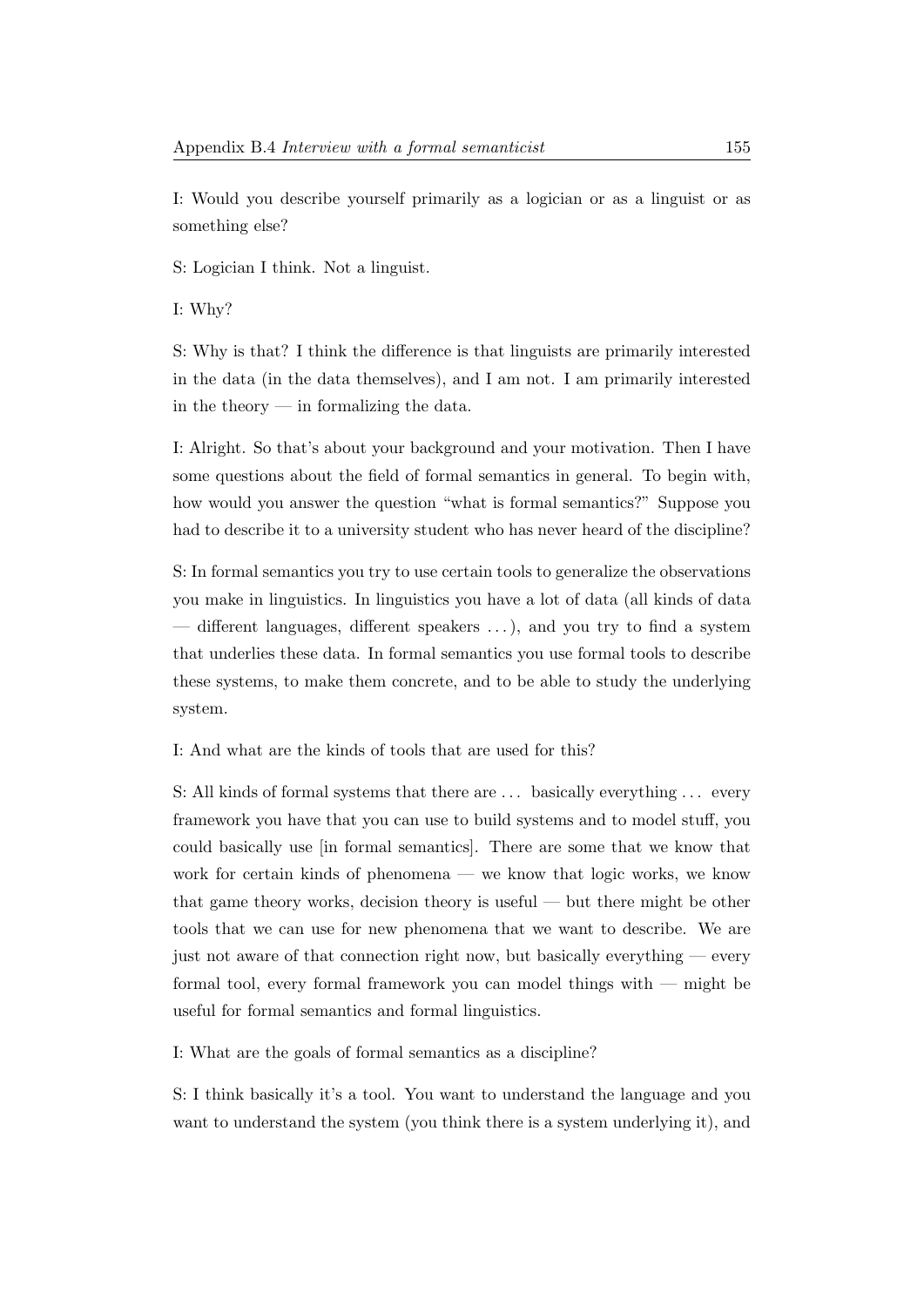this tool helps you to get a clear grasp of the underlying system, in order to really study it, to really understand what the system is, to work with it. It's basically a tool.

I: Can you maybe try to be a little more concrete about what you mean by "to understand?" When would you think that you have achieved this understanding?

S: One important thing is that you are able to make predictions, and that you can test these predictions and they turn out to be correct. So you think that if you can generate, for instance, interpretations for sentences that turn out to be indeed interpretations that speakers get . . . or you can predict sentences that speakers accept as well formed sentences of the langugae and things like that  $\ldots$  you can predict limits — for instance, you can predict universals for all languages, this kind of stuff . . . then your tools are working. This is one important thing, and then there should also be . . . kind of . . . that's hard to get . . . so you want to understand something, but what exactly does it mean to understand something? Somehow my impression is that a formalism can help, but that might be because of the way I think and the way I understand things that formalizing things helps me to understand them and to get a better grasp of them.

I: So in some sense the goal of the discipline is to understand and to formalize and to make predictions about they way people use natural language?

S: Yes.

I: Can you give some examples of the kinds of problems that researchers try to solve in formal semantics? Or the kinds of research questions that they try to answer?

S: So maybe then I should use something that I worked on . . .

I: Or it can just be general . . .

S: One of the things I worked on was conversational implicatures. There was this idea that sometimes we generate inferences based on (additionally to the meaning of the expression) the context and certain agreement between the speakers. When I started on this there was a very vague idea of what kind of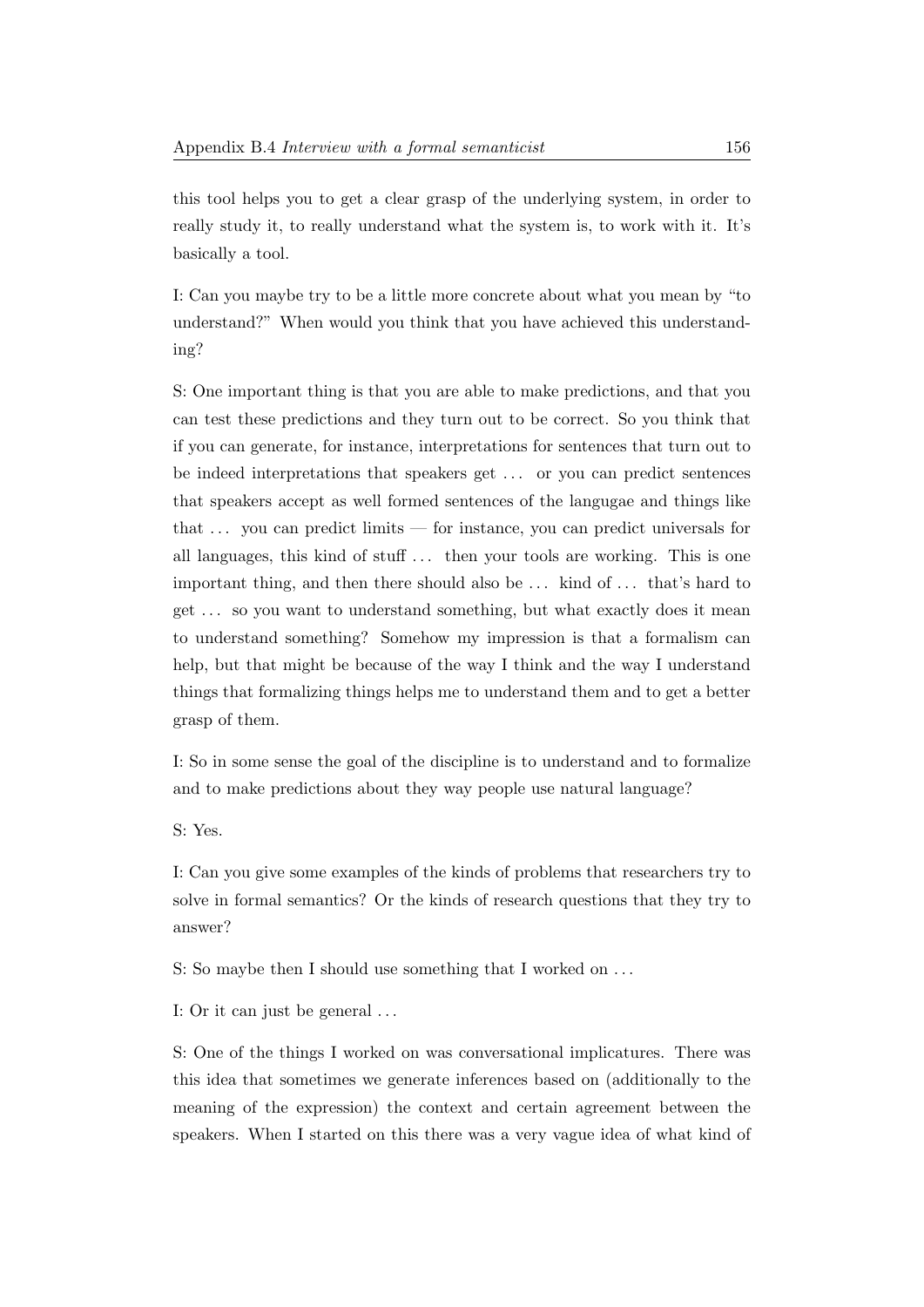inferences this could be — what kinds of  $/$  types of inferences you could get. You wanted to get a framework for "these are all the inferences and these are the situations when you get them" and I tried to formalize that, to make exactly these kinds of limit conditions / predictions like "this is all there is, and this is when you get this prediction." What else? It's really to systemize the kinds of observations you make . . . to systemize. I also use formalisms sometimes when there's a debate in the field, and some people argue that "because of this and this, this is impossible", and then I try to build a formalism that shows that it is possible. Maybe it's not correct, and maybe this is not how it actually works, but you can't say that it's not possible to have a system with these and these conditions, and that makes these and these predictions. So that's also something I do with formal tools.

I: Then I'm interested to know if there are any big or central problems in the field of formal semantics that everybody might be interested in. What I have in mind is for example in a field like physics, one might argue that almost everybody is interested in figuring out what happened immediately after the big bang—

S: Yes.

I: Are there any big or central questions like this in the field of formal semantics?

S: For me (but maybe that's just me) universal constraints are very interesting — limits to what is possible in language at all, what is possible in understanding. This is interesting. And then there is this link between cognition and language that I think is an important issue that everybody somehow is interested in  $-$  what is the link between the way we think and language.

I: Can you elaborate a little bit on this?

S: Not really ... not right now ... I have to think about it more.

I: OK. Then I have some questions specifically about how modeling works in formal semantics. What I mean by that is: logicians are often concerned with modeling, in the sense that they try to create some formal representations or models of some real world phenomena in order to represent them and to reason about them. Can you describe what role if any this notion of modeling plays in formal semantics?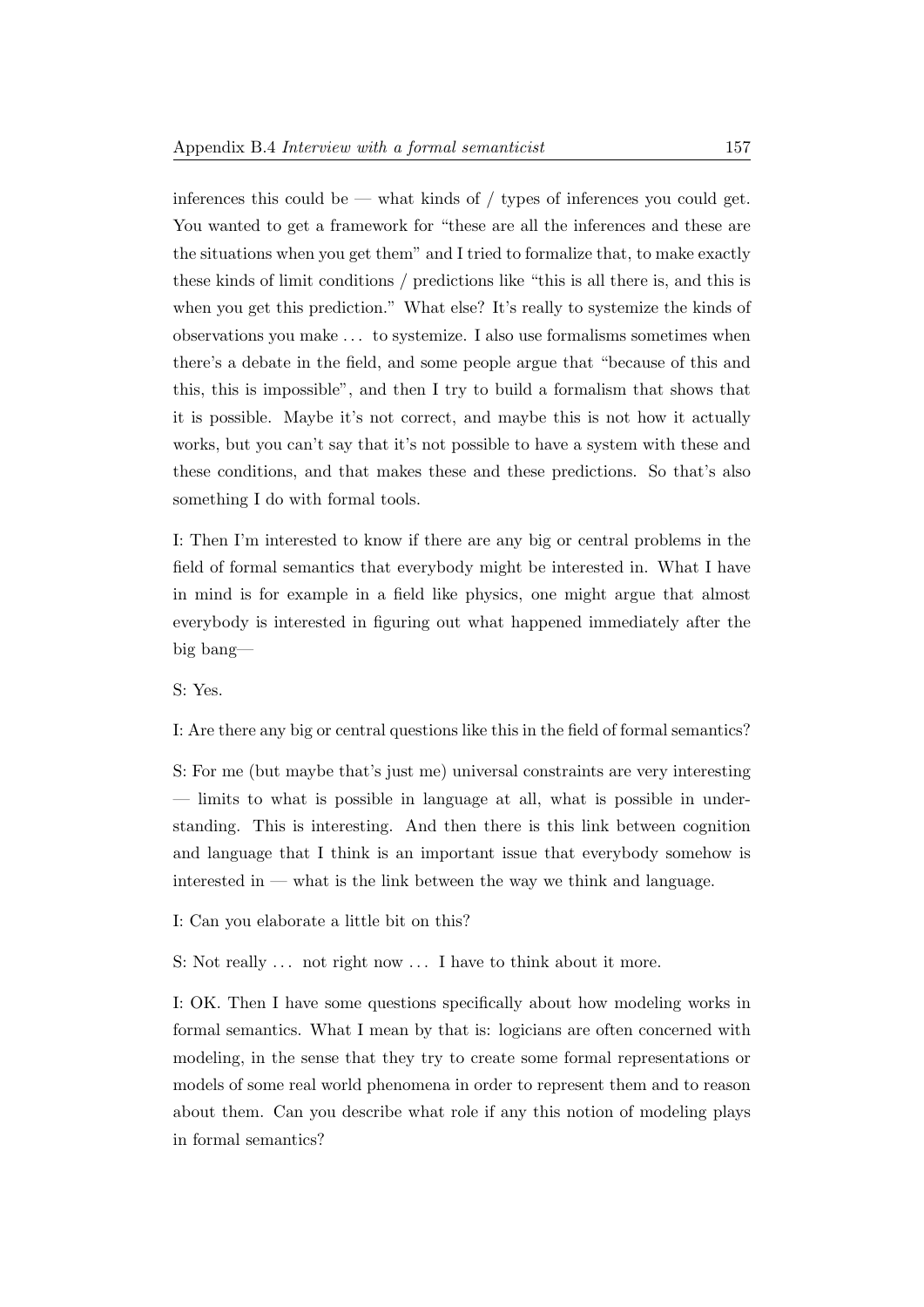S: Basically it's the same I think — what you just described. There are certain phenomena in language (I don't know, say, implicatures), and you try to model them — you try to build a model in order to make predictions, in order to infer. So basically it's the same idea.

I: And what exactly is the phenomena that you're trying to model?

S: Well, that depends. For me it's a lot about interpretation . . . it's about meaning — how we understand things and how we code our intentions in language. But there might be something else depending on the field you work on. But for me it's about interpretation, encoding intentions, etc.

I: So it's about the way people interpret language—

S: Yes, and the way people use language to communicate whatever they want to communicate.

I: More broadly could you say that you're trying to model linguistic usage and linguistic behavior?

S: Yes, but that's very broad. Then it's like everything . . . linguistic behavior ... Yes, we use language so that's what it's about ... But linguistic usage is also about the words we use, the sentences we use and stuff like this (and this is not primarily what I am interested in), or where these words come from. For me it's mostly how we now understand these words, and also (for me) the link between understanding and reasoning, thinking.

I: So how do we check whether the models we're building are actually good models for the things that we're trying to model?

S: The question is how to check whether the models really cover the kinds of observations in the world that they are intended to cover, right?

I: I guess that would be  $\dots$  my question is more general I think  $\dots$  once you build a model, how do you reflect on whether it's actually a good model or a bad model? So this might be one of the criteria that you use.

S: Basically these models are intended to describe something in reality, and then I have to check whether they really describe the thing in reality that they intend to describe. In my case, it's mostly about whether speakers of the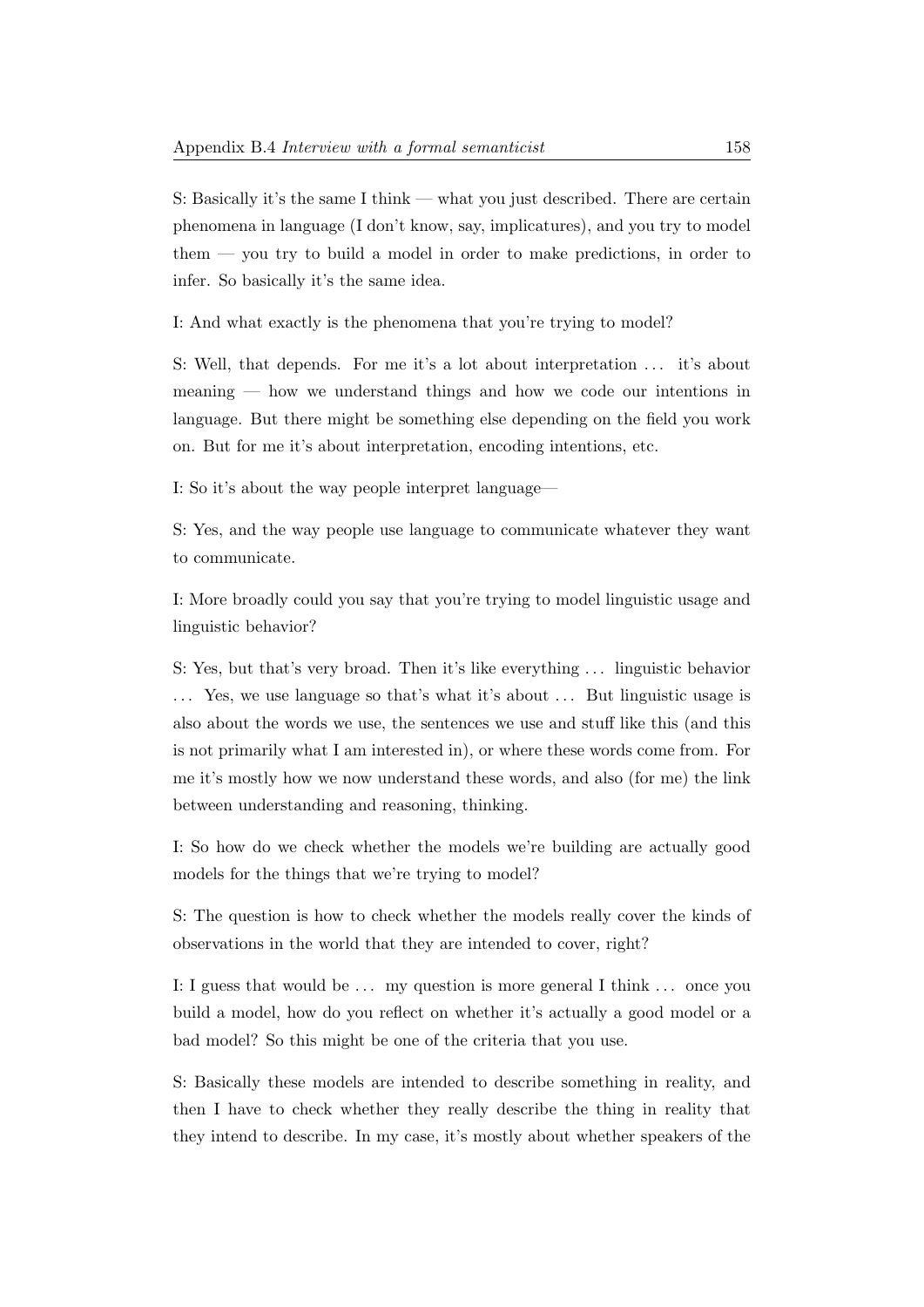language do get the kind of interpretation I predict for these sentences. Or even more generally (depending on the theory) about language independence . . . so then I should show that they really apply to all languages somehow . . . that in all languages you can get these kinds of constructions with these kinds of interpretations.

I: So, basically you're saying that your model or theory will predict a certain kind of interpretation for a certain class of sentences, and you will check whether actually speakers are interpreting the sentences in this way or not?

S: Yes.

I: And if it turns out that they are interpreting the sentences in the way that your theory or model predicts, this is a sign that—

S: An interesting problem that actually came up in a class I was teaching what happens if one of twenty speakers disagrees? How far is that a problem? When do we really have a problem with a theory? So there is this probabilistic [element]. Most of the times . . . right now I think most of the linguistic theories are not intended to make probabilistic predictions saying like "I cover . . . '' . . . how to explain this? For instance, you also talked to Michiel, and he tries to cover certain inference patterns, and then you have observations like "60% of the people get this inference, 30% of the people get this inference, etc." What kind of theory do we need to describe that? I think that so far we do not have an answer. Even Michiel's theories  $\ldots$  he has like three theories — one theory predicts this, one theory predicts this, and one this — but you still can't predict why we have  $60\%$  /  $30\%$  and  $10\%$ . This is something I also have to solve with my kind of theories. My kind of theories cover like the interpretations that 90% of the people get, but there are still 10% that don't get this interpretation. Do we just want to say that this is the error margin that we have to allow for? Or do we also have to cover this somehow? I don't know, but this is an open issue in linguistics I think that nobody really deals with so far.

I: I guess there are maybe two approaches: one would be that you set some kind of threshold, and you say (if the threshold is 90%) that if more than the threshold number agree with my theory then it is a successful theory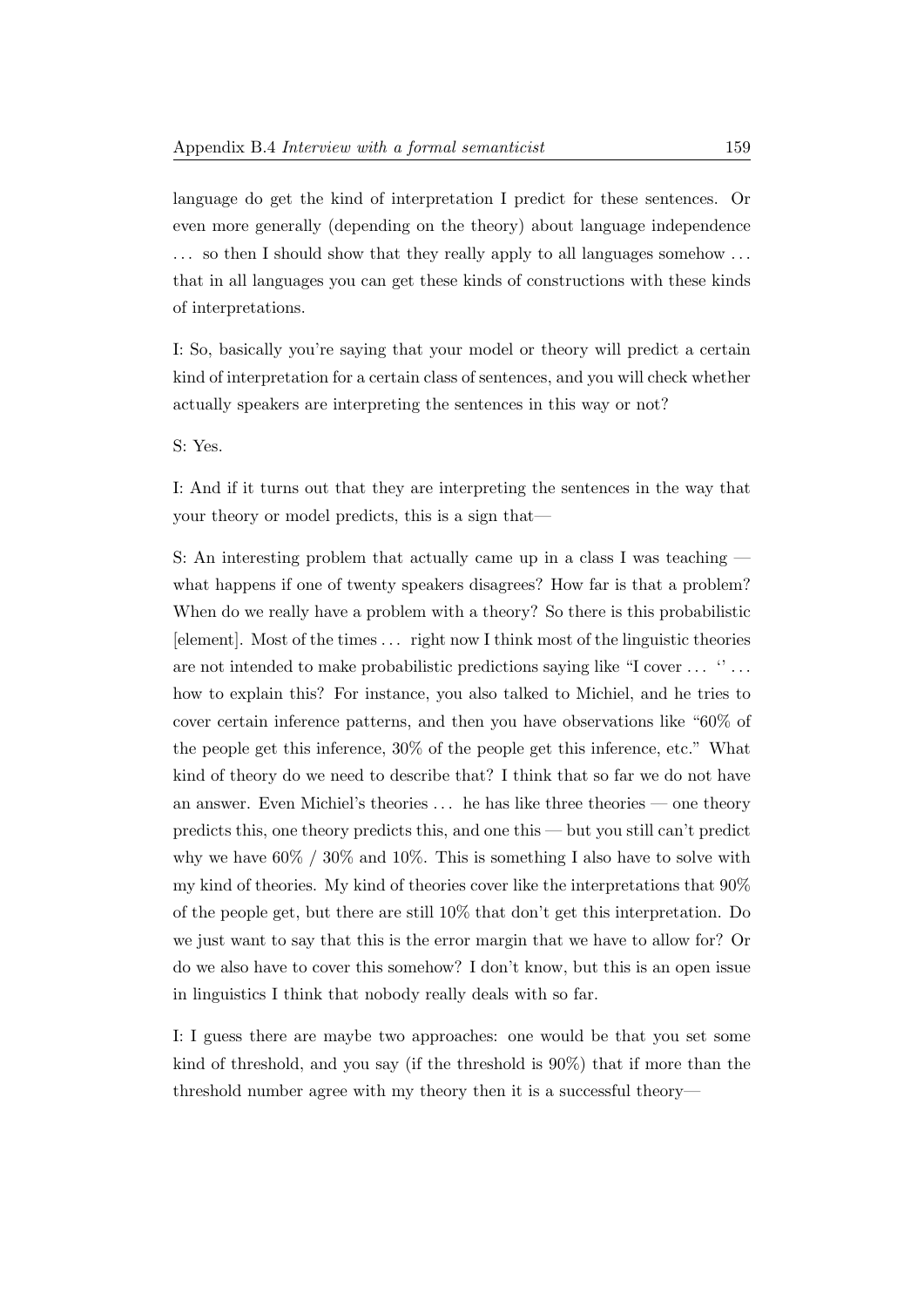S: Yes, this is something you could do, then you say of course there is an error margin, and these other people for some reason they just don't generate [interpretations] correctly. But for instance, for the data that Michiel tries to describe this is very hard, because we're taking about a 60% / 30% and 10% distribution. Then you really need something else for these.

I: But in any case you're saying that the fundamental criterion for the success or failure of a model or a theory in semantics is the data?

S: Yes.

I: If it agrees with the data or not?

S: Yes.

I: OK. Can you maybe talk a little bit about what are the kinds of data that you use?

S: That depends also on the topic you work with. So when I worked on implicatures there was not that much empirical material available. There was mostly intuitions of linguists in texts that I could use, and then I tried to cover these intuitions that I found in the scientific texts . . . which is not ideal, but this is just what there was. For conditionals (the topic I worked on later), there were corpora that you could use, and there were more systematic studies of the data that I could use. Then I relied on empirical studies of other people — on what (for instance) is possible, on what kind of conditional sentences are there, what kinds of constructions are possible. But still, these data are mostly on the form of the language, but there was not (is still not) so much available on the systematic studies of the interpretations people get. You are still limited . . . still you rely a lot on what people report in their own scientific papers, which is not ideal.

I: I just thought of this, but I'm curious about the fact that at the beginning of this interview when I was asking you if you would describe yourself as a logician or as a linguist, you said that you would describe yourself as a logician rather than as a linguist, because you are not so concerned with the data, but now it seems that this is also of fundamental importance to your work. How do you reconcile that?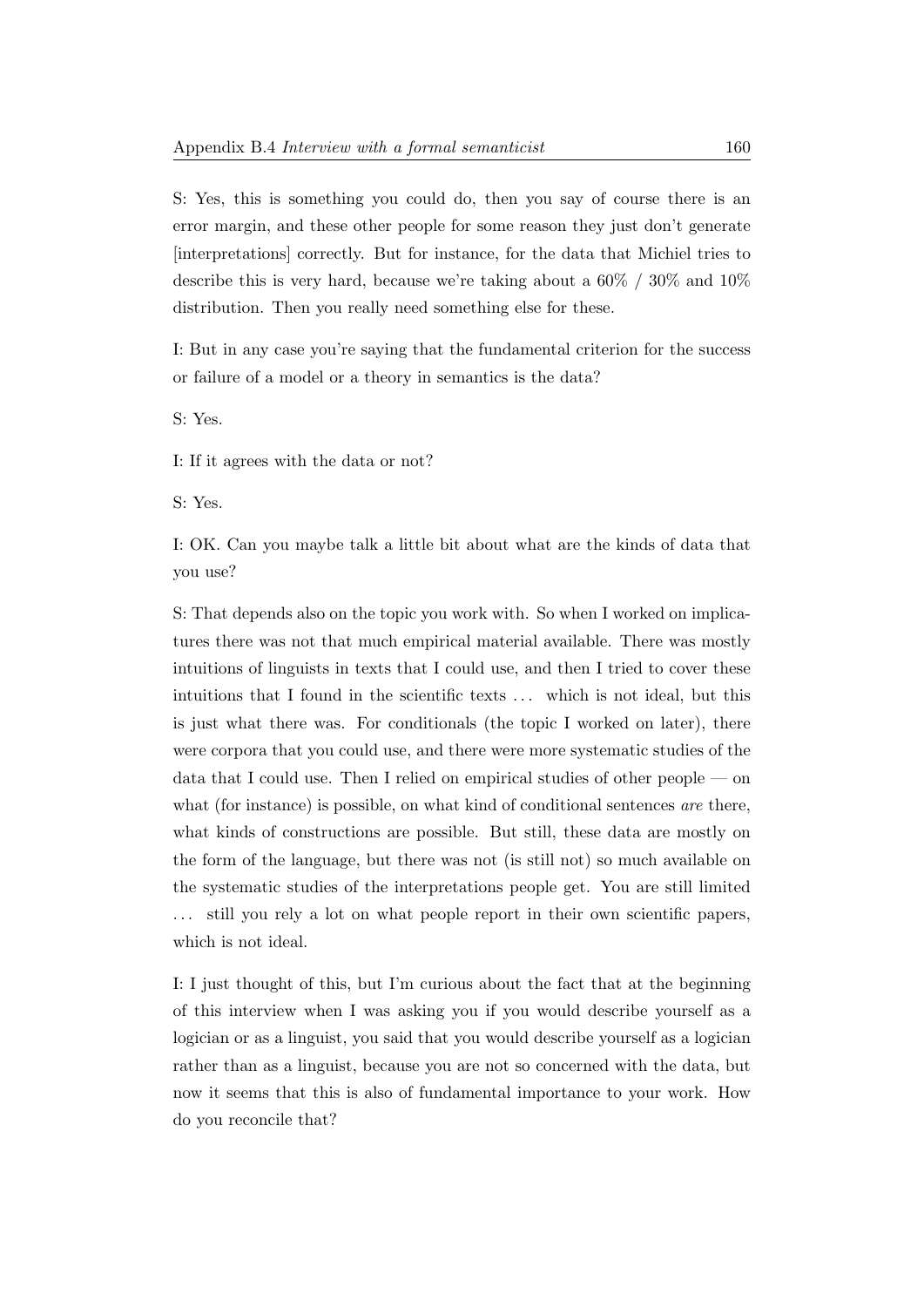S: Yes, it is very important. I'm aware that it's very important, but I don't want ... it's not ... I'm not interested enough in the data to invest a lot of work in getting the data, and I think that's the big difference between me and the typical linguist, because they [the linguists] really want to gather all this information  $\dots$  I just want to have it, and then I build my model.

I: And are there any more criteria for determining whether the model is successful or not? Other than the data, maybe there is some criterion that it has to fit into some larger picture that we have, or it has to agree with what we know about other areas. . .

S: Yes, I think there is. This is where I think the connection with cognition comes into the picture. Somehow our theories for language (for language understanding particularly) also have to fit theories for cognition, because these two are interdependent. This is another way to test the theories I think. They have to fit into a larger picture of what cognition is.

I: OK. Do you think that formal semantics is a rigorously scientific discipline?

S: I think it's on the way. It's still very young. For instance, the data ... how to check our predictions and how to check our models using data ... this is something that really just developed during the last twenty years. At the beginning it was possible to write a whole PhD thesis about the intuitions of the writer and his sister about presuppositions, and that was fine, but now it is no longer acceptable. So you really have to underpin all of your models using serious studies of the data.

I: So your answer is that it's on the way to becoming a rigorously scientific discipline.

S: Yes, it's on the way.

I: OK. Great. So I have some final questions about how successful you think it's been so far as a discipline. So just broadly, do you think that formal semantics thus far has been successful in achieving its goals?

S: I think that formal semantics has been successful in turning semantics as a sub-discipline of linguistics into a serious field of study. So in this way  $-$  yes. And also pragmatics — yes. The level of theory we have now is much higher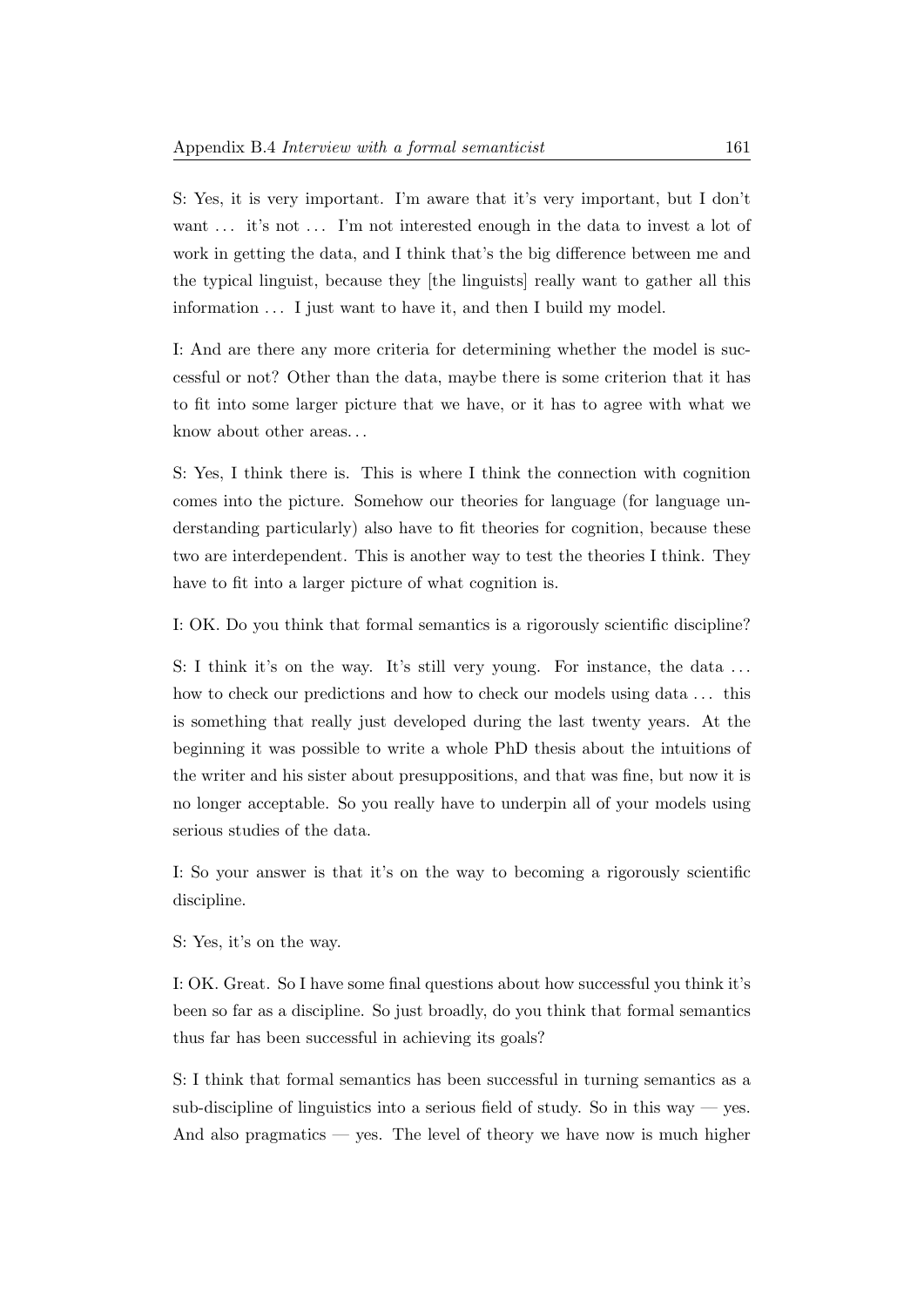than we had before we started doing formal pragmatics and formal semantics. So in this way — yes, it has been successful.

I: How about in relation to the goals of the discipline? Originally you said it was something like "to understand and to predict linguistic use and behavior". . .

S: Yes, of course we improved here. We have better theories that cover more phenomena. So in this way — yes. I don't know why I have to think about that so hard ... maybe I have some more general concerns about the usefulness of this kind of research in general ... for society and things like that. Maybe that's why I'm hesitating a bit on this.

I: What exactly do you have in mind?

S: Basically the line from what we do to the effects that our research has on society — that's a very long line. It's not a very effective field of research in this way. Is it clear what I mean?

I: Yes, you're just saying that it's a bit far removed from everyday concerns of society and practical applications maybe?

S: Yes, something like this.

I: What do you think about the fact that when it comes to applications, the stochastic approaches favored by computational linguists have generally enjoyed far more success than these formal methods?

S: Yes, that's interesting, because that approach doesn't focus so much on understanding, and it focuses completely on coverage of data. In this respect it's much more successful than we are. While we say the benefit of doing formal modeling is to gain a deeper understanding of the problem, but our coverage is extremely less strong than what stochastics offers. What can I say? I mean ... I see the benefits of the stochastic approach, but there are limits, and I think that sometimes now they even reach these limits. There are limits that they just can't pass because they just don't understand what they are modeling. I hope that maybe this is going to be even more pressing in the future, and then it will be more important again to have models that really understand the phenomena that you try to model.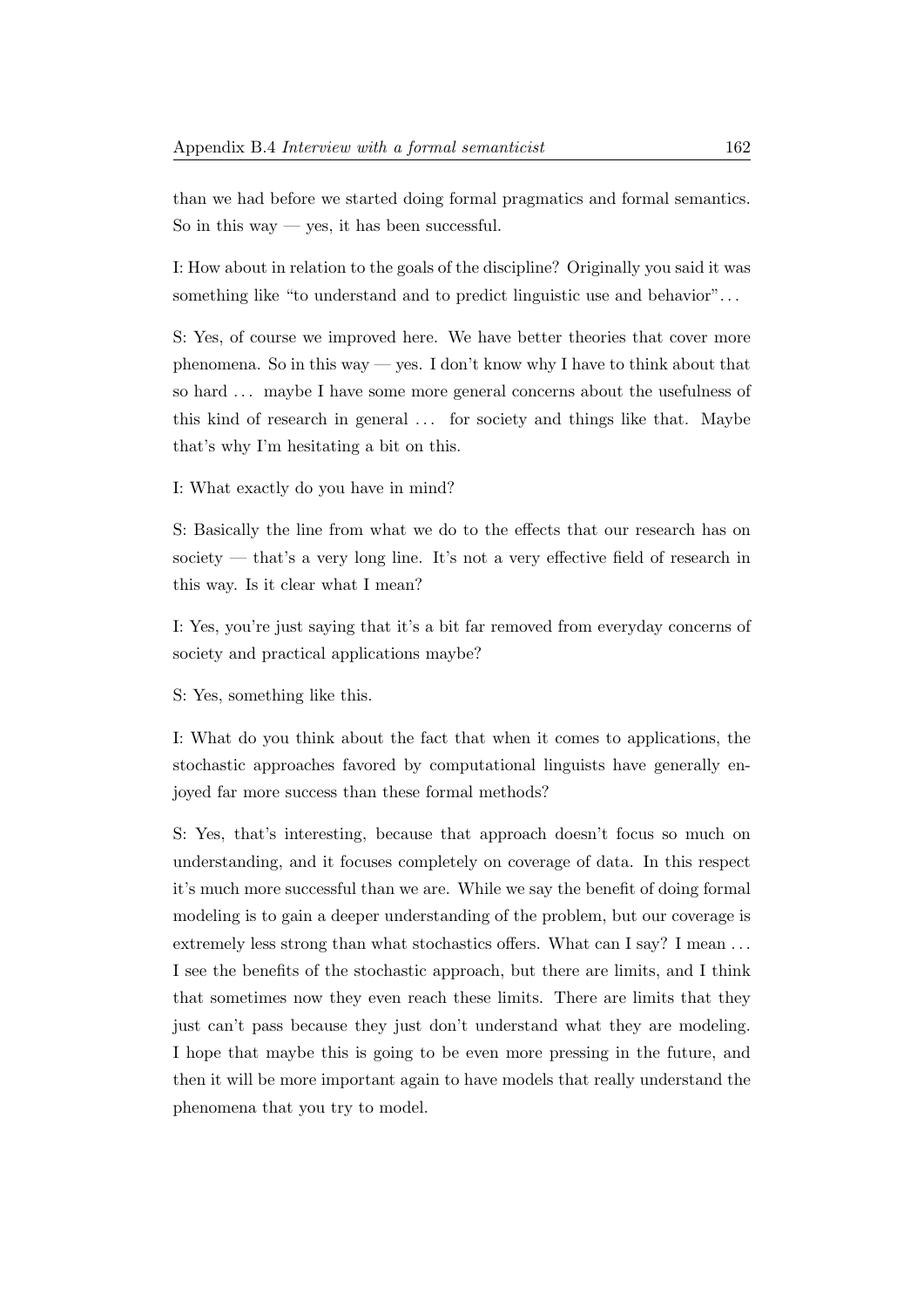I: So what you're saying is that they have greater success in terms of coverage and predictions, but the drawback is that they offer less understanding?

S: Yes.

I: And what do you think are the kinds of similarities and differences between what you do in formal semantics and what they do in computational linguistics, either in terms of goals or methods.

S: Yes, it's what I said. The only goal for them is coverage — to make correct predictions for as many data as possible. And they are very successful in this respect. This is very clear. So that's why they outran the formal models during the 1990s. On the other hand I would say we focus more ... we want to understand. We don't want to just be lucky in guessing the right form, we want to understand why this should be the right form. That's the difference.

I: Another thing is that recently there have been some criticisms made about formal semantics by Martin Stakhof and Michiel van Lambalgen. In particular that it idealizes it's phenomena, etc. Are you familiar with this criticism?

S: A little bit. I haven't read these papers.

I: Then I was going to ask if you have any reaction to it?

S: Well, I think there is something right ... [in] their idea of the idealism of the data. That's true, but this is also linked to the general development of the field — to getting closer to the data and really doing serious data studies before you start modeling. Basically that's all I can say right now, because I haven't read these papers.

I: Then my final question to you is: what if anything could potentially cause you to give up your commitment to formal semantics?

S: Somehow I do  $\ldots$  I'm on the way [to] leaving the field. So why is that? Basically because I really ... I'm not interested enough ... on the one hand I'm not interested enough in the data I think as what is necessary right now in the field. So if you now want to do serious formal semantics you really should get into systematically studying data, and that's just not what drives me. That's one of the things, and the other thing is that I'm still not satisfied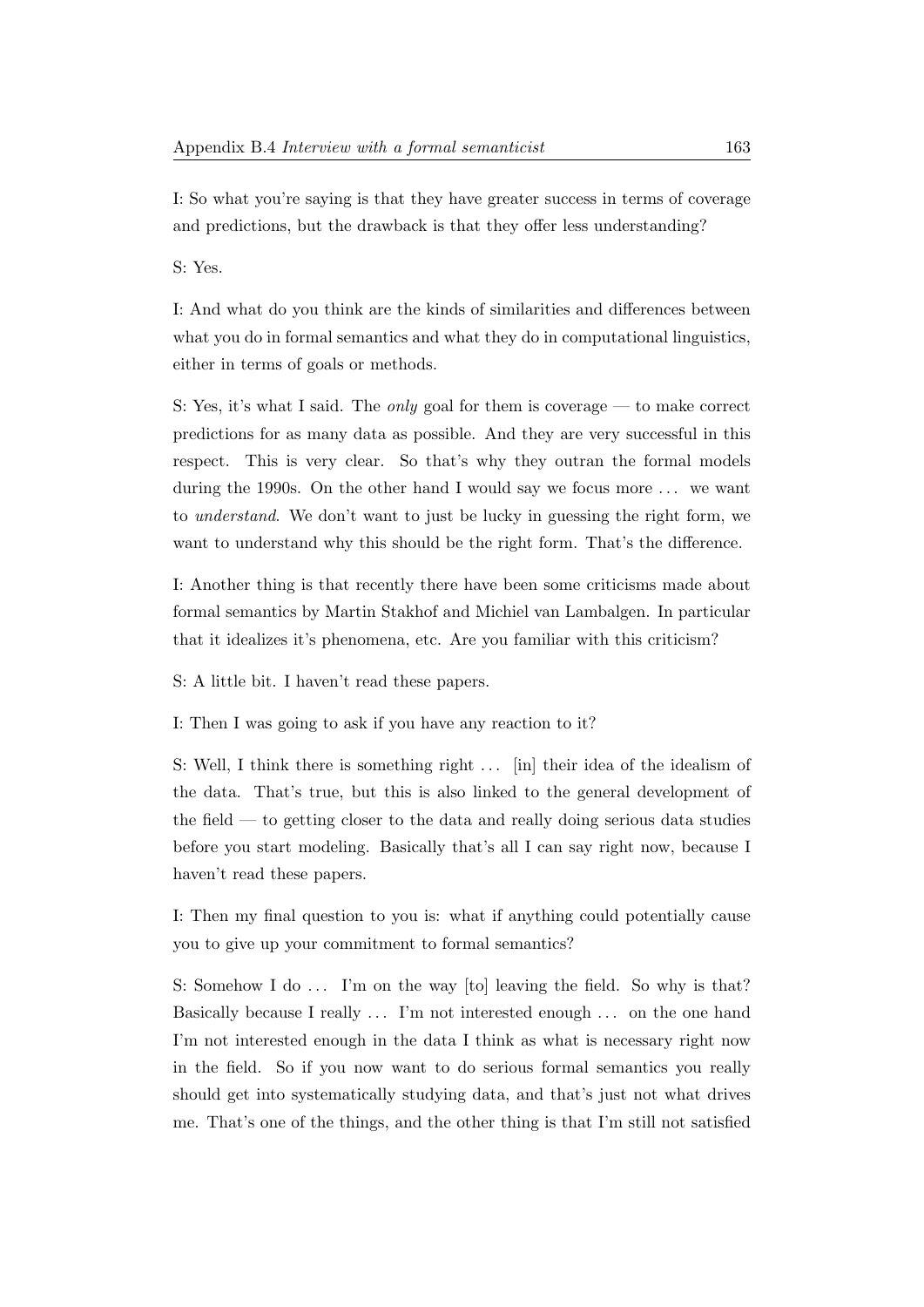with the  $\dots$  how to describe it?  $\dots$  with the level of reflection on the theory building and on the methodology that is done in the field. So I want to get deeper than just focus on the data and just building a system that covers these data ... I want to get deeper. So that's why I'm moving to philosophy more and more I think.

I: OK. And you think that's a way to address these concerns?

S: Yes.

I: And do you think that these concerns are unique to you or are they shared by researchers in the field in general?

S: Well, most of my colleagues I think are . . . well, there are a lot of colleagues that are still very successful in the field, and they move more and more into doing data studies as well. So this is really the way to go I think  $\dots$  even philosophers are moving into this field. So I don't see that many people moving into the other direction, even though generally it's very common that scientists later on in their career develop interests in philosophy, but that doesn't seem to be the case for formal semantics right now. The general movement looks more like going into data oriented modeling . . . more and more data oriented modeling . . . having more and more sophisticated theories for studying data.

I: OK. Those are all the questions that I wanted to ask you. Is there anything else you would like to say before we end this interview?

S: Yes ... No ... Just that I realized that I'm really leaving. I don't reflect that much anymore on formal semantics, because I'm not really working on it now that much anymore. So maybe I'm not that representative of my group.

I: No, but I think this is . . . I mean you were for a long time heavily involved in formal semantics research.

S: Yes ... OK. I hope it's useful!

I: Well, thank you very much for your time.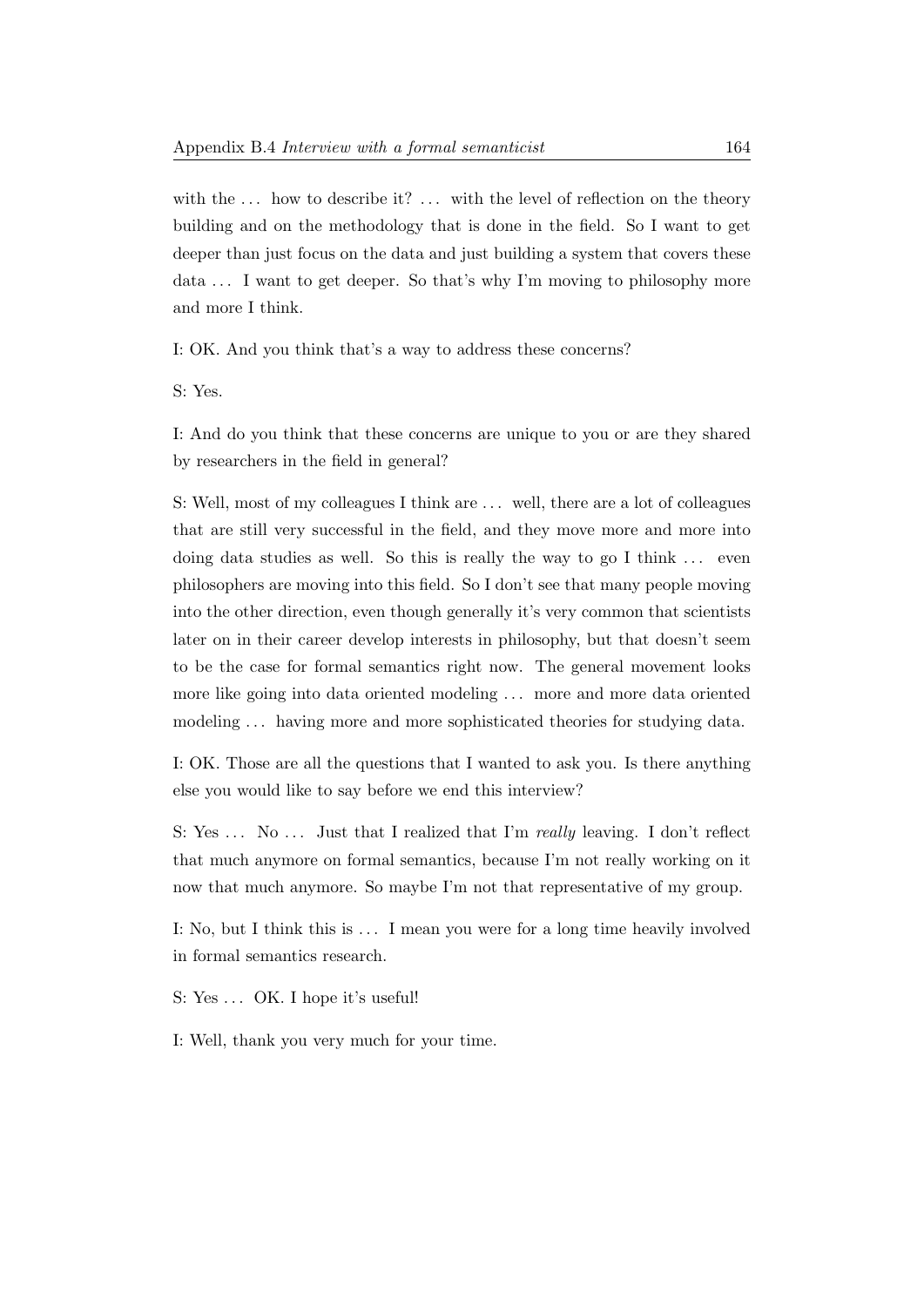# Appendix C

# Interviews with the outsiders: computational linguists

This appendix (Appendix C) contains transcriptions of the interviews conducted with the computational linguists: Khalil Sima'an, Ivan Titov, Philip Schulz and Remko Scha. The interviews have been transcribed using the following schema:

I: Lorem ipsum dolor sit amet, consectetur adipiscing elit. Aliquam ultricies lacinia euismod.

S: Nam tempus risus in dolor rhoncus in interdum enim tincidunt. Donec vel nunc neque.

"I" denotes the interviewer, and "S" denotes the interview subject, i.e., the person who is being interviewed. The interviewer ("I") is in all cases the author of this thesis, while the subject ("S") denotes an anonymous member of the set {Khalil Sima'an, Ivan Titov, Philip Schulz, Remko Scha}.

NB: These interviews are semi-anonymous in the sense that the individual subject of each interview remains undisclosed. Therefore the reader is requested not to identify any particular interview with any particular individual in any future citations of this work.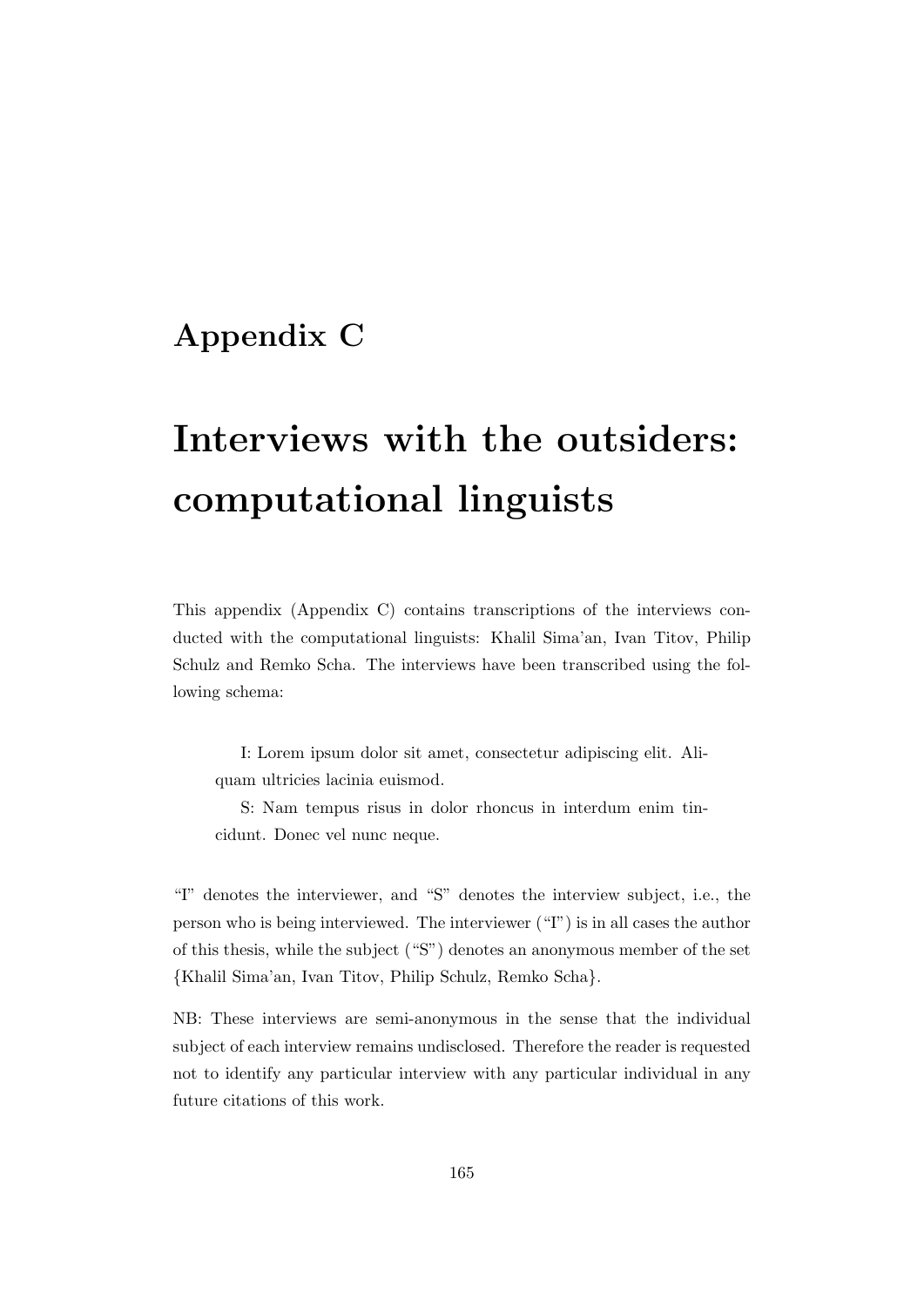# C.1 Interview with a computational linguist

I: Can we begin with a brief introduction from yourself? Can you describe your academic and professional background, and how you got into computational linguistics?

S: Where do you want me to start? Do you want me to start [with] how I came into computational linguistics? Or where I started? If you want that, I can tell you that I started with a major interest in logic. I studied at this . . . not at this institute [ILLC], but it's this university [University of Amsterdam] . . . I graduated in theoretical computer science with a strong interest in formal methodology in general, and I had many teachers from the ILLC at the time (I'm talking about Anne Troelstra, Kees Doets, Johan van Benthem and others) and I had developed a strong taste for logic, particularly temporal logics and modal logics (there was a moment [where] I even started a PhD in temporal logics), but after one year I decided to move away. This was for the reason that I met also my mentor (he wasn't officially my supervisor, but I didn't have a supervisor to start with, because I wasn't a PhD student) — Remko Scha. When I met my mentor he puzzled me in some discussions with him about ambiguity, particularly about ambiguity in natural language. Whereas all my computer science colleagues and teachers were talking about "how do we get rid of ambiguity?" he was talking about "how can we really make this choice among possibilities in a way that resembles human behavior rather than ruling them out ahead of time?" He was completely into this distinction between performance and competence. And I came into this field out of this aspect — where I got intrigued by how to deal with this cognitive capacity called understanding and the human capacity to choose between different possibilities. So I came from logic, and I just deviated . . . I had to bootstrap the statistics and probability theory and all the things that I needed in this field . . . the field was young at the time  $(1994)$ ... there weren't books at the time so it was a very young field . . . so that's a good point to move away from logic to some new field like that because there isn't much, so you can bootstrap it while the field is developing and develop it yourself!

I: What would you say was your primary motivation for doing computational linguistics?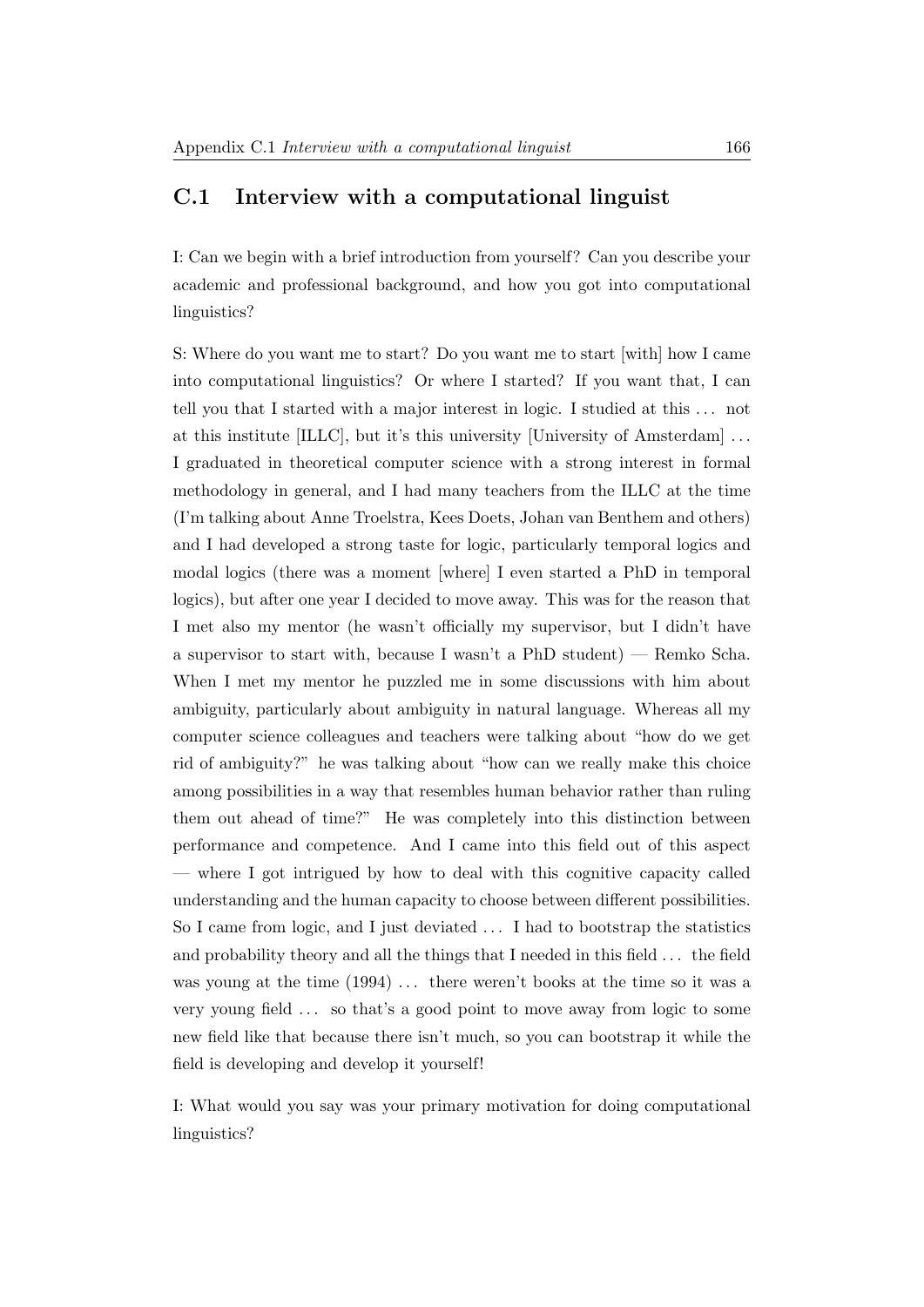S: The primary motivation was actually being intrigued by the most difficult question that I faced at that time ... For example, when you build a grammar ... if you start by thinking that I have to clean up the grammar from all ambiguity, you come to natural language, and you realize: I cannot do that . . . I have to keep the ambiguity. The question is not to get rid of the ambiguity, but basically how do I solve the issue of having to deal with many possible options? How do I imitate human behavior? Natural language processing to me is not a formal game. There is input - output behavior that is registered from humans ... it's a cognitive problem ... and I'm interested in getting a way to understand how do I best model and get a theoretical understanding of what happens when humans do this. Think about different problems — one of them is ambiguity, the other one is that humans are capable of processing nongramattical sentences (what my colleagues call non-grammatical) . . . we don't throw those out the window. Humans are able to understand them, sometimes they are able to correct them. Humans are able to fill in the blanks. They have expectations about what should happen. They're not just processing machines that are deterministically programmed. They can guess. Give a human the beginning of a sentence and they can finish it for you. Give them a gap in the middle of the sentence and they will fill it in. So humans work with expectations more than anything else — expectations in a probabilistic  $/$  statistical sense. Given a certain situation you always have an expectation of the most likely situation ... possibly a distribution of the possibilities. To me the puzzle started with a question of ambiguity and robustness (if I may call it that) of course, it cannot be done with logic — and it extended towards uncertainty very soon. The idea that we are facing uncertainty all the time in language processing. So my interest was driven by very very basic questions rather than an agenda that I set ahead of time.

### I: Would you describe yourself primarily as a linguist or as something else?

S: No. Over the past years I have developed (I didn't have them when I started)... I'm a computer scientist at the end of the day. I started as a computer scientist (a theoretical computer scientist, a formalist). I developed my interest in linguistics and in general also the same kind of / ways of thinking that are very similar (not the same, because there are major differences, but very similar) to my linguist colleagues. I developed those over the years. I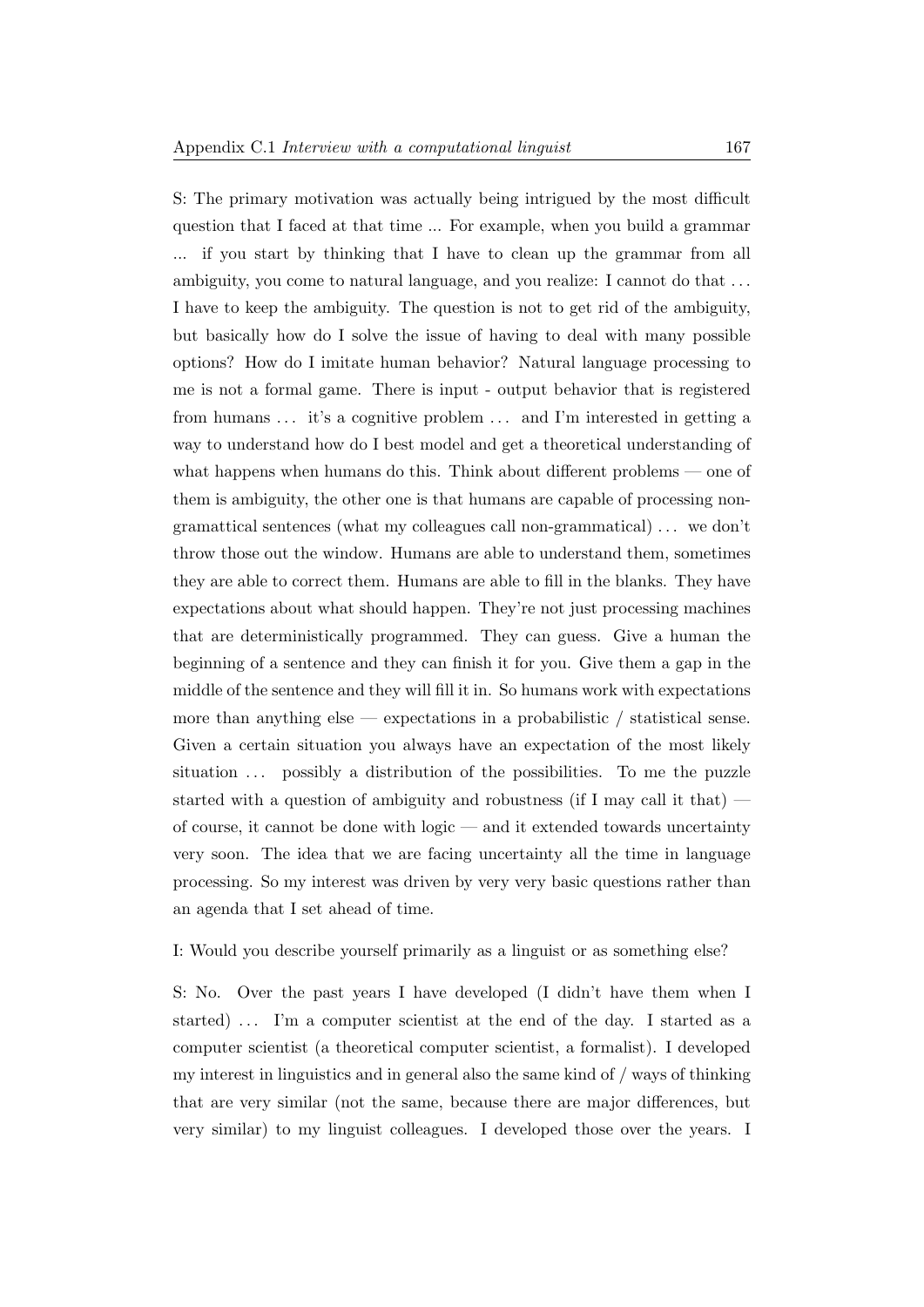actually bootstrapped all the linguistics that I needed at the time, and then I contented studying while working and doing research. In fact, I must say that I described linguistics in one of my invited talks once (about the current situation in computational linguistics) as: There is a huge pudding, and there are sprinkles on the pudding. Computational linguistics nowadays is a huge puddings, and there are only few sprinkles (decorations) of linguistics on top. It hardly plays any role. The pudding is the statistical modeling. It is the  $jelly$  — it moves, it has the capacity to stay together. And linguistics is the sprinkles on top that basically cannot hold it together, but they decorate it (and they are tasty) and hopefully someday they will do something, but not yet unfortunately.

I: OK. So that was about your background and motivation. Then I have some questions about the field of computational linguistics in general. To begin with, how would you answer the question "what is computational linguistics?" Suppose you had to explain it to a university student who has never heard of this discipline?

S: What is computational linguistics? Computational linguistics in general you can say is the field of modeling language use and producing technology out of it. It encompasses the whole range from taking cognitive aspects where you have phenomena that you observe in language use, and then produce models that can be tested against human standards . . . down to the engineering and technological uses of that.

I: What are the goals of this discipline?

S: The goals of computational linguistics . . . well, if you ask different colleagues you will get different answers, so I'm going to answer first on my behalf and then in general. The goals in my personal opinion are to produce models that can really process language in certain settings . . . in certain settings like when humans translate and summarize — particularly I talk about those, because that's where the aspect of meaning comes back — where humans show input output behavior, and we are interested in understanding how the input - output behavior comes about. And at the same time producing a model that we can test, not only understand but a model that we can test. As I said before, other colleagues might say that we are really interested in producing technological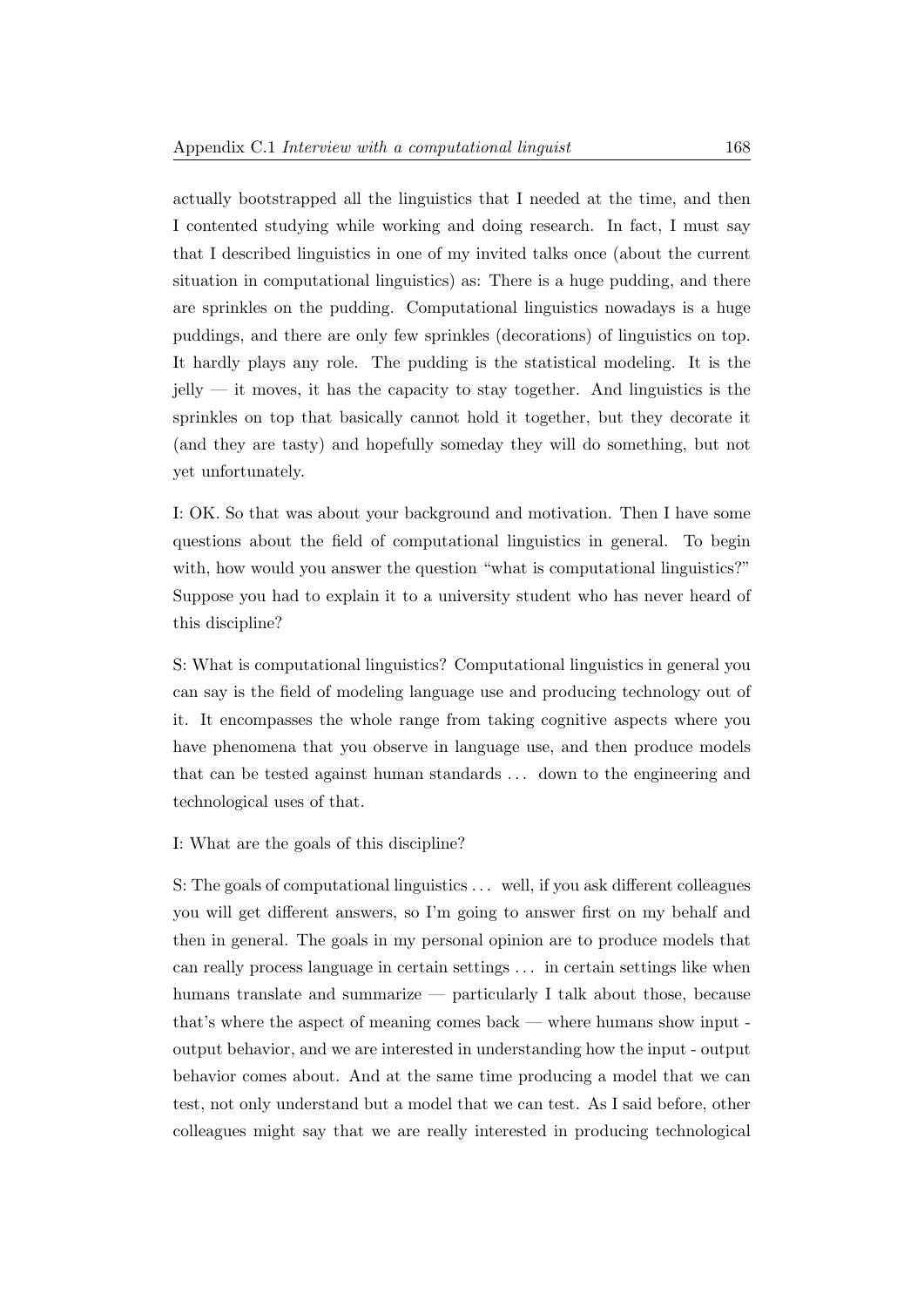artifacts. I don't rule that out, but I see that as the second step. If you ask other colleagues about computational linguistics and what its goals are, it could be that they will answer something else than myself.

I: What are the kinds of problems that researchers try to solve in computational linguistics?

S: There is a whole big range actually. Nowadays, because of the internet and because of lot of other stuff that happened, people confuse what they are doing in natural language processing with computational linguistics. In computational linguistics, if you want to take the narrow sense, you basically look at problems that have to do with input - output behavior of humans and trying to model it with tools that take into account the possible hidden structure between input and output. In many cases like information retrieval, which is also sometimes thrown under computational linguistics (I think that's actually natural language processing which is a broader area) . . . in information retrieval there are a whole range of tasks which are not done by humans, but that concern human language, they involve human language. You don't have input - output behavior from both sides, but you have only one side, and the rest is a guess. In terms of how useful it is, it's extremely useful, but in my personal opinion that doesn't belong under computational linguistics per se. Take for example the origins of computational linguistics: machine translation is the starting point for computational linguistics. Syntactic parsing, semantic analysis, semantic modeling ... there is a range of aspects that have to do with what is a historical artifact of how linguistics has evolved over the last 60 years. It's distributing the processing tasks among the subcomponents of the processor: syntax, semantics, morphology, etc. Computational linguistics is busy with those subcomponents. Basically studying them in a computational way, and this always means (nowadays) that you have an input - output examples, and the question is: can you really get the same behavior as humans? But then you have tasks like summarization, paraphrasing, machine translation . . . all kinds of tasks that humans on a daily basis do, and we would like to be able to have this human behavior.

I: So these are the main kinds of problems that computational linguists are trying to solve?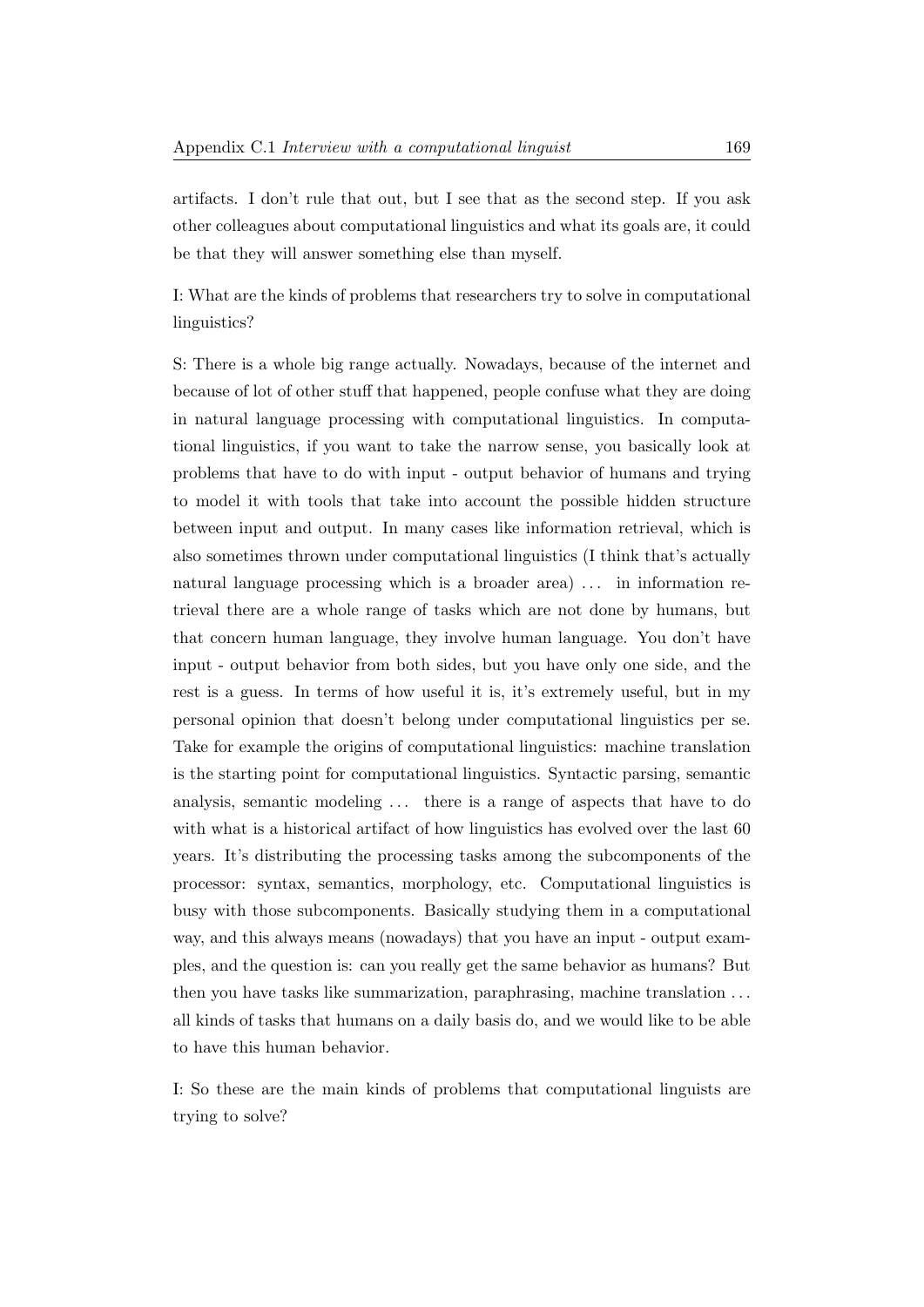S: Yes.

I: And when would such a problem be considered to be solved? You're saying it's basically when the input - output matches what the human would do?

S: Yes. The difficulty here is that you have to realize that language processing happens in so many different settings and situations ... we will consider the problem solved if we can imitate human behavior (in this sense of input output) in all these settings. And then the questions I'm sure are not done yet, because I'm talking about a black box: input - output. If you look at input - output one step further, you can say I'm interested also . . . I know that humans process certain sentences faster than others for example. So you're not interested only in the fact that this is the input and that is the output, but with certain behavior that you consider as part of the output, and there it's processing speed. At the moment we're not worried about that. We just want the input - output. But we might get more interested in certain aspects of the processor, in imitating those as well, because it is interesting scientifically in its cognitive aspects. The problem will be basically solved . . . one problem will be solved if you can define it as an input - output mapping with the gold standard being human behavior. But of course that is a moving target, because human behavior shows so many other aspects that at the moment we are not worried about / we are not occupied with, but we will need to look at at some point. Once we solve it we are going to start with the real things, and there are always more real things, so it's a moving target.

I: Is there general agreement among computational linguists about the methods of solving these problems and the criteria for when we say this problem would be solved?

S: Yes. The field has developed over the last 20 years a methodology of testing where you're standing in terms of modeling. You are all the time worried with checking how well you're doing at certain tasks. So there are benchmarks for experiments and for testing where your model is; there are competitions even. And in fact we know all those metrics that are being used for evaluation are actually part of the story, but we know that if we do not adopt together a certain training data and a certain test data that we all agree upon, and certain metrics, then we will not know whether we as a field are moving forward. We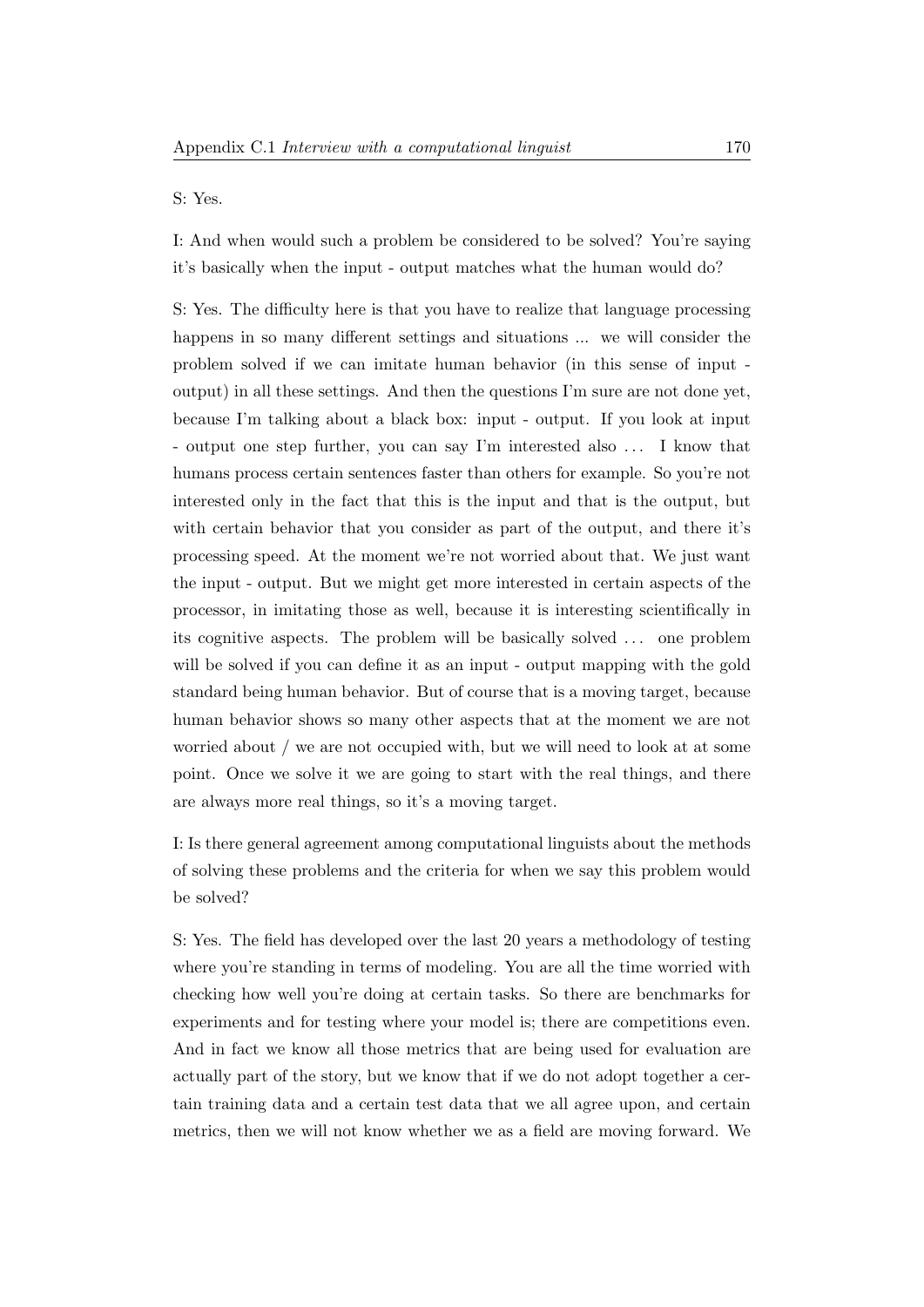will continue arguing "I'm better than you or you're better than me" without any objective evidence. So the field has adopted these tools with all the difficulties of adopting tools when you start, because we know these metrics are not sufficient for measuring everything. We know that they are automatic metrics, which means that they are not like human judgments. But we can measure correlation, and we do measure correlation with human subjects. These days for example we collect — in machine translation, it's a collaborative work  $\dots$ multiple teams together — they collect huge human judgments of machine translation output, and basically this is the gold standard, the human judgments. What you want is that if in your system you have your own automatic metric to measure performance of machine translation output, then you can really measure the correlation with human judgments ... to see if you are not accidentally judging but really kind of correlate well with what humans are saying. So this methodology has developed over the last years, and it's a strong methodology for the field, because it's actually helping the field move forward by knowing also what scientific ideas contribute to certain practices that give improvements . . . we have to discriminate between the practices and the fact that the field also develops at some point habits, because they are expected to give a measurable benefit. We have to discriminate that from the actual scientific discoveries. Scientific discoveries might be slower. What you see in the field these days is that these measurements are being done, and we know that it helps the total field, but isolated researches have to continue with their own agendas regardless of whether this year this scored top or last position. Because they believe that they have something that is in the long run going to be better. So there is a whole range . . . on the one hand there is the community that develops this, and you want to comply with what the committee expects of you, but on the other hand there is the old fashioned scientific, linguistic maybe habits of developing your own ideas and working on them despite not seeing improvements everyday.

I: But in terms of the actual models that you're building. Are there standard criteria for success and failure of these models?

S: There isn't success and failure as in  $1 / 0$ . It's usually relative success or relative failure, relative to what exists as the best practice at the moment. So what you see is people and all their publications ... what they have is a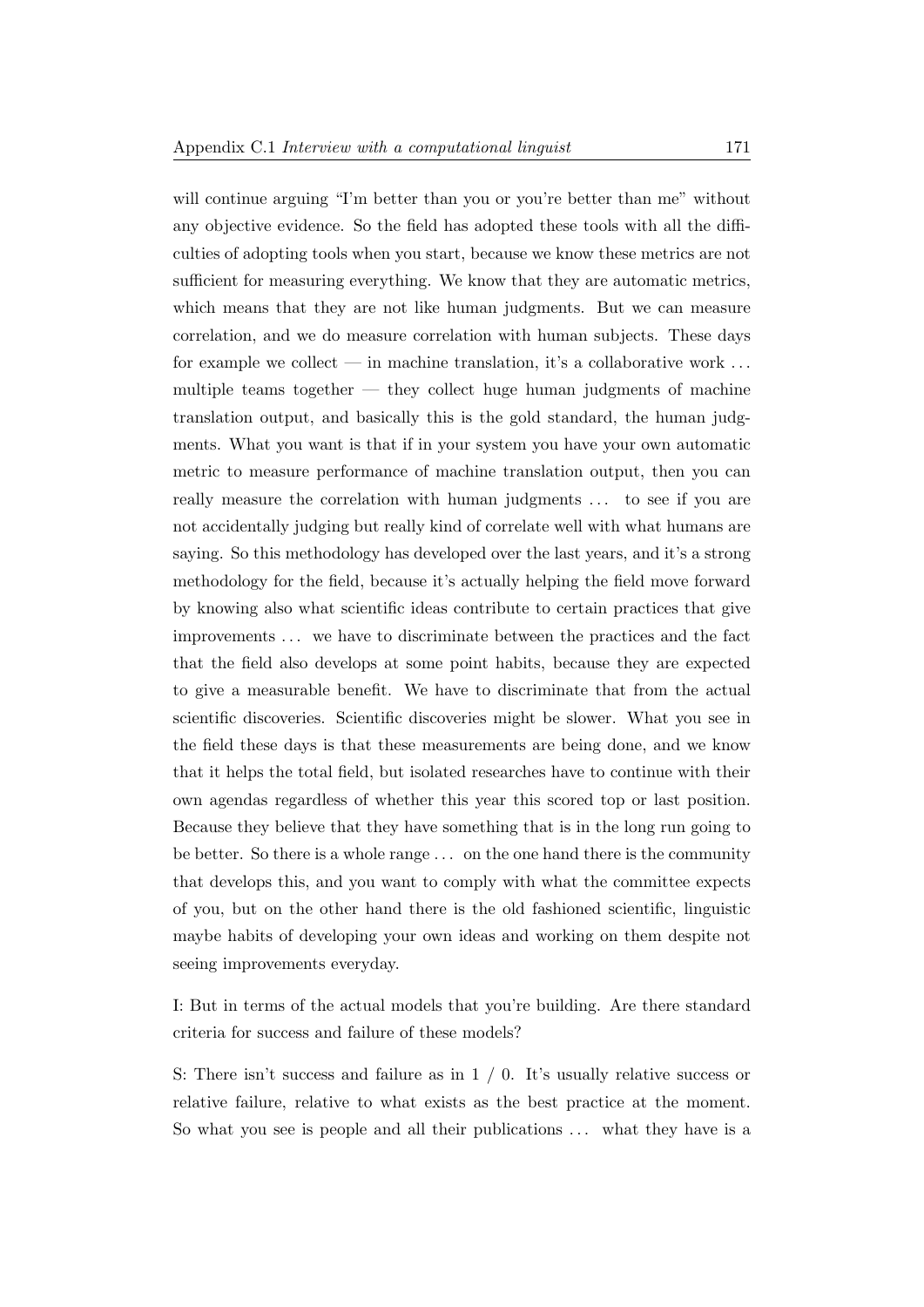baseline model. The baseline model is the model that most people would think up today and would use for this problem or the model that is being used by everyone anyway. For example — with one of my PhD students — we are developing models for translation under specific domains. The domain is a latent variable, so we learn to discriminate between domains from the data; we don't stamp it in. The field has developed the habit of working with models that are not sensitive to domain aspects; so they train on this, they test on that, and if they are not aware of the domain difference they will get certain behavior that differs from one domain to another. So if you give it different test sets — one coming from news, the other coming from sports, and so on — it will do well on one and fail on the others. In our model . . . to test our new model which is sensitive to these domains and can learn to discriminate, we just simulate the situation: "Ok. This is the best system these days. These are the best models that exist these days." We implement them in the system and we compare to them. So for human evaluations ... we just developed a metric for evaluating the output of machine translation systems. What we do is we compare to the best existing metrics that exist so far  $\dots$  10 of them  $$ we have to implement them all and compare to them all to show that we have some benefits. We do that by measuring correlation to human judgments. So we have the data of how the humans have judged it (as the gold standard) and there are the other systems / other metrics that are being used so far (they do the judgments and they correlate that much with human judgment), and here is our new metric and we would like to also show that our metric imitates human behavior with correlation much better than any of those. So it's a tough and slow development in the field, because of these strict rules and strict requirements. You can't just say the model is more elegant. You can say that, but nobody will listen to you basically.

I: But there are basically some strict requirements that your models have to adhere to?

S: Yes, yes. No, no — the models themselves you can think them up as you like, but the testing [has strict rules and requirements]. Once you put them into practice, you have to show that they have certain input - output behavior that is expected to be hopefully better (or at least as good as) what exists. If they are not better, you still can actually argue that it has certain properties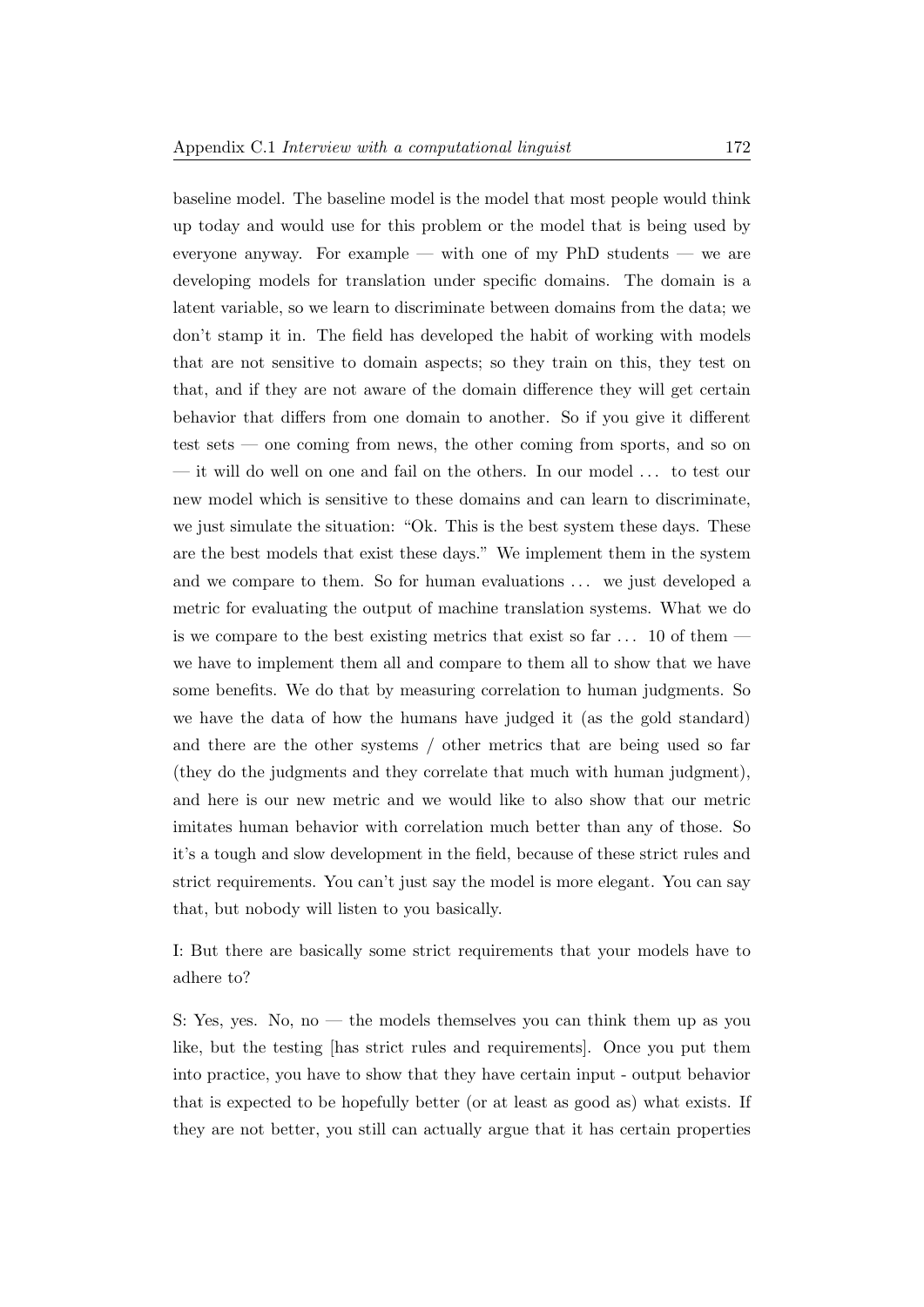that are attractive, but it shouldn't be so bad in terms of performance that you cannot justify it. You can justify that it has certain nice properties, despite performing slightly good less than the best practice, because for example it promises a great future, a new research agenda, etc. These things are also acceptable in the field.

I: And do you think the field has been successful in achieving its goals?

S: I think we've been astonishingly successful over the last 20 years. I've been in this field 20 years ... I didn't plan this ... when I started I came into this field and the field just started really to tick, and I was too young to claim everything for myself! But basically in 20 years we managed to (I claim) even to change the world. These models that we even thought up here together with other groups, they're basically the vehicle for things like Google Translate, you know. Machine translation was thought to be impossible for the coming 50 years if you would have asked anyone in 1990: "when will we have a machine translation system available for everyone?" Even if it's not great these days, not yet doing everything superb, but it's really amazing that we got there, and it's actually being used. There was a time . . . I don't know if you know the history of machine translation ... the history started form the 1950s ... it was the beginning of AI, and big budgets went into that in the USA, and it was a big failure. People were busy with Shannon's ideas, and then I don't know if you know the story, but Chomsky won. And then they tried the Chomsky way, and then after years they said that this is going nowhere . . . there was a congress report about this in the USA which said that this is going nowhere and we have to cut down the budgets. And the field of computational linguistics would have died, because it was called the field of automatic translation. Computational linguistics was born out of that moment where machine translation was considered dead. So if you want to measure success, you could say in the last 20 years we managed to produce something that would give evidence to society so that they think "OK. These are not only money losers. They might give something back." If that's the measure of success, OK. If the measure of success is different in the sense that "did we really get more understanding of what's going on in the field?", I claim also that we are in a much better position today than in the past. But we're not yet at a point where we can formulate a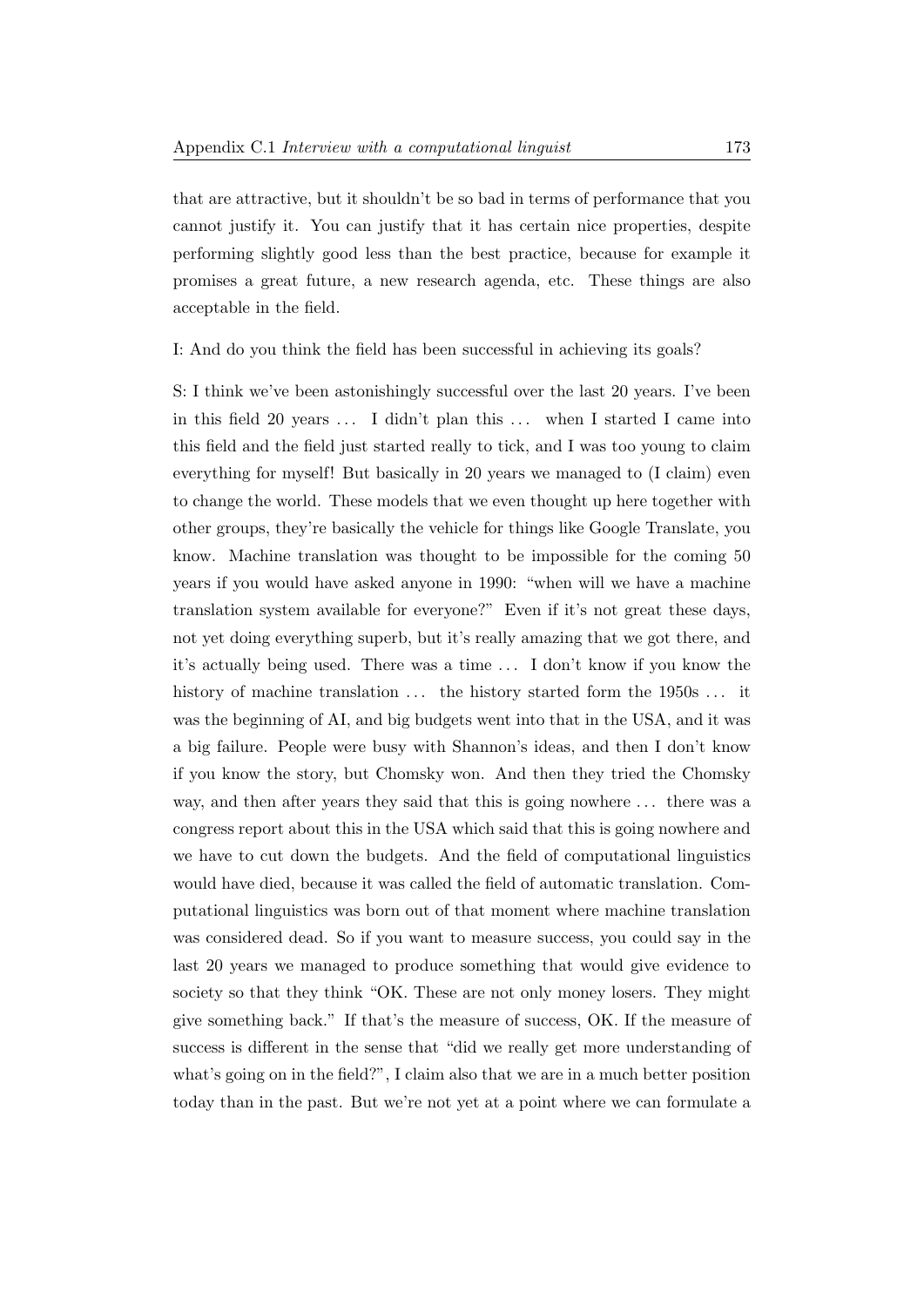single theory for the whole field. There are small theories, more in the form of models these days rather than one big uniting theory.

I: Then finally I have some questions about the comparison between computational linguistics and formal semantics, which is also popular here at the ILLC. So what do you think are the similarities and differences between these two disciplines, in terms of goals and motivations or methods or the way in which they approach new problems?

### S: Similarities?

### I: Similarities and differences.

S: I think the differences outweigh the similarities by far . . . and this is for various . . . it has to do with the subject of study. I mentioned the fact that we are interested in performance, and when I say performance I mean not only looking at the data (staring at it and formulating what we think it should be — the logical formula), but actually really taking care that we have a computational model that imitates human behavior in terms of disambiguation . . . in making the right choice given certain circumstances. We care to build a complete model of behavior rather than isolated pieces of behavior, so you can see it that way. What I mean by complete — complete in the sense that it has to have the input - output behavior rather than just naming the possibilities (like here is an input and here are the possible representations of its meaning we're not interested only in that, we're interested in the next step and that is "which one is going to be chosen by humans? Given a certain setting / certain situation"). So the starting point is already different. We do share with our colleagues the formal background. We do share with them the interest in terms of having representations that are deeper than just surface representations . . . it's not only what you see, there is more in between the input and output, there are structured representations in terms of trees and in terms of graphs. So at that abstract level we share a lot. We (computational linguists) tend to consider those representations as representations that can be used to start the learning process from data, where we learn distributions over those representations probability distributions, such that we can actually weigh the possibilities and also smooth the number of possibilities, because we don't want to have this crisp behavior where we say it's either grammatical or it's non grammatical, but it's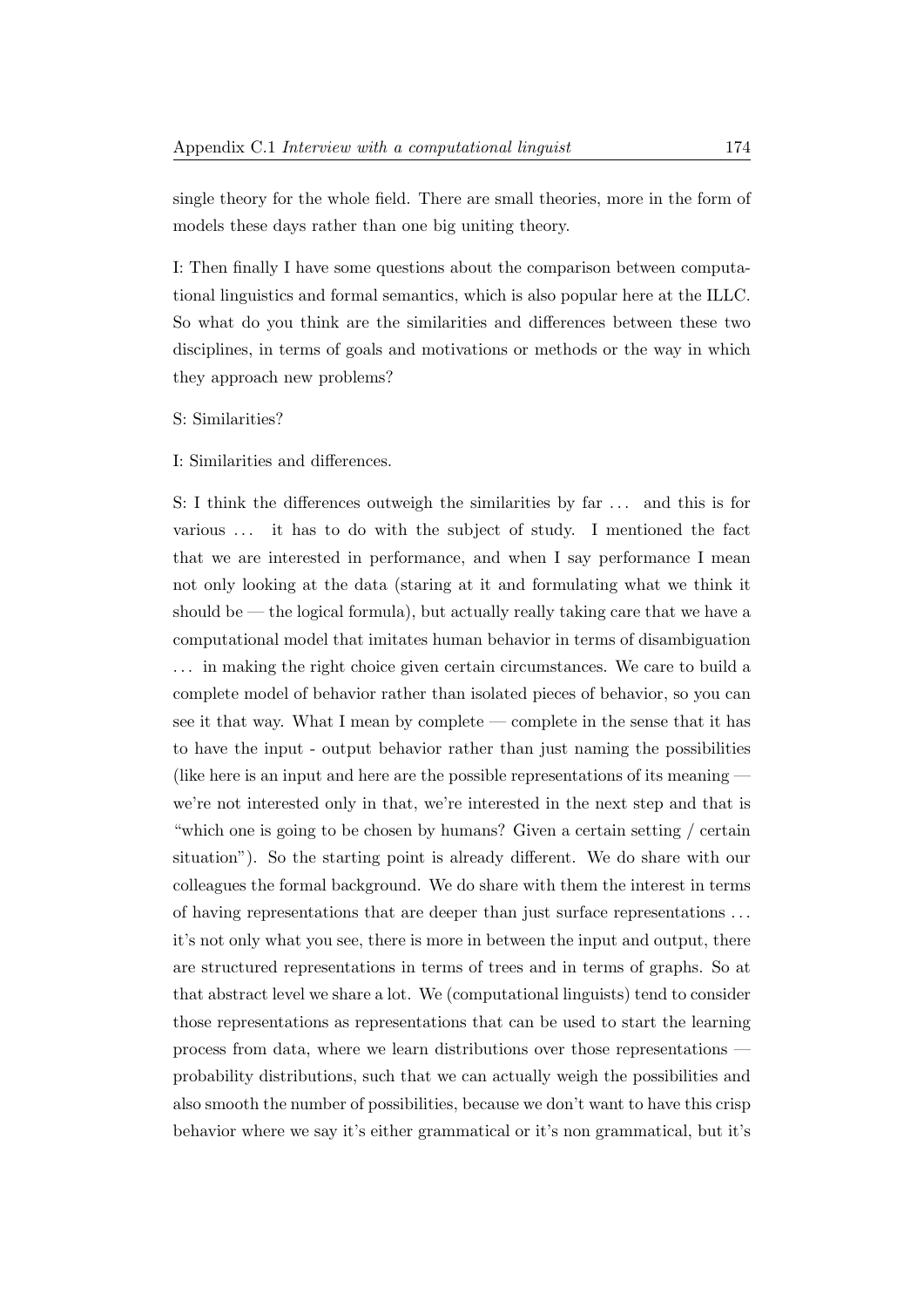shades of graded grammaticality. So the differences, as I started saying, are bigger than the similarities between the two, but I do see at the moment some convergence (in semantics particularly) towards working on problems that have not been tackled before. Having the role for semantics in machine translation for example. I know that my colleagues are interested in that — not only at the ILLC, but semanticists in general — simply because: They realize that the data we have these days ... for example in machine translation, the huge data we have shows you a sentence and it's translation. These pairs are actually pairs where the meaning has been trapped in between, and it's actually equivalent (approximately equivalent) on both sides. What better evidence can you find from human behavior for how meaning has been preserved than that? So even our colleagues who have been working with logic are getting more interested in that, because of realizing that this data is so rich that it might be a good resource for them to do their own studies.

I: OK. When I asked this same question to formal semanticists, one common response I get is that they say the stochastic models favored by computational linguists, although they have greater coverage of data and greater predictive power, they do not contribute to a deeper understanding of natural language and they don't have much explanatory power. In the words of one formal semanticist, "computational models just don't understand anything." What would you say about that?

S: I would say like ... as a physicist ... I mean, I would just say the same thing that a physicist would answer: Look, you don't know what it means to understand what's going on. When you understand a phenomenon, you actually can predict what's going to happen. Understanding demands from you to predict human behavior, because that's the gold standard. We don't just predict what we like . . . in the models that you develop, if you say that you really understand what's going on, then the starting point for understanding is to be able to predict input - output behavior — that's one thing. And second, if you're talking about semantics, I dare claim that none of the algebraic representations that we've been occupied with over the last 40 years or 50 years in semantics are actually any kind of evidence for understanding the phenomenon of human language processing, because it's only accidentally related to that, in the sense that it is formulating certain constraints on what is possible. It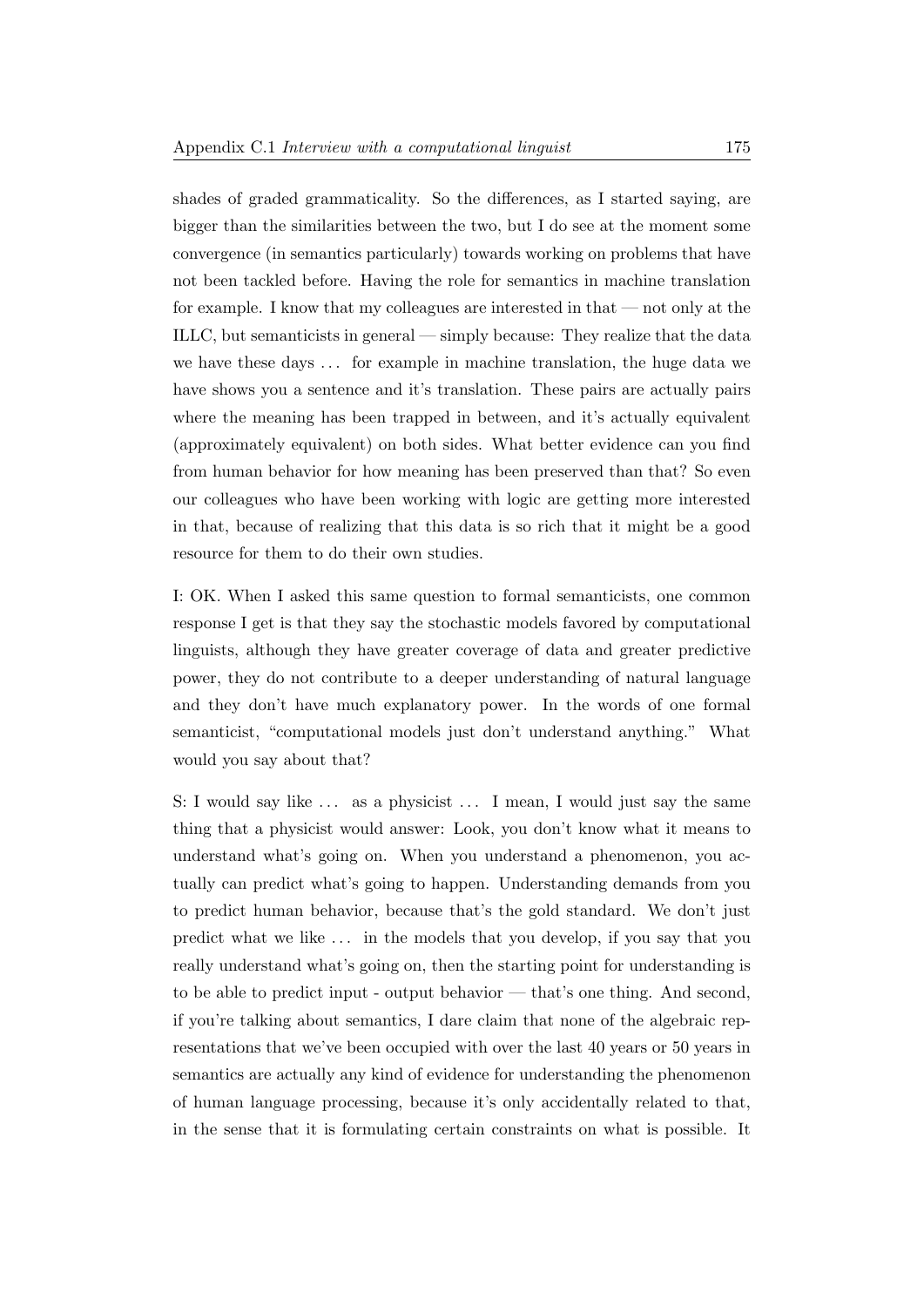doesn't really say what is the human behavior ... what is the plausible human behavior going to be given a certain situation. Do you see the distinction? It [formal semantics] formulates constraints on what is possible, rather than taking care that here is an input, and predicting what a human is going to do. So that comes back to the issue of disambiguation. So I dare claim that the algebraic representations that we've been busy with—

#### I: You mean the logical representations?

S: Yes, yes. I talk about representation, but I'm not talking about particulars. It's general. I'm generalizing even beyond just using logic. How we get to these representations I don't care. I'm talking about the final goal for my colleagues, and that is to get to these representations. The representations are just not sufficient. They are not evidence of understanding, and I think they're basically completely understanding what you like to understand. It's in the eyes of the beholder in this case, rather than really saying anything about human processing. You want to understand? You have to do like physics does: You have a phenomenon in nature, and you are modeling that phenomenon. To model that phenomenon you need to do measurements, and the measurements you have to do not by choice (choosing one measurement over an other) but really you measure whatever. You run an experiment, you repeat it many times ... many, many times ... the same experiments under the same circumstances. You isolate certain effects, and you take what you put in and what you got out of the experiment as measurements. And you are basically taking care to model these two — inputs and outputs. That's in my opinion really science, and also kind of understanding, because then you might be able to take a theory that you have in your head and show that it is predicting experiments. That shows understanding or non-understanding.

I: So do you think that these two [formal semantics and computational linguistics] are somehow competing disciplines?

S: Well, at the moment there is no competition — we basically won!  $[|{\langle \textit{lands} \rangle}|]$ I'm joking; there are no winners — it's not a football game. But really I think computational linguistics has developed in such a way that these days we are at a point where we (or a majority of my colleagues) do not believe we need a linguist at all. So it's called computational linguistics, but it's an accident. It's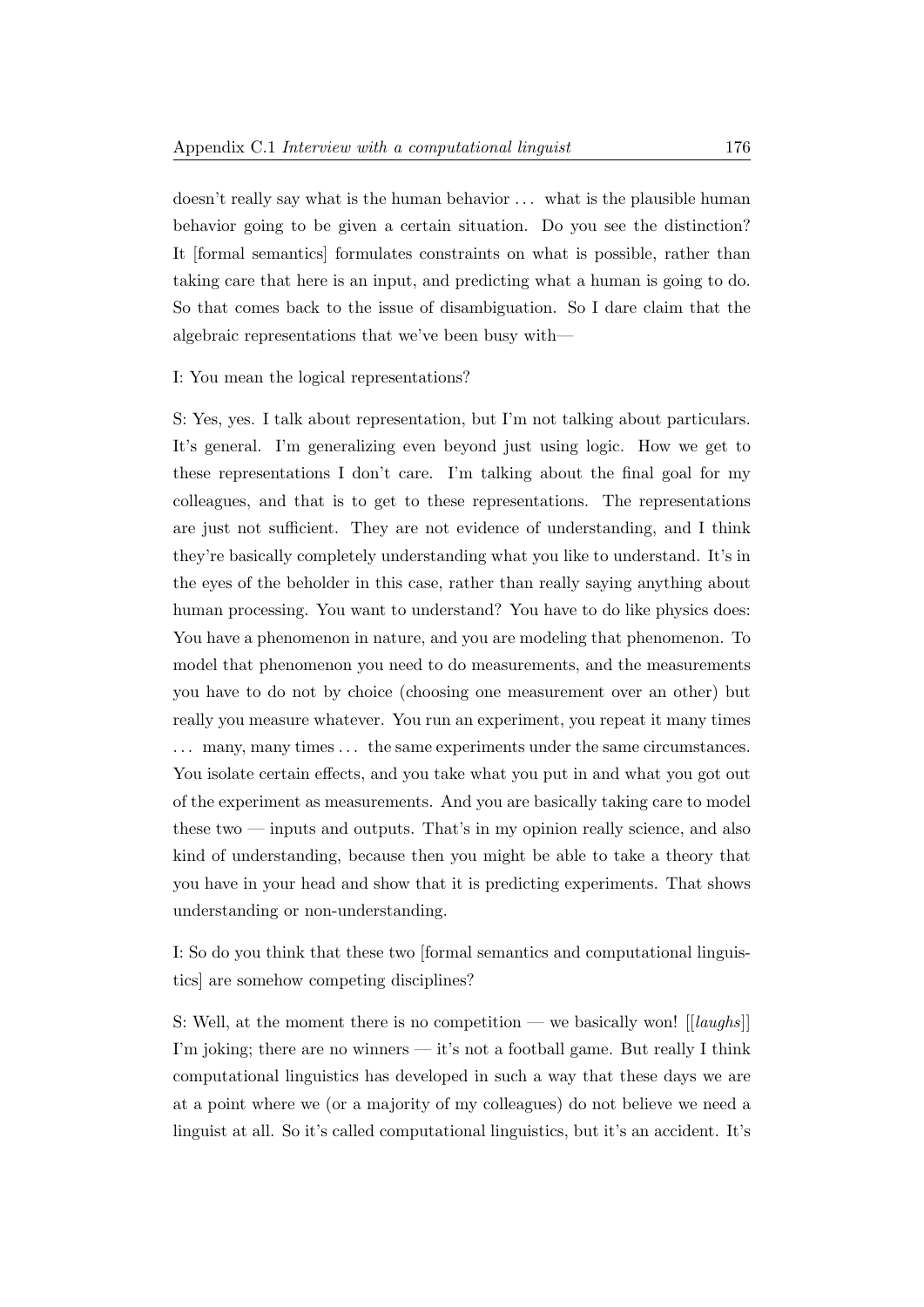actually not computational linguistics, it's computational-linguistics in one go with a dash in between. It's one name. That's how the field now looks at itself — detached from linguistics. There is approximately no relation these days like in the 1970s. We are not people who are taking linguistics and making it computational. Some people still think that that's what we're doing, but that's not happening anymore. That's not what the field is. The field has developed to be a field of it's own. It's standing on its own feet. It's a strong field. It's a field that is one of the strongest at the moment in terms of credit . . .

## I: Strongest in linguistics?

S: No, in general. I dare say that if you look at the USA and Europe, it's one of the strongest growing fields in terms of attracting budgets, interests, etc. simply because we have shown over the past 20 years when we got rid of the linguistics infusion. How do you call that thing in the hospital where you are sick and they feed you by the line? ... we got rid of the linguistics line and we went on our own. That's the point where we had to survive, and in fact the field has grown and outgrown its mother fields of linguistics and AI. We are, I dare say, bigger than those even — more successful. All companies these days like IBM, Google, etc. — the biggest ones — they have teams called computational linguistics teams. They have adopted computational linguistics. In the past these companies would say "A linguist? What do I do with a linguist? Why should I hire a linguist?" Companies are not a gold standard for me for science, but this is the result of the last 20 years. We have shown like physics that we can also produce models that show predictions. These companies happily take these models and put them into practice and they benefit from them. We get no money, but at least there is recognition that this field is like physics. It's giving models that perform [with] physical phenomena and are useful at the same time. We have to reflect on what is understanding at the end of the day. What does it mean to understand a phenomenon? I am sure that philosophy has put a lot of effort into that, and I know some of the basic literature. I think really this is a contrast between the fields in general . . . this is a traditional contrast . . . even in physics itself there was a contrast at some point between the stochastic modeling people and the traditional physics people. This contrast I think never disappeared. But the ones who've been setting the agenda are the stochastic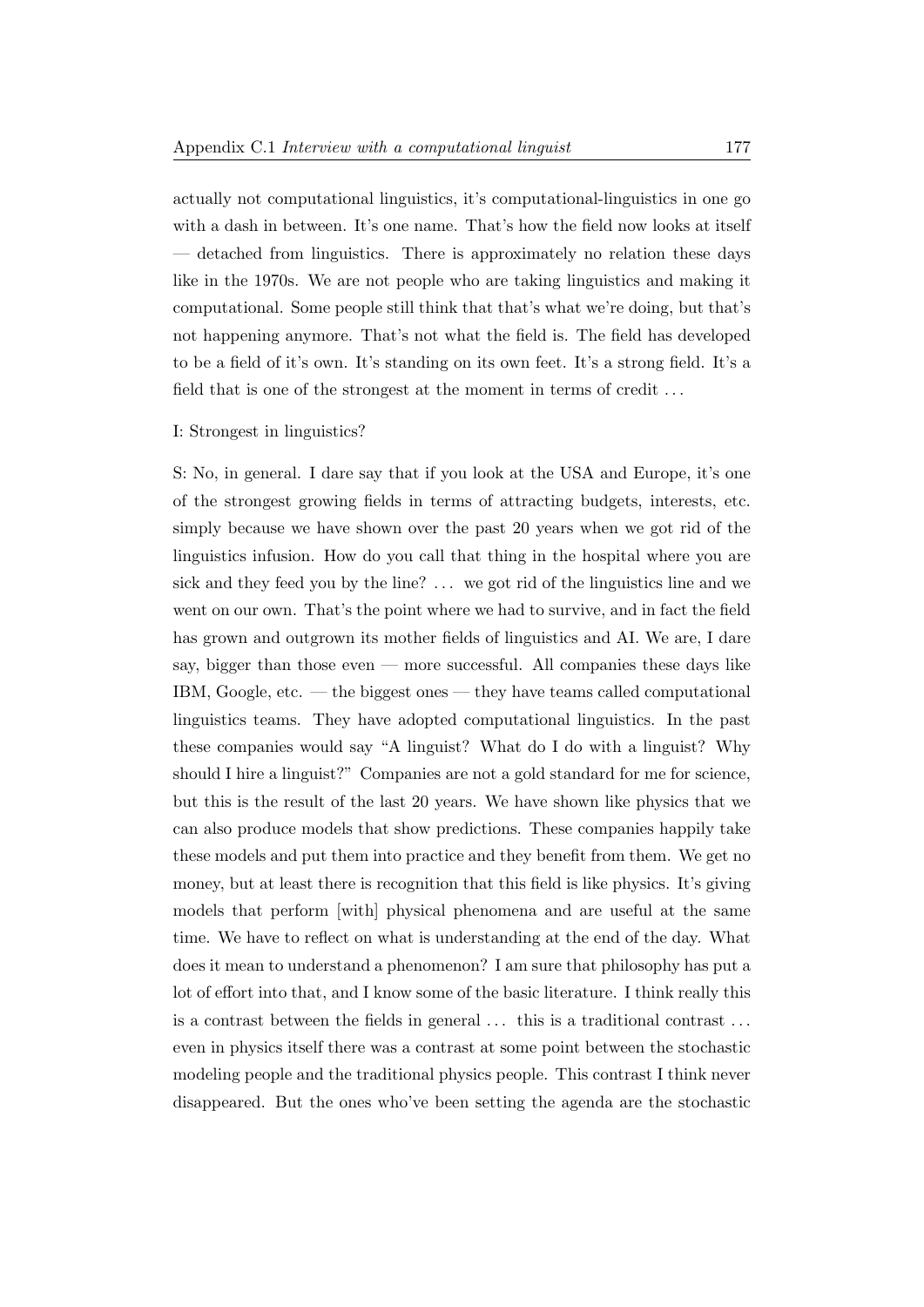people for the last 100 years. It's not going away. People thought it's going to go away, but it's not going away. It's not an accident.

I: Then my final question to you is: what, if anything, would cause you to give up your commitment to computational linguistics?

S: Well, I don't foresee anything to be honest. I love what I do. I enjoy it so much, and even with my PhD students . . . I don't think ever . . . I see one thing . . . Look at it like this: Computational linguistics looks at human processing at a higher level (in terms of understanding) than linguistics. Linguistics has set itself at a stage where it says language is different from anything else. Language has its special aspects. Language processing has its special aspects. But, nothing is sure that language processing is different than visual processing, different than other modes of processing that humans do on a daily basis. Even performing tasks where uncertainty plays a big role. It's not clear that language is too much different from those. So, I dare say that we've gone up to a level where we care about human capacity to process under uncertainty in general. And I may constrain myself to visual and language processing ... so, if at all I get interested in something else, it will be because I know that I can do more. Not because I'm fed up with computational linguistics or I've had enough of it. Because I know that with the same tools we can change other fields and with the kind of experience we have these days.

I: OK. Those are all the questions that I wanted to ask you. Is there anything else you would like to add before we end this interview?

S: No.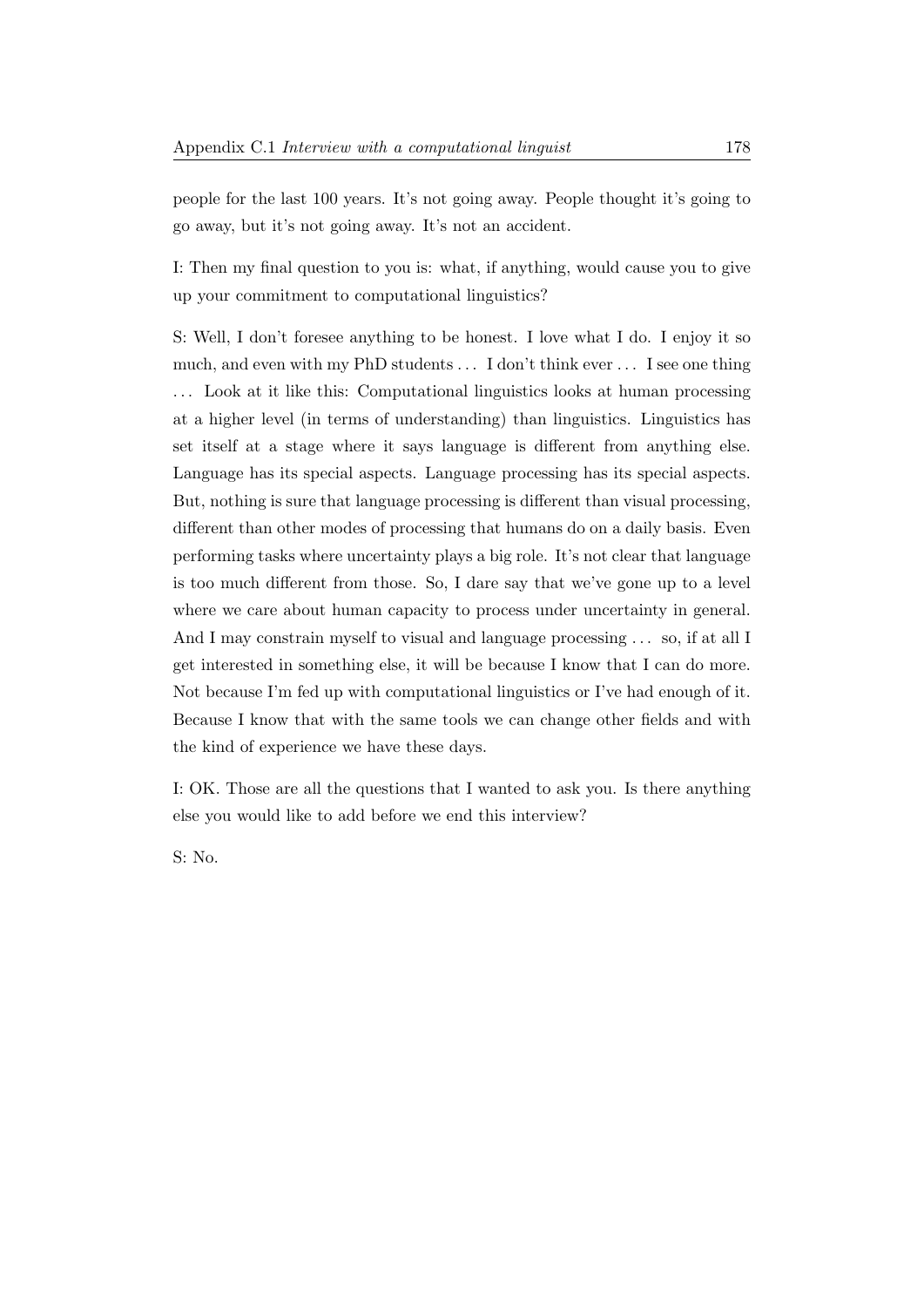# C.2 Interview with a computational linguist

I: So let's begin with a brief introduction from yourself. Can you describe your academic and professional background, and how you got into computational linguistics?

S: Yes. My original background is actually in applied mathematics and computer science. That's the degree I got in Russia. I did my undergrad and masters in applied mathematics and informatics, and my masters thesis was on computational complexity theory. But I think you might be aware . . . it was something like 10 years ago or 12 years ago ... the situation at this time in Russia was pretty bad in academia, so I was starting to look at this point for jobs locally. I had been working for a while for a software development company and then realized I'm not terribly interested in this on the one side, and on the other side I realized I don't feel terribly comfortable about working in theoretical computer science, because I had a feeling I'm losing relevance to real problems. It might be just specifics of Russian school in this area, because often you even don't try to think how this problem relates to real life . . . you just think there is this theorem ... for this set of problems we have some properties like computational complexity classes or approximation complexity classes, and then you try to say "OK, if I add a few conditions to this problem, how would it change? Would you be able to come up with an efficient algorithm?" but you're not even encouraged to think how relevant these extra conditions are to anything in real life. So basically I got into computational linguistics, because some of the things I had been doing for my work had to do with processing language (obviously very basic things), and I was also trying to study how to do this properly more from an academic perspective. Then I see a job announcement and I just applied . . . it was a little bit not terribly serious how I did it, because I didn't look for different positions; I just saw one announcement, I got a job, and I went with it. Then I started work in computational linguistics and my work was on syntax. My thesis was on syntactic parsing with latent variable models. At that time it was still not as terribly popular as these days. Then at some point in your thesis you realize that you want to do something else as well, so I went for an internship in Google and started working on non-parametric Bayesian models, and we tried to look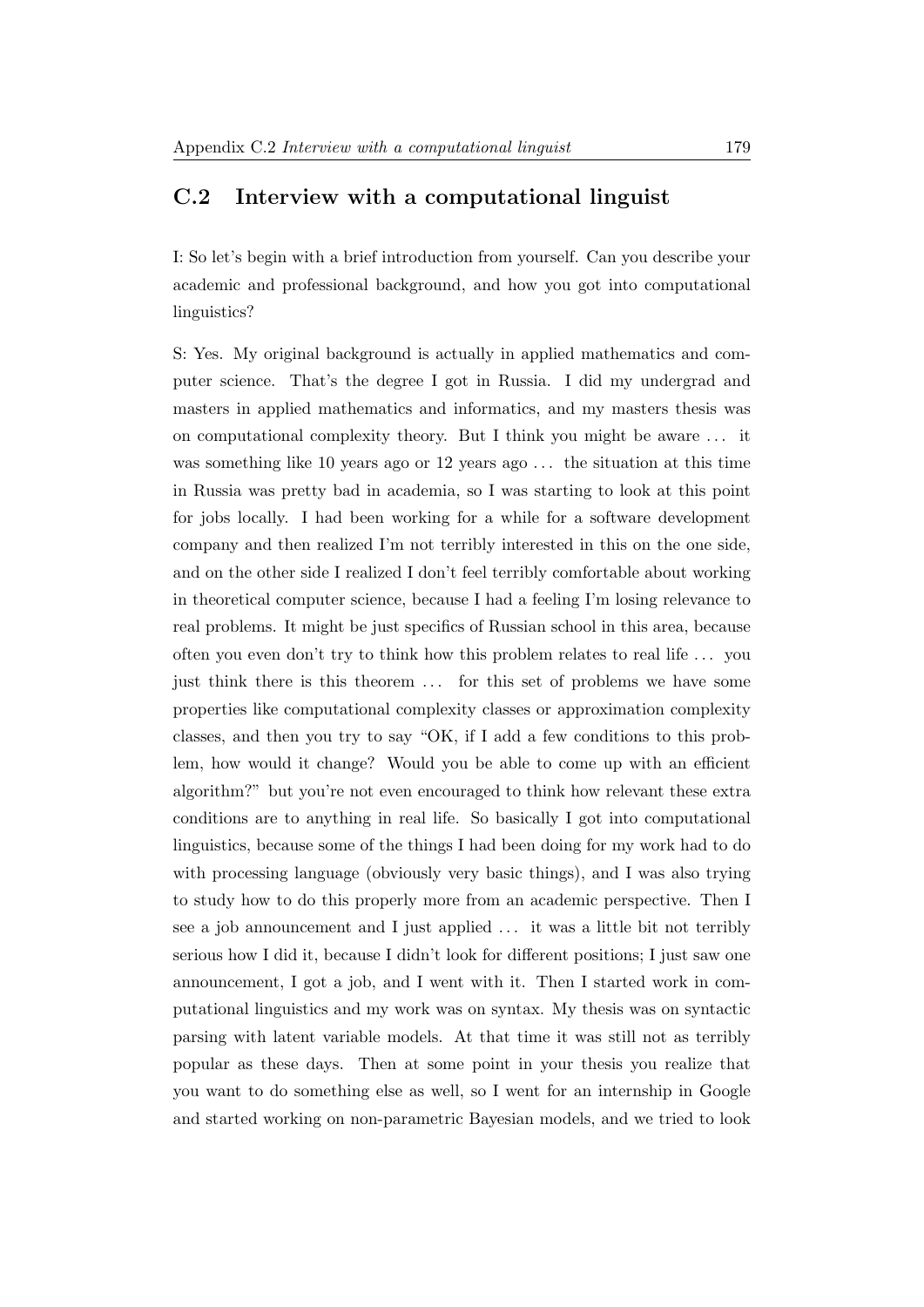into something like sentiment analysis problems. Then, as many people in the community, I got interested in problems relevant to computational semantics. Recently my research is mostly on some form of computational semantics.

I: What would you say was your primary motivation for doing computational linguistics?

S: I guess that if you are not really that interested in cognitive aspects . . . and I guess my motivation generally has to do with building systems (so an engineering motivation), but I also don't want to create small hacks for this. I am trying to have nice models which are useful in the long run in practice. I'm ok with having some models which might be not tractable these days, algorithms might be still not quite efficient yet, etc. but I still want to have practical applications in mind and not become completely disconnected from this.

I: Would you describe yourself primarily as a linguist? Or as a computer scientist? Or as something else?

S: I am certainly not a linguist, because I have no formal linguistic training. I was attending a few classes on linguistics when I was starting to do NLP more recently, but basically I am a computer scientist.

I: So that was about your background and motivation. Then I have some questions about the field of computational linguistics in general. To begin with, how would you answer the question "what is computational linguistics?" Suppose you had to explain it to a university student who has never heard of the discipline.

S: I think it's a very tricky question, because many people in our community perceive it very differently, but to me it's a study of models of language (computational models of language) or development of methods for natural language processing. So it can be either you're trying to use computational methodologies to answer some linguistic or cognitive problems (that's one side of this), or you can try to develop models which are applicable for practical problems (and then they are of course slightly different than the ones you may be developing from a cognitive perspective), and [or] you can be somewhere in the middle (e.g. prior knowledge in cognition helps building applications, or you believe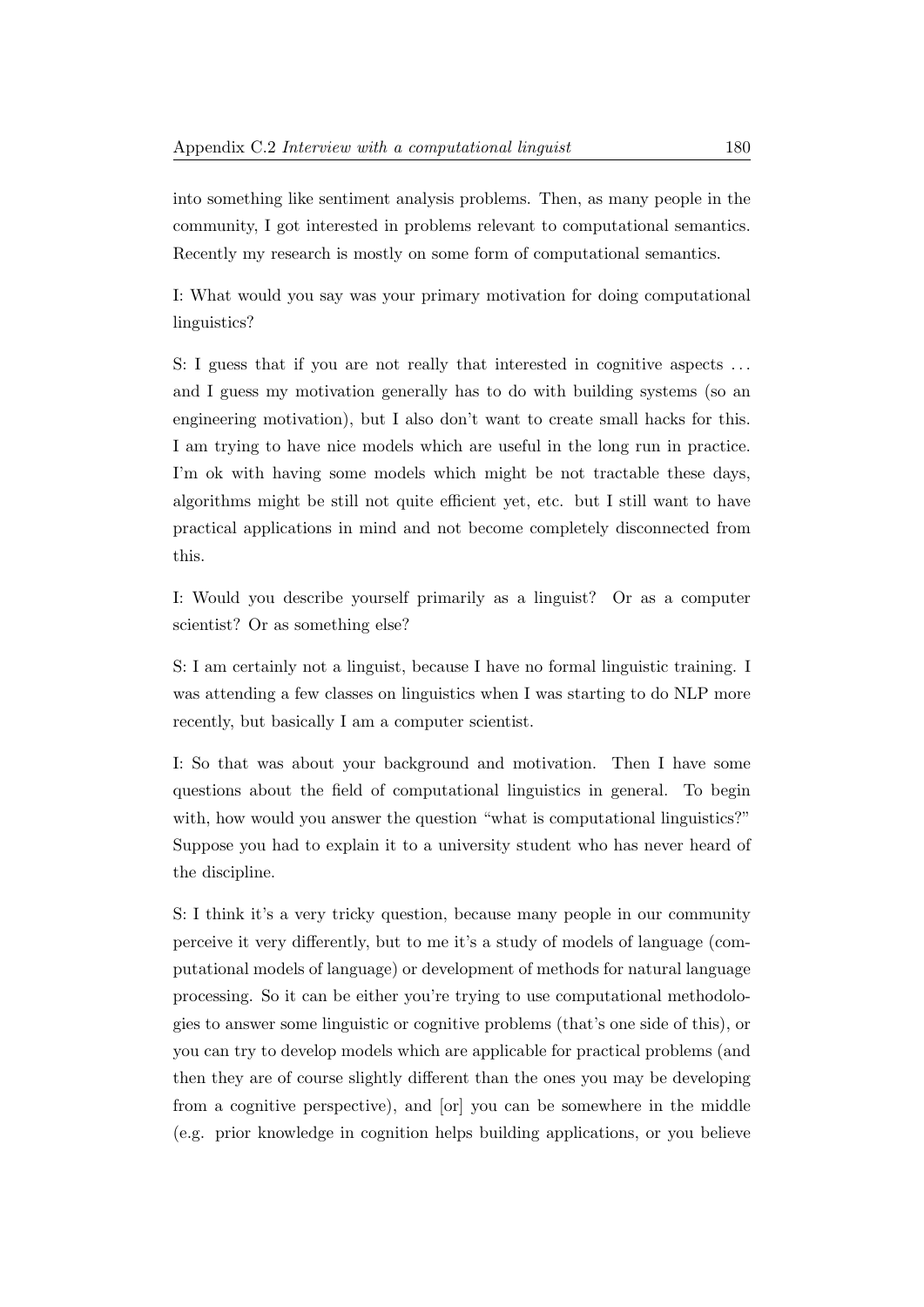that linguistic prior knowledge should be in some way helpful). I guess most of us to some degree would agree with this  $-$  it has to do with either questions about language, or problems which have to do with language and use computational methods. Of course much of this in our community is about statistical modeling these days, but I guess that's just because it works.

I: What are the goals of this discipline? You mentioned that maybe there are two different kinds of goals — one is about answering questions in linguistics and one is about applications. Can you elaborate on this a little bit?

S: I guess there are many sub-goals I think, but to me the main goal is going into the direction of natural language understanding, and I think many people in the community think about problems in this direction, but of course that's not the only direction even in the more engineering oriented sub community (because you can think about natural language generation, etc.). Some people in the community are more cognitive ... people, for example, think about problems of language acquisition, understanding how children learn languages, etc. Also about how linguistic structures in different languages are related . . . and there are many questions you can ask from a linguistic perspective . . . basically understanding how language works.

I: What are some of the kinds of problems that researchers try to solve in computational linguistics?

S: I guess, to be more specific, we can think of syntactic parsing. It's still a challenge, and from this perspective, the fact that much of the research has been done on English is a little bit unfortunate, because English is a bit of an idiosyncratic language. So there are many things we don't know how to do yet with syntactic parsing, and certainly syntax seems like an important step for doing semantics and for doing many things properly. Then there are some more practical but still challenging applications like machine translation, summarization, etc. They bring in many interesting problems from statistical modeling perspective, from linguistic perspective, from algorithmic matters as well. So that's really kind of the important end applications I would say. Then there are questions about natural language understanding and how to proceed with this, and there is less agreement on how to go on there, because some people look into very expressive formalisms and logical representations, but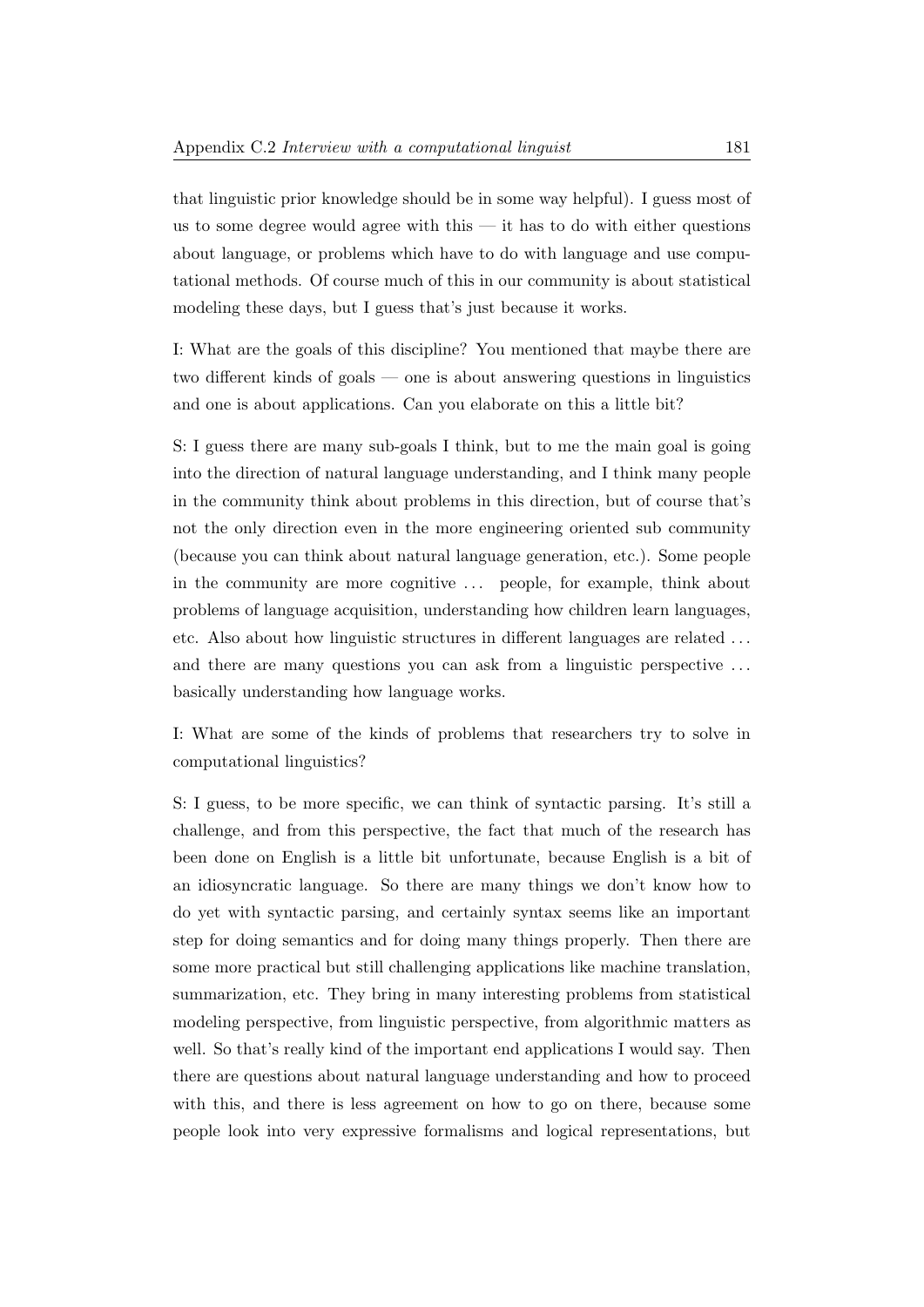then they are restricted usually to very simple data sets and somewhat not so interesting sub problems. But in other cases, you can think of, for example, things like frame semantics, semantic role labeling as a type of semantic representations. Then of course, on the more linguistic side, you can think of discourse processing, because much of natural language processing (until a few years ago, and still) looks only sentence by sentence, and that seems like a very wrong assumption. There are really many problems, so different sub communities work on different problems. I guess for computational linguistics, because still much of the community has engineering goals in mind, doing completely theoretical research (and not showing that it is relevant to practice) is not really appreciated. Usually to get a paper at one of our top conferences you need to show not only some theoretical framework which can cover a few examples or some very limited phenomena . . . you need to show that this actually is relevant to some kind of at least semi-real applications. So that's how it works in computational linguistics these days.

I: In terms of these applications, what exactly are the kinds of applications that you are trying to apply computational linguistics to?

S: I mean machine translation in itself is an application. Then of course question answering, but there are different types of question answering applications. But there are some kinds of applications which are more like tests rather than real applications . . . so for example textual entailment is one application where you have a passage and you have another passage, and you're trying to test / predict if one entails another. There are few problems like this for testing, for example semantic similarity ... it's not really the end task ... but you can have a human judgment on this and you can see how well your model mimics this human judgment ... and intuitively you can hypothesize that this information should be useful for applications, but you're not really building a real application. The thing is not all of us have huge groups so that they can really focus ... not all of us really want to do engineering to get for example question answering  $\dots$  it's a tricky task, because there are very many engineering aspects which are not so much interesting from an academic point of view. But some people collaborate with industry — so I'm trying to collaborate with Google on some things ...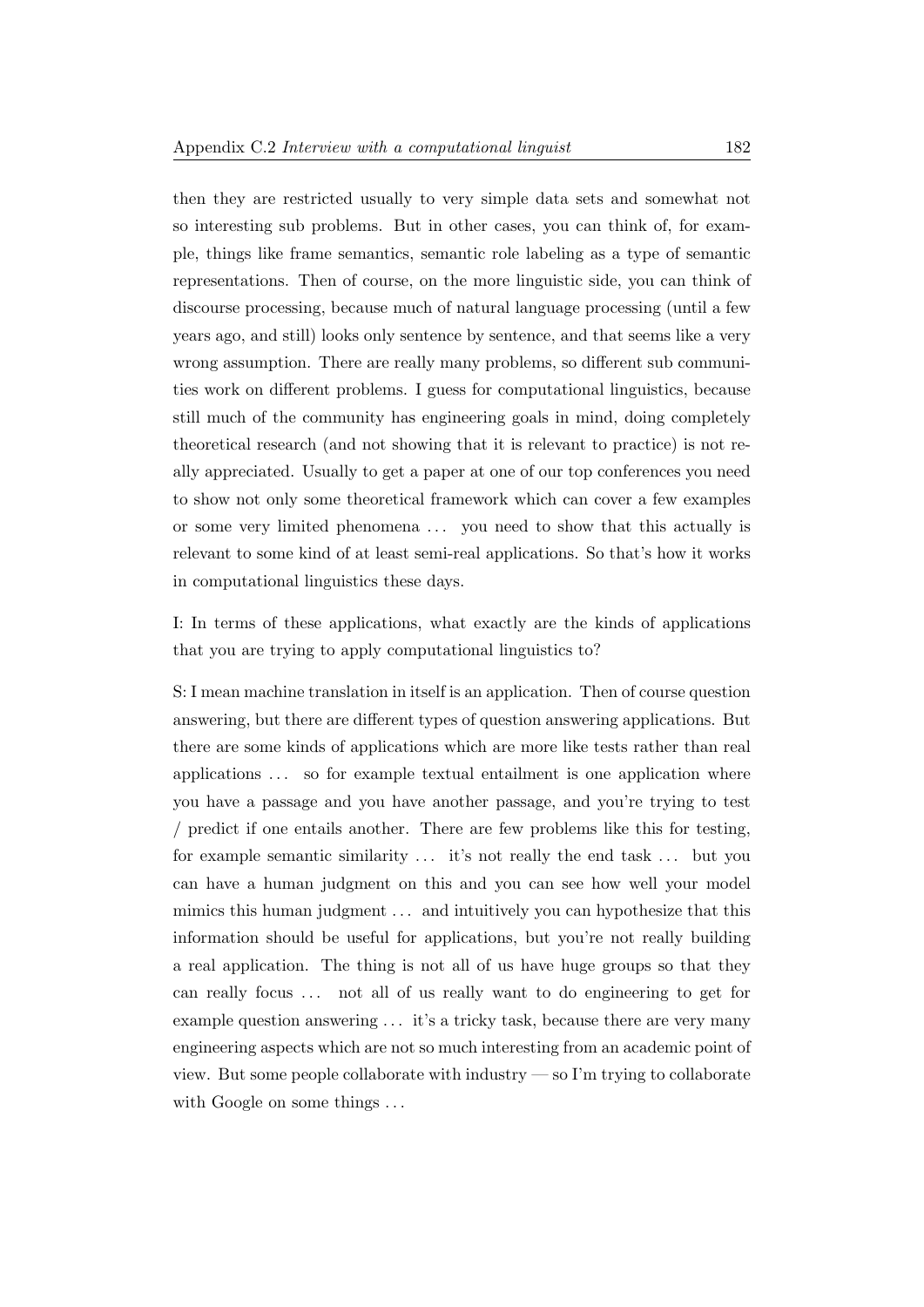I: I'm interested to know — when you have a problem that you're working on in computational linguistics — is there some kind of standard conceptual framework that is used for solving problems?

S: I guess it depends what you mean by that — let me answer and if it's not what you want you'll help me. Generally we are really focused on the ways we can evaluate our techniques. So we don't want to pick some examples and try to see that we cover phenomena. It's usually the set up that you have some representative evaluation test set . . . and for your problem, maybe annotated by human experts (by linguists) . . . take syntactic parsing for example: You have some standard tree bank, you have your data set for training your model (and maybe some held out for development so that you don't test too much on the final test set). And then how you usually proceed with this ... you should have a very basic model as a baseline for your approach and then it kind of gets a little bit incremental. So you have some theory of how to improve this baseline, you test this theory, you look into what kind of things don't quite work out as planned, you refine your model. Or at some point you might abandon because you realize your idea was completely rubbish (it doesn't have any relation to what happens in real data). It's kind of cycles of this. Usually you have some general ideas of what hasn't been done quite right in the past, and in some cases it's useful to look at what kinds of mistakes previous methods make and see if you can come up with some model which seems to be solving these issues. So for example for basic syntactic parsers which don't use any words in the grammar, you can see that they are not very good — for example it doesn't do prepositional attachment problems, and then you start thinking how would I go about it? (This example is from twenty years ago). Basically I guess the difference is that you really need to show that your changes to the model have some effect on a representative sample of the data. Generally you are not supposed to choose examples with a phenomenon you like, and then show that you are doing something reasonable on that. Generally you start with the data set.

I: Would you say that there is general agreement on this procedure among computational linguists?

S: Specifically which data sets to use? You mean exactly or what is the general procedure?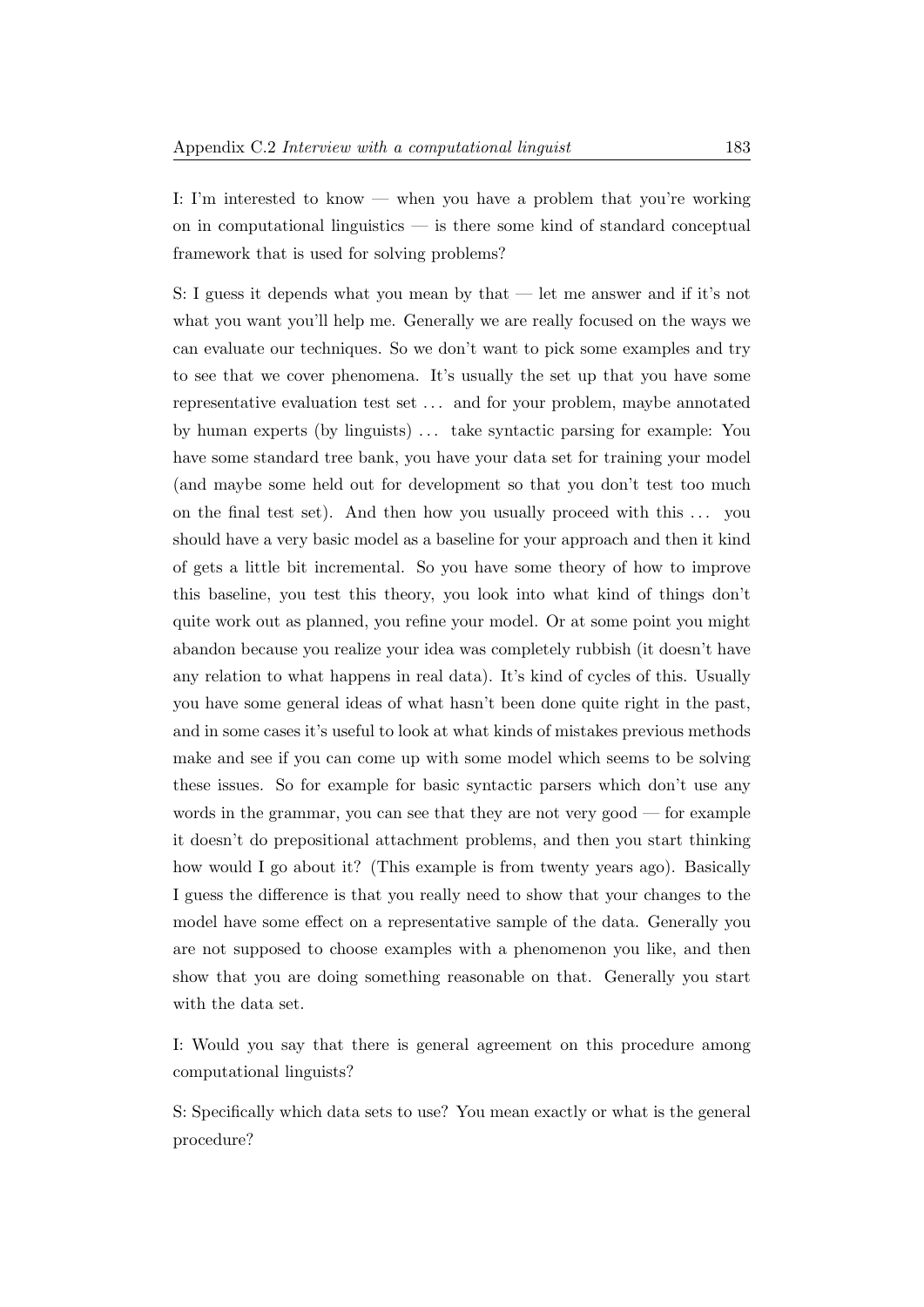I: In terms of the general procedure.

S: In terms of the general procedure it seems that there is a general agreement. Some people don't quite agree, but I think majority of the community would agree on this. Of course, the question is that you might be looking at some of end problems and you're really very practical, but sometimes you are interested in some subset of problems which you can really identify and then you look only in the subset of the data (you look at parsing questions only for example or parsing only wh- questions), so you can just look into that data set and you don't care about anything else; it's still quite ok. In some cases you might just look into something which is not connected to the practice, so you leave it to someone else to solve this problem — you want someone else to fill this gap, but you think this problem is meaningful in itself. I think that's also reasonable (if the problem is meaningful). But in general I think the data driven view is what prevails.

I: What would you say are some outstanding or innovative or pioneering achievements in this field?

S: I guess it depends on which level you judge, but of course from application point of view the big success is in machine translation. I would say there were big successes in syntactic parsing — so now we can fairly reliably and accurately (and really fast) parse many languages. Of course parsing is not the end application, and many applications still don't use syntax so much, but I guess it just needs some time. On the application side I think that's the thing. Then of course there is little bit of movement now in the direction of semi-supervised learning, because people realized that for interesting problems (for learning semantic representation for example) it's a reasonable way . . . we need to learn from data ... this is something that is really taking place these days. So people start looking at very huge data sets and you see that you can perform a lot better on many problems. For machine translation it has been known for ages, but for some problems it's happening now ... semantics I think is one of them, because it's so tied to lexical information, so you can't really hope to have enough annotation to do it well.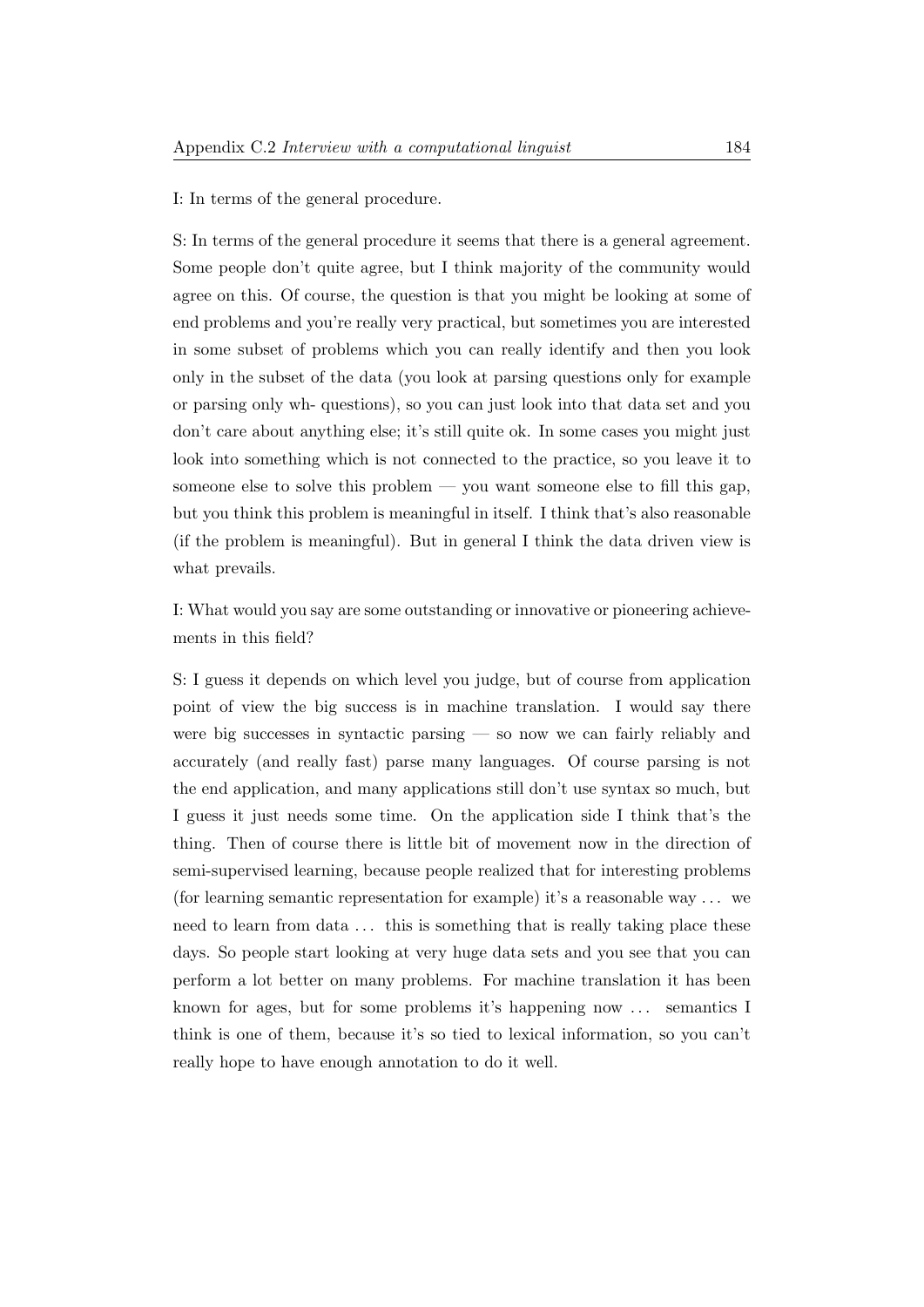I: In terms of the models that you build in computational linguistics, how do you actually check to see whether it's a good model for the thing you're trying to model?

S: The standard way is to evaluate it on the data and to see how well this model works. Of course, I think you should also try to apply simple models as you can. You don't want to include many hacks, etc., otherwise you have no idea why it works, how to apply to different languages, etc. But I wouldn't say that all the people in the community necessarily follow this, but I think many good people do.

I: Are there some uniform standards for success and failure in modeling?

S: For good and bad reasons, in few areas there are standard successes. For example for syntax (for English and for a specific type of syntax — constituent syntax) there is a very very standard benchmark. There is a split into training, development and testing sets, and there is a specific evaluation methods to be used. I think it was really helpful for a number of years, because you can really see ... comparing to previous work you know that the reason is not that they used different data or that this guy just didn't manage to replicate your parser correctly. You can just look it up in the paper and see. But of course there are some problems with this approach. It is stuck in a bit of a local minima to some degree, because reviewers in the top journals and the top conferences wouldn't accept your paper if you don't get state of the art results, if you don't improve on this core. I think it's even more the case for machine translation, but probably Khalil told you more about it, because that's his area. So in a way it's good, but of course it makes it hard to propose something (I would say radically new but) really quite different from what has been done in the past. That's the problem right now. For more well established applications (syntax, machine translation) it is the case. For semantics, since there is no very good agreement on what we should do there and what kind of formalism we should use, things are a little bit more messy, because different groups might come up with their own data set (and they might have a good reason to criticize other set ups), so it's hard to really track success . . . but I think it's just a period . . . it's going to converge to maybe not one evaluation, but at least to a few standard evaluation set ups that people stick to.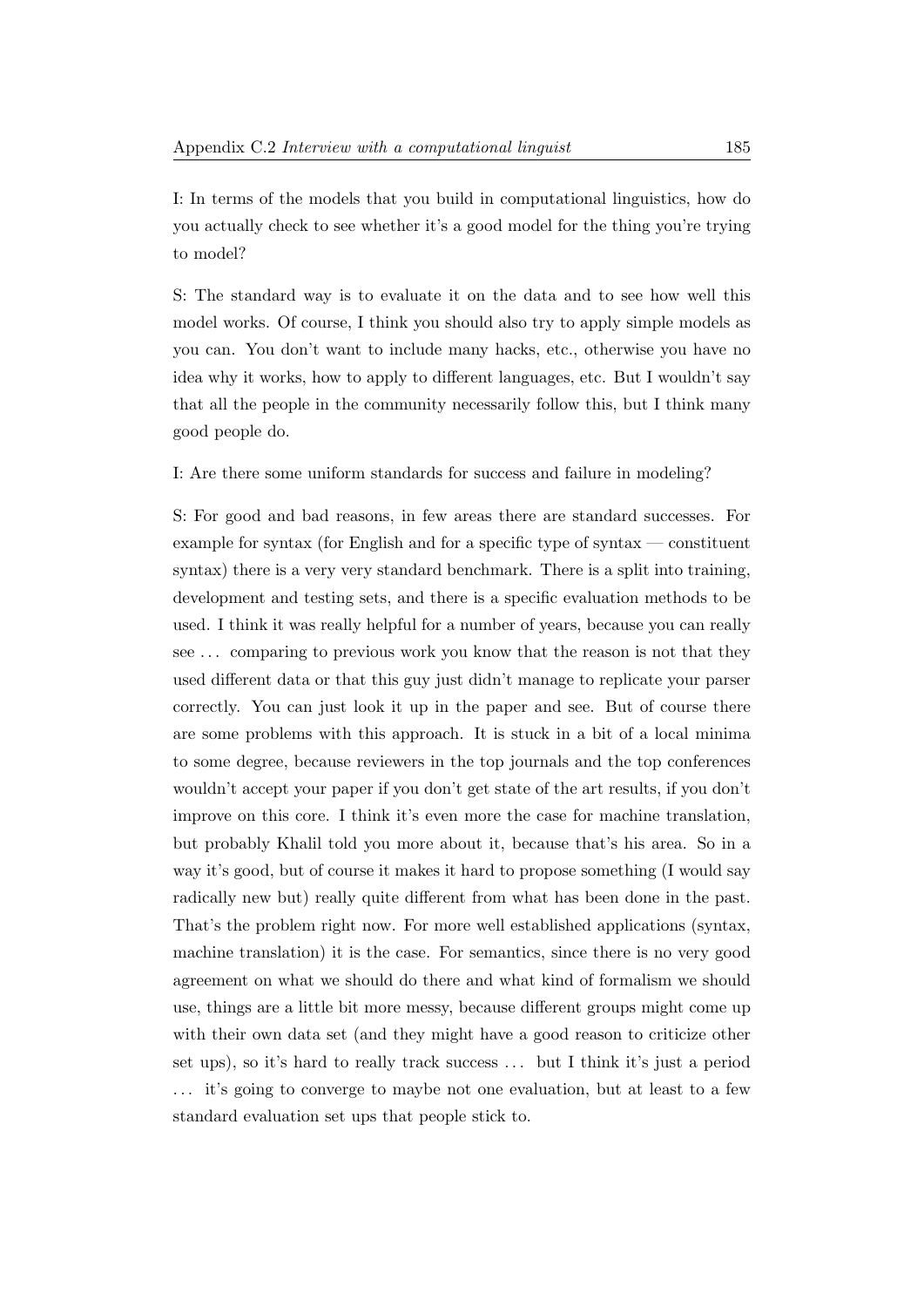I: Overall do you think computational linguistics has been successful in achieving its goals so far?

S: We have a number of real applications. We can see that many things we developed in one form or another are used in industry, so that certainly shows there is some significant success in these applications. But . . . of course there is a bit of a but here, because in many cases the models which work almost as well are really dumb models. And some of the things we often develop (I'm thinking of linguistic representations) just give us a little bit of improvement over these dumb models. Then in this sense, some of the things we develop don't have that much impact yet, but I think this happens for many other fields as well. To reach some performance is easy, but for improvement on this you have to take more small steps forward. But yes, as I said, I think there are obvious successes. One success in machine translation. There is also certainly success in question answering, information extraction, etc. When you type your Google query there is quite a bit of NLP going on there on this side also.

I: So that was about computational linguistics, and now finally I have some questions about the relation between computational linguistics and formal semantics. To begin with, what do you think broadly are the similarities and differences between computational linguistics and formal semantics? In terms of their goals or methods?

S: I think there are similarities in many ways . . . I work on probabilistic models for semantics, so we also think about language understanding. But in general, unlike formal semantics we are maybe slightly more pragmatic. Because we know that we are not yet able to do complex things . . . so we will (at least from my perspective certainly) go to the stages where we will need more complex semantic representations, but we are still not capable of doing even much simpler analysis like semantic frames for examples — that's a basic problem. We are a little bit more engineering oriented and data driven, so we see that we are not solving many simpler problems, so it seems premature to us to solve some very complex issues since you can't really solve them anyway probably. But I guess we are making some progress, and we are going to (hopefully) converge a little bit more with what's going on in formal semantics. When it's going to happen and how it's going to happen I have little idea, but still if you see what was happening 10 years ago — semantics wasn't a big thing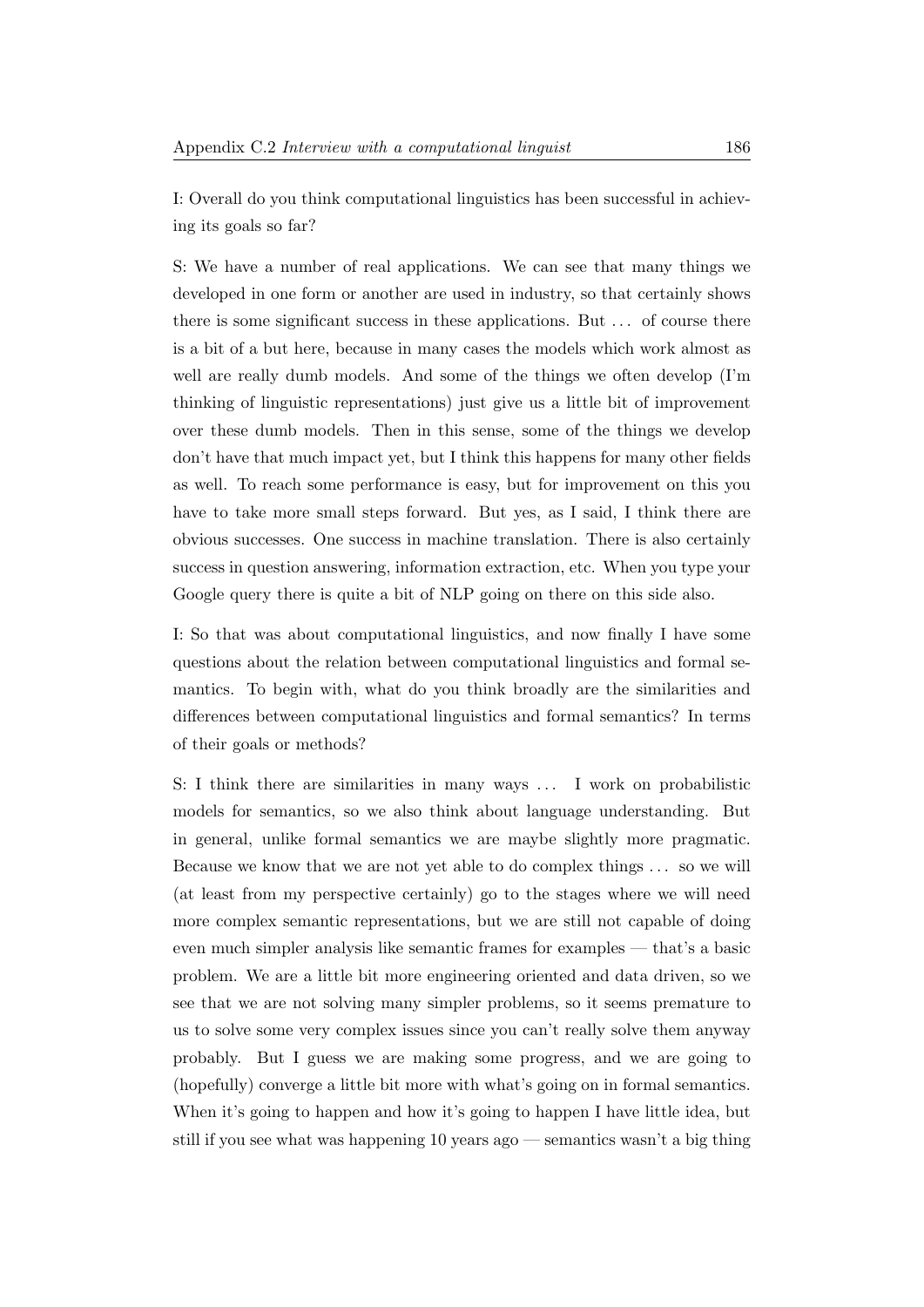in computational linguistics at all because people were saying many things are just too hard and it just doesn't make sense to do semantics . . . let's sort out syntax, let's sort out morphology and other simpler things first. So I think we are now at least looking at similar problems.

I: What about in terms of approach? The way in which you approach a new problem. How do you think a formal semanticist would conceptualize and think about a new problem as opposed to a computational linguist?

S: I think many computational linguists — at least if you really think about computational linguists, because in our community there are some linguists (not so much computational) that are a minority these days  $-$  in general we often try to have models which are not quite right, but which have nice computational properties and cover the most important aspects. If for example I would be to model some linguistic phenomena like alternations of verbs, I would think a little bit about this and I would think what are the most important aspects, but I wouldn't necessarily try to create a model which will be super plausible from a linguistic point of view. I would think about algorithmic constraints from a learning perspective that maybe there are too many parameters, too many things you need to estimate, etc. In this point of view we usually start from simple things and go into more complex things step by step. That's the approach which is more appreciated in our community. If you see that capturing some linguistic (or specifically semantic) properties doesn't help (even if such a model might be more correct from a linguistic point of view), you just remove this component and you don't care about it. So I guess that's the point. I can basically think of myself also as an applied machine learning person, so for me I always keep in mind properties of the problem from a learning perspective. That certainly may be less relevant to formal semanticists. But recently I am also trying to collaborate, since there are many points of interaction between formal semantics and statistical people.

### I: Like what?

S: So right now I'm collaborating with a team doing natural language generation. Natural language generation is I think much more connected with formal semantics. In the standard one they use very little statistics, they basically just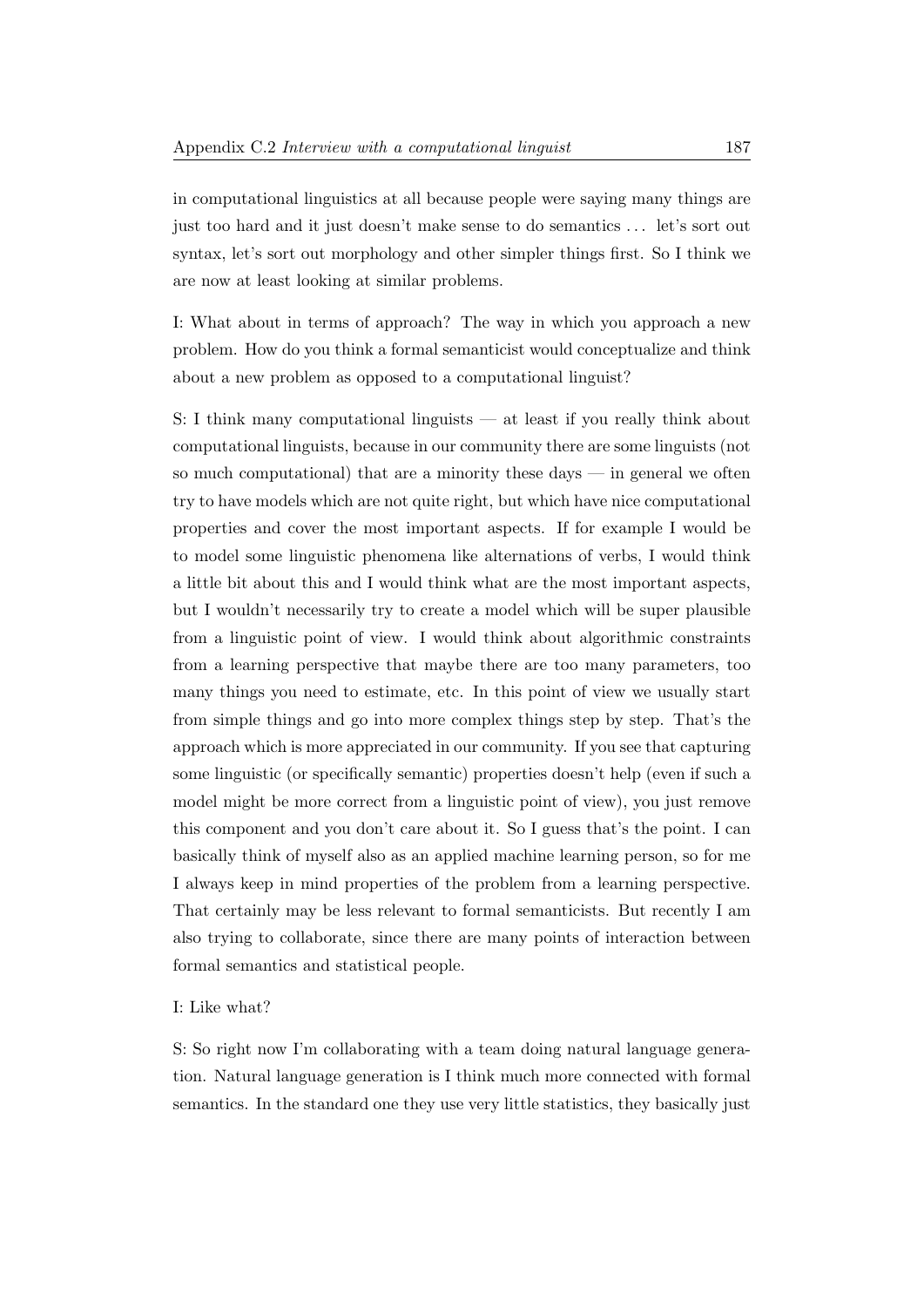consider logical form. But there are many issues . . . for example if you're trying to generate a dialogue or in our case instructions in a virtual environment, there are many questions of how you generate it so it's easy for a human to understand and you can model the interpretation of this utterance by human beings, potential confusions, etc. ... the models we developed in computational linguistics are super helpful, but at the same time the starting point is usually formal semantic representation, because that's what the system wants to verbalize in this case. So I think natural language generation is one of the cases where the synergy is obvious right now and we can do many interesting things together.

I: When I asked this question to formal semanticists, they often say that the stochastic models favored by computational linguists, although they have greater coverage of data and greater predictive power, that they don't contribute to a deeper understanding of natural language and that they don't have much explanatory power. In the words of one formal semanticist "computational models just don't understand anything." What would you say about that?

S: I don't think it's necessary that to perform human-like inferences you need to have logical semantic representations. I'm not sure that understanding conceived of as writing some specific logical formalisms is necessarily the only way to go about it. I think it should be quite useful, but there are certain limitations. Also in a way, stochastic vs. formal is maybe the wrong antagonism, because of course you can combine the two, but I agree that in the computational linguistics community we often have models which are not necessarily very interpretable, so it [the model] learns something and it's sometimes hard to understand what specifically it learned. In recent trends with neural networks, etc. it's getting even worse in a way, so it's getting even harder to understand than it was [earlier] in supervised models, linear models and non-parametric bayesian models, where at least you can do some analysis and get some intuition of what it learned. Even so it's not going to be perfect. It's not going to be axiomatic and it's not going to be in any way very formal, but at least you get some understanding. Of course that's an issue, and if you use a lot of data then there are many surprises. I talk often to industry people to get some data from them on a very large scale ... you get some clusters of phrases and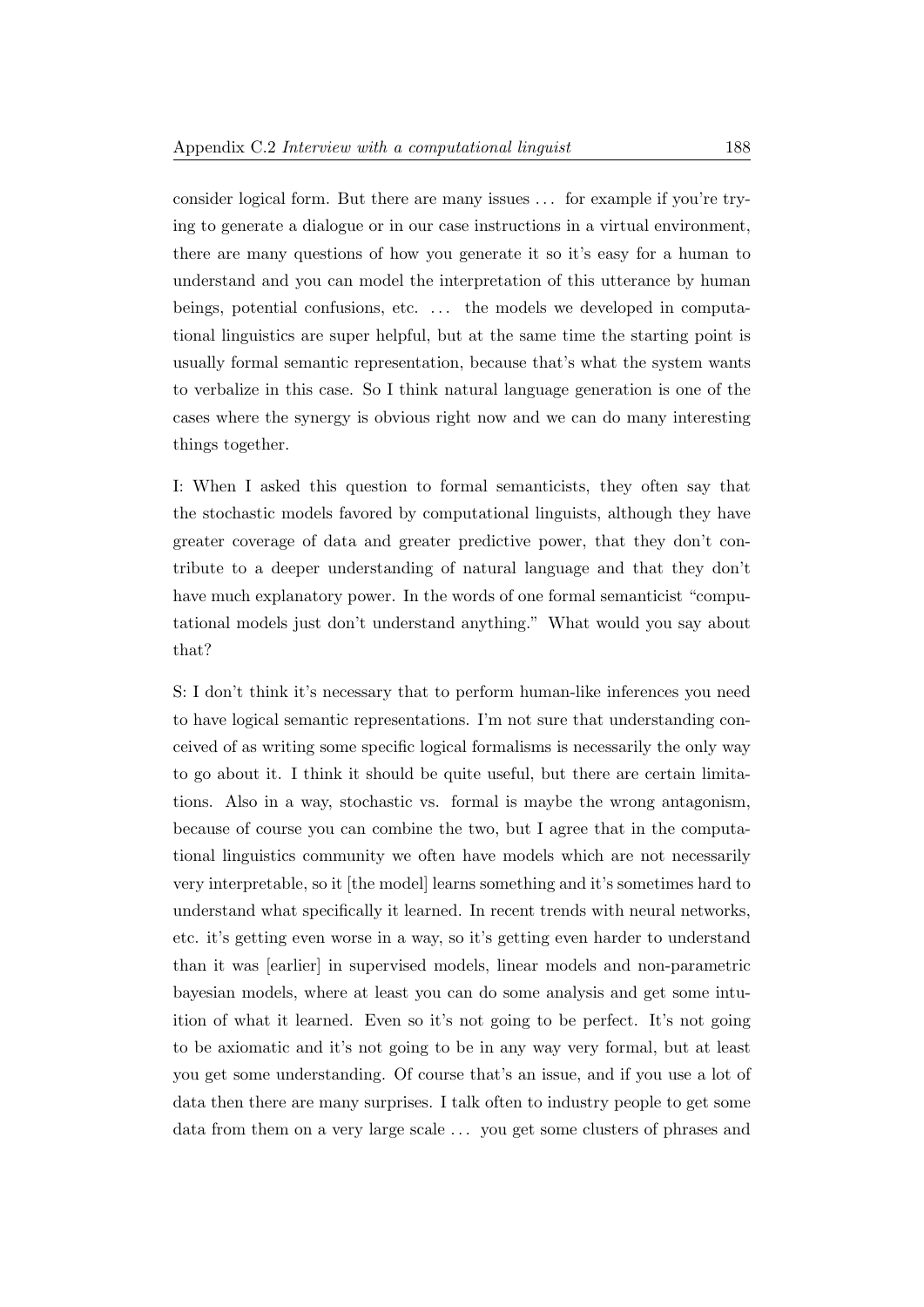clusters of words . . . sometimes they seem to make no sense to you, but they really work very well. It's a bit of a puzzle. I kind of agree that interpretability is an issue, and it's also an issue for us, because if you can understand what your model is doing, you are better at refining your model. But there are some partial substitutes for this. For a statistical model for example, you can sample the data, you can see what kind of errors the model is making . . . so we have some other ways to figure out these issues. But the main goal is slightly different than formal semantics. What does it mean to understand the language? For us it's more like getting a model which is able to understand the language and which is able to make inferences similar to humans or at least useful for applications, and we don't care about some small parameters filled in specific matrices.

I: Do you think that these two disciplines — computational linguistics and formal semantics — are in any sense competing disciplines?

S: It's hard to say. I guess to some degree they are, but it depends what you mean by competing. They have different research questions of course, so that's a good thing and a bad thing. The bad thing is that it discourages us from collaboration in a way which I think is the way to go, but since we care about different outcomes, research is a bit tricky. From an applied point of view . . . to be honest, my view now is that you can't do much without statistical modeling in some form. In statistical NLP, if we use some form of formal semantics, it's mostly too simple for formal semanticists to be interested in. For example, I would highly suspect that a question answering system like an Android or iPhone [uses interesting formal semantics] — they probably do use formal semantic representations of questions (because they need to map it to APIs, commands, etc.), but certainly not something too complicated to make it interesting from a research point of view in formal semantics. But I guess there are some areas where there is a bit more competition. If you think of generation of dialogue systems and that's where there is scientific overlap and collaboration, and maybe a bit of competition. But in machine translation nowadays no one is dreaming of doing translations through logical semantics. Formal semanticists probably have no idea how to do it, so it's only going to happen in statistical modeling. If you think about extracting knowledge from a noisy web, that's probably also the way to go.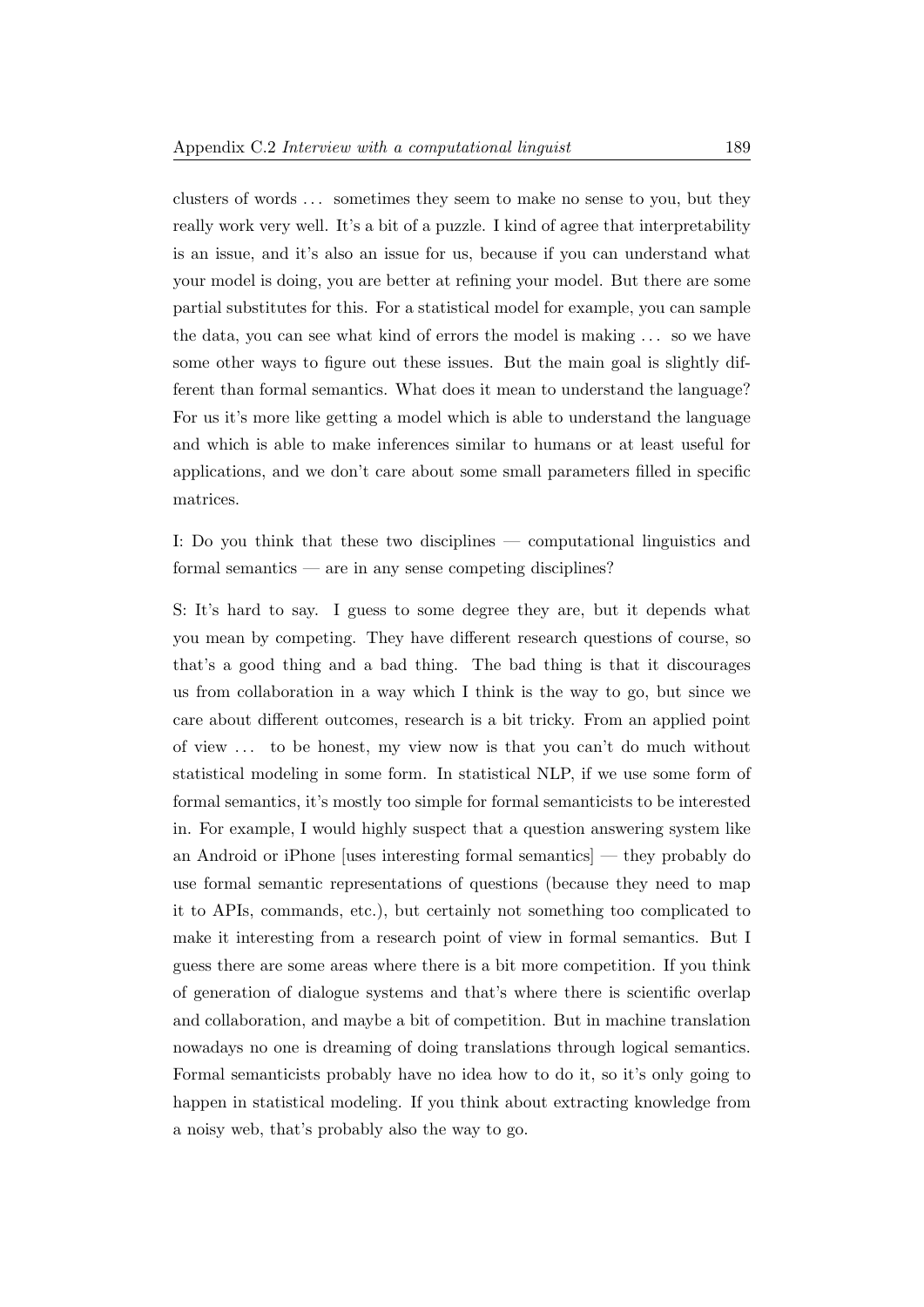I: My final question to you is: what, if anything, could possibly cause you to give up your commitment to computational linguistics?

S: You mean switching fields?

I: I mean is there anything that could make you think that "maybe this is the wrong approach" or something like that?

S: The term itself and the field itself of computational linguistics is changing so much, so it's more likely that computational linguistics will change in such a way that it will become something completely different. For me it would be very frustrating if we learn that some kind of more interesting linguistic representations end up being completely useless for real applications for processing language — that of course would be quite frustrating. I'm interested in something which is still rooted in some way in linguistics, inspired by linguistics. If something super flat (an unstructured model) using simple ngram combinations and maybe applying some kind of neural network on top of this works better than anything, that might be slightly frustrating! But I don't think that's going to happen first of all, but other than that I think we have too many interesting problems to abandon this field. I think there are many exciting things which are going to happen.

I: These are all the questions that I wanted to ask you. Is there anything else you would like to say before we end this interview?

S: I don't think so. I think in general you should talk more to formal semanticists about the fact that they don't often come to our conferences, etc. Maybe that's not right, but maybe you can blame us for not learning enough formal semantics to be able to meaningfully speak to them. That might be another side of this.

I: Alright. Thank you very much for your time.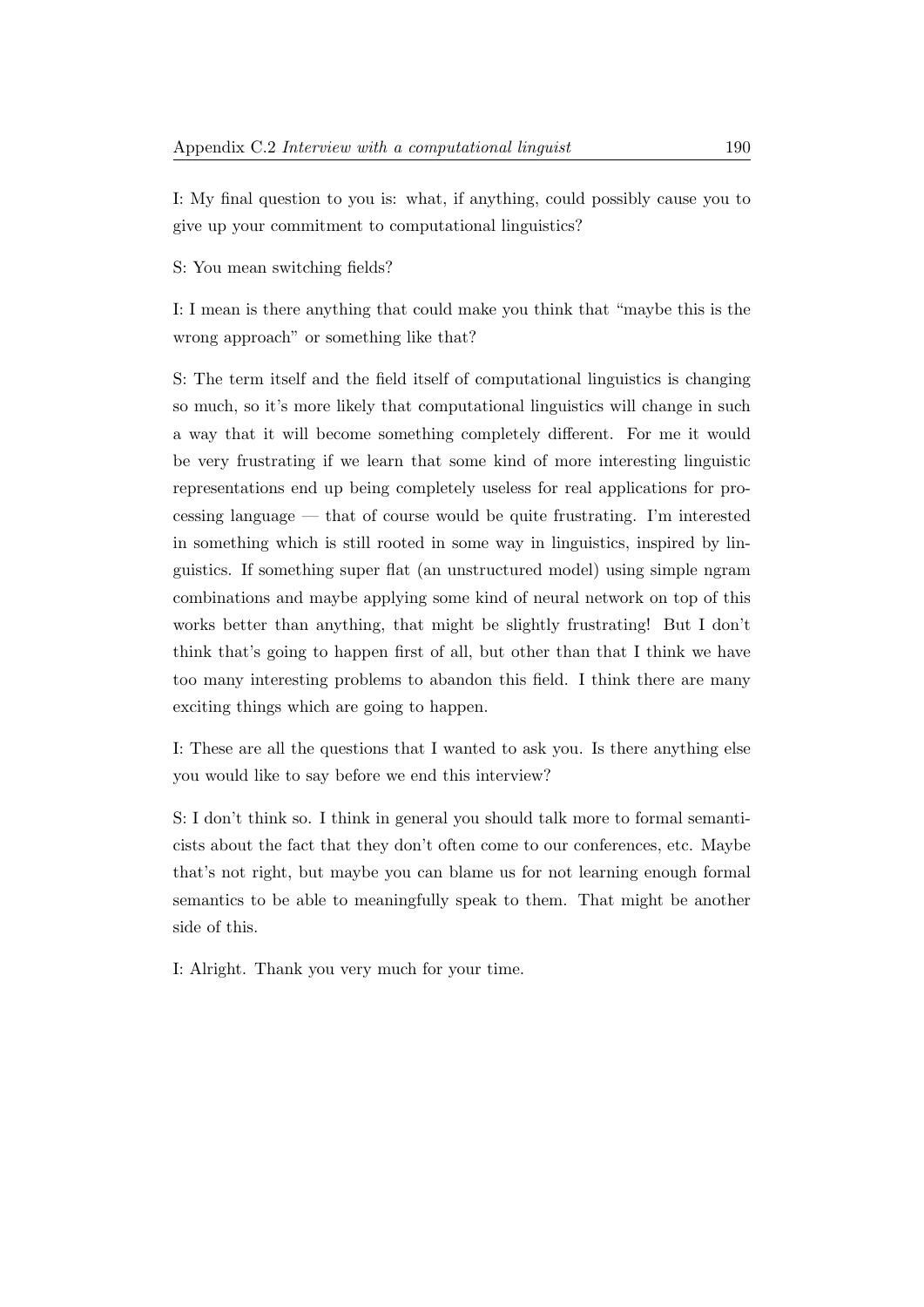# C.3 Interview with a computational linguist

I: Let's start with a brief introduction from yourself. Can you describe your academic and professional background and how you got interested in computational linguistics?

S: Sure. I started out as a pure linguist, and I also did some formal semantics during that time. But I actually also had a big interest in phonetics, which is probably the most empirically well founded sub-field of linguistics, because in phonetics since the beginning of the 20th century they've been conducting experiments, which only starts happening now in other branches of linguistics. While I was doing my master's, we actually had a group at my university which is one of the best groups in psycholinguistics . . . and also the evaluation of psycholinguistics involves a whole lot of statistics. I've always been interested in the experimental part, but I never could really evaluate my experimental results because I didn't know the statistics. When I came to Amsterdam I started doing machine learning — machine learning is essentially just a fancy name for applied statistics. So I did that, and I saw that it was very well connected with my interest in language, so step by step I went into computational linguistics. I should say that I really think computational linguistics is just a particular methodology within linguistics.

I: What would you say was your primary motivation for doing computational linguistics?

S: It has a clear methodology and it has certain research standards that you can follow, so it's much easier to evaluate your results in computational linguistics (just as any kind of empirically driven science) against what other people are doing, against what has been found out before . . . maybe also to falsify findings that other people have claimed. There is this expression "armchair linguistics" — it's where people just sit on their armchairs and think about stuff, and that makes it really hard to falsify them. I also experienced that doing something on a computer forces you to be very explicit about your theories. Whereas if you're just doing formal semantics, what people do sometimes is to just introduce a context set, and then they say "this is what happens in the context set" and they never explain where it comes from or where they get it from. You can't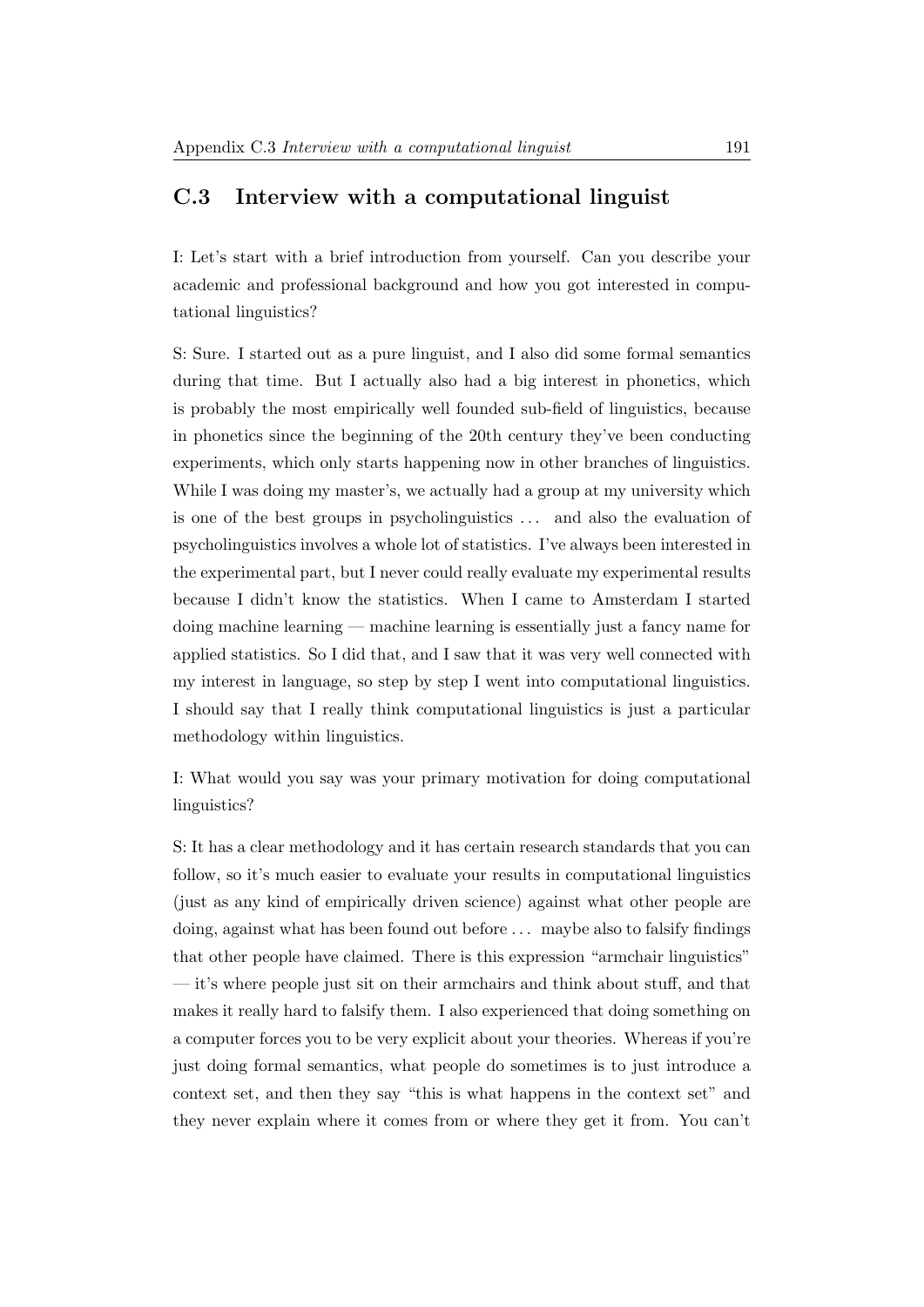do that if you have to implement your stuff — then you really have to be very explicit about your theory. That's a great advantage, and that's what motivated me to enter this field.

I: So basically you think it's a good way of doing linguistics?

S: Yes.

I: Would you describe yourself primarily as a linguist or as something else?

S: I would describe myself as a linguist. I'm currently working on machine translation. That would probably still be linguistics, but also to a certain extent just engineering. But I see myself still as a linguist.

I: So that was about your background and motivation. Then I have a few questions about the field of computational linguistics. Just to begin with, how would you answer the question "what is computational linguistics?" Suppose you had to describe it to a university student who has never heard of this discipline.

S: There are two views on that. One view is that it's parsing the Penn Treebank. The Penn Treebank is one of the standard corpora — it's from the beginning of the 1990s, and that's what people have focused on for almost a decade exclusively ... many results in computational linguistics didn't have much ecological validity obviously, because they were just focusing on this one corpus. That obviously caused a lot of criticism. In the beginning of the 2000s with the advent of the internet and large quantities of user generated data, we also had an explosion of text data. That's when computational linguistics really took off. Also with the help of Google, because Google obviously has a large interest in developing different technologies. To describe it to someone nowadays, I would say that it's basically the study of text mostly ... although now it's also moving into the direction of spoken language as well ... Mark Steedman (a famous computational linguist) has a nice analogy where he says that linguists are usually focusing on very peculiar phenomena that you hardly ever observe, whereas computational linguistics by its very nature (because it's working with data) has to focus on more or less frequently observable phenomena and to draw generalizations from those observations.

I: What are the goals of computational linguistics?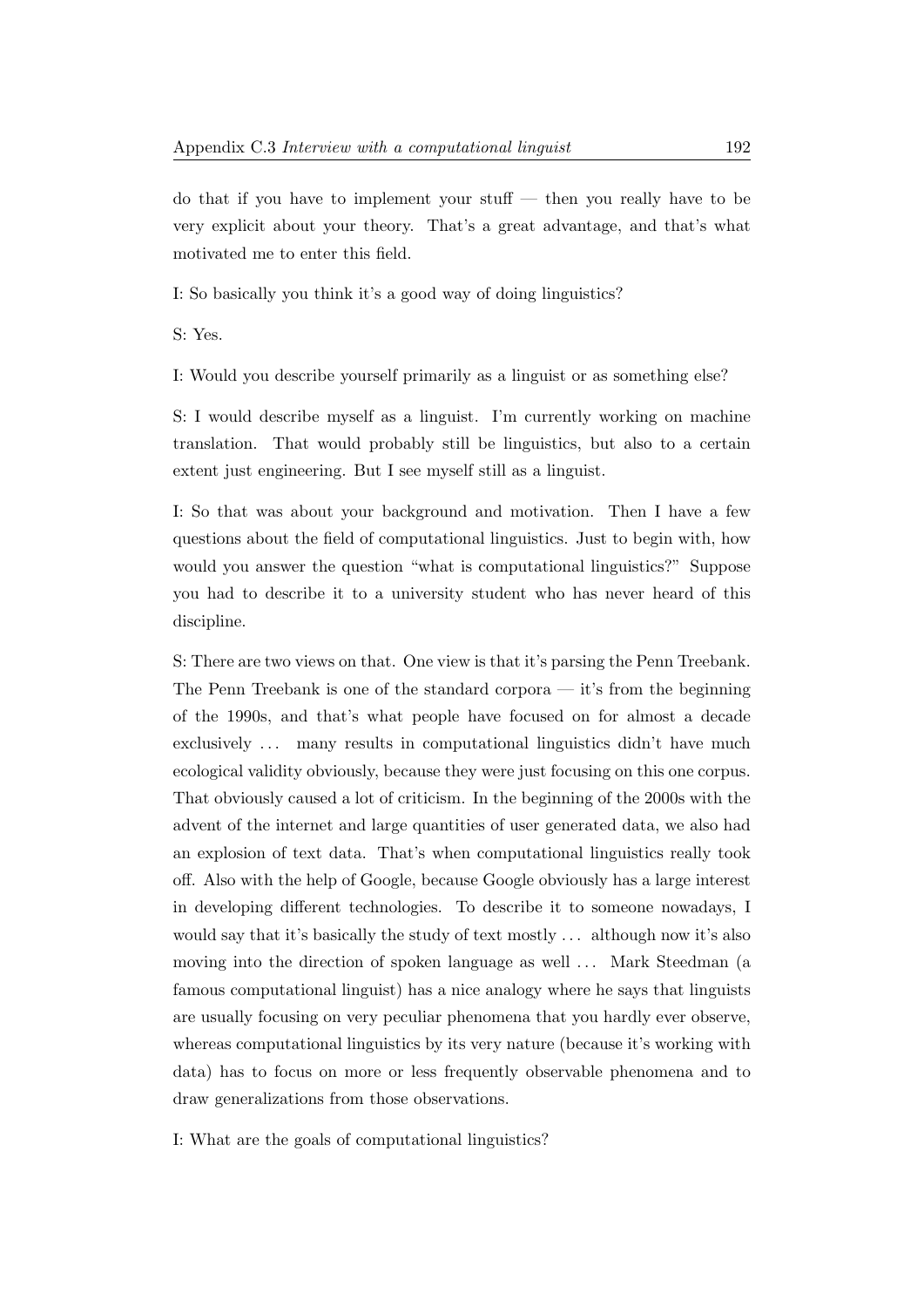S: I would say in principle it's the same as in linguistics . . . there is the linguistics part and there is the engineering part. The linguistics part I would say is really the same: you want to build an understanding of how language works both in the human mind / human brain and also between people (how do we actually communicate)? On the engineering side it may be that you're just interested in machine translation (for example), or if you're Google you just want to get good search results for queries, but you should also keep in mind that those two things are interconnected. You can't do good statistical analysis on large data without having the right technology, and the technology that you're trying to engineer will be pretty poor if you don't put in any linguistic knowledge.

I: So you're saying that there is this scientific goal and this engineering goal, and you're saying this engineering goal requires that you have the proper science to back it up?

S: Yes.

I: But then does this engineering part also feed back into the scientific goal?

S: It definitely does. As I said, if you want to do good statistical analysis, you need the statistical tools. But also in other ways — for example, in semantics you also have this discussion of "what is meaning?" In machine translation we are working with parallel texts, so we have an English sentence and also it's French or German (or whatever) translation. Through working with this kind of textual data, people actually came up with the idea that we don't know what meaning is, but to a certain extent we can represent meaning as the translation of a word into another language, or we can represent meaning just as vectors of neighboring words. Those are things that people would probably not have thought of if they hadn't had the data to actually come up with these ideas. So I think that the engineering part is also fueling the discovery on the scientific side.

I: What are the kinds of problems that researchers try to solve in computational linguistics?

S: All kinds of problems. There are these challenges in different subfields of computational linguistics where people say "I have problem here" and you can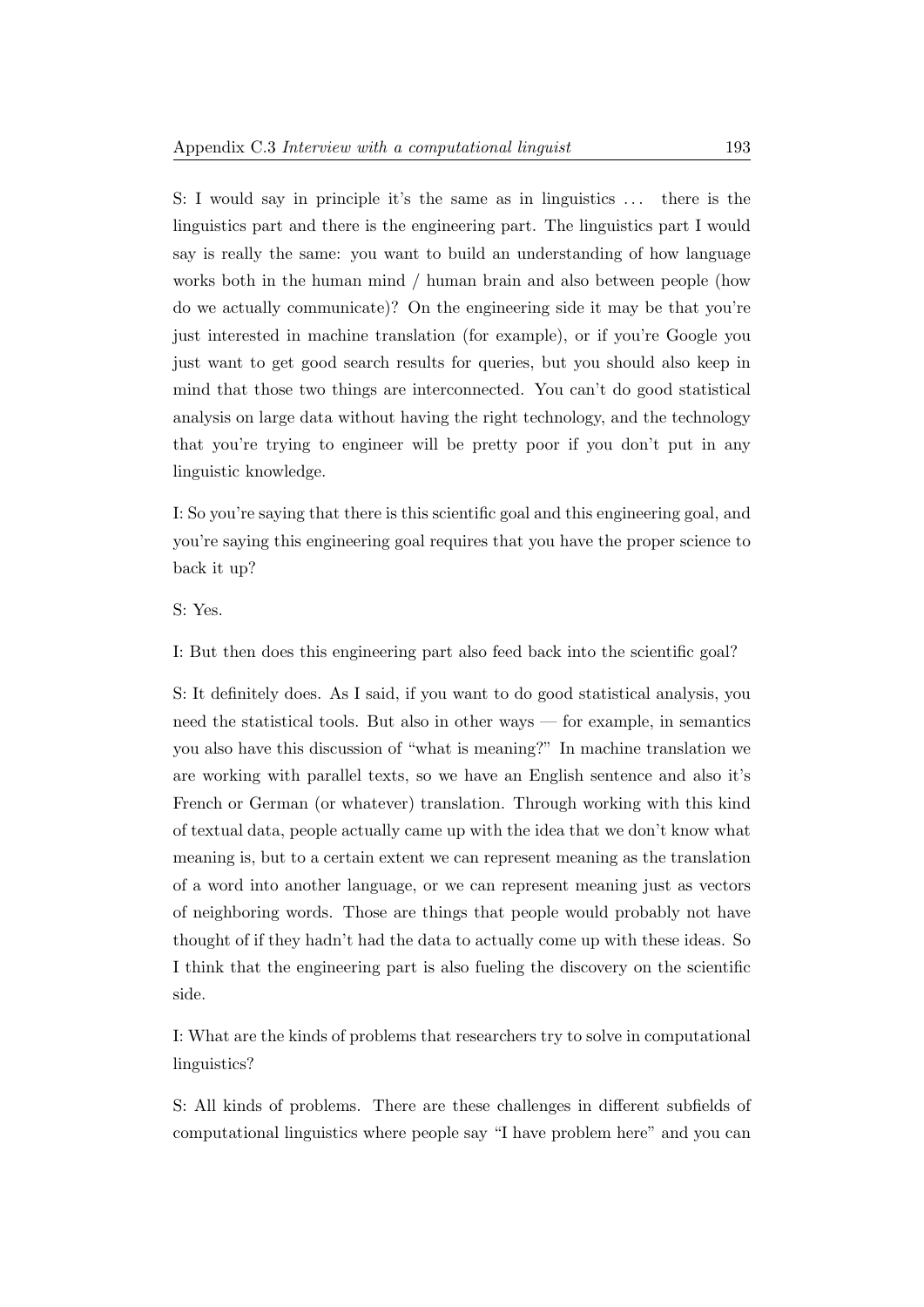help me solve it, and the winner will get the reputation and maybe also a monetary prize. What I'm saying is that new problems are popping up every year essentially. People are formulating new problems every year, and other problems may become obsolete or maybe be replaced by these new problems. So it's really hard to say what kind of problems—

I: Maybe you could give some examples?

S: OK. Examples would be: Anything that has to do with textual search (so that would be your standard Google example — you type in some key words and then you want to get all the webpages that are somehow related to the keywords . . . that not only contain the keywords but that may also contain different descriptions of the keywords); machine translation obviously; there is a field that is currently emerging called computer assisted language learning (basically if you want to learn a second language you want a computer program to help you and to react to your individual needs and modify the lectures accordingly). What else is there? What people are doing now is actually very interesting grounded learning . . . they are trying to infer textual description from data of other modalities. For example you want to generate descriptions of YouTube videos automatically — you just want to feed in the video into your computer program and the program should give you a summary of what is going on in the video — stuff like that. Coming back to linguistics, there is also very research oriented stuff like conducting your experiment with humans and then building a statistical model from that. I would also count that into computational linguistics.

I: Typically when would one of these problems be considered to be solved? When you build a program that can achieve what you're trying to do?

S: Never, because none of these programs will ever reach 100% accuracy, it's just that at some point people are satisfied with their results. For example there is this task of stemming (which basically just means that you cut off the inflection from English words), and the standardly used program is the "Porter stemmer" which dates back to the 1980s I think. It's still not perfect, but it's good enough for our purposes. Basically the question at some point becomes "what do you want to focus your efforts on?" If something is good enough so that the errors it introduces won't have too bad a repercussion on systems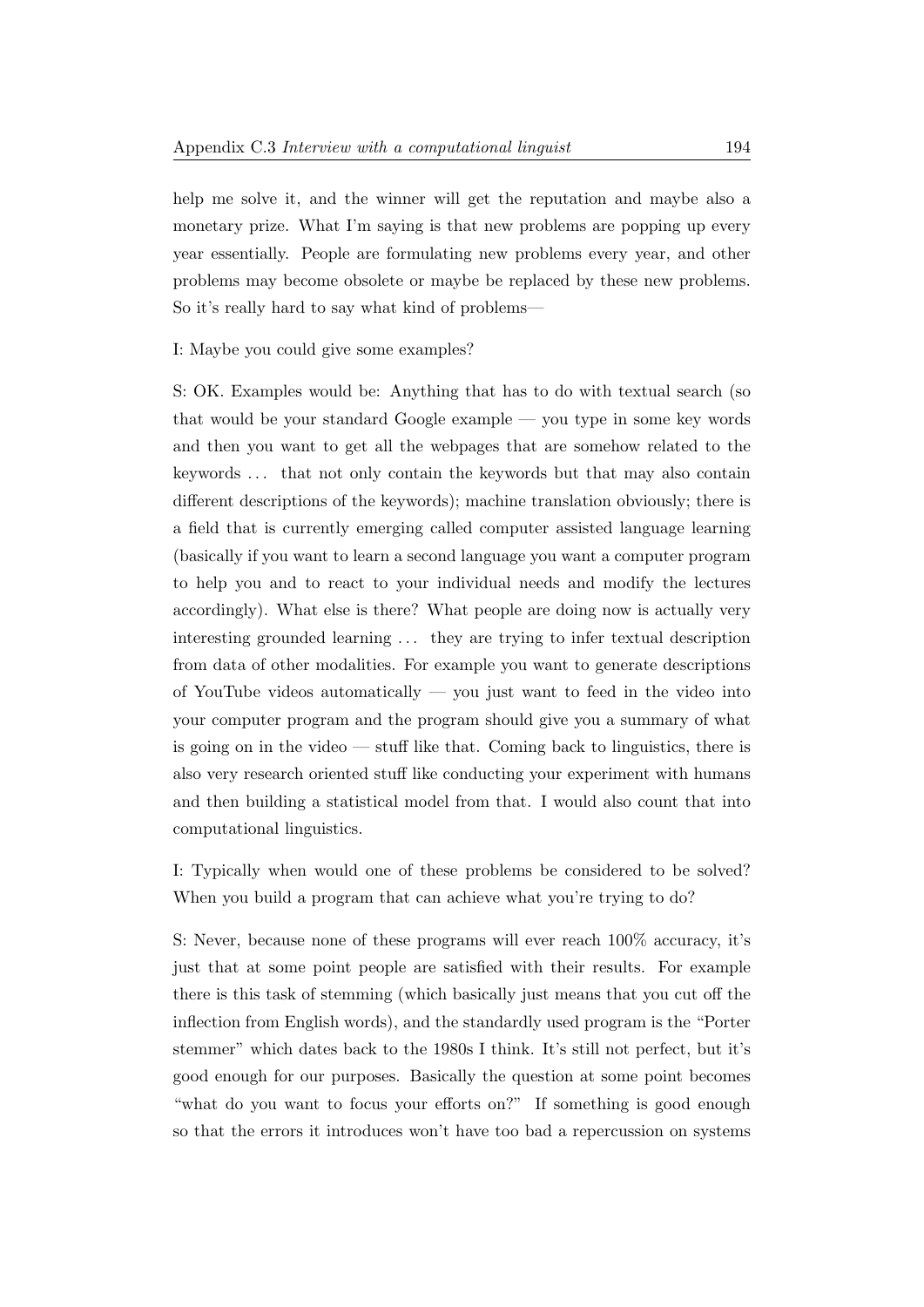built on that system, then you simply say "the problem is not solved, but we can live with this solution."

I: Then I have some questions about how modeling works in computational linguistics? Logicians are often concerned with modeling — in the sense that they try to create formal representations (i.e. models) of some real world phenomenon in order to represent it and to reason about it. Can you describe what role, if any, this notion of modeling plays in computational linguistics?

S: It's extremely important ... I mean, it's the central notion of computational linguistics. I would say there are two major kinds of models. First of all there are statistical models where you take data and you extract so-called features from this data. Feature just means that you look at the specifics of the data (for a word it might be something like how many characters it has, what are its ending characters, whether it contains capitalization, etc.), and then you build statistical models from these features. You basically try to come up with representations of texts that are richer than the text itself, and from that you build statistical models. The second kind of models I would say are ontologies, which come in two flavors: human constructed and nowadays they also try to construct them automatically. A standard example is relational data, where essentially a relation is a verb and then you see which kind of entities you can plug into the arguments of that verb. A classic example nowadays is Wikipedia's relation abstraction — you have something like [Napoleon, place of birth, Corsica] and you want to extract that automatically. Another resource that has been quite popular in the 1990s but is not that much in use anymore is WordNet (there is also GermaNet for German and for many other languages, but WordNet is the original one for English), where people really tried to construct a graph for English. They sat down, collected words and created so-called synsets (sets of synonyms) and then they have relations like homonymy, hypernymy, etc. These things are usually not probabilistic, although the automatically induced knowledge bases actually are. This is the second kind of model, where you basically try to build a knowledge graph over your vocabulary.

I: So in both of these cases, would you agree that the phenomenon you're trying to model is somehow the use of language?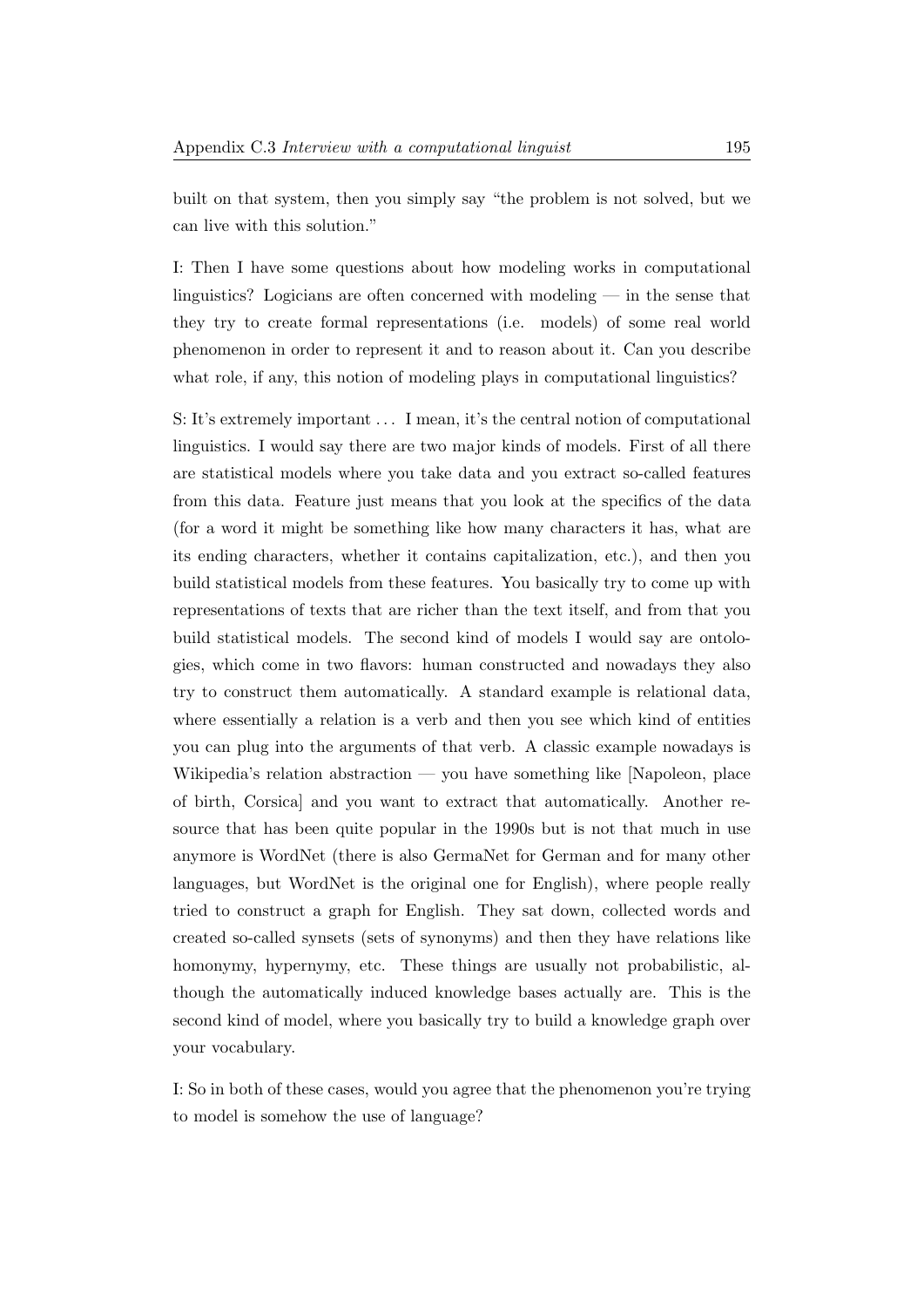S: In the broadest sense, yes.

I: And in a more specific sense?

S: I would say that the statistical models are often more specialized than ontologies. Ontologies are really broad purpose models that you never use by themselves, but you always put them into some other engine that does whatever task you want it to do. Whereas statistical models are often really geared towards specific tasks and can't be used for others.

I: Specific regions of language use then?

S: Yes, exactly.

I: These models also have some predictive function?

S: Yes. Statistical models anyway, because the entire goal of machine learning is to predict future data. Ontologies — they don't really have predictive power, but they do allow you to discover relations between words that you might not have thought of before, because you can basically traverse the graph and see that "Hey! These two words are connected by hypernym two levels up" and this is something that you might not have thought about before. So you can still use it for discovery, but whether it has that much predictive power I'm not sure.

I: Both these types of models — are they of equal importance?

S: No, no. Statistical models are by far the dominant ones.

I: Then do you mind if for the rest of this interview we focus the discussion on the statistical models (unless you feel there is some reason not to). Because otherwise for every question you would have to say "this is the answer for statistical models, and this is the answer for ontologies."

S: Yes, sure.

I: What are the predictions supposed to be about? They're about language use or about particular regions of language use?

S: Say you set yourself a task . . . let me stick with machine translation for example. You train your model on a particular set of data, and your goal is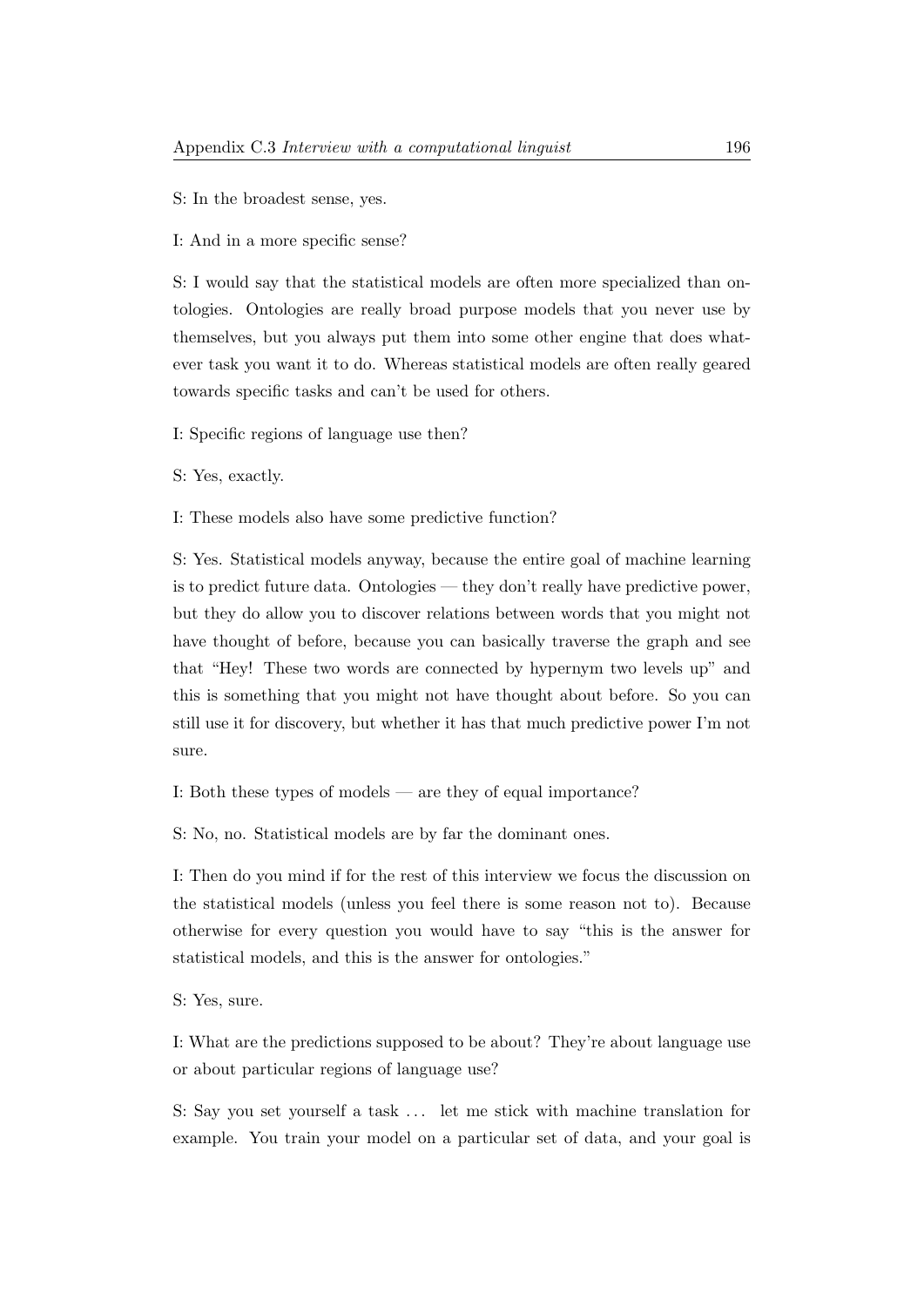obviously to translate sentences that you haven't seen in your training data before. So the prediction that you're trying to make is: given a new input sentence, you're trying to predict a translation of it. Another example is textual retrieval, where you train on a particular kind of . . . actually there's another nice application which is very popular nowadays which is sentiment analysis — for example, users give comments about a product on Amazon, and you're trying to automatically classify whether this is a good product or not based on this user information.

I: How do you actually check that the model that you've built is a good model for the thing you're trying to model?

S: There are different ways of doing that. Ideally you want to use human evaluation. So you have a test set, you make predictions on the test set, and then you want humans to check how well your predictions match what they would have thought. But obviously that's very expensive and also very time consuming, so that's usually what you do at specific steps of your modeling process — mostly at the end when you want to check if your model is really working well, or when you want to compare it to other models. For intermediate steps you usually try to create so-called metrics, which are basically just automatic evaluation templates that allow you to ... usually they don't allow you to say how good your model is overall, but they allow you to compare two models against each other . . . so you can say model A is better than model B. That still doesn't mean that model A is a good model, but it allows you to make relative comparisons.

I: What are the standards for success and failure in modeling? Obviously one thing you've said is that we use these checks, and if it fails one of these checks then there's something wrong with the model. But is this the only criteria for success and failure in modeling?

S: So there was this statistician George Box and he said "all models are wrong, but some are still useful." So, success would probably be defined as a useful model, and success really has to do with what point of time you're proposing your model at. Models that are totally obsolete nowadays were big breakthroughs ten years ago. It's an incremental process where you keep improving your models and you keep building on ideas that other people have proposed.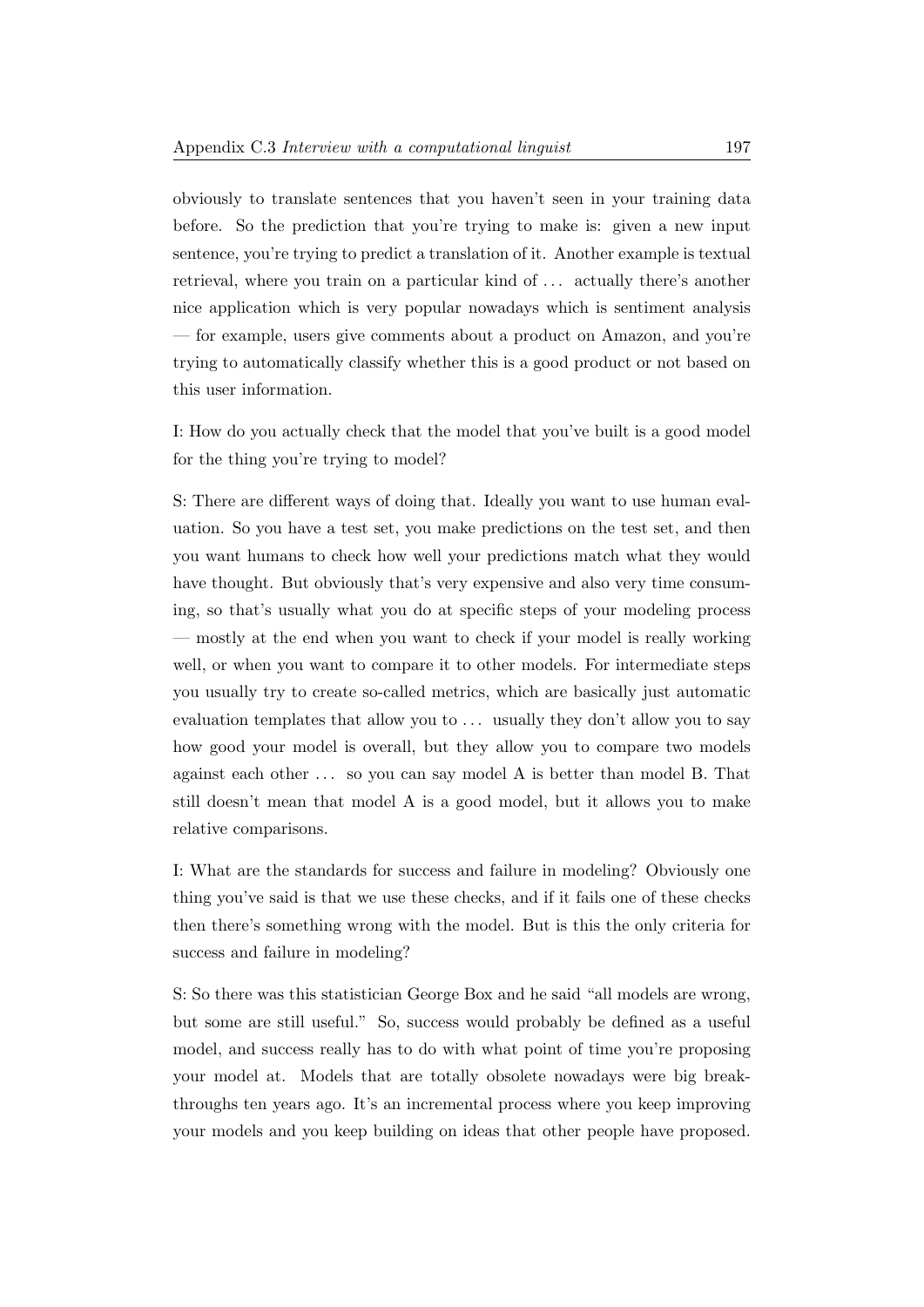In that sense it's hard to quantify success scientifically. On the scientific side it really just means that you're outperforming all currently existing models. Success on the commercial side ...

I: But what does it mean for one model to outperform another model?

S: Either on a generally acknowledged metric (where people think that this metric really makes sense) — it's relatively better on this metric than all other models. Or, again, through human evaluation.

I: OK.

S: If you're a business, then obviously your standard of success would be ... if you're using the software yourself, then do you get the results that you want to a satisfying extent? If you're a service provider, then is your client happy?

I: In terms of the human evaluation, what you're trying to test is whether the predictions of your model agree with human intuitions?

S: There are two ways of testing. You can either have your model produce a prediction, and you can have your humans produce a prediction, and then you just assume that the humans are always right, and you measure the overlap between the model's prediction and the human prediction. Or you can explicitly ask humans "is this prediction sensible given the input and given the task?"

I: Do you think that computational linguistics is a rigorously scientific discipline?

S: As rigorously scientific as any empirical science. You'll never have 100% certainty, but it is rigorous in that it is a very vivid community with lots of people working on the same topics, lots of people producing similar systems . . . if you want to publish a paper in a very well acknowledged journal or conference you have to compare your system to other systems, and there are usually also standard data sets. Your model can improve by just using better data or data that's more suitable to the task, so there are also some standard data sets that everybody is using. So in that sense I would say that it's rigorously scientific, because you compare your approach to other people's approaches on the same data. That's what you do standardly. Obviously, as I said, new problems are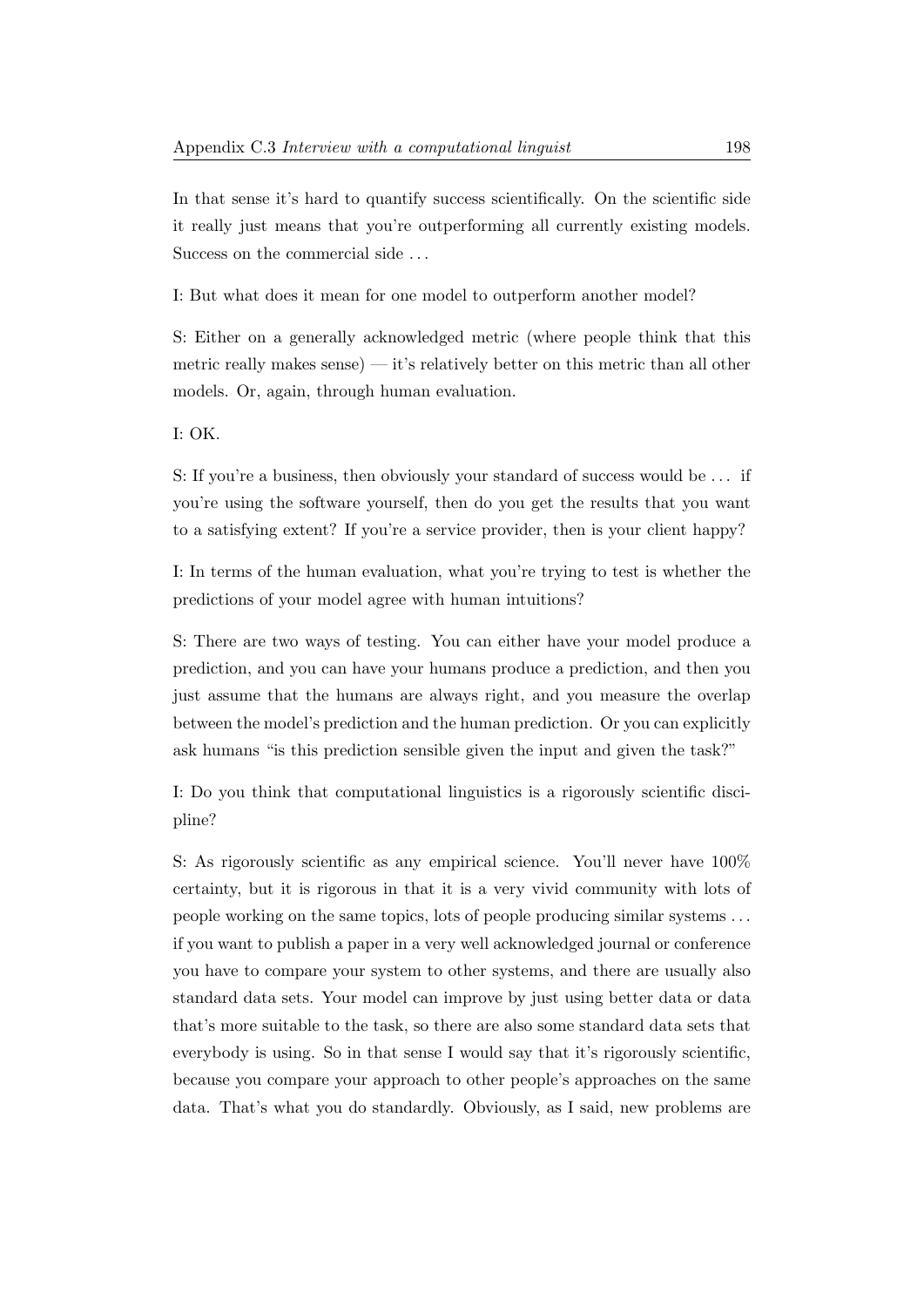being invented every year, and then mostly the people who spotted the problem first are also the ones to propose a data set.

I: Do you think that computational linguistics as a discipline has been successful in achieving its goals?

S: I think it has actually been getting increasingly successful. As I said, with the advent of the internet on a large scale it's actually becoming more and more relevant, because all kinds of information that we have currently stored is mostly stored in textual form, so I think it hasn't reached its ceiling yet. It's in fact getting better and better, and more and more relevant, because of the internet mostly. It's also moving towards spoken language now — you have these applications like Siri on the iPhone which are pretty impressive to most people, so I think it's a success story that has only just begun.

I: But I mean . . . the question was if you think computational linguistics has been successful in achieving its goals, and when I asked you about the goals you mentioned two distinct goals — one scientific and one engineering. But in the answer about the successes you've made reference mostly to the engineering part of it.

S: I think scientifically you can never ... there is no ultimate goal in science. You just keep progressing, progressing, progressing, and you should always be aware of the fact that you're always wrong — there is no perfect model — but you're just trying to get less and less wrong. I think in that way, it is achieving success, but I don't think that there are any goals to achieve in any science.

I: Those were the questions that I had about computational linguistics as a field. Then I want to ask you some questions about how it compares to formal semantics. What do you think are the similarities and differences between computational linguistics and formal semantics? Maybe we can start with the goals. What do you think are the similarities and differences in the goals of these two disciplines?

S: That's hard to say, because officially the goal of formal semantics is also to explain language and how language works in communication. In terms of these abstract goals, they should be pretty much equivalent. I think it's mostly a difference in how they are trying to achieve these goals.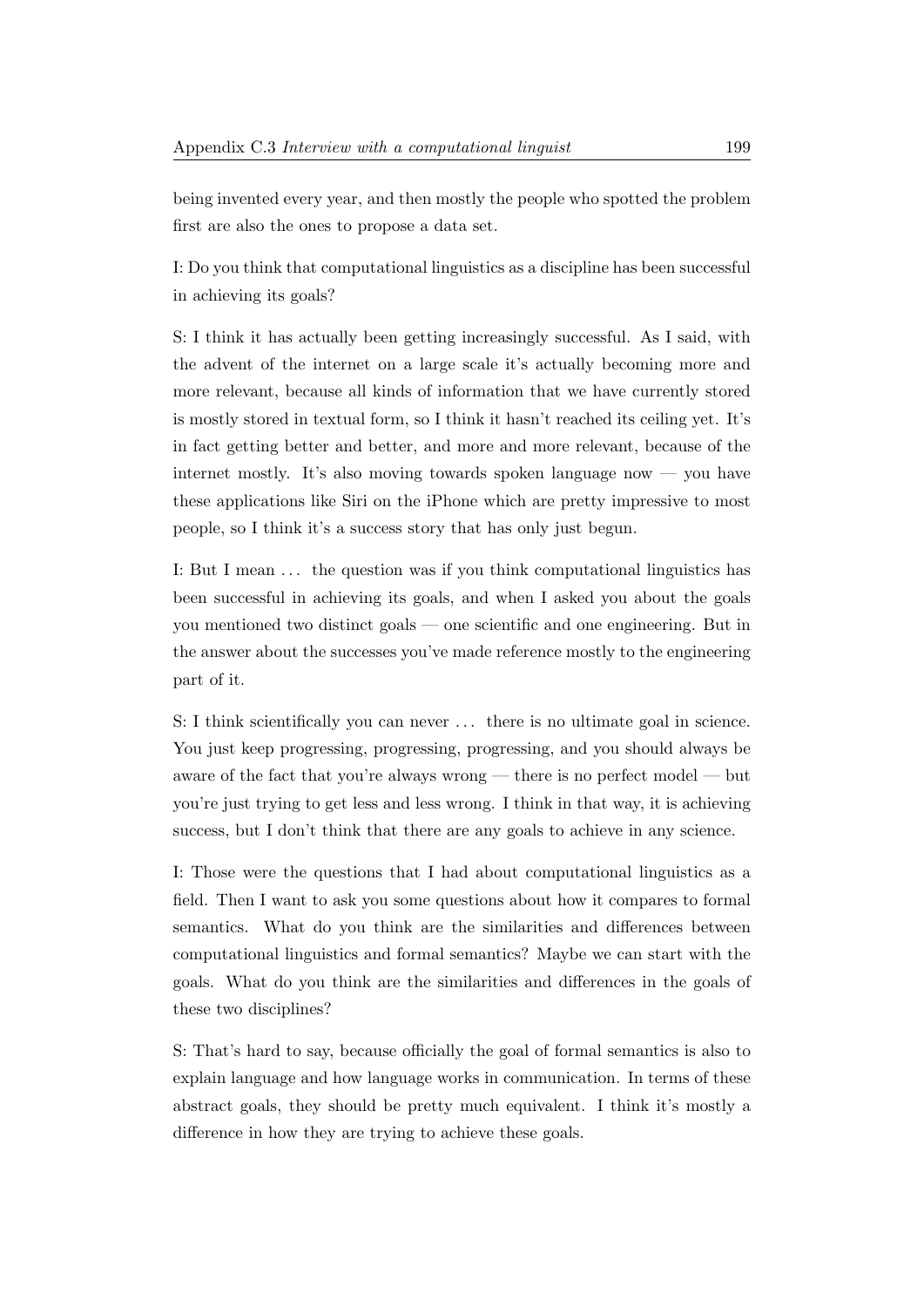I: So, in terms of goals you think they share similar goals?

S: Except maybe for the fact that computational linguistics is just broader, because it captures all branches of linguistics and not just semantics, but yes.

I: How about in terms of the actual methodologies of these two disciplines? What do you think are the similarities and differences between them?

S: As I already said, the predominant models in computational linguistics are statistical models. Formal semantics is mostly centered around logic. I already mentioned evaluation. There are clear evaluation standards in computational linguistics. Those standards just don't exist in formal semantics. Usually there are no standard data sets that everybody agrees upon. So, basically every author is picking his own example sentences. Sometimes they are the same, but mostly it's just random sentences that the authors themselves made up.

I: So far you've said that one difference is that you rely on statistical models whereas they rely on logical models, and another difference is in terms of data — you have concrete criteria for evaluation and concretely accepted data sets, whereas over there there is not much agreement on the criteria for evaluation—

S: It's also not that much of a worry [in formal semantics]. In computational linguistics, there are people who are really investing their whole research time into developing metrics for evaluation. Such an effort is not even being made in formal semantics, so I think that to a large extent people are not aware of the problem of not having standard evaluation metrics.

I: The way you're describing it  $-$  it's as if both disciplines have almost the same methodology, but that one discipline is more successful in executing that methodology?

S: Why do you think that it's the same methodology?

I: Because they are both in some sense trying to build a model and then use this model to predict things about language use. So in that sense I guess they are following a similar methodology, but what you're saying is that the formal semanticists are not executing this methodology in a rigorous way.

S: Well, at least they're not evaluating it in a rigorous way. Their implementation is arguably more or less . . . there are also people who say that formal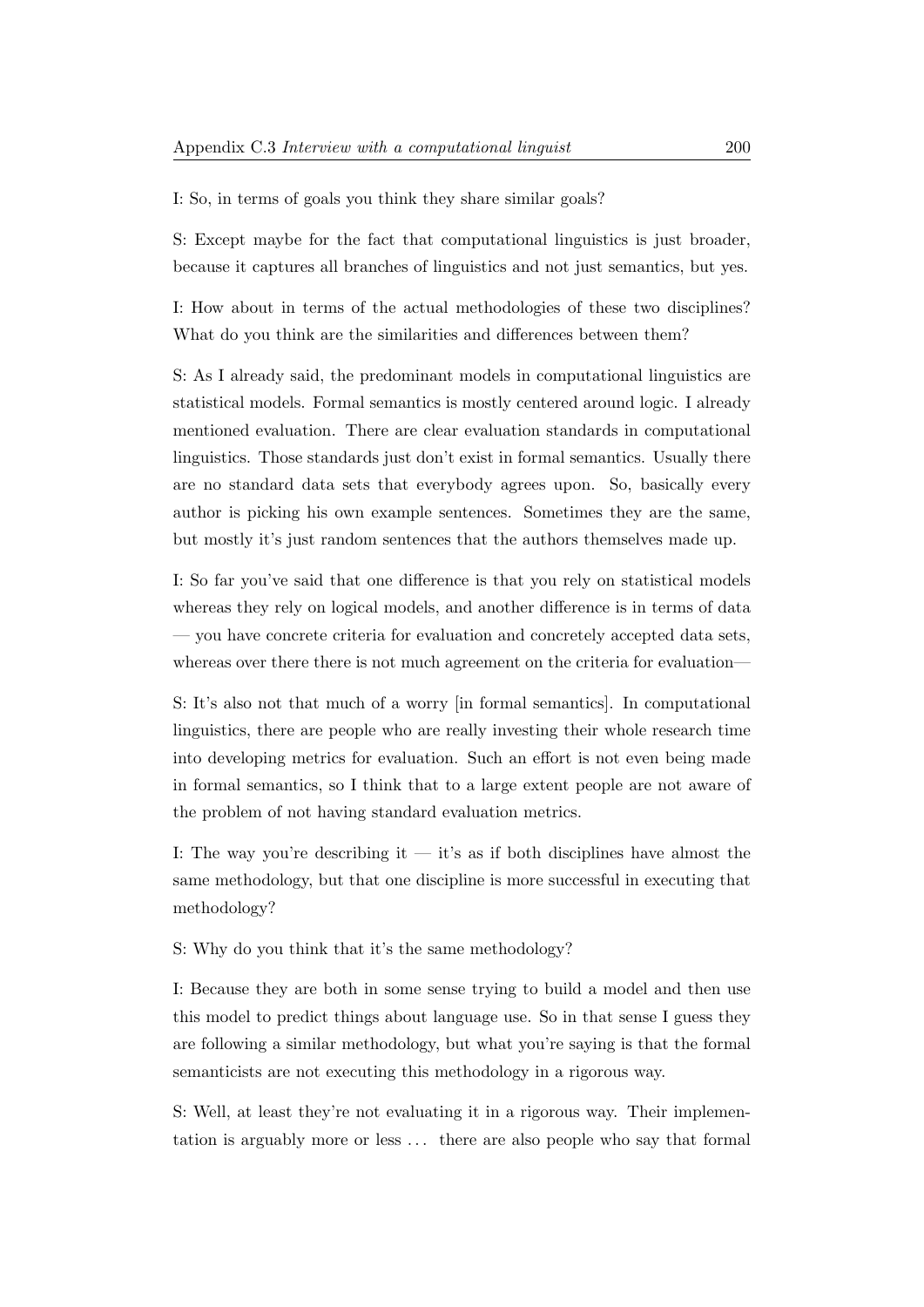semantics is not really formal, because they sneak in these pragmatic things that are not really implemented in their formal system . . . I guess implementation wise they are definitely closer to computational linguistics than evaluation wise.

I: OK. What do you think are the similarities and differences in terms of the kinds of explanations that computational linguistics offers versus formal semantics?

S: I think that again has to do with the data. Explanations in formal semantics are mostly based on abstract concepts like predicates, frames, models etc. This probably has to do with the fact that they are not using that much data. Whereas, as I already explained, in statistical modeling you are trying to extract features from the data. What explanatory factors you use depends on your own ingenuity in designing features, but also on the data. So I think in that sense the explanations that computational linguistics potentially has to offer have more ecological validity, because they are basically derived from the data itself.

I: Do you view these two disciplines as sort of competing ways of analyzing the same phenomenon?

S: Yes. Mostly people just view them as completely distinct and not having anything to do with each other, but actually my advisor (he is a psycholinguist, so he would talk about semantics and psycholinguistics, but he was also doing computational psycholinguistics, so he would build statistical models of the experimental data he got) would always say that we are in competition for explanatory power. Just because we are using different formalism — on the one side logic and on the other side statistics — doesn't mean we are doing different things. We are doing the same thing and we are in competition for explanatory power. It's basically up to your standard of evaluation to say that one is better than the other, but they are in competition definitely.

I: But you don't think that there is room for collaboration?

S: Oh, yes there is, and there should be way more collaboration. People in computational linguistics recently got interested in formal semantics again. If you have formal semantics, or if you use any kind of logical (or logic like) formalization, then it's much easier to connect databases to textual data. The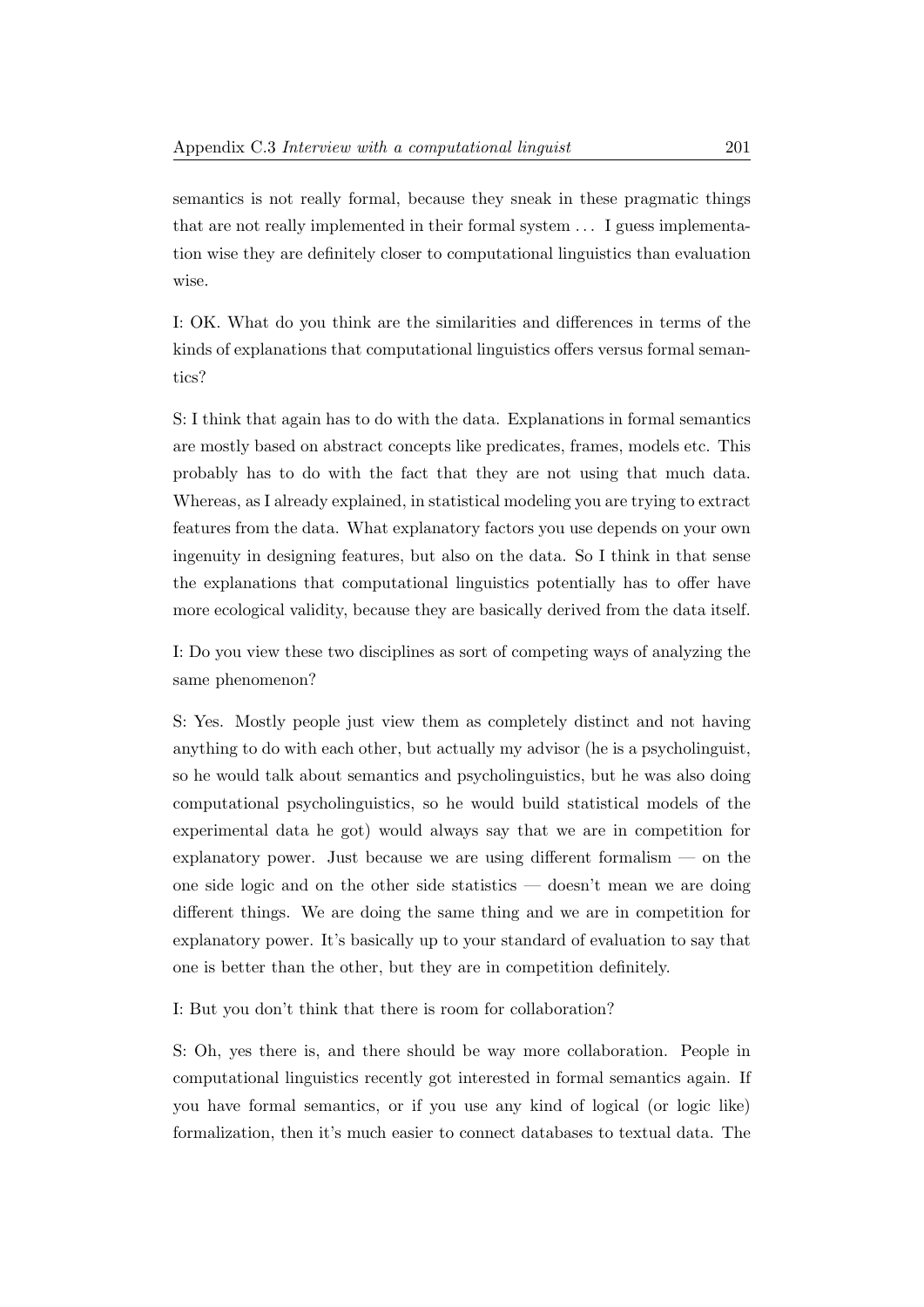problem however is that those formalisms need to be much more flexible than a rigid logical system. So you kind of have to be on the middle ground between pure logic and—

## $[|Interruption]|$

I: We were talking about whether formal semantics and computational linguistics are competing disciplines, and then we moved on to talking about possible collaborations between the two.

S: Yes, I think that collaboration in any field should be more and more enforced. There currently is some interest in formal representations of textual meaning or language meaning in general, because it makes it easier for you to interact with databases or with any knowledge source that stores relational data. People in computational linguistics are kind of looking for semantic representations as well, but those have to be way more flexible than what you have in formal semantics. You are looking for a middle ground between rigid formal systems and systems that are flexible enough to capture textual data . . . if you haven't seen a word before, you still want to be able to capture it somehow. I do think that both disciplines could benefit from each other, but it requires some open mindedness and some will to change one's perspective from both sides.

I: OK. Do you think that formal semantics is a rigorously scientific discipline?

S: No.

I: Why or why not?

S: Well, we talked about this whole evaluation stuff. Rigorous methodology basically establishes itself through rigid evaluation, and as long as that's not taking place you can't really say that you're working in a scientific way, because you're not making your results comparable to others.

I: Do you think that formal semantics has been successful in achieving its goals?

S: Well, if you stick with seeing the goals of formal semantics as being the same as computational linguistics, namely explaining how language works and how linguistic communication works, then no, definitely not. Because they have hardly offered any conclusive results that they could also verify.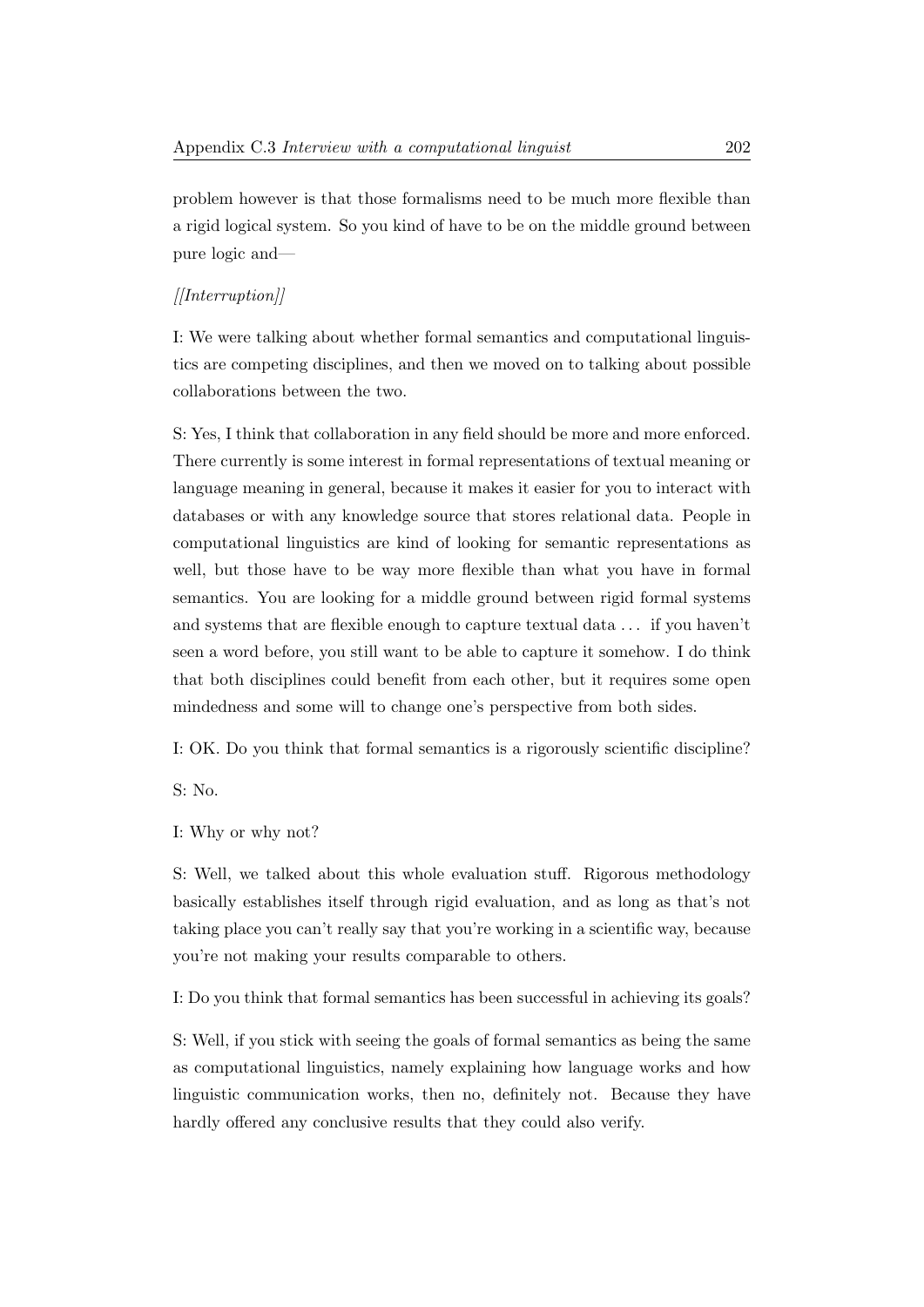I: Then I have here with me ... so I've been conducting these interviews with formal semanticists over the past few weeks, and in my interviews with them I asked them also to comment on the relation between formal semantics and computational linguistics. I've collected some salient points from their comments, and I would like to present them to you to see if you have any comments on that.

### S: Sure.

I: First of all, one of the points that often comes up is that formal semanticists often say that these stochastic models favored by computational linguists, although they have greater coverage of data and greater predictive power, that they do not contribute to a deeper understanding of natural language, and they don't have much explanatory power. In the words of one formal semanticist "computational models just don't understand anything."

S: So neither do logical models. A model never understands anything. A model just gives you correlations between factors in your data, and you have to interpret the model or the output of the model. The models by definition don't understand anything, and the claim that stochastic models haven't contributed to our understanding of natural language is just plain false, because basically all modern research that is being done in psycholinguistics or any kind of behavioral linguistics where you examine people, where you conduct experiments, where you gather data  $\dots$  is done in some sort of statistical evaluation, and statistical evaluation includes building stochastic models. So this claim is plain wrong.

I: But I think part of the motivation behind this claim might be the feeling that in stochastic processes and models you are only explaining the surface data, whereas the formal semanticists are looking for insight into the deeper structural features of language, and they feel that somehow their approach gives them more insight into these deeper structural aspects of meaning, which is something that they don't see in the stochastic approach.

S: There are two things you can do. First of all really just look at the surface, at the data you have, and that's what I would call the real scientific approach, because you can only evaluate what you see. You can only evaluate observations. This is what is being done in psycholinguistics, etc. In computational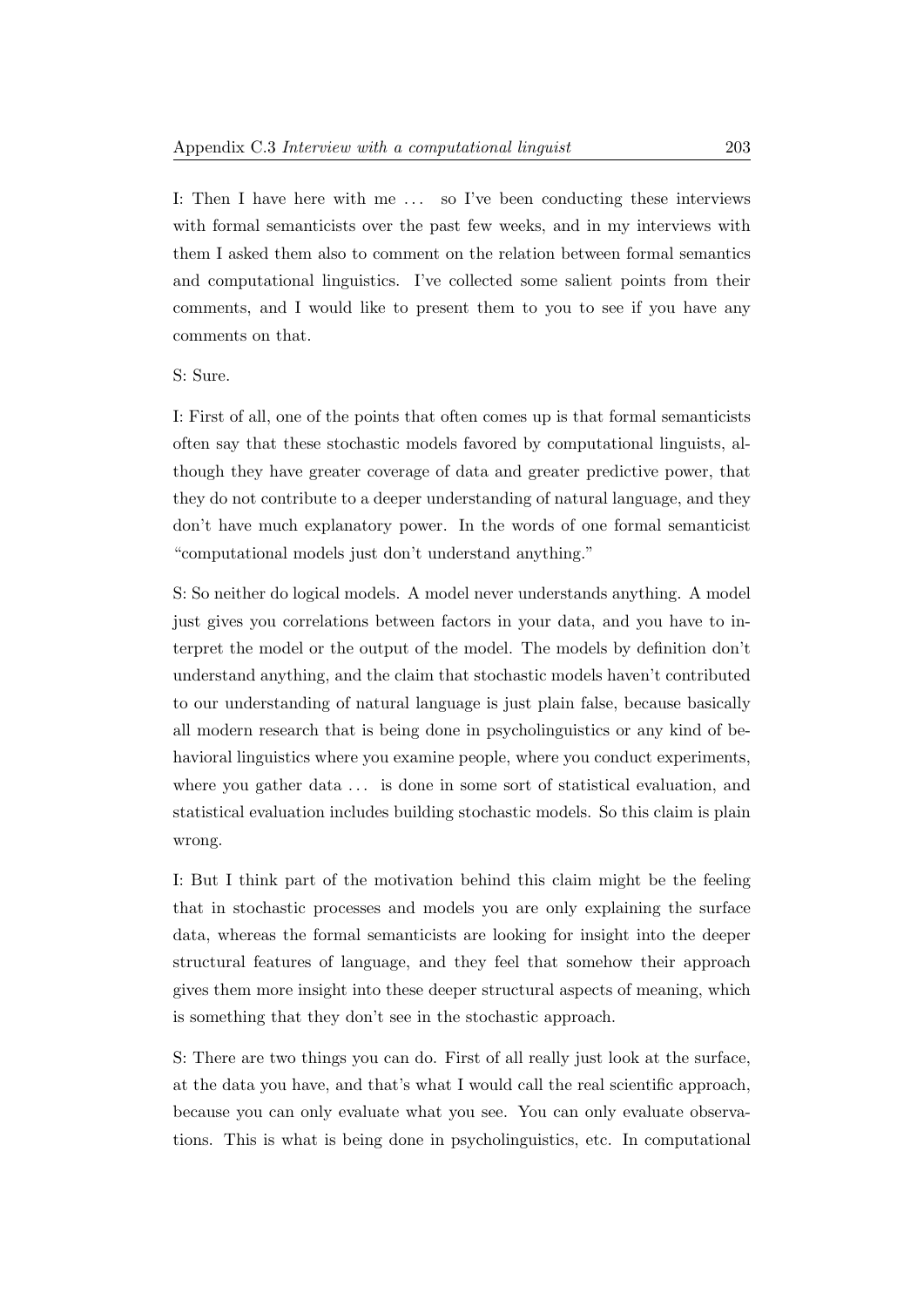linguistics proper, we also have for example parsing models, which try to induce latent structures over sentences or over phrases. But the thing is that this doesn't mean that these models are right or that the latent structure you assume is right  $-$  it just means that it hasn't so far been falsified by your data. So, I think this is the main difference between these two approaches. You can always put forth theories about latent structures, but you can only falsify them — you can never absolutely verify them. Whereas if you only look at the surface data, the data you've gathered as such, then you can actually verify something.

I: Do you think that this points to an important difference between the goals / motivations / aspirations of these two disciplines — that what they are aiming for in a certain sense might be different? In formal semantics, they really are aiming to get a deeper insight into these structural features of meaning, whereas this is not something that computational linguists are aiming for even?

S: Computational linguists are definitely aiming for it. There is semantic role labeling, there is semantic labeling, etc.  $\frac{d}{dt}$  and  $\frac{d}{dt}$  are things exist. I'm just saying that it's only theories. It's only proposals. We shouldn't think that this is something that really exists in natural language. It's just a way of conceptualizing natural language, and this way may (given a certain task) be appropriate or not. But latent structures never  $exist$  per se — this is something we should always keep in mind. Whereas our observations — they really exist, because we have gathered them from the real world.

I: OK. So I think the debate is really not about the existence or non-existence of these latent structures. It's just "do they have explanatory power?" and "do they have insight?" I think in formal semantics the researchers feel that on both counts yes, they offer both insight as well as explanatory power.

S: Well, then I can only say that most of the insight that's currently gained and most of the explanatory power is given by stochastic models. That also has to do with data coverage, because you can't claim that you have high explanatory power when you can't account for most of the data. Data coverage and explanatory power to some extent go hand in hand.

I: OK. Another point that's often made is that computational models have some sort of threshold when it comes to accuracy and data coverage. They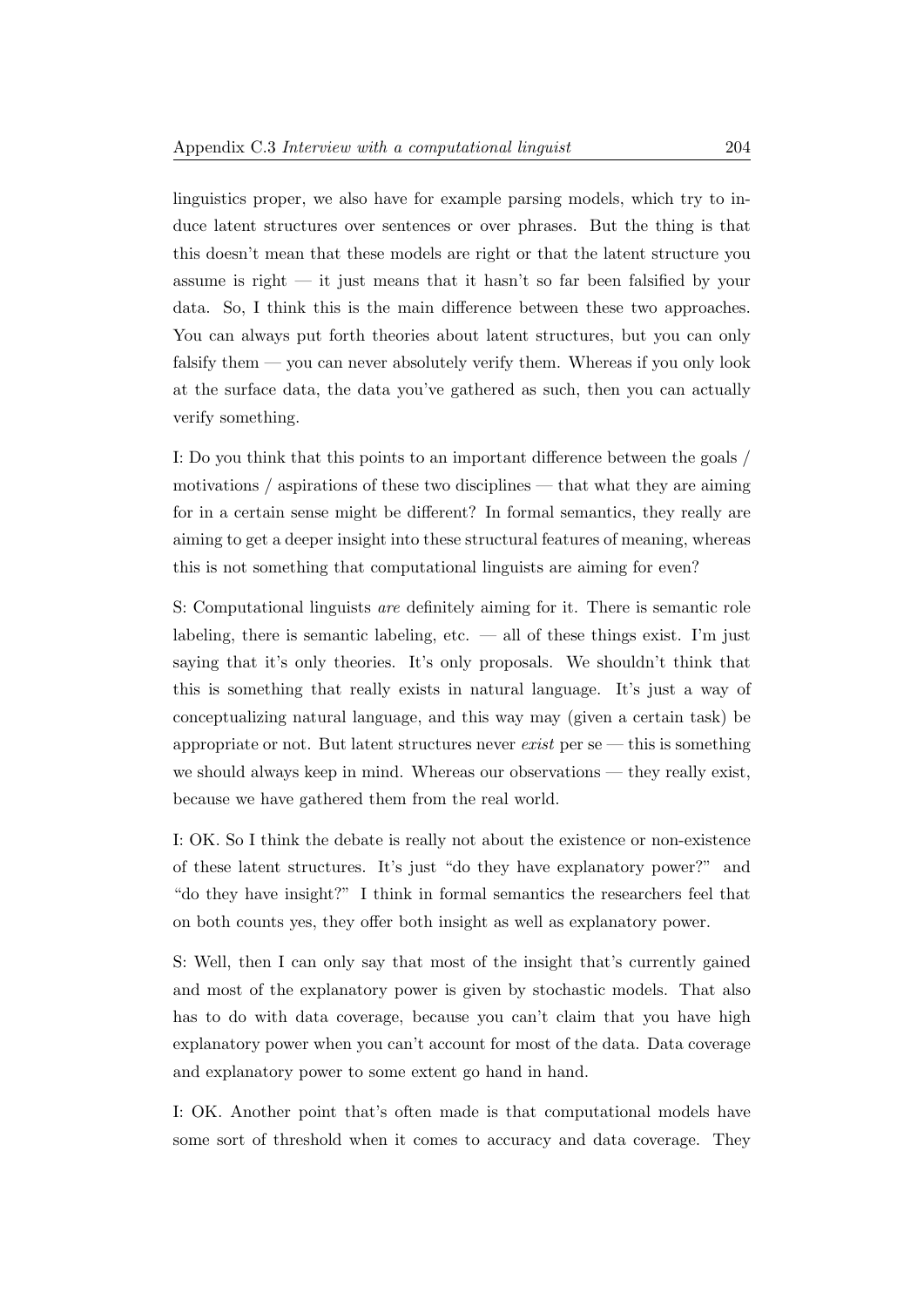may get to, say, 90% or 95% accuracy, but there is the idea that they can never get the last 10% or the last 5%, and that some kind of formal, structural postulates are needed to get this full accuracy.

S: So let's put it like this: there's no single model in the entire field of natural language investigation that would ever have reached 100% accuracy. Such a model just doesn't exist — neither in formal semantics, nor in stochastic approaches nor anywhere else. So, it's just a claim. Theoretically, maybe even stochastic models could reach 100% accuracy. Theoretically maybe logical models could as well, but nobody has shown such models to exist, so it's a mere stipulation. Actually modern stochastic models that have been developed over the course of say 20 years (say, for example in parsing) reach accuracies of more than 95%. They'll probably never get to 100%, but I think this point is valid for logical models as well as for stochastic models — that up until now there just is no model that can reach 100%, and we don't even know whether such a model can ever be built or not.

I: But it doesn't somehow invalidate the stochastic approach?

S: It doesn't at all. Because as I said, we're in competition for explanatory power, and if someone comes up with a model that delivers more explanatory power — be it a stochastic model or a logical model — then this model is better. As of now, there are no better models than stochastic models. Maybe in ten years this is going to be different, but as of now this just doesn't exist.

I: Another thing [that is said] is that computational models are only applicable in very specialized contexts, and they don't have the kind of general applicability that formal models seek to have.

S: Again, that's just a claim. To my knowledge there are more problems nowadays that are being attacked with stochastic models than with logical models. And you have the great freedom in stochastic modeling that all you need really is probability theory, and you build on top of probability theory. Whereas in logical modeling, you often have a sense that people come up with entirely new calculi just to tackle one specific problem. I don't know whether you've heard about donkey anaphora and discourse representation theory — discourse representation theory was really only developed to deal with the specific case of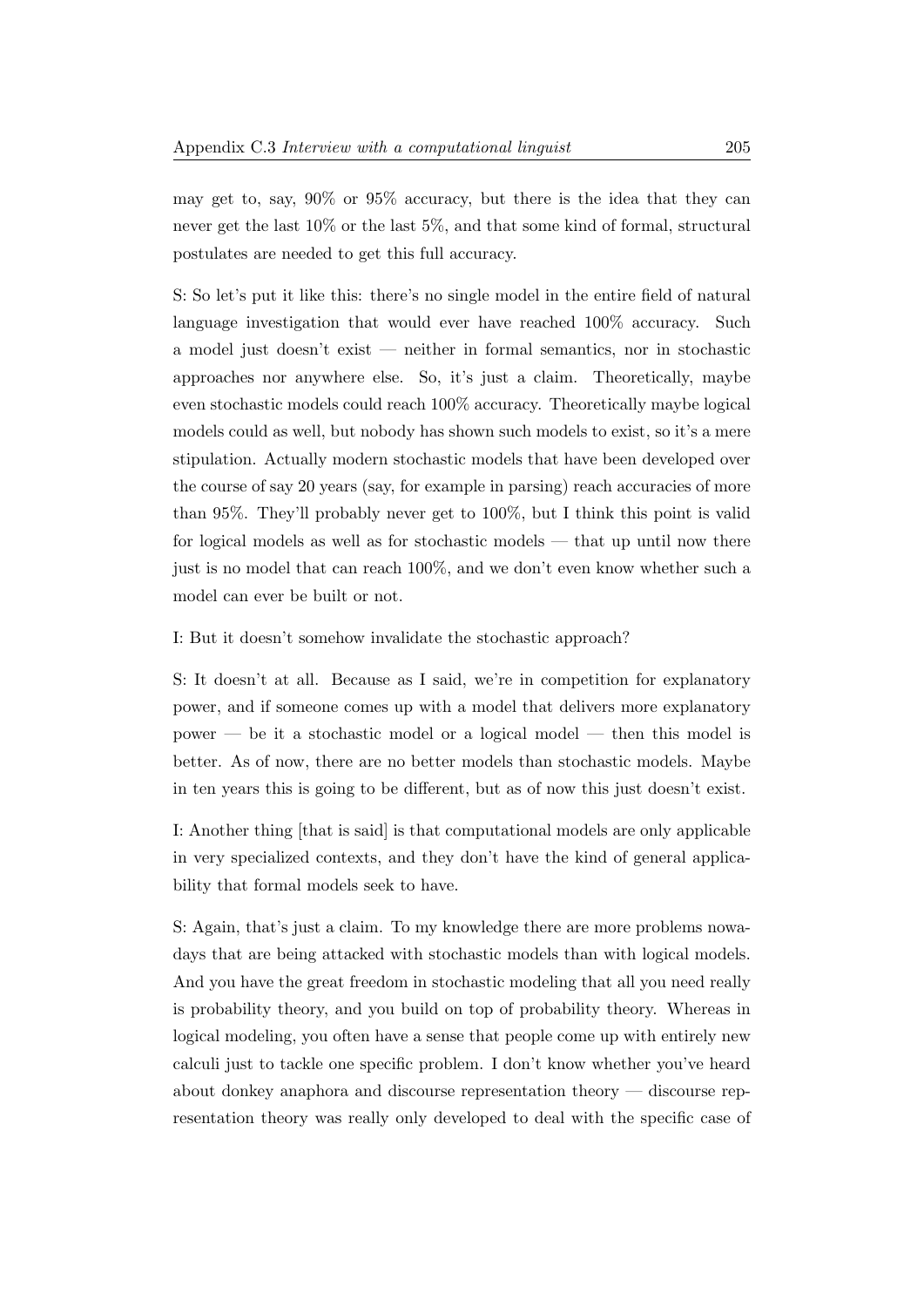donkey anaphora, which in stochastic modeling just doesn't happen. Obviously we devise specific model structures for specific problems, but the underlying formalism is always probability theory, and nothing is changing there. From that point of view, I would even claim that stochastic models are more general. Again, that's just a claim, but the fact is that nowadays more problems are being solved with stochastic models than logical models.

I: Researchers in formal semantics also claim that their research is of such a nature that in principle it can be used in building computer systems that can understand and process natural language, although that's not explicitly what they're doing. Do you think that this is a valid assessment of what they're doing?

S: I guess that in principle you could use just about anything to build a computer system. It's just that somebody has to do it. Up until now nobody has done it, so I don't know whether it's feasible at all. I mean, the question is always that you can implement a solution to a problem in many different ways, but you're looking for the most general and most efficient implementation. Currently that's always done with probability theory, and I don't think there's going to be much of a change in coming years. In principle, sure, everything is possible, but as a matter of fact that's not what's happening.

I: But you don't see these semantic theories making contributions towards the engineering dimension?

S: Oh, they have, they have. For example, there is categorial grammar which has been developed by Mark Steedman who is a linguist and a computational linguist at the same time. Categorial grammar is basically a formalism that ties syntax and semantics together, and he has had some nice results with that. So, I'm not saying that there is no contribution from formal semantics at all. I'm just saying that when you're looking for a solution, you should probably look for the simplest solution possible, and oftentimes that solution is not formal semantics (although it possibly could be).

I: Another claim is that there is already in computational linguistics a trend towards importing insights from formal semantics. One example cited was distributional semantics. Is this actually a trend in computational linguistics?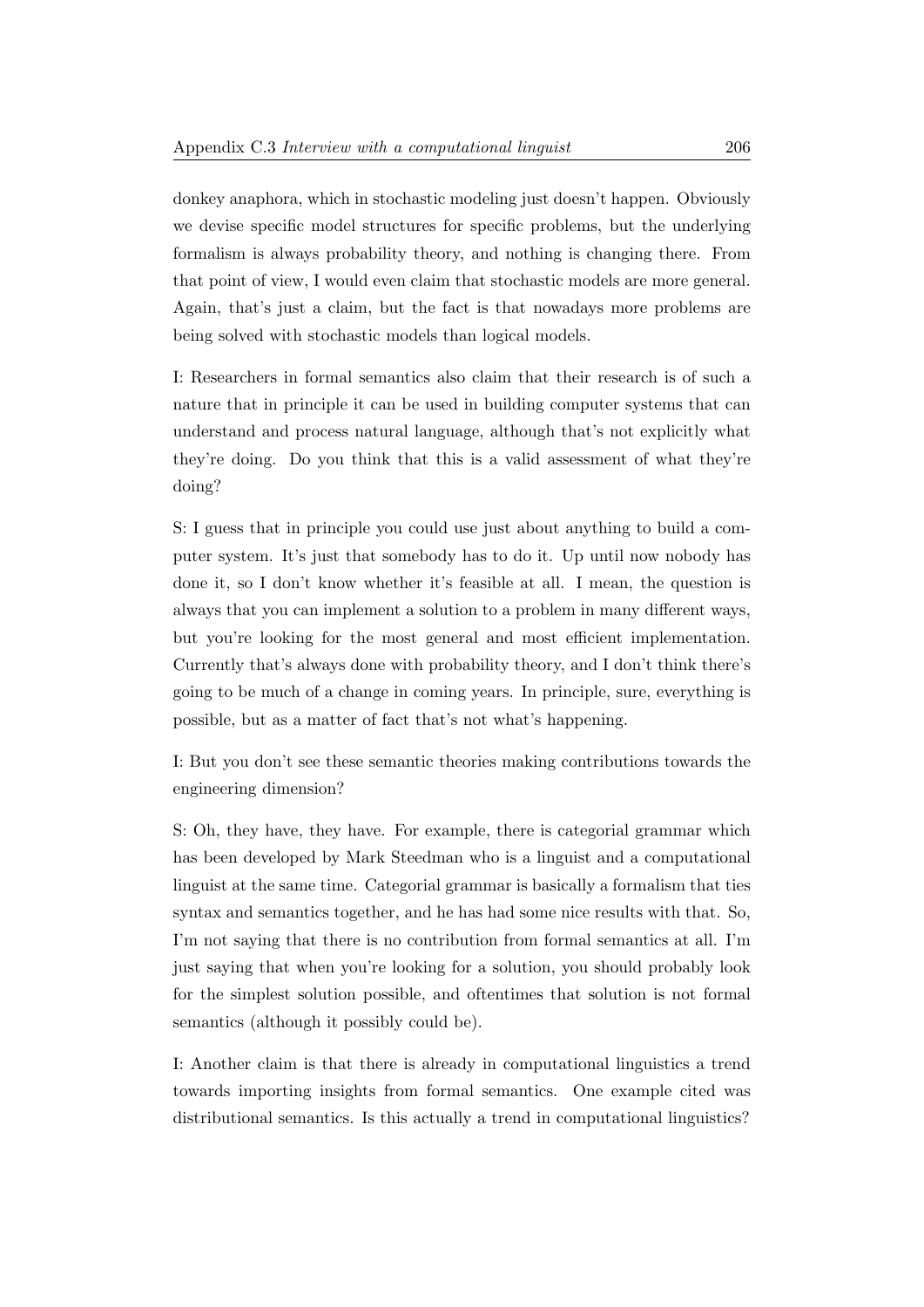S: That's definitely a trend. Although distributional methods have been around in computational linguistics since the  $1980s$  essentially — so way before distributional semantics was around. Distributional semantics is really just an extension of the distributional method (that has been around since the beginning days of computational linguistics) towards semantics. I wouldn't say that this is inherently semantic . . . actually it was invented in the context of computational linguistics and computer science, so formal semanticists actually had no say in developing this particular approach.

I: Another thing is that formal semantics sees itself as being a longer term process in a certain sense, but in the end it may be able to provide insights into language that computational methods cannot provide. Do you think that there are certain insights that are inaccessible to computational methods which formal methods are more suited towards?

S: That sounds pretty religious to me. So, there are people who are waiting for the final salvation which will give them the ultimate insight into language at some point in the distant future. As I said, all of these things like "logical methods can achieve more than stochastic methods" or the other way around, they are just claims. Claims that can either be proven or disproven . . . but the thing is that whenever people claim something like this (that in the distant future there might be something that is inaccessible to stochastic methods) they also never give concrete examples, which basically means that they themselves can't think of any examples and are just making some random claim. It's hard to argue with someone who is just claiming something out of the blue.

I: My last question to you is: what (if anything) could potentially cause you to give up your commitment to computational linguistics?

S: I'm not actually committed to computational linguistics. I am committed to stringent evaluation, and this mostly involves statistical evaluation. Because statistics is extremely complex (especially on large data sets) you just need computers, because you just can't do it by hand. There is too much data. If anybody ever comes up with a formalism that is better than probability theory, that is better than statistics, I would be happy to adopt that formalism. But I think that no matter what formalism you use, since we have so much data to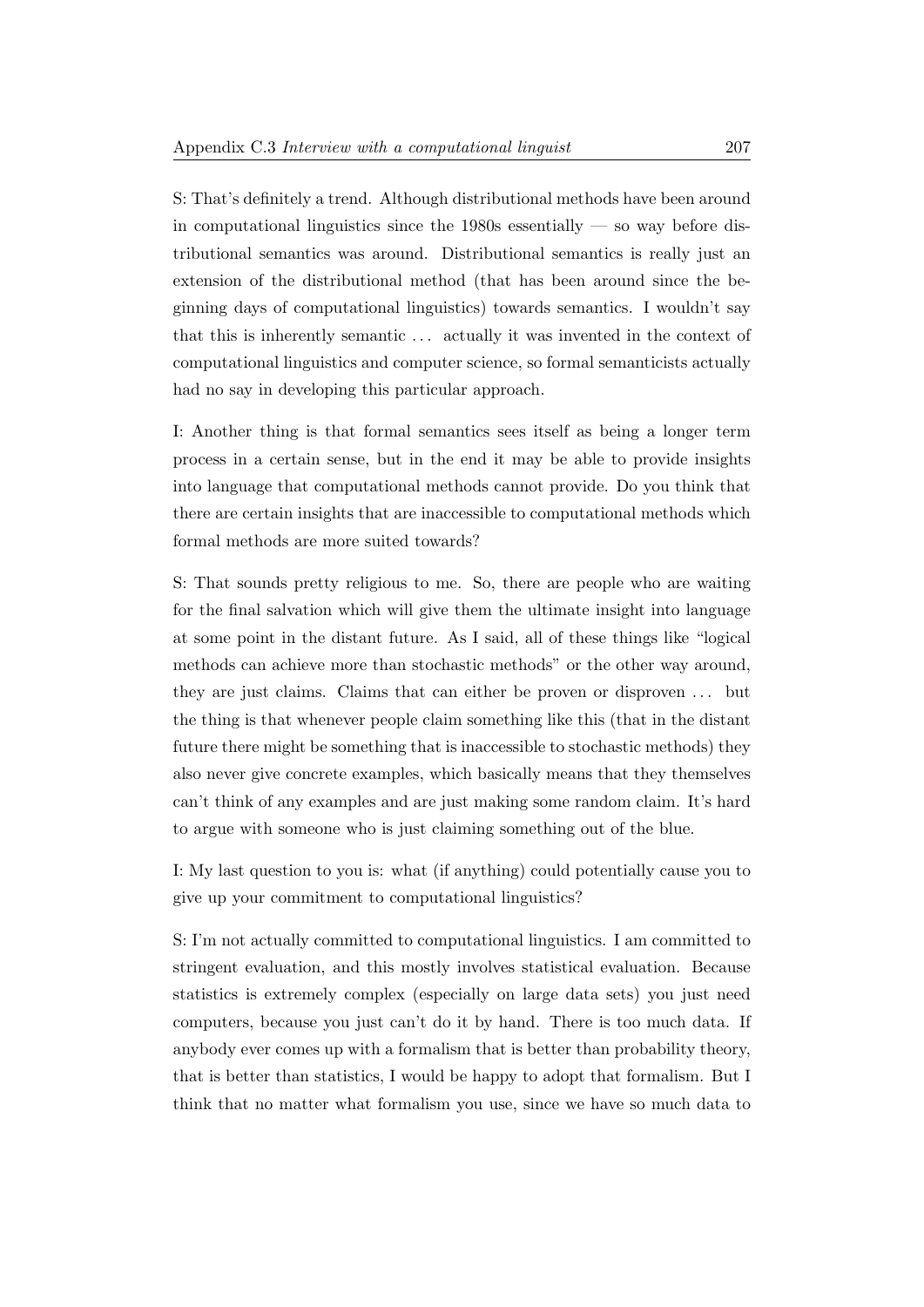deal with, you will always have to resort to computational methods, because you can't just do it by hand.

I: Sorry, maybe the question was wrongly posed at the level of computation, but I guess more broadly: what (if anything) could cause you to give up your commitment to statistical linguistics?

S: Oh. Well, as I said, if there is any better evaluation framework . . . anything that yields more insight than statistical methods, I would be happy to adopt that framework.

I: And how would we determine whether a putative method is in fact better or not?

S: That's a very hard question, because I can't think of ay better method. Basically statistics is the go-to formalism that you use whenever you have any quantitative data. The problem is that even if you measure correlation with human judgments, you measure this correlation using statistical tools. Even if your original system was a logical system, and then you get predictions from your logical system and from human judgment, you will still use statistics to measure their correlation. What would be the criterion to replace statistics? I don't know really, because it seems that any evaluation criterion is again based on statistics. You might come up with methods that work better than stochastic models, but you would assess their effect through statistics. You would compare them to stochastic models and see whether there is any improvement in accounting for the data or not.

I: Are there maybe some key presuppositions that your discipline is committed to?

S: As such I would say no. There is one cool thing about statistical modeling: any statistical model makes assumptions, has presuppositions in the way the model is built—

I: Not the presuppositions of any particular model, but the presuppositions of the discipline as a whole. For example, in formal semantics one of the key presuppositions is that formal logic is operative in the way in which human beings make use of natural language. There would be no comparable presupposition for your field?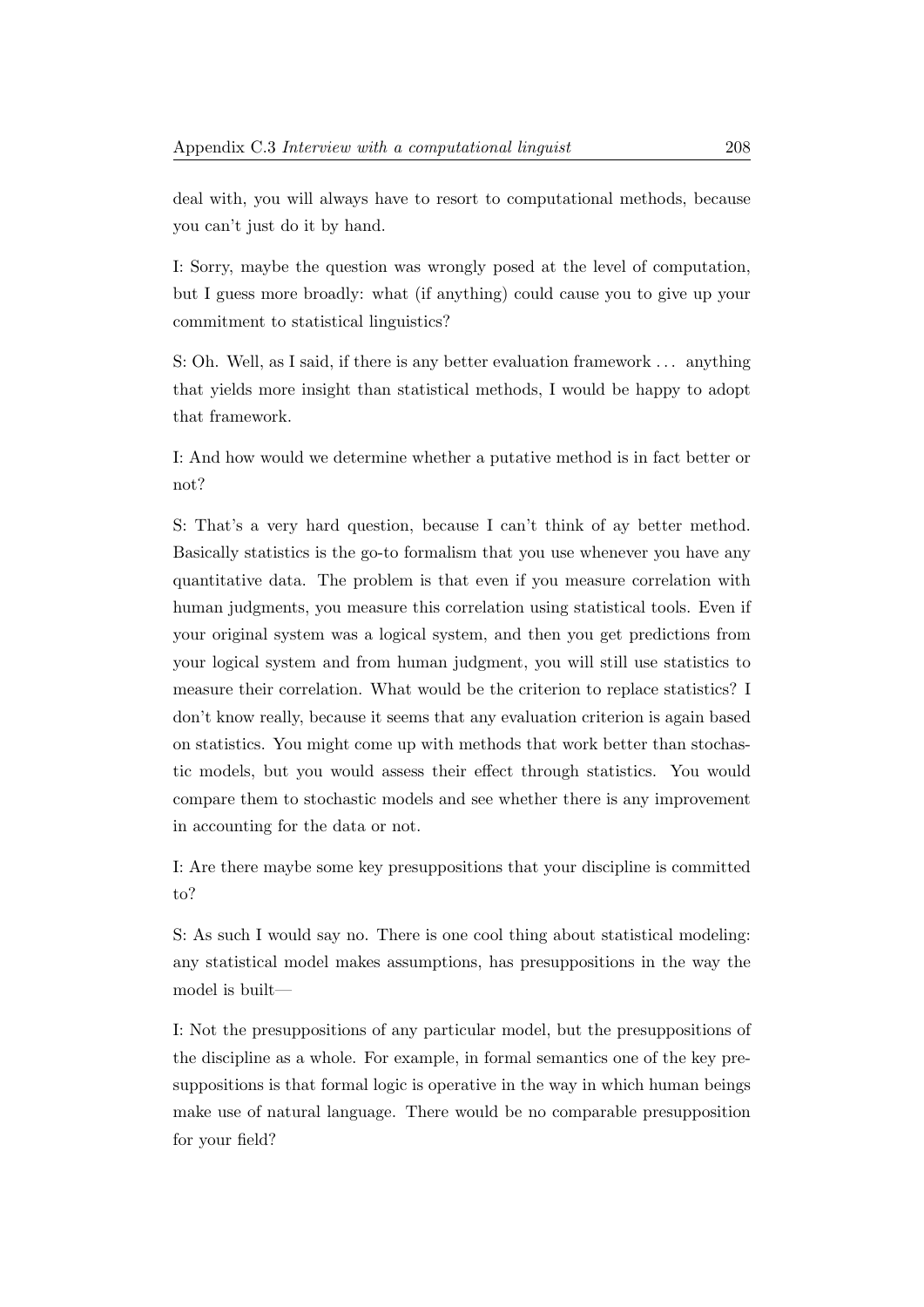S: There is nothing like that. As I said, any model that you build has its own presuppositions, but if you resort to the simplest model possible then you're really just looking at the data and measuring correlation between factors. That's it. So there's no inherent presupposition.

I: OK. Those are all the questions that I wanted to ask you. Is there anything else that you would like to say before we end this interview?

S: Not much. No.

I: Alright. Thank you for your time!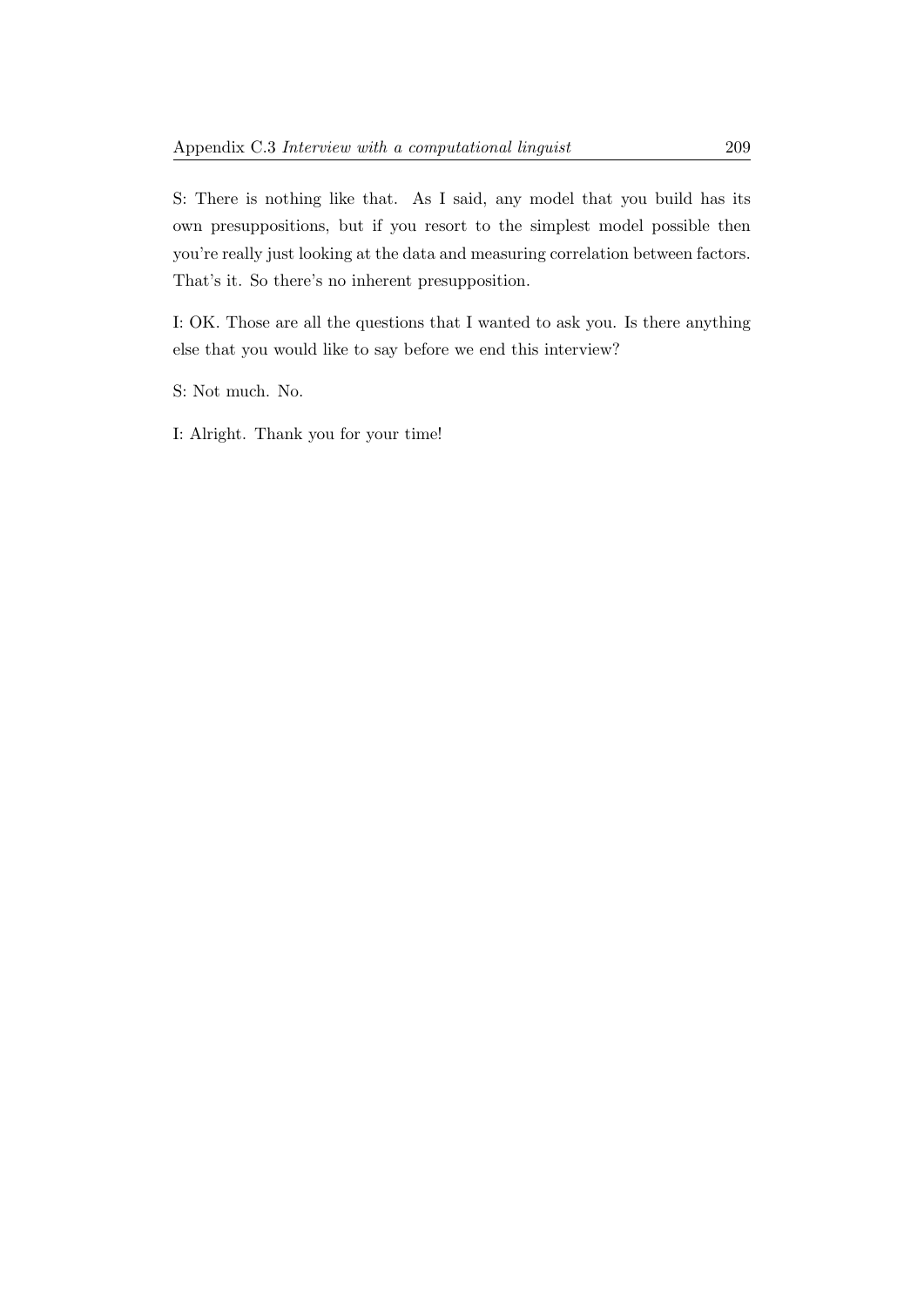## C.4 Interview with a computational linguist

I: Let's begin with a brief introduction from yourself. Could you please describe your academic and professional background, and how you got into computational linguistics?

S: Yes. I started out studying physics, physical engineering actually, at the University of Eindhoven. I was during the time already interested in many different things, including (especially) perception  $\dots$  auditory perception was in some sense my focus in the last few years of my studies. I spent a lot of time at the Institute for Perception Research in Eindhoven, so I did work on pitch perception and things like that. I did a lot of signal processing. Also computer science things  $-1$  did formal languages and automata theory as part of the computer science. That was sort of my background when I finished [my studies]. Then I got a job as an engineer at the research division of the Philips computer factory. So I got in there on the basis of my physics degree. They like physical engineers there — that's the kind of people they hire. They were starting a project on artificial intelligence and there were ideas about perhaps doing something in the direction of natural language question answering, natural language interfaces for database systems, etc. There was a small group of people (all basically physicists and engineers) and we started this project on natural language database interfaces. So that's how I started, in some sense out of the blue, with a little bit of background in formal language theory, a little bit of background in logic (I had taken one logic course — predicate calculus — at the University), and no [background in] linguistics. That's how I started with that project. So I started to get up to date about how to approach this issue about natural language database interfaces, so I studied Chomskyan linguistics and versions of that, and formal semantics type things, which were at the time practiced in computational linguistics already. There were a few attempts at natural language question answering, which did something like logical semantics, but in a very sloppy way in very messy systems, but things in that direction existed. I just took some courses in summer schools when I first started ... the most influential course that I went to was about systems for lambda calculus. That seemed very useful ... that was independently of Montague (I hadn't heard of Montague at that time). We set out to build a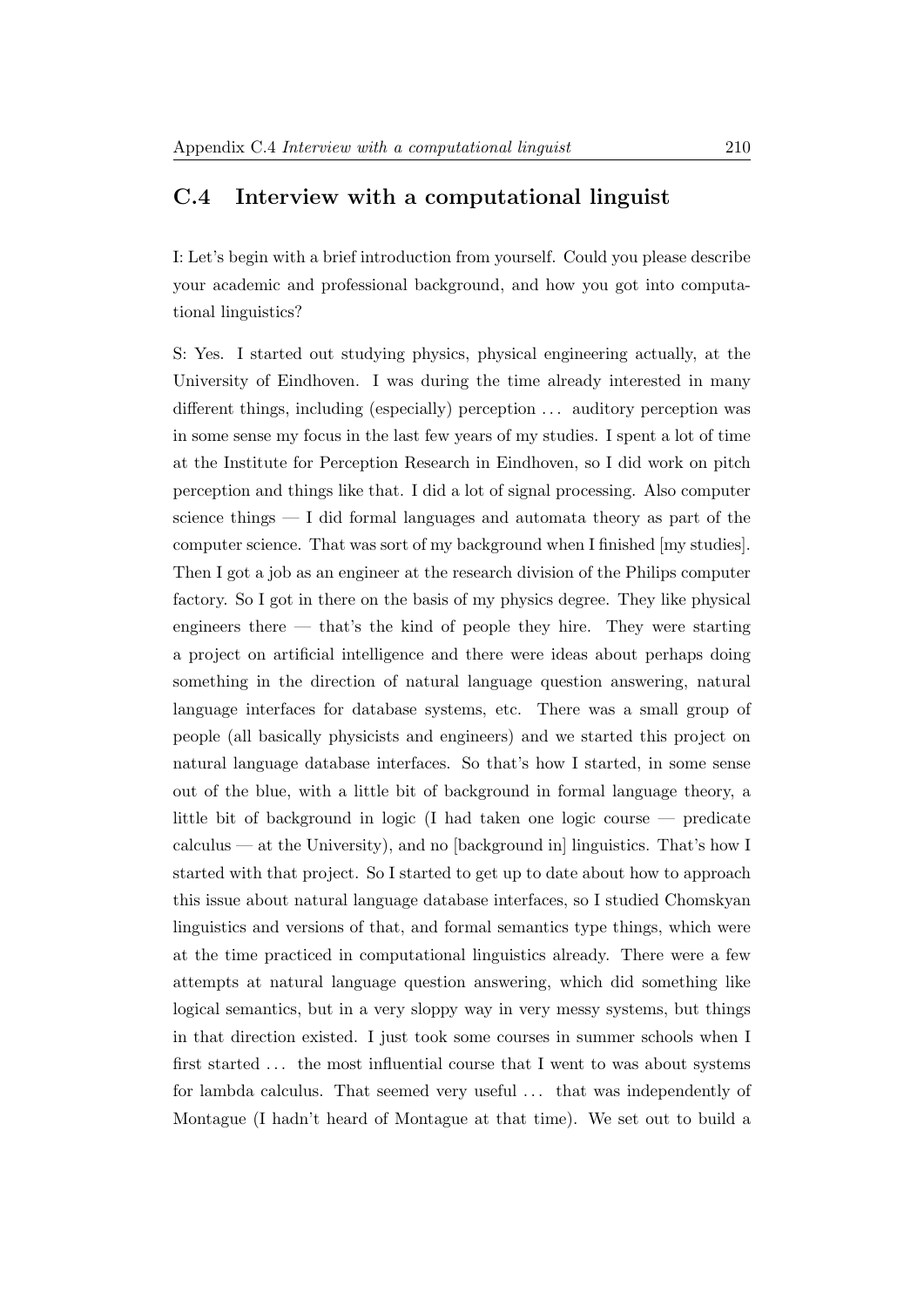natural language database interface which was based on the idea of translating natural language sentences to logical formulas, and then translating the logical formulas into different logical formulas, so that in the end we could evaluate the logical formulas with respect to a particular given database. That's the project that we started out doing in the early 1970s and finishing in the late 1970s. We worked more or less from scratch in trying to create rules for mapping these natural language sentences to logical formulas. So we invented many things from scratch, and while we were doing that I came across Montague grammar and found out that there were people in Amsterdam working on that, so I started going to the colloquium of the group in Amsterdam (the people that you already interviewed: Martin, Jeroen, etc.). That's how the connection with that group started.

I: Then how did you move into the more computational side of things?

S: This was computational from the beginning. We actually built a system where you could type in a question, and then the system would translate the question into a logical formula and do all kinds of things, and then look at the database and come up with an answer. This was about a database with marketing information, so you could just type in "how many Philips computers did Shell buy in 1958?" and then it would give you an answer.

I: What would you say was your primary motivation for doing computational linguistics?

S: Well, my motivation was in some sense related to cognitive science. I had an interest in seeing whether it would be possible to make mathematical models of language in that way, with an emphasis on the interpretation of language, and to see whether one could build such models and implement them on a computer. The practical application was not so important in my own mind, but that was a nice excuse to be able to do it.

I: Would you describe yourself primarily as a linguist or as something else?

S: Like I said, primarily I was a physicist . . . but in the way I look at language (compared to certain logicians) I would say yes, I would be more of a linguist in the sense of being really strongly empirically motivated about what the reality of language is, independently of preconceptions that one might have about it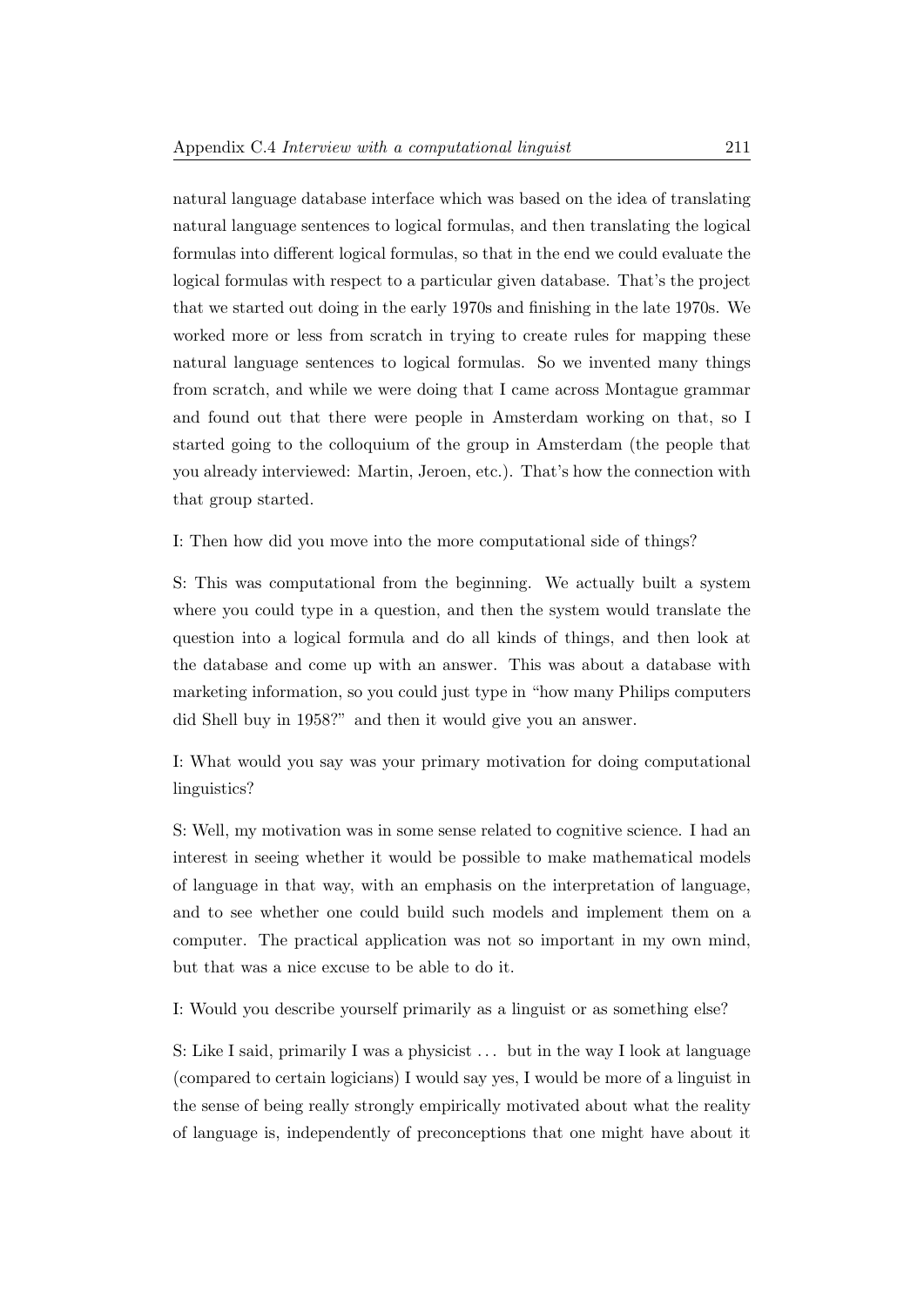or independent of logical ideals that one might have about it. But then I would be a funny kind of linguist, because I would operate completely independently of linguistic traditions, and also not in terms of having preconceptions about linguistic universals or what languages have in common, or things like that. So it's very strongly empirical. We say here we have this language, and we know these people use these sentences ... they mean something by that and they use that to convey information . . . so we build a system that does that. The computational aspect puts a strong emphasis on making everything completely formal right from the beginning. We are really interested in how to make that formal so that we can put it on a computer.

I: So that was about your background and motivation, and then I have a few questions about computational linguistics as a discipline. To begin with, how would you answer the question: "what is computational linguistics?" Suppose you had to explain it to a university student who has never heard of the field.

S: Well, I would say it's a very broad area of activities. It's not necessarily one field in a very strong sense of that word. It's a broad field, and it includes many subfields. There can be an emphasis on putting syntactic theories on the computer, say writing parsing systems based on certain assumptions of what grammar looks like. It can be motivated by the desire for practical applications like natural language database systems, or machine translation, or information retrieval. It can be a cognitive science type motivation, that you try to build little models of certain processes of sentence processing and things like that. So it's a very diverse field which is defined say as the computational dimension of linguistic theory, or defined by computational applications which involve language, or as a computational version of cognitive science theories.

I: What are some of the kinds of problems that researchers are trying to solve in this field?

S: That again is quite diverse. It can overlap with problems that people try to solve in theoretical formal semantics or in theoretical syntax, but there can also be specific computational problems. For instance, if you do statistical parsing — you have sentence analysis programs which are based on statistical information and there are specific problems about how to use really large amounts of information and how to make it efficient; how to do the right kind of statistics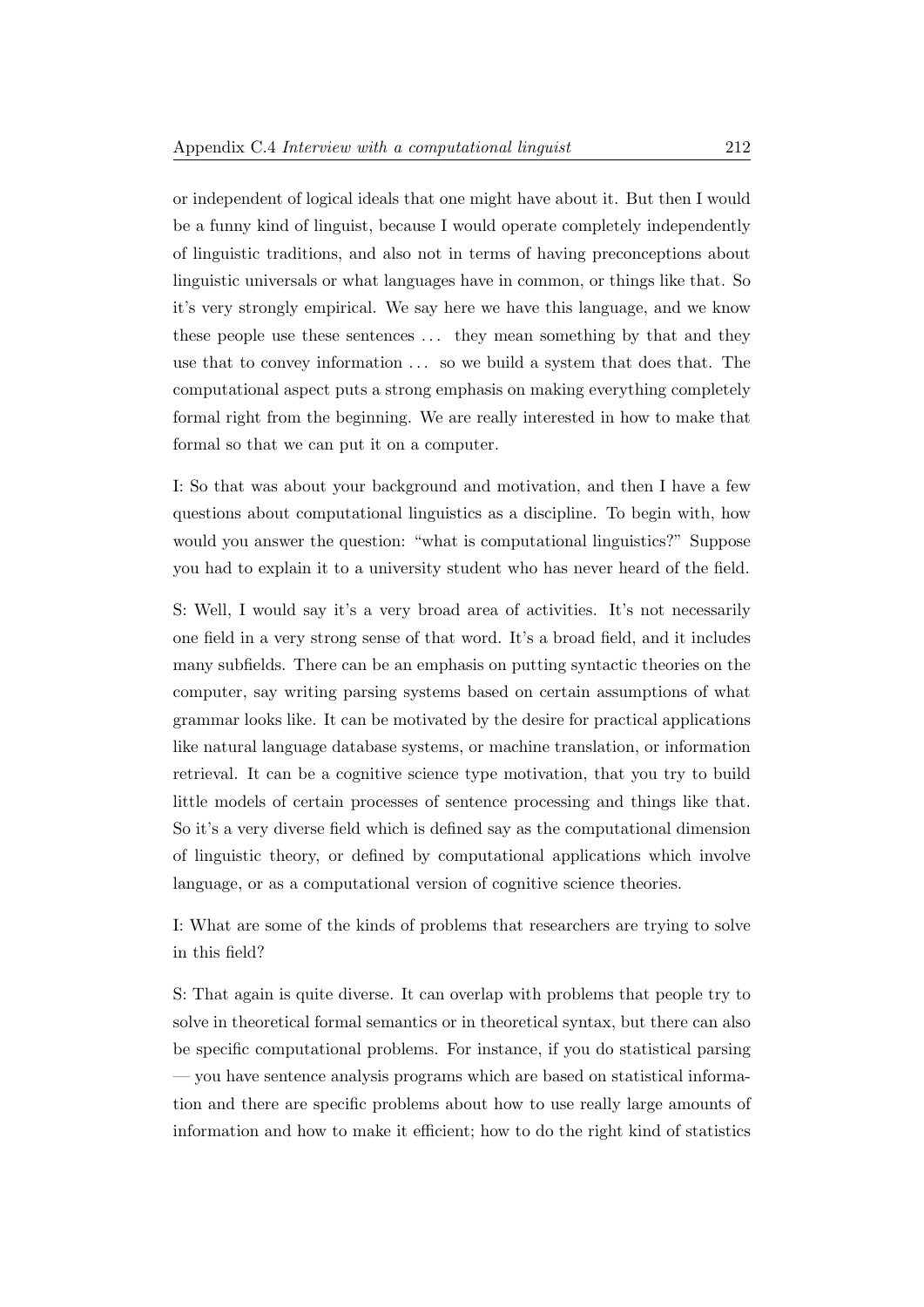which gives you the best kinds of results ... that would be a very specific computational problem. So there are many specific problems.

I: Broadly is there a unifying set of goals for the discipline? Earlier you mentioned that one of the goals is to make connections with what we know about cognition and cognitive models, and you said some of the goals have to do with application (like natural language databases, etc.)  $\ldots$  so is it just that there are different goals for different areas, or do you see any unifying set of goals for the discipline as such?

S: I really see different goals for different sub-areas. I don't see a big unification. In some sense the field is quite fragmented. There are very specific research traditions about statistical parsing or about machine translation, and they are separate. You could think that of course machine translation is inherently related to statistical parsing, because how are you going to translate a sentence if you don't even know how to parse it? If you really want to do it right, parsing has to be part of the machine translation. If you want to do the parsing right, you have to bring in the statistical information . . . so you could easily think of putting it all together, but in practice these fields get quite specialized. If there are certain machine translation methods which are useful, which are successful and don't use parsing, but if they get better results, they determine the nature of the competition in machine translation. So what you get currently is some really different research traditions which are strongly competitive in terms of reaching certain specific quantifiable goals with whatever methods work.

I: Then in terms of the methods of computational linguistics, I'm curious specifically about how modeling works there. Logicians often employ modeling, in the sense that they try to create formal representations of some real world phenomena in order to represent it and to reason about it. Can you describe what role, if any, this notion of modeling plays in computational linguistics?

S: Well . . . if you take the old natural language database interface systems for instance . . . the way we worked on those is strongly related to this modeling notion, because there you have a situation where somebody has a database it's structured in a certain way, it represents certain information and one can talk about that information in certain ways in English, and how are you going to bridge that? One way to think about that is to think about what is the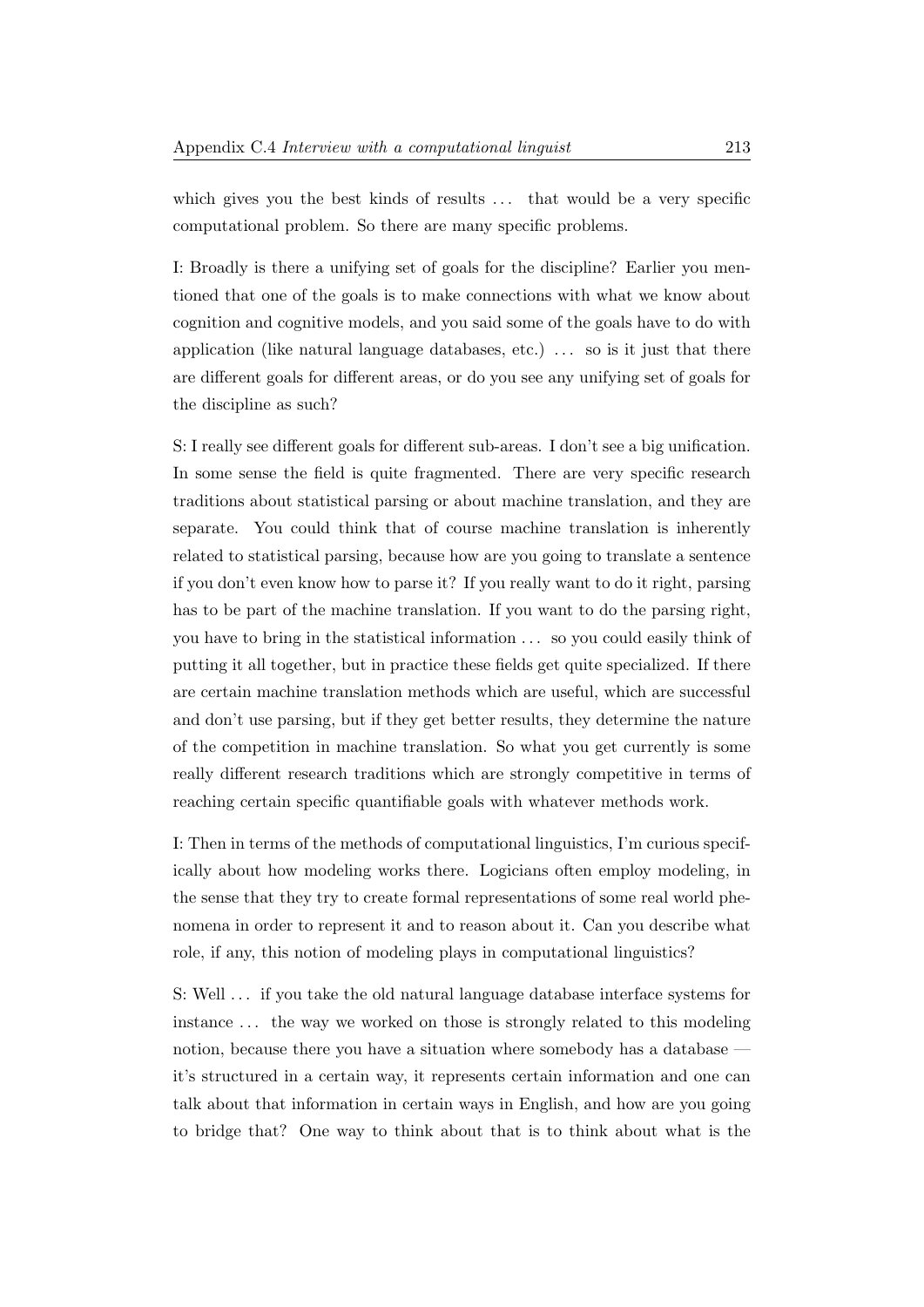domain that is represented in this database and abstract away from certain details of how it's represented and to think about what this database is really about . . . to devise a logical language where you say: These are the core notions. It really involves these domains of entities and these relations between them. This is what is really represented in that database. And you're going to make an elegant model of that, and then you have a language which is a nice interface between English on the one hand and the database on the other. You have an idea about the kind of language that you want to map your English to and the kind of rules for that. That's like the old fashioned AI, where the notion of modeling micro-domains was very important. If you build an expert system about a particular domain, you really think about "what's going on in this domain?", "what are the relevant notions?", "what are the relevant logical relations between them?", etc.

## I: And the domain is always some aspect of natural language?

S: Well, in this case the domain was computers and who buys them and who uses them and who sells them. That's what I mean by the domain. Then there's another aspect of modeling, namely how language works, which is very similar to what you've seen in formal semantics. We try to think of what's the machinery ... there's a reason why we can put these words together so that they together end up meaning what they mean . . . so what's the machinery behind that? That is in some sense a semantic interpretation of the syntactic operations with which we put words together. That's how you do formal semantics. The way I worked on those problems, that's strongly and directly related to these modeling notions you talk about. In a lot of modern computational linguistics that's in fact different. People work on statistical parsing or on machine translation as if it's purely a matter of statistics. They sort of skip the modeling. So that's become a somewhat different kind of field. That part of computational linguistics is in fact not very relevant for formal semantics.

I: In that area of computational linguistics, this notion of modeling is not in play you think?

S: No.

I: But in a certain sense they are also trying to build representations of how natural language works and make predictions about this, etc. Could one not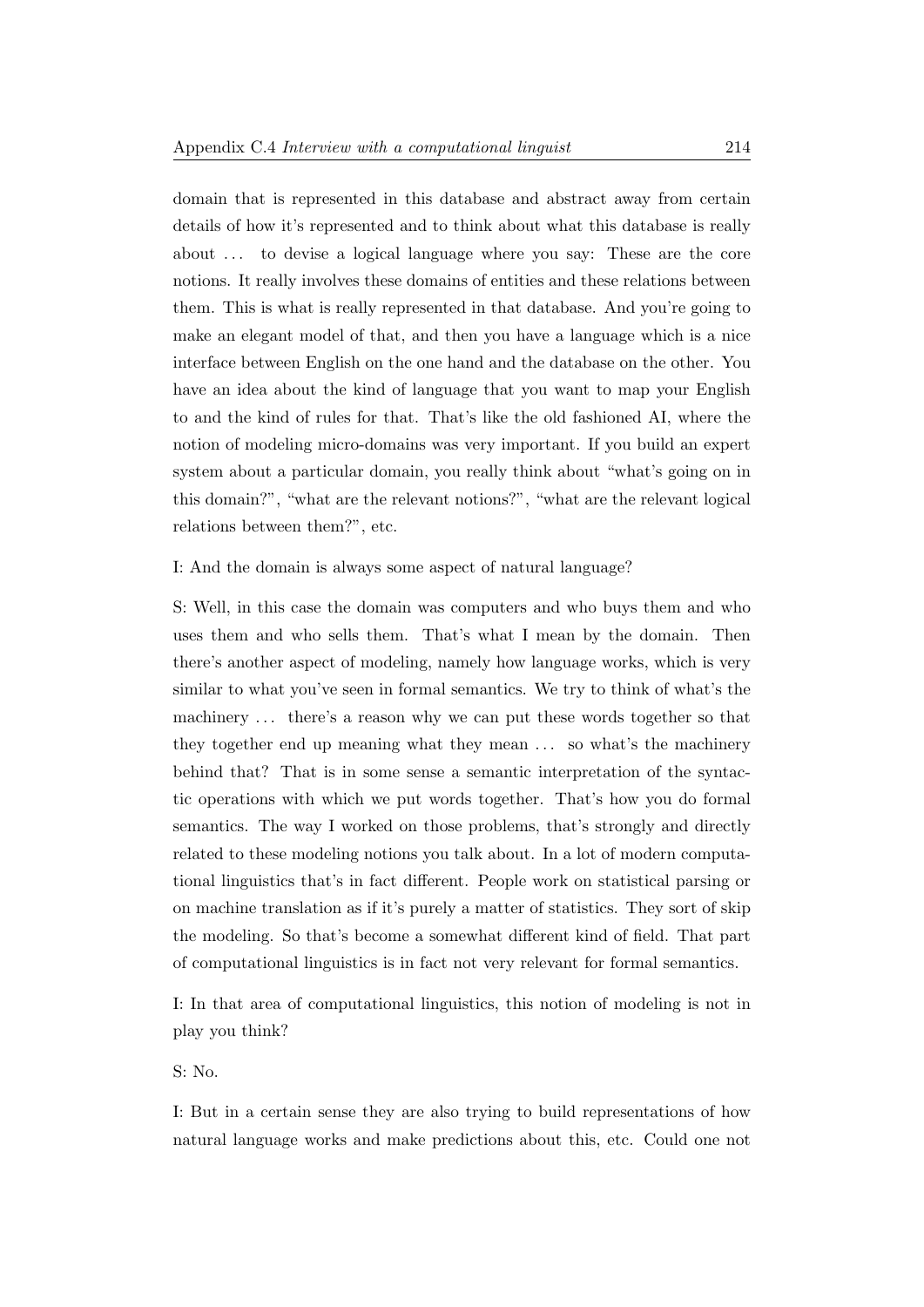argue that they are also in a certain sense trying to model natural language? They are making stochastic models.

S: Yes. If you insist on that, of course the answer is yes. I just want to emphasize that the nature of these models is very different, and there is a tendency to make the models very shallow and to have an assumption that the statistics will do all the work. That's a possibility which emerges as soon as you embrace statistics. If you have enough data, you can always be hopeful about what the statistics will account for without needing any explicit modeling, and that's been very much a tendency in today's computational linguistics.

I: What exactly is the alternative to that?

S: It's more like old fashioned artificial intelligence and old fashioned formal semantics. Where you explicitly build systems where you say these are the rules ... you try to craft the rules so that they give the right results ... you really handcraft them. Then you can still add statistics to that, but the statistics would not carry so much weight.

I: So in either of these two cases, the models that we build, how do we check that it's actually a good model for the thing that we're trying to model?

S: Say, for the natural language database interface systems that I used to work on several decades ago . . . there the check would be whether somebody could actually use the system so that the language which is modeled in the system is some meaningful subset of language that people actually use, so that people can actually work with it. That's sort of the practical way of evaluating it. In modern computational linguistics, people very often have very narrowly defined goals. Say in statistical parsing you have a given corpus and you have a given training set with annotated sentences, and you have a test set which you're not allowed to look at. Then you have a parsing system which you can train on the training set, and then the evaluation is percentage accuracy on the test set, where you try to get the right results for the test set. It's very formal, quantitative and empirical.

I: So this is the basic criterion for success and failure in modeling. If it makes bad predictions with respect to the test set, then it's not a good model.

S: Yes, that's how people deal with it.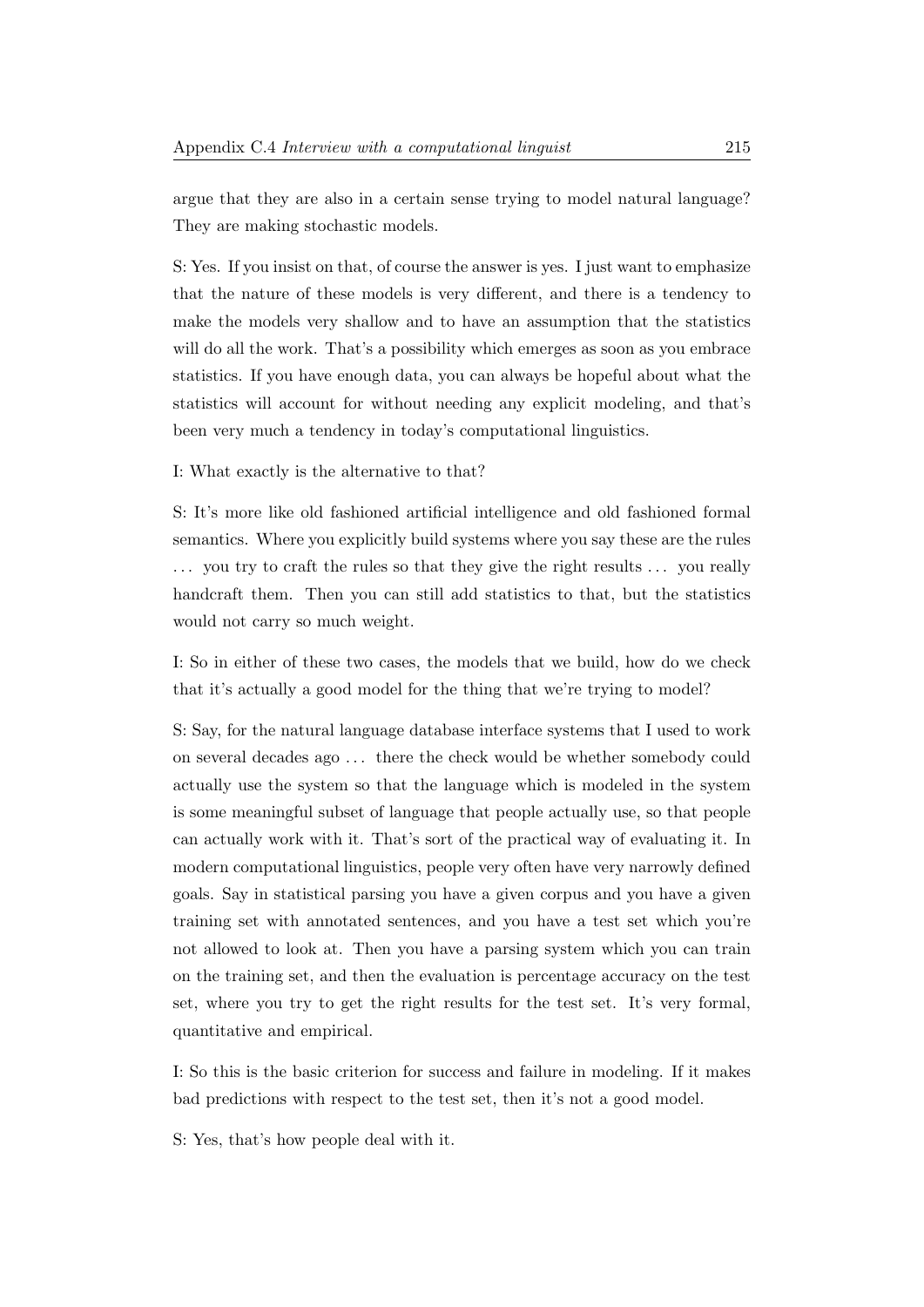I: Is that the only criterion? Or do we have any other criteria also? Maybe the model should agree with some other things that we know?

S: The thing is people tend to focus very much on just the performance on the test set. It's very difficult to publish a paper which contains new ideas if it doesn't give better performance on the standard test sets. I don't think that that's a very good situation, but that is the situation.

I: Why do you think that that's not such a good situation?

S: Well, because it sort of treats the test set as a goal in and of itself, as if there are no other intellectual goals anymore. The questions of whether something makes sense from a cognitive point of view, or a linguistic point of view, or even from a practical point of view — those questions aren't on the table anymore if you focus completely narrowly on the test set behavior.

I: Do you think that computational linguistics is a rigorously scientific discipline?

S: No ... because ... certain versions of it are more practical where the goal isn't even scientific. You just try to make something that works, and if it works it works. And then there are things which are not so practical, like some of these contests where people try to get good accuracy on the test set. That has the looks of objective science, but in some sense the parameters of the situation are completely arbitrarily defined. You try to get good accuracy in assigning trees on the basis of the training set to the test set. Something comes out, but what does it mean? The truth is that it's extremely non-scientific in the sense that it's completely not clear how it generalizes to what this means about anything beyond what you measure. So it becomes very narrow in the way in which a lot of experimental psychology is very narrow. You measure something, but because of the lack of a theory, and because the experiment was not part of a bigger theoretical enterprise, you can measure these things (if you put people in the lab and if you give them these stimuli they do that, and then you measure that they do that), but in some sense it's completely unscientific in the sense that it completely lacks the dimension of generalization. You just measure some things, and you may measure them very carefully, but then all you know is this very specific thing. That's a little bit going on with today's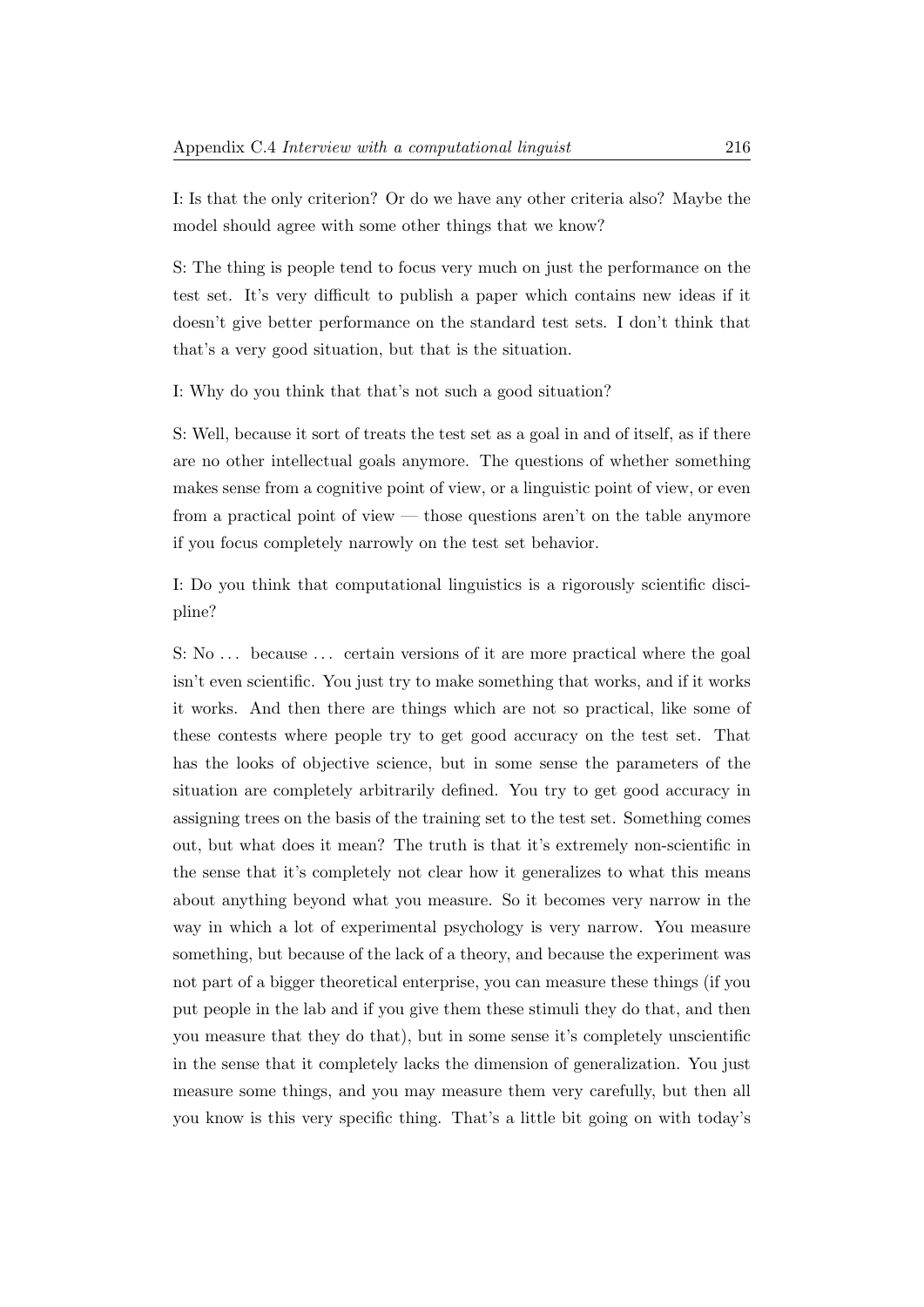statistical computational linguistics. We have these techniques, and they work in these specific test situations, but we don't really know what that means.

I: Do you think that computational linguistics has been successful in achieving its goals?

S: No. Perhaps it could have been ... like the classical natural language database interface systems — they work to a certain extent, so that could have been successful if that would have been an ongoing line of research. But that line of research hasn't gone on, because it is a lot of work to model particular domains in a very careful way, and then all you get is the capability of talking about only that domain. It's a lot of work with limited results. What has in fact been successful is information retrieval (like Google and systems like that). That's all based on techniques from the 1960s, and that has been very successful. It's very limited in what it can do, but for practical purposes it's very useful. Machine translation is still pretty bad — there, the old approaches of handcrafted grammars have been taken over now by statistical methods, but what one can do with such completely automatic methods is extremely limited. So all the really interesting challenges have not been answered yet. Although one could imagine that it could be done, but it still would require a lot of work.

I: Then lastly I have some questions on the relation between computational linguistics and formal semantics. First of all, what do you think are the similarities and differences between computational linguistics and formal semantics in terms of their goals and motivations?

S: Then it depends what part of computational linguistics you talk about of course, because it's very broad. Some parts have motivations which have nothing to do with formal semantics, because they're purely practical or they're only about syntax  $\dots$  I think for the problems I worked on  $\dots$  if you still want to work on natural language interface systems for instance . . . then the goals are very similar ... the way I look at it, from a computational point of view it's very good to work with formal mathematical methods and then it becomes basically one field, the way I look at it.

I: But if you look at the people who are working on the more statistical side of things, then you think they are not very related in terms of their goals and motivations?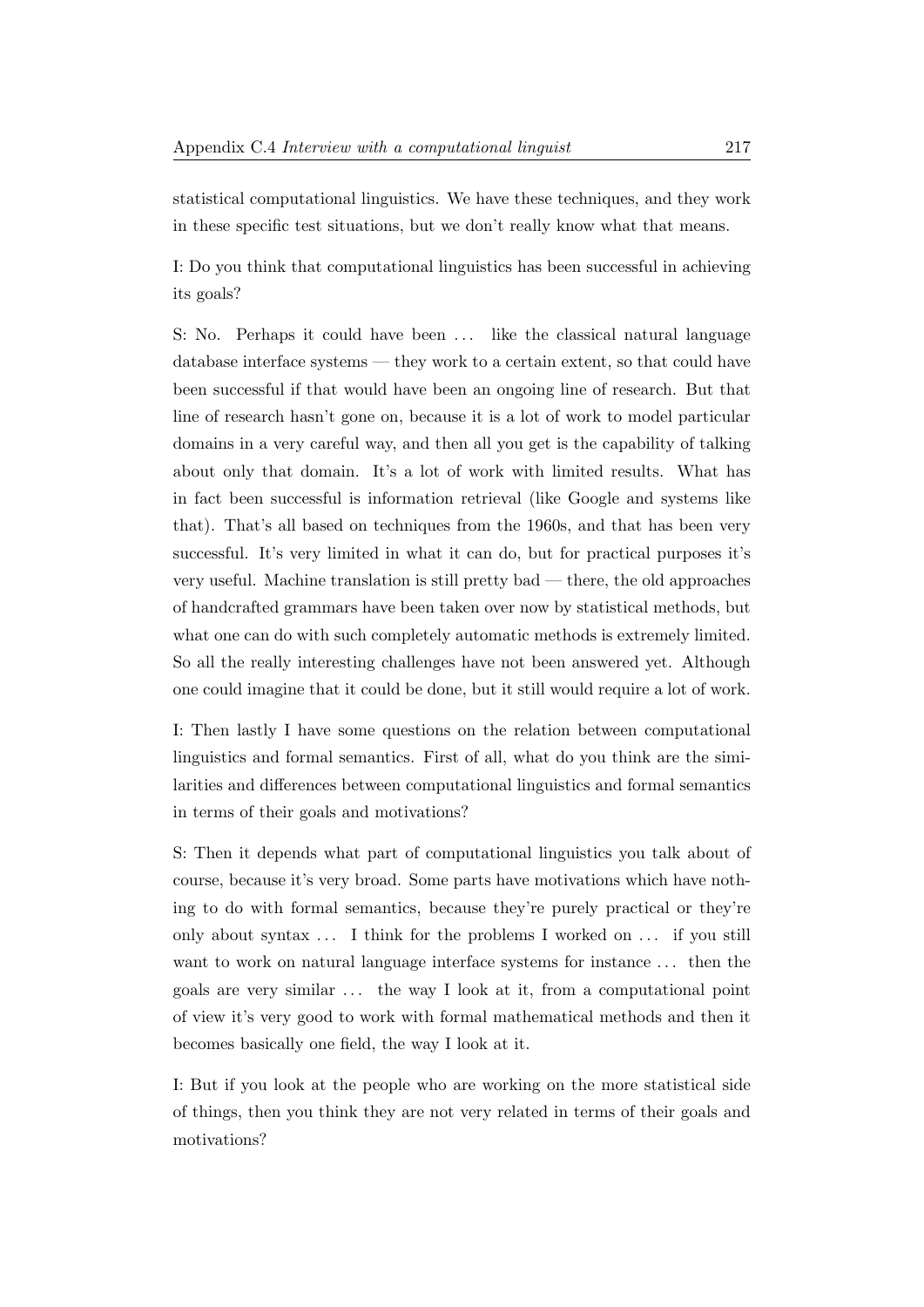S: No. Then I think it's completely different. Although this is a shame to a certain extent, because one could imagine, say, if you look at the work in formal semantics, you can certainly see that people tend to work with truth-conditions where everything is very strictly defined  $\dots$  you could imagine that perhaps it would be nice to be able to put in a statistical component of some sort in a formal semantic system. One could see that that might make sense, so one could certainly imagine that there would be interactions between these fields, but I don't see much of that happening. In fact they are very different. They are very very different enterprises.

I: The way I would have understood it is that they seem to share similar goals, but they have become very different in terms of methodology and approach. But you are saying that they don't even share similar goals?

S: Yes. Because, say in machine translation, one might imagine that some kind of analysis where you get the meaning right would be an important part of what you're trying to do. But that's not how they do it. They just try to map from one language to the other, and then see whether they get away with it. So if you look at how the systems work, you cannot point to this component where you say "OK, now we've decided what the meaning is, and we can see whether that's right or not." That component isn't there. Or if you look at information retrieval ... you could imagine that you have a query and you try to have a more refined notion of getting information. You have non-trivial queries where you could say that I'm first going to look at whether I understood your query correctly. But nobody is working on that. Nobody is working on a notion of queries where they entertain the notion of whether they got it correct or not. Everybody is just looking at the query as a bunch of words and they try to get the information, and then hope they get it right, and then decide based on percentage accuracy whether an approach is better than another. People go completely only for the practical end results and don't think of the systems in terms of particular components where the notion of meaning plays any role for instance . . . they just drop that.

I: Would you say that these two are competing disciplines in some sense?

S: In terms of practical applications, certainly [they are competing], with the statistical ones winning, because it's much less work. Intellectually perhaps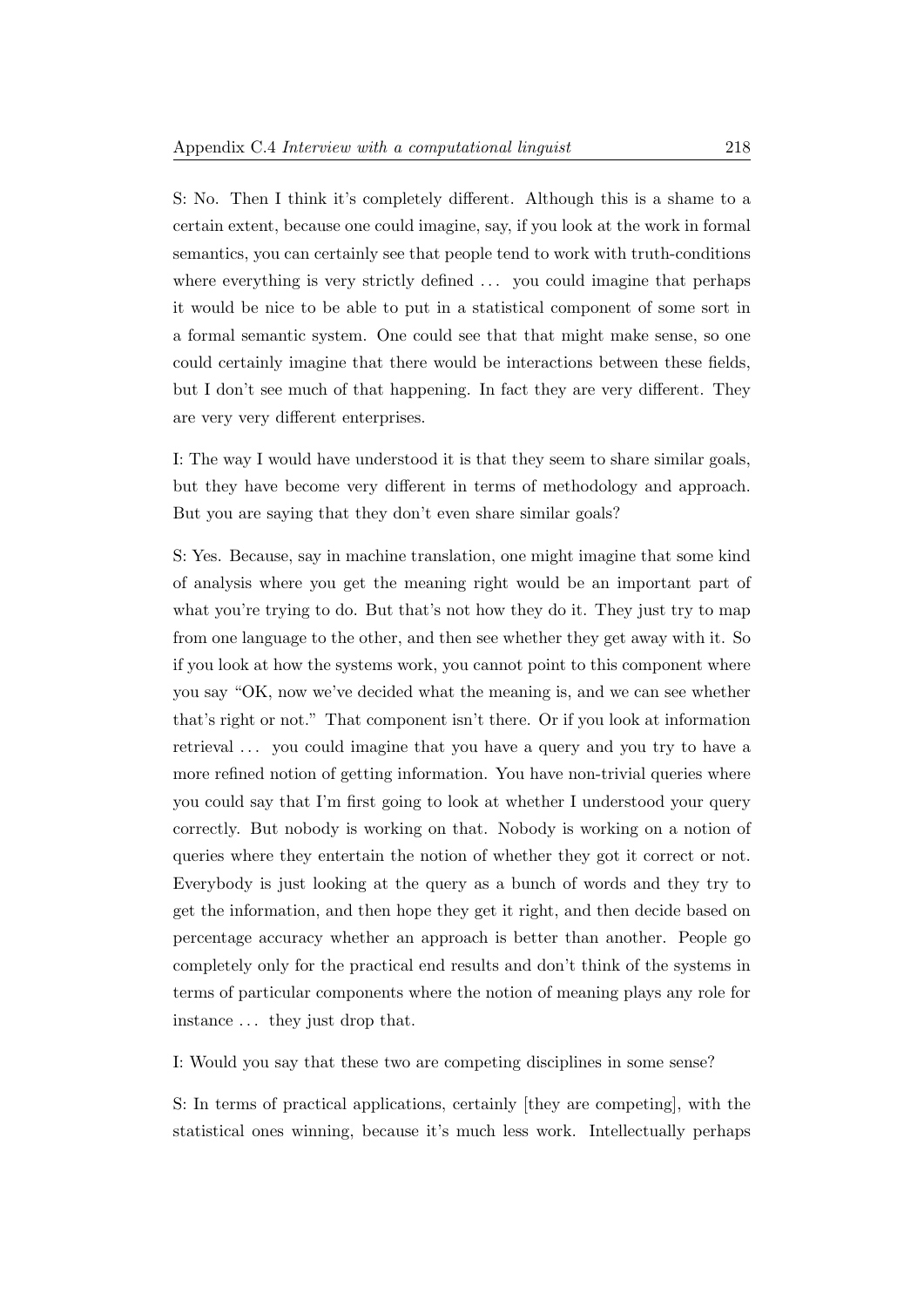not. Certainly to the extent that we do logic and formal semantics with a philosophical background, those goals are still valid, and they are not undermined by whatever people do with statistics. That's valid, and I think that work goes on. Then perhaps the most interesting question is whether they are competing approaches if we talk about possible future theories of cognition. There it seems obvious that we need some kind of synthesis ... that we do need both approaches, but in a way where they are not competitive, but where they are integrated. That is what we are going to need for cognition. There also I think it's not so clear. We may hope that in some future version of cognitive science it will actually all come together. We can still hope that.

I: But as it stands today, do you think that perhaps these are two different scientific paradigms?

S: Yes. Certainly they do fit the definition of what one calls a paradigm. They're just different ways of operating and different ways of looking at the problem to begin with.

I: Can you elaborate on this a little bit? What do you think is the difference between the way in which the formal semanticist and the computational linguist look at problems?

S: Well, it ties in very much with what you were asking before about modeling. Whether you are really inclined to make a formal model of something, versus, that you can think you can just gather a lot of superficial data and do statistics. If you take the extreme versions of these two approaches, they are extremely different. In that sense they are different paradigms, which doesn't mean that they can't be combined, but they are really different sets of assumptions and they are different mindsets in terms of which one can work. One can see that difference. It's also the case with statistics ... statistics is a very live branch of mathematics which is very active also. People are getting increasingly clever about increasingly complex statistical things and about their computational implementation — about how to do really complex statistical computations efficiently. There is science there, but the science that's happening there really is about the statistics, and it's not about the content matter.

I: OK. So we have these two seemingly competing paradigms, and you have expressed dissatisfaction with the statistical computational approach, and you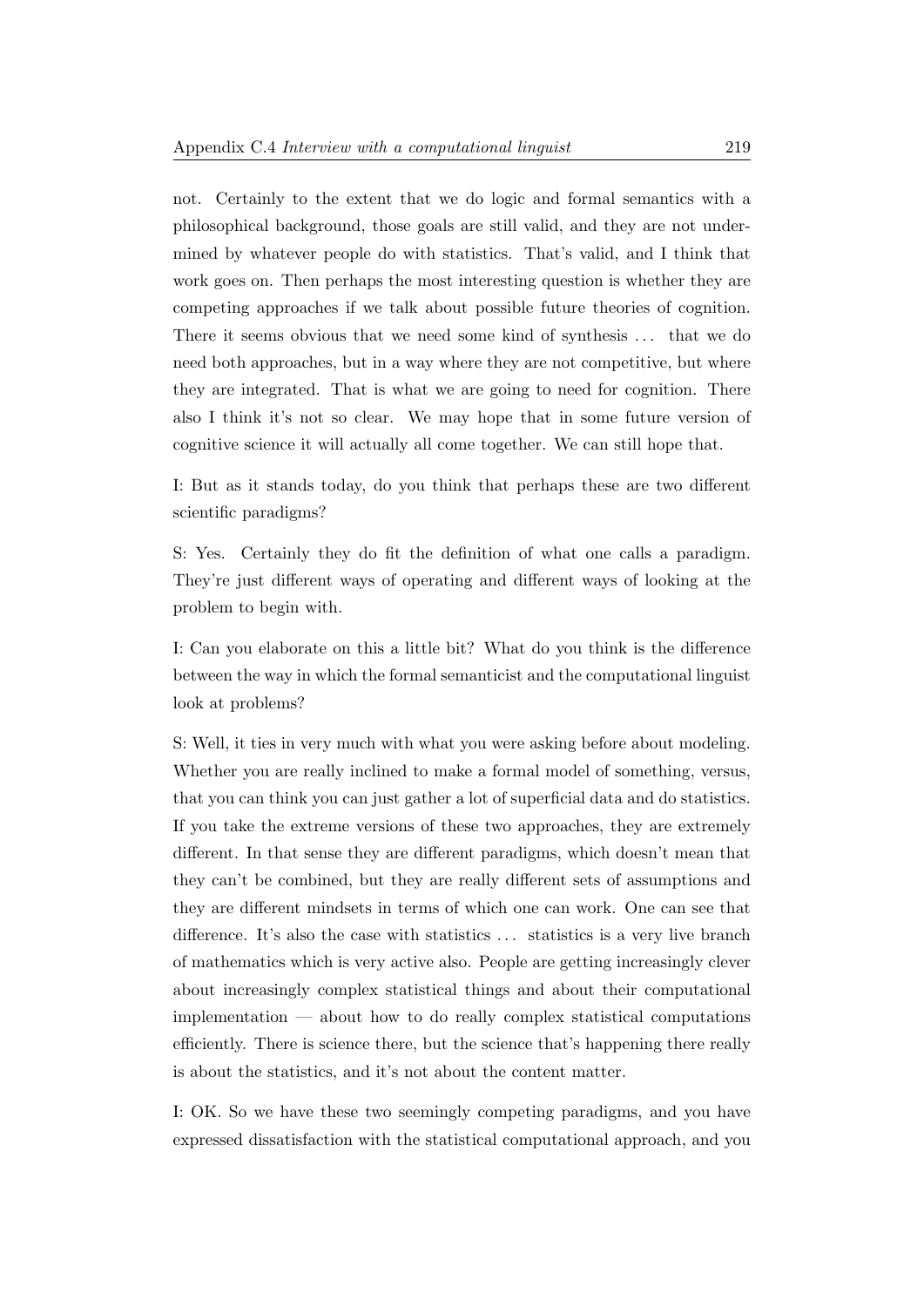don't think it's rigorously scientific and that it hasn't been successful in achieving its goals. But what about the formal semantics paradigm? Do you think that paradigm has been successful in achieving its goals?

S: Like I said, I think it could have been ... in terms of interface systems, it could have happened, but it hasn't. Just as a matter of practical contingencies, it hasn't happened. That's on the practical side. Then I think formal semantics as such (in the logical, philosophical, linguistic context) has been successful in helping develop ideas about what's going on with language. We also run into the limitations of that. We see increasingly in papers in formal semantics, that people talk about judgments involving pragmatic dimensions of the interpretations where it becomes increasingly difficult to really follow what the predictions of particular theories are. Too much hinges on assumptions of aspects of the pragmatics that we haven't formalized. So we run into the limits of that . . . not all aspects of language can be understood so well with these techniques. In some sense, I would also say that's also a success, but that really raises the question: where do we go from here? If we really want to understand things very well, we have to get more formal theories about pragmatics, about real world contexts, integrate statistical stuff, etc. So clearly that approach has its limitations, and that's becoming clear.

## I: Do you think that formal semantics is a rigorously scientific discipline?

S: Well, I would in any case drop the word rigorous. Because that would be emphasizing very strong objective qualities that it [formal semantics] doesn't quite have. If you don't put "rigorously" and you just say "scientific" one could probably say yes. It just is the case that, say in physics, it's easier to agree on what the evidence is and it's easier to separate the data from the theory, so it's easier to construct objectivity and to show that it has objective validity. In formal semantics it is more a matter of having to make certain assumptions, and in terms of those assumptions you make your observations, etc. It is much harder to really make a point for the objective validity of what one claims, and in that sense it's just more difficult than physics. It requires more good taste. You have to really know what intuitions to take more seriously than other ones, and what counterexamples to take seriously and what counterexamples to dismiss. If you don't know how to do that, you can't do formal semantics, and for somebody who doesn't understand such things, you can't explain to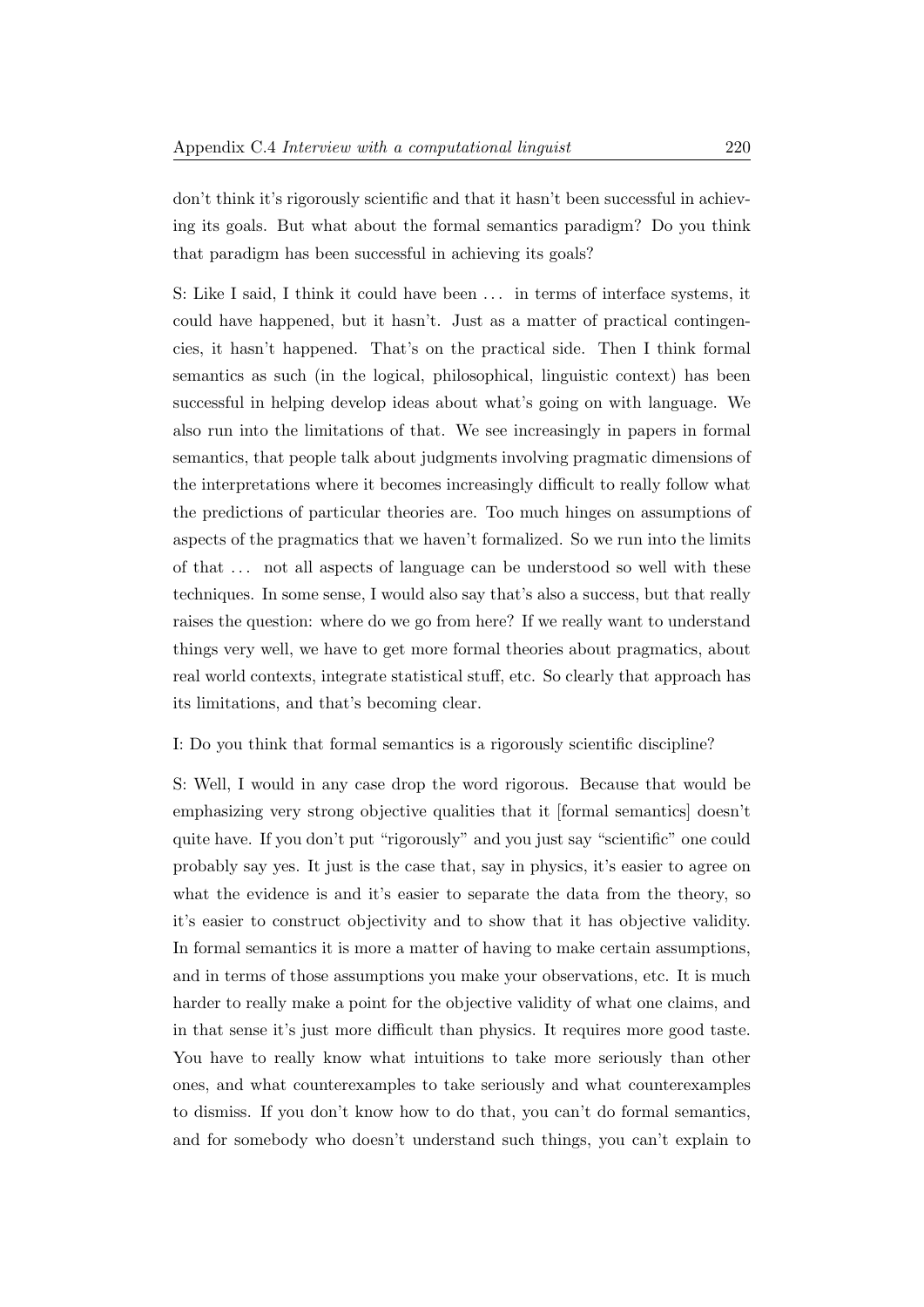them why it's objective in any sense. But I think among people who have the right mindset and who are willing to get into it, it has a certain degree of objectivity, but only a certain degree. So it isn't physics, but it also isn't completely unscientific.

I: Recently there have been some internal criticisms of the discipline made by Martin Stokhof and Michiel van Lambalgen. I'm wondering if you're familiar with this criticism?

S: I have read things by them, but perhaps you should summarize it for me . . .

I: I think their main argument is that it deals too much with idealizations of the natural phenomenon that it's trying to model, and therefore it becomes very difficult to verify or falsify any of the claims made by formal semantics, and therefore its scientific status is rather problematic.

S: Yes, that ties in with what I was just saying, and it emphasizes very much this difficulty. Yes, it emphasizes that we can't really pin it down  $\dots$  we can't really show what the objectivity is. So if they point that out, that is correct. Given certain idealizations, if we embrace those idealizations, we end up agreeing on a certain set of phenomena. The real question is how meaningful is that for our understanding of language as it actually exists? Is this only an artifact? Are we only inventing something which has some remote connection with language, but is really a branch of mathematics (just uglier than ordinary mathematics) and it has nothing to do with actual language? Or is it a meaningful idealization? Is it meaningful as a perspective on language at large, including all the phenomena that are not covered? There one can have different feelings, but I think that in some sense they are exaggerating a little bit, because I can certainly see that a lot of insights that we got in terms of these idealizations are very useful in terms of thinking about actual language and how you use it — what things mean that people actually say  $-$  and it really is applicable to that. I think perhaps that what Martin and Michiel are saying is a little bit (now this may sound nasty but I don't mean it that way) ... that it is philosophically naive. [The reasoning seems to be] that because it isn't right, therefore it's wrong. That because you can point out this lack of objectivity, because you can point out this problem, because you can show that it cannot be shown that this thing is objectively valid, that therefore it follows immediately that we have a big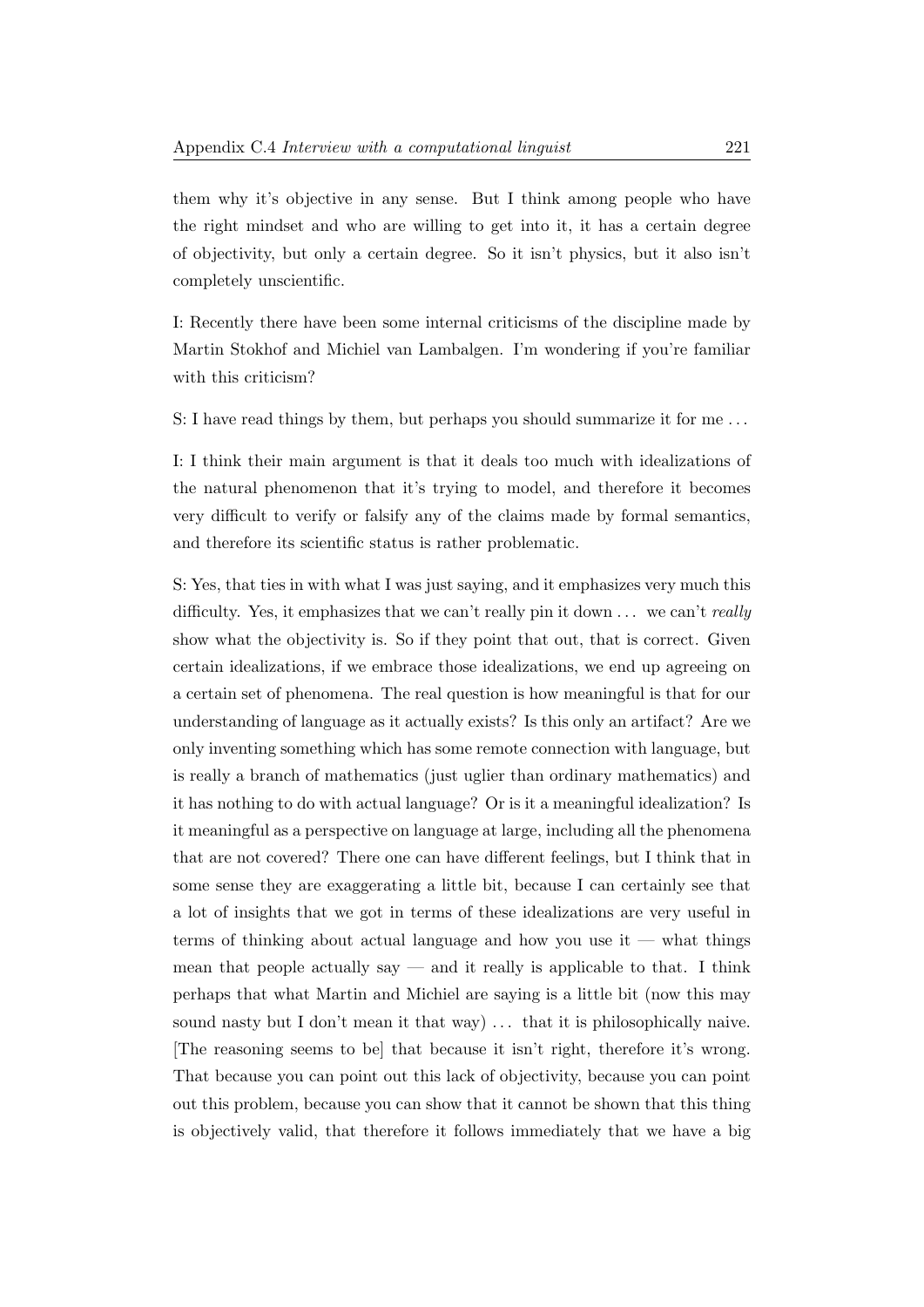problem. The only thing that follows is that it isn't completely obvious what the nature of the meaningfulness is. It does follow that it can be questioned. It does not immediately follow that the whole thing is meaningless and wrong, because that holds for almost any theory. If it really comes down to it we don't know, and if you are really honest about it, about most theories we know that they are false. Every empirical theory that we seriously work on we know is false, because we know the limitations, and not only in terms of things we haven't looked at, but we know realms where we know there are things it doesn't account for. We know that it only works to a certain extent with certain limitations, but that's not a reason to give up. That's how science works. So the fact that there are problems about objectivity is not necessarily a big deal. What you have to show is that it really isn't meaningful. If you just insist that theories must be completely right and proven, then you might as well just give up before you start.

I: My final question, coming back to the question of these two paradigms the formal approach and the computational / statistical approach — where do you see the future of these disciplines? And where do your sympathies lie?

S: Well, like I said, I think ultimately the big challenge is in cognitive theories. One thing that one could say about philosophical theories (theories which have their context in a philosophical realm) is that in some sense the idealizations could be a bit arbitrary, in the sense that their justifications are only philosophical. In terms of practical applications, again, it is not an intellectual challenge, because there with big data you can get away with doing a lot without any theorizing or modeling or whatever. So if we have an interest . . . let me just speak for myself — my interest as I said started with being intrigued by language as a cognitive phenomenon, and I think there is still a big challenge there. We have made big progress in the last half century in terms of understanding certain formal things, which only work in the context of certain idealizations, but which are nevertheless really interesting. We know a lot of such things. We also know a little bit about how to put statistics into the picture. I've been actively involved in launching the statistics stuff, and I've only been disappointed in that it became this independent paradigm which didn't have any connection with the modeling anymore. That was never my intention, but I believe in the importance of the statistics. I've written manifestos explaining just that,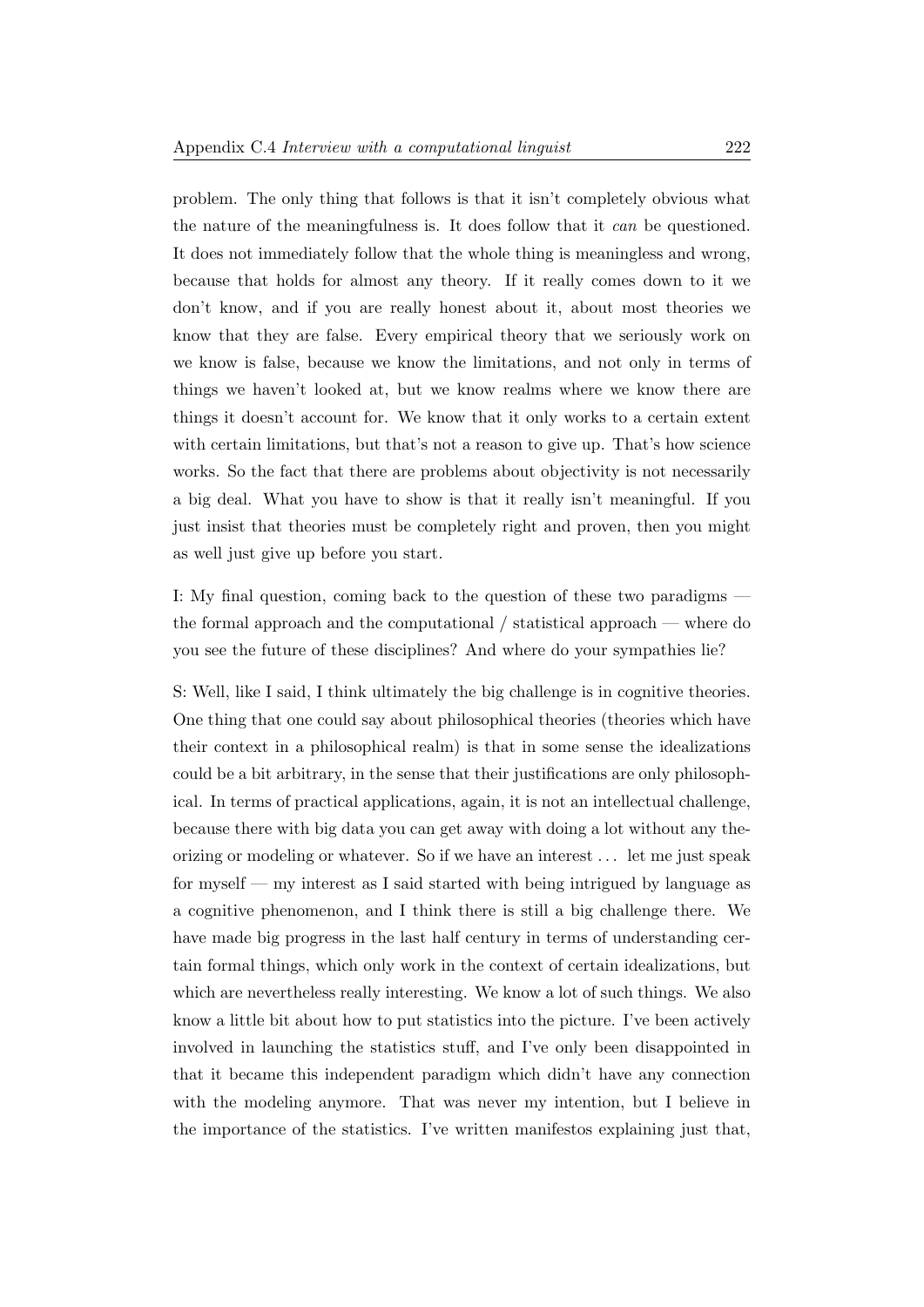but what I believe in is the synthesis between the statistics and the modeling approach, and I do believe that to get a viable picture of what's going on cognitively we will need that synthesis. I don't see any reason why that will not happen sometime in the future. These things do not intrinsically exclude each other. So if cognitive science survives as an intellectual, academic agenda . . . for all I know, we may end up doing that at some point. So that's my vision. It really must come together. That's been my vision for a long time now, and it seems like it takes forever, but it might still be possible.

I: OK. These are all the questions that I wanted to ask you. Is there anything else that you would like to say before we end this interview?

S: No, I think you raised all the basic things, so I don't have any afterthoughts right away.

I: Thank you very much for your time.

S: OK. That was my pleasure!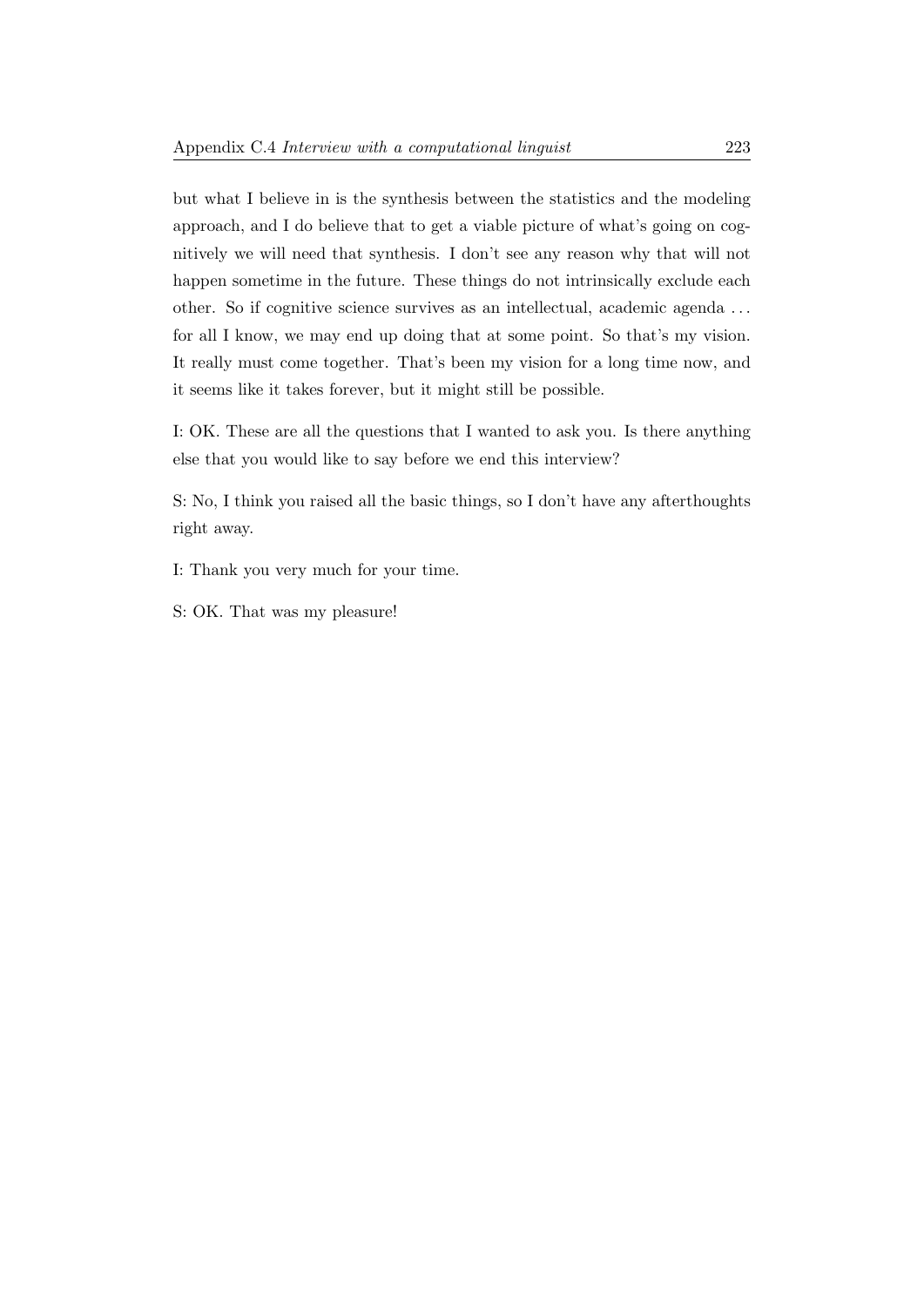## Bibliography

- Association for the Philosophy of Mathematical Practice. About, May 2014. URL [http://institucional.us.es/apmp/index\\_about.htm](http://institucional.us.es/apmp/index_about.htm).
- Robert Audi, editor. The Cambridge Dictionary of Philosophy. Cambridge University Press, 1999.
- Alexander Bird. Thomas kuhn. In Edward N. Zalta, editor, The Stanford Encyclopedia of Philosophy. Fall 2013 edition, 2013. URL [http://plato.](http://plato.stanford.edu/archives/fall2013/entries/thomas-kuhn/) [stanford.edu/archives/fall2013/entries/thomas-kuhn/](http://plato.stanford.edu/archives/fall2013/entries/thomas-kuhn/).
- Noam Chomsky. Aspects of the Theory of Syntax, volume 16. The Mit Press, 1965.
- Paul Cozby and Scott Bates. Methods in Behavioral Research. McGraw-Hill Education, 2011. ISBN 9780078035159.
- Catarina Dutilh Novaes. What is practice-based philosophy of logic? a casestudy: uses of formal languages in logic, 2009. Paper presented at workshop: Practice-based Philosophy of Logic and Mathematics.
- Catarina Dutilh Novaes. Towards a practice-based philosophy of logic: Formal languages as a case study. Philosophia scientiae, 16(1):71–102, 2012.
- Uwe Flick. Designing qualitative research, volume 1 of The SAGE Qualitative Research Kit. Sage, 2009a.
- Uwe Flick, editor. The SAGE Qualitative Research Kit: Collection. Qualitative Research Kit. SAGE Publications, 2009b. ISBN 9780761949749.
- John D Heyl. Paradigms in social science. Society, 12(5):61–67, 1975.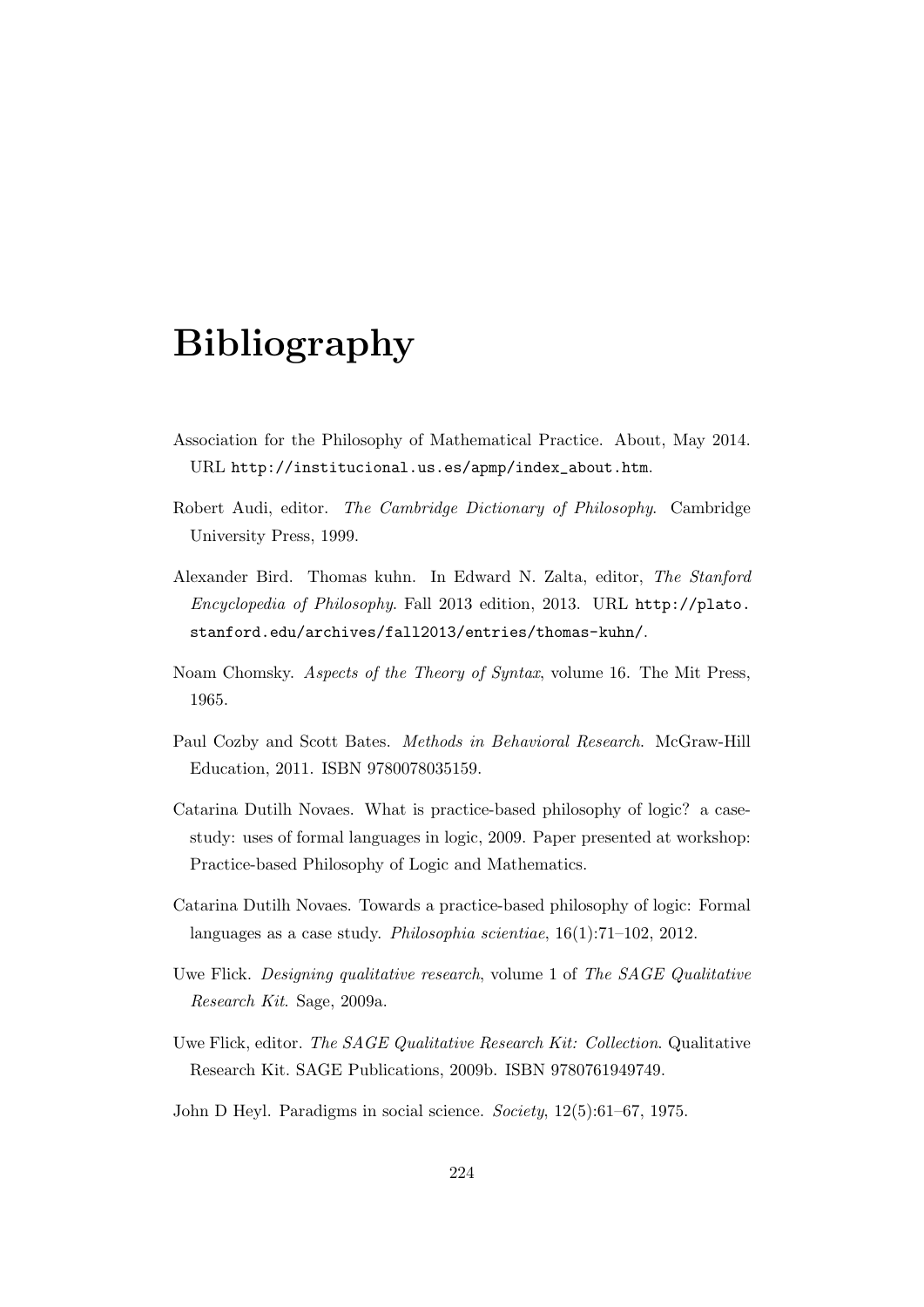- Leon Horsten. Philosophy of mathematics. In Edward N. Zalta, editor, The Stanford Encyclopedia of Philosophy. Spring 2014 edition, 2014. URL [http://plato.stanford.edu/archives/spr2014/entries/](http://plato.stanford.edu/archives/spr2014/entries/philosophy-mathematics/) [philosophy-mathematics/](http://plato.stanford.edu/archives/spr2014/entries/philosophy-mathematics/).
- Institute for Logic, Language and Computation. Master's programme logic: Critical reflection. Technical report, Faculty of Science, University of Amsterdam, 2013.
- Institute for Logic, Language and Computation. Logic and language, May 2014a. URL <http://www.illc.uva.nl/Research/Programmes/lola.php>.
- Institute for Logic, Language and Computation. Scientific mission, May 2014b. URL <http://www.illc.uva.nl/AbouttheILLC/About/mission.html>.
- Margaret King. Epilogue: on the relation between computational linguistics and formal semantics. In Michael Rosner and Roderick Johnson, editors, Computational linguistics and formal semantics. Cambridge University Press, 1992.
- Joshua Knobe and Shaun Nichols. An experimental philosophy manifesto. Experimental philosophy, pages 3–14, 2008.
- Thomas Kuhn. Logic of discovery or psychology of research. In Imre Lakatos and Alan Musgrave, editors, Criticism and the Growth of Knowledge, pages 1 – 23. Cambridge University Press, 1970a.
- Thomas S. Kuhn. The structure of scientific revolutions. University of Chicago press, 1970b.
- Steinar Kvale. Doing interviews, volume 2 of The SAGE Qualitative Research Kit. Sage, 2009.
- Brendan Larvor. Review of paolo mancosu, ed. the philosophy of mathematical practice. oxford: Oxford university press, 2008. Philosophia Mathematica, 18 (3):350–360, 2010.
- Brendan Larvor. What are mathematical cultures? (unpublished typescript). 2014.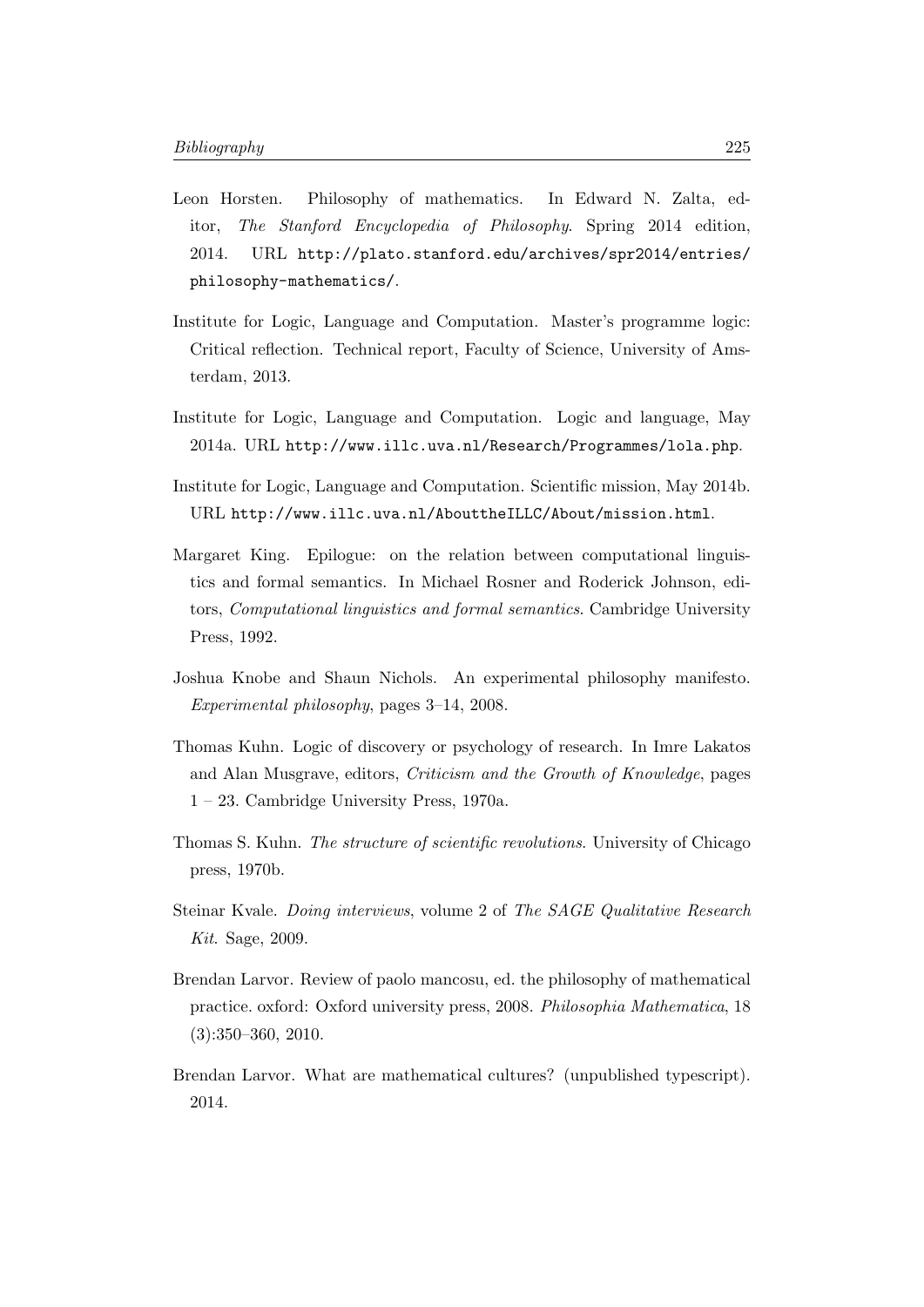- Benedikt Löwe. Formalization: methodology and concrete examples. Presentation at lecture series at the ILLC: Logic, Language and Computation, 2012.
- Benedikt Löwe and Thomas Müller, editors. *Philosophy of Mathematics: So*ciological Aspects and Mathematical Practice. College Publications, London, 2010.
- Paolo Mancosu, editor. The Philosophy of Mathematical Practice. Oxford University Press, 2008.
- Richard Montague. Universal grammar. Theoria, 36(3):373–398, 1970.
- Barbara H. Partee. Formal semantics: Origins, issues, early impact. The Baltic International Yearbook of Cognition, Logic and Communication, 6(1): 13, 2011.
- Barbara H. Partee. The amsterdam three and their part in a glorious history. Paper presented at "The dynamic, inquisitive, and visionary life of phi, ?phi, and diamond-phi: A festschrift for Jeroen Groenendijk, Martin Stokhof and Frank Veltman, 2012.
- W Keith Percival. The applicability of kuhn's paradigms to the history of linguistics. Language, pages 285–294, 1976.
- Michael Rosner and Roderick Johnson, editors. Computational linguistics and formal semantics. Cambridge University Press, 1992.
- Wilfrid S. Sellars. Philosophy and the scientific image of man. In Robert Colodny, editor, Science, Perception, and Reality, pages 35–78. Humanities Press/Ridgeview, 1963.
- David Silverman and Amir Marvasti. Doing qualtative research: A comprehensive guide. Sage, 2009.
- Keith Stenning and Michiel van Lambalgen. Human reasoning and cognitive science. MIT Press, 2008.
- Martin Stokhof and Michiel van Lambalgen. Abstractions and idealisations: The construction of modern linguistics. Theoretical linguistics,  $37(1-2)$ :  $1-26$ , 2011a.